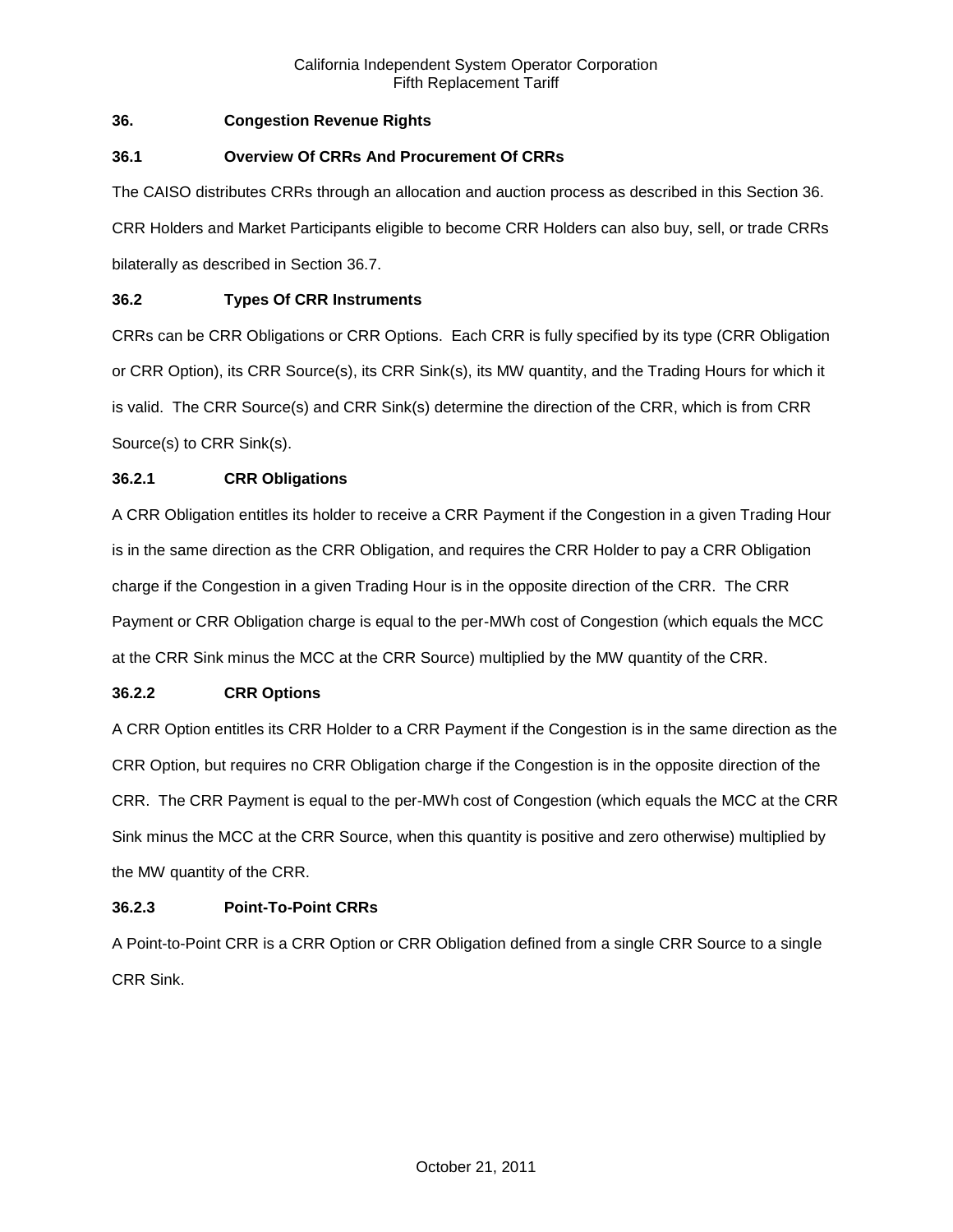# **36.2.4 [NOT USED]**

# **36.2.5 Monthly CRRs**

Monthly CRRs have a term of one month, are differentiated by time of use periods (on-peak and offpeak), and are available through the monthly CRR Allocation and CRR Auction processes in advance of each month.

# **36.2.6 Seasonal CRRs**

Seasonal CRRs have a term of three months, and are differentiated by the different time of use periods (on-peak and off-peak) for each day within a season. Seasonal CRRs are made available through the annual CRR Allocation and CRR Auction processes conducted each year prior to the year in which the Seasonal CRR applies.

# **36.2.7 Long Term CRRs**

Long Term CRRs have a term of ten years. Long Term CRRs are seasonal and are differentiated by the different time of use periods (on-peak and off-peak) for each day within a season. When Long Term CRRs are nominated and allocated they apply to the same season and time of use period for each year of the ten-year term and represent binding ten-year commitments by the CRR Holders that hold Long Term CRRs. Long Term CRRs are nominated and allocated to LSEs in Tier LT that is one tier in the sequence of tiers in the annual CRR Allocation process. Long Term CRRs are not available through the CRR Auction.

# **36.2.8 Full Funding Of CRRs**

All CRRs will be fully funded; provided however, that full funding of CRRs will be suspended if a System Emergency as described in Section 7.7.4, an Uncontrollable Force as described in Section 14, or a Participating TO's withdrawal of facilities or Entitlements from the CAISO Controlled Grid as described in Section 36.8.7 leaves the CAISO with inadequate revenues.

# **36.3 CRR Specifications**

# **36.3.1 Quantity**

CRRs are distributed and settled in no less than one-thousandth of a MW denomination.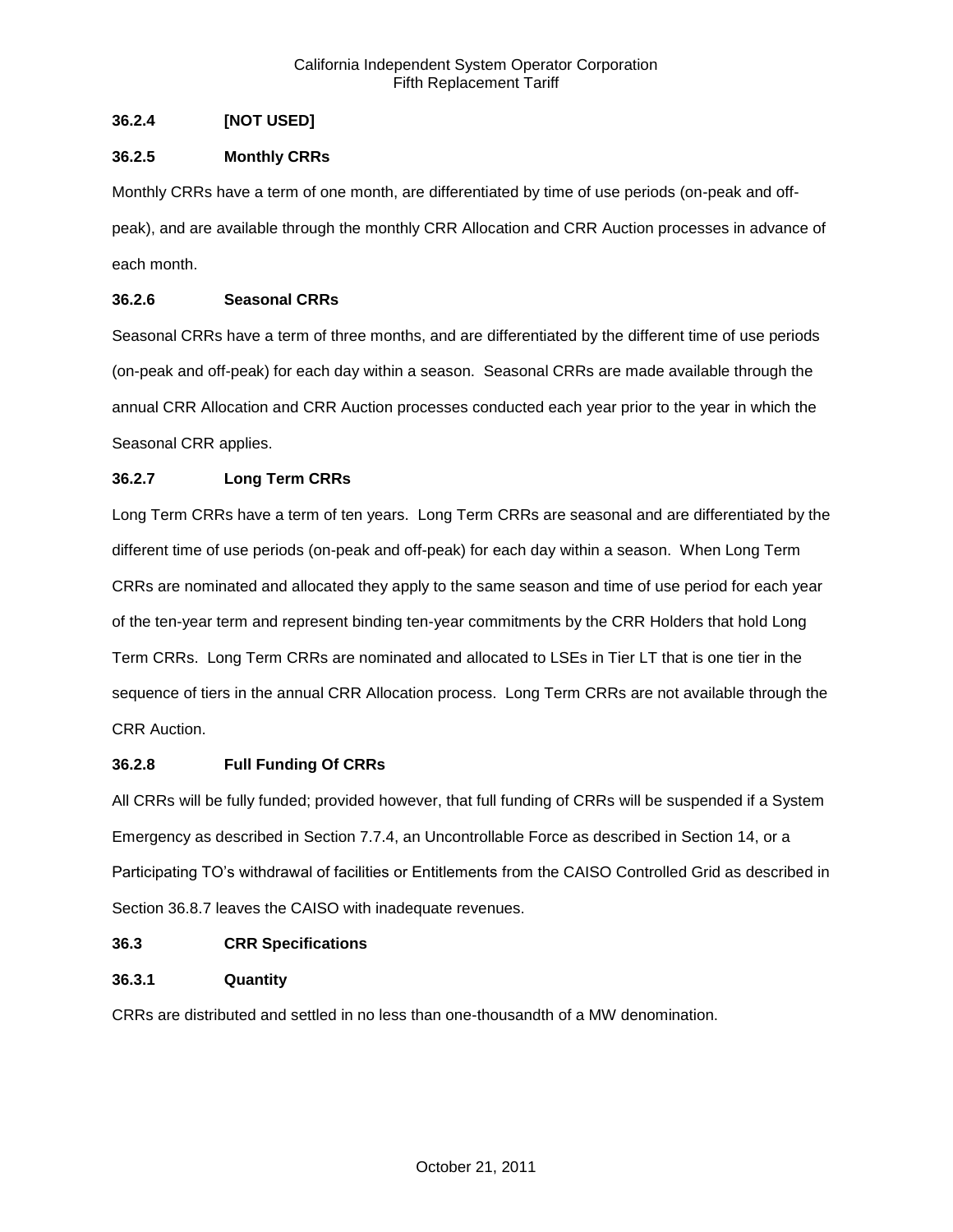# **36.3.2 Term**

CRRs are Monthly CRRs, Seasonal CRRs, Long Term CRRs or Merchant Transmission CRRs. For CRR purposes, the applicable seasons are conventional calendar quarters as defined in the Business Practice Manual.

# **36.3.3 On-Peak And Off-Peak Specifications**

CRRs are defined either for on-peak or off-peak hours as specified by the CAISO in the applicable Business Practice Manuals consistent with the WECC standards at the time of the relevant CRR Allocation or CRR Auction.

# **36.4 FNM For CRR Allocation And CRR Auction**

When the CAISO conducts its CRR Allocation and CRR Auction, the CAISO shall use the most up-to-date DC FNM which is based on the AC FNM used in the Day-Ahead Market. The Seasonal Available CRR Capacity shall be based on the DC FNM, taking into consideration the following, all of which are discussed in the applicable Business Practice Manual: (i) any long-term scheduled transmission Outages, (ii) OTC adjusted for any long-term scheduled derates, (iii) a downward adjustment due to TOR or ETC as determined by the CAISO, and (iv) the impact on transmission elements used in the annual CRR Allocation and Auction of (a) transmission Outages or derates that are not scheduled at the time the CAISO conducts the Seasonal CRR Allocation or Auction determined through a methodology that calculates the breakeven point for revenue adequacy based on historical Outages and derates, and (b) known system topology changes, both as further defined in the Business Practice Manuals. The Monthly Available CRR Capacity shall be based on the DC FNM, taking into consideration: (i) any scheduled transmission Outages known at least thirty (30) days in advance of the start of that month as submitted for approval consistent with the criteria specified in Section 36.4.3, (ii) adjustments to compensate for the expected impact of Outages that are not required to be scheduled thirty (30) days in advance, including unplanned transmission Outages, (iii) adjustments to restore Outages or derates that were applied for use in calculating Seasonal Available CRR Capacity but are not applicable for the current month, (iv) any new transmission facilities added to the CAISO Controlled Grid that were not part of the DC FNM used to determine the prior Seasonal Available CRR Capacity and that have already been placed in-service and energized at the time the CAISO starts the applicable monthly process, (v) OTC adjusted for any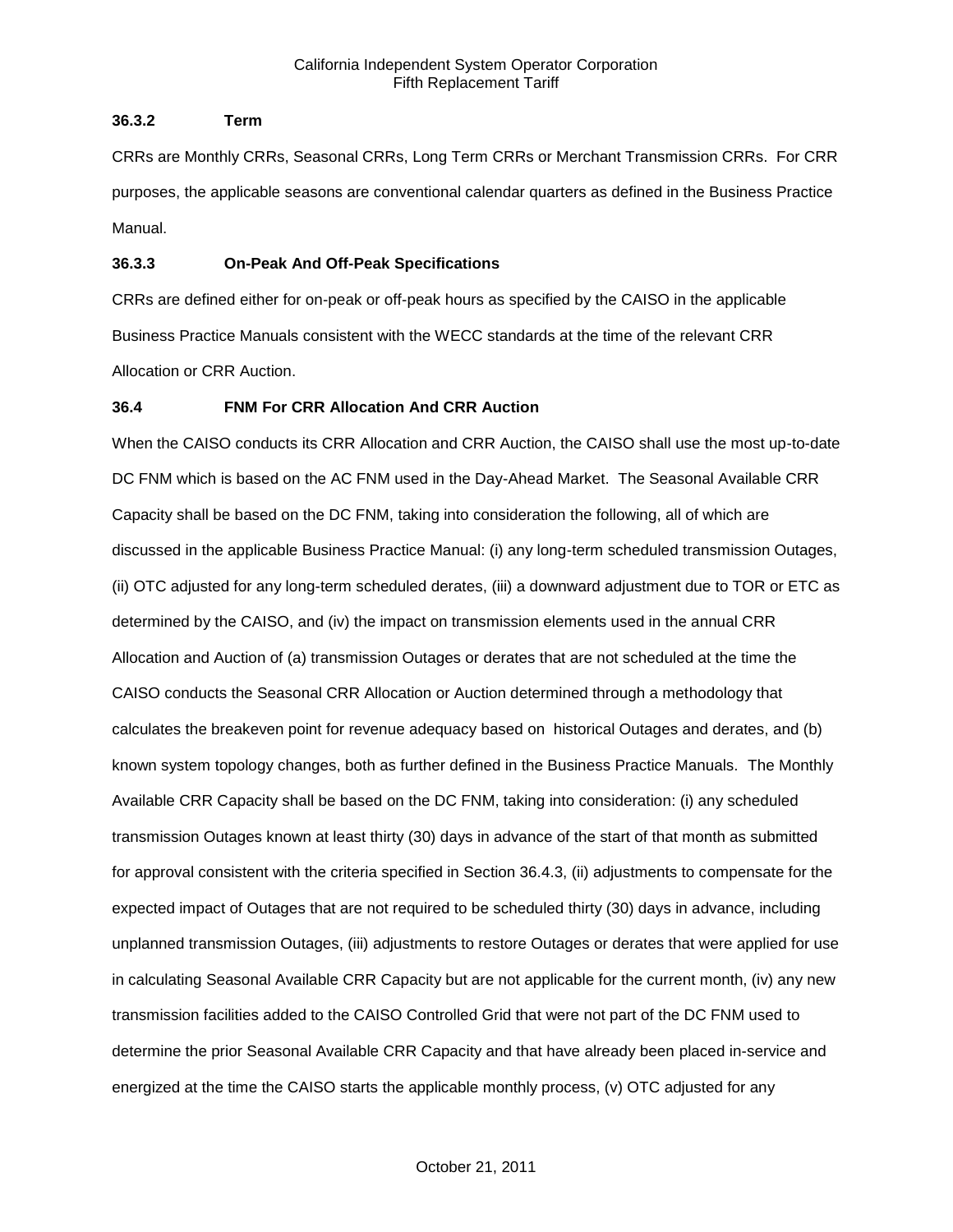scheduled derates or Outages for that month, and (vi) a downward adjustment due to TOR or ETC as determined by the CAISO. For the first monthly CRR Allocation and CRR Auction for CRR Year One, to account for any planned or unplanned Outages that may occur for the first month of CRR Year One, the CAISO will derate all flow limits, including Transmission Interface limits and normal thermal limits, based on statistical factors determined as provided in the Business Practice Manuals.

# **36.4.1 Transmission Capacity For CRR Allocation And CRR Auction**

With the exception of the Tier LT, the CAISO makes available seventy-five percent (75%) of Seasonal Available CRR Capacity for the annual CRR Allocation and CRR Auction processes, and one hundred percent (100%) of Monthly Available CRR Capacity for the monthly CRR Allocation and CRR Auction processes. The CAISO makes available sixty percent (60%) of Seasonal Available CRR Capacity in the Tier LT. Available capacity at Scheduling Points shall be determined in accordance with Section 36.8.4.2 for the purposes of CRR Allocation and CRR Auction of CRRs that have a CRR Source identified at a Scheduling Point. Before commencing with the annual or monthly CRR Allocation and CRR Auction processes, the CAISO may distribute Merchant Transmission CRRs and will model those as fixed injections and withdrawals on the DC FNM to be used in the allocation and auction. These fixed injections and withdrawals are not modified by the Simultaneous Feasibility Test. Similarly, before commencing the annual or monthly CRR Allocation and CRR Auction processes, the CAISO will model any previously allocated Long Term CRRs as fixed injections and withdrawals on the DC FNM to be used in the CRR Allocation and CRR Auction. These fixed injections and withdrawals are not modified by the Simultaneous Feasibility Test, which will ensure no degradation of previously allocated and outstanding Long Term CRRs due to the CRR Allocation and CRR Auction processes. Maintaining the feasibility of allocated Long Term CRRs over the length of their terms also is accomplished through the transmission planning process in Section 24.1.3.

#### **36.4.2 Simultaneous Feasibility**

The annual and monthly CRR Allocation processes release CRRs to fulfill CRR nominations as fully as possible subject to a Simultaneous Feasibility Test. To the extent that nominations are not simultaneously feasible, the nominations are reduced in accordance with the CRR Allocation optimization formulation until simultaneous feasibility is achieved. The CRR Allocation optimization formulation,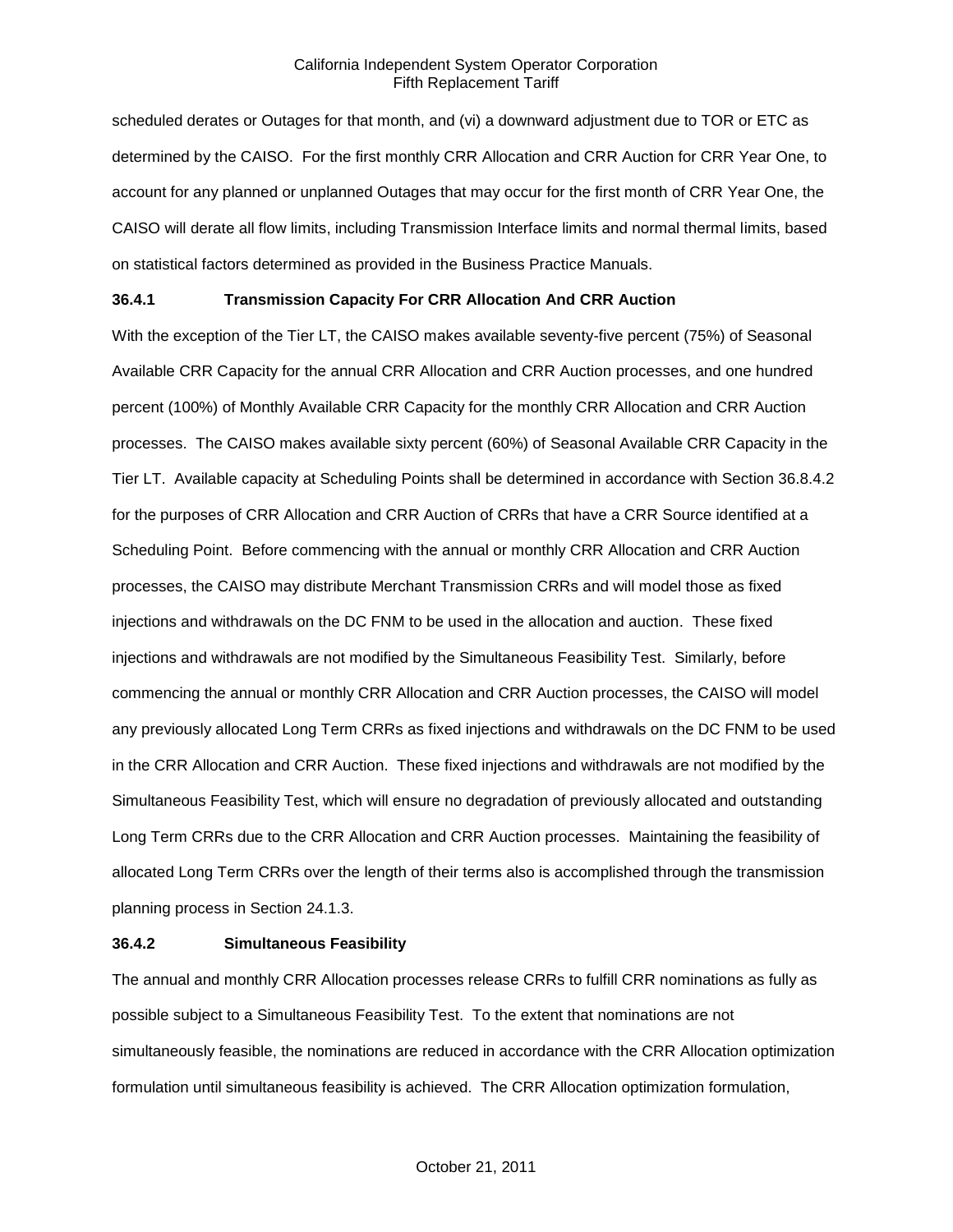detailed in the Business Practice Manuals, utilizes a weighted least squares objective function that applies pro-rated reductions in flows on a binding constraint based on squares of the Power Transfer Distribution Factor of each CRR nomination for the binding constraint. In addition to the adjustments in Section 36.4.1, the Simultaneous Feasibility Test for each CRR Allocation considers:

- (a) CRRs representing ETCs, Converted Rights and any TOR capacity that was not captured in the adjustments described in Section 36.4, which the CAISO deems necessary to prevent the Congestion Settlement of ETCs, Converted Rights, and TORs from causing revenue inadequacy of allocated and auctioned CRRs;
- (b) In the case of the monthly CRR Allocation, the CRRs already released for that month in the annual CRR Allocation and Auction; and,
- (c) The CRRs allocated in previous CRR Allocation tiers as described in Sections 36.8.3.1 through 36.8.3.6.

The CAISO will be responsible for submitting CRR nominations associated with ETC and Converted Rights Self-Schedules. These nominations will be Point-to-Point CRR nominations. The priority weights for these Point-to-Point CRR nominations will be given a higher value than the proxy bids associated with the nominations submitted by the CRR Allocation participants, if they are included in the same market run.

In the event that transmission Outages and derates modeled for the monthly CRR Allocation and CRR Auction render previously issued Seasonal CRRs infeasible, the CAISO will increase the transfer capacity on the overloaded facilities just enough to render all Seasonal CRRs issued for the month feasible without creating any additional capacity beyond what is needed for the feasibility of the Seasonal CRRs. The CAISO will announce these adjustments to the market prior to conducting the monthly CRR Allocation and CRR Auction so that Candidate CRR Holders can take these facts into consideration in preparing their nominations and bids.

# **36.4.3 Outages That May Affect CRR Revenue; Scheduling Requirements**

As provided in Section 9.3.6.3.2, Outages that may have a significant effect upon CRR revenue adequacy must be submitted for approval no less than thirty (30) days in advance of the first day of the month in which the Outage is proposed to begin. Outages that may have a significant effect upon CRR revenue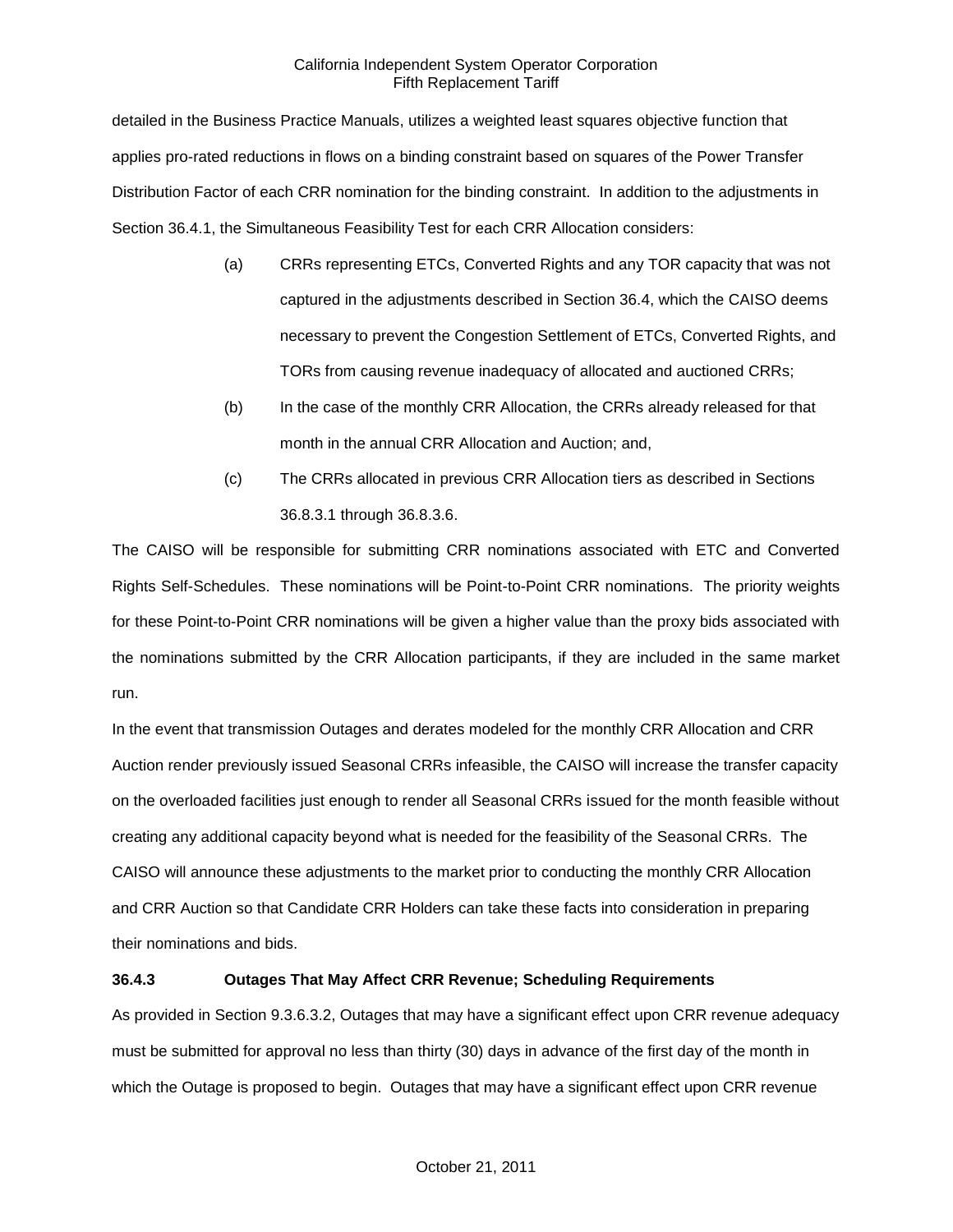adequacy are defined in terms of the type of facility and the planned duration of the Outage. Outages of the types of transmission facilities described below that extend beyond a twenty-four (24) hour period must be submitted for CAISO approval consistent with this 30-day advance submittal requirement. The types of transmission facilities on the CAISO Controlled Grid to which this 30-day advance submittal and approval requirement applies consist of transmission facilities that:

- (a) are rated above 200 kV; or
- (b) are part of any defined flow limit as described in a CAISO Operating Procedure; or
- (c) were out of service in the last three (3) years and for which the CAISO determined a special flow limit was needed for real-time operation.

A list of the transmission facilities that satisfy criteria (b) and (c) above is provided in the Operating Procedures. The list will be initially created in collaboration with the respective Participating TOs and will be reviewed by the CAISO in collaboration with the Participating TOs on an annual basis and revised as appropriate; provided, however, that the CAISO will ultimately determine the lines that are included in the list. The list will be reviewed by the CAISO on an annual basis and revised as appropriate. The following types of Outages need not be submitted for approval within this thirty-day time frame and will not be designated as Forced Outages if they otherwise comply with the requirements in Section 9.3.6: (1) Outages previously approved by CAISO that are moved within the same calendar month either by the CAISO or by request of the Participating TO; and (2) Outages associated with CAISO-approved allowable transmission maintenance activities during restricted maintenance operations as covered in CAISO Operating Procedures.

# **36.5 Candidate CRR Holder And CRR Holder Requirements**

Any entity that holds or intends to hold CRRs must register and qualify with the CAISO and comply with the other terms of this Section, regardless of whether they acquire CRRs by CRR Allocation, CRR Auction, the Secondary Registration System, or are assigned CRRs for Load Migration.

# **36.5.1 Creditworthiness Requirements**

All CRR Holders and Candidate CRR Holders must comply fully with all creditworthiness requirements as provided in Section 12 and Section 12.6 and as further developed in the applicable Business Practice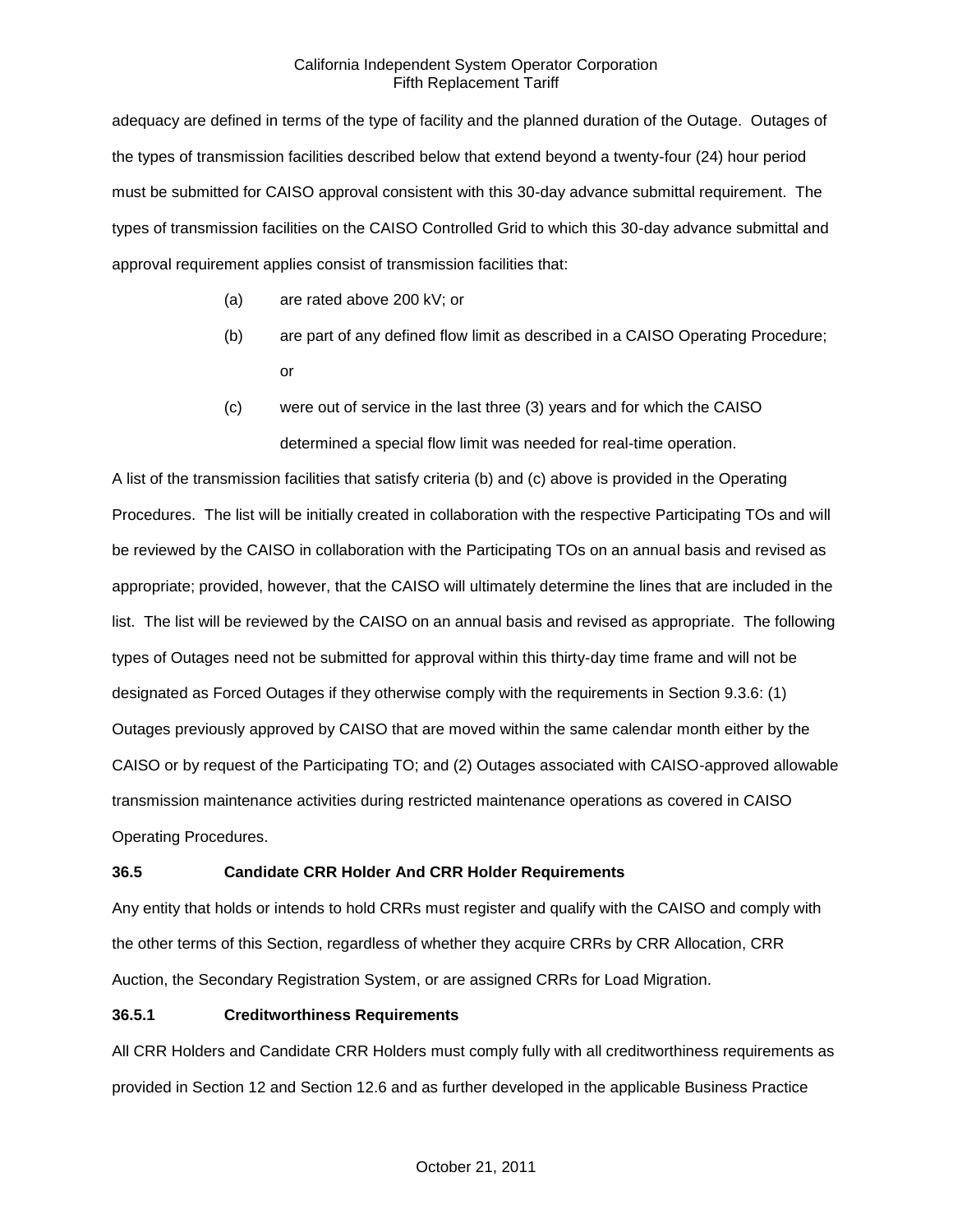Manuals. The amount of available credit for participating in a CRR Auction cannot exceed the entity's Aggregate Credit Limit as provided in Section 12.

# **36.5.2 Required Training**

CRR Holders and Candidate CRR Holders must attend a training class at least once prior to participating in the CRR Allocations or CRR Auctions. The CAISO may update training requirements annually or on an as-needed basis. Unless granted a waiver by the CAISO, Candidate CRR Holders and CRR Holders shall at all times have in their employment a person, or have obtained the services of a third party or consultant, that has attended the CAISO's CRR training class and shall notify the CAISO as soon as practicable of a change in such status.

# **36.6 [NOT USED**

# **36.7 Bilateral CRR Transactions**

# **36.7.1 Transfer Of CRRs**

# **36.7.1.1 General Provisions of CRR Transfers**

A CRR Holder may sell or otherwise transfer CRRs in increments of at least one-thousandth of a MW. Sales or other such transfers must be for at least a full day term consistent with the on-peak or off-peak specification of the CRR. The transferee may be any entity that is a Candidate CRR Holder or a CRR Holder consistent with the CAISO Tariff and the applicable Business Practice Manuals. All CRRs that are so sold or otherwise transferred by the CRR Holder continue to be subject to the relevant terms and conditions set forth in the CAISO Tariff and the applicable Business Practice Manuals.

# **36.7.1.2 Specific Provisions for Transfer of Long Term CRRs**

A CRR Holder that holds Long Term CRRs may sell or transfer through the Secondary Registration System MW portions and temporal segments of a Long Term CRR corresponding to the current calendar year as well as the calendar year covered by the most recently completed annual CRR Allocation. For such sales or transfers the Long Term CRR will be subject to the same limits on granularity that apply to Seasonal CRRs and Monthly CRRs, as specified in Section 36.7.1. A CRR Holder that holds Long Term CRRs may not transfer or sell through the Secondary Registration System any temporal segment of a Long Term CRR beyond the calendar year covered by the most recently completed annual CRR Allocation. For temporal segments beyond the year covered by the most recently completed annual CRR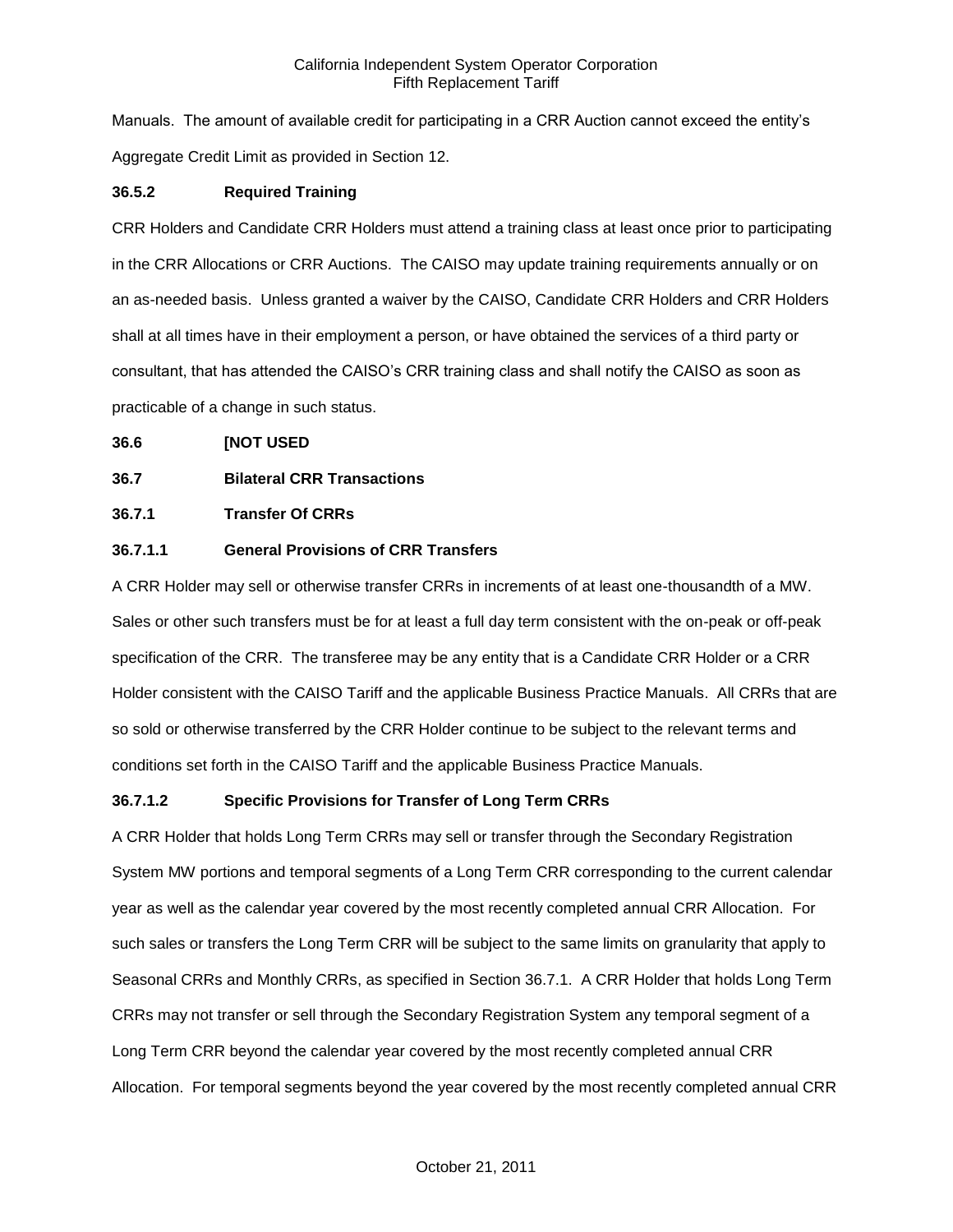Allocation, the CRR Holder to whom a Long Term CRR was originally allocated remains the holder of record of the entire Long Term CRR for CAISO Settlement purposes. Allocated Long Term CRRs represent binding ten-year commitments by a CRR Holder that holds Long Term CRRs and may not be terminated or otherwise modified by the CRR Holder prior to the end of the Long Term CRR's ten-year term.

# **36.7.2 Responsibility Of The CAISO**

The CAISO provides Market Participants a Secondary Registration System to facilitate and track CRR bilateral transactions. The bulletin board of the Secondary Registration System enables any entity that wishes to purchase or sell CRRs to post that information.

#### **36.7.3 CRR Holder Reporting Requirement**

CRR Holders must report to the CAISO by way of the Secondary Registration System all bilateral CRR transactions consistent with the terms of this CAISO Tariff and the Business Practice Manuals. Both the transferor and the transferee of the CRRs must register the transfer of the CRR with the CAISO using the Secondary Registration System at least five (5) Business Days prior to the effective date of transfer of revenues associated with a CRR. The CAISO shall not transfer any Settlement related to any CRR until such time that the CRR transfer has been successfully recorded through the SRS and the transferee has met all the creditworthiness requirements as specified in Section 12 and Section 12.6. Both the transferor and transferee shall submit the following information to the Secondary Registration System: (i) the effective start and end dates of the transfer of the CRR; (ii) the identity of the transferor; (iii) the identity of the transferee; (iv) the quantity of CRRs being transferred; (v) the CRR Sources and CRR Sinks of the CRRs being transferred; and (vi) time of use period of the CRR. The transferee must meet all requirements of CRR Holders, including disclosure to the CAISO of all entities with which the transferee is affiliated that are CRR Holders or Market Participants as defined in Section 36.5.

#### **36.8 CRR Allocation**

The CAISO allocates CRRs to Load Serving Entities serving Load internal to CAISO Balancing Authority Area, including MSS Operators as described in Section 36.10, as well as Qualified OBAALSEs. All CRRs allocated under the terms of this Section 36.8 will be CRR Obligations.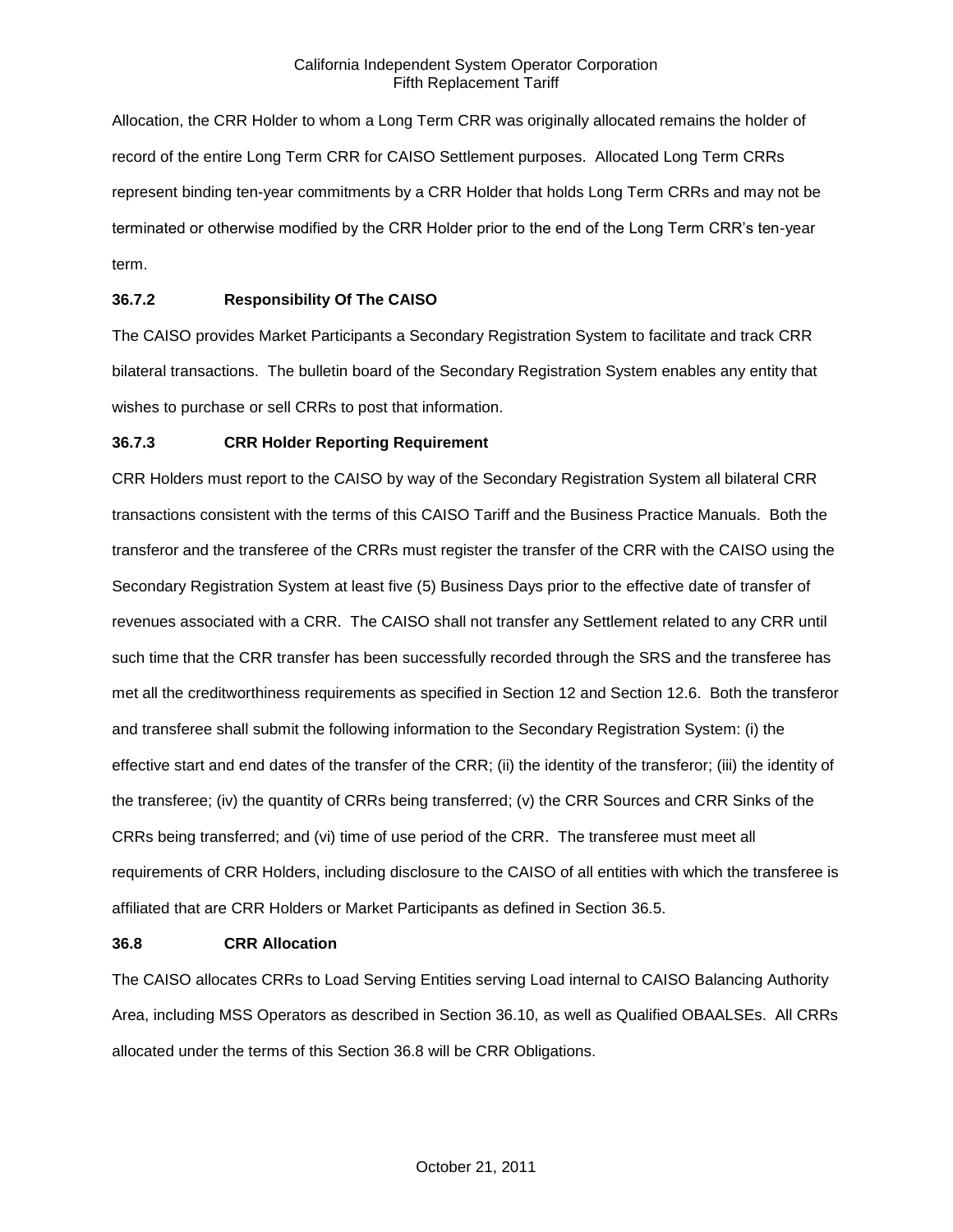# **36.8.1 Structure Of The CRR Allocation Process**

The CAISO conducts an annual CRR Allocation: (i) once a year for the entire year for Seasonal CRRs; and (ii) once a year for the ten-year term of Long Term CRRs. The annual CRR Allocation releases Seasonal CRRs and Long Term CRRs for four seasonal periods. The CAISO also conducts monthly CRR Allocations twelve times a year in advance of each month. Within each annual and monthly CRR Allocation process the CAISO performs distinct allocation processes for each on-peak and off-peak time of use specification. The CRR Allocation process for CRR Year One is a distinct process that differs from subsequent CRR Allocations as described in Sections 36.8.3.1 and 36.8.3.2. Each CRR Allocation procedure is based on nominations to the CAISO by LSEs or Qualified OBAALSEs eligible to receive CRRs. The CAISO performs adjustments to the Seasonal CRRs and Long Term CRRs allocated to LSEs as necessary to reflect Load Migration between LSEs, as described in Section 36.8.5. A timeline of the CRR Allocation and CRR Auction processes is contained in the BPMs.

## **36.8.2 Load Eligible For CRRs And Eligible CRR Sinks**

Any entity that wishes to participate in the CRR Allocation process must provide information that demonstrates that it has an obligation to serve load. An LSE's eligibility for allocation of CRRs is measured by the quantity of Load that it serves that is exposed to Congestion Charges for the use of the CAISO Controlled Grid as determined in Sections 36.8.2.1 and 36.8.2.2. An OBAALSE's eligibility for allocation of CRRs is also measured by the quantity of load that it serves that is exposed to Congestion Charges for the use of the CAISO Controlled Grid as determined in Section 36.9.3. For LSEs, the information necessary may include, but is not limited to, Settlement Quality Meter Data or relevant documents filed with the California Energy Commission. For OBAALSEs, the necessary information may include, but is not limited to, historical tagged Real-Time Interchange Export Schedules and historical load data reflecting the load they serve that is exposed to Congestion Charges for the use of the CAISO Controlled Grid. In addition, each such OBAALSE shall support its data submission with a written sworn affidavit by an executive authorized to represent the OBAALSE attesting to the accuracy of the data, and the CAISO will have the right to audit the raw data and calculations used to develop the submitted data set. An LSE serving internal Load is eligible for CRRs up to its Seasonal CRR Eligible Quantity or Monthly CRR Eligible Quantity, which is derived from its Seasonal CRR Load Metric or Monthly CRR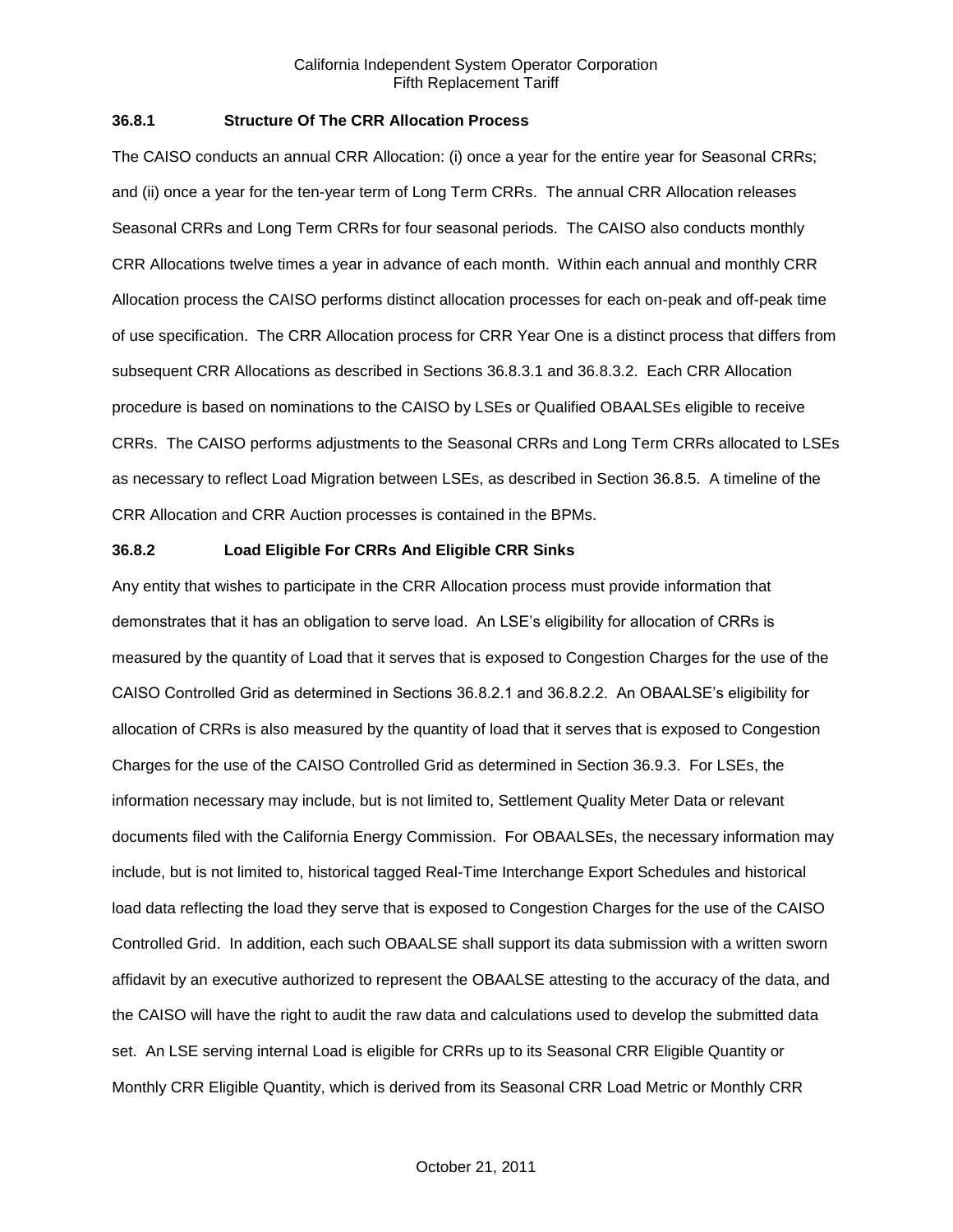Load Metric as described in Sections 36.8.2.1 and 36.8.2.2, respectively. Seasonal CRR Eligible Quantities and Monthly CRR Eligible Quantities for Qualified OBAALSEs are determined as provided in Section 36.9.3. These quantities are calculated for each LSE or Qualified OBAALSE separately for each combination of season and time of use period for the annual CRR Allocation process, and for each time of use period for each monthly CRR Allocation process, and for each CRR Sink at which the eligible LSE serves Load or the Qualified OBAALSE exports Energy from the CAISO Balancing Authority Area. MSS eligibility for CRRs will account for net or gross MSS Settlement in accordance with Section 4.9.13.1. If the MSS Operator elects net Settlement, LSEs for such MSS Load shall submit CRR Sink nominations at the MSS LAP. If the MSS elects for gross Settlement, LSEs for such MSS Load shall submit CRRs Sink nominations at the applicable Default LAP. Load that is Pumped-Storage Hydro Units but is not Participating Load may be scheduled and settled at a PNode or Custom Load Aggregation Point and therefore LSEs for such Load shall submit CRR Sink nominations at the applicable PNode or Custom Load Aggregation Point. Load that is a Participating Load that is also aggregated is scheduled and settled at a Custom Load Aggregation Point that is customized specifically for such Load and, therefore, LSEs for such Participating Load shall submit CRR Sink nominations at the Custom Load Aggregation Point. Load that is Participating Load is scheduled and settled at an individual PNode, and therefore LSEs for such Load shall submit CRR Sink nominations at the applicable PNode. Load that is non-Participating Load, is not Pumped-Storage Hydro Units, and is not Load associated with ETCs, TORs, or MSS Operators that elects net Settlement, is scheduled and settled at the Default LAP. Therefore, LSEs for such Load shall submit CRR Sink nominations at their assigned Default LAP or Default LAPs if the Load they serve is located in more than one Default LAP. In tier 2 and tier 3 of the annual process and tier 1 and tier 2 of the monthly process, such LSEs may also submit CRR Sink nominations at a Sub-LAP of their assigned Default LAP. The CAISO will make available, prior to the beginning of the CRR Allocation process but no later than thirty (30) days before the date on which the Candidate CRR Holders or CRR Holders will be required to submit their nominations for the CRR Allocation, a list of allowable CRR Sinks to be used in the allocation. The allowable CRR Sinks will be consistent with the applicable CRR FNM. In the event that unforeseen changes to network conditions arise after the thirty-day release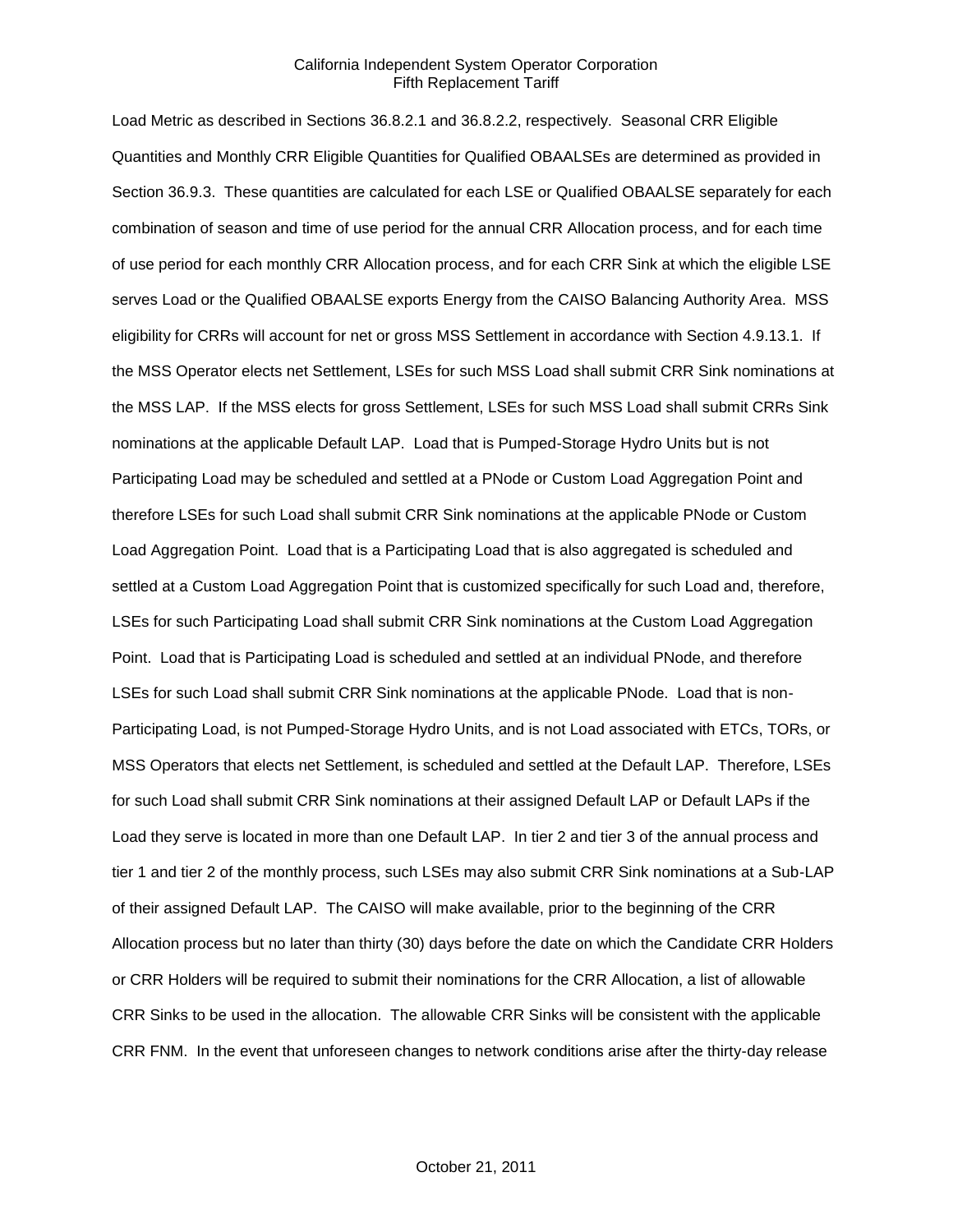of the list of allowable CRR Sinks and warrant revisions to that list, the CAISO will provide updates to the list prior to the closing of nominations for the CRR Allocation.

# **36.8.2.1 Seasonal CRR Eligible Quantity**

The CAISO constructs Load duration curves by season and time of use periods for the annual CRR Allocation process for each LSE based on the LSE's submission to the CAISO of its historical hourly Load data for the prior year, for each LAP within which the LSE serves Load. For load that is subject to variable and difficult-to-predict hydrological conditions, the LSE has the option to submit the load's five-year rolling average historical hourly load data and the CAISO will use the submitted five-year average data for constructing the load duration curves. Once the LSE has exercised this option, the LSE must continue to submit five-year rolling average historical hourly load data for the annual CRR Allocation process in subsequent years. An LSE's Seasonal CRR Load Metric for each season and time of use period is the MW level of Load that is exceeded only in 0.5% of the hours based on the LSE's historical Load data. In the event that the LSE has lost or gained net Load through Load Migration during the course of the prior year, the historical Load data will be adjusted to reflect the loss or gain in accordance with the applicable BPM. The CAISO calculates an LSE's Seasonal CRR Eligible Quantity by first subtracting from that LSE's Seasonal CRR Load Metric the quantity of Load served by its TORs, ETCs, and Converted Rights to form the LSE's Adjusted Load Metric, and then multiplying the result by 0.75.

# **36.8.2.2 Monthly CRR Eligible Quantity**

# **36.8.2.2.1 Based on Load Forecast**

Each month, LSEs whose Load forecasts are verifiable in accordance with Section 36.8.6 will submit hourly Load forecast data for the relevant month. Each month the CAISO will use the LSE's submitted hourly Load forecast data for the relevant month to calculate two Load duration curves (one on-peak and one off-peak Load duration curve for the applicable month) to form the basis for monthly allocations for each CRR Sink in which the LSE serves Load. Each LSE's submitted hourly forecast data should reflect any Load growth that is not due to Load Migration as well as the effect of net Load Migration for that LSE. The Monthly CRR Load Metric for such Load is the MW level of Load that is exceeded only in 0.5% of the hours based on the LSE's submitted Load forecast. The CAISO will calculate an LSE's Monthly CRR Eligible Quantity by subtracting from that LSE's Monthly CRR Load Metric the quantity of Load served by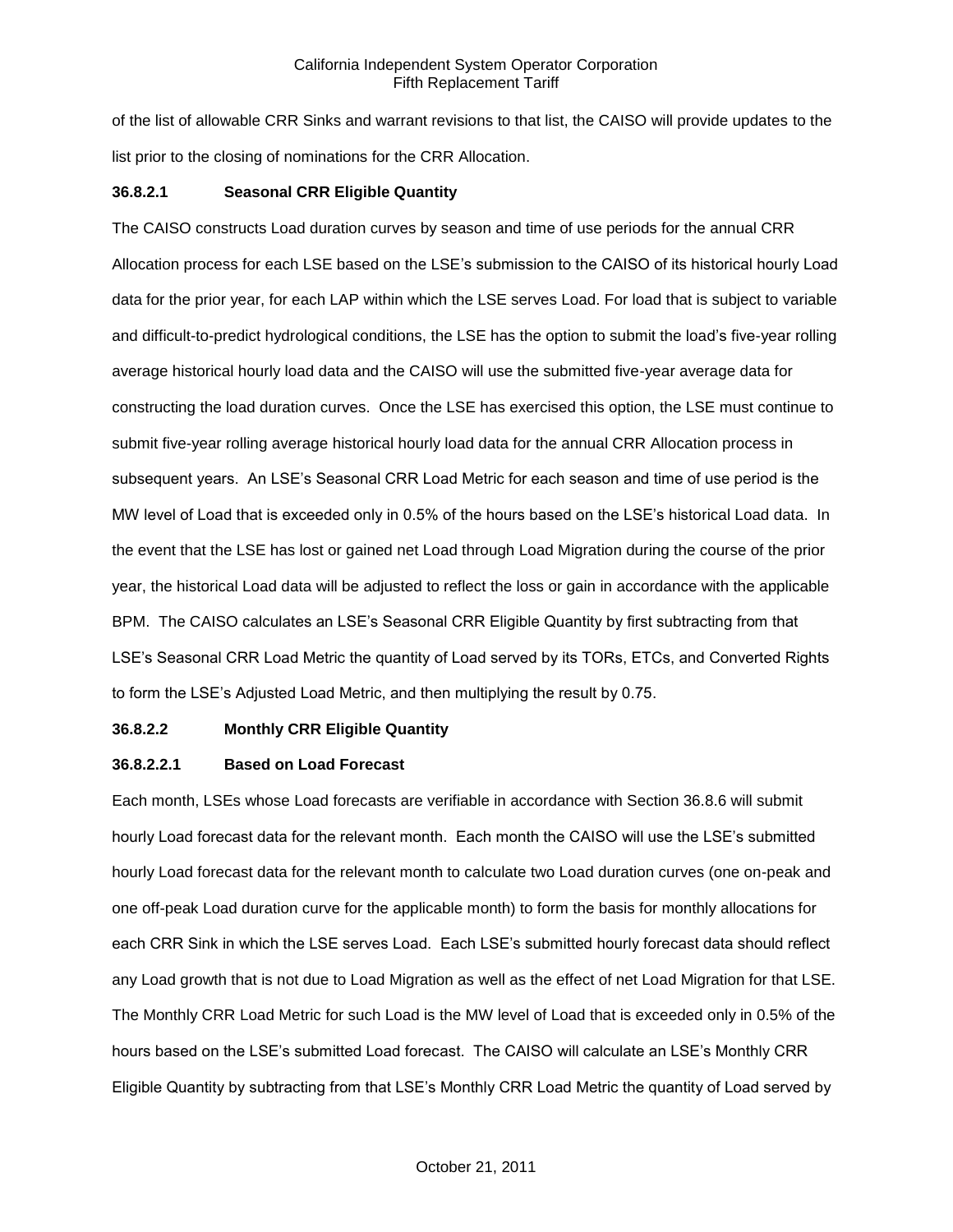its TORs, ETCs, and Converted Rights. In addition the CAISO will adjust the LSE's Monthly CRR Eligible Quantity, if such an adjustment is determined to be necessary pursuant to Section 36.8.6.

#### **36.8.2.2.2 Based on Historical Load Data**

An LSE that serves Load that is eligible for CRRs but for which its Load forecast is not verifiable in accordance with Section 36.8.6 shall, each month, submit to the CAISO five (5) years of prior hourly historical Load data for that Load for the same applicable month. Such LSE may submit fewer years of historical data for that Load if granted a waiver by the CAISO because five (5) years of such Load data does not exist. Each month the CAISO will use the LSE's submitted hourly historical Load data for the relevant month to calculate two (2) Load duration curves for each year of historical Load data (one onpeak and one off-peak Load duration curve for the applicable month) for each CRR Sink in which such Load is located. For each Load duration curve, the CAISO will calculate the MW level of Load that is exceeded only in 0.5% of the hours. The CAISO will calculate an LSE's Monthly CRR Eligible Quantity for each on-peak and off-peak period for such Load by averaging the 0.5% exceeded values for all years of submitted historical data, and then subtracting the quantity of Load served by its TORs, ETCs, and Converted Rights.

#### **36.8.3 CRR Allocation Process**

## **36.8.3.1 Annual CRR Allocation for CRR Year One**

The annual CRR Allocation process for CRR Year One consists of a sequence of four (4) tiers for each season and time of use period (on-peak and off-peak). Each tier will feature a SFT applied to the CRR nominations submitted by eligible LSEs or Qualified OBAALSEs, the results of which are provided by the CAISO to the respective LSEs or Qualified OBAALSEs prior to the LSEs or Qualified OBAALSEs submitting their nominations to the next tier. Allocations of CRRs in each tier are considered final once they are provided by the CAISO to the respective LSEs or Qualified OBAALSEs. After each tier, LSEs or Qualified OBAALSEs will have an amount of time as specified in the Business Practice Manual after their receipt of the results of each tier to submit their nominations for the next tier, if there is one. The annual CRR Allocation allows LSEs or Qualifed OBAALSEs to submit nominations for Seasonal CRRs up to their Seasonal CRR Eligible Quantities for each season of the relevant year, each time of use CRR Sink as provided in Sections 36.8.3.1.1, 36.8.3.1.2 and 36.8.3.1.4. The annual CRR Allocation also allows LSEs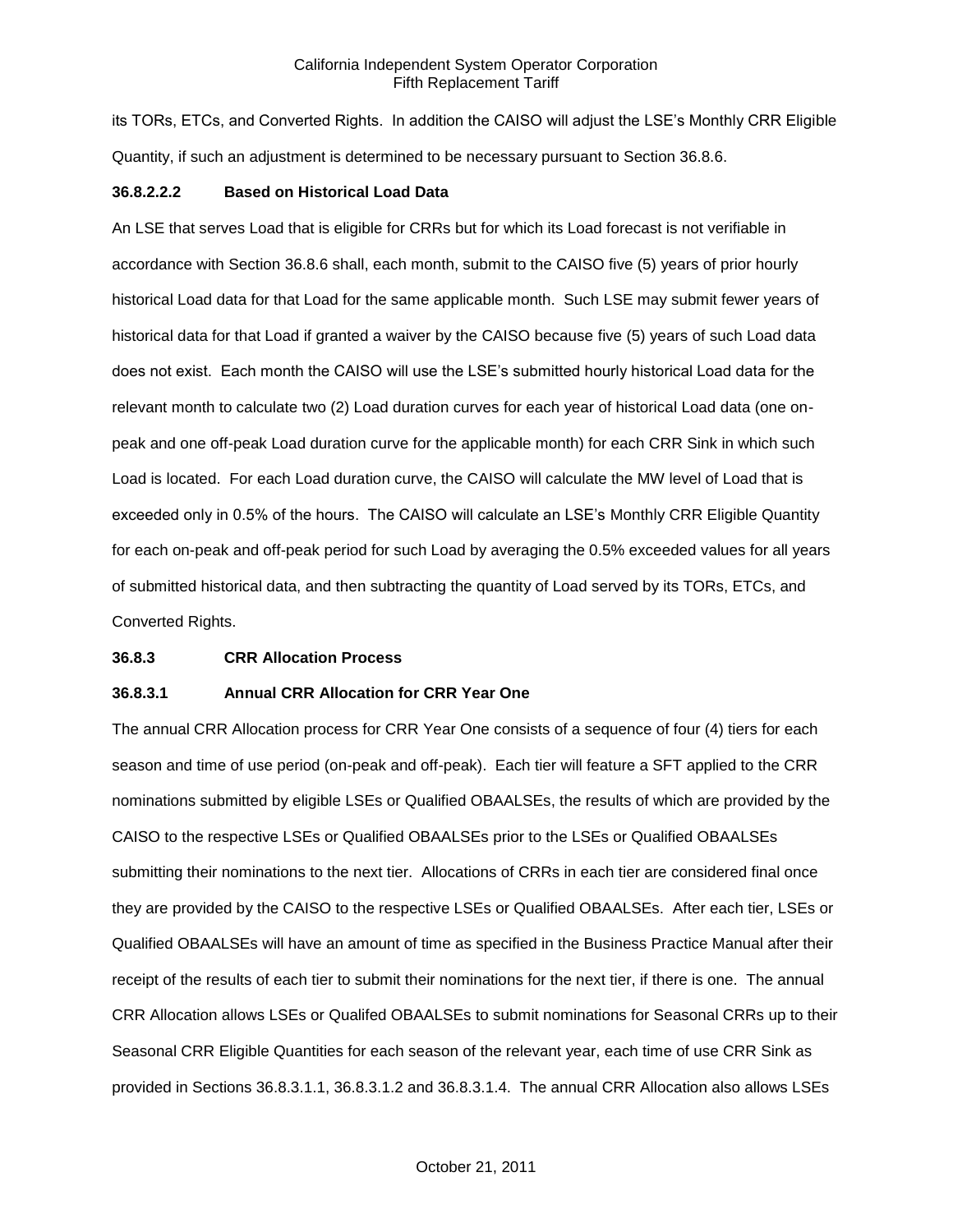to submit nominations for Long Term CRRs up to twenty percent (20%) of their Adjusted Load Metric for each season, time of use period and each LAP; except that an LSE that demonstrates that more than twenty percent (20%) of its Adjusted Load Metric is covered by a combination of long-term procurement arrangements of ten (10) years or greater and ownership of Generation resources is able to submit nominations for a greater amount as specified in Section 36.8.3.1.3. As provided in Section 36.8.3.1.3.2, the annual CRR Allocation allows a Qualified OBAALSE to submit nominations for Long Term CRRs up to fifty percent (50%) of its Adjusted Load Metric for each season, time of use period and Scheduling Point provided that the Qualified OBAALSE demonstrates that all of its nominated Long Term CRR Sources are covered by a combination of long-term procurement arrangements of ten (10) years or greater and ownership of generation resources. The annual CRR Allocation for CRR Year One will be conducted in the following sequence of tiers:

**36.8.3.1.1** Tier 1. In tier 1, an LSE or a Qualified OBAALSE may nominate and the CAISO will allocate to the LSE or a Qualified OBAALSE Seasonal CRRs up to fifty percent (50%) of its Seasonal CRR Eligible Quantity for each season, time of use period and CRR Sink. An LSE or a Qualified OBAALSE can nominate Seasonal CRRs sourced at Trading Hubs in accordance with the LSE's or Qualified OBAALSE's verified CRR Sources. In running the SFT the CAISO shall disaggregate the Seasonal CRR nominations sourced at Trading Hubs as described in Section 36.8.4.1. All allocated CRRs that result from such disaggregation will be Point-to-Point CRRs each of whose CRR Source is a Generating Unit PNode that is an element of the Trading Hub.

**36.8.3.1.2** Tier 2. In tier 2, an LSE or a Qualified OBAALSE may nominate and the CAISO will allocate to the LSE or Qualified OBAALSE Seasonal CRRs up to seventy-five percent (75%) of its Seasonal CRR Eligible Quantity for each season, time of use period and CRR Sink, minus the quantity of CRRs allocated to that LSE or Qualified OBAALSE in tier 1. An LSE or a Qualified OBAALSE can nominate Seasonal CRRs sourced at Trading Hubs in accordance with the LSE's or Qualified OBAALSE's verified CRR Sources. In tier 2 an LSE or a Qualified OBAALSE with a verified Trading Hub CRR Source may nominate up to seventy-five (75%) of the Adjusted Verified CRR Source Quantity for that Trading Hub, minus the total MW quantity of Point-to-Point CRRs the LSE or Qualified OBAALSE was allocated in tier 1 as a result of its tier 1 nomination of CRRs sourced at that Trading Hub. In running the SFT the CAISO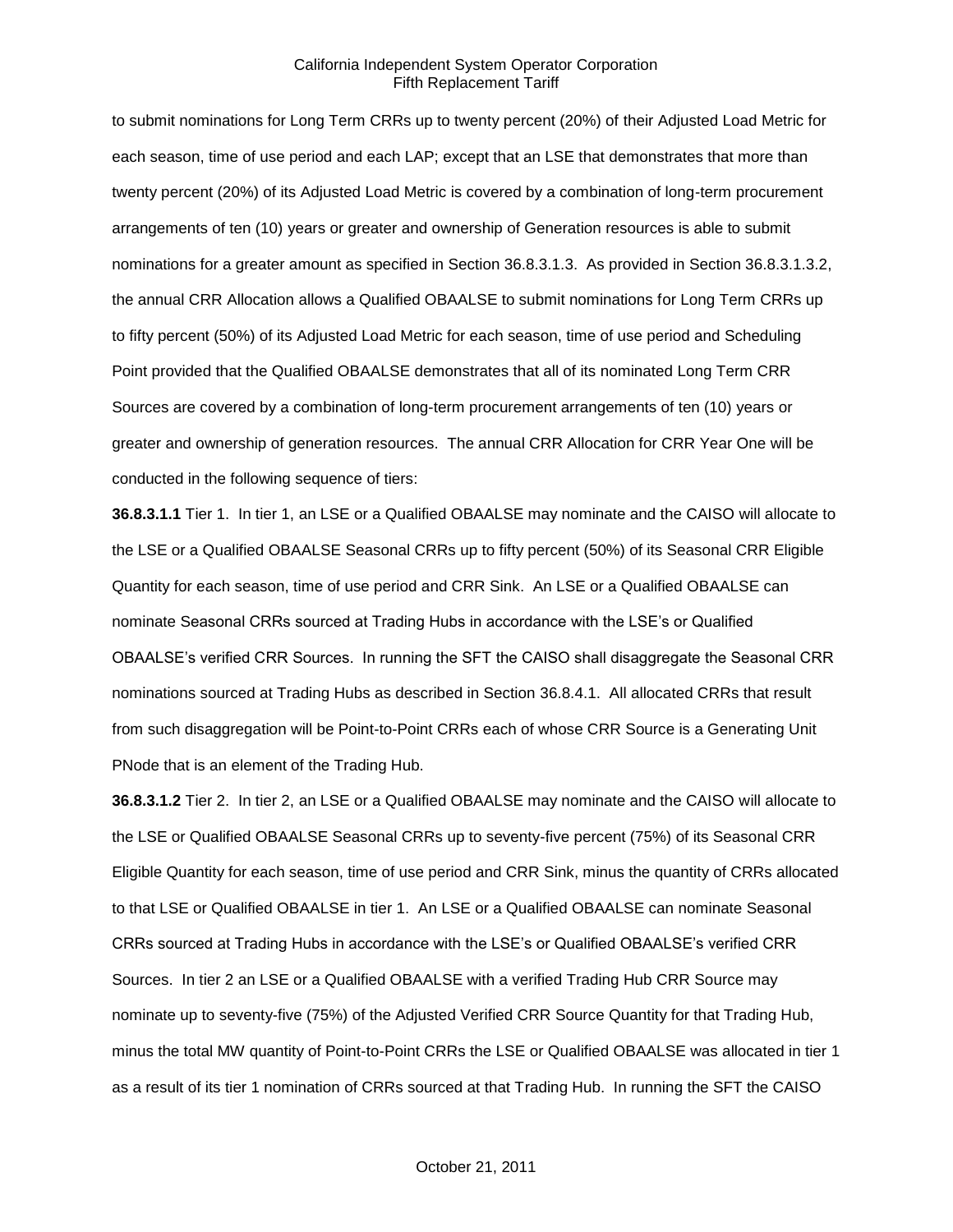shall disaggregate the Seasonal CRR nominations sourced at Trading Hubs as described in Section 36.8.4.1. All allocated CRRs that result from such disaggregation will be Point-to-Point CRRs each of whose CRR Source is a Generating Unit PNode that is an element of the Trading Hub. **36.8.3.1.3** Tier LT. Tier LT will follow tier 2 for CRR Year One. In Tier LT, an LSE or a Qualified OBAALSE may nominate Long Term CRRs from the Seasonal CRRs allocated in tiers 1 and 2 as provided in this Section 36.8.3.1. The cleared Point-to-Point CRRs awarded in tier 1 and tier 2 that resulted from disaggregated CRR nominations sourced at a Trading Hub may not be nominated in Tier LT in CRR Year One. Any Point-to-Point CRRs awarded as a result of disaggregated CRR nominations sourced at a Trading Hub, as described in Section 36.8.4.1, must be nominated as Trading Hub CRRs as described in this Section 36.8.3.1.3. In running the SFT the CAISO shall disaggregate the Seasonal CRR nominations sourced at Trading Hubs as described in Section 36.8.4.1. All allocated Long Term CRRs that result from such disaggregation will be Point-to-Point CRRs each of whose CRR Source is a Generating Unit PNode that is an element of the Trading Hub.

# **36.8.3.1.3.1 Tier LT for LSEs**

The quantity of Seasonal CRRs that an LSE can nominate as Long Term CRRs is limited to twenty percent (20%) of the LSE's Adjusted Load Metric, except that an LSE that can demonstrate that more than twenty percent (20%) of its Adjusted Load Metric is covered by a combination of long-term procurement arrangements of ten (10) years or greater and ownership of Generation resources is able to submit nominations for a greater amount as provided in this section. Such demonstrations shall be provided by the requesting LSE to the CAISO through the submission of a written sworn declaration by an executive employee authorized to represent the LSE and attest to the accuracy of the data demonstration. As necessary, the CAISO may request, and such LSE must produce in a timely manner, documents in support of such declaration. If the LSE has demonstrated that more than twenty percent (20%) of its Adjusted Load Metric is covered by a combination of long-term procurement arrangements of ten (10) years or greater and ownership of Generation resources, the amount of Long Term CRRs that it may nominate is equal to the minimum of: (i) the sum of the owned resources and long-term procurement arrangements of ten (10) years or more and (ii) fifty percent (50%) of the LSE's Adjusted Load Metric.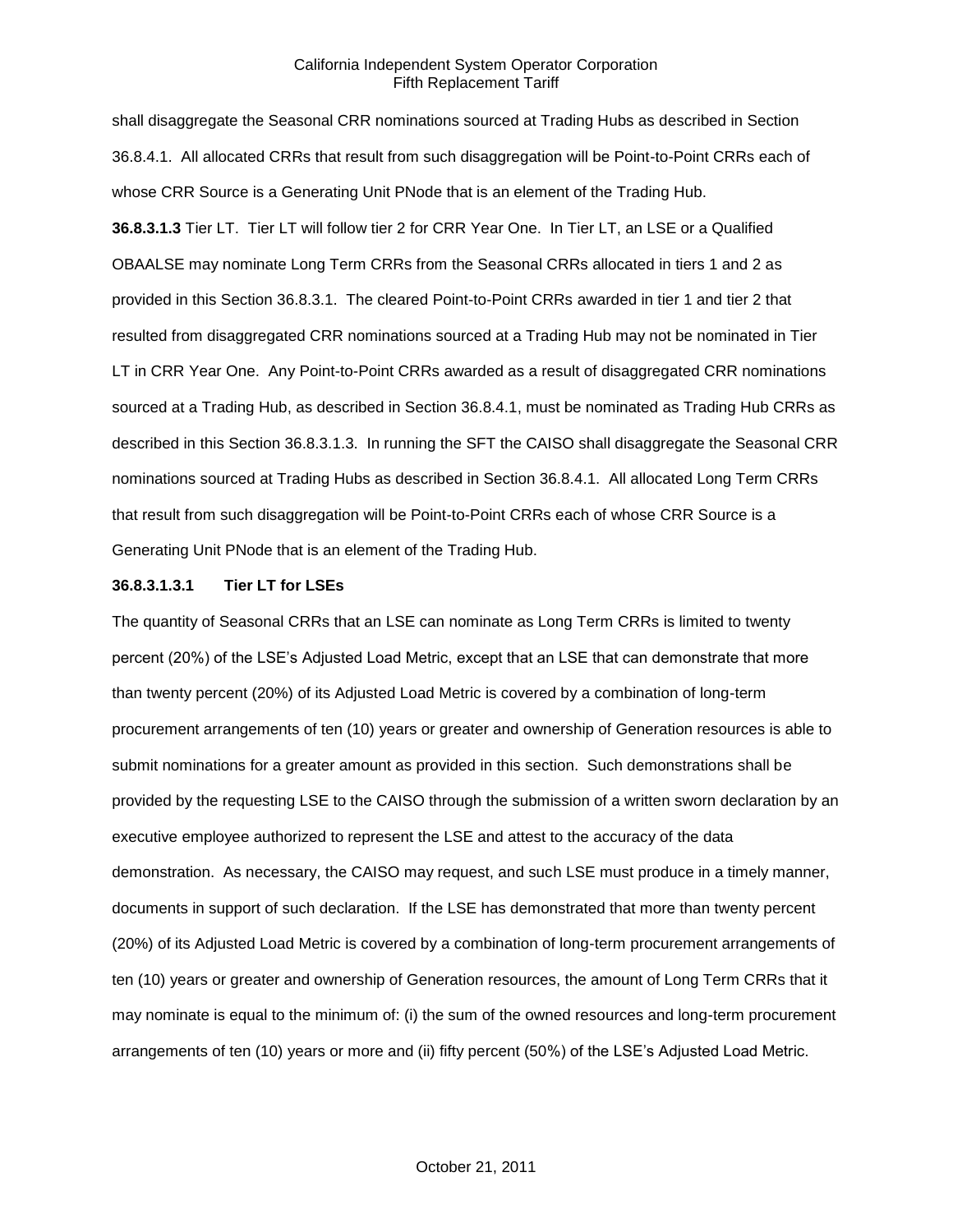If an LSE's combination of long-term procurement arrangements of ten (10) years or greater and ownership of generation resources is greater than twenty percent (20%) of its Adjusted Load Metric and the LSE nominates more than twenty percent (20%) of its Adjusted Load Metric as Long Term CRRs, then the CRR Sources for all of the LSE's Long Term CRR nominations must be sources associated with its demonstrated long-term procurement arrangements of ten (10) years or greater or its owned generation resources. Subject to the maximum quantities described above in this Section 36.8.3.1.3.1, an LSE can nominate CRRs sourced at a Trading Hub in Tier LT up to the total MW amount of the Pointto-Point CRRs the LSE was allocated in tiers 1 and 2 as a result of its disaggregated tier 1 and 2 nominations of CRRs sourced at that Trading Hub. Subject to the maximum quantities described above in this Section 36.8.3.1.3.1, an LSE can nominate CRRs sourced at a Trading Hub in Tier LT up to the total MW amount of the Point-to-Point CRRs the LSE was allocated in tiers 1 and 2 as a result of its disaggregated tier 1 and 2 nominations of CRRs sourced at that Trading Hub.

#### **36.8.3.1.3.2 Tier LT for Qualified OBAALSEs**

A Qualified OBAALSE may submit nominations for Long Term CRRs up to fifty percent (50%) of its Adjusted Load Metric for each season, time of use period and Scheduling Point. The Qualified OBAALSE must demonstrate that all of its nominated Long Term CRRs are supported by a combination of long-term procurement arrangements of ten (10) years or greater and ownership of generation resources. Such demonstrations shall be provided by the requesting Qualified OBAALSE to the CAISO through the submission of a written sworn declaration by an executive employee authorized to represent the Qualified OBAALSE attesting to the accuracy of the data demonstration. As necessary, the CAISO may request, and such Qualified OBAALSE must produce in a timely manner, documents in support of such declaration.

#### **36.8.3.1.3.3 Tier LT SFT**

After receiving nominations for Long Term CRRs from LSEs and Qualified OBAALSEs, the CAISO will run SFTs to ensure the feasibility of the nominated Long Term CRRs for the remaining nine years of the ten-year term of the Long Term CRR. The SFT runs in Tier LT will test the feasibility of only the Long Term CRR nominations and will not include in the analysis those Seasonal CRRs allocated in tiers 1 and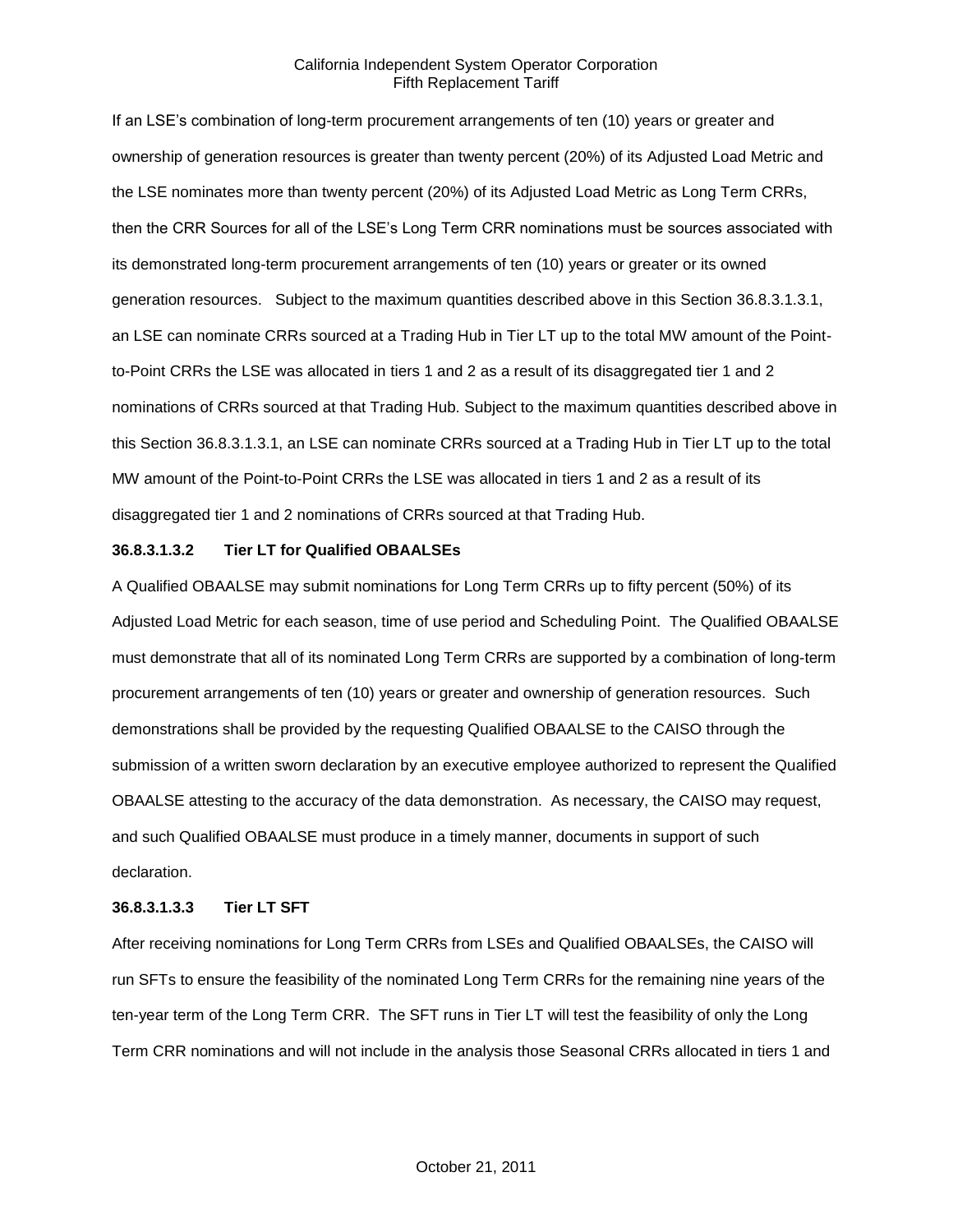2 that are not nominated as Long Term CRRs. The quantity of Long Term CRRs that can be allocated for any season and time of use period must be feasible for the entire ten-year term of the Long Term CRR. As a result of the Tier LT SFT runs, Long Term CRR nominations may not be fully allocated; however, such a result will not affect the CRR Year One validity of the Seasonal CRR allocated in tiers 1 and 2. The CAISO will inform the nominating entity of the results of the Tier LT SFTs before the deadline for submission of the tier 3 nominations.

**36.8.3.1.4** Tier 3. In tier 3, an LSE or a Qualified OBAALSE may nominate and the CAISO will allocate to the LSE or Qualified OBAALSE Seasonal CRRs up to one hundred percent (100%) of its Seasonal CRR Eligible Quantity for each season, minus the quantity of CRRs allocated to that LSE or Qualified OBAALSE in tiers 1 and 2. In tier 3, Sub-LAPs will be eligible CRR Sinks provided that the Sub-LAP is within the nominating LSE's Default LAP. An LSE or a Qualified OBAALSE can nominate Seasonal CRRs sourced at Trading Hubs. In running the SFT the CAISO shall disaggregate the Seasonal CRR nominations sourced at Trading Hubs as described in Section 36.8.4.1. All allocated CRRs that result from such disaggregation will be Point-to-Point CRRs each of whose CRR Source is a Generating Unit PNode that is an element of the Trading Hub. A Qualified OBAALSE can only nominate CRRs from its verified CRR Sources as provided in Section 36.8.3.4.

# **36.8.3.2 Monthly CRR Allocation for CRR Year One**

The monthly CRR Allocation in CRR Year One shall consist of a sequence of two (2) tiers for each time of use period (on-peak and off-peak). The monthly CRR Allocation will distribute Monthly CRRs to each LSE or Qualified OBAALSE up to one hundred percent (100%) of its Monthly CRR Eligible Quantity, minus CRRs allocated to that LSE or Qualified OBAALSE in the annual CRR Allocation for the relevant month and time of use period. The monthly CRR Allocation for CRR Year One will be conducted as follows:

**36.8.3.2.1** Tier 1. In tier 1 of the monthly CRR Allocations, an LSE or a Qualified OBAALSE may nominate and the CAISO will allocate to the LSE or Qualified OBAALSE Monthly CRRs up to fifty percent (50%) of the difference between its Monthly CRR Eligible Quantity and the quantity of Seasonal CRRs and previously allocated Long Term CRRs that apply to that month and time of use period. An LSE or a Qualified OBAALSE can nominate Monthly CRRs sourced at Trading Hubs in accordance with the LSE's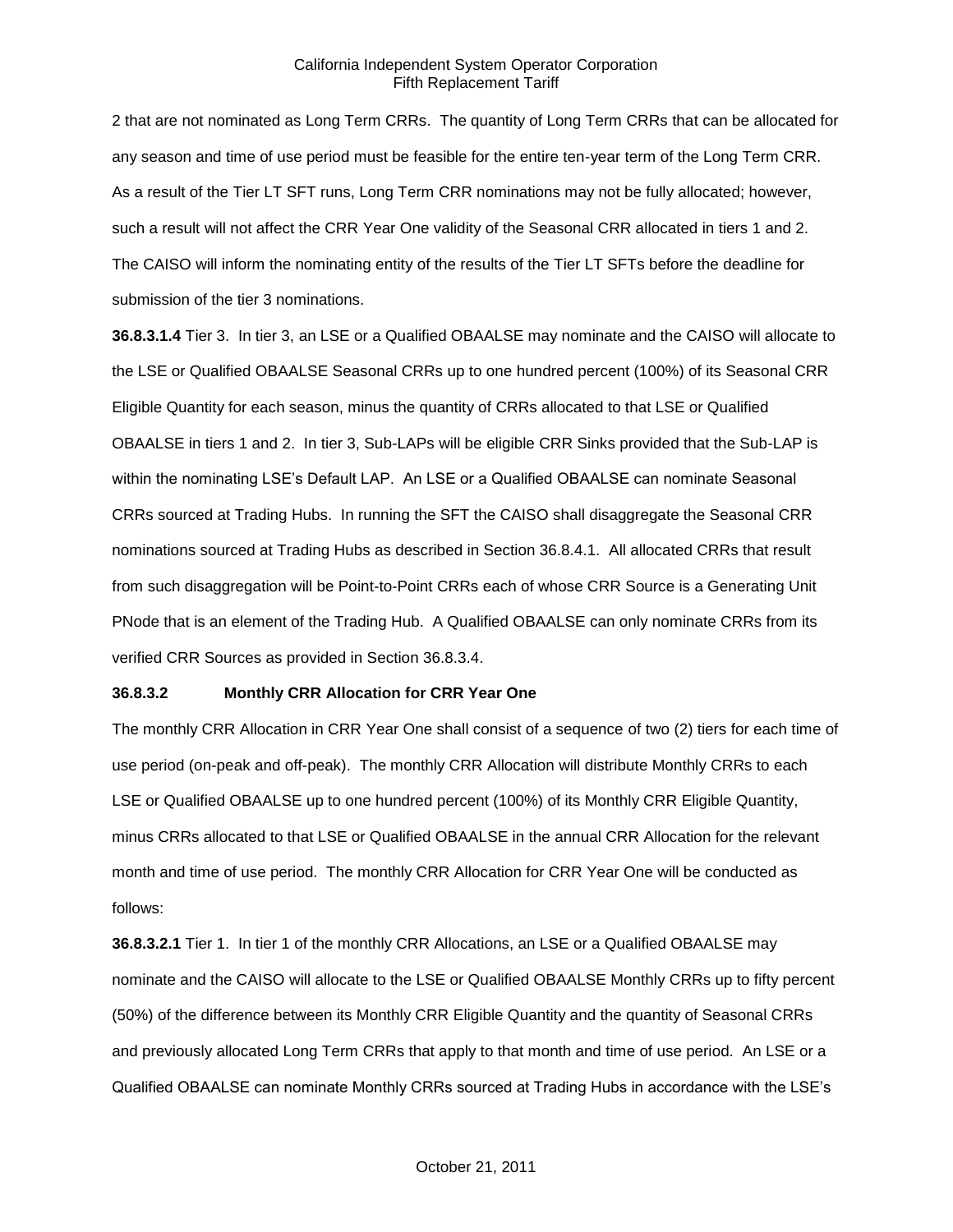or Qualified OBAALSE's verified CRR Sources. In running the SFT the CAISO shall disaggregate the Monthly CRR nominations sourced at Trading Hubs as described in Section 36.8.4.1. All allocated CRRs that result from such disaggregation will be Point-to-Point CRRs each of whose CRR Source is a Generating Unit PNode that is an element of the Trading Hub.

**36.8.3.2.2** Tier 2. In tier 2 of the monthly CRR Allocations, an LSE or a Qualified OBAALSE may nominate and the CAISO will allocate to the LSE or Qualified OBAALSE Monthly CRRs up to one hundred percent (100%) of the difference between its CRR Eligible Quantity and the quantity of Seasonal CRRs and previously allocated Long Term CRRs that apply to that month and time of use period, minus the quantity of CRRs the entity was allocated in tier 1 of the CRR Year One monthly CRR Allocation. An LSE or a Qualified OBAALSE can nominate Monthly CRRs sourced at Trading Hubs. In running the SFT the CAISO shall disaggregate the Monthly CRR nominations sourced at Trading Hubs as described in Section 36.8.4.1. In tier 2 of the monthly CRR Allocation, Sub-LAPs will be eligible CRR Sinks provided that the Sub-LAP is within the nominating LSE's Default LAP. A Qualfied OBAALSE can only nominate CRRs from its verified CRR Sources as provided in Section 36.8.3.4.2.

#### **36.8.3.3 [NOT USED]**

#### **36.8.3.4 Source Verification**

Source verification is required for LSE CRR nominations in tiers 1 and 2 of the CRR Year One annual allocation process and in tier 1 of each CRR Year One monthly allocation process. Source verification is required for all Qualified OBAALSE CRR nominations in all tiers of all CRR Allocation processes.

# **36.8.3.4.1 CRR Year One Source Verification for LSEs**

In CRR Year One, nominations for tier 1 and tier 2 of the annual CRR Allocation and tier 1 of the monthly CRR Allocations must be source verified for all LSEs. Prior to the beginning of the CRR Allocation process but no later than thirty (30) days before the date on which the Candidate CRR Holders or CRR Holders will be required to submit their nominations for the CRR Allocation, the CAISO will make available a list of allowable CRR Sources to be used in the CRR Allocation. The allowable CRR Sources will be consistent with the applicable CRR FNM. In the event that unforeseen changes to network conditions arise after the thirty-day release of the list of allowable CRR Sources and warrant revisions to that list, the CAISO will provide updates to the list prior to the closing of nominations for the CRR Allocation. An LSE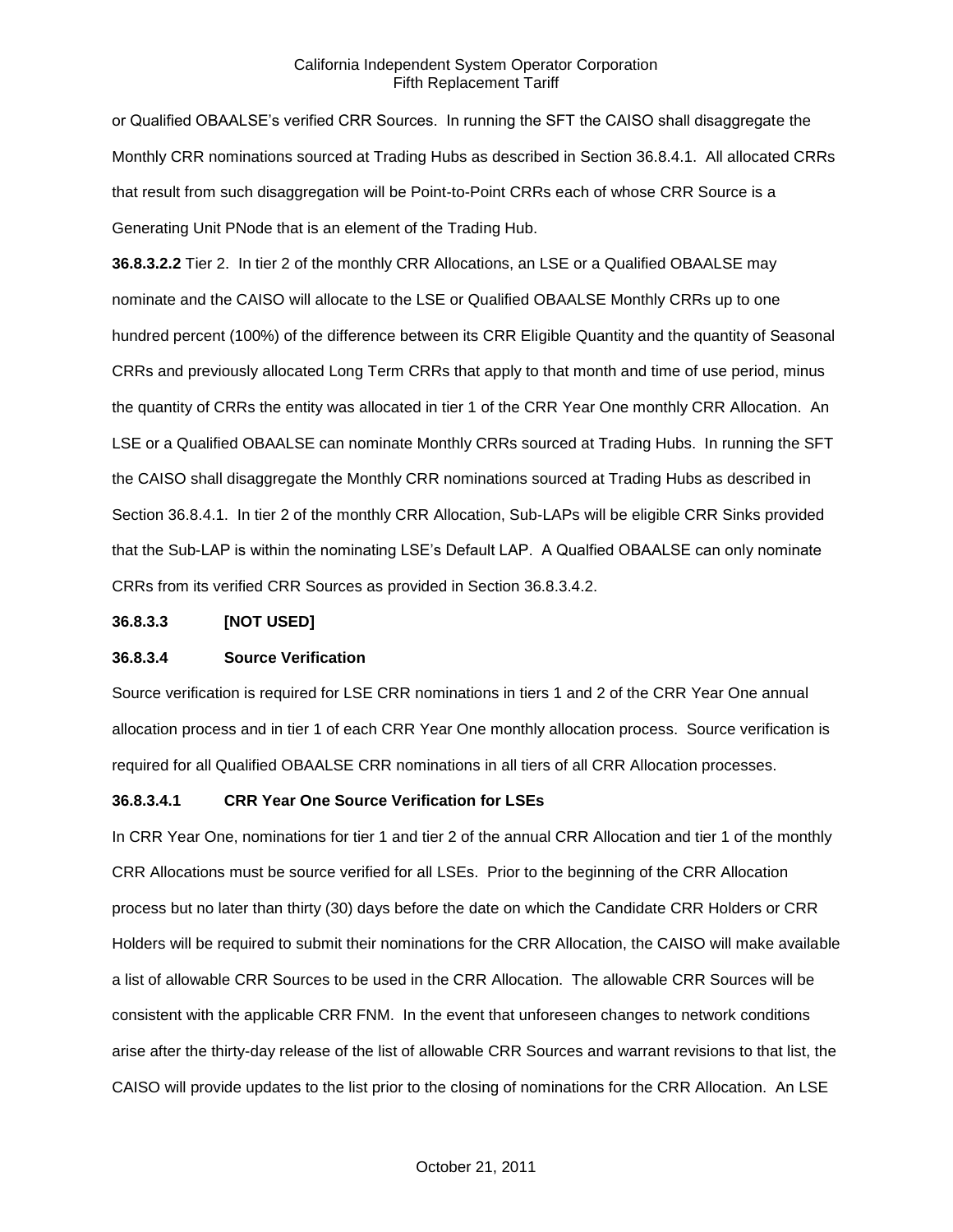must demonstrate that it could actually submit Bids, including Self-Schedules and Inter-SC Trades, for Energy from the locations to be nominated as CRR Sources to serve its Load either through ownership of, or contractual rights to receive Energy from, the relevant Generating Units, or a contract to take ownership of power at the relevant source, such as a Trading Hub or a Scheduling Point. For the second, third and fourth quarters of calendar year 2008 for CRR Year One, in conducting its source verification the CAISO will use data for the period beginning April 1, 2006 and ending December 31, 2006. For the first quarter of calendar year 2009 for CRR Year One, the CAISO will use data for the period beginning January 1, 2007 and ending March 31, 2007 as the basis for verification. Such demonstrations shall be provided by the requesting LSE to the CAISO through the submission of a written sworn declaration by an executive employee authorized to represent the LSE and attest to the accuracy of the data demonstration. As necessary, the CAISO may request, and such LSE must produce in a timely manner, documents in support of such declaration.

# **36.8.3.4.2 Source Verification for Qualified OBAALSEs**

All CRR nominations by Qualified OBAALSEs must be source verified. A Qualified OBAALSE's source verification will be based on its legitimate need showing as specified in Section 36.9.1.

# **36.8.3.4.3 Calculation of Verified CRR Source Quantity**

The Verified CRR Source Quantity associated with each verified CRR Source for a particular LSE or Qualified OBAALSE will be: (i) for an owned generation resource the PMax of the unit multiplied by the LSE's or Qualified OBAALSE's ownership share; (ii) for a contract with a generation resource, the hourly MWh of Energy specified in the contract averaged over all hours of the relevant time of use period, but no greater than the PMax of the unit; or (iii) for a contract that delivers Energy to a Trading Hub or Scheduling Point, the hourly MWh of energy specified in the contract for delivery from the supplier to the LSE or Qualified OBAALSE at the Trading Hub or Scheduling Point, averaged over all hours of the relevant time of use period. Energy contracts submitted by an LSE to demonstrate that the LSE can submit Bids, including Self-Schedules and Inter-SC Trades, for Energy from the nominated CRR Sources to serve its Load must be at least one month in duration. Energy contracts submitted by a Qualified OBAALSE to demonstrate that the Qualified OBAALSE can submit Bids, including Self-Schedules and Inter-SC Trades, for Energy from the nominated CRR Sources to serve its Load must be at least one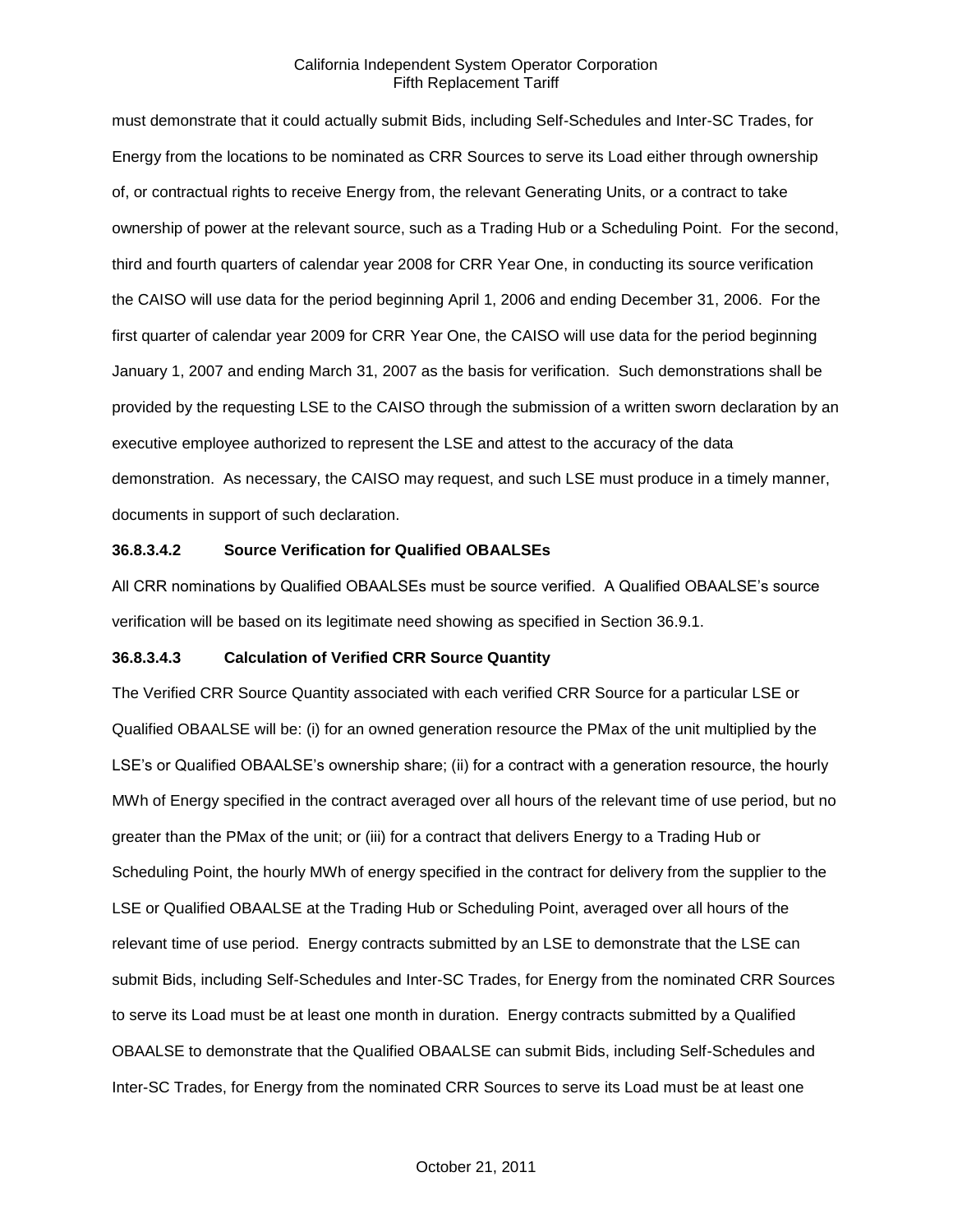month in duration to support nominations of Monthly and Seasonal CRRs, and at least ten (10) years in duration to support nominations of Long Tem CRRs. Nominations of CRRs for which the CRR Source is a Scheduling Point must be source verified in accordance with Section 36.8.4.2.

# **36.8.3.4.4 Calculation of Adjusted Verified CRR Source Quantity**

For nominations by an LSE and a Qualified OBAALSE, except for a Qualified OBAALSE's nomination of Long Term CRRs, the CAISO will consider a contract that covers a portion of a season (but not less than one month) to be acceptable verification, with the adjustment described below, for the entire season for which a CRR is nominated. The CAISO will also consider a contract not less than one month in duration that covers portions of two consecutive months to be acceptable verification, with the adjustment described below, for both of the months that are partially covered. In such cases, for a contract that covers only a portion of the season or month for which the LSE or Qualified OBAALSE wishes to nominate source-verified CRRs, the CAISO will calculate an Adjusted Verified CRR Source Quantity, which equals the Verified CRR Source Quantity times the ratio of the number of days covered by the contract for a particular month or season to the total number of days in that month or season, consistent with the time of use period of the CRRs being nominated. Contracts submitted by a Qualified OBAALSE to support nomination of Long Term CRRs must be at least ten (10) years in duration and cover the entire season of the Long Term CRR being nominated, and therefore the Adjusted Verified CRR Source Quantity calculation does not apply to such nominations.

# **36.8.3.5 Annual CRR Allocation Beyond CRR Year One**

The annual CRR Allocation for years beyond CRR Year One consists of a sequence of four (4) tiers for each season and time of use period (on-peak and off-peak). Allocations of CRRs in each tier are considered final once they are provided by the CAISO to the respective LSEs or Qualified OBAALSEs. After each tier, LSEs or Qualified OBAALSEs will have an amount of time as specified in the Business Practice Manual after their receipt of the results of each tier to submit their nominations for the next tier, if there is one. The annual CRR Allocation will allow LSEs or Qualified OBAALSEs to submit nominations up to their Seasonal CRR Eligible Quantities minus the quantity of previously allocated Long Term CRRs for each season of the relevant year, each time of use period and each CRR Sink at which they serve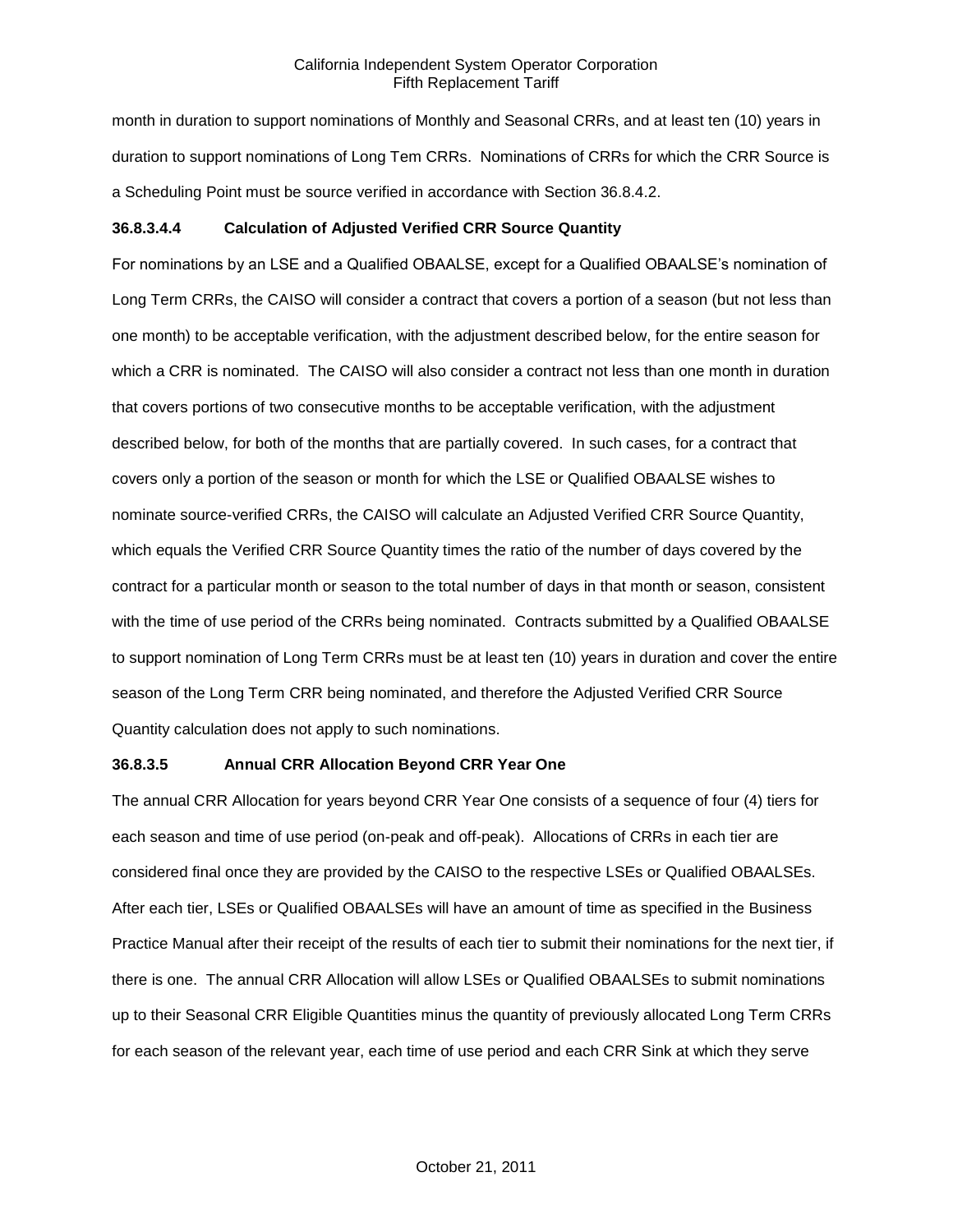Load. Annual CRR Allocations for years beyond CRR Year One will be conducted in the following sequence of tiers:

#### **36.8.3.5.1 Tier 1 – Priority Nomination Process**

Tier 1 of the annual CRR Allocation in years beyond CRR Year One will be a Priority Nomination Process through which CRR Holders may nominate some of the same CRRs that they were allocated in the immediately previous annual CRR Allocation process. As provided in Section 36.8.3.4.2, nominations by a Qualified OBAALSE in the PNP are subject to source verification. In all annual CRR Allocations after CRR Year One, an LSE or a Qualified OBAALSE may make PNP nominations up to the lesser of: (1) twothirds of its Seasonal CRR Eligible Quantity, minus the quantity of Long Term CRRs allocated in the immediately preceding Seasonal CRR Allocation for each season, time of use period and CRR Sink for that year; or, (2) the total quantity of Seasonal CRRs allocated to that LSE in the previous annual CRR Allocation, minus the quantity of previously allocated Long Term CRRs for each season, time of use period and CRR Sink, and minus any reduction for net loss of Load or plus any increase for net gain of Load through retail Load Migration as described in Section 36.8.5.1. In addition, an LSE's or Qualified OBAALSE's nomination of any particular CRR Source-CRR Sink combination in the PNP may not exceed the MW quantity of CRRs having that CRR Source and CRR Sink that the LSE or Qualified OBAALSE was allocated in the previous annual CRR Allocation, reduced by the MW quantity of those Long-Term CRRs with the same CRR Source and CRR Sink that were awarded in the prior year's Long-Term CRR allocation, for the same season and time of use period, and in the case of an LSE, adjusted for net Load loss or gain resulting from Load Migration as described in Section 36.8.5.2.2. An LSE or a Qualified OBAALSE may nominate CRRs awarded with a CRR Source at the Trading Hubs in the PNP. CRRs whose CRR Sink is a Sub-LAP are not eligible for nomination in the PNP. A CRR whose CRR Sink is a Custom LAP or PNode is eligible for nomination in the PNP. PNP Eligible Quantities are not affected by secondary transfers of CRRs, except as performed by the CAISO to reflect Load Migration as described in Section 36.8.5. That is, with the exception of transfers to reflect Load Migration: (i) an LSE or a Qualified OBAALSE may nominate in the PNP a CRR it was allocated in the prior annual CRR Allocation even though it transferred that CRR to another party during the year, and (ii) an LSE or a Qualified OBAALSE may not nominate in the PNP a CRR that it received through a secondary transfer from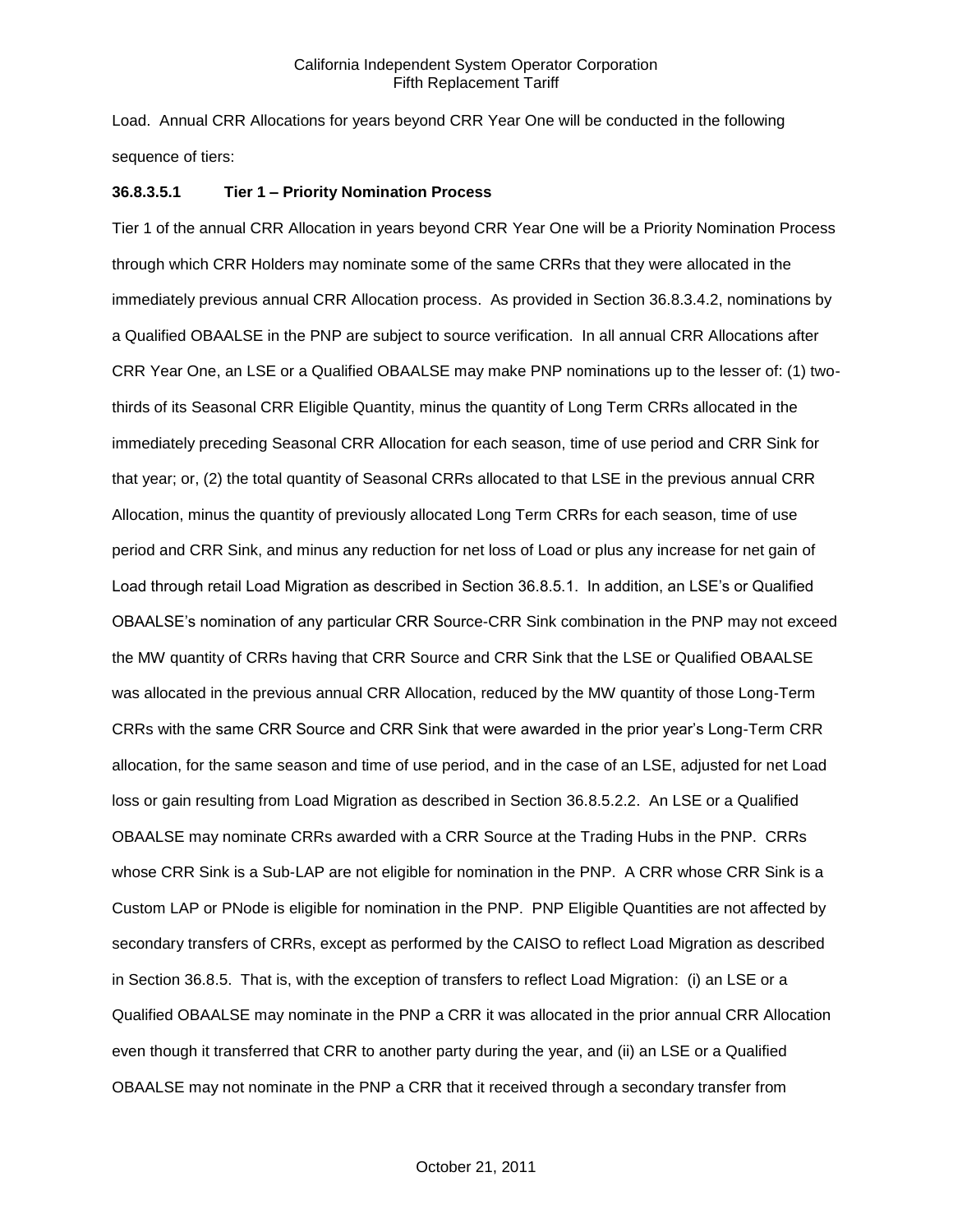another party. CRRs received through a CRR Auction are not eligible for nomination in the PNP. CRRs received as Offsetting CRRs to reflect Load Migration are not eligible for nomination in the PNP. The maximum quantity of CRRs that an LSE or a Qualified OBAALSE may nominate in the PNP is fifty (50) percent of its Adjusted Load Metric, minus any previously allocated Long Term CRRs that are valid for the term of the CRRs being nominated. The CAISO does not guarantee that all CRR nominations in the PNP will be allocated. The CAISO will conduct an SFT to determine whether all CRR nominations in the PNP are simultaneously feasible. If the SFT determines that all priority nominations are not simultaneously feasible, the CAISO will reduce the allocated CRRs until simultaneous feasibility is achieved.

#### **36.8.3.5.2 Tier LT**

In years subsequent to CRR Year One, Long Term CRRs will be allocated as provided in this section.

# **36.8.3.5.2.1 Tier LT for LSEs**

In Tier LT of CRR Year Two, an LSE may nominate Long Term CRRs from any of the Seasonal CRRs it was allocated in the PNP up to a maximum of thirty percent (30%) of the its Adjusted Load Metric, minus the quantity of previously allocated Long Term CRRs that are valid for that year; except that the LSE may nominate Long Term CRRs in amounts greater than thirty percent (30%) but no more than fifty percent (50%) of its Adjusted Load Metric if the LSE demonstrates that more than thirty percent (30%) of its Adjusted Load Metric is covered by a combination of long-term procurement arrangements of ten (10) years or greater and ownership of Generation resources. Such demonstrations shall be provided by the requesting LSE to the CAISO through the submission of a written sworn declaration by an executive employee authorized to represent the LSE and attest to the accuracy of the data demonstration. As necessary, the CAISO may request, and such LSE must produce in a timely manner, documents in support of such declaration. If the LSE has demonstrated that more than thirty percent (30%) of its Adjusted Load Metric is covered by a combination of long-term procurement arrangements of ten (10) years or greater and ownership of Generation resources, the amount of Long Term CRRs that it may nominate is equal to the minimum of: (i) the sum of the owned resources and long-term procurement arrangements of ten (10) years or more, minus the quantity of previously allocated Long Term CRRs that are valid for that CRR year, and (ii) fifty percent (50%) of the LSE's Adjusted Load Metric, minus the quantity of previously allocated Long Term CRRs that are valid for that CRR year. In CRR Year Three,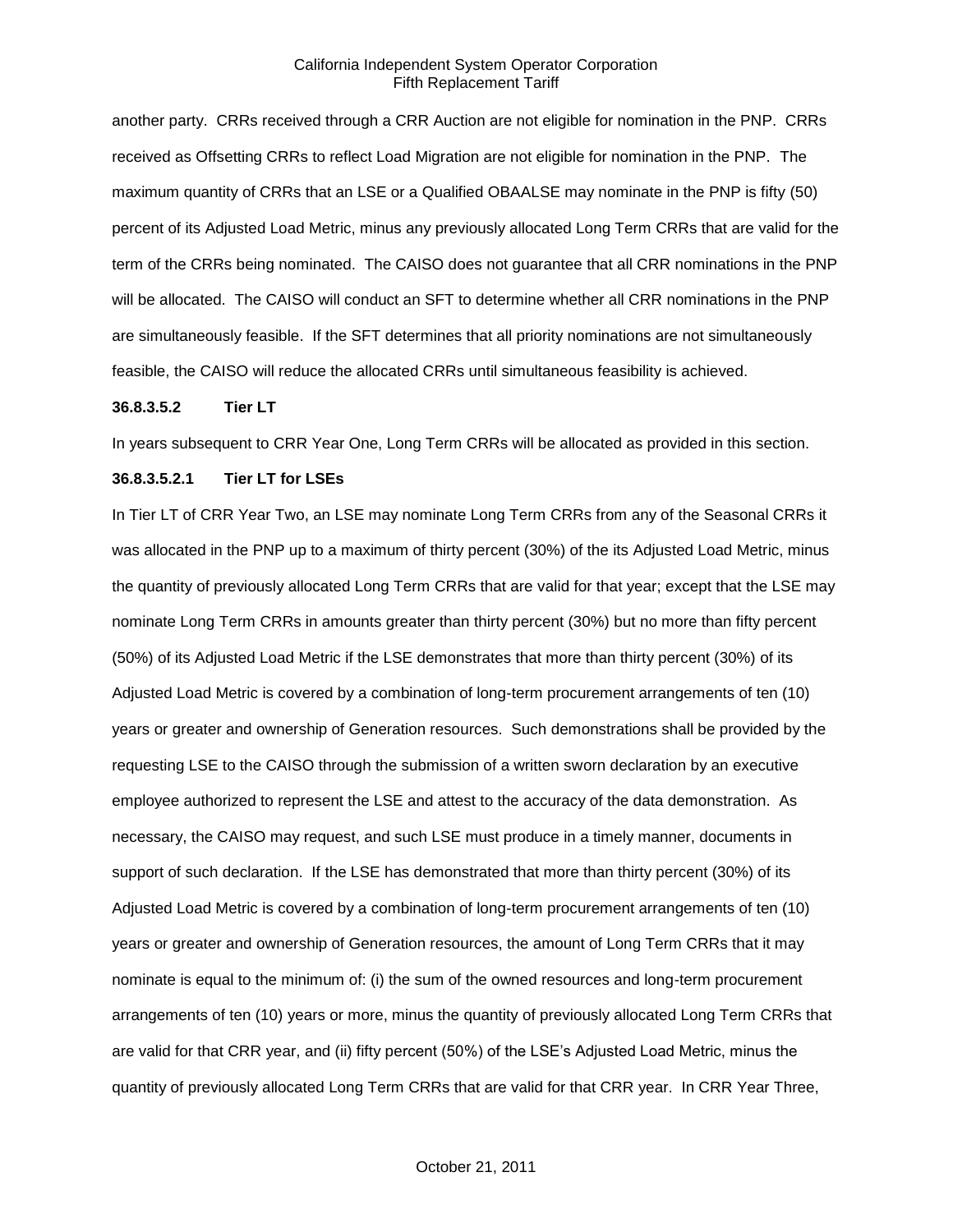the limit on Long Term CRR nominations will increase by ten percent (10%) to forty percent (40%) of the eligible entity's Adjusted Load Metric but shall not exceed fifty percent (50%) of the Adjusted Load Metric. In CRR Year Three, an LSE may exceed the forty percent (40%) limit on Long Term CRR nominations if it demonstrates that its Adjusted Load Metric is covered by a combination of long-term procurement arrangements of ten (10) years or greater and ownership of Generation resources. The amount of Long Term CRRs that it may nominate is equal to the minimum of: (i) the sum of the owned resources and long-term procurement arrangements of ten (10) years or more, minus the quantity of previously allocated Long Term CRRs that are valid for that CRR year, and (ii) fifty percent (50%) of the LSE's Adjusted Load Metric, minus the quantity of previously allocated Long Term CRRs that are valid for that CRR year. In CRR Year Four and all subsequent years, an LSE may nominate Long Term CRRs from any of the Seasonal CRRs allocated in the PNP up to the maximum of fifty percent (50%) of its Adjusted Load Metric, minus the quantity of previously allocated Long Term CRRs that are valid for that year.

#### **36.8.3.5.2.2 Tier LT for Qualified OBAALSEs**

A Qualified OBAALSE may submit nominations for Long Term CRRs up to the portion of its Adjusted Load Metric for which it has demonstrated coverage by a combination of long-term procurement arrangements of ten (10) years or greater and ownership of generation resources, up to a maximum of fifty percent (50%) of its Adjusted Load Metric for each season, time of use period and Scheduling Point, minus the quantity of previously allocated Long Term CRRs that are valid for that CRR year. Such demonstrations shall be provided by the requesting Qualified OBAALSE to the CAISO through the submission of a written sworn declaration by an executive employee authorized to represent the Qualified OBAALSE and attest to the accuracy of the data demonstration. As necessary, the CAISO may request, and such Qualified OBAALSE must produce in a timely manner, documents in support of such declaration. Contracts submitted in support of OBAALSE nominations of Long Term CRRs must cover the entire season of the Long Term CRR being nominated.

#### **36.8.3.5.2.3 Tier LT SFT**

After receiving nominations for Long Term CRRs, the CAISO will run SFTs to ensure the feasibility of the nominated Long Term CRRs for the remaining nine years of the ten (10) year term of the Long Term CRR. The SFT run in Tier LT will test the feasibility of only the Long Term CRR nominations and will not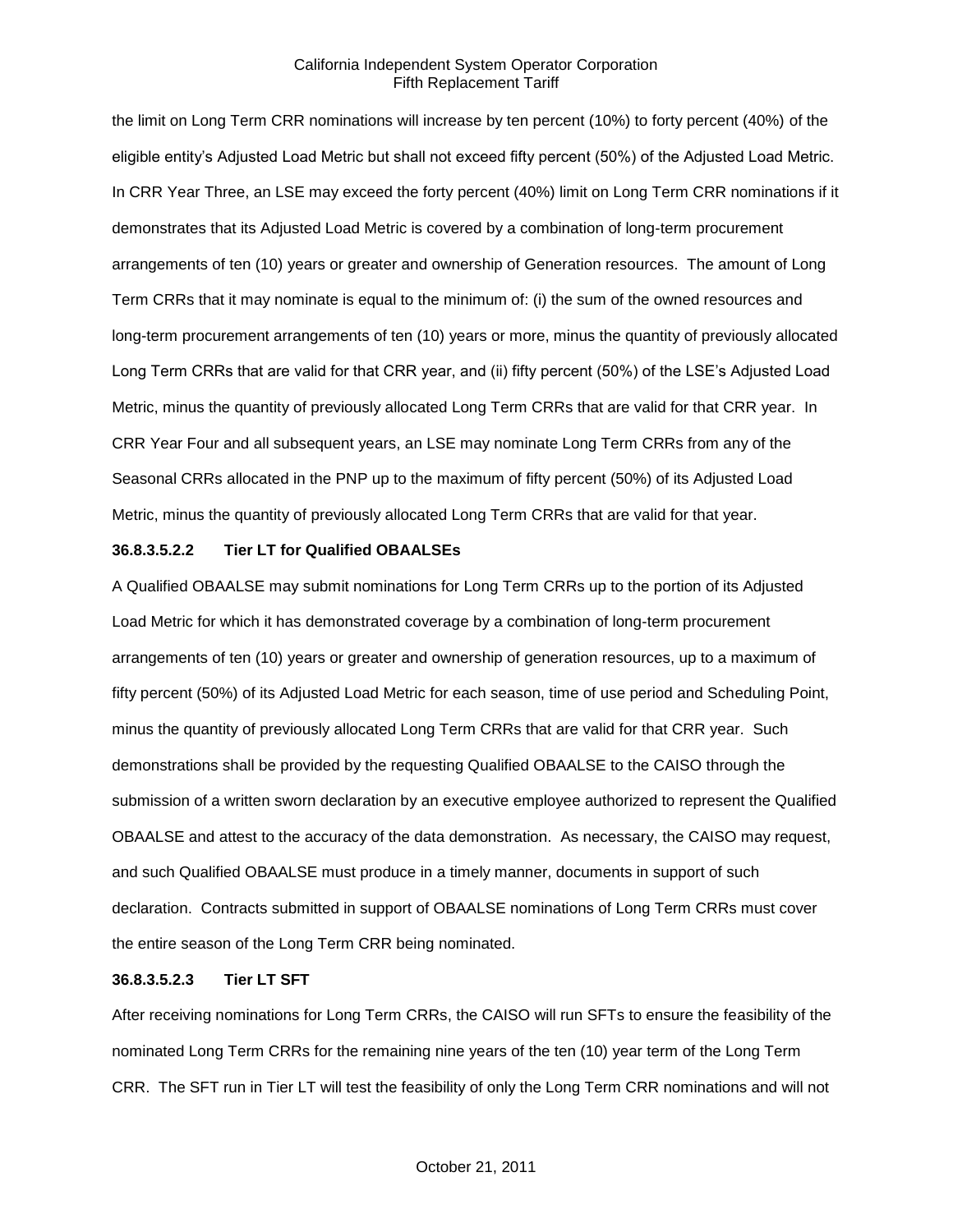include in the analysis those Seasonal CRRs allocated in the PNP that were not nominated as Long Term CRRs. The quantity of Long Term CRRs that can be allocated for any season and time of use period must be feasible for the entire ten (10) year term of the Long Term CRR. As a result of the Tier LT SFT runs, Long Term CRR nominations may not be fully allocated; however, such a result will not affect the validity of: (i) the Long Term CRRs allocated in previous years, or (ii) the Seasonal CRRs allocated in the PNP. The CAISO will inform nominating eligible entities of the results of the Tier LT SFTs before the deadline for submission of the tier 2 nominations.

**36.8.3.5.3 Tier 2** In tier 2 of the annual CRR Allocation, the CAISO will allocate Seasonal CRRs to each LSE and Qualfied OBAALSE up to two-thirds of its Seasonal CRR Eligible Quantity for each season, time of use period and CRR Sink, minus the quantity of: (i) CRRs allocated to that LSE or Qualified OBAALSE in tier 1, and (ii) Long Term CRRs previously allocated to it that are valid for the CRR term currently being allocated. In tier 2 of the annual CRR Allocation, Sub-LAPs will be eligible CRR Sinks provided that the Sub-LAP is within the nominating LSE's Default LAP. An LSE or a Qualified OBAALSE can nominate Seasonal CRRs sourced at Trading Hubs. In running the SFT the CAISO shall disaggregate the Seasonal CRR nominations sourced at Trading Hubs as described in Section 36.8.4.1.

**36.8.3.5.4 Tier 3.** In tier 3 of the annual CRR Allocation, the CAISO will allocate Seasonal CRRs to each LSE or Qualified OBAALSE up to one hundred percent (100%) of its Seasonal CRR Eligible Quantity for each season, time of use period and CRR Sink, minus the quantity of: (i) CRRs allocated to that LSE or Qualified OBAALSE in tiers 1 and 2, and (ii) Long Term CRRs previously allocated to that eligible entity that are valid for the CRR term currently being allocated. In tier 3 of the annual CRR Allocation, Sub-LAPs will be eligible CRR Sinks provided that the Sub-LAP is within the nominating LSE's Default LAP. An LSE or a Qualified OBAALSE can nominate Seasonal CRRs where the CRR Source is a Trading Hub. In running the SFT the CAISO shall disaggregate the Seasonal CRR nominations sourced at Trading Hubs as described in Section 36.8.4.1.

# **36.8.3.5.5 Alternatives for Renewal of Long Term CRRs and for the Transition of Expiring ETCs and Converted Rights to Long Term CRRs**

Eligible entities may, in the final year of a Long Term CRR, nominate the identical CRR Source, CRR Sink, and MW terms of the expiring Long Term CRR in the PNP conducted that year, subject to any applicable quantity limitations specified in this Section 36. An eligible entity with an Existing Transmission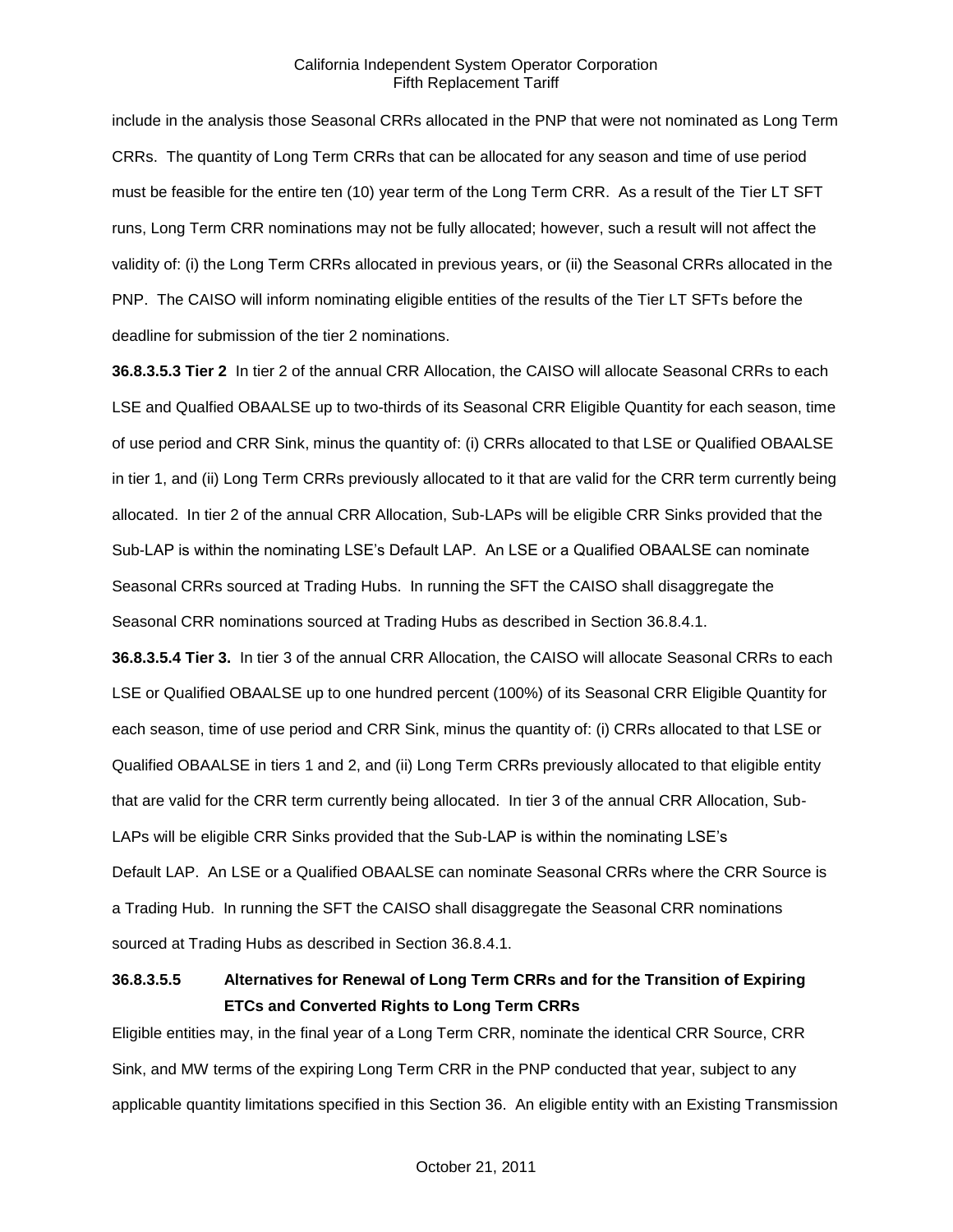Contract or Converted Rights that expire by the start of the year for which the CRR Allocation process is conducted may participate in the PNP as if its Existing Transmission Contract or Converted Rights sources and sinks were previously allocated Seasonal CRRs, subject to any applicable quantity limitations specified in this Section 36. In either case, if Seasonal CRRs are awarded to an LSE or a Qualified OBAALSE in the PNP based on its nomination of its expiring rights, such entity may then nominate those Seasonal CRRs in Tier LT of the same year's annual CRR Allocation process, subject to any applicable quantity limitations specified in this Section 36. Alternatively, CRR Holders of expiring LT CRRs, expiring Existing Transmission Contracts or expiring Converted Rights may bypass the tier 1 Priority Nomination Process and nominate their expiring rights as Long Term CRRs in Tier LT one year prior to the year of expiration, subject to any applicable quantity limitations specified in this Section 36. This alternative allows the holder of the expiring rights to nominate Long Term CRRs in the first Tier LT SFT in which the capacity corresponding to the expiring rights becomes available for the full nine (9) year period of the Tier LT SFT. For any entity who elects this alternative and obtains an allocated Long Term CRR, the length of the renewed Long Term CRR (or initial Long Term CRR in the case of expiring Existing Transmission Contracts or expiring Converted Rights) will be nine (9) years, corresponding to the years included in the Tier LT SFT.

## **36.8.3.6 Monthly CRR Allocation Beyond CRR Year One**

The monthly CRR Allocation shall consist of a sequence of two (2) tiers of allocations for each time of use period (on-peak and off-peak). The monthly CRR Allocation will distribute Monthly CRRs and will allow an LSE and a Qualified OBAALSE to nominate CRRs up to one hundred percent (100%) of its Monthly CRR Eligible Quantity, minus the total of any Seasonal CRRs allocated in the annual CRR Allocation, and minus any holdings of Long Term CRRs that are valid for the month and time of use of the CRRs being nominated. All CRR nominations by Qualified OBAALSEs must be source verified. **36.8.3.6.1** Tier 1 In tier 1 of the monthly CRR Allocations, each LSE or Qualified OBAALSE may nominate Monthly CRRs up to one-hundred percent (100) of the difference between its Monthly CRR Eligible Quantity and the total of any Seasonal CRRs allocated in the annual CRR Allocation and any holdings of Long Term CRRs that are valid for the month and time of use of the CRRs being nominated. An LSE or a Qualified OBAALSE can nominate Monthly CRRs where the CRR Source is a Trading Hub.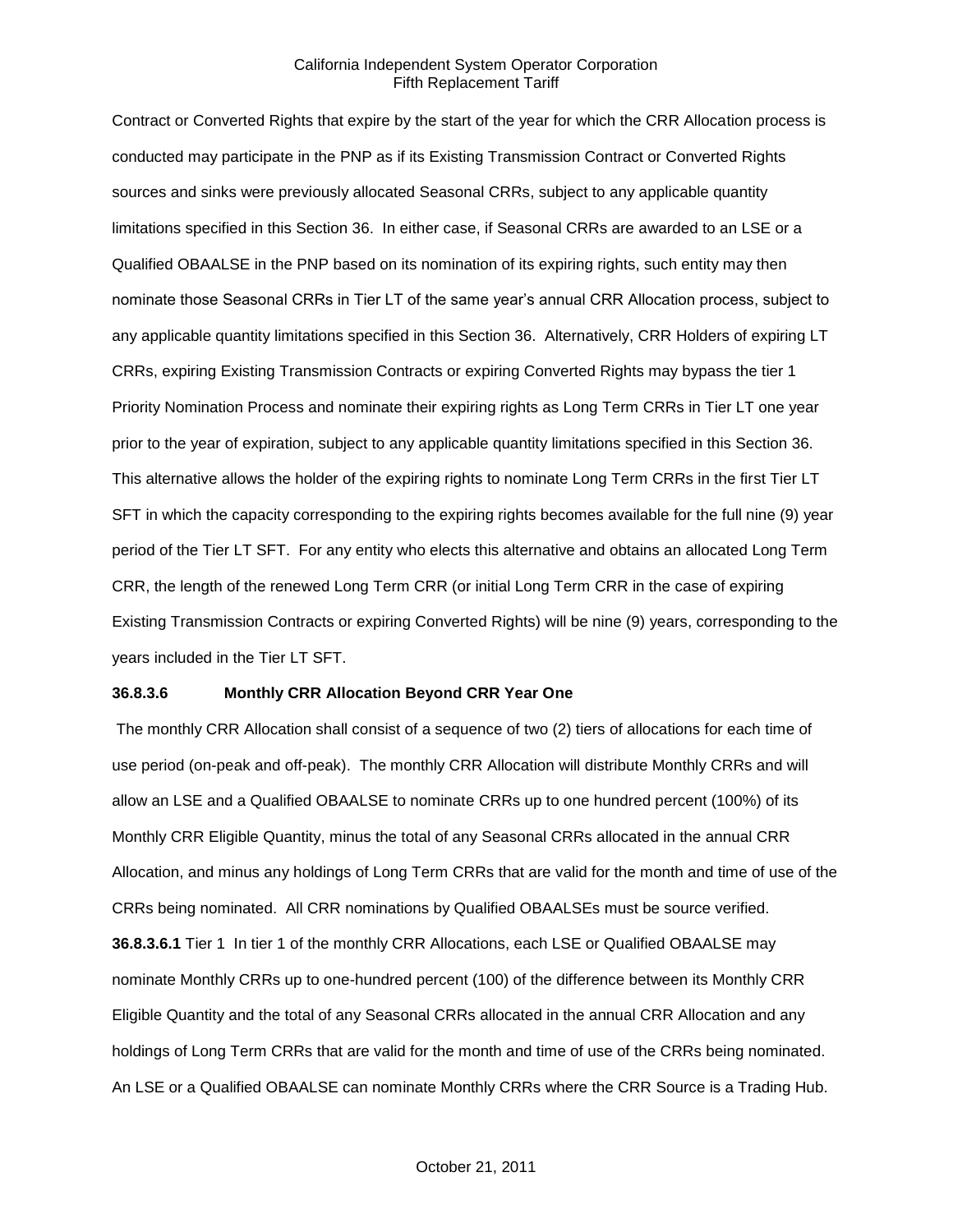In tier 1 of the monthly CRR Allocation, Sub-LAPs will be eligible CRR Sinks, provided that the Sub-LAP is within the nominating LSE's Default LAP. In running the SFT the CAISO shall disaggregate the Monthly CRR nominations sourced at Trading Hubs as described in Section 36.8.4.1. **36.8.3.6.2** Tier 2. In tier 2 of the monthly CRR Allocations, each LSE or Qualified OBAALSE may nominate Monthly CRRs up to one hundred percent (100%) of the difference between its Monthly CRR Eligible Quantity and the total of any Seasonal CRRs allocated in the annual CRR Allocation and any holdings of Long Term CRRs that are valid for the month and time of use of the CRRs being nominated, minus the quantity of CRRs allocated to that LSE or Qualified OBAALSE in tier 1 of the current monthly CRR Allocation. In tier 2 of the monthly CRR Allocation, Sub-LAPs will be eligible CRR Sinks, provided that the Sub-LAP is within the nominating LSE's Default LAP. An LSE or a Qualified OBAALSE can nominate Monthly CRRs sourced at Trading Hubs. In running the SFT the CAISO shall disaggregate the Monthly CRR nominations sourced at Trading Hubs as described in Section 36.8.4.1.

#### **36.8.4 Eligible Sources For CRR Allocation**

In the CRR Allocation processes for Seasonal CRRs, Monthly CRRs, and Long Term CRRs, nominated CRR Sources can be either PNodes (including Scheduling Points) or Trading Hubs, except that a Proxy Demand Resource cannot be a nominated CRR Source in a CRR Allocation process. An LSE or a Qualified OBAALSE may nominate up to one hundred percent (100%) of its Adjusted Verified CRR Source Quantities for Seasonal or Monthly CRRs in the combined tiers of the annual and monthly CRR Allocation processes as provided in this Section. For tiers 1 and 2 of the annual CRR Allocation in CRR Year One, an LSE may nominate CRRs from each of its verified CRR Sources in a quantity no greater than seventy-five percent (75%) of the Adjusted Verified CRR Source Quantity corresponding to each verified CRR Source. The LSE may then use tier 1 of the monthly CRR Allocations in CRR Year One to nominate up to the full one hundred percent (100%) of the Adjusted Verified CRR Source Quantity corresponding to each verified CRR Source. In tiers 1, 2 and 3 of the annual CRR Allocation in each year in which it participates, a Qualified OBAALSE may nominate CRRs from each of its verified CRR Sources in a quantity no greater than seventy-five percent (75%) of the Adjusted Verified CRR Source Quantity corresponding to each CRR Source. The Qualified OBAALSE may then use tiers 1 and 2 of the monthly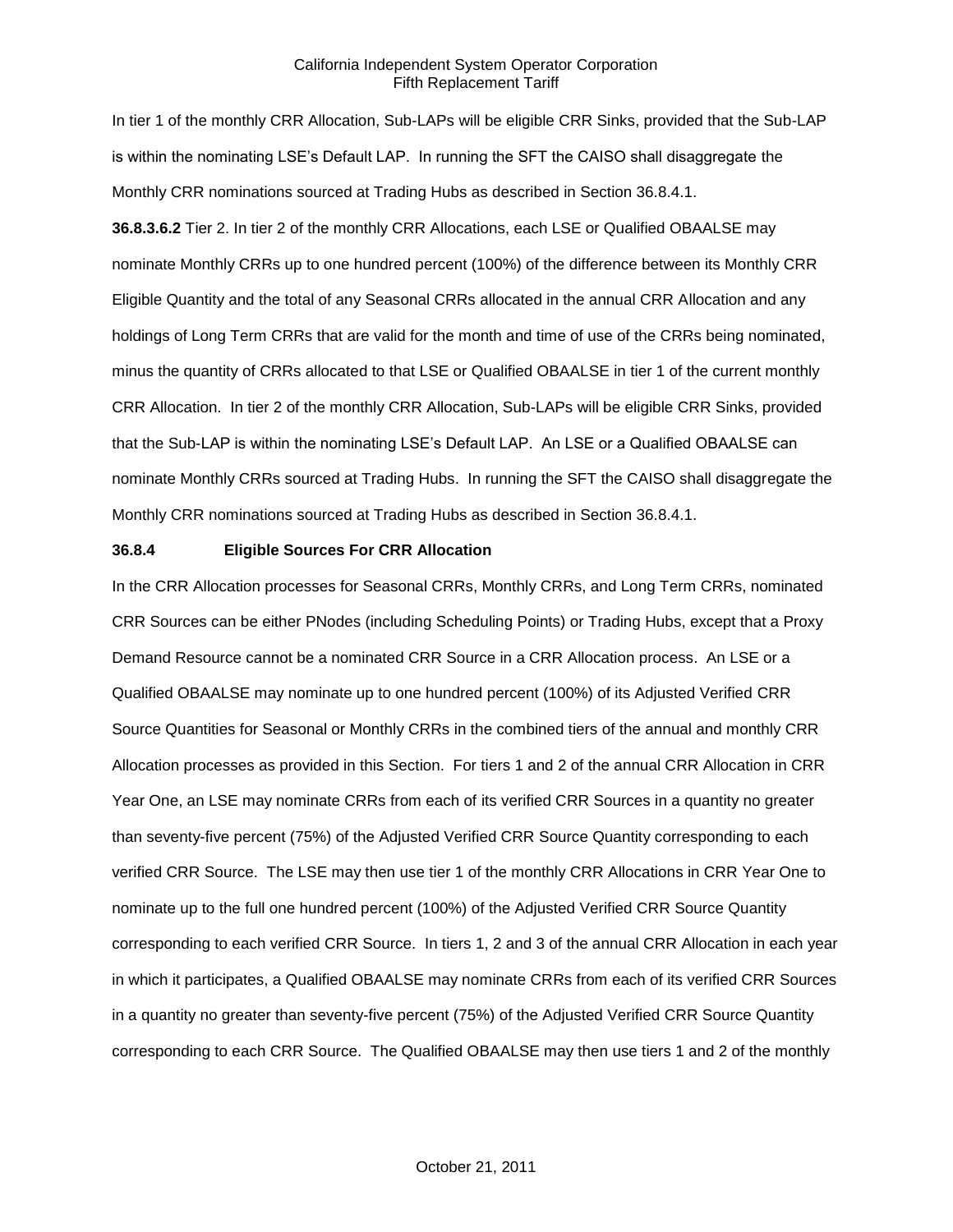CRR Allocations in the same year to nominate up to the full one hundred percent (100%) of the Adjusted Verified CRR Source Quantity corresponding to each verified CRR Source.

#### **36.8.4.1 CRRs with Trading Hub Sources**

For purposes of the CRR Allocation processes the CAISO shall disaggregate CRR nominations with Trading Hub CRR Sources into Point-to-Point CRR nominations each of whose CRR Source is a Generating Unit PNode that is an element of the Trading Hub. In performing this disaggregation the MW quantity of each Point-to-Point CRR nomination will equal the MW quantity of the CRR nomination multiplied by the weighting factor of the corresponding Generating Unit PNode in the defined Trading Hub. The disaggregated, individual Point-to-Point CRRs will be used by the CAISO in conducting the SFTs for the nominated CRRs. In CRR years other than CRR Year One, an LSE may nominate in the PNP any Point-to-Point CRRs it was allocated the previous year as a result of Seasonal CRR nominations with Trading Hubs as CRR Sources, and may then nominate those Seasonal CRRs awarded in the PNP as Long Term CRRs in Tier LT. In CRR Year One, an LSE that was allocated individual Pointto-Point CRRs in tiers 1 and 2 as a result of nominating CRRs sourced at a Trading Hub must nominate CRRs sourced at Trading Hubs in Tier LT in accordance with Section 36.8.3.1.3.1. For Qualified OBAALSEs, all nominated CRR Sources must be source verified as specified in Section 36.9.1. Any Long Term CRRs allocated by the CAISO as a result of nominations of CRRs sourced at Trading Hubs will be Point-to-Point CRRs each of whose CRR Sources is a Generating Unit PNode that is an element of the Trading Hub. After Trading Hub CRRs are allocated in each annual and monthly CRR Allocation process, the CAISO shall combine the allocated CRRs into a Trading Hub CRR and issue counterflow CRRs to the holders of Trading Hub CRRs as necessary to maintain simultaneous feasibility. CRR Holders of such combined Trading Hub CRRs will be eligible to renew these Trading Hub CRRs in the Priority Nomination Process of the subsequent seasonal CRR Allocation process as described in this Section 36.8.4.1 and Section 36.8.3.5.1.

# **36.8.4.2 Import CRRs**

An LSE or a Qualified OBAALSE may nominate Seasonal, Monthly or Long Term CRRs whose CRR Source is a Scheduling Point in the annual and monthly CRR Allocation in accordance with this Section.

# **36.8.4.2.1 Scheduling Points as CRR Sources for LSEs in CRR Year One**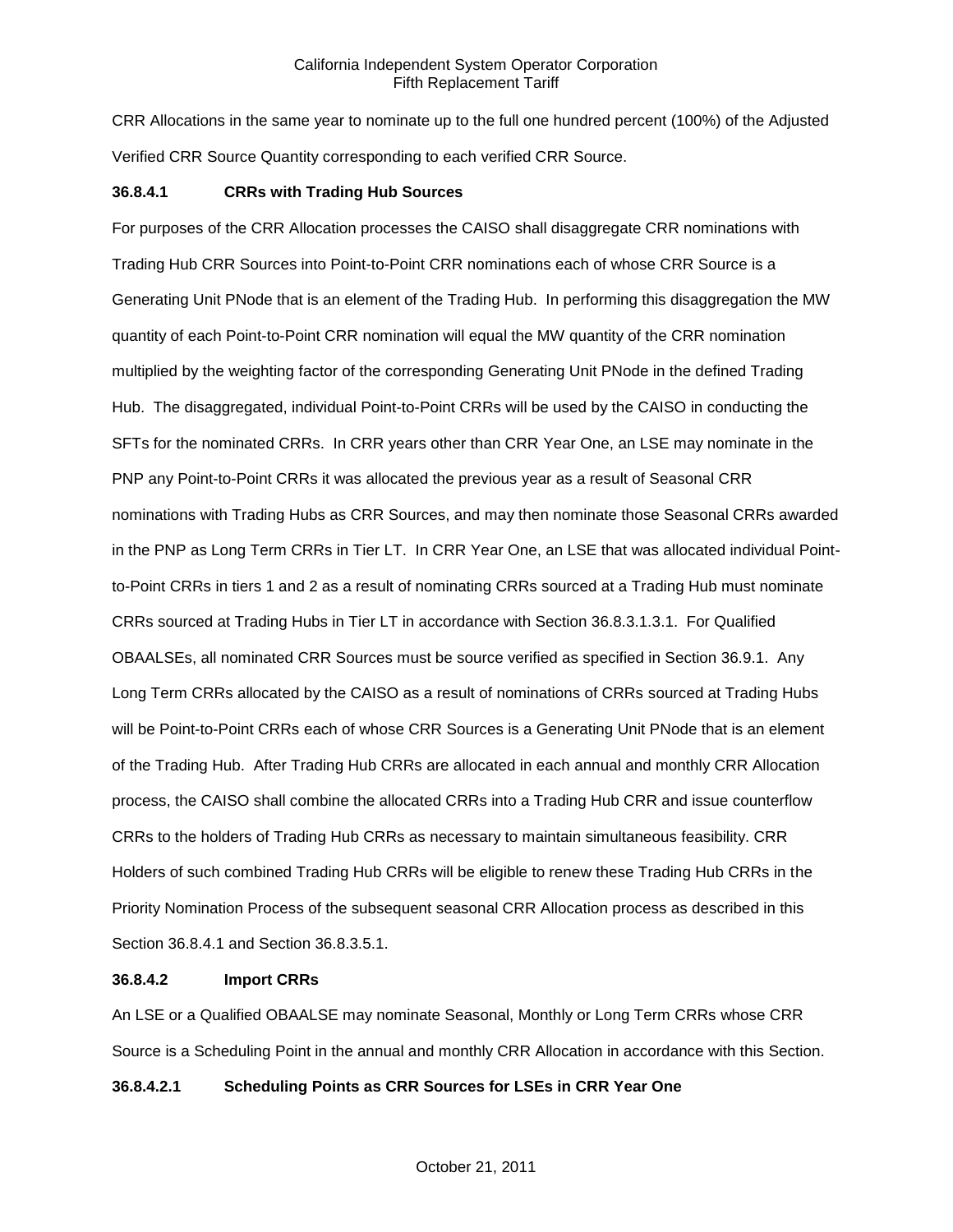In CRR Year One, in tiers 1 and 2 of the annual CRR Allocation process an LSE may nominate Seasonal CRRs whose CRR Source is a Scheduling Point to the extent that it can demonstrate to the CAISO that, for the verification period stated in Section 36.8.3.4, it owned or was a party to a contract with a System Resource, and that it or the counter-party to the contract had procured appropriate transmission from the applicable transmission provider outside the CAISO to the Scheduling Point. In addition, also in tiers 1 and 2 of the annual CRR Allocation in CRR Year One, all LSEs eligible to nominate CRRs under this Section 36.8 may nominate as CRR Sources, without any verification, shares of the residual import CRR capacity at each Scheduling Point that remains after the completion of the CRR Source verification process. Each LSE's share of the residual import CRR capacity will be calculated as follows. Starting with the total capacity at each Scheduling Point that is available in the DC FNM for the annual CRR Allocation and CRR Auction processes, the CAISO will calculate the residual amount of capacity that remains at each Scheduling Point after subtracting the capacity accounted for by those Scheduling Point CRR Sources submitted by LSEs for verification that have been verified. The CAISO will then set aside fifty percent (50%) of this residual amount at each Scheduling Point for the annual CRR Auction, and will allow LSEs to nominate pro rata shares of the other fifty percent (50%) in proportion to their Seasonal CRR Eligible Quantities. In each monthly CRR Allocation during CRR Year One, CRR Source verification will be required in tier 1 as in the annual CRR Allocation process. Following the verification process, the CAISO will calculate and set aside for the monthly CRR Auction fifty percent (50%) of the import capacity that remains at each Scheduling Point after accounting for the verified Scheduling Point CRR Source submissions to the monthly process and the annual CRR Allocation and CRR Auction results for that month, and will allow LSEs to nominate in tier 1 Monthly CRRs with CRR Sources at each Scheduling Point in quantities up to their pro rata shares of the other fifty percent (50%) in proportion to their Monthly CRR Eligible Quantities.

# **36.8.4.2.2 Scheduling Points as CRR Sources for LSEs Beyond CRR Year One**

In the annual CRR Allocation processes subsequent to CRR Year One, there will be no special provisions regarding CRR Sources at Scheduling Points in tiers 1 and 2 for LSEs. For tier 3 the CAISO will calculate and set aside for the annual CRR Auction fifty percent (50%) of the import capacity at each Scheduling Point that remains after the tier 1 and tier 2 CRR Allocations and after considering any previously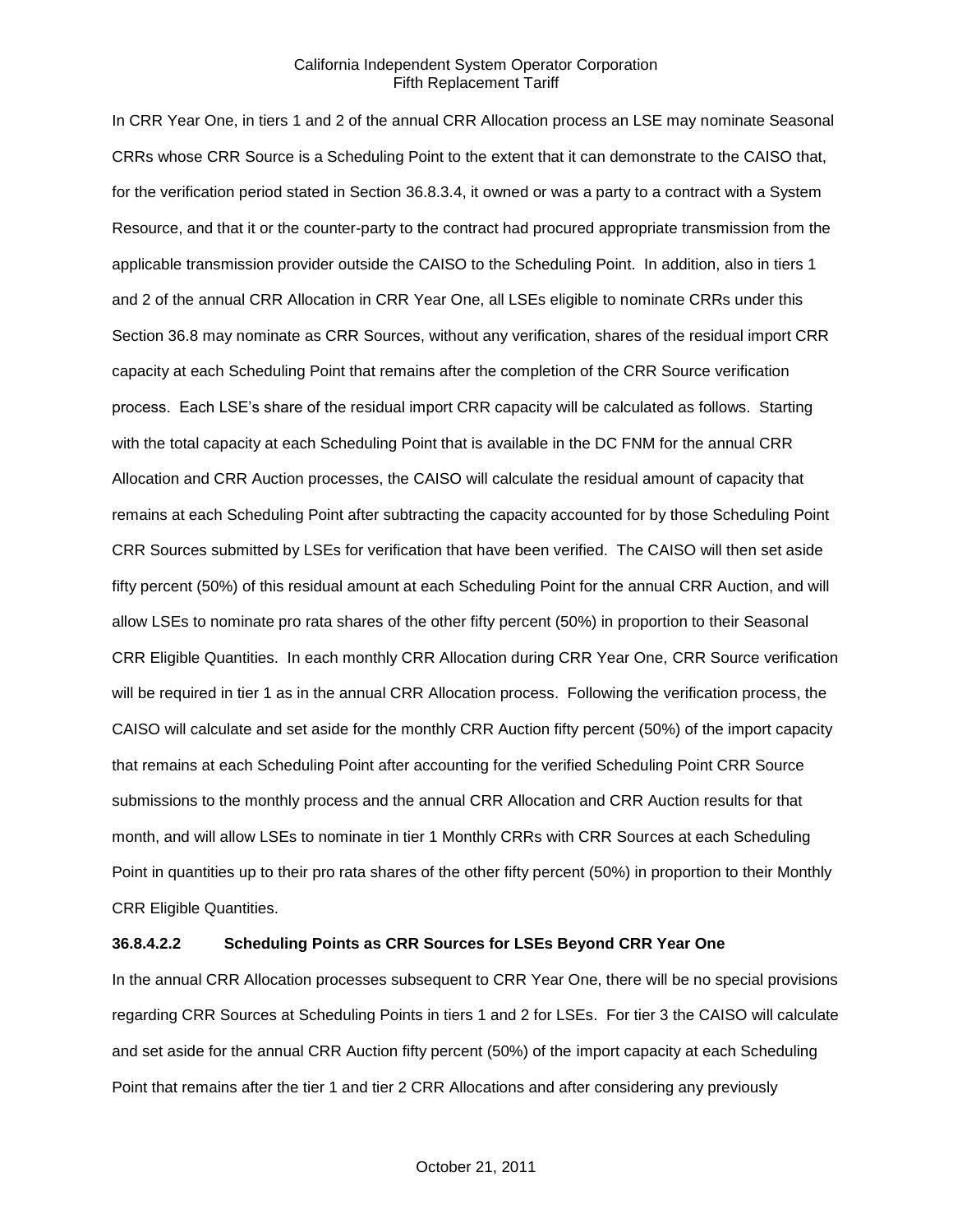allocated Long Term CRRs that are valid for that month as described in Section 36.4.1. In the monthly CRR Allocation processes subsequent to CRR Year One there will be no special provisions regarding CRR Sources at Scheduling Points in tier 1 for LSEs. For tier 2 the CAISO will calculate and set aside for the monthly CRR Auction fifty percent (50%) of the import capacity that remains at each Scheduling Point after accounting for the annual CRR Allocation and CRR Auction results for that month, any previously allocated Long Term CRRs that are valid for that month, and the results of tier 1 of the monthly CRR Allocation.

# **36.8.4.2.3 Scheduling Points as CRR Sources for Qualified OBAALSEs**

In the annual CRR Allocation process a Qualified OBAALSE may nominate CRRs whose CRR Source is a Scheduling Point to the extent it meets the requirements of Section 36.9.1.

#### **36.8.5 Load Migration Between LSEs**

The CAISO shall track Load Migration between LSEs through Load Migration data provided to the CAISO by each UDC, MSS Operator or other entity that provides distribution serve to customers. Load Migration will be reflected in the hourly Load data and Load forecasts used by the CAISO to calculate the CRR Load Metrics and Seasonal CRR Eligible Quantities and Monthly CRR Eligible Quantities for each LSE, in accordance with procedures set forth in the applicable Business Practice Manual. Load Migration will be reflected in appropriate adjustments to each affected LSE's Seasonal CRR Eligible Quantities and Monthly CRR Eligible Quantities in subsequent annual and monthly CRR Allocations, as well as its PNP Eligible Quantities in the next annual CRR Allocation. LSEs that hold Seasonal CRRs or Long Term CRRs and that lose or gain Load through Load Migration must comply with Section 36.8.5.3 regarding the transfers of current CRR holdings to reflect Load Migration.

#### **36.8.5.1 Tracking of Load Migration by CAISO**

The CAISO will implement all appropriate adjustments due to Load Migration on a monthly basis. In order to enable the CAISO to track Load Migration and determine the appropriate adjustments, each UDC, MSS Operator, and other entity that provides distribution service to customers will provide to the CAISO the number of end-use customers that migrated in each of the customer classes in their service area. The end-use customer information provided to the CAISO by such parties shall be calculated based on the following details on each customer that migrates between LSEs: (i) customer identification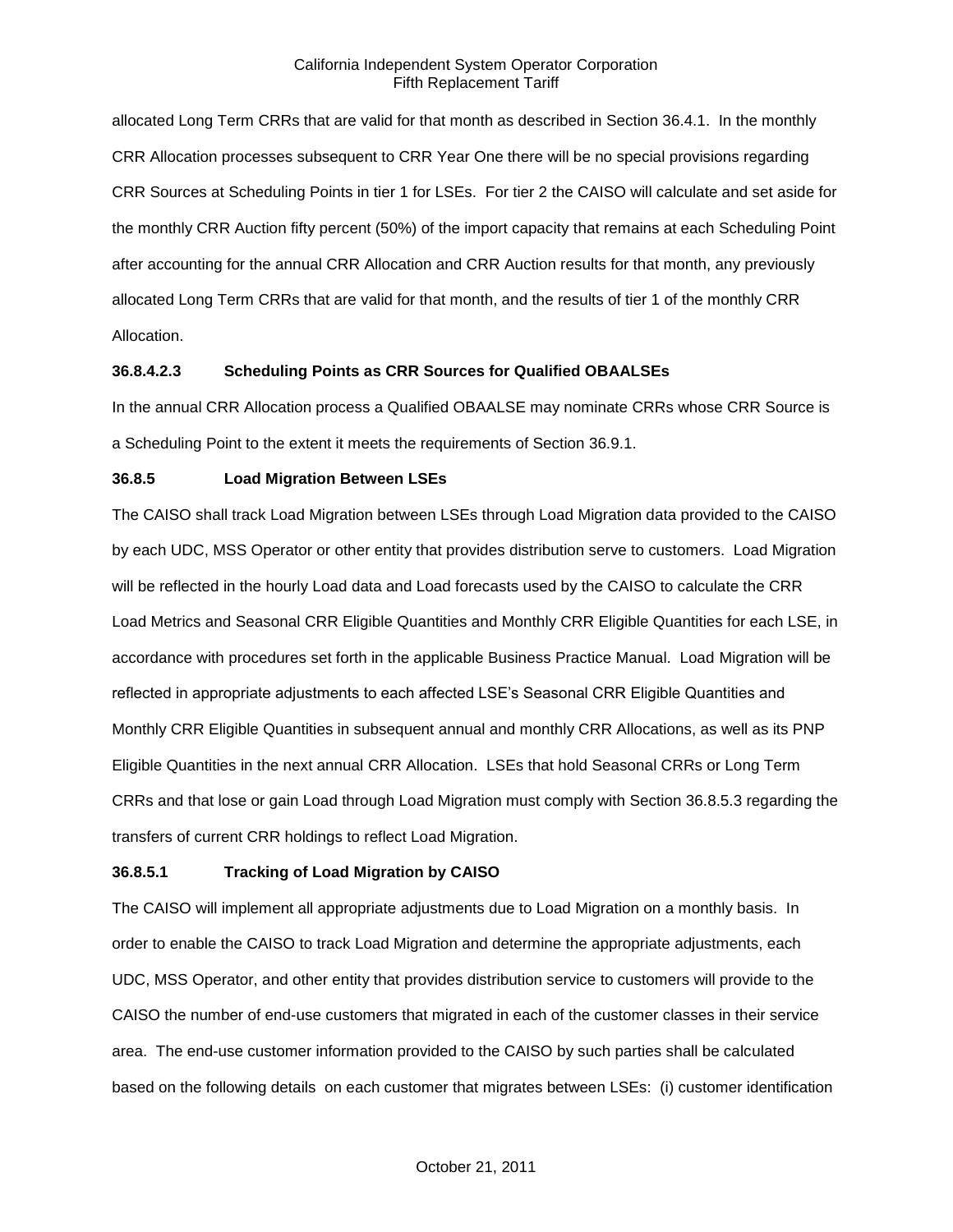information, (ii) information to establish the customer's retail customer class, (iii) the original and new LSEs serving the customer, (iv) the effective date of the Load Migration, and (v) the most recent twelve (12) months of billing data for the customer. Each UDC, MSS Operator and other entity that provides distribution service to customers will retain the details of the underlying calculations unless as requested by the CAISO pursuant to the dispute resolution process discussed in Section 36.8.5.7. The migration information provided to the CAISO by the parties shall consist of the number of customers served by each LSE in each retail customer class as of the start of each month, multiplied by the average consumption by customers in each retail customer class. Further details regarding the methodology used by the UDCs, MSSs, and other entities that provide distribution service to customers, to calculate this migration information to be supplied to the CAISO is set forth in the applicable Business Practice Manual. The CAISO will receive information from each UDC, MSS Operator, and other entity providing distribution service on an ongoing daily basis, and will perform the calculations for any appropriate adjustments due to Load Migration on a monthly basis. New CRRs allocated due to Load Migration in accordance with Section 36.8.5.3 will be made effective on the first day of the first month, following the CAISO's performance of the calculations, in which the Load Migration is effective by the first of the month.

#### **36.8.5.2 Adjustments to CRR Eligible Quantities to Reflect Load Migration**

An LSE who loses or gains net Load through Load Migration in a given year will have its Seasonal CRR Eligible Quantities in the next annual CRR Allocation reduced or increased, respectively, in proportion to the net Load lost or gained through Load Migration. In addition, an LSE that loses Load through Load Migration in a given year will have its PNP Eligible Quantities reduced in proportion to the gross amount of Load lost through Load Migration. An LSE that gains Load through Load Migration in a given year will have its PNP Eligible Quantities increased in proportion to the amount of Load gained through Load Migration.

## **36.8.5.3 Adjustments to Current CRR Holdings to Reflect Load Migration**

Because in between CRR Allocations each LSE can both lose Load and gain Load between itself and multiple other LSEs, the CAISO will calculate and perform appropriate adjustments to current CRR holdings for each pair of LSEs affected by Load Migration to reflect the net amount of Load that migrated between those two LSEs during each Load Migration tracking period and for each LAP in which the LSEs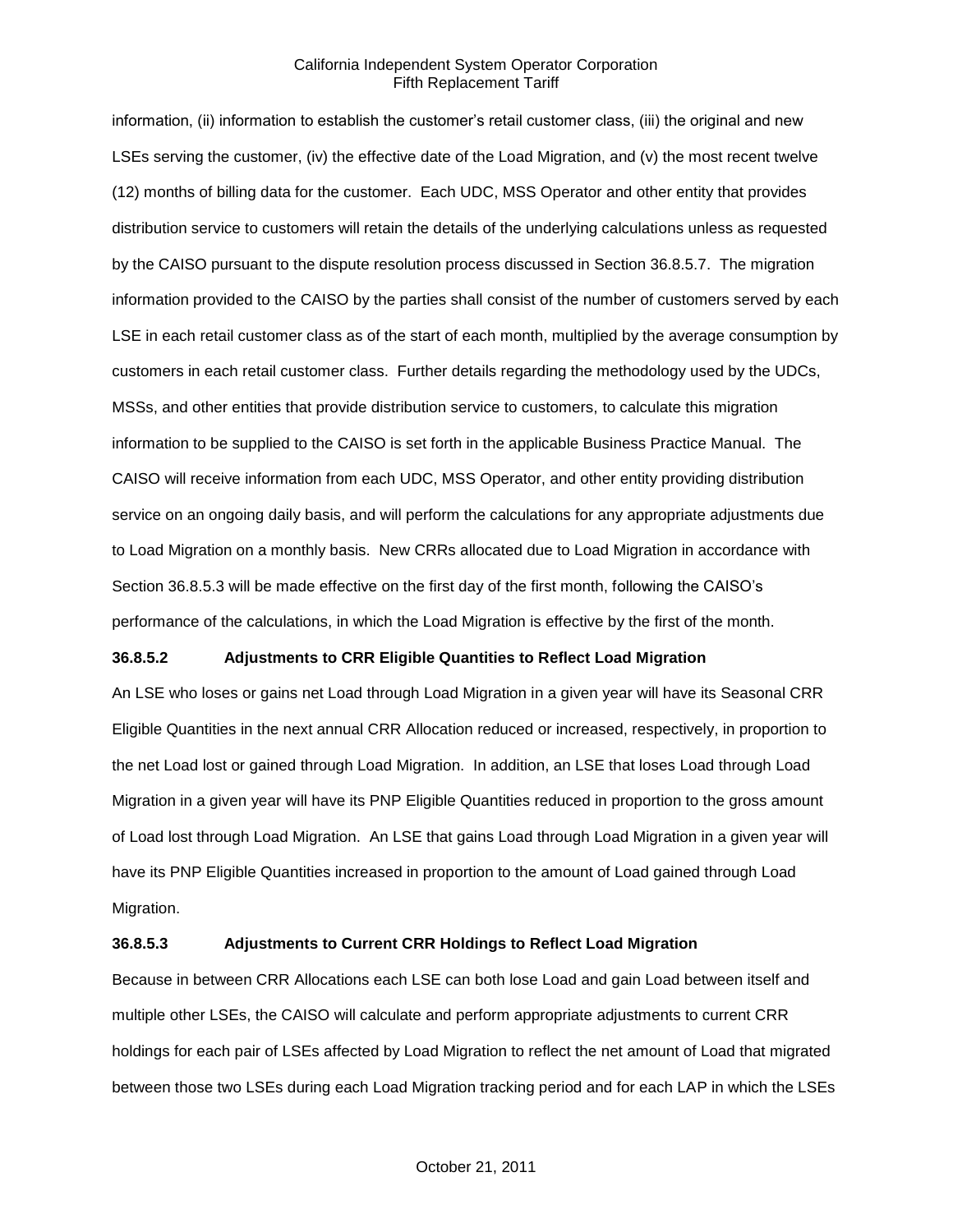serve Load. The CAISO will perform such calculations in accordance with the appropriate Business Practice Manual, and will perform the adjustments by creating and allocating equal and opposite sets of new CRRs for each pair of LSEs affected by Load Migration. The net Load gaining LSE of the pair will receive a set of new CRRs that match the CRR Sources and CRR Sinks of all the Seasonal CRRs and Long Term CRRs previously allocated to the net Load losing LSE of the pair, in MW quantities proportional to the net amount of the net Load losing LSE's Load that migrated to the net Load gaining LSE of the pair within each LAP in which the LSEs serve Load. The net Load losing LSE of the pair will receive a set of new Offsetting CRRs. After the assignment of Offsetting CRRs, the net Load losing LSE will still hold the CRRs it held before it was assigned the Offsetting CRRs. The Load gaining LSE may nominate its new Seasonal CRRs in the Priority Nomination Process of the next annual CRR Allocation process. The net Load losing LSE may not nominate in the Priority Nomination Process either: (i) the Seasonal CRRs corresponding to the new CRRs allocated to the Load gaining LSE, or (ii) the Offsetting CRRs allocated due to Load Migration. An LSE to which the CAISO allocates new CRRs to reflect Load Migration must be either a Candidate CRR Holder or a CRR Holder and meet all requirements applicable to such entities.

#### **36.8.5.4 Load Migration and Compliance with CAISO Credit Requirements**

To the extent that the credit requirements of an LSE as specified in Section 12 are updated by the allocation of new CRRs to reflect Load Migration, the CAISO will do the following. For new CRRs that result in net charges to the affected LSE over a Settlement period these charges will appear on the LSE's Settlement Statement irrespective whether the LSE has met the updated credit requirement. For new CRRs that result in net payments to the affected LSE over a Settlement period and that LSE has not met the updated credit requirements affected by the allocation of new CRRs to reflect Load Migration, the CAISO shall withhold payment until those updated credit requirements are met. At the end of each Settlement period, if the LSE has not met the updated credit requirements resulting from Load Migration CRR transfers, the CAISO will add any net payments that accrued to the transferred CRRs to the CRR Balancing Account to be included in the daily clearing of the CRR Balancing Account, and those net payments will no longer be recoverable by the LSE. The CAISO may place new allocated CRRs into CRR Auctions if the non-compliance with credit or applicable Financial Security requirements is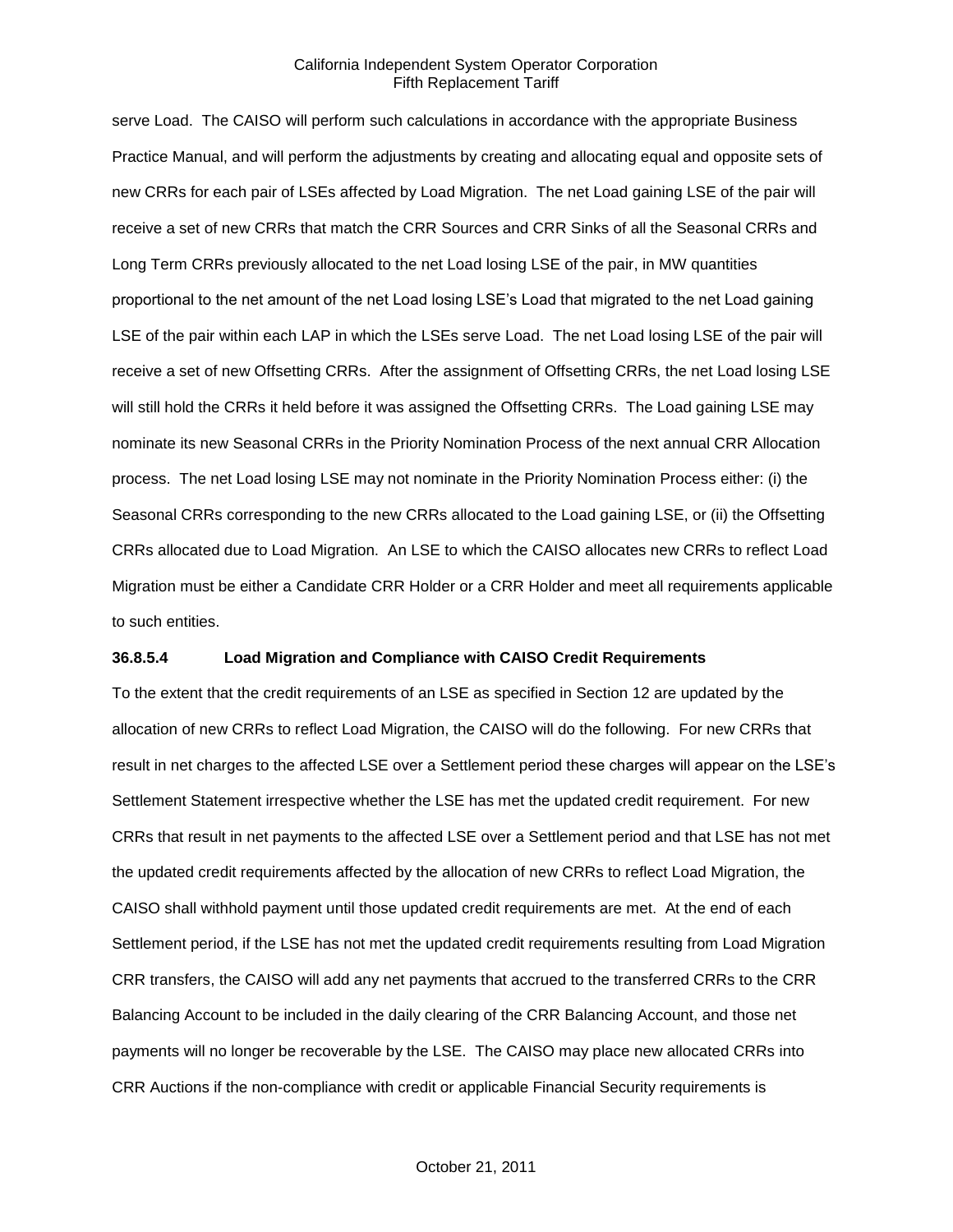persistent. In the event that the Load gaining LSE is not a CRR Holder or Candidate CRR Holder at the time the Load Migration process takes place, then the Load Migration CRRs will not be transferred to that load gaining LSE and will not be financially settled. Instead, the unclaimed Load Migration CRRs will be absorbed within the CRR Balancing Account for the duration of the term of the Load Migration CRRs. In addition, the LSEs affected by the Load Migration will not be eligible to nominate the transferred CRRs in subsequent Priority Nomination Tiers.

# **36.8.5.5 Load Migration Adjustment for CRR Year One**

For the CRR Year One CRR Allocation process, the CAISO will account for the cumulative Load Migration that takes place between the beginning of the CRR Year One CRR Allocation process and the first date that the Day-Ahead Market is operational as a single adjustment as described in the Business Practice Manuals.

# **36.8.5.6 Load Migration Reflected in the Monthly CRR Allocation Process**

An LSE who loses or gains net Load through Load Migration must reflect that loss or gain in the monthly Load forecasts it submits to the CAISO for determining its monthly CRR Eligible Quantities for future monthly CRR Allocations.

# **36.8.5.7 Dispute Resolution Mechanism Regarding Load Migration Data Transfers**

The CAISO shall provide the Load migration information referred to in Section 36.8.5.1 to the affected load-gaining or load-losing LSE. The data received by each affected LSE will be limited to the count of customers for which it is the load-gaining LSE, and the count of customers for which it is the load-losing LSE. The affected LSEs shall contact the CAISO and the UDC, MSS or other entities that provide distribution service to customers that calculate this migration information, of any dispute regarding the load migration data provided to the CAISO no later than four calendar days after the affected LSE has received the load migration data. In the event that the affected LSE and UDC, MSS or other entity that provide distribution service to customers, are unable to resolve the LSE's disagreement, the LSE and UDC, MSS, or other entity that provides distribution service to customers, will submit the dispute to the CAISO. During the consultations with the CAISO concerning the dispute, the CAISO may request the data specified in Section 36.8.5.1, on which the load migration data is based and may request explanations of the disputed data from the disputing parties. In the event that the CAISO needs to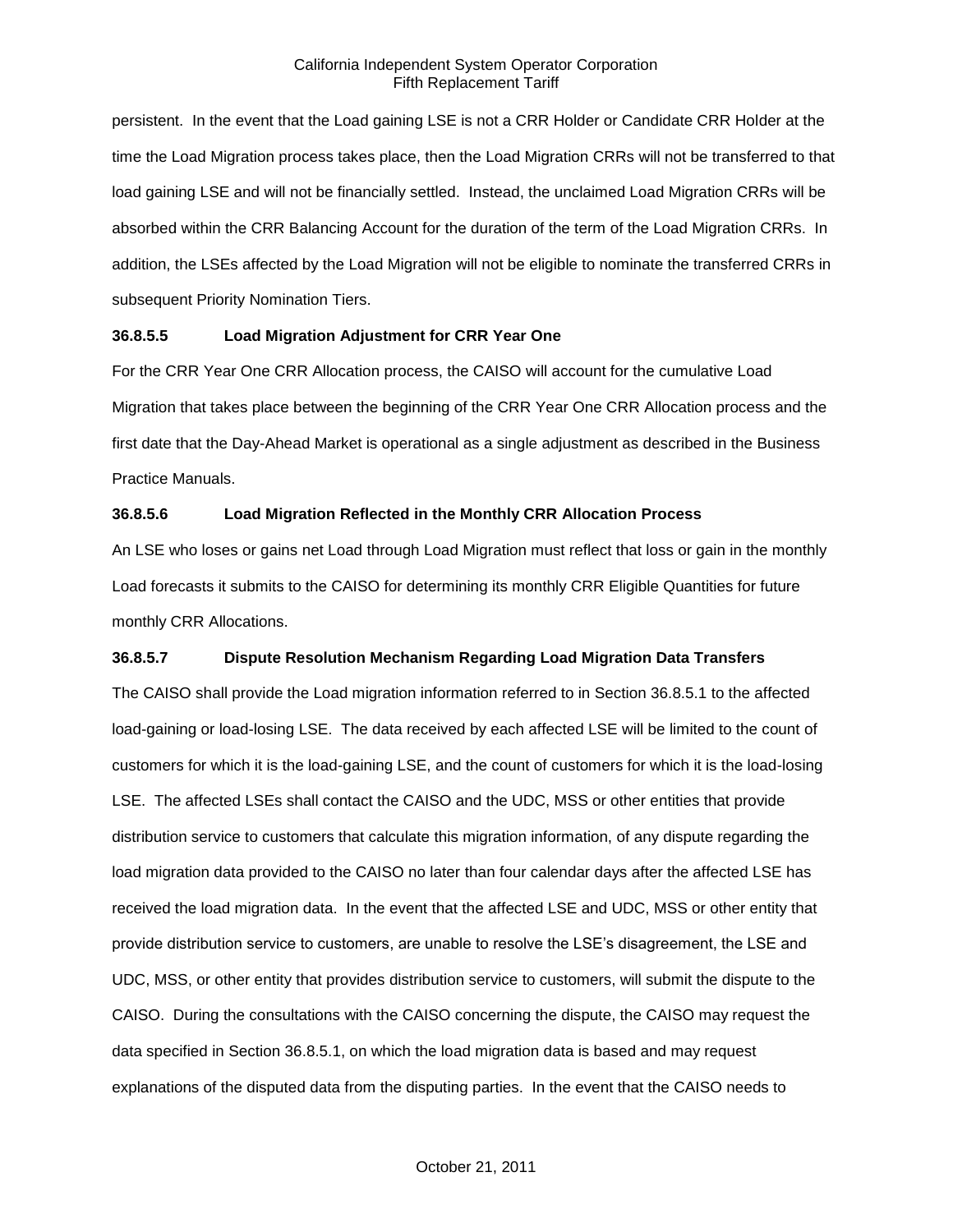receive and review the relevant data, the CAISO will purge the data after the resolution of the dispute. In the event that the affected parties cannot agree to a resolution of the dispute prior to the expiration of the fourth calendar day after the data was provided to the load-gaining or load-losing LSE by the CAISO, the CAISO will decide either to: (1) recalculate, to the extent feasible, the aggregated count of transferring customers and proceed with the subsequent steps based on that calculated amount; or (2) proceed with the amounts provided by the UDC, MSS or other entity that provides distribution service to customers. Nothing in this section should be construed to restrict the affected parties from seeking the dispute resolution mechanism available under Section 13; provided however, that in the interim the CAISO may proceed with the CRR processes defined in the CAISO Tariff based on the load migration amounts provided by the UDC, MSS or other entity that provides distribution service to customers. If the CAISO later determines that the resolution of the dispute requires a modification of the load-gaining or loadlosing LSE's rights, the CAISO will make the appropriate adjustments in any of the upcoming CRR Allocations, but will not make any retroactive adjustments to the load-gaining or load-losing LSE's rights.

## **36.8.6 Load Forecasts Used To Calculate CRR MW Eligibility**

The CAISO will work closely with appropriate state and Local Regulatory Authorities and agencies to ensure that historical Load data and Load forecasts used to establish Seasonal CRR Eligible Quantities and Monthly CRR Eligible Quantities as provided in Section 36.8.2 are consistent with the Load data and Load forecasts used to establish resource adequacy requirements. For the purpose of this consistency assessment, the CAISO will consider the most current available Load data and Load forecasts submitted by the LSE to the applicable state, Local Regulatory Authorities and agencies, subject to the CAISO's ability to perform the consistency assessment and any necessary adjustments pursuant to Sections 36.8.2.1 and 36.8.2.2 within the CRR production time line as specified in the applicable Business Practice Manual.

#### **36.8.7 Reconfiguration of CRRs**

## **36.8.7.1 Long Term CRRs And PTO Withdrawal From CAISO Controlled Grid**

In the event a Participating TO gives the required notice and withdraws facilities or Entitlements from the CAISO Controlled Grid, the CAISO will reconfigure Long Term CRRs as necessary to reflect the CAISO Controlled Grid after the withdrawal. After reconfiguration, the CAISO will run SFTs on the reconfigured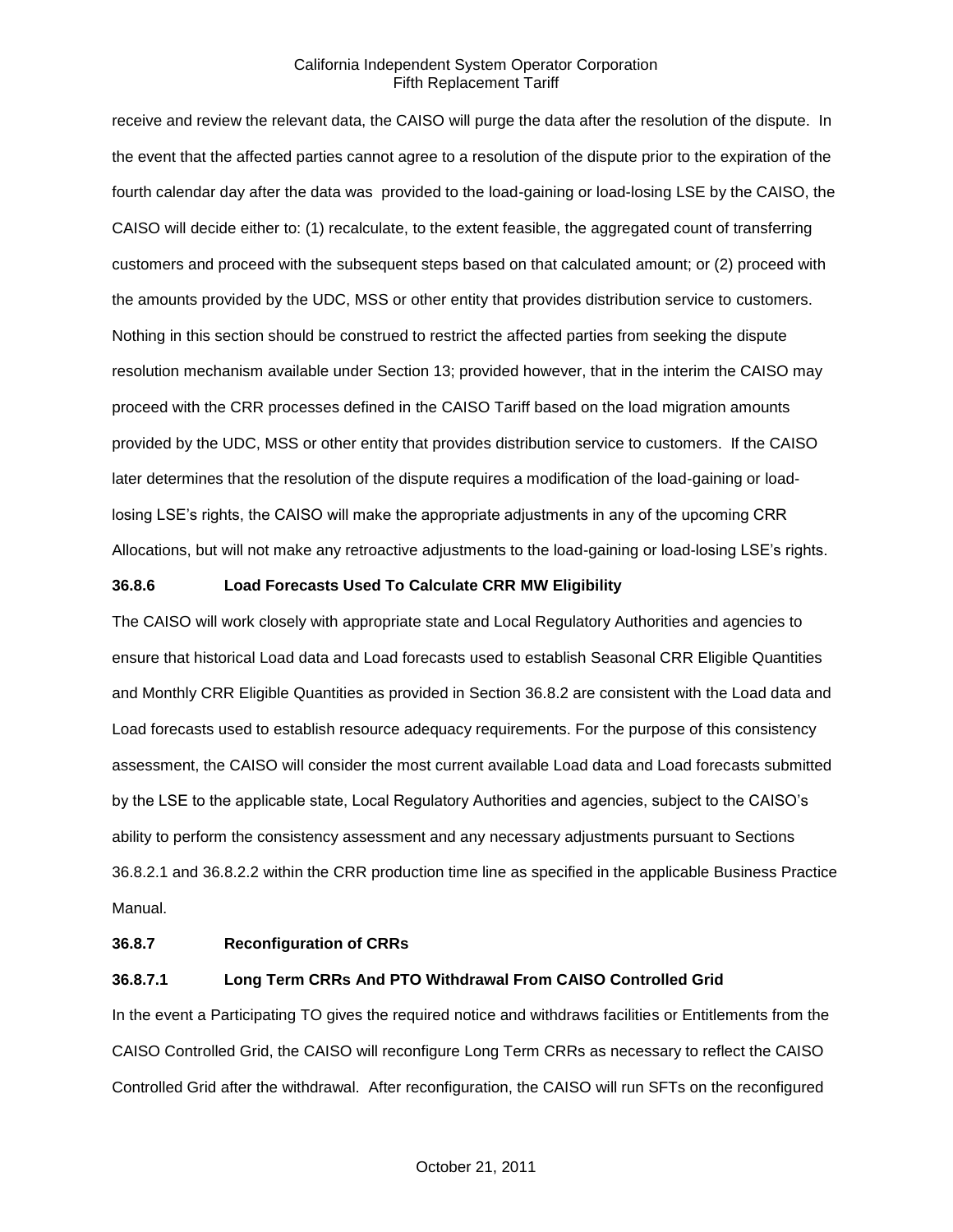Long Term CRRs and, if necessary, reduce some of the reconfigured Long Term CRRs to ensure their feasibility. If the CRR Source and CRR Sink for an allocated Long Term CRR both are located within a departing Participating TO Service Territory, the Long Term CRR would expire on the effective date of the Participating TO's withdrawal.

## **36.8.7.2 Changes in Topology of the ISO Transmission Grid**

In the event that the CAISO experiences changes to the CAISO Controlled Grid within the term of outstanding annual CRRs, the CAISO will reconfigure outstanding Seasonal CRRs, as necessary, to reflect the changes to the CAISO Controlled Grid. After reconfiguration, the CAISO will run SFTs on the reconfigured Seasonal CRRs and, if necessary, reduce some of the reconfigured Seasonal CRRs to ensure their feasibility. If the CRR Source and CRR Sink for an allocated Seasonal CRR both are located within a departing Participating TO Service Territory, the Seasonal CRRs would expire on the effective date of the Participating TO's withdrawal.

The Priority Nomination Tier eligibility for the affected CRR Holders will be based on the MW quantity of the reconfigured Seasonal CRRs after ensuring the CAISO has conducted the Simultaneous Feasibility Test.

#### **36.9 CRR Allocation To OBAALSEs**

OBAALSEs who wish to nominate and be allocated CRR Obligations in the same annual and monthly CRR Allocation processes described in Section 36.8 may do so subject to the provisions of this Section 36.9 and if such OBAALSEs are qualified and registered as Candidate CRR Holders or CRR Holders. An OBAALSE may participate in the CRR Allocation processes and be allocated CRRs to the extent that: (1) such OBAALSE makes a showing of legitimate need for the CRRs nominated as provided by Section 36.9.1; (2) such OBAALSE pre-pays or commits to pay the appropriate Wheeling Access Charge in the amount of MWs of CRRs nominated as provided in Section 36.9.2; (3) the external load for which CRRs are nominated will be exposed to CAISO Congestion charges because it is not served by Supply resources other than exports from the CAISO Balancing Authority Area; (4) the external load for which CRRs are nominated is not served through an ETC, TOR or Converted Rights by which it has been designated as eligible to receive the reversal of Congestion charges; (5) such OBAALSE complies with the verification requirements in Section 36.9.4; and (6) the nominated CRRs clear the relevant SFTs. An OBAALSE that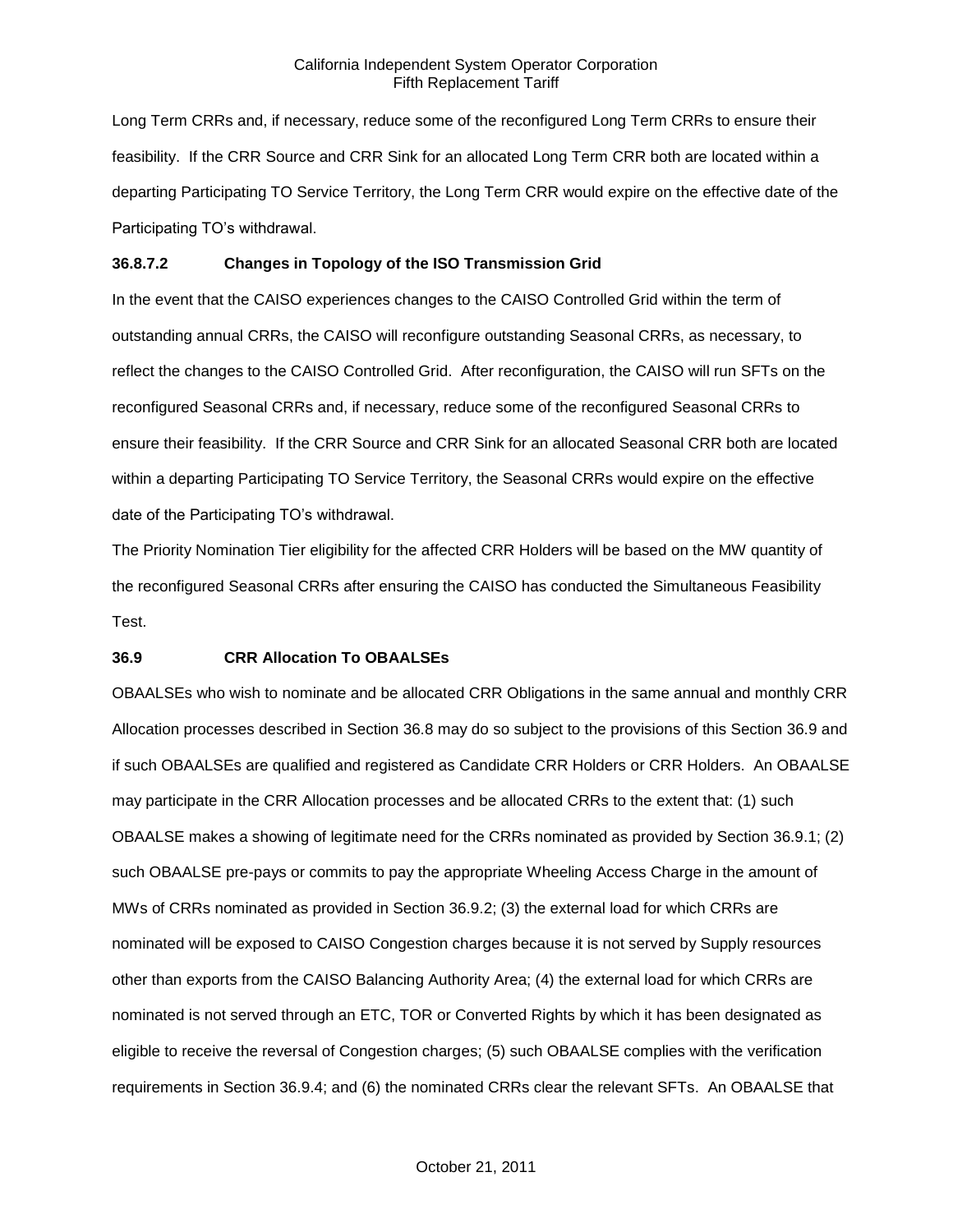participates in the CRR Allocation processes will be subject to the applicable rules governing the tiered structure of these processes. All CRRs allocated under the terms of this Section 36.9 will be CRR Obligations.

#### **36.9.1 Showing Of Legitimate Need**

An OBAALSE must make a showing to the CAISO of legitimate need to enable the CAISO to verify the CRR Sources it wants to nominate. All CRR nominations by OBAALSEs in all CRR years must be source verified based on the showing of legitimate need. The CAISO's verification of legitimate need will be based on demonstration by the OBAALSE of an executed Energy contract from a Generating Unit or System Resource that covers the time period of the CRRs nominated, or ownership of such Generating Unit or System Resource. For such CRR Sources the showing of legitimate need must be made for each CRR term for which the OBAALSE wants to nominate CRRs in a timely manner prior to the start of the relevant annual or monthly CRR Allocation process. For CRR Sources that will be verified based on generating resources located outside the CAISO Balancing Authority Area, a Scheduling Point must be nominated as the corresponding CRR Source. Generating resources located outside of the CAISO Balancing Authority Area to be used by the OBAALSE to verify a Scheduling Point as a CRR Source must not be located within the OBAALSE's own Balancing Authority Area. The Verified CRR Source Quantity and Adjusted Verified CRR Source Quantity corresponding to any CRR Source nominated by an OBAALSE will be calculated in accordance with Section 36.8.3.4, with the modification that for an OBAALSE these quantities will be calculated for each CRR Allocation process in which the Qualified OBAALSE wants to participate, consistent with the requirement for ongoing source verification based on a forward showing in conjunction with the OBAALSE's annual showing of legitimate need. For a CRR Source that is a Scheduling Point, pursuant to the legitimate need showing requirement, an OBAALSE must demonstrate that it has procured the appropriate transmission service from the transmission provider outside the CAISO Balancing Authority Area to the Scheduling Point that the OBAALSE intends to nominate as a CRR Source for the term of the CRR being nominated. Such demonstrations shall be provided by the OBAALSE to the CAISO through the submission of a written sworn declaration by an executive employee authorized to represent the OBAALSE and attest to the accuracy of the data demonstration. As necessary, the CAISO may request, and such OBAALSE must produce in a timely manner, documents in support of such declaration.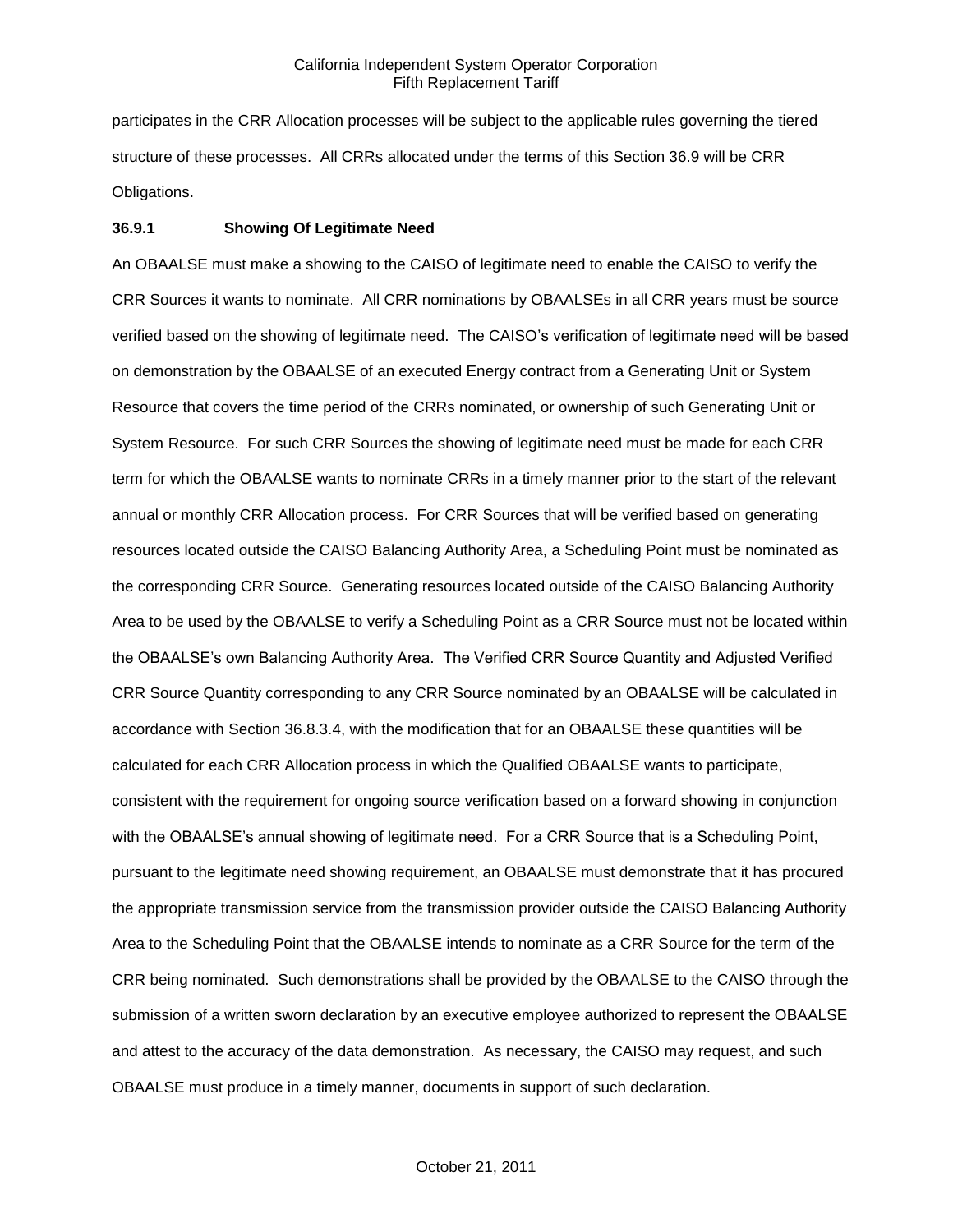# **36.9.2 Prepayment Of Wheeling Access Charges**

#### **36.9.2.1 Prepayment of Wheeling Access Charges for Allocated CRRs**

An OBAALSE will be required to prepay relevant Wheeling Access Charges, to be calculated as described in this section and further specified in the Business Practice Manual, for the full term of the Monthly CRRs, Seasonal CRRs and Long Term CRRs it intends to nominate in order to participate in the CRR Allocation processes and be allocated CRRs. To be eligible for the allocation of Seasonal CRRs or Monthly CRRs the OBAALSE must submit the full required prepayment and have it accepted by the CAISO prior to the OBAALSE's submission of nominations for the relevant annual or monthly CRR Allocation, except as provided below in Section 36.9.2.2. To be eligible for nominations of Long Term CRRs, the OBAALSE must submit the full prepayment and have it accepted by the CAISO prior to the OBAALSE's submission of nominations of Long Term CRRs in Tier LT, except as provided below in Section 36.9.2.2. For each MW of Monthly CRR, Seasonal CRR or Long Term CRR to be nominated the nominating OBAALSE must prepay one MW of the relevant Wheeling Access Charge, which equals the per-MWh WAC that is associated with the Scheduling Point the OBAALSE intends to nominate as a CRR Sink and that is expected at the time the CRR Allocation process is conducted to be applicable for the period of the CRR nominated, times the number of hours comprising the period of the CRR nominated as further specified in the applicable Business Practice Manual.

#### **36.9.2.2 Eligibility for Prepayment of WAC on an Annual or Monthly Basis**

An OBAALSE deemed creditworthy pursuant to the requirements of Section 12 may elect to prepay the determined WAC responsibility on a monthly basis for the Seasonal CRRs or Long Term CRRs that it seeks to be allocated, provided that such OBAALSE has demonstrated a commitment to pay the required WAC for the entire term of the CRRs sought by submitting to the CAISO a written sworn statement by an executive that can bind the entity. In order to be eligible for this option, the OBAALSE must submit and the CAISO must accept this sworn statement prior to the applicable CRR Allocation process in which the OBAALSE intends to nominate a CRR. An OBAALSE choosing to pay on a monthly basis shall make its monthly payments on a schedule specified in the applicable Business Practice Manual. An OBAALSE deemed creditworthy pursuant to the requirements of Section 12 may also elect to prepay its determined WAC responsibility associated with an allocated Long Term CRR on an annual basis, provided that such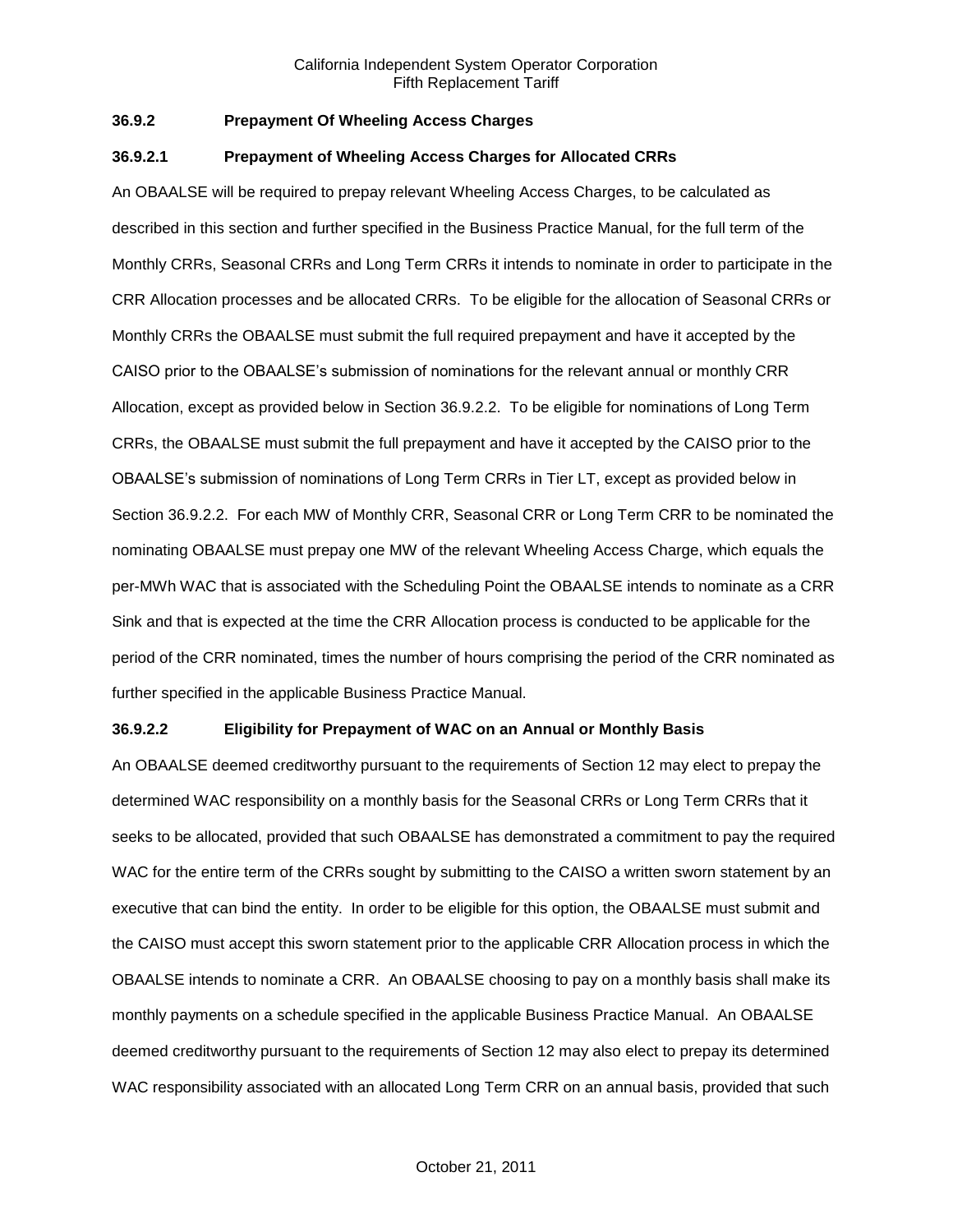OBAALSE has demonstrated a commitment to pay for the entire term of the Long Term CRRs sought by submitting to the CAISO and the CAISO accepting a written sworn statement by an executive that can bind the entity. An OBAALSE choosing to pay such WAC obligation on an annual basis shall make its payment each year on a schedule specified in the applicable Business Practice Manual.

# **36.9.2.3 Refund of Prepaid WAC for Unallocated CRRs**

To the extent that an OBAALSE prepays a quantity of the WAC and is not allocated the full amount of CRRs nominated, WAC prepayment for CRRs not allocated will be refunded by the CAISO within thirty (30) days following the completion of the relevant CRR Allocation process.

#### **36.9.3 CRR Eligible Quantities**

The CAISO will calculate the Seasonal CRR Eligible Quantities and Monthly CRR Eligible Quantities for OBAALSEs as described in Section 36.8.2 with the following modifications. The OBAALSE must submit two (2) sets of hourly data from which the CAISO will construct Load duration curves for determining the Seasonal CRR Eligible Quantities and Monthly CRR Eligible Quantities. One set of hourly data must reflect the OBAALSE's historical hourly exports at the Scheduling Point that is the CRR Sink of the nominated CRRs. The historical hourly exports shall be based on the tagged Real-Time Interchange Export Schedules for the OBAALSE. An OBAALSE that wishes to nominate multiple Scheduling Points as CRR Sinks in the CRR Allocation process will have distinct CRR Eligible Quantities for each nominated Scheduling Point, and prior to each annual CRR Allocation process must submit historical hourly export data at each such Scheduling Point from which the CAISO will calculate the associated CRR Eligible Quantities. The second set of hourly data must reflect the prior year's hourly metered Load for the end-use customers the OBAALSE served outside the CAISO Balancing Authority Area and that were not served from sources other than exports from the CAISO Balancing Authority Area. The OBAALSE's Seasonal and Monthly CRR Eligible Quantities will be based on the lesser of (1) the total historical hourly export data for all Scheduling Points submitted as CRR Sinks, and (2) the hourly metered load for the external end-use customers served by the OBAALSE and that were not served from sources other than exports from the CAISO Balancing Authority Area. An OBAALSE also must demonstrate that it has firm transmission rights pursuant to the tariffs of intervening transmission providers from its Scheduling Point sink to the end-use customers in the OBAALSE's Balancing Authority Area. The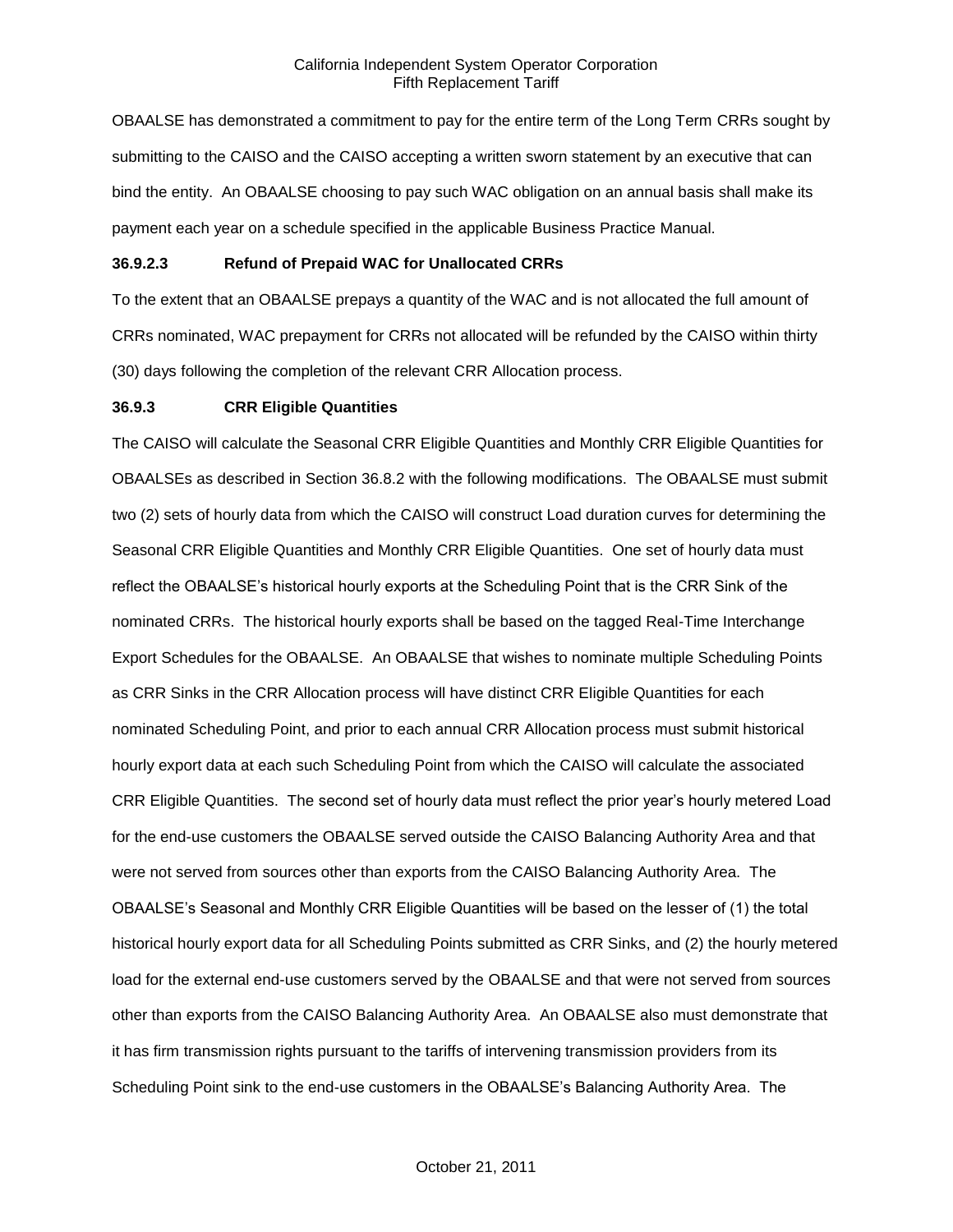OBAALSE shall support its data submission and the demonstration of transmission rights to its end-use customers with a sworn affidavit by an executive employee authorized to represent the OBAALSE and attest to the accuracy of the data and demonstration. As necessary, the CAISO may request, and such OBAALSE must produce in a timely manner, the raw data and calculations used to develop the submitted data set and the demonstration of transmission rights to its end-use customers.

### **36.9.4 Eligible CRR Sources And Sinks**

Eligible CRR Sources will be the PNodes of the Generating Units or Scheduling Points for which the OBAALSE has made a legitimate need showing as described above in Section 36.9.1. Eligible CRR Sinks will be the Scheduling Points for which the CAISO has established Seasonal and Monthly CRR Eligible Quantities as described in Section 36.9.3. An OBAALSE nominating CRRs having CRR Sources internal to the CAISO Balancing Authority Area will be limited to seventy-five percent (75%) of each of its corresponding Adjusted Verified CRR Source Quantities in all tiers of the annual CRR Allocation process in CRR Year One and in subsequent years. An OBAALSE nominating CRRs having CRR Sources external to the CAISO Balancing Authority Area will be limited to seventy-five percent (75%) of each of its corresponding Adjusted Verified CRR Source Quantities in all tiers of the annual CRR Allocation process in CRR Year One. In CRR years subsequent to CRR Year One, the OBAALSE may renew previously allocated CRRs having external CRR Sources, subject to the applicable quantity limitations and other requirements specified in this Section 36.

### **36.9.5 Priority Nomination Process**

CRRs allocated pursuant to this Section 36.9 shall be eligible for nomination in the Priority Nomination Process to the extent that the requirements of this Section 36.9 are met at the time of the relevant CRR Allocation.

### **36.10 CRR Allocation To Metered Subsystems**

An MSS Operator that elects gross Settlement may participate in the CRR Allocation processes and be allocated CRR Obligations. An MSS Operator that elects net Settlement may participate in the CRR Allocation processes and be allocated CRRs, except that its Seasonal CRR Eligible Quantities and Monthly CRR Eligible Quantities will reflect its net Load and its allocated CRRs will use MSS-LAPs as CRR Sinks. The MSS Operator will be required to submit to the CAISO the appropriate hourly historical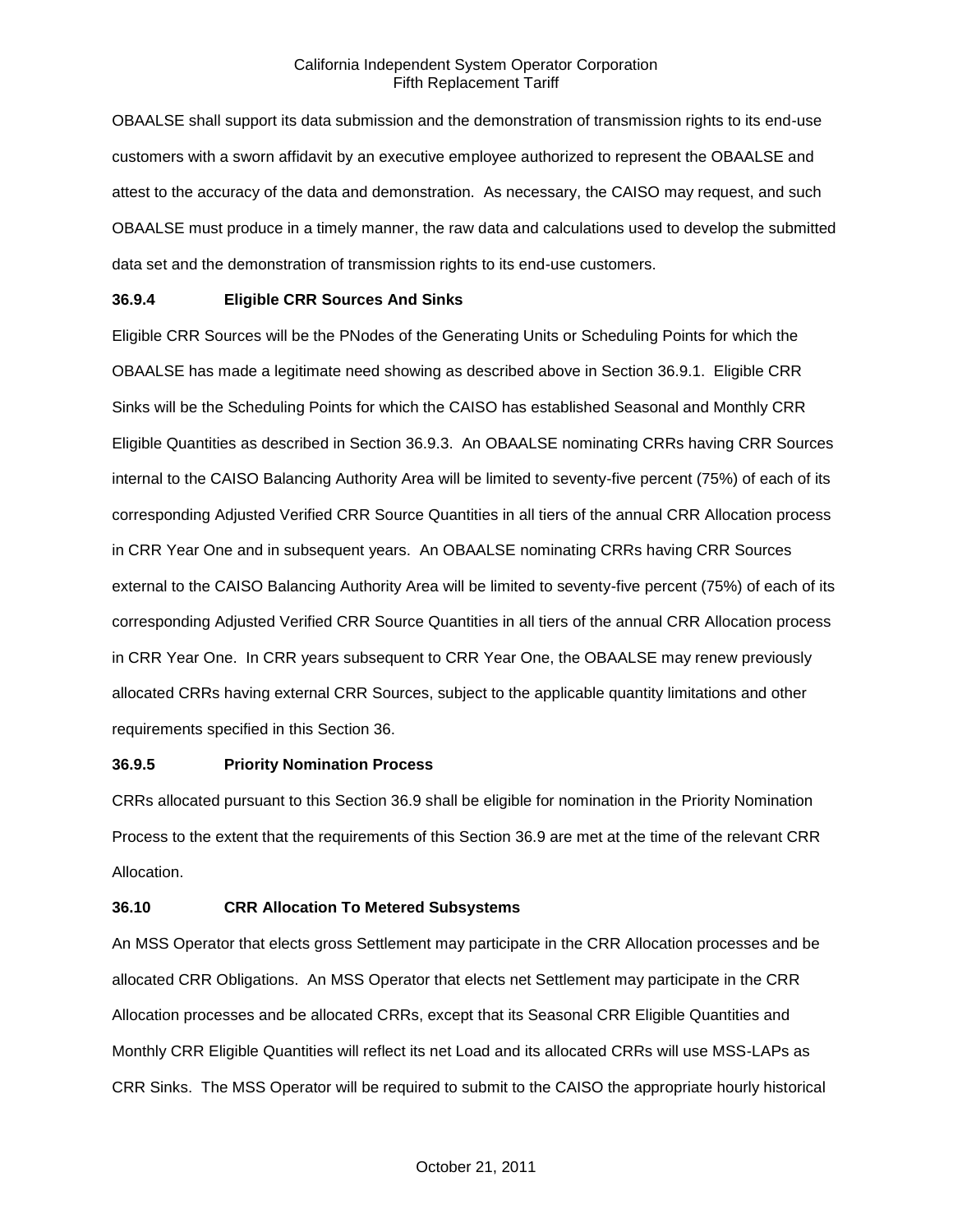net Load data and net Load forecast data from which the CAISO will construct net Load duration curves to determine the Seasonal CRR Eligible Quantities and Monthly CRR Eligible Quantities.

## **36.11 CRR Allocation To Merchant Transmission Facilities**

Project Sponsors of Merchant Transmission Facilities who turn such facilities over to CAISO Operational Control and do not recover the cost of the transmission investment through the CAISO's Access Charge or WAC or other regulatory cost recovery mechanism may be allocated, at the Project Sponsor's election, either CRR Options or CRR Obligations that reflect the contribution of the facility to grid transfer capacity as determined below.

## **36.11.1 Eligibility For Merchant Transmission CRRs**

The Project Sponsor of a Merchant Transmission Facility shall be entitled to receive Merchant Transmission CRRs as determined in accordance with this Section 36.11. A Merchant Transmission CRR allocated through this process is effective for thirty (30) years or for the pre-specified intended life of the Merchant Transmission Facility, whichever is less. Merchant Transmission CRRs represent binding commitments for thirty (30) years or for the pre-specified intended life of the Merchant Transmission Facility, whichever is less. The binding commitment by a CRR Holder that holds Merchant Transmission CRRs may not be terminated or otherwise modified by the CRR Holder prior to the end of the term of the Merchant Transmission CRR.

### **36.11.2 Procedure For Allocating Merchant Transmission CRRs**

No less than forty-five (45) days prior to the in-service date of a Merchant Transmission Facility, the Project Sponsor of the facility will inform the CAISO of the In-Service Date of the facility and that the Project Sponsor will be requesting Merchant Transmission CRRs associated with the Merchant Transmission Facility. The CAISO will complete the Merchant CRR Allocation after the In-Service Date of the facility and will allocate Merchant Transmission CRRs whose payment stream will be retroactive back to the In-Service Date.

### **36.11.3 CRRs Allocated To A Transmission Facility Project Sponsor**

### **36.11.3.1 Nominations of Merchant Transmission CRRs**

The Project Sponsor of a Merchant Transmission Facility must submit nominations for Merchant Transmission CRRs at least twenty-one (21) days prior to the In-Service Date of the facility. The Project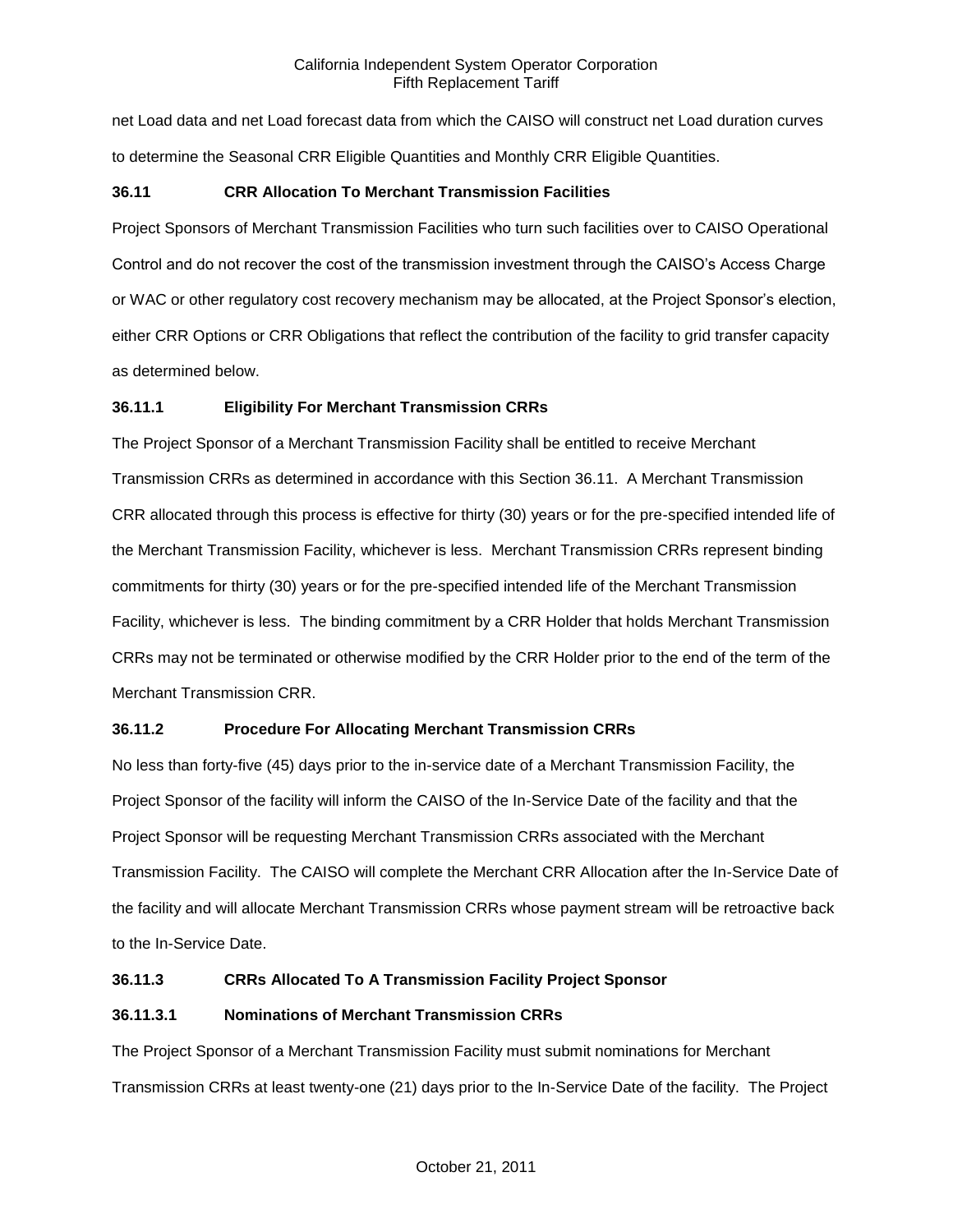Sponsor may nominate up to five (5) individual, Point-to-Point CRRs for each of the two (2) on-peak and off-peak time of use periods. Each of the individual, point-to-point nominations must specify: (i) a single CRR Source location; (ii) a single CRR Sink location, (iii) a MW quantity; (iv) a time of use period (onpeak or off-peak); and (v) a CRR type, either CRR Options or CRR Obligations.

### **36.11.3.2 Methodology to Determine Merchant Transmission CRRs**

The CAISO shall determine the incremental Merchant Transmission CRRs associated with a Merchant Transmission Facility pursuant to this Section 36.11.3.2. The determination will include an assessment of the simultaneous feasibility of the incremental Merchant Transmission CRRs and all other outstanding CRRs. The CAISO will determine the feasible incremental Merchant Transmission CRRs using a threestep process.

### **36.11.3.2.1 Step One: the Capability of the Existing Transmission System**

In step one the CAISO will determine the base CRR capability of the system using a Simultaneous Feasibility Test that incorporates as Fixed CRRs all existing Encumbrances through the end of the CRR year for which the annual CRR Allocation and CRR Auction processes have already been conducted, including Encumbrances for the month covered by the most recently conducted monthly CRR Allocation and CRR Auction processes. This analysis will determine the extent to which the nominated Merchant Transmission CRRs are feasible on the existing transmission system absent the Merchant Transmission Facility. As a result of this analysis, the CAISO will create temporary test CRR Options to reserve grid capacity that the Project Sponsor of the Merchant Transmission Facility is not eligible to receive. The temporary test CRR Options will have the same CRR Source and CRR Sink pairs as the Merchant Transmission CRR nominations submitted by the Project Sponsor.

### **36.11.3.2.2 Step Two: Mitigation of Impacts on Existing Encumbrances**

In the second step, the CAISO will add the proposed Merchant Transmission Facility to the DC FNM and run a SFT using the Fixed CRRs. The second step will ensure that the addition of a Merchant Transmission Facility does not negatively impact any existing Encumbrances through the end of the CRR year for which the annual CRR Allocation and Auction process for Annual CRRs has already been conducted, including encumbrances for the month covered by the most recently conducted monthly CRR Allocation and CRR Auction processes. For any impacts identified in this step the Project Sponsor of the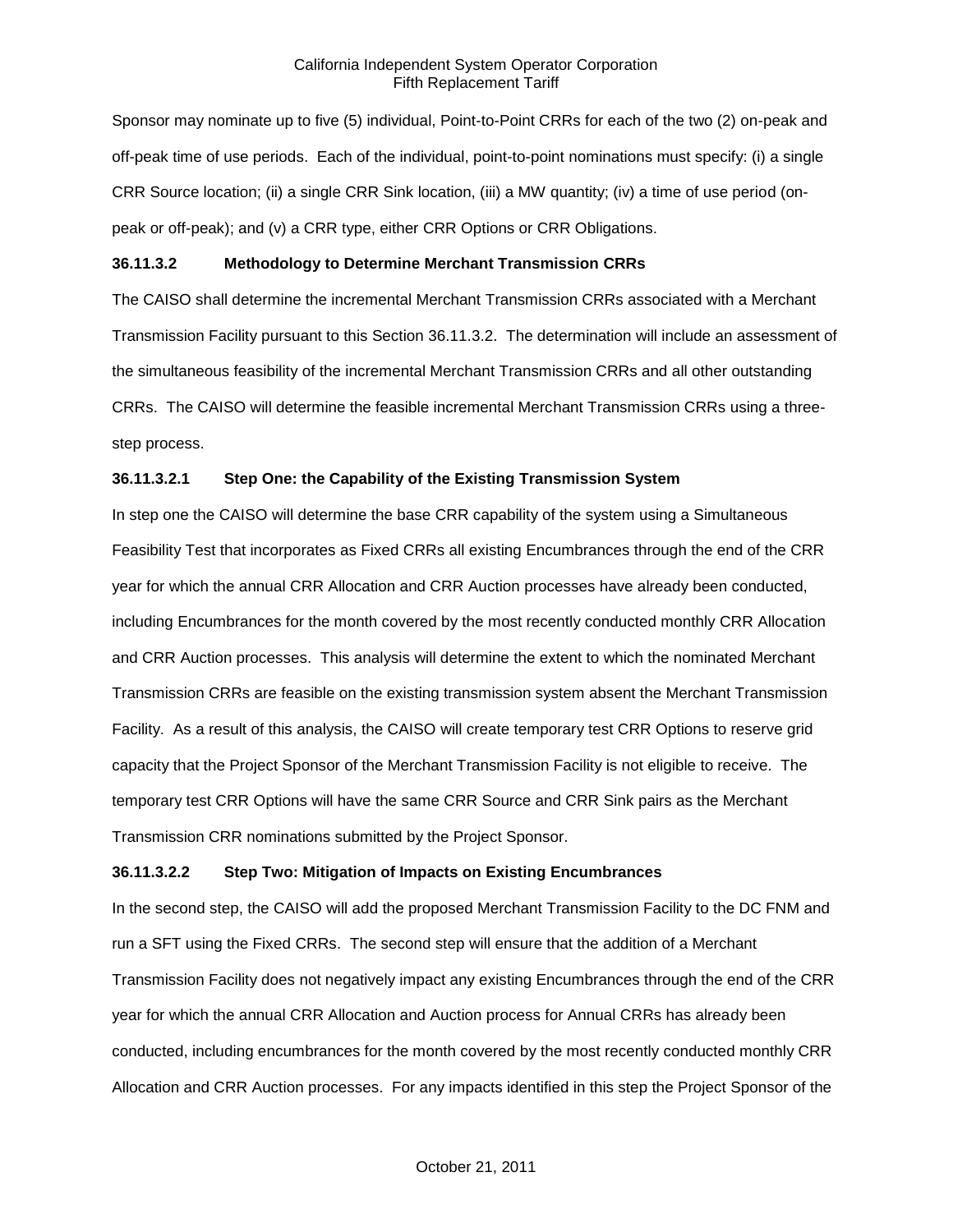Merchant Transmission Facility will be required to mitigate the impacts for the same period. The mitigation can include having the Project Sponsor of the Merchant Transmission Facility hold counterflow CRRs that maintain the feasibility of the existing encumbrances over the same period.

## **36.11.3.2.3 Step Three: the Incremental Merchant Transmission CRRs**

In the third step, the CAISO will determine the Merchant Transmission CRRs to be allocated to the Project Sponsor of the Merchant Transmission Facility. The CAISO will determine the capability of the system to award incremental Merchant Transmission CRRs using a DC FNM that incorporates the proposed Merchant Transmission Facility. The CAISO will conduct separate SFTs for each time of use period. For each time of use period, the CAISO will perform a multi-period SFT that simultaneously evaluates two sets of grid conditions. The first set of grid conditions includes all existing Encumbrances for the month covered by the most recently conducted CRR Allocation and CRR Auction processes for Monthly CRRs including any temporary test CRRs from step one and any counterflow CRRs from step two. The second set of grid conditions models only Transmission Ownership Rights. Each SFT will consider the entire set of Merchant Transmission CRR nominations for the time of use period and will solve to maximize the MWs of Merchant Transmission CRRs to be allocated to the Project Sponsor of the Merchant Transmission Facility, subject to simultaneous feasibility. The nominated Merchant Transmission CRRs that are feasible in the multi-period SFTs for each time of use period will be allocated to the Project Sponsor of the Merchant Transmission Facility.

### **36.12 [NOT USED]**

### **36.13 CRR Auction**

The CAISO shall conduct CRR Auctions on an annual and monthly basis subsequent to each annual and monthly CRR Allocation process. Candidate CRR Holders may bid to purchase and may acquire CRR Obligations, and may sell CRRs, through the CAISO's annual and monthly CRR Auctions in accordance with the provisions of this Section 36.13. CRR Auction results shall be settled as provided in Section 11.2.4.3.

### **36.13.1 Scope Of The CRR Auctions**

The CAISO will conduct a CRR Auction corresponding to and subsequent to the completion of each CRR Allocation process, and prior to the start of the period to which the auctioned CRRs will apply. Each CRR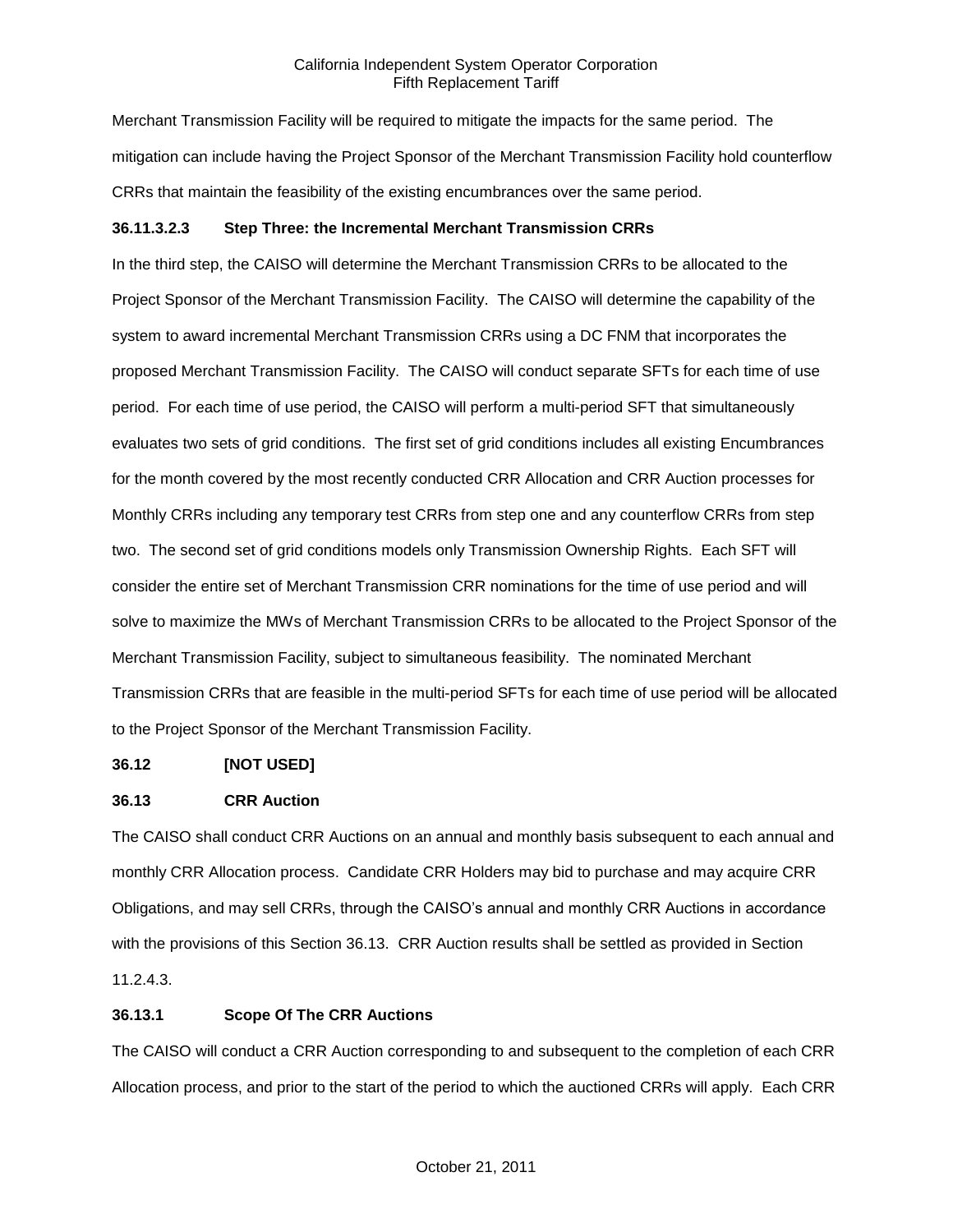Auction will release CRRs having the same seasons, months and time of use specifications as the CRRs released in the corresponding CRR Allocation. Each CRR Auction will utilize the same DC FNM that was utilized in the corresponding CRR Allocation. For each CRR Auction, the CRRs allocated in the corresponding CRR Allocation will be modeled as fixed injections and withdrawals on the DC FNM and will not be adjusted by the SFT in the CRR Auction process. Thus the CRR Auction will release only those CRRs that are feasible given the results of the corresponding CRR Allocation. CRRs released in a CRR Auction will be indistinguishable from CRRs released in the corresponding CRR Allocation for purposes of settlement and secondary trading. The following additional provisions apply. First, participants in the CRR Auctions will have more choices regarding CRR Sources and CRR Sinks than are eligible for nomination in the CRR Allocations, as described in Section 36.13.5. Second, to the extent a Market Participant receives CRRs in both a CRR Allocation and the corresponding CRR Auction, the CRRs obtained in the CRR Auction will not be eligible for nomination in the PNP. Third, in CRR Year One the CRR Auction cannot be used by CRR Holders to offer for sale CRRs they acquired in a prior CRR Allocation, CRR Auction or through the Secondary Registration System. In the annual and monthly CRR Auction processes for years following CRR Year One, CRR Holders may offer for sale any CRRs held by such holders, subject to the limitations on sale and transfer of Long Term CRRs specified in Section 36.7.1.2. Merchant Transmission CRRs that are CRR Options may be offered for sale in the annual and monthly CRR Auctions for years following CRR Year One, subject to the same temporal limitations that apply to Long Term CRRs as specified in Section 36.7.1.2. As further described in Section 36.13.4, sales of CRRs in the CRR Auctions are accomplished through the submission of a CRR bid to procure a counterflow CRR of the CRR to be liquidated.

### **36.13.2 Responsibilities Of The CAISO Prior To Each CRR Auction**

The CAISO shall publish on the CAISO Website a notice of upcoming CRR Auctions at least seven (7) days prior to the CRR Auction. The CAISO will also provide additional information needed by CRR Auction participants in accordance with the provisions of Section 6.5.1.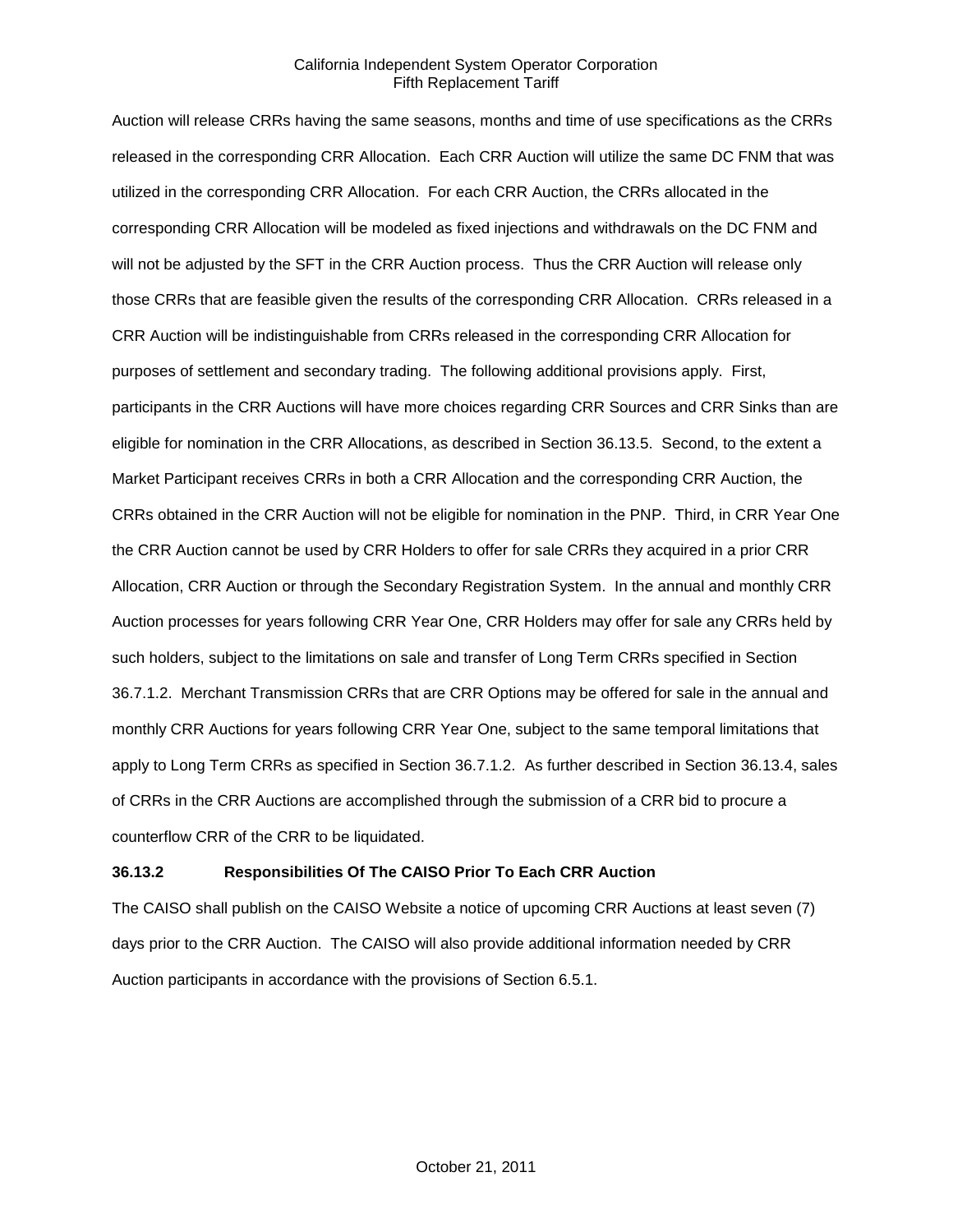## **36.13.3 CRR Holder Creditworthiness**

All Market Participants are eligible to acquire CRRs by participating in the CRR Auction, provided that the Market Participant has met all the CRR Holder requirements described in Section 36.5, the creditworthiness provisions in Section 12 and Section 12.6 and the relevant Business Practice Manual.

## **36.13.4 Bids In The CRR Auctions**

Bids to purchase CRRs shall be submitted in accordance with the requirements set out in this Section 36.13.4 and as further specified in the applicable Business Practice Manuals. Once submitted to the CAISO, CRR bids may not be cancelled or rescinded by the Market Participant after the CRR Auction is closed. Market Participants may bid for Point-to-Point CRRs. Each bid for a Point-to-Point CRR shall specify:

- (a) The associated month or season and time of use period;
- (b) The associated CRR Source and CRR Sink;
- (c) A monotonically non-increasing piecewise linear bid curve in quantities (denominated in thousandths of a MW) and prices (\$/MW).

Bid prices in all CRR bids may be negative. Sales of CRRs in the CRR Auctions are accomplished through the submission of a CRR bid to procure a counterflow CRR of the CRR to be liquidated. If such bids for sale of CRRs are cleared through the CRR Auction, the entitlements rights of the CRR Holder that sold the CRR in this manner are effectively liquidated.

# **36.13.5 Eligible Sources And Sinks For CRR Auction**

Allowable CRR Sources for CRRs acquired/sold in the CRR Auction will be PNodes, Scheduling Points, Trading Hubs, LAPs, MSS-LAPs and Sub-LAPs. Allowable CRR Sinks for CRRs acquired/sold in the CRR Auction will be PNodes, Scheduling Points, Trading Hubs, LAPs, MSS-LAPs and Sub-LAPs.

# **36.13.6 Clearing Of The CRR Auction**

The SFT used to clear the CRR Auction will utilize the same DC FNM and optimization algorithm as the corresponding CRR Allocation, except that nominations to the CRR Auction will have associated pricequantity bid curves. The CRR Auction SFT will use the bid prices in determining which CRRs to award when not all nominations are simultaneously feasible, will select the set of simultaneously feasible CRRs with the highest total auction value as determined by the CRR bids, and will calculate nodal prices at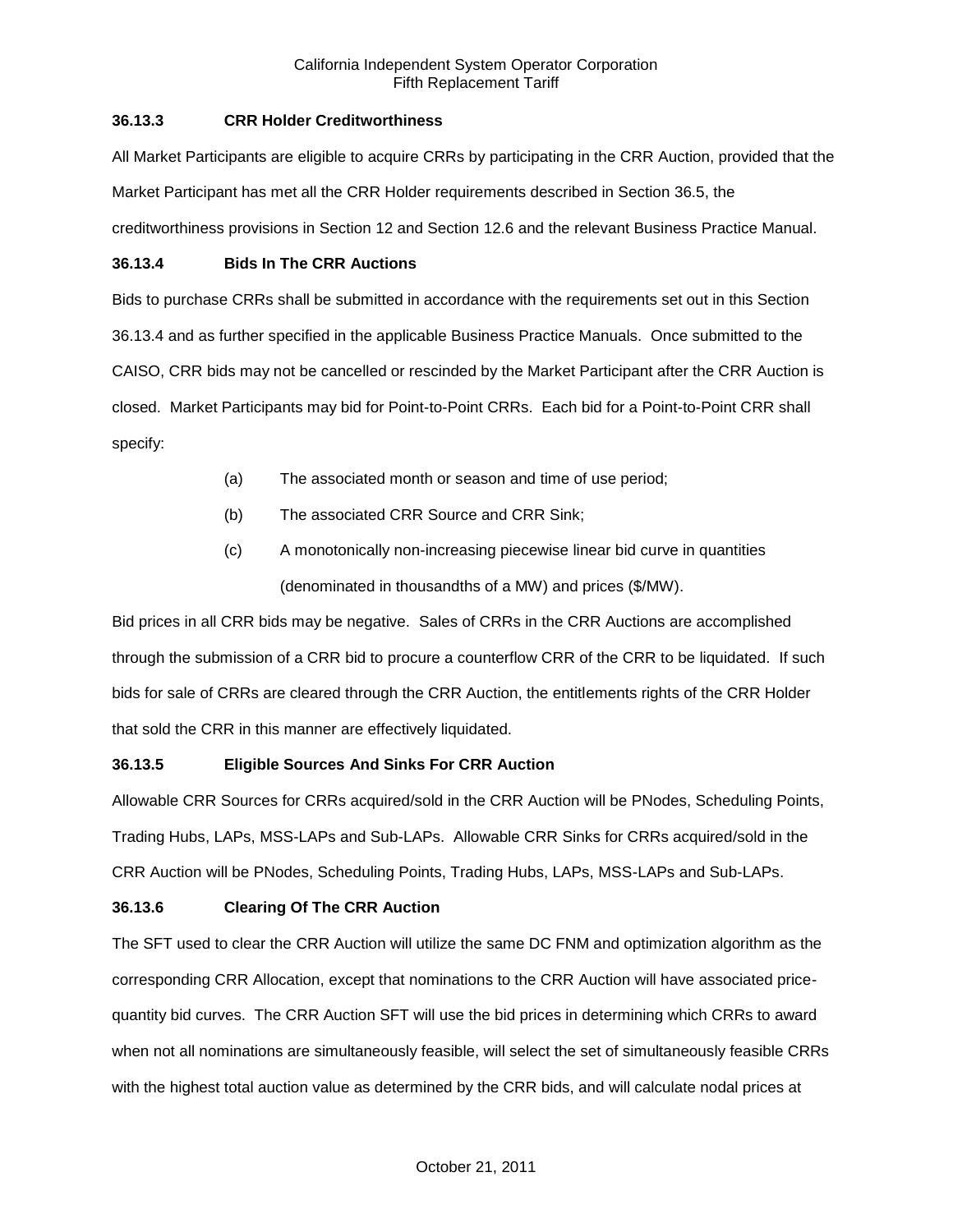each PNode of the DC FNM. In the event that there are two (2) or more identical bids for a specific combination of CRR Source and CRR Sink that affect an overloaded constraint, the CRR Auction optimization cannot distinguish these bids based on either effectiveness or price and therefore the CRR Auction optimization will award each CRR bidder a pro rata share of the CRRs that can be awarded based on the bid MW amounts. Based on the nodal prices calculated by the CRR Auction SFT, the CRR Market Clearing Price per MW for a specific CRR in most cases will equal the nodal price at the CRR Source minus the nodal price at the CRR Sink. In certain anomalous cases as further described in the Business Practice Manuals, the CRR Market Clearing Price will be based on the CRR MWs cleared and the shadow price for each binding constraint at the specified location.

#### **36.13.7 Announcement Of CRR Auction Results**

Within five (5) Business Days after the close of a CRR Auction, the CAISO shall post the results. The results shall include but are not limited to the MW quantity, the CRR Source and CRR Sink for each CRR awarded, the nodal prices calculated by the CRR Auction SFT, and the parties to whom the CRRs were awarded. The CAISO shall not disclose prices specified in any CRR bid.

### **36.14 CRR Implications Of New IBAAs Or Modifying Existing IBAAs**

#### **36.14.1 Coordination Of IBAA Changes With Release Of CRRs**

To the extent practicable, the CAISO will coordinate future IBAA changes, including establishment of new IBAAs and modifications to existing IBAAs, with the annual CRR Allocation and CRR Auction processes. Where feasible, the CAISO will implement the FNM containing the IBAA changes for use in the CAISO Markets beginning with the markets for a Trading Day of January 1 of a new calendar year and, consistent with Section 6.5.1, will provide Market Participants all the IBAA modeling and pricing details as part of the FNM information package that is made available for CRR purposes prior to the CAISO conducting the annual CRR Allocation and CRR Auction process for that calendar year. As a result, all CRRs released in that process will be based upon the same FNM for IBAAs that will be used in the CAISO Markets when the released CRRs and the IBAA changes become effective. In the event that there is a need to implement an IBAA change other than on January 1, the CAISO will incorporate the IBAA change into the FNM for the monthly CRR Allocation and CRR Auction process for the first month in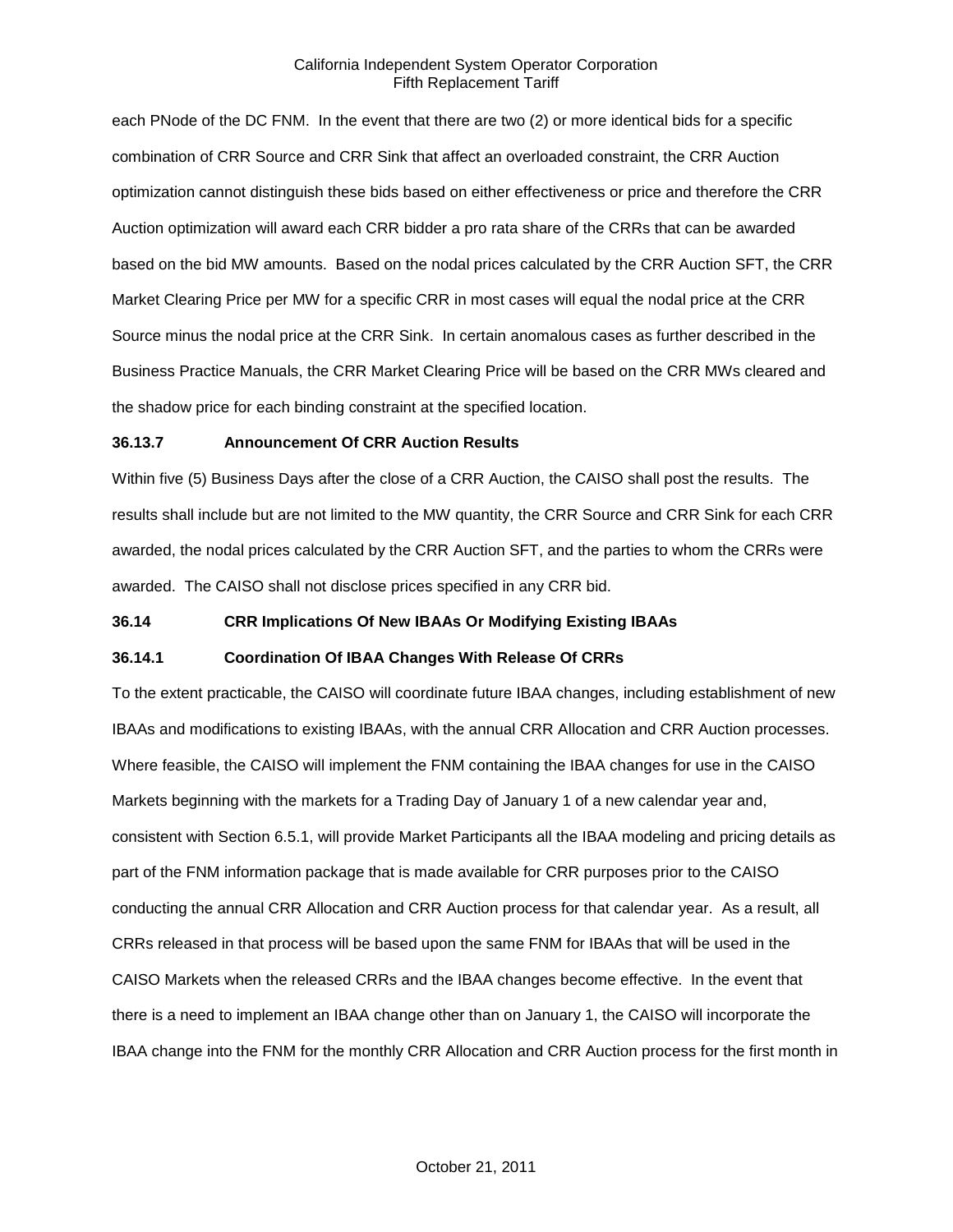which the IBAA change will take effect. In all cases the CAISO will follow the provisions of this Section 36.14 for assessing and mitigating impacts on any Previously-Released CRRs.

### **36.14.2 Modifications To CRR Settlement To Reflect Ibaa Changes**

To the extent an IBAA change, including the establishment of a new IBAA or a change to an existing IBAA, modifies the pricing for Settlement purposes of IFM scheduled transactions between the CAISO Balancing Authority Area and the IBAA, the Settlement of certain Previously-Released CRRs may no longer be consistent with the modified IFM Settlement. A CRR Holder of a Previously-Released CRR whose CRR Source or CRR Sink is affected by an IBAA change may make a one-time election either to (a) modify the Settlement of the affected CRR Source or CRR Sink to conform to the revised IFM pricing associated with the IBAA change, or (b) retain the original CRR Source or CRR Sink specification of the Previously-Released CRR. The CRR Holder of such a CRR must make the one-time election prior to the first CRR Allocation and CRR Auction process that incorporates the IBAA change in the CRR FNM, in accordance with the process time line specified in the applicable Business Practice Manual. If the IBAA change is implemented to coincide with the beginning of a calendar year and is coordinated with the annual CRR Allocation and CRR Auction process for that year, as described in Section 36.14.1, the provisions discussed herein apply only to Previously-Released CRRs that are Long Term CRRs and Previously-Released CRRs that are Seasonal CRRs obtained through the CRR Allocation and are eligible for PNP nomination. In the event that the IBAA change is implemented in the CAISO Markets other than on January 1, then these provisions apply also to any Previously-Released CRRs that are Seasonal CRRs effective for the remainder of the year in which the IBAA change is implemented.

### **36.14.3 IBAA Change Impact On Adequacy Of Previously-Released CRRs**

It is possible that, as a result of modifying the CRR Sources or CRR Sinks of Previously-Released CRRs as provided in Section 36.14.2, the entire set of Previously-Released CRRs may no longer be simultaneously feasible. Any such violation of simultaneous feasibility may or may not lead to a revenue shortfall, that is, a deficiency over the course of a month between the IFM Congestion Charge and the amount of funds needed to fully settle the CRRs that are in effect for that month. Consistent with Section 11.2.4.4.1, any revenue shortfall that may result from IBAA-related changes to CRR Sources and CRR Sinks would be funded through the relevant daily CRR Balancing Account.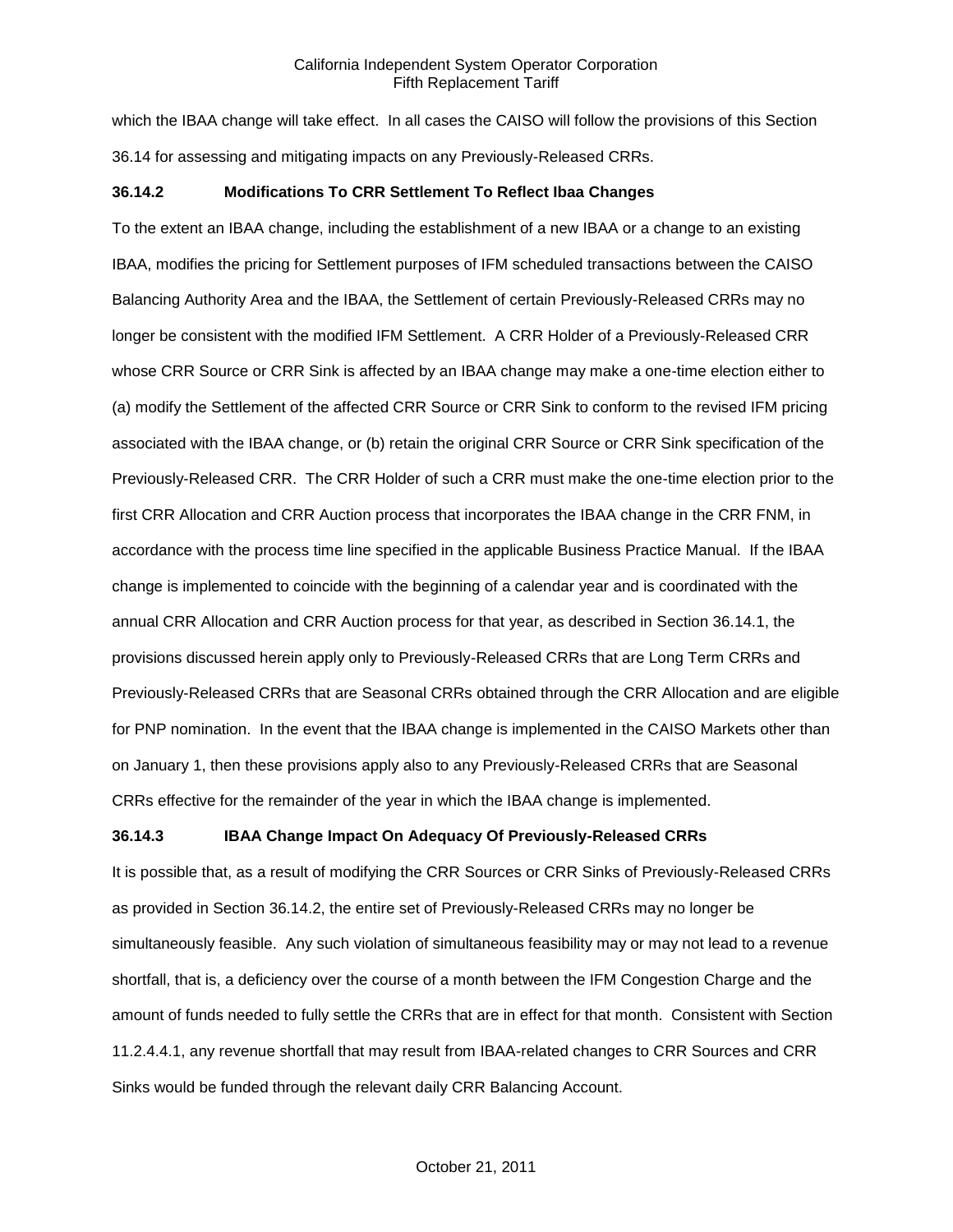## **36.15 [NOT USED]**

- **37. Rules Of Conduct**
- **37.1 Objectives, Definitions, And Scope**

### **37.1.1 Purpose**

Section 37 sets forth the guiding principles for participation in the markets administered by the CAISO. The specified Rules of Conduct are intended to provide fair notice to Market Participants of the conduct expected of them, to provide an environment in which all parties may participate on a fair and equal basis, to redress instances of gaming and other instances of anticompetitive behavior, and thereby to foster confidence of Market Participants, ratepayers and the general public in the proper functioning of the CAISO markets.

## **37.1.2 Objectives**

The objectives of this CAISO Tariff are to:

- (a) Provide clear Rules of Conduct specifying the behavior expected of Market Participants; and
- (b) For those Rules of Conduct involving objectively identifiable behavior, establish in advance the Sanctions for violation of the specified Rules of Conduct.

# **37.1.3 Application Of Other Remedies**

The activities and remedies authorized under this Section 37 are in addition to any other actions or relief that may be available to the CAISO elsewhere in the CAISO Tariff or under law, regulation or order. Nothing in this Section 37 limits or should be construed to limit the right of the CAISO to take action or seek relief otherwise available to it, and such action or relief may be pursued in addition to the action or relief specified in this Section 37.

### **37.1.4 [NOT USED]**

### **37.1.5 Administration**

The CAISO shall administer the following Rules of Conduct specified herein: Section 37.4.1, Section 37.4.2, Section 37.4.3, Section 37.5.2, Section 37.6.1, Section 37.6.2, and Section 37.6.3. FERC shall administer the following Rules of Conduct specified herein: Section 37.2.1, Section 37.2.3, Section 37.2.4, and Section 37.3.1.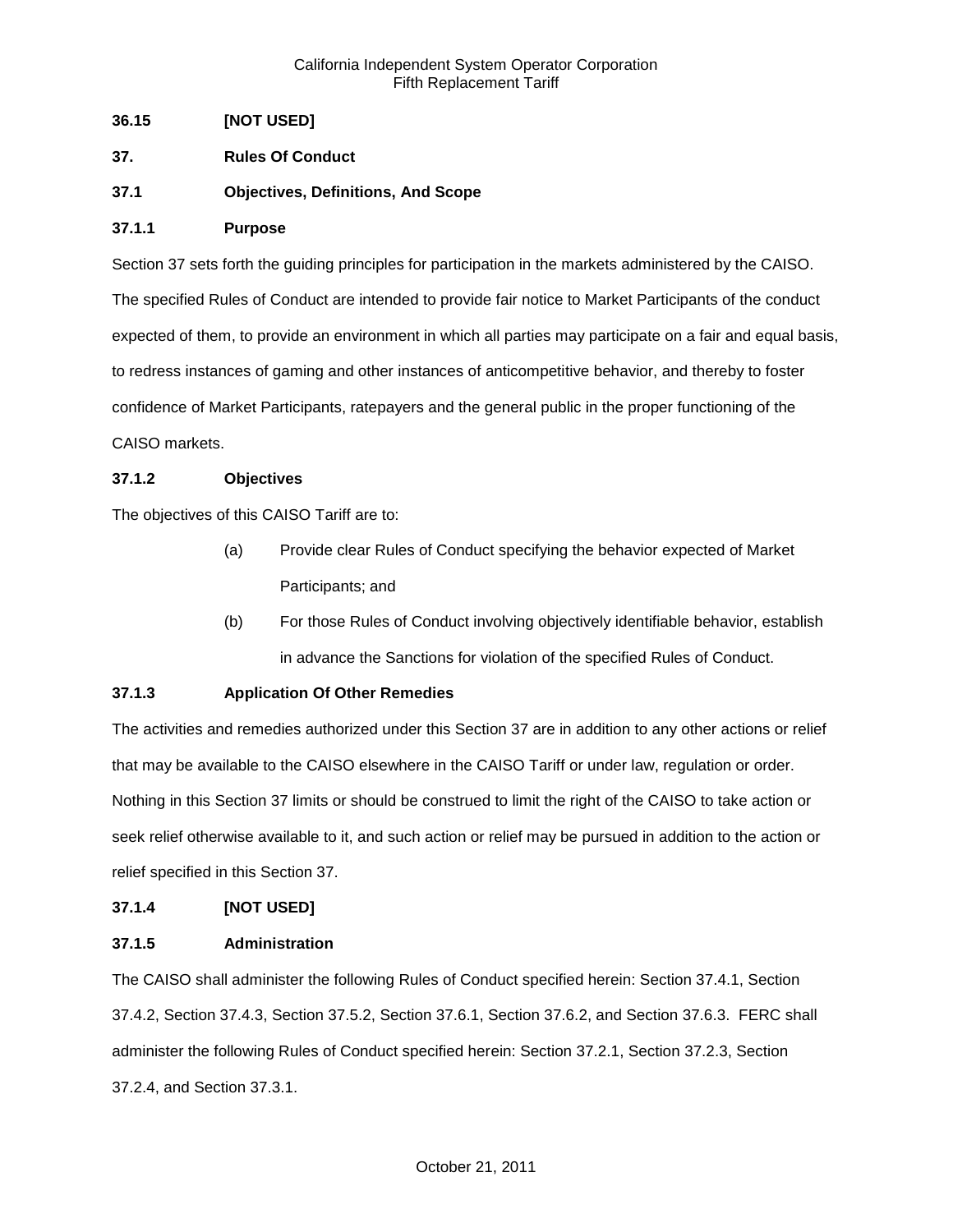## **37.2 Comply With Operating Orders**

## **37.2.1 Compliance With Orders Generally**

## **37.2.1.1 Expected Conduct**

Market Participants must comply with operating orders issued by the CAISO as authorized under the CAISO Tariff. For purposes of enforcement under this Section 37.2, an operating order shall be an order(s) from the CAISO directing a Market Participant to undertake, a single, clearly specified action (e.g., the operation of a specific device, or change in status of a particular Generating Unit) that is intended by the ISO to resolve a specific operating condition. Deviation from an ADS Dispatch Instruction shall not constitute a violation of this Section 37.2.1.1. A Market Participant's failure to obey an operating order containing multiple instructions to address a specific operating condition will result in a single violation of Section 37.2. If some limitation prevents the Market Participant from fulfilling the action requested by the CAISO then the Market Participant must promptly and directly communicate the nature of any such limitation to the CAISO.

- **37.2.1.2 [NOT USED]**
- **37.2.2 Failure To Curtail Load**
- **37.2.2.1 [NOT USED]**
- **37.2.2.2 [NOT USED]**
- **37.2.3 Operations & Maintenance Practices**

### **37.2.3.1 Expected Conduct**

Market Participants shall undertake such operating and maintenance practices as necessary to avoid contributing to a major Outage or prolonging response time to a major Outage. For the purposes of this Section 37.2.3.1, a major Outage is an Outage that affects at least ten (10) percent of the Load served by the Distribution System of a UDC or any Outage that results in major damage to the CAISO Controlled Grid or to the health and safety of personnel.

- **37.2.3.2 [NOT USED]**
- **37.2.4 Resource Adequacy Availability**
- **37.2.4.1 Expected Conduct**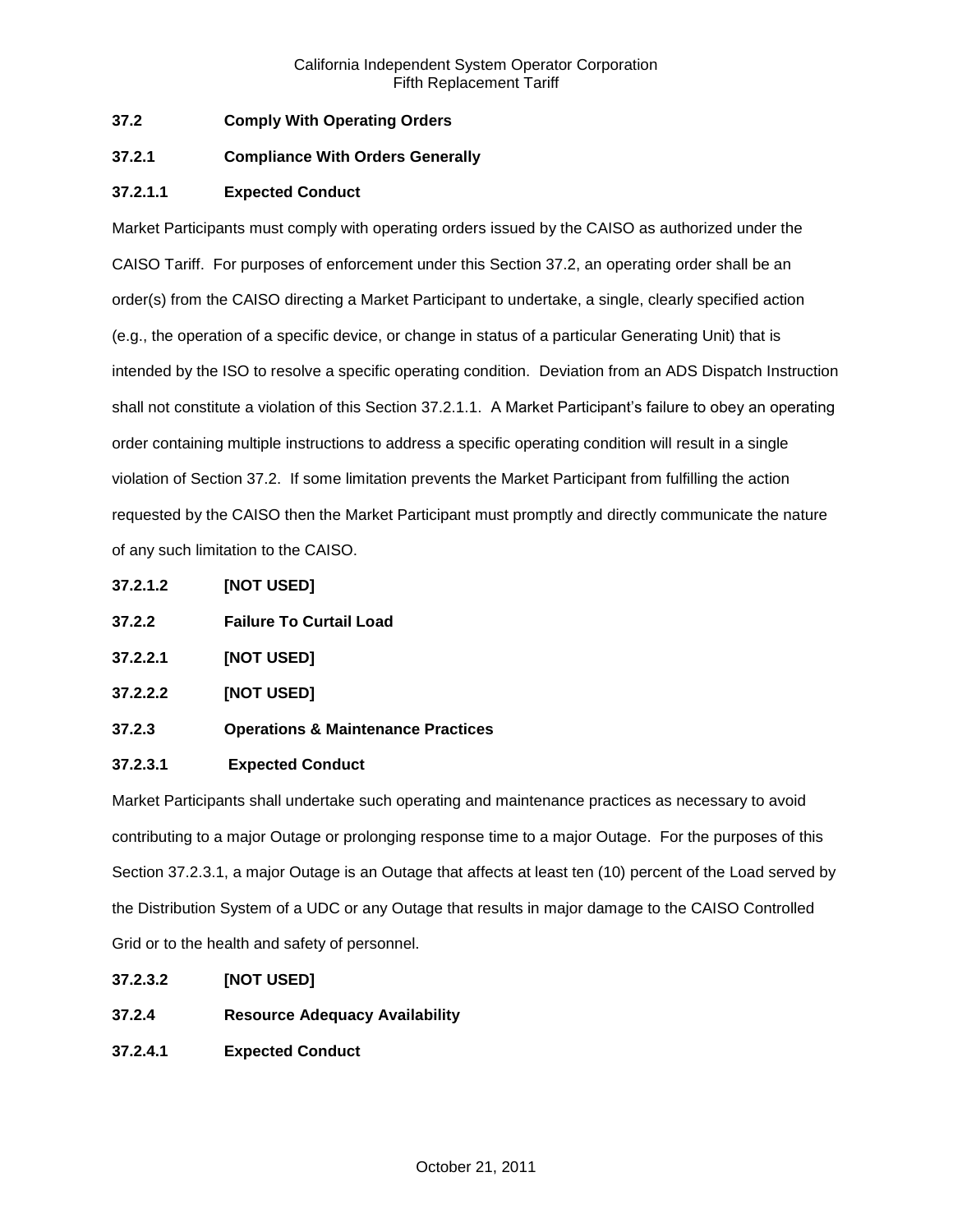Subject to Section 40 a Market Participant shall start a Generating Unit listed as a Resource Adequacy Resource and bring it on-line and/or available consistent with a DAM or RUC commitment or Real-Time Dispatch Instructions and once started up, shall not shut down a Generating Unit listed as a Resource Adequacy Resource in a manner that is inconsistent with a DAM or RUC commitment or Real-Time Dispatch Instructions, unless the CAISO releases the Generating Unit after the RUC process is completed, or a derate or Outage prevents the Generating Unit from being on-line and available.

- **37.2.4.2 [NOT USED]**
- **37.2.5 [NOT USED]**
- **37.2.6 [NOT USED]**
- **37.3 Submit Feasible Bids And Submissions To Self-Provide**
- **37.3.1 Bidding Generally**

# **37.3.1.1 Expected Conduct**

Market Participants must submit Bids for Energy, RUC Capacity and Ancillary Services and Submissions to Self-Provide an Ancillary Service from resources that are reasonably expected to be available and capable of performing at the levels specified in the Bid, and to remain available and capable of so performing based on all information that is known to the Market Participant or should have been known to the Market Participant at the time of submission. HASP Intertie Schedules for import or export Energy are not subject to the foregoing requirement, but failure to deliver on such HASP Intertie Schedules can be subject to referral by DMM under Section 11.1, Appendix P where the failure to deliver is suspected to be a Market Violation.

### **37.3.1.2 [NOT USED]**

# **37.3.2 Exceptions**

The submission of a Bid or of a Submission to Self-Provide Ancillary Services that causes, or that the CAISO expects to cause Congestion shall not, by itself, constitute a violation of Section 37.3.1.

- **37.4 Comply With Availability Reporting Requirements**
- **37.4.1 Reporting Availability**
- **37.4.1.1 Expected Conduct**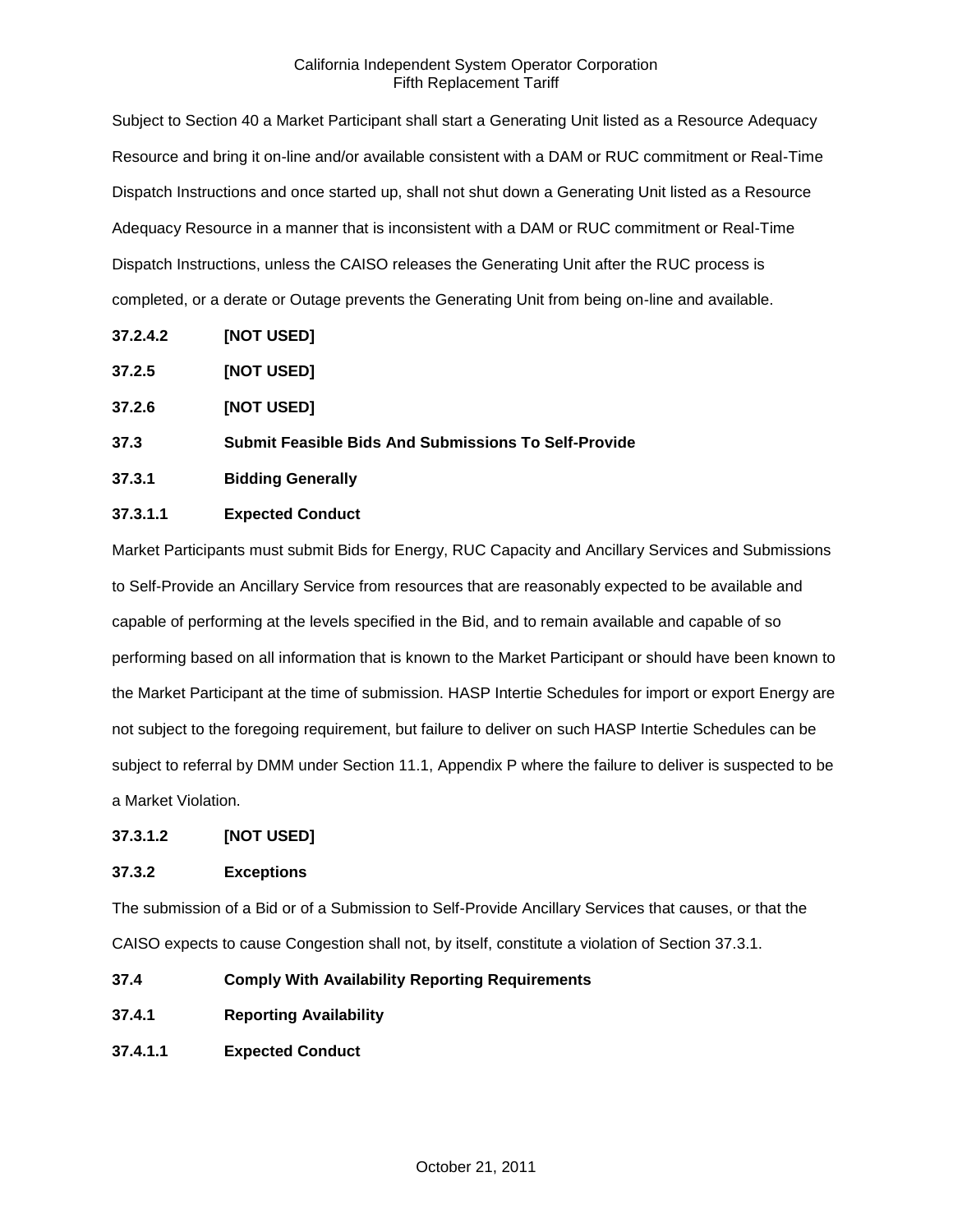A Market Participant shall notify the CAISO Control Center of any Outage reportable pursuant to Section 9.3.10.3.1 of a Generating Unit subject to Section 4.6 within sixty (60) minutes after the Outage is discovered.

### **37.4.1.2 Sanctions**

A "violation" for purposes of this Section shall mean each failure to notify the CAISO Control Center about an Outage of a Generating Unit within sixty (60) minutes after the Outage is discovered, as required by Section 37.4.1, except that (a) for each Generating Unit, the first such failure in a calendar month shall not constitute a violation, and (b) for each Generating Unit, multiple failures in the same calendar day shall constitute a single violation. The Sanctions for a violation of Section 37.4.1 shall be as follows:

- (a) for each Generating Unit that is the subject of a violation, the Sanction for the first violation in a calendar month shall be a warning letter;
- (b) for each Generating Unit that is the subject of a violation, the Sanction for the second and subsequent violations in a calendar month will be a financial penalty, as follows:
	- (i) if the Generating Unit has not been the subject of a financial penalty for a previous violation within twelve (12) months of the instant violation, the Sanction will be \$1,000;
	- (ii) if the Generating Unit has been the subject of one financial penalty for a previous violation within twelve (12) months of the instant violation, the Sanction will be \$2,000;
	- (iii) if the Generating Unit has been the subject of two or more financial penalties for previous violations within twelve (12) months of the instant violation, the Sanction will be \$5,000.

# **37.4.2 Scheduling And Final Approval Of Outages**

### **37.4.2.1 Expected Conduct**

A Market Participant shall not undertake an Outage except as approved by the CAISO Outage Coordination Office in accordance with Section 9.3.2, Section 9.3.9, and Section 9.3.6.6. A Market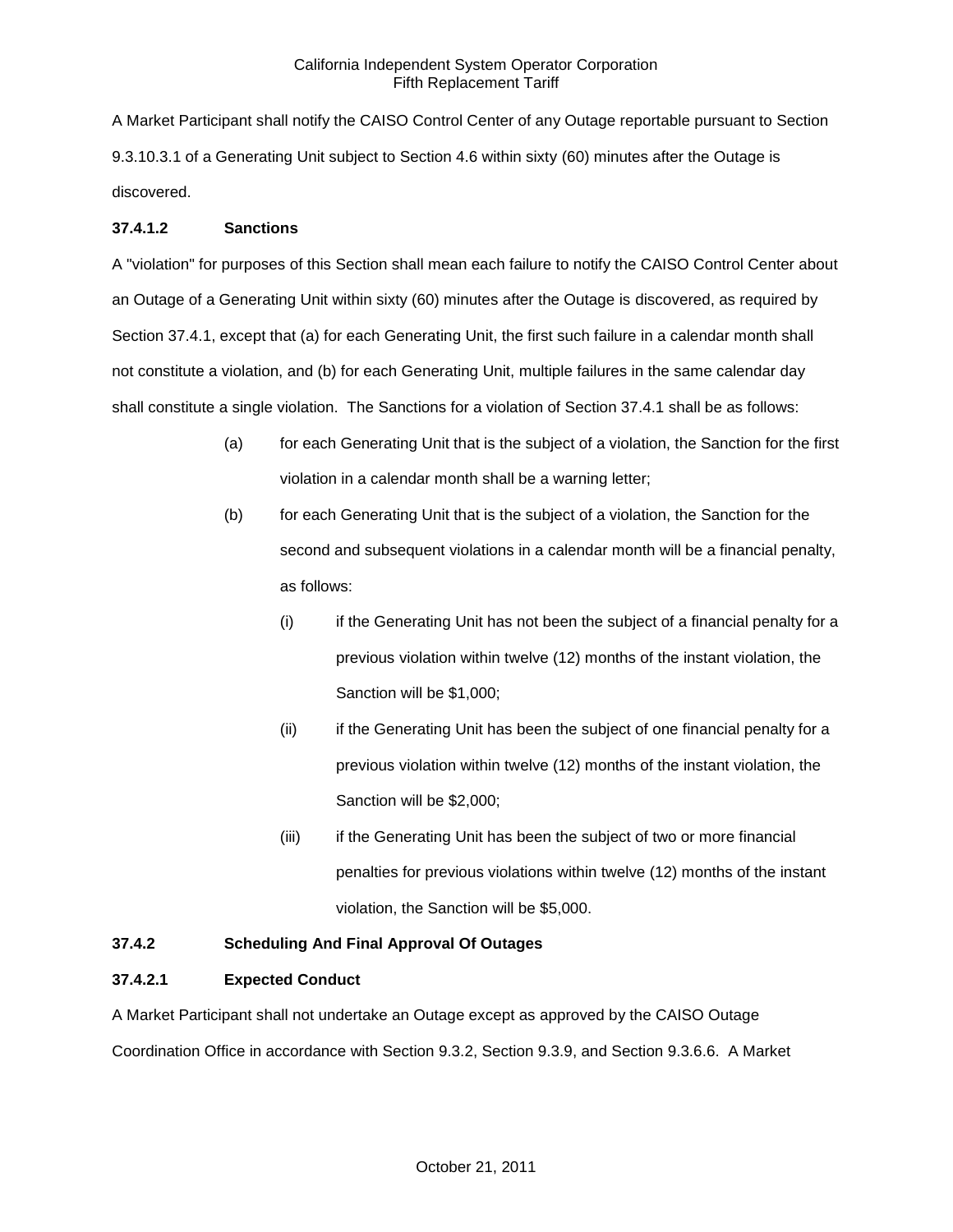Participant shall not commence any Outage without obtaining final approval from the CAISO Control Center in accordance with Sections 9.3.9 and 9.3.10.

## **37.4.2.2 Sanctions**

The Sanctions for a violation of Section 37.4.2 shall be as follows: for the first violation within a rolling twelve (12) month period, \$5,000; for subsequent violations within a rolling twelve (12) month period, \$10,000. A "violation" shall mean each Outage undertaken for which all required approvals were not obtained.

## **37.4.3 Explanation Of Forced Outages**

# **37.4.3.1 Expected Conduct**

As required by Section 9.3.10.6, a Market Participant must provide a detailed explanation of a Forced Outage within two (2) Business Days after the Operator initially notifies the CAISO pursuant to Section 9.3.10.3.1 of the change in maximum output capability. To enable the CAISO to review the explanation submitted by the Operator and to prepare a report on the Forced Outage, the CAISO may request that the Market Participant submit additional information regarding the Forced Outage. An Operator must provide information requested by the CAISO within four (4) Business Days of the CAISO's request for the submission of additional information regarding the Forced Outage.

### **37.4.3.2 Sanctions**

The Sanction for failing to provide an explanation of Forced Outage within the deadline established in Section 37.4.3.1 and Section 9.3.10.6 shall be \$500 per day for each day the explanation is late. The Sanction for failing to provide a response to a request for additional information regarding the Forced Outage within the deadline established in the request for additional information shall be as specified in Section 37.6.1.

### **37.4.4 Enhancements And Exceptions**

Except as otherwise specifically provided, penalty amounts shall be tripled for any violation of Section 37.4.1 through Section 37.4.3 that occurs during a CAISO System Emergency. Violations of the above rules that result in circumstances in which an Uninstructed Deviation Penalty under Section 11.23 is assessed shall not be subject to Sanction under this Section. 37.4.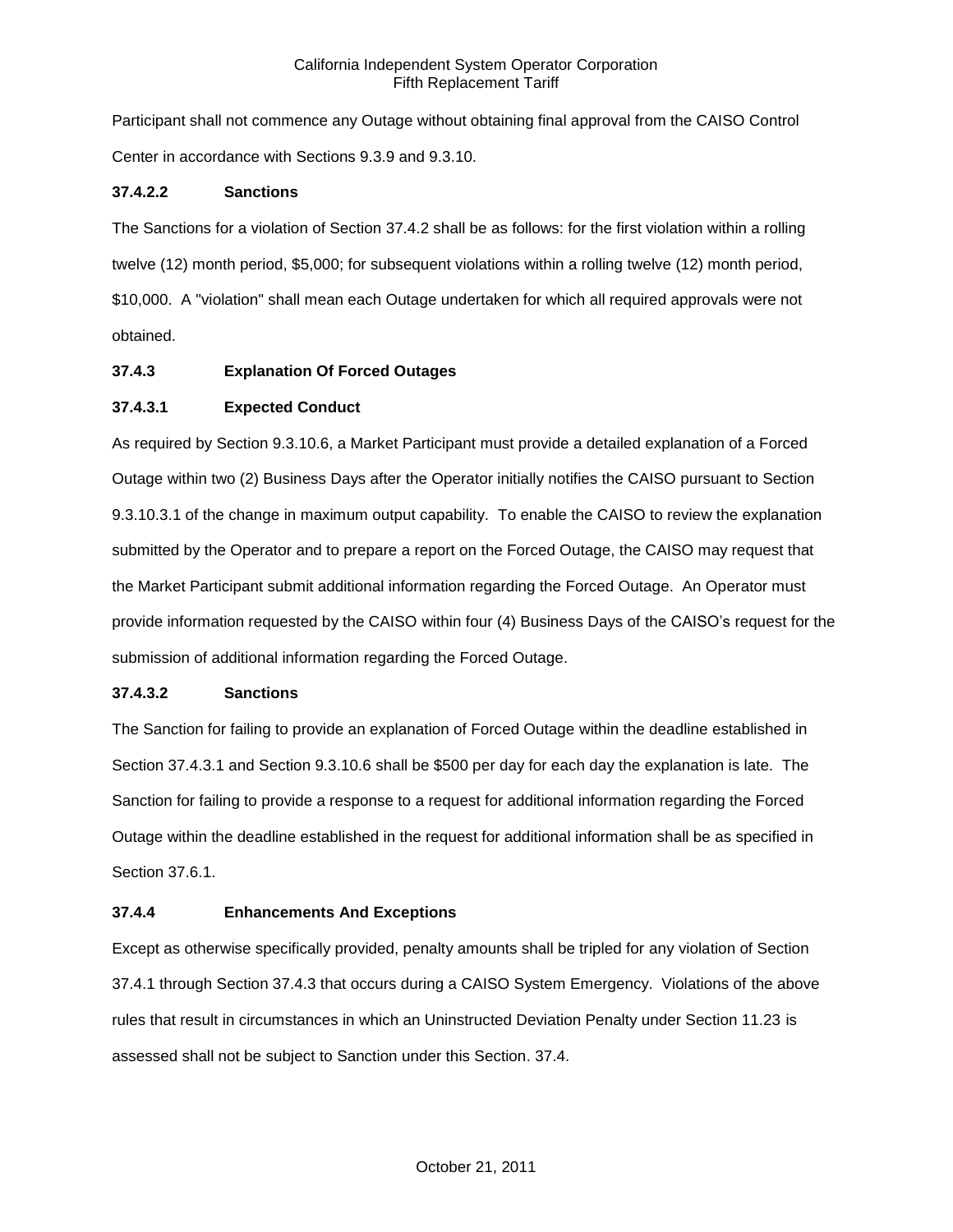- **37.5 Provide Factually Accurate Information**
- **37.5.1 [NOT USED]**
- **37.5.1.2 [NOT USED]**

# **37.5.2 Inaccurate or Late Actual SQMD**

## **37.5.2.1 Expected Conduct**

Market Participants shall provide complete and accurate Settlement Quality Meter Data for each Trading Hour and shall correct any errors in such data no later than forty-eight (48) Business Days after the Trading Day (T+48B). Failure either to submit complete and accurate Actual Settlement Quality Meter Data or to replace Estimated Settlement Quality Meter Data with complete and accurate Actual Settlement Quality Meter Data by T+48B is late Actual Settlement Quality Meter Data and shall be a violation of this rule. The failure to provide complete and accurate Actual Settlement Quality Meter Data, as required by Section 10.3.6 that causes an error to exist in such Settlement Quality Meter Data after forty-eight (48) Business Days after the Trading Day (T+48B) shall be a violation of this rule. Scheduling Coordinators that fail to submit Scheduling Coordinator Estimated Settlement Quality Meter Data that is complete and based on a good faith estimate that reasonably represents Demand and/or Generation quantities for each Settlement Period as required by Section 10 shall be a violation of this rule and may be referred to DMM for investigation.

# **37.5.2.2 Sanctions**

Violations under this Section 37.5.2 shall be subject to Sanction described in Section 37.11.

# **37.5.2.3 Disposition of Sanction Proceeds**

For purposes of redistributing collected market adjustments, any amounts collected under this provision shall be applied first to those parties affected by the conduct. Any excess amounts shall be disposed of as set forth in Section 37.9.4.

- **37.6 Provide Information Required By CAISO Tariff**
- **37.6.1 Required Information Generally**

# **37.6.1.1 Expected Conduct**

Except as provided below in Section 37.6.4 (Review by FERC), all information that is required to be submitted to the CAISO under the CAISO Tariff must be submitted by the specified deadline. For the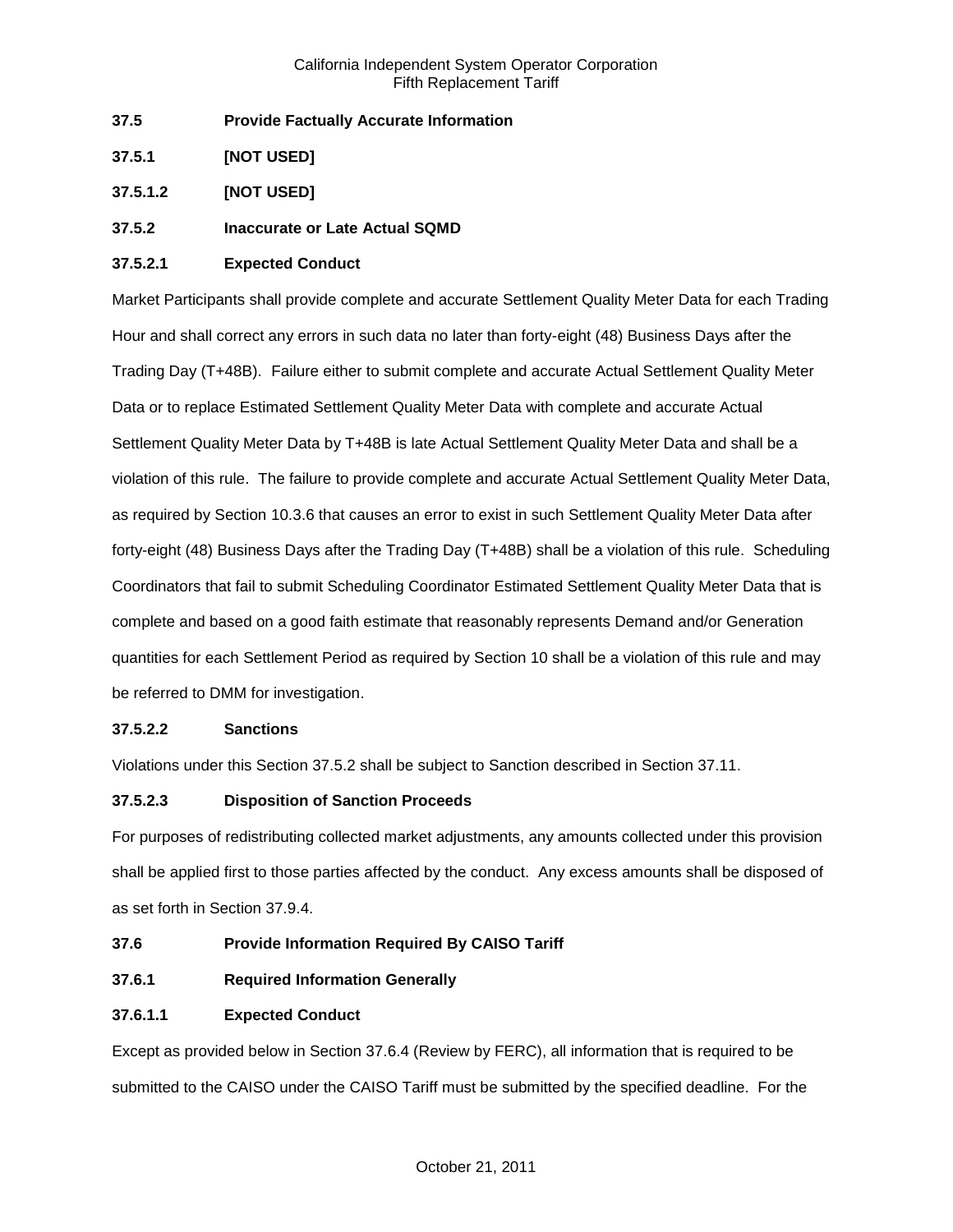purposes of this Section 37.6.1.1, the specified deadline is either the deadline established directly in the CAISO Tariff or, where the CAISO Tariff does not establish a specific deadline, by the deadline that the CAISO has authority to establish under the CAISO Tariff.

### **37.6.1.2 Sanctions**

Except as otherwise provided below, in Section 37.6.2 and Section 37.6.3, the Sanction for a violation of Section 37.6.1.1 shall be \$500 for each day that the required information is late.

# **37.6.2 Investigation Information**

# **37.6.2.1 Expected Conduct**

Except as provided below in Section 37.6.4 (Review by FERC), Market Participants must submit information in response to a written request by the CAISO for information requested in the course of an investigation authorized by the CAISO by the deadline established in the request by the CAISO.

# **37.6.2.2 Sanctions**

The Sanction for a violation of Section 37.6.2 shall be as follows: for the first violation in a rolling twelve (12) month period, \$1000/day; for the second violation in a rolling twelve (12) month period, \$2000/day; for the third and subsequent violations in a rolling twelve (12) month period, \$5000/day. For purposes of this subsection, a violation shall be each failure to provide a full response to a written request and the Sanction shall be determined from the date that the response was due until a full response to the request is received.

# **37.6.3 Audit Materials**

# **37.6.3.1 Expected Conduct**

Except as provided below in Section 37.6.4 (Review by FERC), Market Participants shall comply with the CAISO's audit and/or test procedures authorized pursuant to Section 10.3.10, and further shall perform and submit an annual self-audit as required by the procedures the ISO establishes pursuant to Section 10.3.10, including procedures established relating to the deadline for submitting the required audit.

# **37.6.3.2 Sanctions**

For failure to submit an audit report as required by Section 10.3.10.1, the Sanction shall be \$1000/day until such report is received by the CAISO. For all other violations of this rule the Sanctions shall be as follows: for the first violation in a rolling twelve (12) month period, \$1000/day; for the second violation in a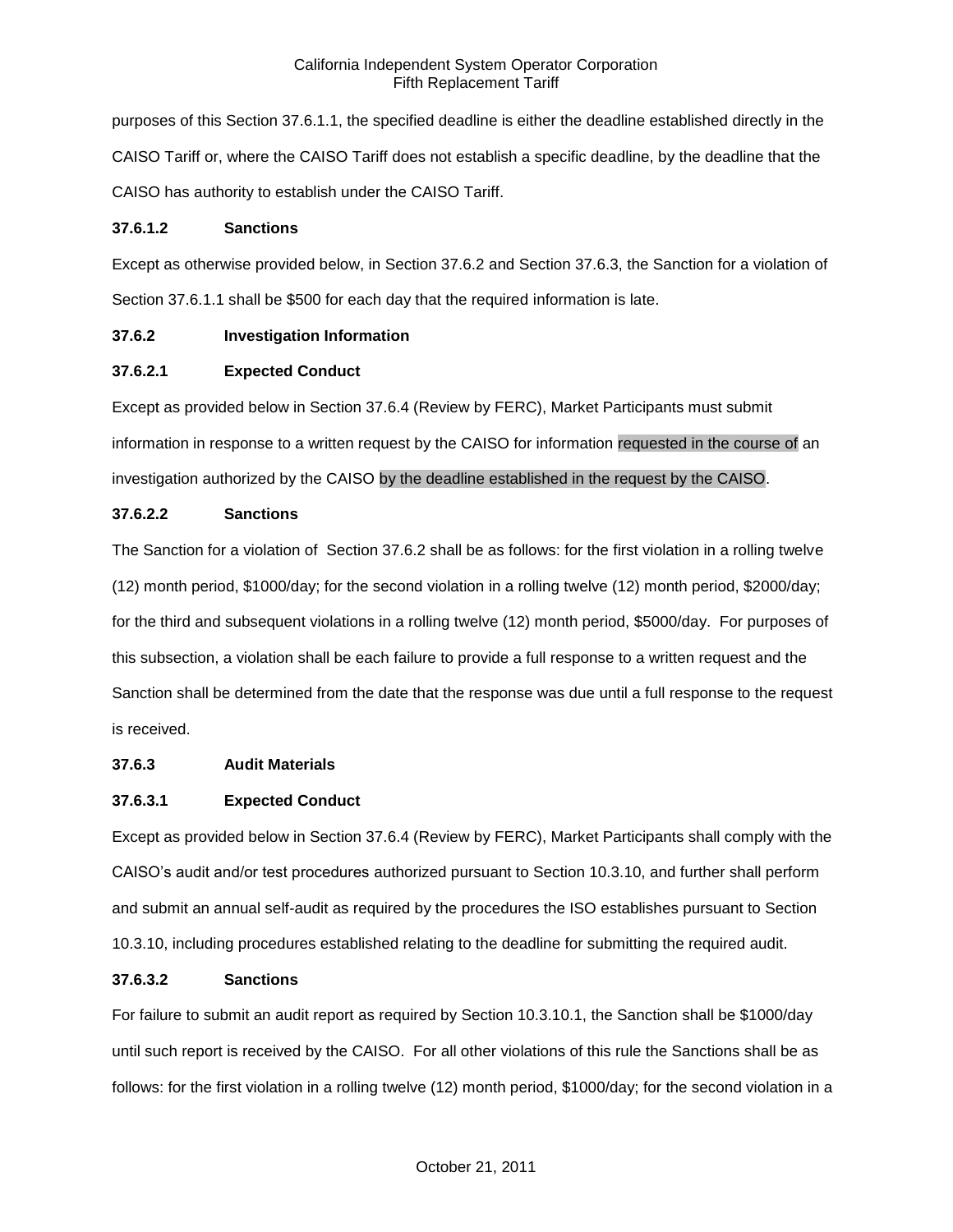rolling twelve (12) month period, \$2000/day; for the third and subsequent violations in a rolling twelve (12) month period, \$5000/day. For purposes of this subsection, a "violation" shall be each failure to provide all information required under the audit or test, from the date that the information was due until all required information is received by the CAISO.

# **37.6.4 Review By FERC**

A Market Participant who objects to an information, audit or test obligation that is enforceable under Section 37.6.1, Section 37.6.2 or Section 37.6.3 above shall have the right immediately (and in all events, no later than the due date for the information) to seek review of the obligation with FERC. In the event that such review is sought, the time for submitting the response or other information to the CAISO shall be tolled until FERC resolves the issue.

### **37.7 [NOT USED]**

# **37.8 Process For Investigation And Enforcement**

# **37.8.1 Purpose; Scope**

The provisions of this Section 37.8 set forth the procedures by which the CAISO will independently investigate potential violations of the Rules of Conduct and administer enforcement activities. Except as hereinafter provided the provisions of this section apply to the Rules of Conduct set forth in Sections 37.2 through 37.6.

## **37.8.2 Referrals To FERC**

Section 37.2.1, Section 37.2.3, Section 37.2.4, and Section 37.3.1 shall be enforced by FERC, in accordance with FERC's rules and procedures. Pursuant to Section 11 of Appendix P, DMM shall refer suspected violations of Section 37.2.1, Section 37.2.3, Section 37.2.4, and Section 37.3.1 to FERC. For violations of this Section 37 that are enforced by FERC, Section 37.8.3, Section 37.8.4, Section 37.8.5, Section 37.8.6, Section 37.8.7, Section 37.8.8, Section 37.8.9, and Section 37.8.10 shall not apply to any investigation DMM may conduct of a suspected Market Violation to FERC.

### **37.8.3 Investigation**

The CAISO shall conduct a reasonable investigation seeking available facts, data, and other information relevant to the potential Rules of Conduct violation.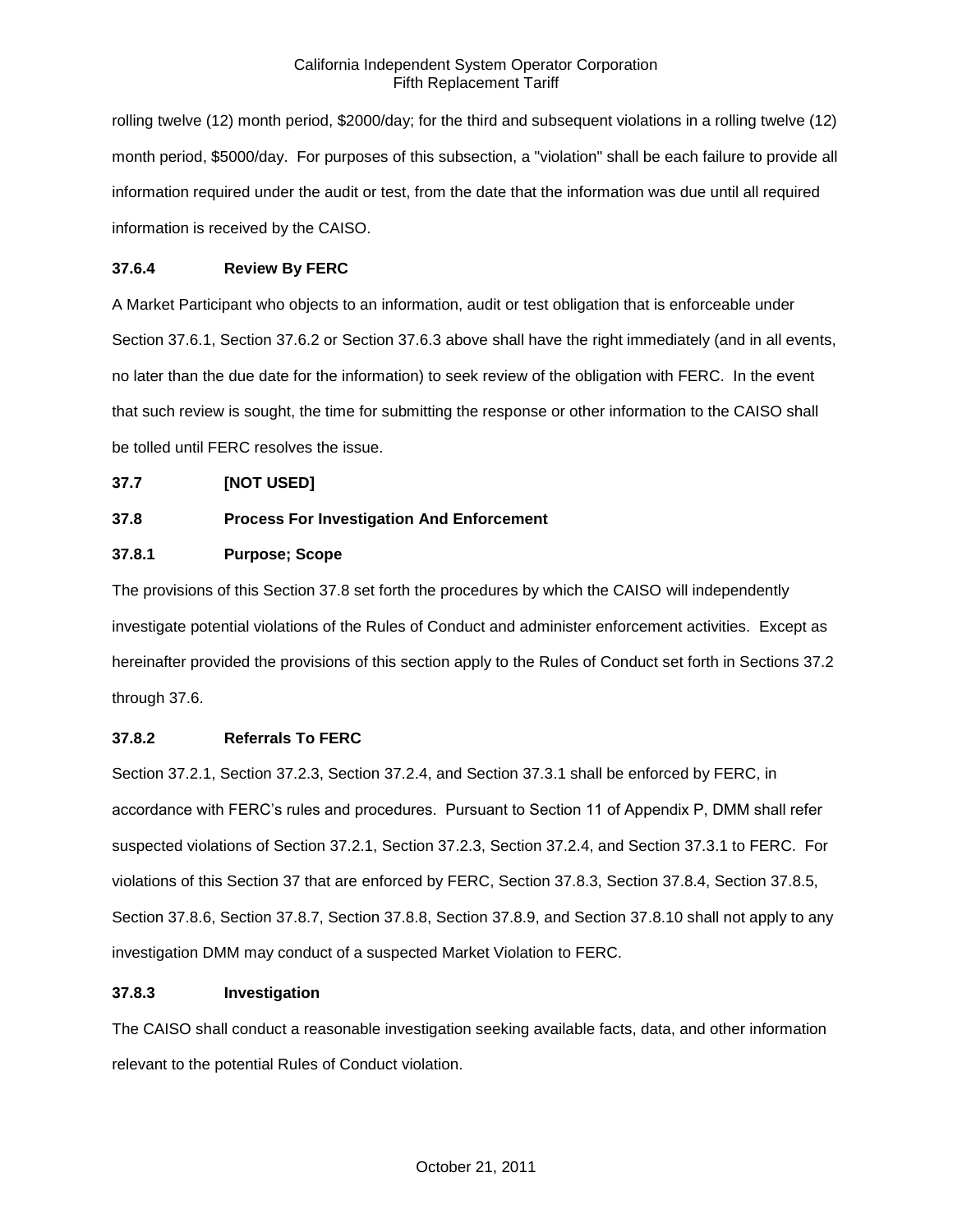## **37.8.4 Notice**

The CAISO shall provide notice of the investigation in sufficient detail to allow for a meaningful response to the Scheduling Coordinator and, as limited below, to all Market Participants the Scheduling Coordinator represents that are the subject(s) of the investigation. The CAISO shall contact the Market Participant(s) that may be involved, so long as the CAISO has sufficient objective information to identify and verify the role of the Market Participant(s) in the potential Rules of Conduct violation. Such Market Participant(s) will likely have an existing contractual relationship with the CAISO (e.g., UDC, MSS, CAISO Metered Entity, Participating Transmission Owner, Participating Generator, Participating Load, or Demand Response Provider).

# **37.8.5 Opportunity To Present Evidence**

The CAISO shall provide an opportunity to the Market Participant(s) that are the subject(s) of the investigation to present any issues of fact or other information relevant to the potential Rules of Conduct violation being investigated. The CAISO shall consider all such information or data presented.

# **37.8.6 Results Of Investigation**

The CAISO shall notify the Market Participant(s) that are the subject(s) of the investigation of the results of the investigation. The Market Participant(s) shall have thirty (30) days to respond to the findings of the CAISO before the CAISO makes a determination of whether a Sanction is required by this CAISO Tariff.

# **37.8.7 Statement Of Findings And Conclusions**

Where the investigation results in a Sanction, the CAISO shall state its findings and conclusions in writing, and will make such writing available to the Scheduling Coordinator and, as provided in Section 37.8.4, to the Market Participant(s) that are the subject(s) of the investigation.

# **37.8.8 Officer Representative**

Where an investigation results in a Sanction by the CAISO, the CAISO shall direct its notice of such result to a responsible representative of the Scheduling Coordinator and, as provided in Section 37.8.4, to the Market Participant(s) that are the subject(s) of the investigation at the officer level.

# **37.8.9 Record Of Investigation**

Where an investigation results in a Sanction, the CAISO will maintain a record of the investigation until its decision has been finally reviewed, if review is sought, or until the period for seeking review has expired.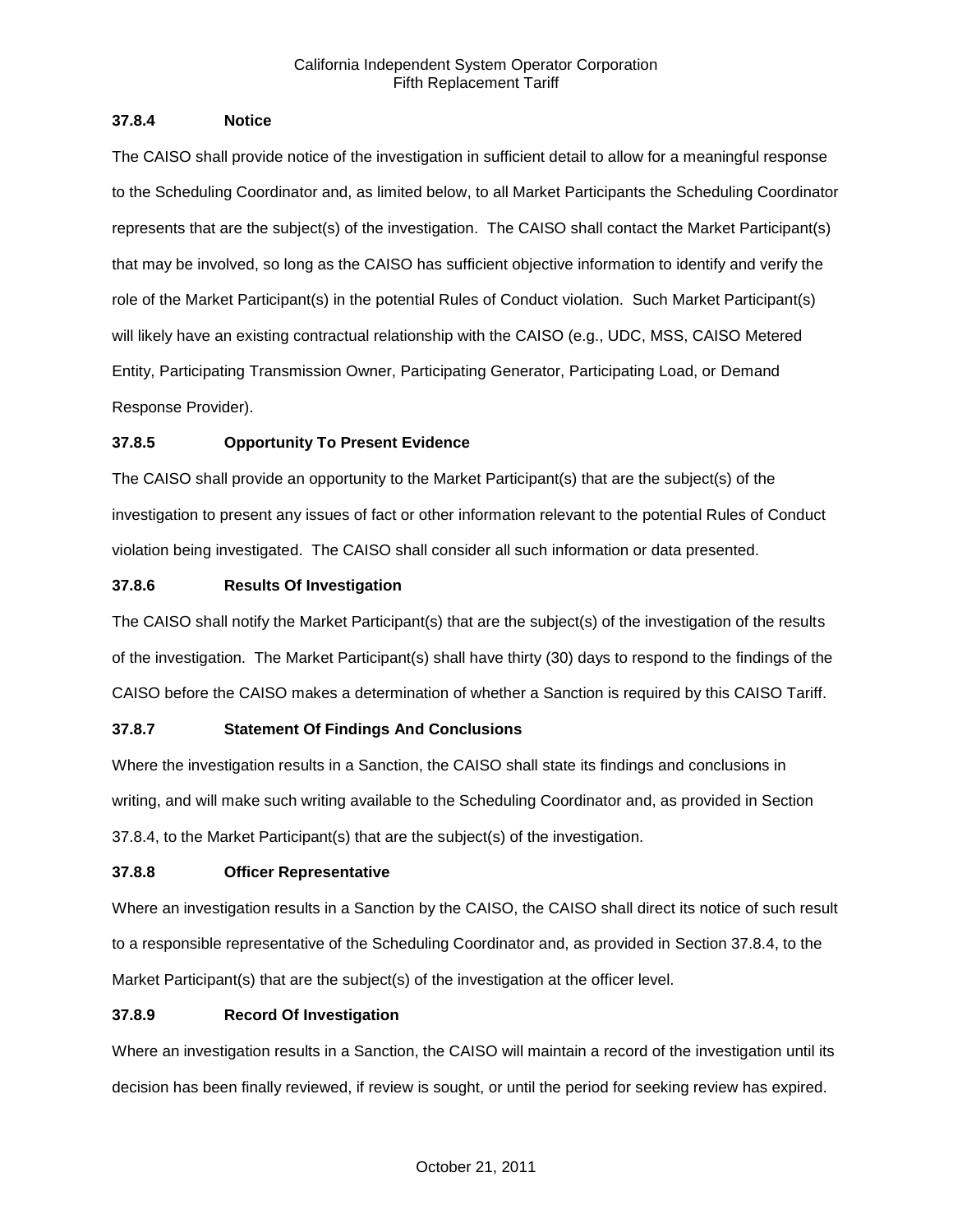## **37.8.10 Review Of Determination**

A Market Participant that receives a Sanction may obtain immediate review of the CAISO's determination by directly appealing to FERC, in accordance with FERC's rules and procedures. In such case, the applicable Scheduling Coordinator shall also dispute the Recalculation Settlement Statement containing the financial penalty, in accordance with Section 11. The Recalculation Settlement Statement dispute and appeal to FERC must be made in accordance with the timeline for raising disputes specified in Section 11.29.8. The penalty will be tolled until FERC renders its decision on the appeal. The disposition by FERC of such appeal shall be final, and no separate dispute of such Sanction may be initiated under Section 13, except as provided in Section 37.9.3.4. For the purpose of applying the time limitations set forth in Section 37.10.1, a Sanction will be considered assessed when it is included on a Recalculation Settlement Statement, whether or not the CAISO accepts a Scheduling Coordinator's dispute of such Recalculation Settlement Statement pending resolution of an appeal to FERC in accordance with this section or Section 37.9.3.3.

## **37.9 Administration Of Sanctions**

### **37.9.1 Assessment; Waivers And Adjustments**

Penalty amounts for violation of these Rules of Conduct shall be calculated as specified in Section 37.4.1.2, Section 37.4.2.2, Section 37.4.3.2, Section 37.4.4, Section 37.5.2.2, Section 37.6.1.2, Section 37.6.2.2, and Section 37.6.3.2.

**37.9.2 [NOT USED] 37.9.2.1 [NOT USED] 37.9.2.2 [NOT USED] 37.9.2.3 [NOT USED] 37.9.2.4 [NOT USED] 37.9.2.5 [NOT USED] 37.9.2.6 [NOT USED] 37.9.3 Settlement 37.9.3.1 Settlement Statements**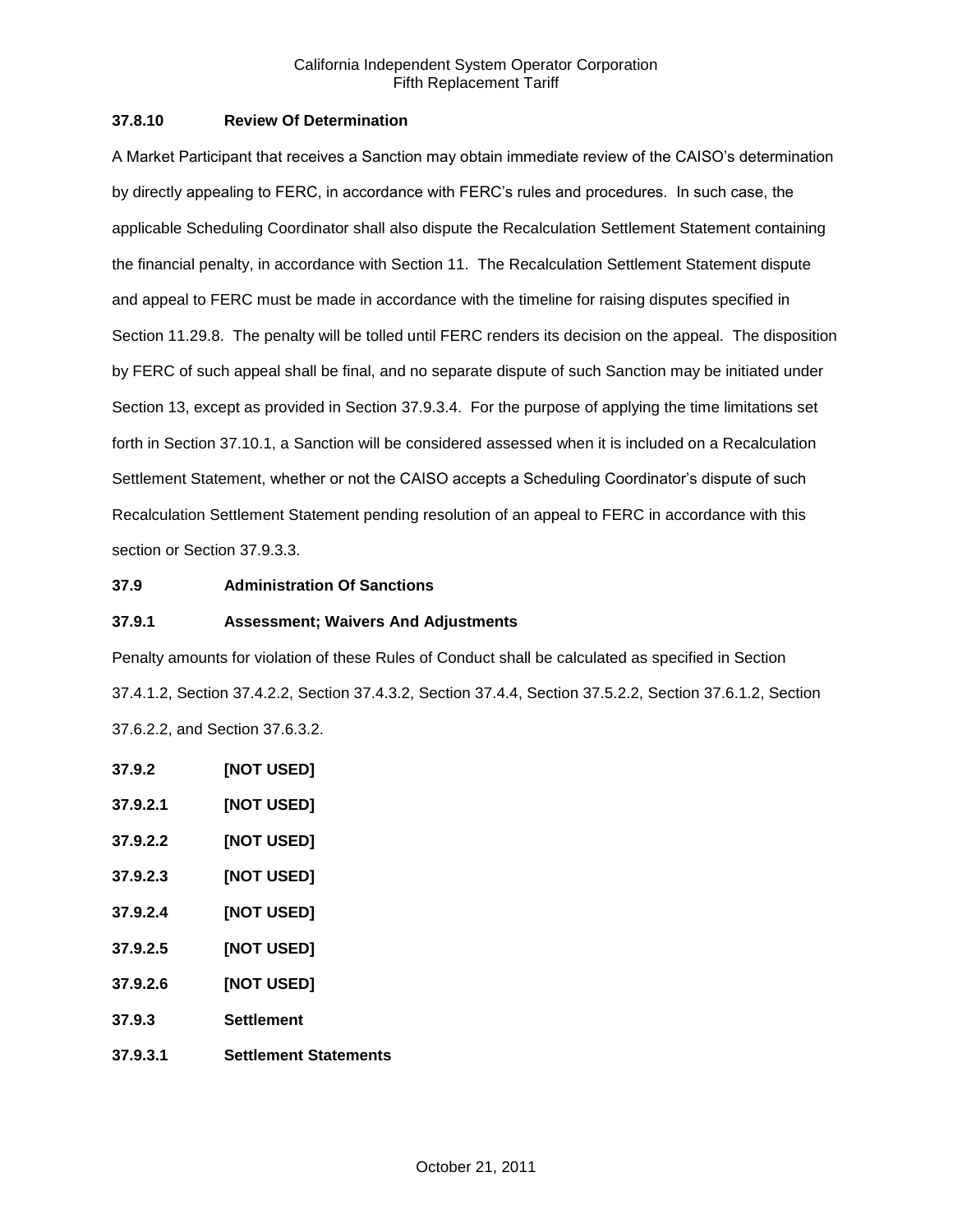The CAISO will administer any penalties issued under this Section 37 through Recalculation Settlement Statements, as relevant, issued to the responsible Scheduling Coordinator by the CAISO. Before invoicing a financial penalty through the Settlement process, the CAISO will provide a description of the penalty to the responsible Scheduling Coordinator and all Market Participants the Scheduling Coordinator represents that are liable for the penalty, when the CAISO has sufficient objective information to identify and verify responsibility of such Market Participants. The description shall include the identity of the Market Participant that committed the violation and the amount of the penalty.

#### **37.9.3.2 Payment**

Except as provided in Section 37.8.10 or Section 37.9.3.3 below, the Scheduling Coordinator shall be obligated to pay all penalty amounts reflected on Settlement Statements to the CAISO pursuant to the CAISO's Settlement process, as set forth in Section 11.

#### **37.9.3.3 Other Responsible Party**

Where a party or parties other than the Scheduling Coordinator is responsible for the conduct giving rise to a penalty reflected on a Settlement Statement, and where the Scheduling Coordinator bears no responsibility for the conduct, such other party or parties ultimately shall be liable for the penalty. Under such circumstances, the Scheduling Coordinator shall use reasonable efforts to obtain payment of the penalty from the responsible party(ies) and to remit such payment to the CAISO in the ordinary course of the Settlement process. In the event that the responsible party(ies) wish to dispute the penalty, or the Scheduling Coordinator otherwise is unable to obtain payment from the responsible parties, the Scheduling Coordinator shall notify the CAISO and dispute the Settlement Statement. The CAISO promptly shall notify FERC. If the CAISO finds that a Market Participant separate from the Scheduling Coordinator that is unable to obtain payment from the responsible party(ies) is solely responsible for a violation, the Scheduling Coordinator that is unable to obtain payment may net its payment of its Invoice amount by the amount of the penalty in question. The CAISO may refuse to offer further service to any responsible party that fails to pay a penalty, unless excused under the terms of the CAISO Tariff, by providing notice of such refusal to the Scheduling Coordinator. Following such notice, the Scheduling Coordinator shall be liable for any subsequent penalties assessed on account of such responsible party.

**37.9.3.4 [NOT USED]**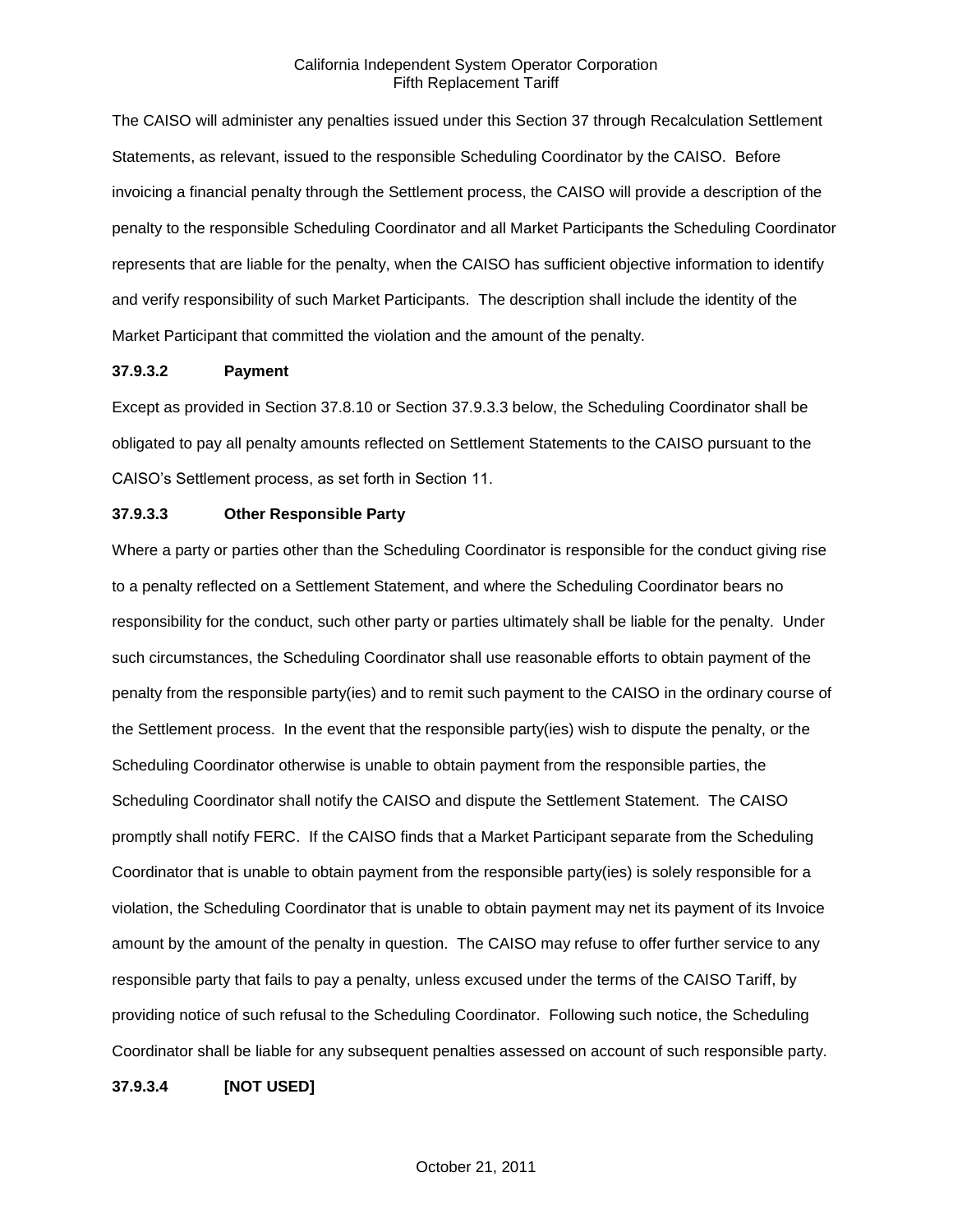## **37.9.4 Disposition Of Proceeds**

The CAISO shall collect penalties assessed pursuant to this Section 37.9 and deposit such amounts in an interest bearing trust account. After the end of each calendar year, the CAISO shall distribute the penalty amounts together with interest earned through payments to Scheduling Coordinators as provided herein. For the purpose of this Section 37.9.4, "eligible Market Participants" shall be those Market Participants that were not assessed a financial penalty pursuant to this Section 37 during the calendar year. Each Scheduling Coordinator that paid GMC during the calendar year will identify, in a manner to be specified by the CAISO, the amount of GMC paid by each Market Participant for whom that Scheduling Coordinator provided service during that calendar year. The total amount assigned to all Market Participants served by that Scheduling Coordinator in such calendar year (including the Scheduling Coordinator itself for services provided on its own behalf), shall equal the total GMC paid by that Scheduling Coordinator.

The CAISO will calculate the payment due each Scheduling Coordinator based on the lesser of the GMC actually paid by all eligible Market Participants represented by that Scheduling Coordinator, or the product of a) the amount in the trust account, including interest, and b) the ratio of the GMC paid by each Scheduling Coordinator for eligible Market Participants, to the total of such amounts paid by all Scheduling Coordinators. Each Scheduling Coordinator is responsible for distributing payments to the eligible Market Participants it represented in proportion to GMC collected from each eligible Market Participant.

Prior to allocating the penalty proceeds, the CAISO will obtain FERC's approval of its determination of eligible Market Participants and their respective shares of the trust account proceeds. If the total amount in the trust account to be so allocated exceeds the total GMC obligation of all eligible Market Participants, then such excess shall be treated in accordance with Section 11.8.5.3(b).

#### **37.10 Miscellaneous**

### **37.10.1 Time Limitation**

An investigation of events potentially subject to Sanction by the CAISO under this Section 37 must be commenced within ninety (90) days of discovery of the events. Sanctions may be assessed under this Section 37 up to one year after discovery of the events constituting the violation, but no later than three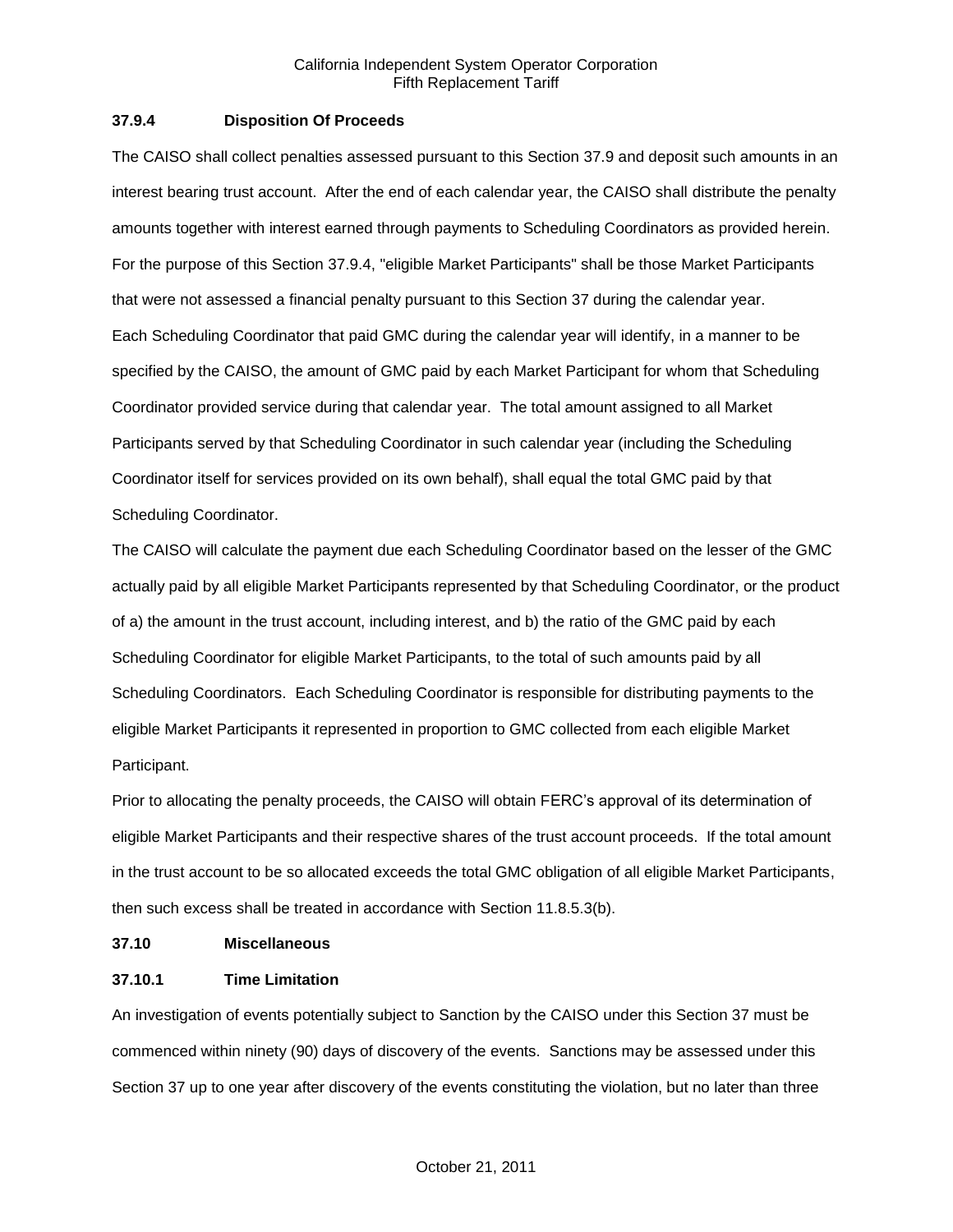years after the date of the violation. Nothing in this section shall limit the rights or liabilities of any party under any other provision of applicable laws, regulations or tariff provisions.

## **37.10.2 No Limitation On Other Rights**

Nothing contained in this Section 37 shall limit the ability of the CAISO to collect information from Market Participants or to establish new provisions pursuant to Section 15.

### **37.11 Method For Calculating Penalties**

## **37.11.1 Inaccurate or Late Actual SQMD Penalty**

There is no Sanction for the submission of inaccurate or late Actual Settlement Quality Meter Data used for a Recalculation Settlement Statement T+ 12B. However, failure by a Scheduling Coordinator, under a specific SCID, to submit Actual Settlement Quality Meter Data or to replace Estimated Settlement Quality Meter Data with Actual Settlement Quality Meter Data by forty-eight (48) Business Days after the Trading Day (T+48B) for one or more scheduled Resource IDs for a given Trading Day is late Actual Settlement Quality Meter Data and constitutes a Rule of Conduct violation. The Sanction is \$1,000 and the Scheduling Coordinator is required to submit Actual Settlement Quality Meter Data during the period specified in Section 10.3.6.4 for Recalculation Settlement Statement T+9M. Where a Scheduling Coordinator fails to submit Actual Settlement Quality Meter Data or to replace Estimated Settlement Quality Meter Data with Actual Settlement Quality Meter Data by T+48B for at one or more scheduled Resource IDs for a given Trading Day and that Scheduling Coordinator also fails to submit Actual Settlement Quality Meter Data during the period specified in Section 10.3.6.3 for Recalculation Settlement Statement T+9M, then the Scheduling Coordinator shall also be levied a Sanction of \$3,000. The submission by a Scheduling Coordinator of Actual Settlement Quality Meter Data that causes an error to exist in such Actual Settlement Quality Meter Data after T+48B shall constitute inaccurate Actual Settlement Quality Meter Data and is a Rule of Conduct violation. The Sanction is \$1,000. All violations of this Section 37.11.1 shall be found per SCID per Trading Day and all Sanctions assessed under this Section 37 shall be levied per SCID per Trading Day. Accordingly, for any given trade date, one Scheduling Coordinator may be found to have committed multiple violations of, and may be assessed multiple Sanctions under, this Section 37.11.1

# **37.11.2 Inaccurate Actual SQMD Penalty Without Recal. Sett. Stmt.**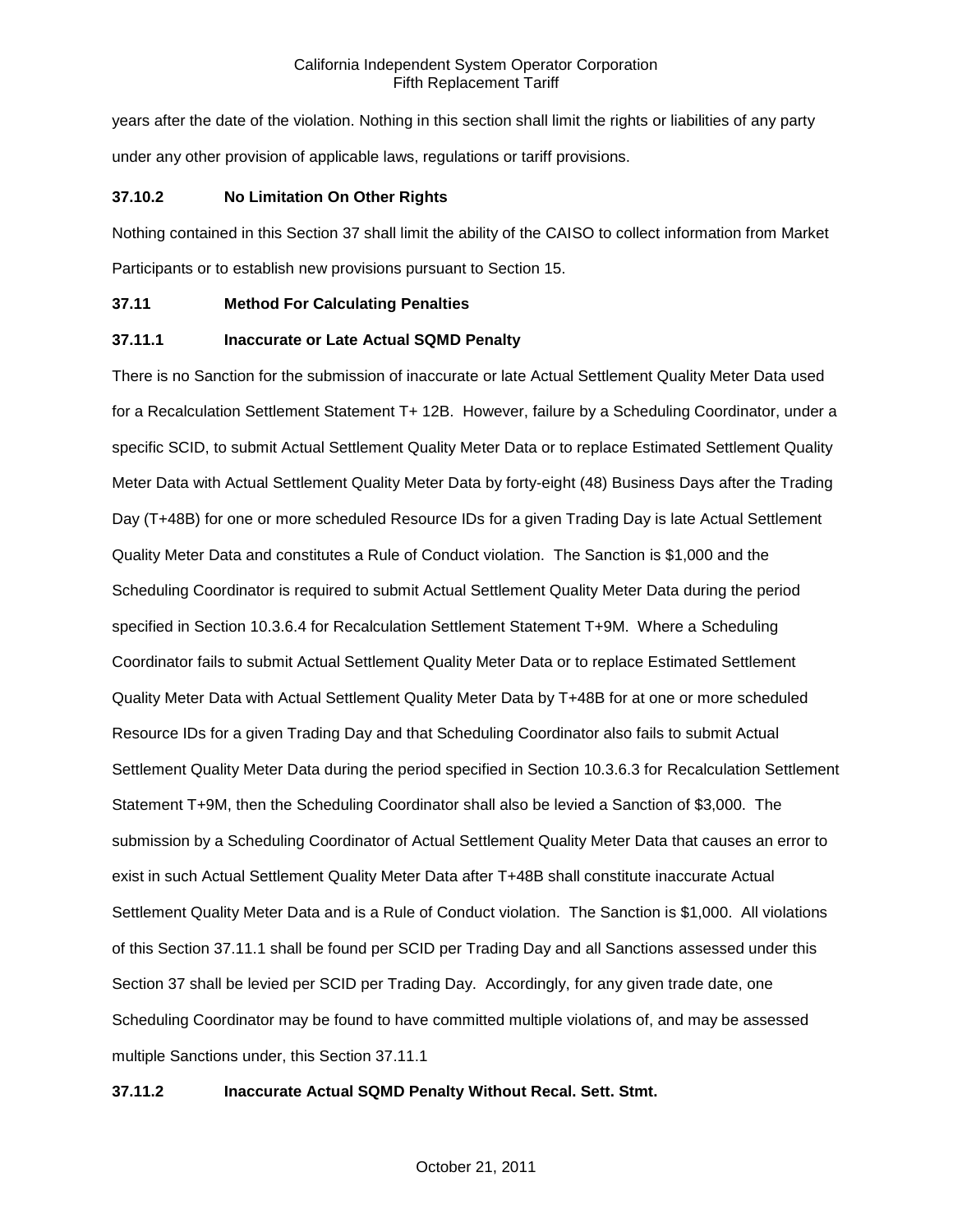If the CAISO does not perform a Recalculation Settlement Statement or re-run, for cases of inaccurate Actual Settlement Quality Meter Data, the penalty will be a market adjustment and a Sanction. The Sanction shall be \$1,000. The market adjustment approximates the financial impact on the market; however, it does not completely reflect all the Settlement consequences of inaccurately submitted Meter Data. The approximated value of the inaccurate Meter Data in question will be calculated and returned to the market based on the average of the pro rata share of Unaccounted for Energy (UFE) charged in the utility Service Area during the period of the inaccurate Meter Data event. If the error is to the detriment of the responsible Scheduling Coordinator (e.g., under-reported Generation or over-reported Demand), and the CAISO does not produce a Recalculation Settlement Statement or perform a re-run, then no market adjustment will be made but the Sanction of \$1,000 still shall be levied.

For the market adjustment, the applicable price will be the greater of: (1) the simple average of the relevant twelve (12) five-minute LMPs for each hour in which inaccurate Meter Data occurred; or (2) \$10/MWh. The LMP used will be the value posted on OASIS for each Trading Hour of the applicable Trading Day.

#### **38. Market Monitoring**

To comply with Commission Order No. 719, P 392, Section 38 has been consolidated with, and moved to, Appendix O (for the MSC) and Appendix P (for DMM). Where a provision in Appendix O or Appendix P is cross-referenced in another section or appendix of this Tariff, the language in Appendix O or Appendix P shall govern in the event of any conflict.

#### **39. Market Power Mitigation Procedures**

#### **39.1 Intent Of CAISO Mitigation Measures; Additional FERC Filings**

These CAISO market power mitigation measures ("Mitigation Measures") are intended to provide the means for the CAISO to mitigate the market effects of any conduct that would substantially distort competitive outcomes in the CAISO Markets while avoiding unnecessary interference with competitive price signals. These Mitigation Measures are intended to minimize interference with an open and competitive market, and thus to permit, to the maximum extent practicable, price levels to be determined by competitive forces under the prevailing market conditions. To that end, the Mitigation Measures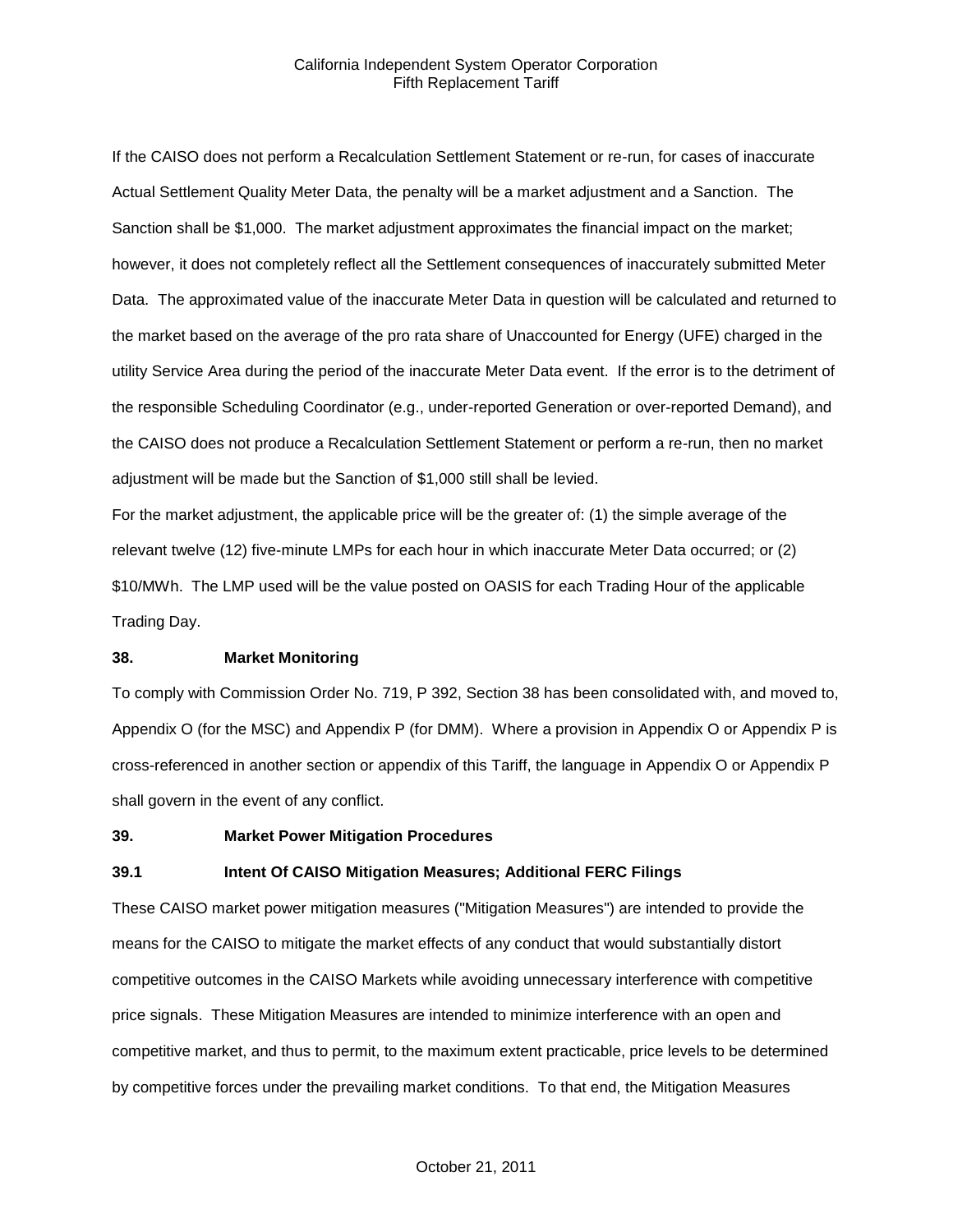authorize the mitigation only of specific conduct identified through explicit procedures specified below. In addition, the CAISO shall monitor the markets it administers for conduct that it determines constitutes an abuse of market power but is not addressed by the market power mitigation procedures specified below. If the CAISO identifies any such conduct, it shall make a filing under Section 205 of the Federal Power Act, 16 U.S.C. § 824d, with FERC requesting authorization to apply appropriate mitigation measures. Any such filing shall identify the particular conduct the CAISO believes warrants mitigation, shall propose a specific mitigation measure for the conduct, and shall set forth the CAISO's justification for imposing that mitigation measure.

### **39.2 Conditions For The Imposition Of Mitigation Measures**

#### **39.2.1 Conduct Inconsistent With Competitive Conduct**

In general, the CAISO shall consider a Market Participant's conduct to be inconsistent with competitive conduct if the conduct would not be in the economic interest of the Market Participant in the absence of market power. The categories of conduct that are inconsistent with competitive conduct include, but may not be limited to, the four categories of conduct specified in Section 39.3 below.

#### **39.3 Categories Of Conduct That May Warrant Mitigation**

### **39.3.1 Conduct Regarding Bidding, Scheduling Or Facility Operation**

Mitigation Measures may be applied to bidding, scheduling or operation of an Electric Facility or as specified in Section 39.3.1. The following categories of conduct, whether by a single firm or by multiple firms acting in concert, may cause a material effect on prices or generally the outcome of the CAISO Markets if exercised from a position of market power. Accordingly, the CAISO shall monitor the CAISO Markets for the following categories of conduct, and shall impose appropriate Mitigation Measures if such conduct is detected and the other applicable conditions for the imposition of Mitigation Measures are met:

> (1) Physical withholding of an Electric Facility, in whole or in part, that is, not offering to sell or schedule the output of or services provided by an Electric Facility capable of serving a CAISO Market. Such withholding may include, but not be limited to: (i) falsely declaring that an Electric Facility has been forced out of service or otherwise become totally or partially unavailable, (ii) refusing to offer Bids for an Electric Facility when it would be in the economic interest, absent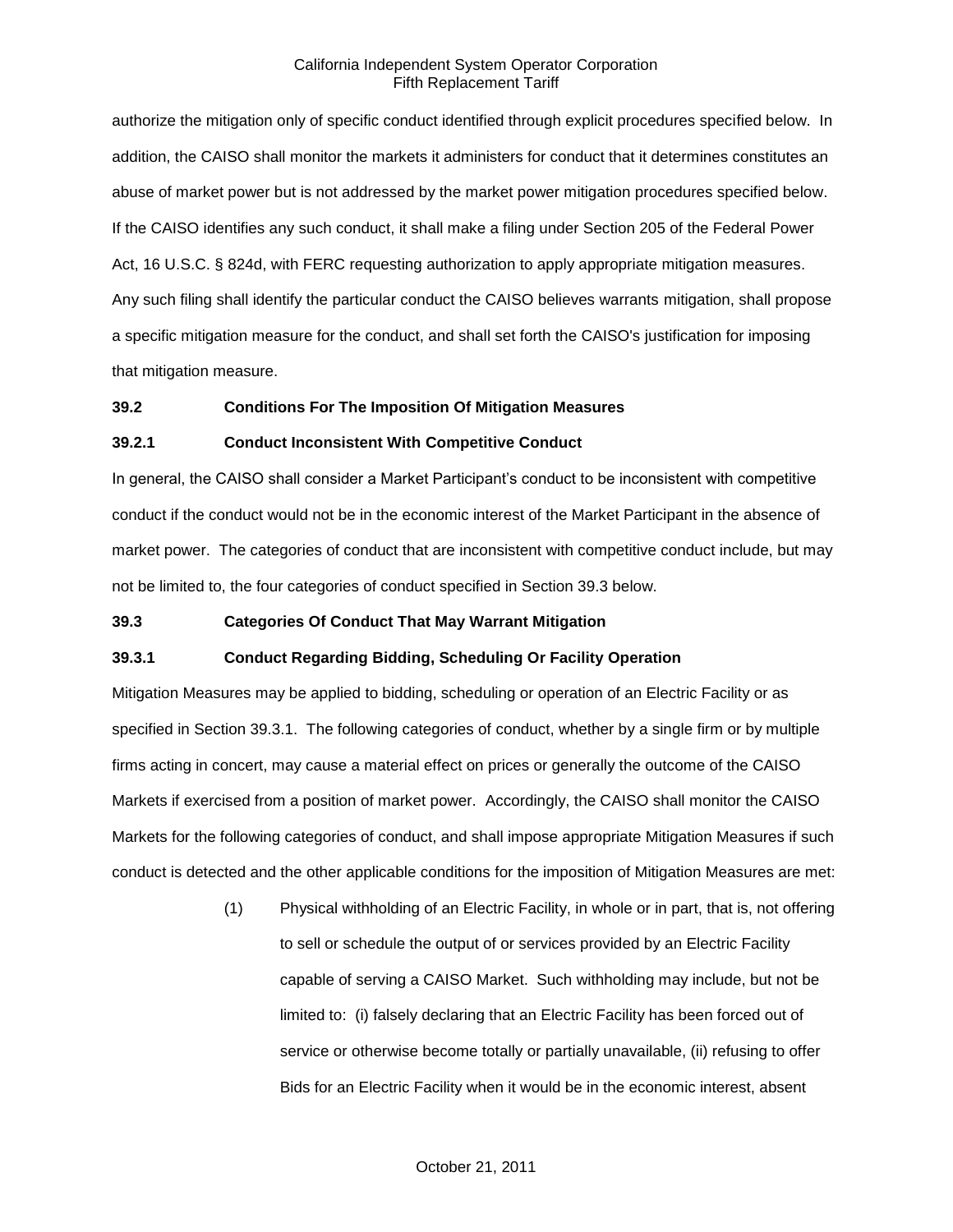market power, of the withholding entity to do so, (iii) declining Bids called upon by the CAISO (unless the CAISO is informed in accordance with established procedures that the relevant resource for which the Bid is submitted has undergone a forced outage or derate), or (iv) operating a Generating Unit in Real-Time to produce an output level that is less than the Dispatch Instruction.

- (2) Economic withholding of an Electric Facility, that is, submitting Bids for an Electric Facility that are unjustifiably high (relative to known operational characteristics and/or the known operating cost of the resource) so that: (i) the Electric Facility is not or will not be dispatched or scheduled, or (ii) the Bids will set LMPs.
- (3) Uneconomic production from an Electric Facility, that is, increasing the output of an Electric Facility to levels that would otherwise be uneconomic in order to cause, and obtain benefits from, a Transmission Constraint.
- (4) Bidding practices that distort prices or uplift charges away from those expected in a competitive market, such as registering Start-Up Cost and Minimum Load Cost data or submitting Bid Costs on behalf of an Electric Facility that are unjustifiably high (relative to known operational characteristics and/or the known operating cost of the resource) or misrepresenting the physical operating capabilities of an Electric Facility resulting in uplift payments or prices significantly in excess of actual costs.

### **39.3.2 Market Effects Of Rules, Standards, Procedures, Other Items**

Mitigation Measures may also be imposed to mitigate the market effects of a rule, standard, procedure, design feature, or known software imperfection of a CAISO Market that allows a Market Participant to manipulate market prices or otherwise impair the efficient operation of that market, pending the revision of such rule, standard, procedure design feature, or software defect to preclude such manipulation of prices or impairment of efficiency.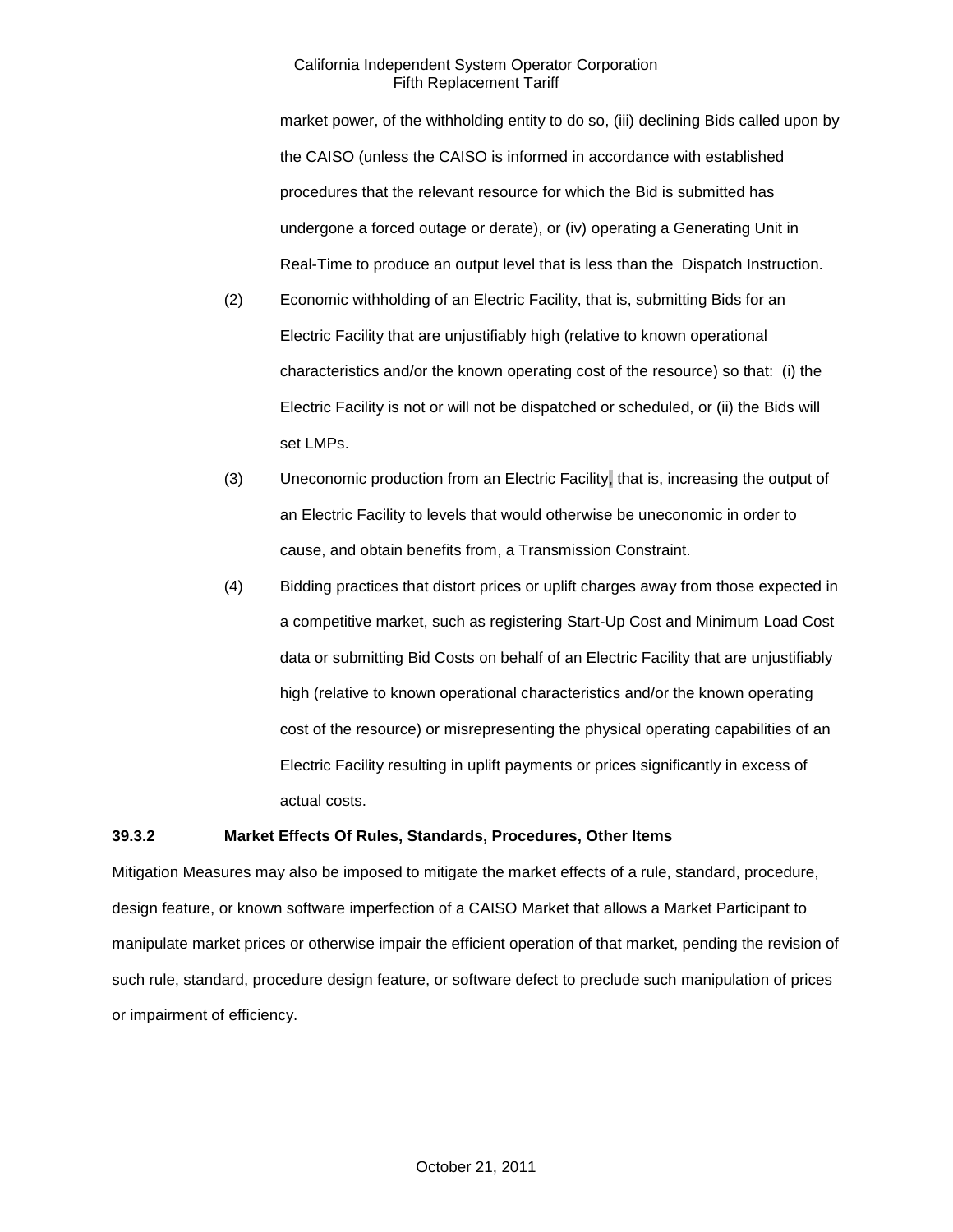# **39.3.3 Using Different Prices In Other Markets Not Uncompetitive**

Taking advantage of opportunities to sell at a higher price or buy at a lower price in a market other than a CAISO Market shall not be deemed a form of withholding or otherwise inconsistent with competitive conduct.

# **39.3.4 Foregoing Category List Subject To Amendment As Appropriate**

The CAISO shall monitor CAISO Markets for other categories of conduct, whether by a single firm or by multiple firms acting in concert, that have material effects on prices in a CAISO Market or other payments. The CAISO shall seek to amend the foregoing list as may be appropriate to include any such conduct that would substantially distort or impair the competitiveness of any of the CAISO Markets.

## **39.4 Sanctions For Physical Withholding**

The CAISO may report a Market Participant the CAISO determines to have engaged in physical withholding, including providing the CAISO false information regarding derating or outage of an Electric Facility, to the Federal Energy Regulatory Commission in accordance with Section 9.3.10.5. In addition, a Market Participant that fails to operate a Generating Unit in conformance with CAISO Dispatch Instructions shall be subject to the penalties set forth in Section 11.23.

# **39.5 FERC-Ordered Measures**

In addition to any mitigation measures specified above, the CAISO shall administer, and apply when appropriate in accordance with their terms, such other mitigation measures as it may be directed to implement by order of the FERC.

# **39.6 Rules Limiting Certain Energy, AS, And RUC Bids**

### **39.6.1 Maximum Bid Prices**

Notwithstanding any other provision of this CAISO Tariff, maximum Bid price provisions of Section 39 shall apply to limit, Energy Bids, RUC Availability Bids, and Ancillary Service Bids as specified below.

### **39.6.1.1 Maximum Price for Energy Bids**

For the twelve (12) months following the effective date of this Section, the maximum Energy Bid prices shall be \$500/MWh. After the twelfth month following the effective date of this Section, the maximum Energy Bid price shall be \$750/MWh. After the twenty-fourth month following the effective date of this Section, the maximum Energy Bid price shall be \$1,000/MWh.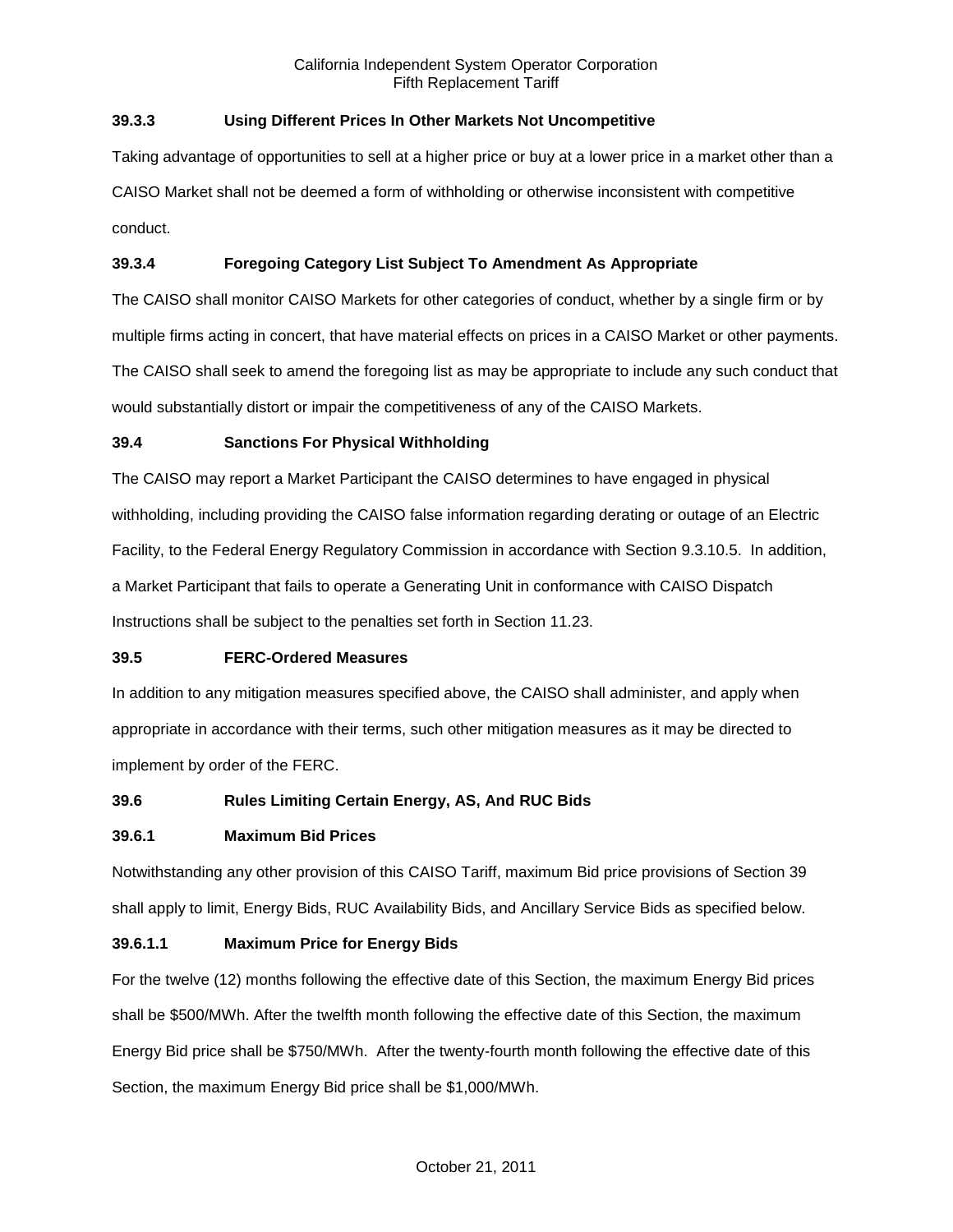# **39.6.1.2 Maximum RUC Availability Bid Prices**

The maximum RUC Availability Bid price shall be \$250/MW/h.

## **39.6.1.3 Maximum Ancillary Services Bid Prices**

The maximum level for Ancillary Services Bid prices shall be \$250/MWh.

### **39.6.1.4 Minimum Bid Price for Energy Bids**

Energy Bids into the CAISO Markets less than -\$30/MWh are not eligible to set any LMP. If the CAISO dispatches a resource with an Energy Bid less than -\$30/MWh, the Scheduling Coordinator on behalf of the resource will be eligible to be paid the Bid price upon the submission of detailed information justifying the cost components of the Bid to the CAISO and FERC no later than seven (7) days after the end of the month in which the Bid was submitted. The CAISO will treat such information as confidential and will apply the procedure in Section 20.4 with regard to requests for disclosure of such information. The CAISO shall pay Scheduling Coordinators for amounts in excess of -\$30/MWh minimum Bid price upon FERC acceptance of the information justifying the cost components. Virtual Bids may not be less than -\$30/MWh.

## **39.6.1.5 Minimum Bid Price for Ancillary and RUC Bids**

Ancillary Service Bids and RUC Availability Bids submitted into CAISO markets must have Bid prices not less than \$0/MW/h.

# **39.6.1.6 Maximum Start-Up Cost and Minimum Load Cost Registered Cost Values**

The maximum Start-Up Cost and Minimum Load Cost values registered in the Master File by Scheduling Coordinators for resources that elect the Registered Cost option in accordance with Section 30.4 will be limited to 200% of the Projected Proxy Cost.

### **39.6.1.6.1 Gas Price Component of Projected Proxy Cost**

For natural gas fired resources, the CAISO will calculate a gas price to be used in establishing maximum Start-Up Costs and Minimum Load Costs after the twenty-first day of each month and post it on the CAISO Website by the end of each calendar month. The price will be applicable for Scheduling Coordinators electing the Registered Cost option until a new gas price is calculated and posted on the CAISO Website. The gas price will be calculated as follows: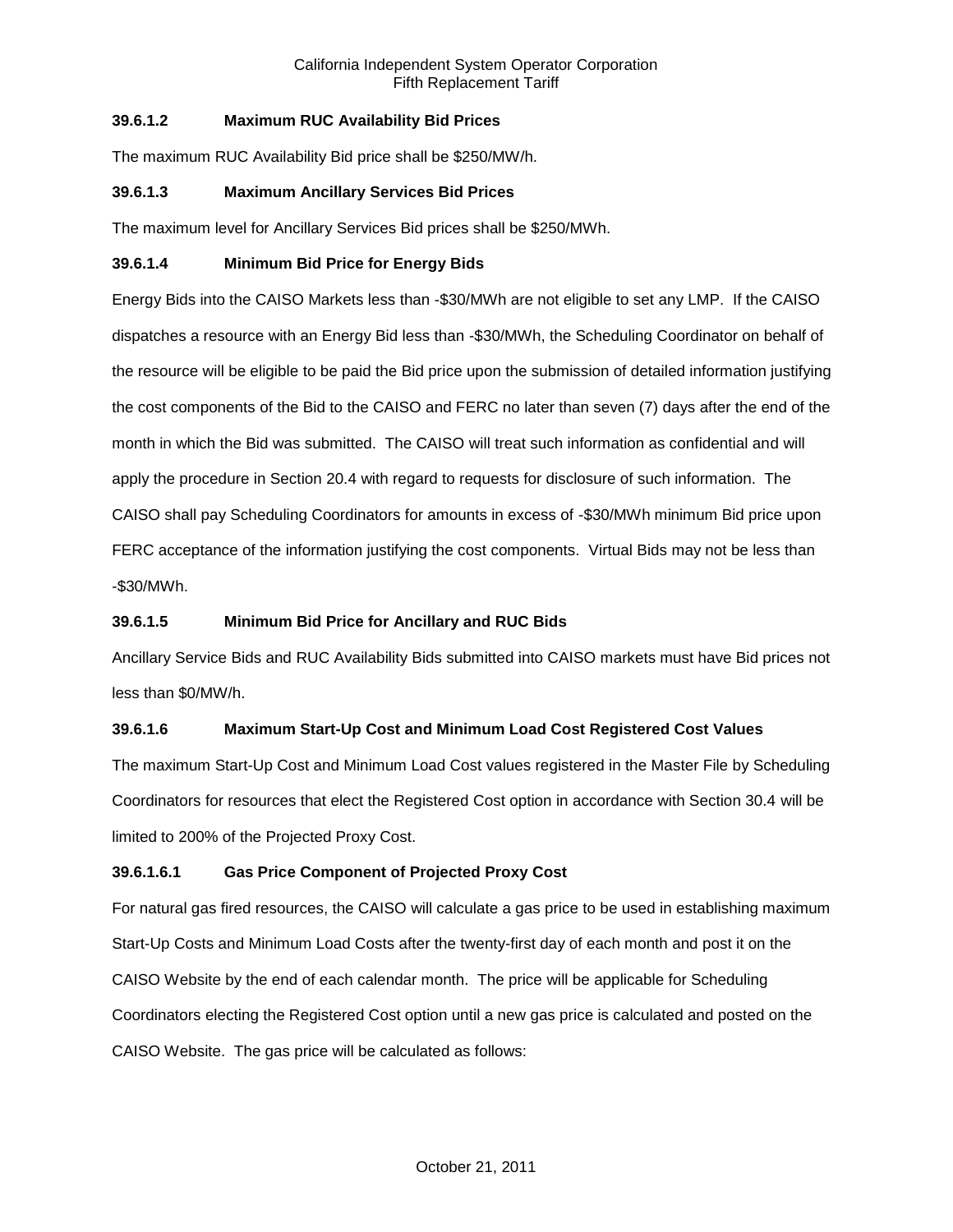- (1) Daily closing prices for monthly natural gas futures contracts at Henry Hub for the next calendar month are averaged over the first twenty-one (21) days of the month, resulting in a single average for the next calendar month.
- (2) Daily prices for futures contracts for basis swaps at identified California delivery points, are averaged over the first twenty-one (21) days of the month for the identified California delivery points as set forth in the Business Practice Manual.
- (3) For each of the California delivery point, the average Henry Hub and basis swap prices are combined and will be used as the baseline gas price applicable for calculating the caps for Start-Up and Minimum Load costs for resources electing the Registered Cost option. The most geographically appropriate will apply to a particular resource.
- (4) The applicable intra-state gas transportation charge as set forth in the Business Practice Manual will be added to the baseline gas price for each resource that elects the Registered Cost option to create a final gas price for calculating the caps for Start-Up and Minimum Load Costs for each such resource.

For non-gas fired resources, the Projected Proxy Costs for Start-Up Costs and Minimum Load Costs will be calculated using the information contained in the Master File used for calculating the Proxy Cost, as set forth in the Business Practice Manual.

### **39.7 Local Market Power Mitigation For Energy Bids**

Local Market Power Mitigation is based on a periodic assessment and designation of Transmission Constraints as competitive or non-competitive. Such periodic assessment will be performed at a minimum on an annual basis and potentially more frequently if needed due to changes in system conditions, network topology, or market performance. Any changes in Transmission Constraints designations will be publicly noticed prior to making the change. Upon determination that an ad hoc assessment is warranted, the CAISO will notice Market Participants that such an assessment will be performed. The determination whether a unit is being dispatched to relieve Congestion on a competitive or non-competitive Transmission Constraint is based on two preliminary market runs that are performed prior to the actual pricing run of the market and are described in Sections 31 and 33 for the DAM and RTM, respectively.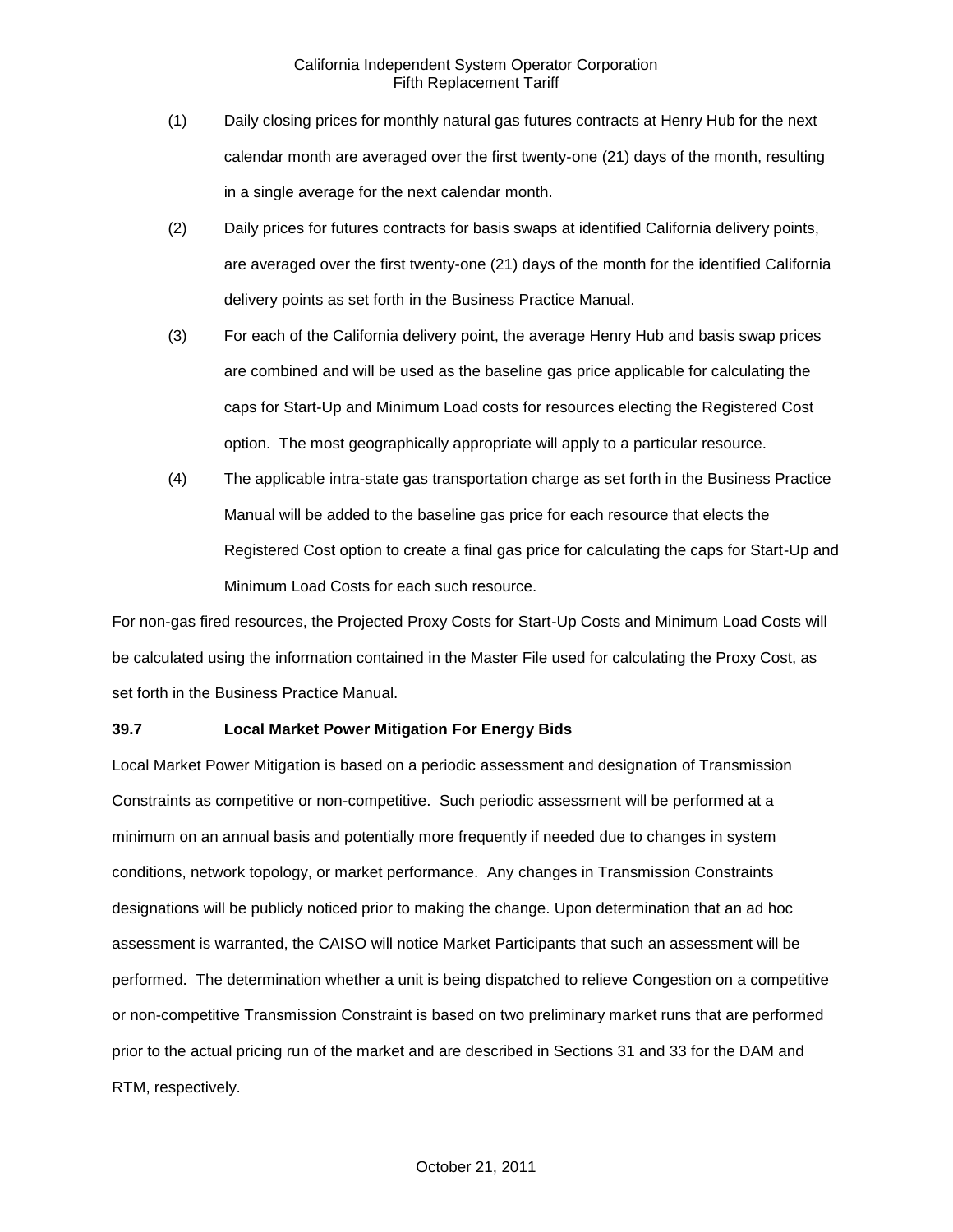### **39.7.1 Calculation Of Default Energy Bids**

Default Energy Bids shall be calculated by the CAISO, for the on-peak hours and off-peak hours for both the DAM and RTMs, pursuant to one of the methodologies described in this Section. The Scheduling Coordinator for each Generating Unit owner or Participating Load must rank order the following options of calculating the Default Energy Bid starting with its preferred method. The Scheduling Coordinator must provide the data necessary for determining the Variable Costs unless the Negotiated Rate Option precedes the Variable Cost Option in the rank order, in which case the Scheduling Coordinator must have a negotiated rate established with the Independent Entity charged with calculating the Default Energy Bid. If no rank order is specified for a Generating Unit or Participating Load, then the default rank order of (1) Variable Cost Option, (2) Negotiated Rate Option, (3) LMP Option will be applied. For the first ninety (90) days after changes to resource status and MSG Configurations as specified in Section 27.8.3, including the first ninety (90) days after the effective date of Section 27.8.3, the Default Energy Bid option for the resource is limited to the Negotiated Rate Option or the Variable Cost Option.

## **39.7.1.1 Variable Cost Option**

For natural gas-fueled units, the Variable Cost Option will calculate the Default Energy Bid by adding incremental fuel cost with variable operation and maintenance cost, adding ten percent (10%) to the sum, and adding a Bid Adder if applicable. For non-natural gas-fueled units, the Variable Cost Option will calculate the Default Energy Bid by summing incremental fuel cost plus ten percent (10%) of fuel cost plus a Bid Adder if applicable.

### **39.7.1.1.1 Incremental Fuel Cost Calculation Under the Variable Cost Option**

For natural gas-fueled units, incremental fuel cost is calculated based on an incremental heat rate curve multiplied by the natural gas price calculated as described below.

Resource owners shall submit to the CAISO average heat rates (Btu/kWh) measured for at least two (2) and up to eleven (11) generating operating points (MW), where the first and last operating points refer to the minimum and maximum operating levels (i.e., PMin and PMax), respectively. The average heat rate curve formed by the (Btu/kWh, MW) pairs is a piece-wise linear curve between operating points, and two (2) average heat rate pairs yield one (1) incremental heat rate segment that spans two (2) consecutive operating points. The incremental heat rates (Btu/kWh) in the incremental heat rate curve are calculated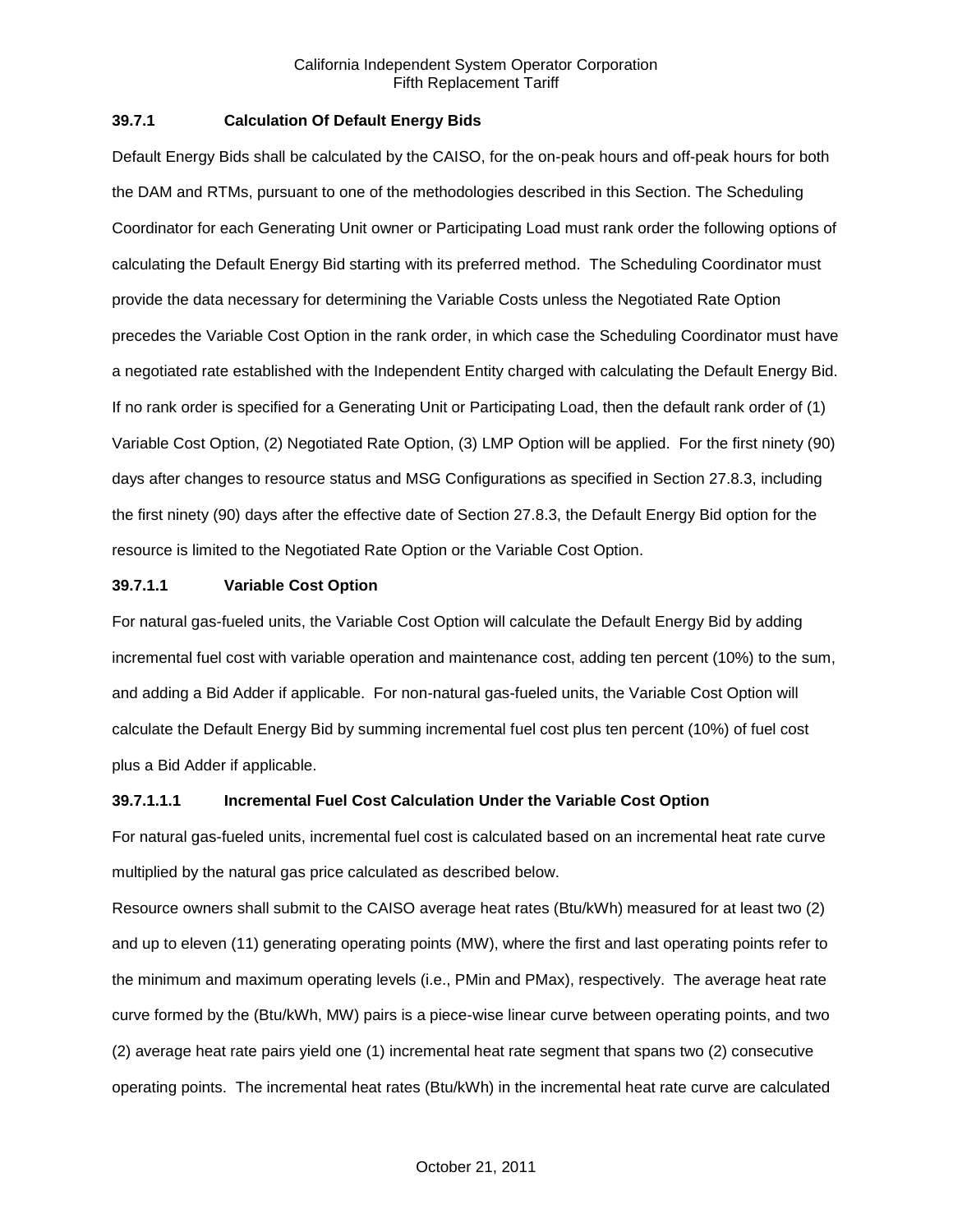by converting the average heat rates submitted by resource owners to the CAISO to requirements of heat input (Btu/h) for each of the operating points and dividing the changes in requirements of heat input from one (1) operating point to the next by the changes in MW between two (2) consecutive operating points as specified in the Business Practice Manual. For each segment representing operating levels below eighty (80) percent of the unit's PMax, the incremental heat rate is limited to the maximum of the average heat rates for the two (2) operating points used to calculate the incremental heat rate segment. The unit's final incremental fuel cost curve is calculated by multiplying this incremental heat rate curve by the applicable natural gas price, and then, if necessary, applying a left-to-right adjustment to ensure that the final incremental cost curve is monotonically non-decreasing.

For non-natural gas-fueled units, incremental fuel cost is calculated based on an average cost curve as described below.

Resource owners for non-natural gas-fueled units shall submit to the CAISO average fuel costs (\$/MW) measured for at least two (2) and up to eleven (11) generating operating points (MW), where the first and last operating points refer to the minimum and maximum operating levels (i.e., PMin and PMax), respectively. The average cost curve formed by the (\$/MWh, MW) pairs is a piece-wise linear curve between operating points, and two (2) average cost pairs yield one (1) incremental cost segment that spans two (2) consecutive operating points. For each segment representing operating levels below eighty (80) percent of the unit's PMax, the incremental cost rate is limited to the maximum of the average cost rates for the two (2) operating points used to calculate the incremental cost segment. The unit's final incremental fuel cost curve is then adjusted, if necessary, applying a left-to-right adjustment to ensure that the final incremental cost curve is monotonically non-decreasing.

Heat rate curves and average cost curves shall be stored, updated, and validated in the Master File. To calculate the natural gas price, the CAISO will use different gas price indices for the Day-Ahead Market and the Real-Time Market and each gas price index will be calculated using at least two prices from two or more of the following publications: Natural Gas Intelligence, SNL Energy/BTU's Daily Gas Wire, Platt's Gas Daily and the Intercontinental Exchange. If a gas price index is unavailable for any reason, the CAISO will use the most recent available gas price index. For the Day-Ahead Market, the CAISO will update the gas price index between 19:00 and 22:00 Pacific Time using natural gas prices published on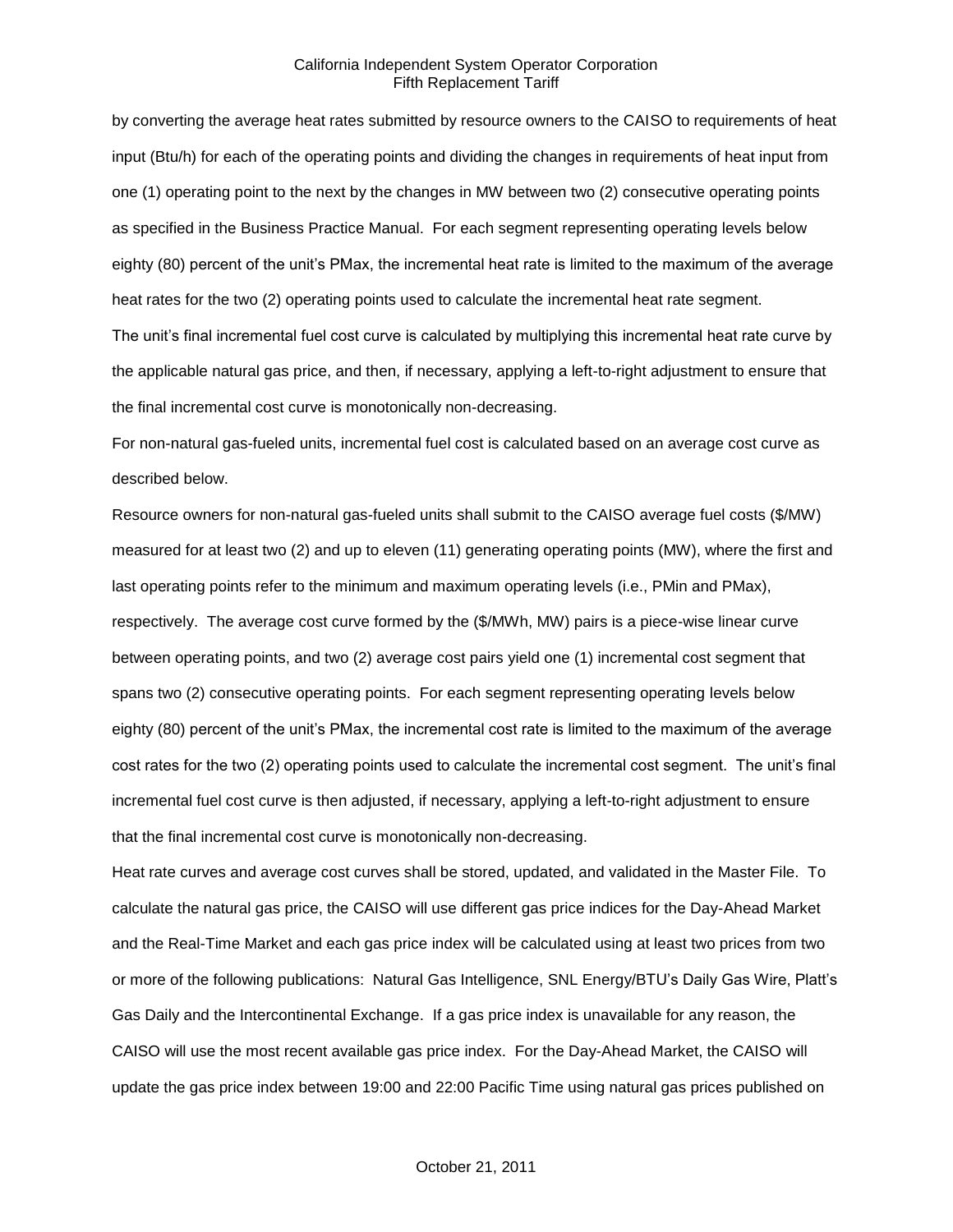two (2) days prior to the applicable Trading Day, unless gas prices are not published on that day, in which case the CAISO will use the most recently published prices that are available. For the Real-Time Market, the CAISO will update gas price indices between the hours of 19:00 and 22:00 Pacific Time using natural gas prices published one (1) day prior to the applicable Trading Day, unless gas prices are not published on that day, in which case the CAISO will use the most recently published prices that are available.

### **39.7.1.1.2 Variable Operation and Maintenance Cost Under the Variable Cost Option**

The default value for the variable operation and maintenance cost portion will be \$2/MWh. Generating Units that are of the combustion turbine or reciprocating engine technology will be eligible for a default variable operation and maintenance cost of \$4/MWh. Resource specific values may be negotiated with the Independent Entity charged with calculating the Default Energy Bid.

## **39.7.1.2 LMP Option**

The CAISO will calculate the LMP Option for the Default Energy Bid as a weighted average of the lowest quartile of LMPs at the Generating Unit PNode in periods when the unit was Dispatched during the preceding ninety (90) day period for which LMPs that have passed the price validation and correction process set forth in Section 35 are available. The weighted average will be calculated based on the quantities Dispatched within each segment of the Default Energy Bid curve. Each Bid segment created under the LMP Option for Default Energy Bids will be subject to a feasibility test, as set forth in a Business Practice Manual, to determine whether there are a sufficient number of data points to allow for the calculation of an LMP based Default Energy Bid. The feasibility test is designed to avoid excessive volatility of the Default Energy Bid under the LMP Option that could result when calculated based on a relatively small number of prices.

## **39.7.1.3 Negotiated Rate Option**

### **39.7.1.3.1 Submission Process**

Scheduling Coordinators that elect the Negotiated Rate Option for the Default Energy Bid shall submit a proposed Default Energy Bid along with supporting information and documentation as described in a BPM. Within ten (10) Business Days of receipt, the CAISO or an Independent Entity selected by the CAISO will provide a written response. If the CAISO or Independent Entity accepts the proposed Default Energy Bid, it will become effective within three (3) Business Days from the date of acceptance by the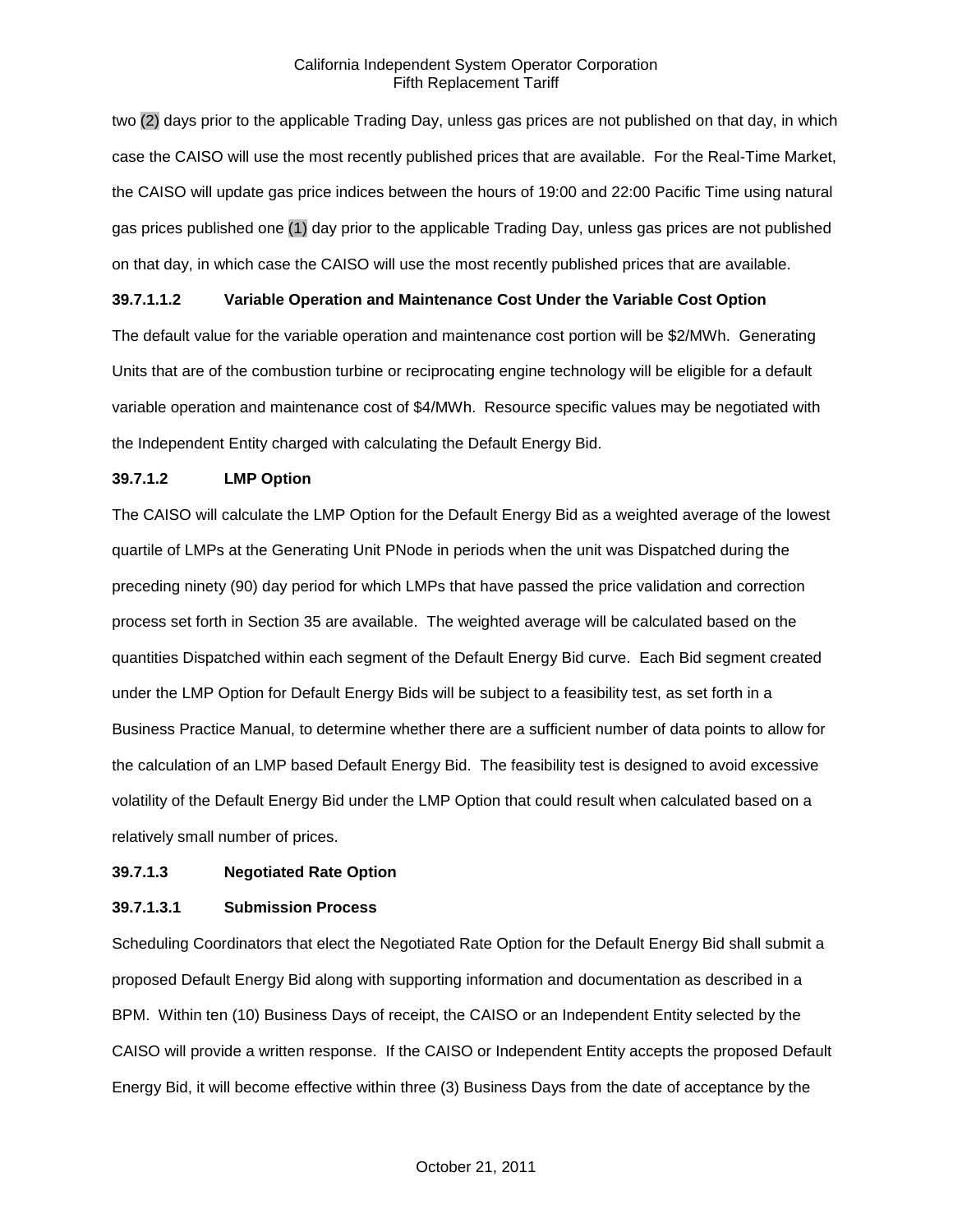CAISO and remain in effect until: (1) the Default Energy Bid is modified by FERC; (2) the Default Energy Bid is modified by mutual agreement of the CAISO and the Scheduling Coordinator; or (3) the Default Energy Bid expires, is terminated or is modified pursuant to any agreed upon term or condition or pertinent FERC order.

If the CAISO or Independent Entity selected by the CAISO does not accept the proposed Default Energy Bid, the CAISO or Independent Entity selected by the CAISO and the Scheduling Coordinator shall enter a period of good faith negotiations that terminates sixty (60) days following the date of submission of a proposed Default Energy Bid by a Scheduling Coordinator. If at any time during this period, the CAISO or Independent Entity selected by the CAISO and the Scheduling Coordinator agree upon the Default Energy Bid, it will be become effective within three (3) Business Days of the date of agreement and remain in effect until: (1) the Default Energy Bid is modified by FERC; (2) the Default Energy Bid is modified by mutual agreement of the CAISO and the Scheduling Coordinator; or (3) the Default Energy Bid expires, is terminated or is modified pursuant to any agreed upon term or condition or pertinent FERC order.

If by the end of the sixty (60)-day period the CAISO or Independent Entity selected by the CAISO and the Scheduling Coordinator fail to agree on the Default Energy Bid to be used under the Negotiated Rate Option, the Scheduling Coordinator has the right to file a proposed Default Energy Bid with FERC pursuant to Section 205 of the Federal Power Act.

During the sixty (60)-day period following the submission of a proposed negotiated Default Energy Bid by a Scheduling Coordinator, and pending FERC's acceptance in cases where the CAISO or Independent Entity selected by the CAISO fail to agree on the Default Energy Bid for use under the Negotiated Rate Option and the Scheduling Coordinator filed a proposed Default Energy Bid with FERC pursuant to Section 205 of the Federal Power Act, the Scheduling Coordinator has the option of electing to use any of the other options available pursuant to Section 39.7. If the Scheduling Coordinator does not elect to use any of the other options available pursuant to Section 39.7, or if sufficient data do not exist to calculate a Default Energy Bid using any of these options, the CAISO may establish a temporary Default Energy Bid as specified in Section 39.7.1.5.

#### **39.7.1.3.2 Informational Filings With FERC**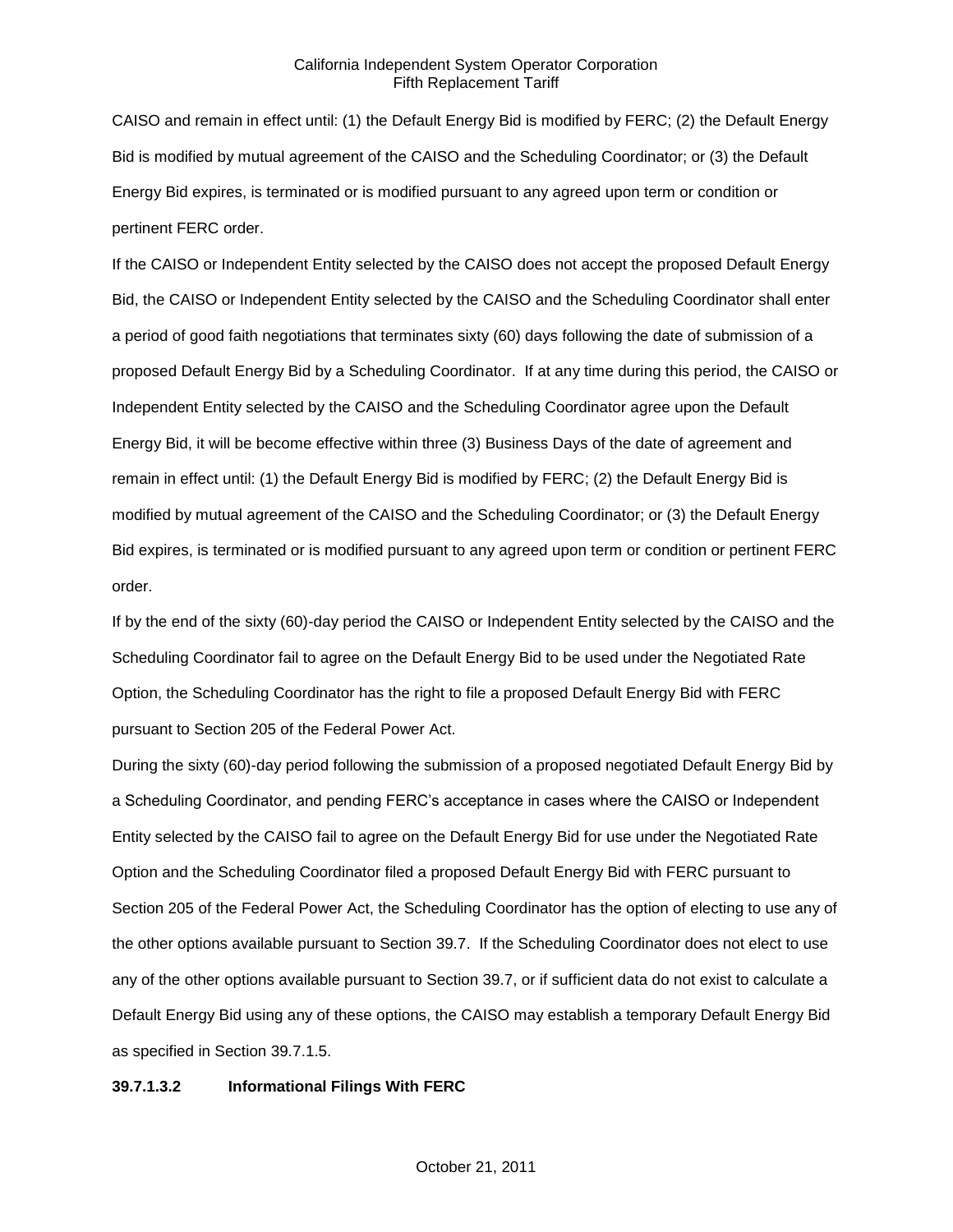The CAISO shall make an informational filing with FERC of any Default Energy Bids negotiated pursuant to this section, or any temporary Default Energy Bids established pursuant to Section 39.7.1.5, no later than seven (7) days after the end of the month in which the Default Energy Bids were established.

### **39.7.1.4 Frequently Mitigated Unit Option**

A Frequently Mitigated Unit that is eligible for a Bid Adder may select a fourth Default Energy Bid option, which is equal to the Variable Cost Option plus the Bid Adder as described in Section 39.7.

#### **39.7.1.5 Temporary Default Energy Bid**

If the Scheduling Coordinator does not elect to use any of the other options available pursuant to Section 39.7.1, or if sufficient data do not exist to calculate a Default Energy Bid using any of the available options, the CAISO will first seek to obtain from the Scheduling Coordinator any additional data required for calculating the Default Energy Bid options available pursuant to 39.7.1. If the provision of additional data by a Scheduling Coordinator results in additional or modified Default Energy Bid options pursuant to 39.7.1, the Scheduling Coordinator will have another opportunity to elect one of these options as its temporary Default Energy Bid. If the Scheduling Coordinator does not elect to use any of the options available pursuant to Section 39.7.1, or if sufficient data still do not exist to calculate a Default Energy Bid using any of the available options, the CAISO may establish a temporary Default Energy Bid based on one or more of the following: (1) operating cost data, opportunity cost, and other appropriate input from the Market Participant; (2) the CAISO's estimated operating costs of the Electric Facility, taking the best information available to the CAISO; (3) an appropriate average of competitive Bids of one or more similar Electric Facilities; or (4) any of the other options for determining a Default Energy Bid for which data are available.

### **39.7.1.6 Default Energy Bids for RMR Units**

The available capacity in excess of the Maximum Net Dependable Capacity (MNDC) specified in the RMR Contract up to the maximum generation capacity (PMax) is subject to Local Market Power Mitigation. The Scheduling Coordinator for the RMR Unit must rank order its preferences between the Variable Cost Option, the LMP Option, and the Negotiated Rate Option, which shall be the default rank order if no rank order is specified by the Scheduling Coordinator. These preferences will be used to determine the Default Energy Bids for the capacity between the MNDC and PMax. RMR Proxy Bids for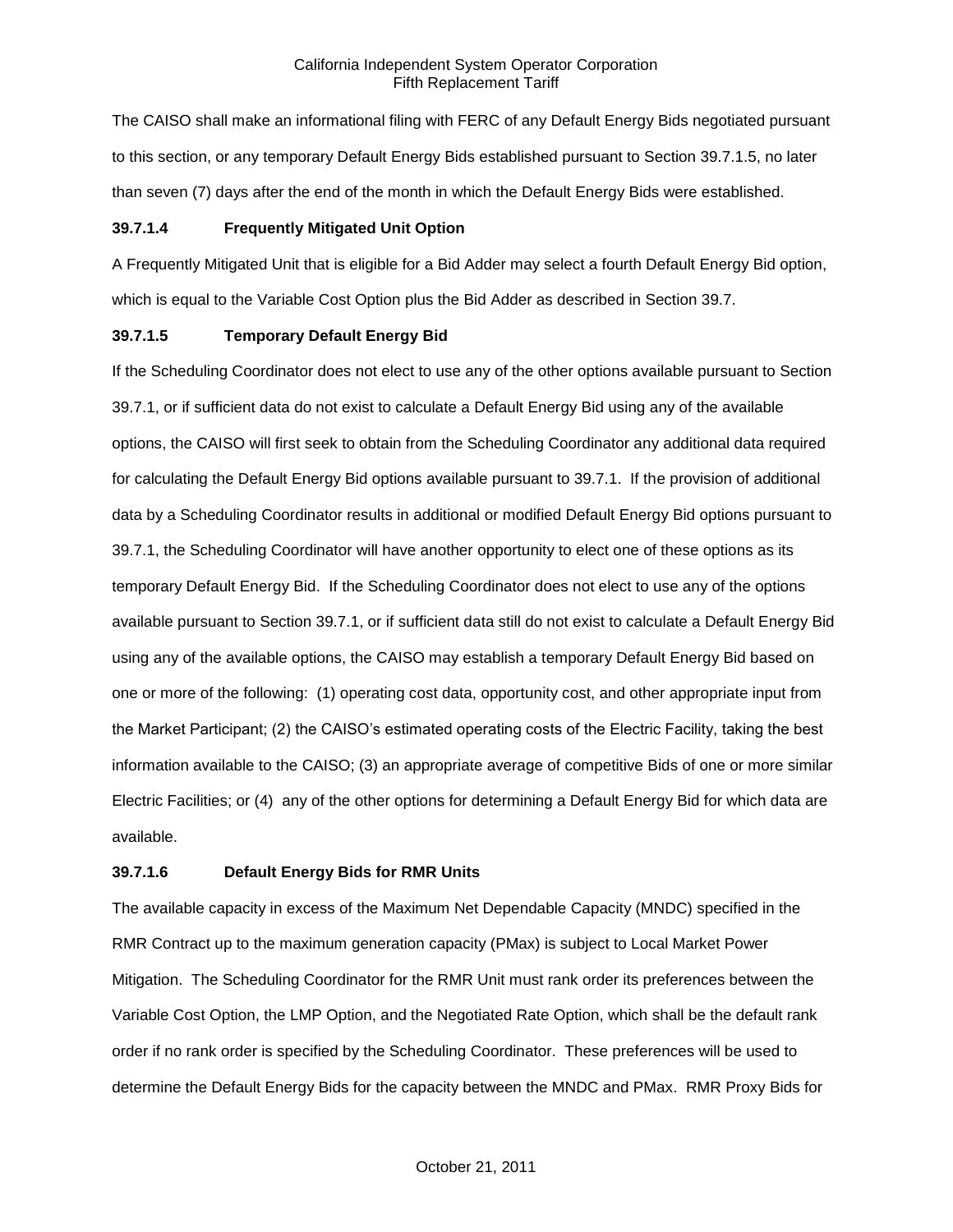RMR Units based on contractually specified costs are used in lieu of Default Energy Bids for the contractual RMR Unit capacity between the minimum generating capacity (PMin) and the MNDC. The CAISO or Independent Entity will concatenate these two calculation methodologies (for calculating RMR Proxy Bids and Default Energy Bids for RMR Units) and will adjust them for monotonicity without lowering any price on either curve to create a single Energy Bid Curve to be used in the MPM-RRD processes as described in Sections 31 and 33 for the DAM and RTM, respectively. RMR Units are not eligible to receive a Bid Adder pursuant to Section 39.8 for contractual RMR Unit capacity between PMin and MNDC.

#### **39.7.2 Competitive Path Designation**

### **39.7.2.1 Timing of Assessments**

The CAISO will complete the first assessment of competitiveness of Transmission Constraints prior to the effective date of this provision. Constraint designations resulting from the first assessment will be applied in the MPM-RRD mechanism on the day this CAISO Tariff becomes effective and will not be changed until a subsequent assessment has been performed. The CAISO may perform additional competitive constraint assessments during the year if changes in transmission infrastructure, generation resources, or Load, in the CAISO Balancing Authority Area and adjacent Balancing Authority Areas suggest material changes in market conditions or if market outcomes are observed that are inconsistent with competitive market outcomes. The CAISO will calculate and post path designations not less than once prior to the effective date of this tariff provision and not less than four (4) times each year thereafter to provide timely seasonal path designations.

#### **39.7.2.2 Criteria**

A Transmission Constraint will be deemed competitive if no three unaffiliated suppliers are jointly pivotal in relieving congestion on that constraint. The determination of whether or not the pivotal supplier criteria for an individual constraint are violated will be assessed using the Feasibility Index described in Section 39.7.2.4. Assessment of competitiveness will be performed assuming various system conditions potentially including but not limited to season, load, planned transmission and resource outages. If an individual constraint fails the pivotal supplier criteria under any of these system conditions, the constraint will be deemed uncompetitive for the entire year under all system conditions until a subsequent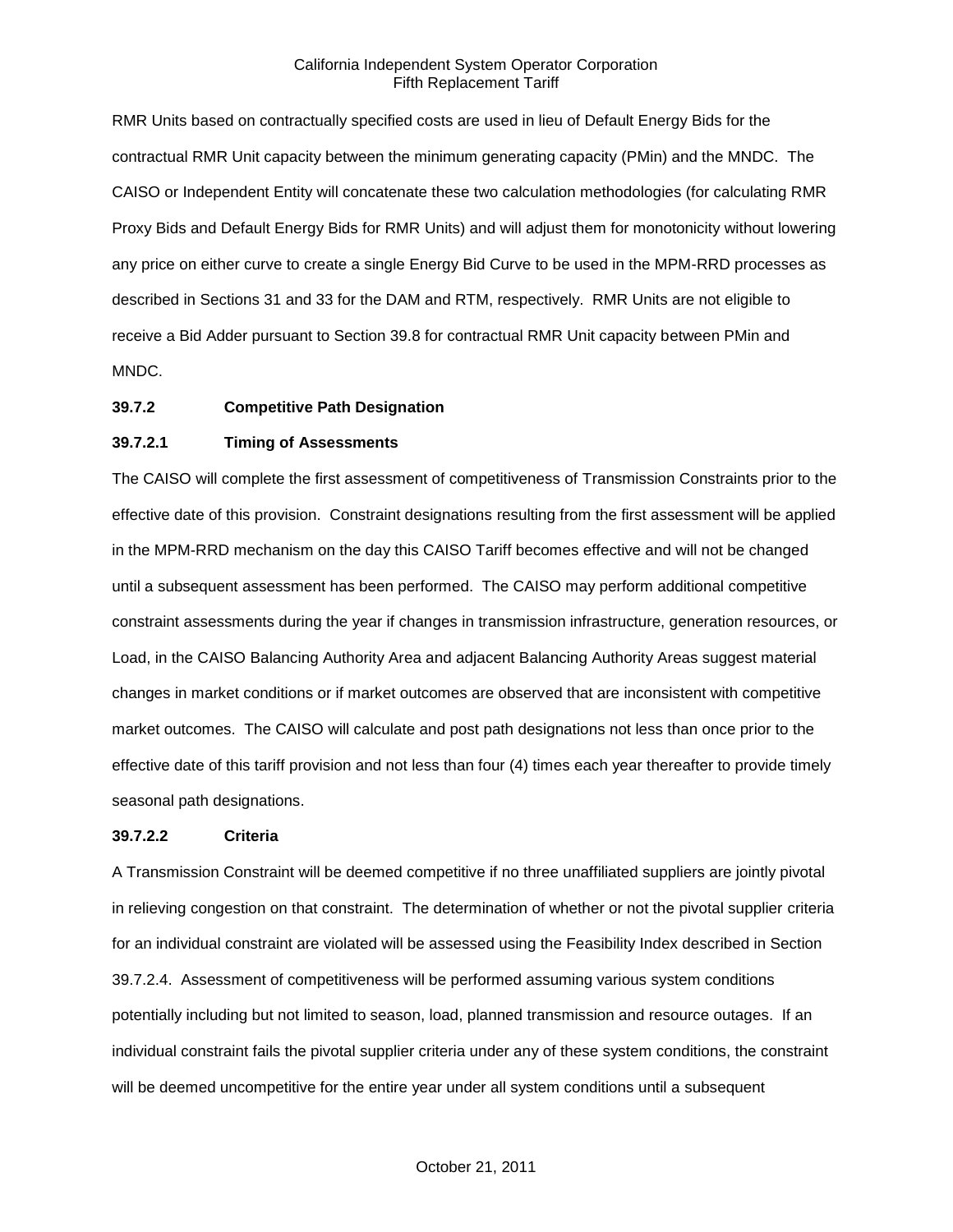assessment deems the constraint competitive. In general, a constraint may be an individual transmission line or a collection of lines that create a distinct Transmission Constraint. For purposes of the competitive assessment, the set of constraints that will be included in the network model are those modeled along with transmission limits expected to be enforced in clearing the CAISO Markets.

#### **39.7.2.3 Candidate Path Identification**

The first assessment of competitive constraints will be determined prior to the effective date of this provision and will consider all interfaces to neighboring Balancing Authority Areas and all inter-zonal interfaces for zones that existed prior to the effective date of this provision to be competitive. The set of candidate constraints that will be evaluated for competitiveness in the initial assessment will be limited to intra-zonal constraints for zones that existed prior to the effective date of this provision, that were managed for Congestion in Real-Time in greater than five hundred (500) hours in the most recent twelve (12)-month period. The Congestion frequency threshold of five-hundred (500) hours for designation of competitive constraint candidates will be based on the combination of real-time intra-zonal congestion hours that pre-dated the effective date of this provision, and congestion in IFM and Real-Time markets after the effective date of this provision for the twelve (12) months of historical data. Subsequent assessments will again consider all pre-existing interfaces to neighboring Balancing Authority Areas and all inter-zonal interfaces to be competitive and will not be included in the set of candidate constraints for assessment. The set of candidate constraints will be further reduced to those remaining constraints that were congested or managed for congestion in greater than five hundred (500) hours in the prior twelve (12) months.

### **39.7.2.4 Feasibility Index**

The CAISO will perform a pivotal supplier test on all suppliers in the CAISO Balancing Authority Area for each path to be assessed using the Feasibility Index (FI). Suppliers will be considered in two groups: those suppliers with the largest portfolios will be considered in the preliminary simulations, and any additional suppliers who are likely to be pivotal given the competitive designations from the preliminary simulations. The FI requires solving the network model having removed all internal resources of a supplier and modifying the candidate constraints of the network model such that the flow limits of the set of candidate constraints can be exceeded with a penalty imposed for excess flow. The resulting solution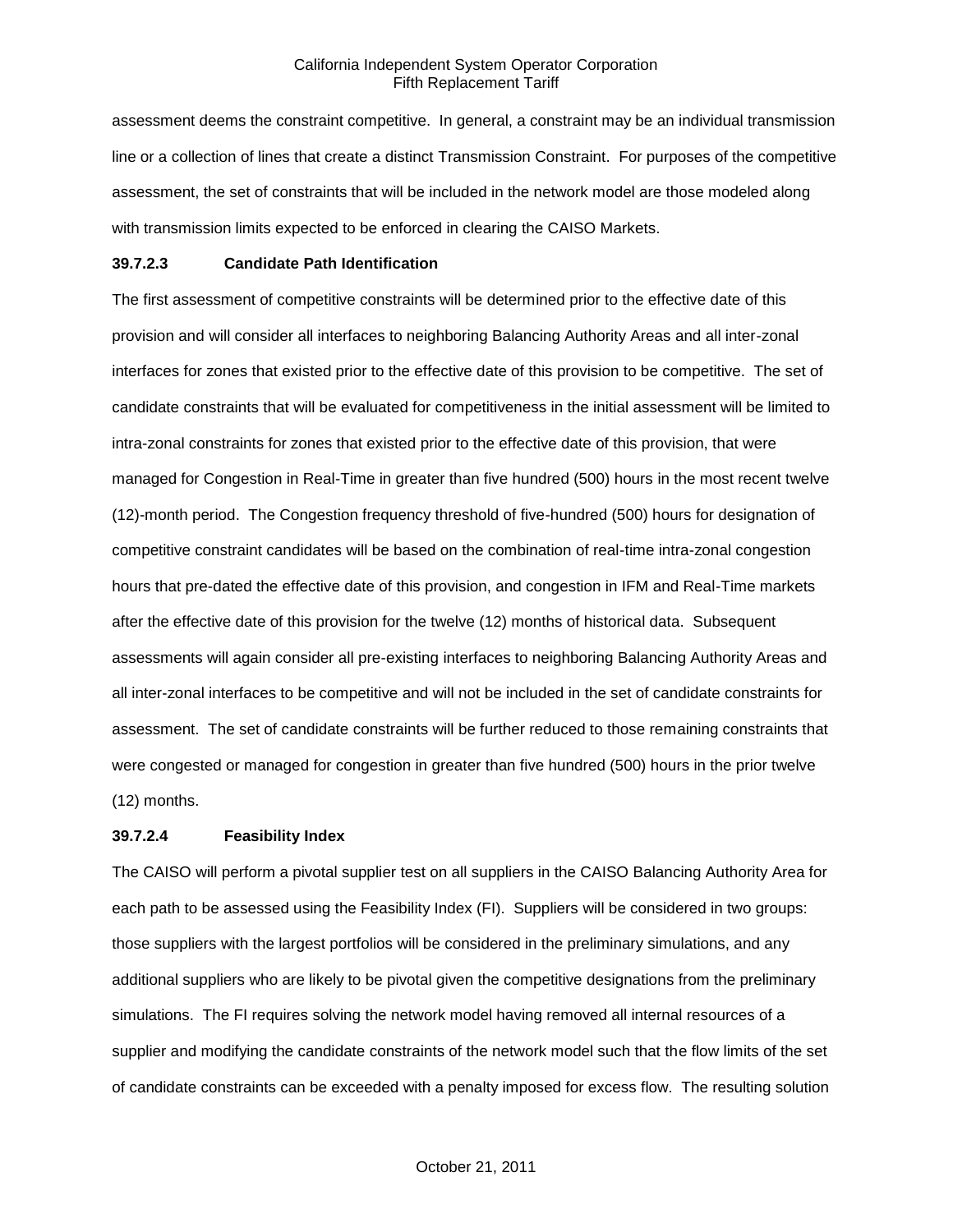to the network model produces constraint flows that can be used to calculate the FI. The FI is calculated for each constraint as the proportion of the constraint limit that is exceeded to solve the FNM without the specified supplier's supply. FI values less than zero indicate the supplier is pivotal in relieving Congestion on the specified constraint. The process is repeated by removing the supply portfolio of two and three suppliers for paths with non-negative FI. If any three suppliers are jointly pivotal in relieving congestion on a candidate path, as indicated by an FI value less than zero, the candidate path will be deemed uncompetitive. Otherwise, the candidate path will be deemed competitive. The portfolio of each supplier will be based on ownership information available to the CAISO, taking into account any material transfer of sufficient length that the transfer of control could have persistent impact on the relative shares of supply within the CAISO Balancing Authority Area. These transfers of control will be utilized in the assessment as provided to the CAISO by the supplier reflecting its triennial filing with FERC for marketbased rate authority.

#### **39.8 Eligibility For Bid Adder**

A Scheduling Coordinator submitting Bids for Generating Units is eligible to have a Bid Adder applied to a Generating Unit for the next operating month if the criteria in Section 39.8.1 are met as determined on a monthly basis in the preceding month.

#### **39.8.1 Bid Adder Eligibility Criteria**

To receive a Bid Adder, a Generating Unit must: (i) have a Mitigation Frequency that is greater than eighty percent (80%) in the previous twelve (12) months; and (ii) must not have a contract to be a Resource Adequacy Resource for its entire Net Qualifying Capacity, or be designated under the CPM for its entire Eligible Capacity, or be subject to an obligation to make capacity available under this CAISO Tariff. If a Generating Unit is designated under the CPM for a portion of its Eligible Capacity, the provisions of this section apply only to the portion of the capacity not designated. Scheduling Coordinators for Generating Units seeking to receive Bid Adders must further agree to be subject to the Frequently Mitigated Unit option for a Default Energy Bid. Run hours are those hours during which a Generating Unit has positive metered output. During the first twelve (12) months after the effective date of this Section, the Mitigation Frequency will be based on a rolling twelve (12)-month combination of RMR Dispatches and incremental Bids dispatched out of economic merit order to manage local Congestion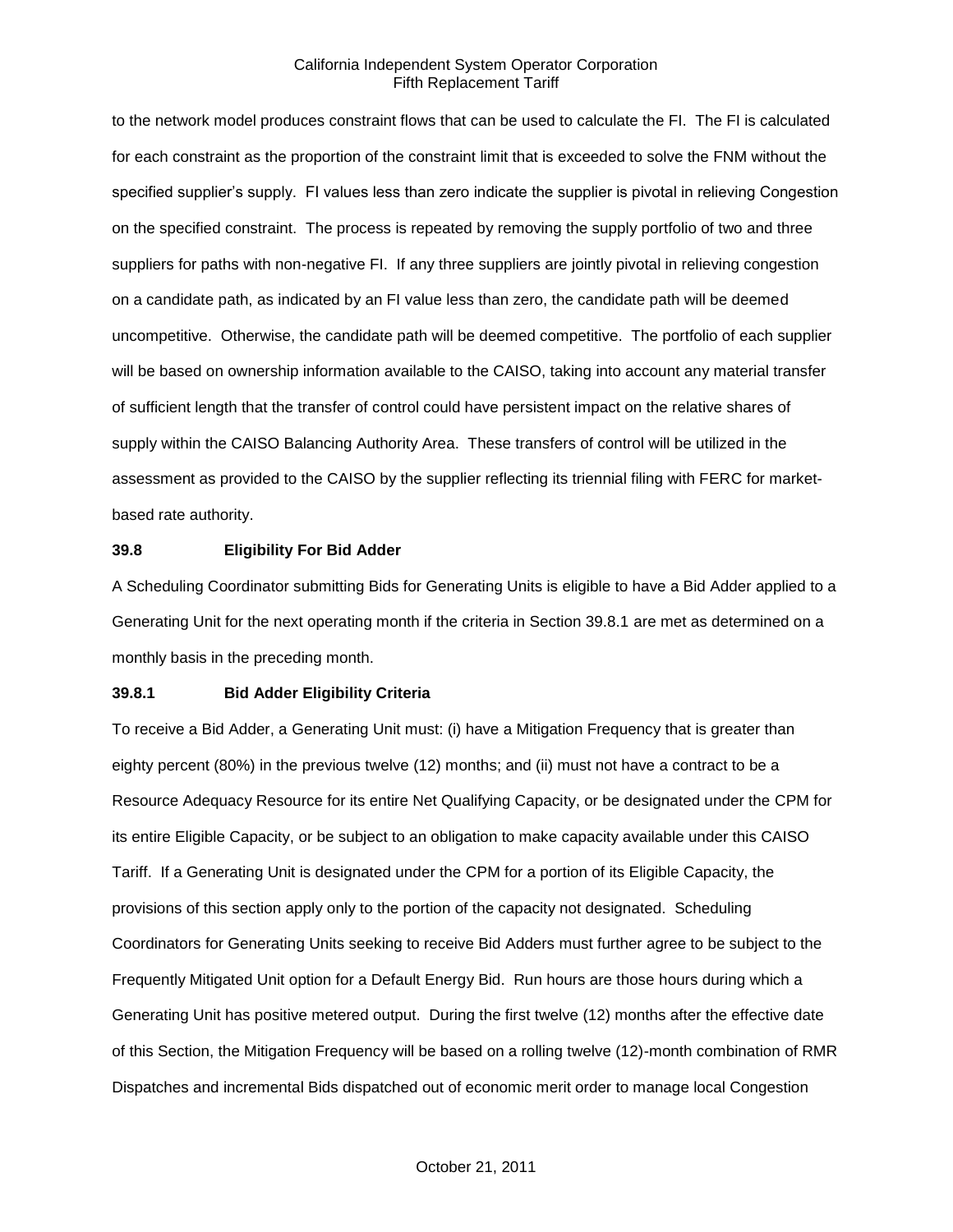from the period prior to the effective date of this Section, which will serve as a proxy for being subject to Local Market Power Mitigation, and a Generating Unit's Local Market Power Mitigation frequency after the effective date of this Section. Generating Units that received RMR Dispatches and/or incremental Bids dispatched out of economic merit order to manage local Congestion in an hour prior to the effective date of this Section will have that hour counted as a mitigated hour in their Mitigation Frequency. After the first twelve (12) months from the effective date of this Section, the Mitigation Frequency will be based entirely on a Generating Unit being mitigated under the MPM-RRD procedures in Sections 31 and 33.

### **39.8.2 New Generating Units**

For new Generating Units, with less than twelve (12) months of operation, determination of eligibility for the Bid Adder will be based on data beginning with the first date the Generating Unit participated in the CAISO Markets through the end date of the period for which the Mitigation Frequency is being calculated. The 200 run hour criteria will be pro-rated for the proportion of a twelve (12)-month period that the new Generating Unit submitted effective Bids in the CAISO markets.

#### **39.8.3 Bid Adder Values**

The value of the Bid Adder will be either: (i) a unit-specific value determined in consultation with the CAISO or an independent entity selected by the CAISO, or (ii) a default Bid Adder of \$24/MWh. For Generating Units with a portion of their capacity identified as meeting an LSE's Resource Adequacy Requirements, that Generating Unit's Bid Adder value will be reduced by the percent of the Generating Unit's capacity that is identified as meeting an LSE's Resource Adequacy Requirements. The reduced Bid Adder will be applied to that Generating Unit's entire Default Energy Bid Curve.

### **39.9 CRR Monitoring And Affiliate Disclosure Requirements**

The CAISO will monitor the CRR holdings and CAISO Markets activity for anomalous market behavior, gaming, or exercise of market power resulting from CRR ownership concentrations that are not aligned with actual transmission usage as a result of secondary market auction outcomes. If the CAISO identifies such behavior it may seek FERC approval to impose position limits on the total number or MW quantity of CRRs that may be held by any single entity and its Affiliates. Each CRR Holder or Candidate CRR Holder must notify the CAISO of any Affiliate that is a CRR Holder, Candidate CRR Holder, or Market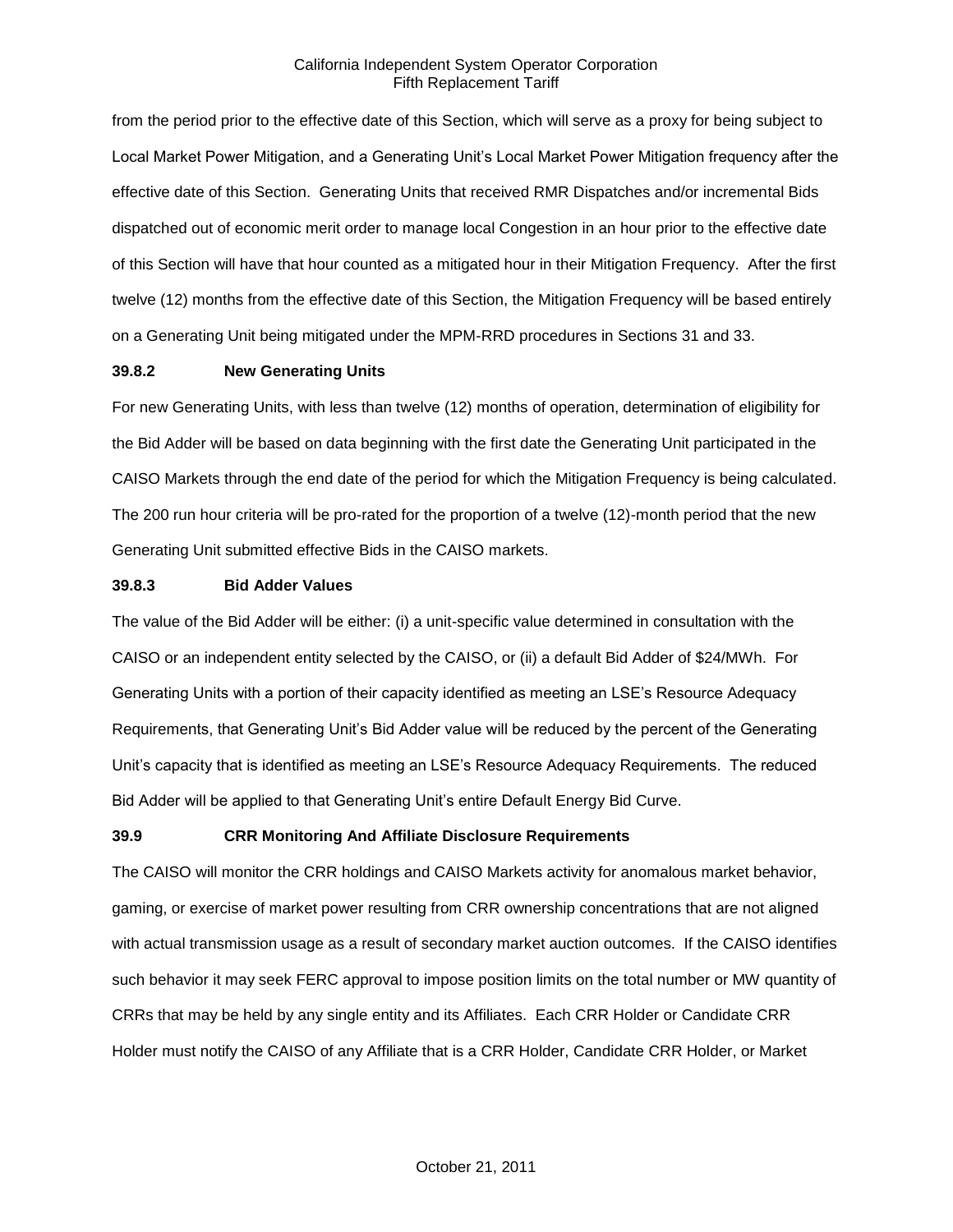Participant, any Affiliate that participates in an organized electricity market in North America, and any guarantor of any such Affiliate.

## **39.10 Mitigation Of Exceptional Dispatches Of Resources**

The CAISO shall apply Mitigation Measures to Exceptional Dispatches of resources when such resources are committed or dispatched under Exceptional Dispatch for purposes of: (1) addressing reliability requirements related to non-competitive Transmission Constraints; (2) ramping resources with Ancillary Services Awards or RUC Capacity to a dispatch level that ensures their availability in Real-Time; and (3) addressing unit-specific environmental constraints not incorporated into the Full Network Model or the CAISO's market software that affect the dispatch of Generating Units in the Sacramento Delta and are commonly known as "Delta Dispatch".

## **39.10.1 Measures For Resources Eligible For Supplemental Revenues**

In all cases where a resource is subject to Mitigation Measures under Section 39.10, and the resource is eligible for supplemental revenues pursuant to Section 39.10.3, Exceptional Dispatch Energy delivered by the resource shall be settled as set forth in either Section 11.5.6.7.1 or Section 11.5.6.7.3, whichever is applicable.

## **39.10.2 Resources Not Eligible For Supplemental Revenues**

In all cases where a resource is subject to Mitigation Measures under Section 39.10, and the resource is not eligible for supplemental revenues pursuant to Section 39.10.3, Exceptional Dispatch Energy delivered by the resource shall be settled as set forth in either Section 11.5.6.7.2 or Section 11.5.6.7.3, whichever is applicable.

## **39.10.3 Eligibility For Supplemental Revenues**

Except as provided in Section 39.10.4, a resource that is committed or dispatched under Exceptional Dispatch shall be eligible for supplemental revenues only during such times that the resource meets all of the following criteria:

> (i) the resource has notified the CAISO, at least seven days prior to the calendar month in which the Exceptional Dispatch occurs, that the resource has chosen to receive supplemental revenues in lieu of an Exceptional Dispatch CPM designation under Section 43.1.5;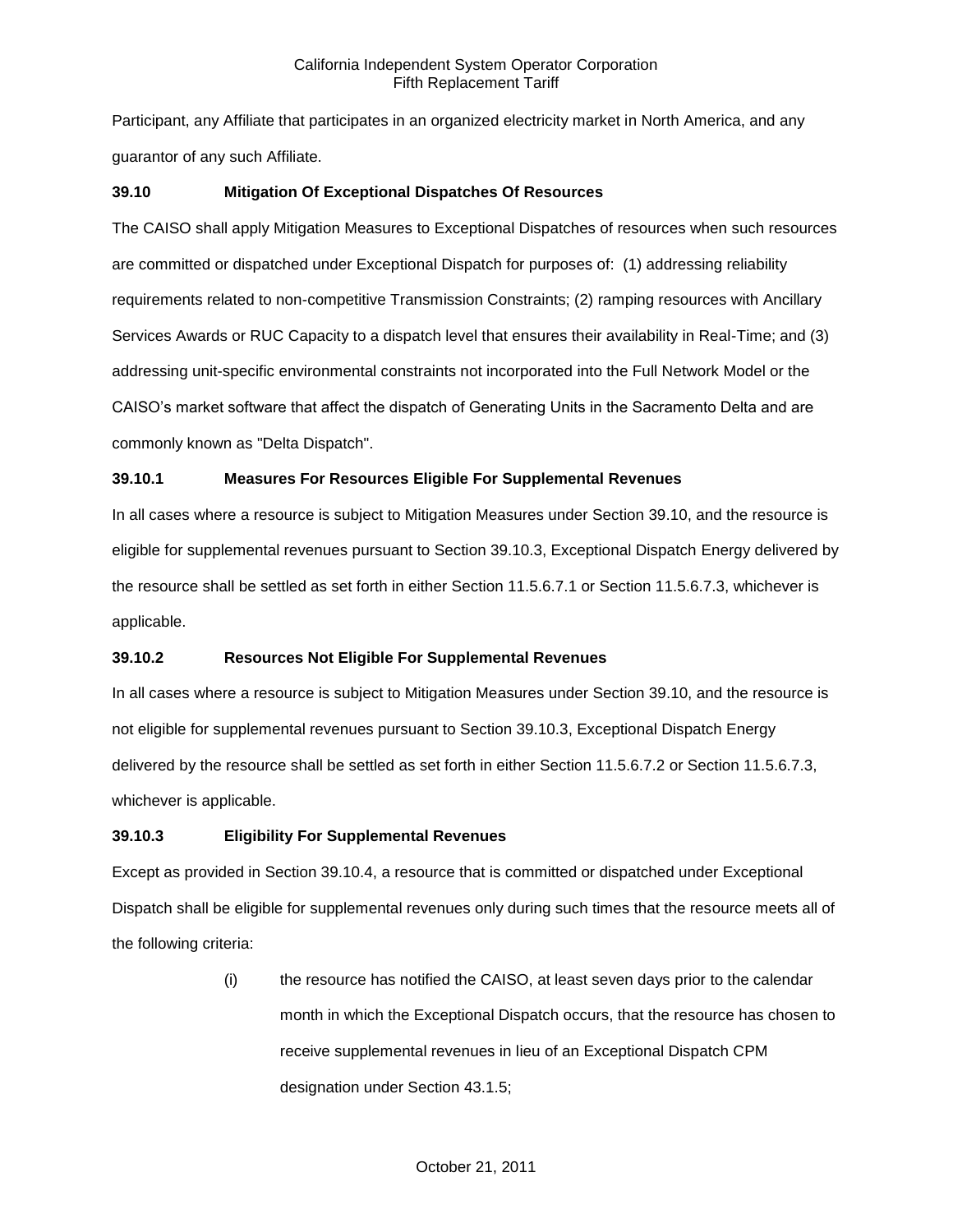- (ii) the resource has been mitigated under Section 39.10;
- (iii) the resource is not under an RMR Contract, is not designated as CPM Capacity, and is not a Resource Adequacy Resource, unless the resource is a Partial Resource Adequacy Resource or a partial CPM resource, and the Exceptional Dispatch requires non-RA Capacity or non-CPM Capacity, in which case only the capacity not committed as Resource Adequacy Capacity or CPM Capacity is eligible for supplemental revenues; and
- (iv) the resource has a Bid in the IFM, HASP, and RTM for the applicable Operating Day or Operating Hour in which the resource is committed or dispatched under Exceptional Dispatch.

## **39.10.4 Limitation On Supplemental Revenues**

Supplemental revenues authorized under this Section 39.10 shall not exceed within a 30-day period (this 30-day period begins on the day of the first Exceptional Dispatch of the resource and re-starts on the day of the first Exceptional Dispatch of the resource following the end of any prior 30-day period) the difference between any monthly CPM Capacity Payments due the resource for the 30-day period (calculated according to the ratio of the actual number of days that the resource had capacity designated as CPM Capacity during the 30-day period to the total number of days in the month) and the monthly CPM Capacity Payment, without any CPM Availability Factor adjustment, for which the resource would be eligible pursuant to Section 43.6 had its entire capacity less any Resource Adequacy Capacity been designated as an CPM resource.

#### **39.10.5 Calculation Of Exceptional Dispatch Supplemental Revenues**

The amount of Exceptional Dispatch supplemental revenues accrued by a resource within any 30-day period as defined in Section 39.10.4 shall be a running total of the sum of supplemental revenues received during that 30-day period. The calculation of supplemental revenues accrued by a resource within a 30-day period is based on the higher of (a) the Energy Bid price for the resource minus the Default Energy Bid price for the resource or (b) the Resource-Specific Settlement Interval LMP minus the Default Energy Bid price for the resource. The greater of (a) or (b) is multiplied by the amount of Energy provided by the resource under Exceptional Dispatch, and the results of that multiplication are summed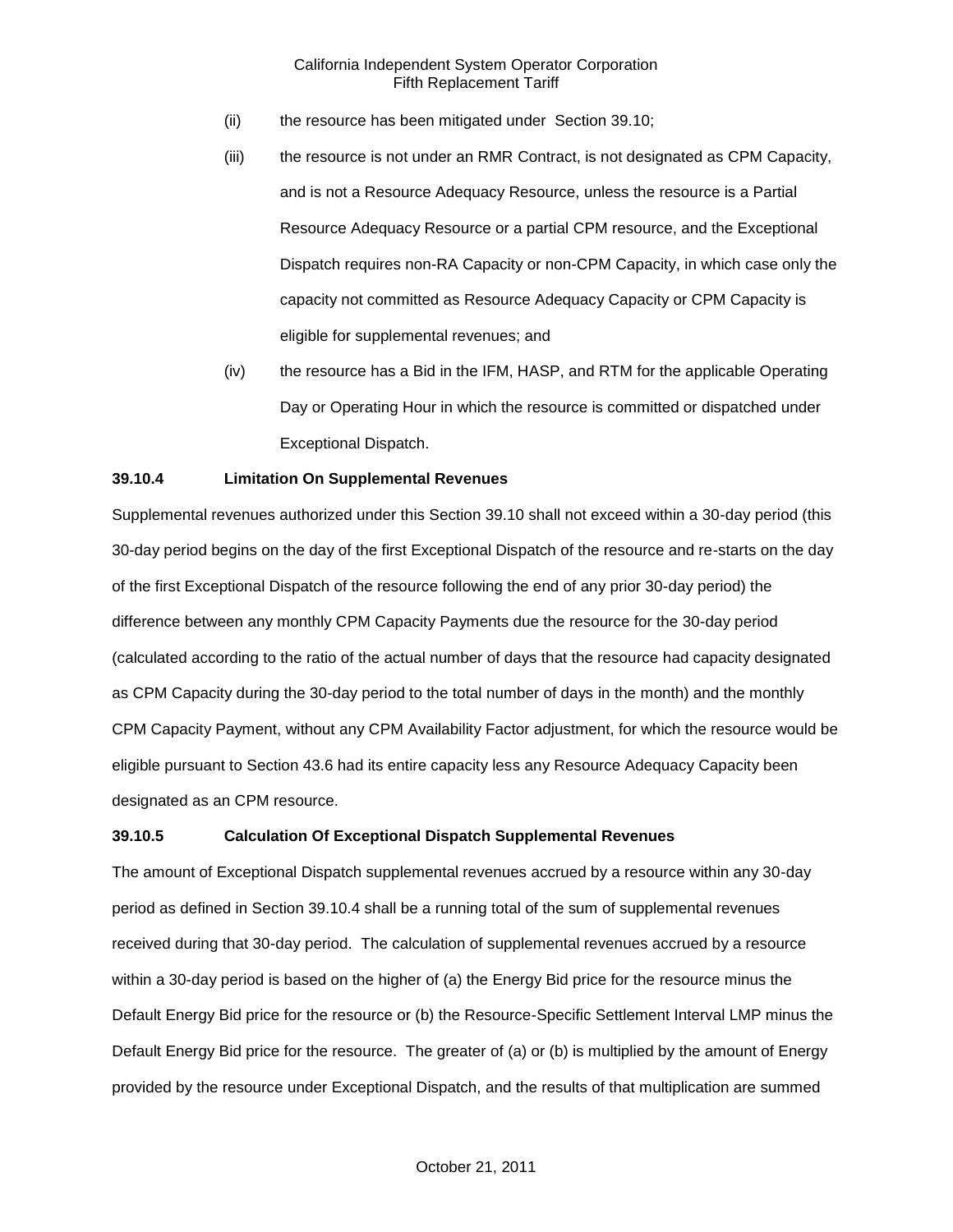across the successive hours of the 30-day period. Once the resource has reached the limit on supplemental revenues described in Section 39.10.4 based on the calculation above, then the Settlement for the resource will be as provided in Section 11.5.6.7.2 and the resource will not be eligible for additional supplemental revenues for the rest of the 30-day period.

## **39.11 Market Power Mitigation Applicable to Virtual Bidding**

## **39.11.1 Affiliate Disclosure Requirements**

Each Convergence Bidding Entity must satisfy the Affiliate disclosure requirements set forth in Section 4.14.2.1.

## **39.11.2 Monitoring of Virtual Bidding Activity**

The CAISO and DMM will monitor virtual bidding activity for anomalous market behavior, gaming, or the exercise of market power.

## **40. Resource Adequacy Demonstration For All SCs In The CAISO BAA**

## **40.1 Applicability**

A Load Serving Entity, and its Scheduling Coordinator, shall be exempt from this Section 40 during the next Resource Adequacy Compliance Year, if the metered peak Demand of the Load Serving Entity did not exceed one (1) MW during the twelve months preceding the last date on which the Load Serving Entity can make the election in Section 40.1.1 for the next Resource Adequacy Compliance Year. This Section 40 shall apply to all other Load Serving Entities and their respective Scheduling Coordinators. For purposes of Section 40, a Load Serving Entity shall not include any entity satisfying the terms of California Public Utilities Code Section 380(j)(3).

## **40.1.1 Election Of Load Serving Entity Status**

On an annual basis, in the manner and schedule set forth in the Business Practice Manual, the Scheduling Coordinator for a Load Serving Entity, not exempt under Section 40.1, shall inform the CAISO whether each such LSE elects to be either: (i) a Reserve Sharing LSE or (ii) a Modified Reserve Sharing LSE. A Scheduling Coordinator for a Load following MSS is not required to make an election under this Section. Scheduling Coordinators for Load following MSSs are subject solely to Sections 40.2.4, 40.3, and with respect to their Local Capacity Area Resources identified in accordance with Section 40.2.4, Section 40.9.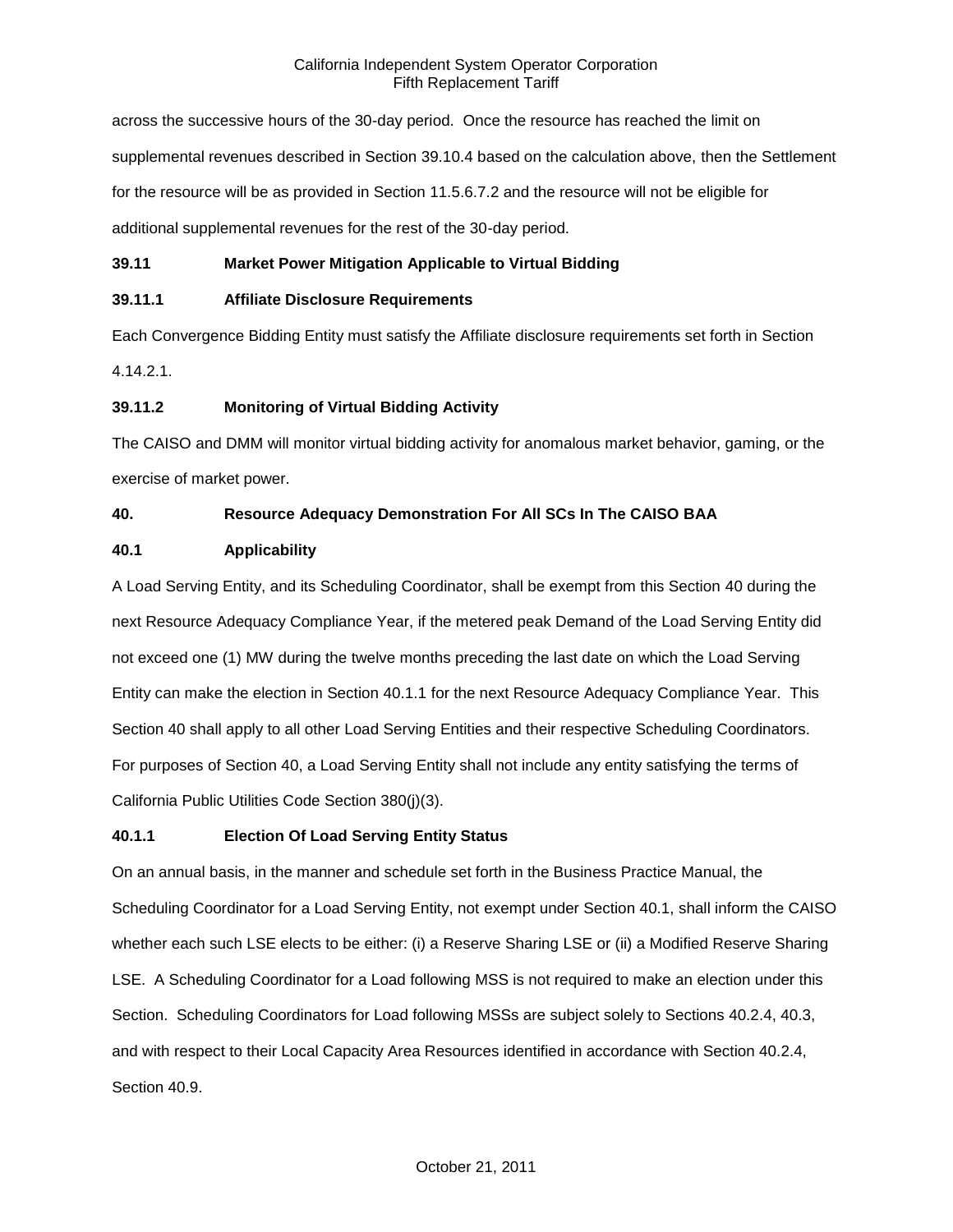The CAISO may confirm with the CPUC, Local Regulatory Authority, or federal agency, as applicable, the accuracy of the election by the Scheduling Coordinator for any LSE under its respective jurisdiction, or, in the absence of any election by the Scheduling Coordinator, the desired election for any LSE under its jurisdiction. The determination of the CPUC, Local Regulatory Authority, or federal agency will be deemed binding by the CAISO on the Scheduling Coordinator and the LSE. If the Scheduling Coordinator and CPUC, Local Regulatory Authority, or federal agency, as appropriate, fail to make the election on behalf of an LSE in accordance with the Business Practice Manual, the LSE shall be deemed a Reserve Sharing LSE.

## **40.2 Information Requirements For Resource Adequacy Programs**

## **40.2.1 Reserve Sharing LSEs**

# **40.2.1.1 Requirements for CPUC Load Serving Entities Electing Reserve Sharing LSE Status**

- (a) The Scheduling Coordinator for a CPUC Load Serving Entity electing Reserve Sharing LSE status must provide the CAISO with all information or data to be provided to the CAISO as required by the CPUC and pursuant to the schedule adopted by the CPUC.
- (b) Where the information or data provided to the CAISO under Section 40.2.1.1(a) does not include Reserve Margin(s), then the provisions of Section 40.2.2.1(b) shall apply.
- (c) Where the information or data provided to the CAISO under Section 40.2.1.1(a) does not include criteria for determining qualifying resource types and their Qualifying Capacity, then the provisions of Section 40.8 shall apply.
- (d) Where the information or data provided to the CAISO under Section 40.2.1.1(a) does not include annual and monthly Demand Forecast requirements, then the provisions of Section 40.2.2.3 shall apply.
- (e) Where the information or data provided to the CAISO under Section 40.2.1.1(a) does not include annual and monthly Resource Adequacy Plan requirements, then Section 40.2.2.4 shall apply.

## **40.2.2 Non-CPUC LSEs Electing Reserve Sharing LSE Status**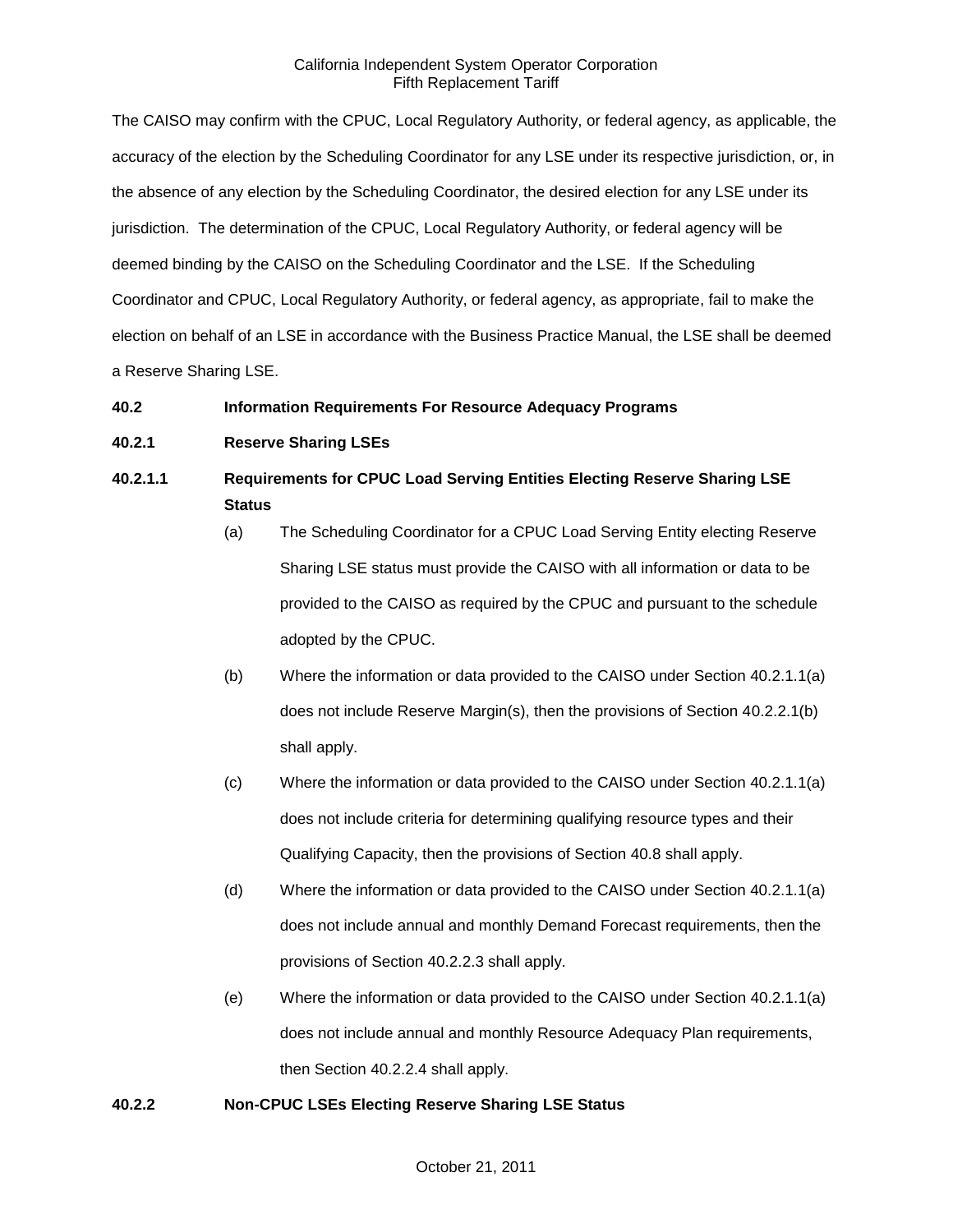## **40.2.2.1 Reserve Margin**

- (a) The Scheduling Coordinator for a Non-CPUC Load Serving Entity electing Reserve Sharing LSE status must provide the CAISO with the Reserve Margin(s) adopted by the appropriate Local Regulatory Authority or federal agency for use in the annual Resource Adequacy Plan and monthly Resource Adequacy Plans listed as a percentage of the Demand Forecasts developed in accordance with Section 40.2.2.3.
- (b) For the Scheduling Coordinator for a Non-CPUC Load Serving Entity for which the appropriate Local Regulatory Authority or federal agency has not established a Reserve Margin(s) or a CPUC Load Serving Entity subject to Section 40.2.1.1(b) that has elected Reserve Sharing LSE status, the Reserve Margin for each month shall be no less than fifteen percent (15%) of the LSE's peak hourly Demand for the applicable month, as determined by the Demand Forecasts developed in accordance with Section 40.2.2.3.

## **40.2.2.2 Qualifying Capacity Criteria**

The Scheduling Coordinator for a Non-CPUC Load Serving Entity electing Reserve Sharing LSE status must provide the CAISO with a description of the criteria adopted by the Local Regulatory Authority or federal agency for determining qualifying resource types and the Qualifying Capacity from such resources and any modifications thereto as they are implemented from time to time. The Reserve Sharing LSE may elect to utilize the criteria set forth in Section 40.8.

## **40.2.2.3 Demand Forecasts**

The Scheduling Coordinator for a Non-CPUC Load Serving Entity or CPUC Load Serving Entity subject to Section 40.2.1.1(b) electing Reserve Sharing LSE status must provide annual and monthly Demand Forecasts on the schedule and in the reporting format(s) set forth in the Business Practice Manual. The annual and monthly Demand Forecasts shall utilize the annual and monthly coincident peak Demand determinations provided by the California Energy Commission for such Load Serving Entity, which will be calculated from the Demand Forecast information submitted to the California Energy Commission by each Reserve Sharing LSE; or (ii) if the California Energy Commission does not produce coincident peak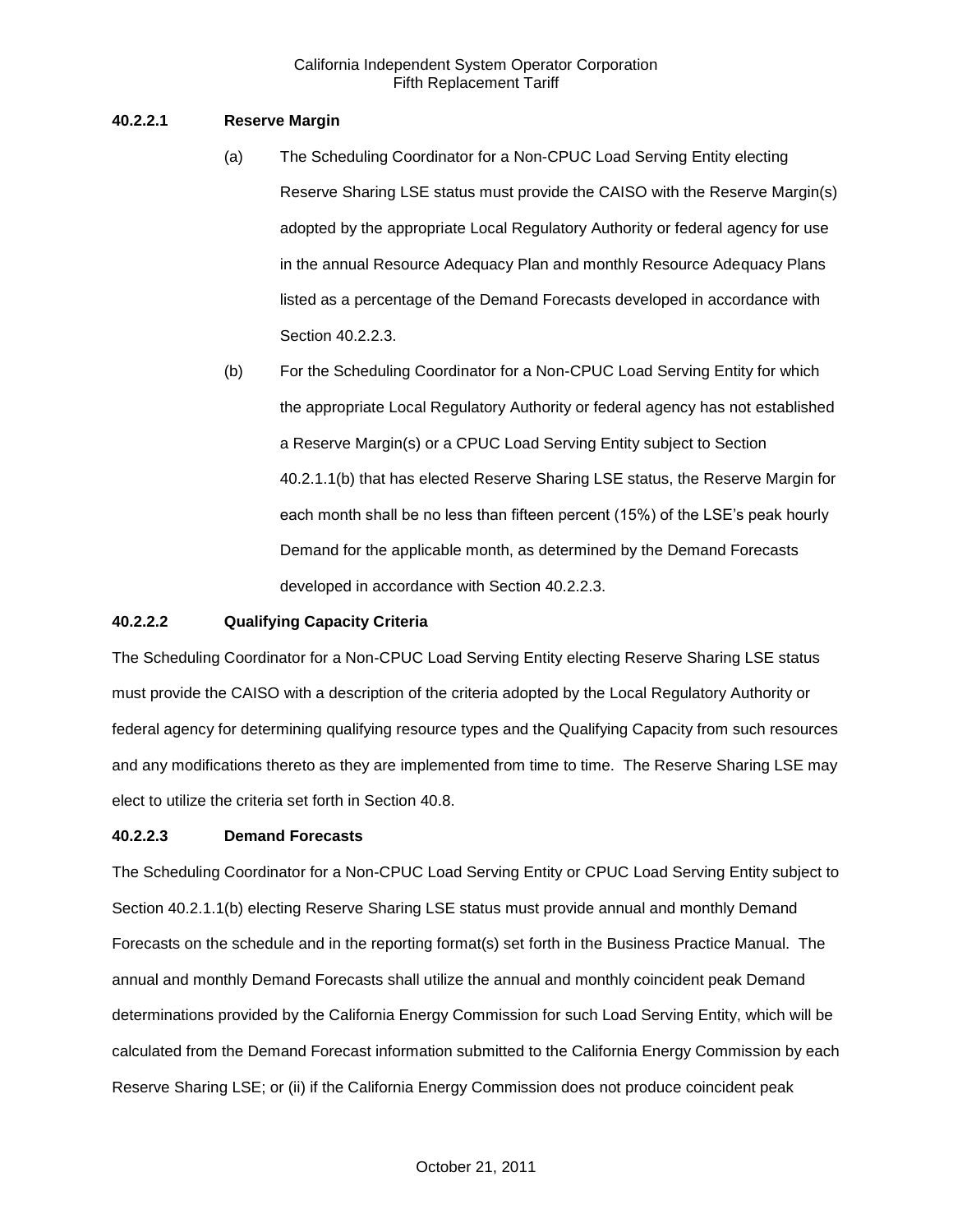Demand Forecasts for the Load Serving Entity, the annual and monthly coincident peak Demand Forecasts produced by the CAISO for such Load Serving Entity in accordance with its Business Practice Manual. Scheduling Coordinators must provide data and information, as may be requested by the CAISO, necessary to develop or support the Demand Forecasts required by this Section.

## **40.2.2.4 Annual and Monthly Resource Adequacy Plans**

The Scheduling Coordinator for a Non-CPUC Load Serving Entity or a CPUC Load Serving Entity subject to Section 40.2.1.1(b) electing Reserve Sharing LSE status must provide annual and monthly Resource Adequacy Plans for such Load Serving Entity, on a schedule and in the reporting format(s) set forth in the Business Practice Manual. The annual Resource Adequacy Plan must, at a minimum, set forth the Local Capacity Area Resources, if any, procured by the Load Serving Entity as described in Section 40.3. The monthly Resource Adequacy Plan should identify all resources, including Local Capacity Area Resources, the Load Serving Entity will rely upon to satisfy the applicable month's peak hour Demand of the Load Serving Entity as determined by the Demand Forecasts developed in accordance with Section 40.2.2.3 and applicable Reserve Margin. Resource Adequacy Plans must utilize the Net Qualifying Capacity requirements of Section 40.4.

## **40.2.3 Modified Reserve Sharing LSEs**

## **40.2.3.1 Reserve Margin**

- (a) The Scheduling Coordinator for a Load Serving Entity electing Modified Reserve Sharing LSE status must provide the CAISO with the Reserve Margin(s) adopted by the CPUC, Local Regulatory Authority, or federal agency, as appropriate, for use in the annual Resource Adequacy Plan and monthly Resource Adequacy Plans listed as a percentage of the Demand Forecasts developed in accordance with Section 40.2.3.3.
- (b) For the Scheduling Coordinator for a Load Serving Entity electing Modified Reserve Sharing LSE status for which the CPUC, Local Regulatory Authority, or federal agency, as appropriate, has not established a Reserve Margin, the Reserve Margin shall be no less than fifteen percent (15%) of the applicable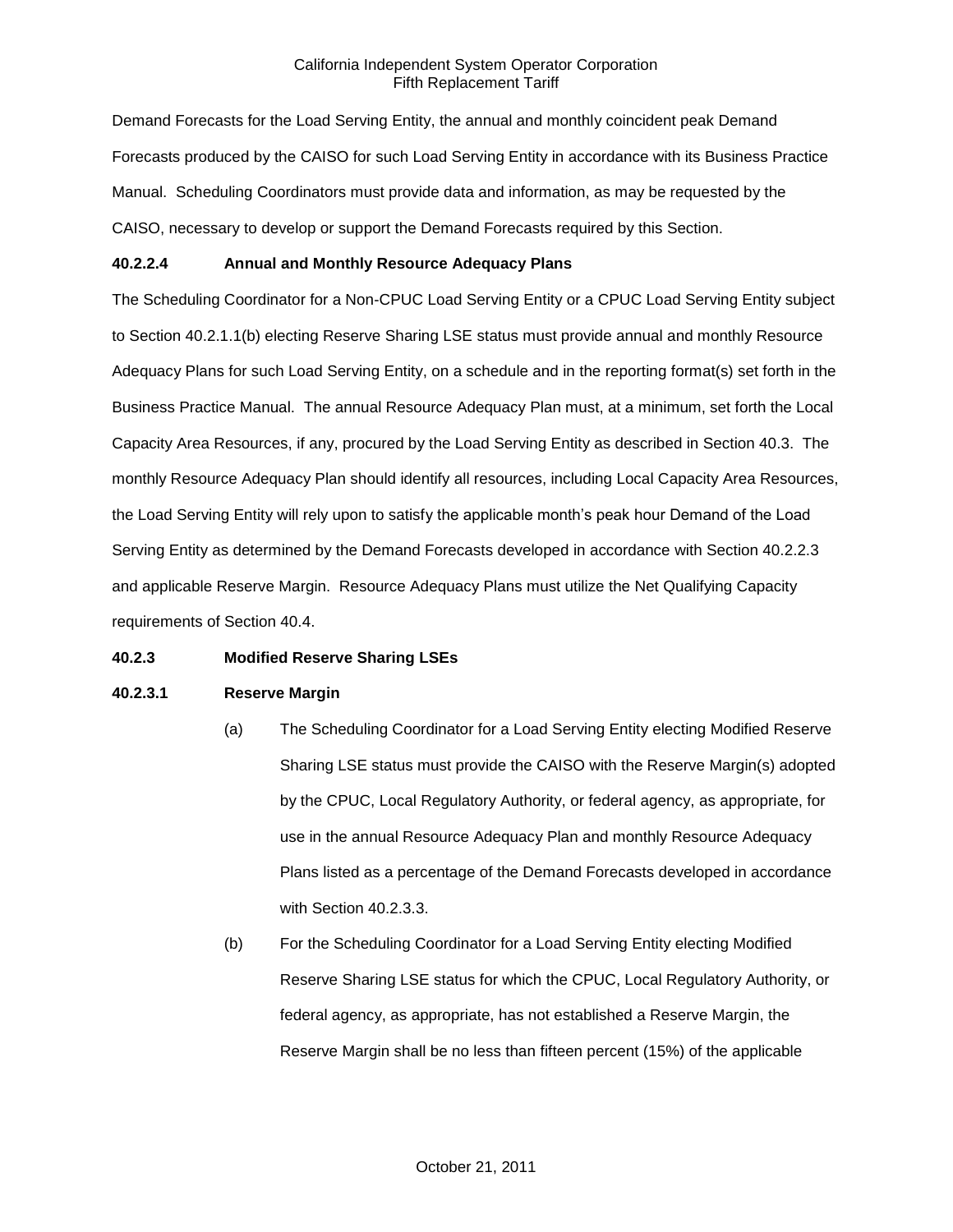month's peak hour Demand of the Load Serving Entity, as determined by the Demand Forecasts developed in accordance with Section 40.2.3.3.

#### **40.2.3.2 Qualifying Capacity**

The Scheduling Coordinator for a Load Serving Entity electing Modified Reserve Sharing LSE status must provide the CAISO with a description of the criteria for determining qualifying resource types and the Qualifying Capacity from such resources and any modifications thereto as they are implemented from time to time. The Modified Reserve Sharing LSE may elect to utilize the criteria set forth in Section 40.8.

#### **40.2.3.3 Demand Forecasts**

- (a) The Scheduling Coordinator for a Load Serving Entity electing Modified Reserve Sharing LSE status must provide annual and monthly Demand Forecasts on the schedule and in the reporting format(s) set forth in the Business Practice Manual. The annual and monthly Demand Forecasts shall utilize the annual and monthly coincident peak Demand determinations provided by the California Energy Commission for such Load Serving Entity, which will be calculated from Demand Forecast data submitted to the California Energy Commission by each Modified Reserve Sharing LSE; or (ii) if the California Energy Commission does not produce coincident peak Demand Forecasts for the Load Serving Entity, the annual and monthly coincident peak Demand Forecasts produced by the CAISO for such Load Serving Entity in accordance with its Business Practice Manual. Scheduling Coordinators must provide data and information, as may be requested by the CAISO, to develop or support the Demand Forecast required by this Section 40.2.3.3(b).
- (b) The Scheduling Coordinator for a Load Serving Entity electing Modified Reserve Sharing LSE status must submit, on the schedule and in the reporting format set forth in the Business Practice Manual, hourly Demand Forecasts for each Trading Hour of the next Trading Day for each Modified Reserve Sharing LSE represented. The Scheduling Coordinator for a Load Serving Entity electing Modified Reserve Sharing LSE status must provide data or supporting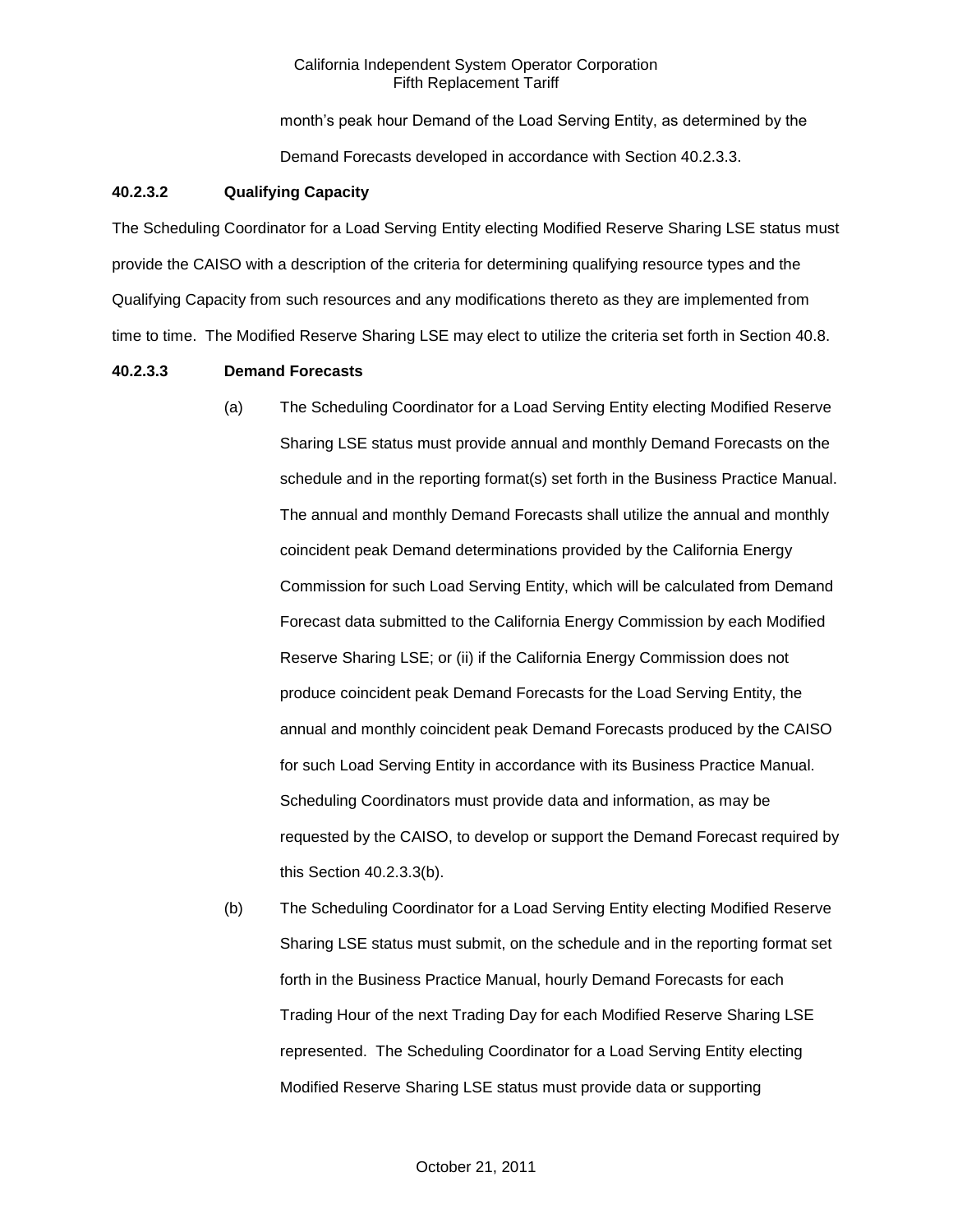information, as requested by the CAISO, for the Demand Forecasts required by this Section 40.2.3.3(b) for each Modified Reserve Sharing LSE served by the Scheduling Coordinator and a description of the criteria upon which the Demand Forecast was developed, and any modifications thereto as they are implemented from time to time.

## **40.2.3.4 Annual and Monthly Resource Adequacy Plans**

The Scheduling Coordinator for a Load Serving Entity electing Modified Reserve Sharing LSE status must provide annual and monthly Resource Adequacy Plans, on a schedule and in the reporting format(s) set forth in the Business Practice Manual, for each Modified Reserve Sharing LSE served by the Scheduling Coordinator. The annual Resource Adequacy Plan must, at a minimum, set forth the Local Capacity Area Resources, if any, procured by the Modified Reserve Sharing LSE as described in Section 40.3. The monthly Resource Adequacy Plan must identify the resources the Modified Reserve Sharing LSE will rely upon to satisfy its forecasted monthly Demand and Reserve Margin as set forth in Section 40.2.3.1, for the relevant reporting period and must utilize the Net Qualifying Capacity requirements of Section 40.4.

## **40.2.4 Load Following MSS**

A Scheduling Coordinator for a Load following MSS must provide an annual Resource Adequacy Plan that sets forth, at a minimum, the Local Capacity Area Resources, if any, procured by the Load following MSS as described in Section 40.3. The annual Resource Adequacy Plan shall utilize the annual coincident peak Demand determination provided by the California Energy Commission for such Load following MSS using Demand Forecast data submitted to the California Energy Commission by the Load following MSS, or, if the California Energy Commission does not produce coincident peak Demand Forecasts for the Load following MSS, the annual coincident peak Demand Forecast produced by the CAISO for such Load following MSS in accordance with its Business Practice Manual using Demand Forecast data submitted to the CAISO by the Load following MSS. The Local Capacity Area Resources identified by the annual Resource Adequacy Plan submitted by the Load following MSS shall be subject to the Availability Standards, Non-Availability Charge, and Availability Incentive Payment specified in Section 40.9.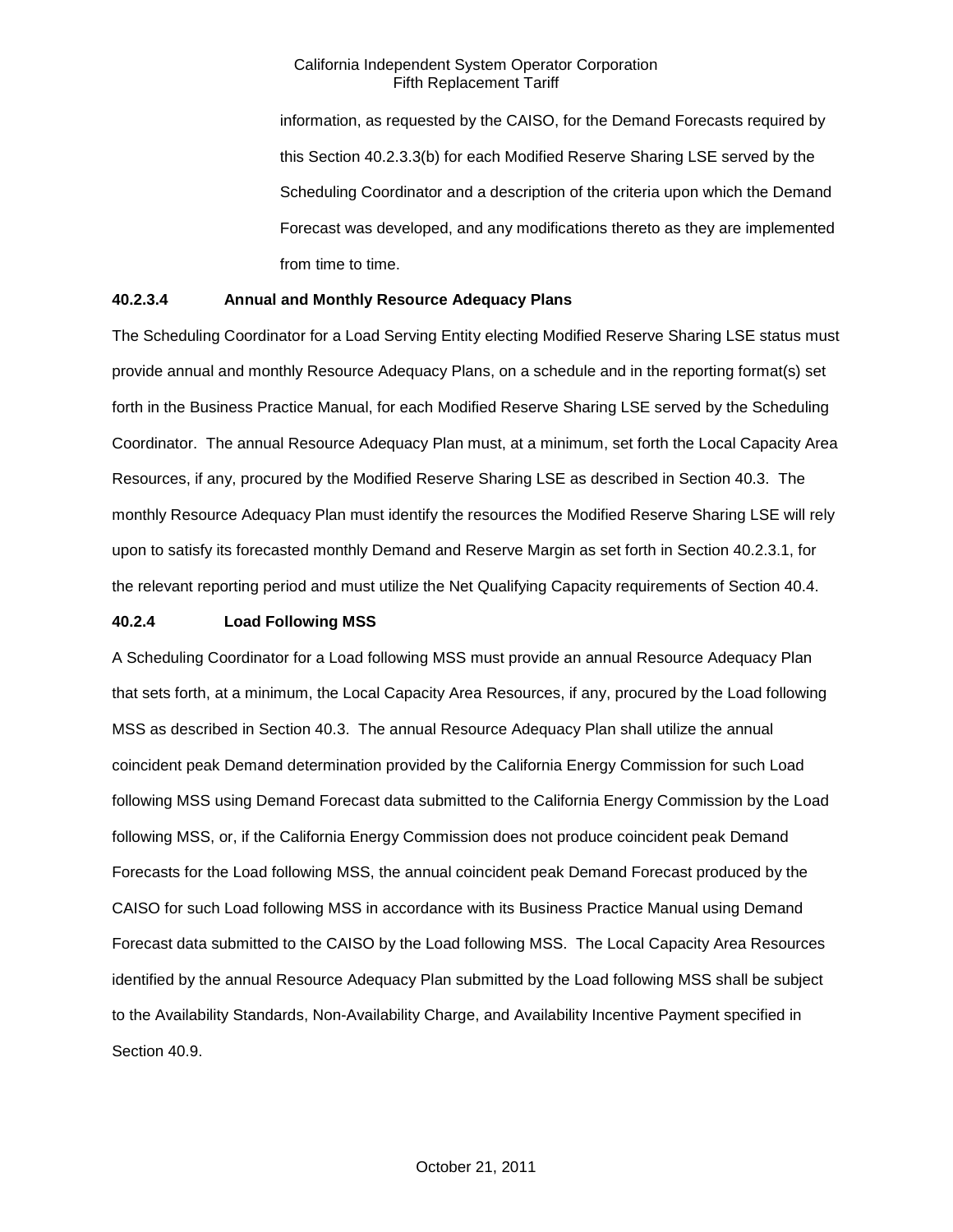## **40.3 Local Capacity Area Resource Requirements For SCs For LSEs**

## **40.3.1 Local Capacity Technical Study**

On an annual basis, pursuant to the schedule set forth in the Business Practice Manual, the CAISO will, perform, and publish on the CAISO Website the Local Capacity Technical Study. The Local Capacity Technical Study shall identify Local Capacity Areas, determine the minimum amount of Local Capacity Area Resources in MW that must be available to the CAISO within each identified Local Capacity Area, and identify the Generating Units within each identified Local Capacity Area. The CAISO shall collaborate with the CPUC, Local Regulatory Authorities within the CAISO Balancing Authority Area, federal agencies, and Market Participants to ensure that the Local Capacity Technical Study is performed in accordance with this Section 40.3 and to establish for inclusion in the Business Practice Manual other parameters and assumptions applicable to the Local Capacity Technical Study and a schedule that provides for: (i) reasonable time for review of a draft Local Capacity Technical Study, (ii) reasonable time for Participating TOs to propose operating solutions, and (iii) release of the final Local Capacity Technical Study no later than 120 days prior to the date annual Resource Adequacy Plans must be submitted under this Section 40.

## **40.3.1.1 Local Capacity Technical Study Criteria**

The Local Capacity Technical Study will determine the minimum amount of Local Capacity Area Resources needed to address the Contingencies identified in Section 40.3.1.2. In performing the Local Capacity Technical Study, the CAISO will apply those methods for resolving Contingencies considered appropriate for the performance level that corresponds to a particular studied Contingency, as provided in NERC Reliability Standards TPL-001-0, TPL-002-0, TPL-003-0, and TPL-004-0, as augmented by CAISO Reliability Criteria in accordance with the Transmission Control Agreement and Section 24.2.1. The CAISO Reliability Criteria shall include:

> (1) Time Allowed for Manual Readjustment: This is the amount of time required for the Operator to take all actions necessary to prepare the system for the next Contingency. This time should not be less than thirty (30) minutes.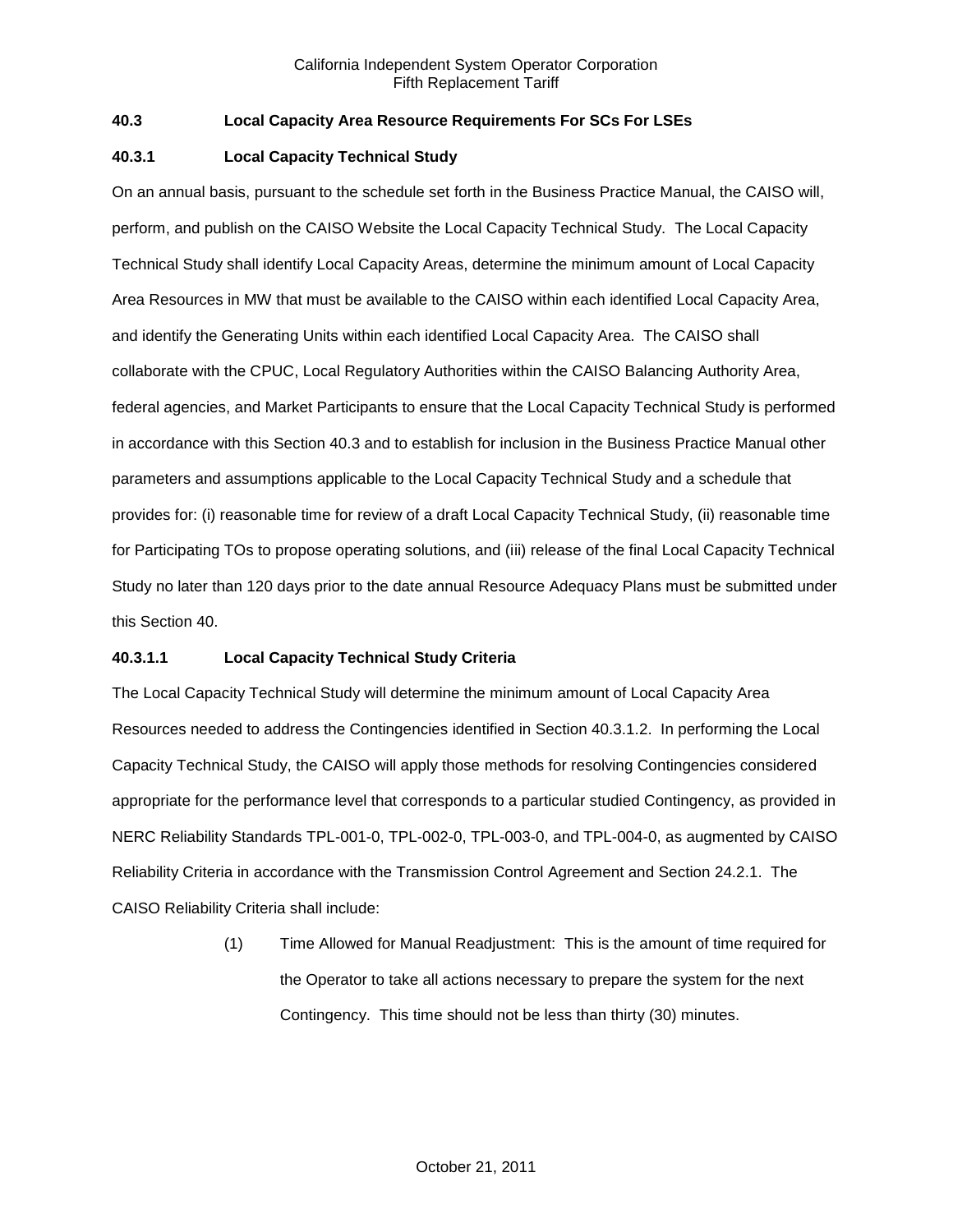(2) No voltage collapse or dynamic instability shall be allowed for a Contingency in

Category D – extreme event (any B1-4 system readjusted (Common Mode) L-2),

as listed in Section 40.3.1.2.

## **40.3.1.2 Local Capacity Technical Study Contingencies.**

| The Local Capacity Technical Study shall assess the following |
|---------------------------------------------------------------|
| Contingencies:                                                |
| <b>Contingency Component(s)</b>                               |
| <b>NERC/WECC Performance Level A - No Contingencies</b>       |
| NERC/WECC Performance Level B - Loss of a single element      |
| 1. Generator (G-1)                                            |
| 2. Transmission Circuit (L-1)                                 |
| 3. Transformer (T-1)                                          |
| 4. Single Pole (dc) Line                                      |
| 5. G-1 system readjusted L-1                                  |
| NERC/WECC Performance Level C - Loss of two or more elements  |
| 3. L-1 system readjusted G-1                                  |
| 3. G-1 system readjusted T-1 or T-1 system readjusted G-1     |
| 3. L-1 system readjusted T-1 or T-1 system readjusted L-1     |
| 3. G-1 system readjusted G-1                                  |
| 3. L-1 system readjusted L-1                                  |
| 4. Bipolar (dc) Line                                          |
| 5. Two circuits (Common Mode) L-2                             |
| WECC-S3. Two generators (Common Mode) G-2                     |
| D - Extreme event - loss of two or more elements              |
| Any B1-4 system readjusted (Common Mode) L-2                  |
|                                                               |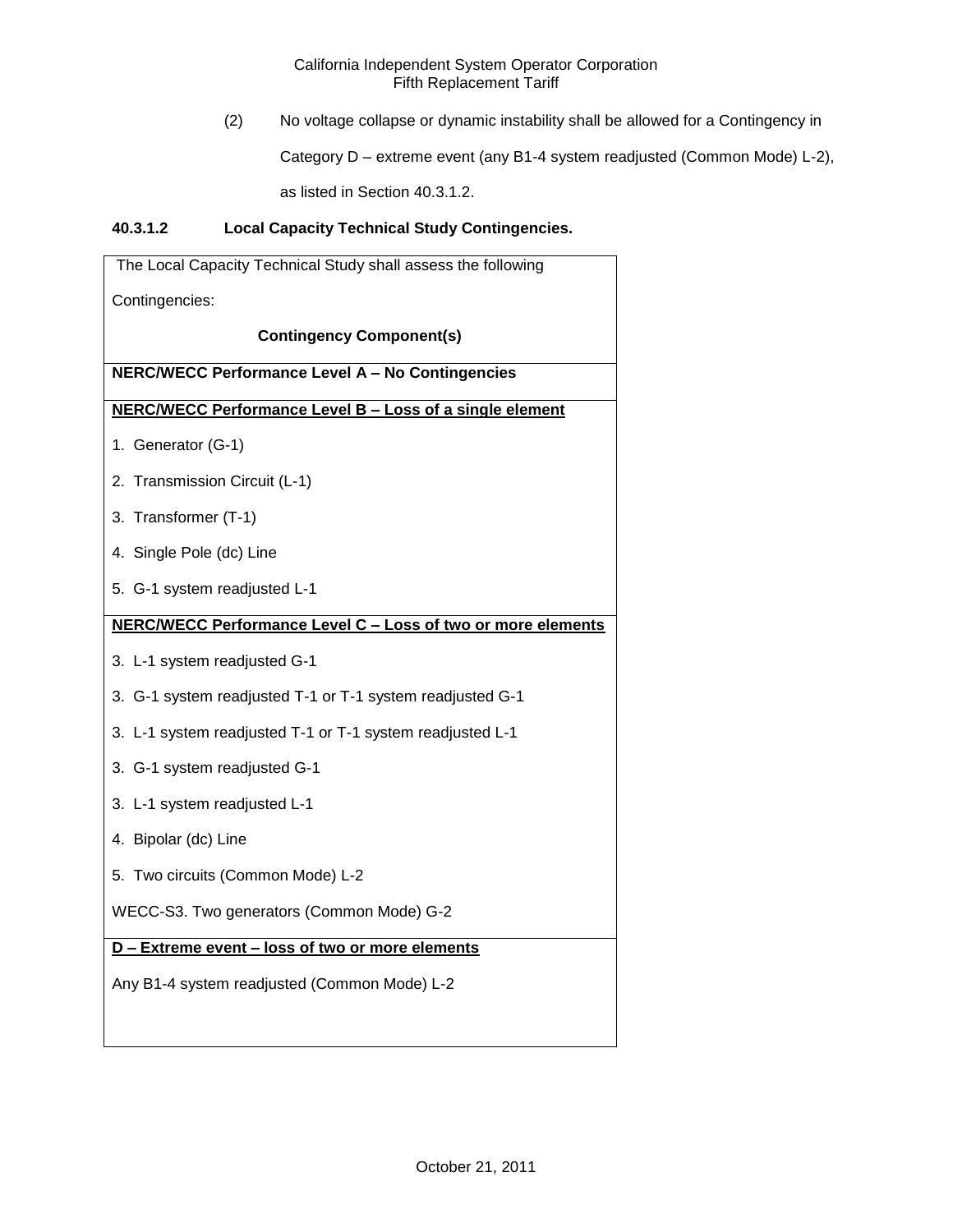## **40.3.2 Allocation Of Local Capacity Area Resource Obligations**

The CAISO will allocate responsibility for Local Capacity Area Resources to Scheduling Coordinators for Load Serving Entities in the following sequential manner:

- (a) The responsibility for the aggregate Local Capacity Area Resources required for all Local Capacity Areas within each TAC Area as determined by the Local Capacity Technical Study will be allocated to all Scheduling Coordinators for Load Serving Entities that serve Load in the TAC Area in accordance with the Load Serving Entity's proportionate share of the LSE's TAC Area Load at the time of the CAISO's annual coincident peak Demand set forth in the annual peak Demand Forecast for the next Resource Adequacy Compliance Year as determined by the California Energy Commission. Expressed as a formula, the allocation of Local Area Capacity Resource obligations will be as follows: (∑ Local Capacity Area MW in TAC Area from the Local Capacity Technical Study) \* (LSE Demand in TAC Area at CAISO annual coincident peak Demand)/(Total TAC Area Demand at the time of CAISO annual coincident peak Demand). This will result in a MW responsibility for each Load Serving Entity for each TAC Area in which the LSE serves Load. The LSE may meet its MW responsibility, as assigned under this Section, for each TAC Area in which the LSE serves Load by procurement of that MW quantity in any Local Capacity Area in the TAC Area.
- (b) For Scheduling Coordinators for Non-CPUC Load Serving Entities, the Local Capacity Area Resource obligation will be allocated based on Section 40.3.2(a) above.
- (c) For Scheduling Coordinators for CPUC Load Serving Entities, the CAISO will allocate the Local Capacity Area Resource obligation based on an allocation methodology, if any, adopted by the CPUC. However, if the allocation methodology adopted by the CPUC does not fully allocate the total sum of each CPUC Load Serving Entity's proportionate share calculated under Section 40.3.2(a), the CAISO will allocate the difference to all Scheduling Coordinators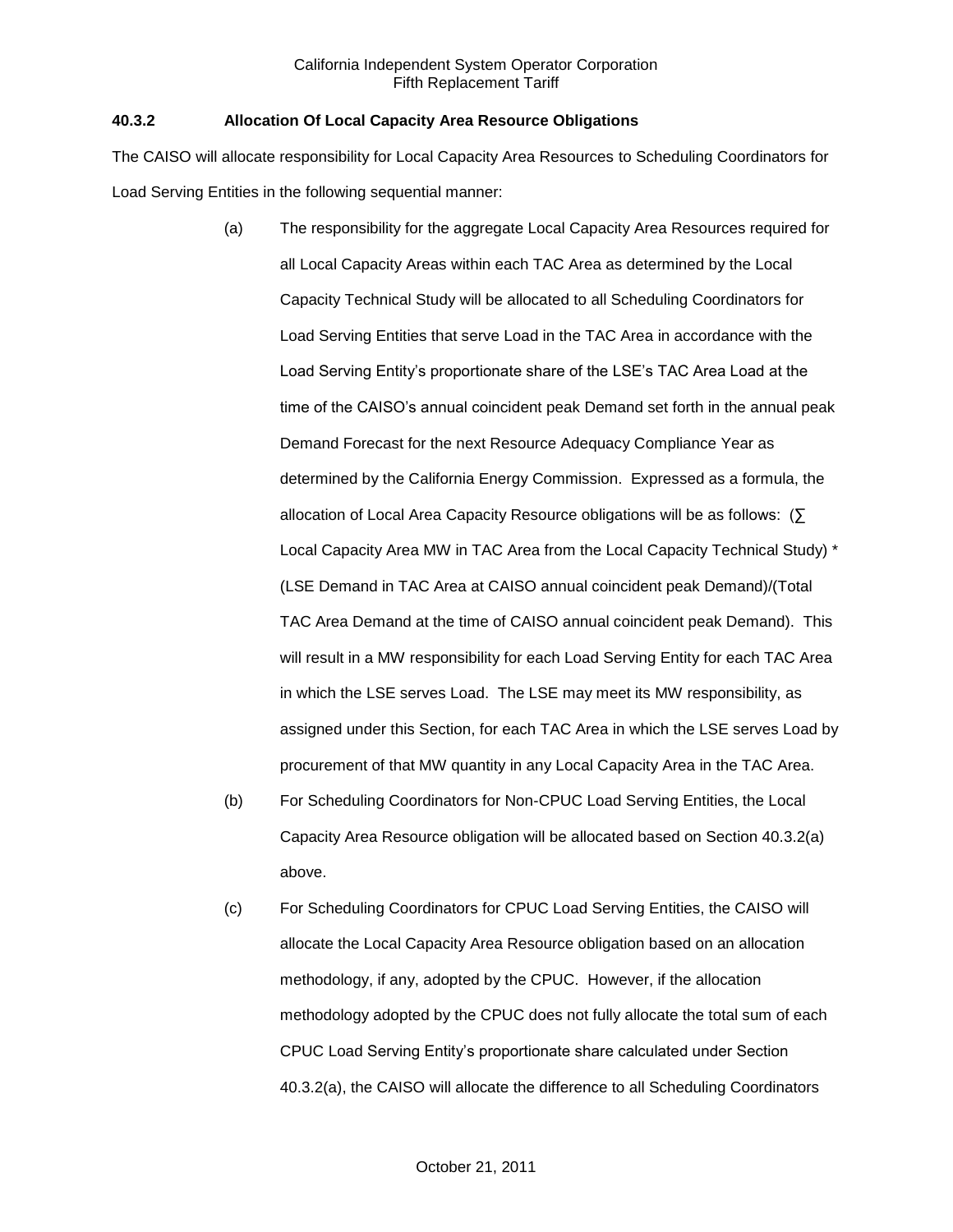for CPUC Load Serving Entities in accordance with their proportionate share calculated under 40.3.2(a). If the CPUC does not adopt an allocation methodology, the CAISO will allocate Local Capacity Area Resources to Scheduling Coordinators for CPUC Load Serving Entities based on Section 40.3.2(a).

Once the CAISO has allocated the total responsibility for Local Capacity Area Resources, the CAISO will inform the Scheduling Coordinator for each LSE of the LSE's specific allocated responsibility for Local Capacity Area Resources in each TAC Area in which the LSE serves Load.

## **40.3.3 Procurement Of Local Capacity Area Resources By LSEs**

Nothing in this Section 40 obligates any Scheduling Coordinator to demonstrate on behalf of a Load Serving Entity that the Load Serving Entity has procured Local Capacity Area Resources to satisfy capacity requirements for each Local Capacity Area identified in the technical study. Scheduling Coordinators for Load Serving Entities may aggregate responsibilities for procurement of Local Capacity Area Resources. If a Load Serving Entity has procured Local Capacity Area Resources that satisfy generation capacity requirements for Local Capacity Areas, the Scheduling Coordinator for such Load Serving Entity shall include this information in its annual and monthly Resource Adequacy Plan(s).

## **40.3.4 [NOT USED]**

## **40.4 General Requirements On Resource Adequacy Resources**

## **40.4.1 Eligible Resources And Determination Of Qualifying Capacity**

The CAISO shall use the criteria provided by the CPUC or Local Regulatory Authority to determine and verify, if necessary, the Qualifying Capacity of all Resource Adequacy Resources; however, to the extent a resource is listed by one or more Scheduling Coordinators in their Resource Adequacy Plans, which apply the criteria of more than one Local Regulatory Authority that leads to conflicting Qualifying Capacity values for that resource, the CAISO will accept the methodology that results in the highest Qualifying Capacity value. Only if the CPUC, Local Regulatory Authority, or federal agency has not established any Qualifying Capacity criteria, or chooses to rely on the criteria in this CAISO Tariff, will the provisions of Section 40.8 apply.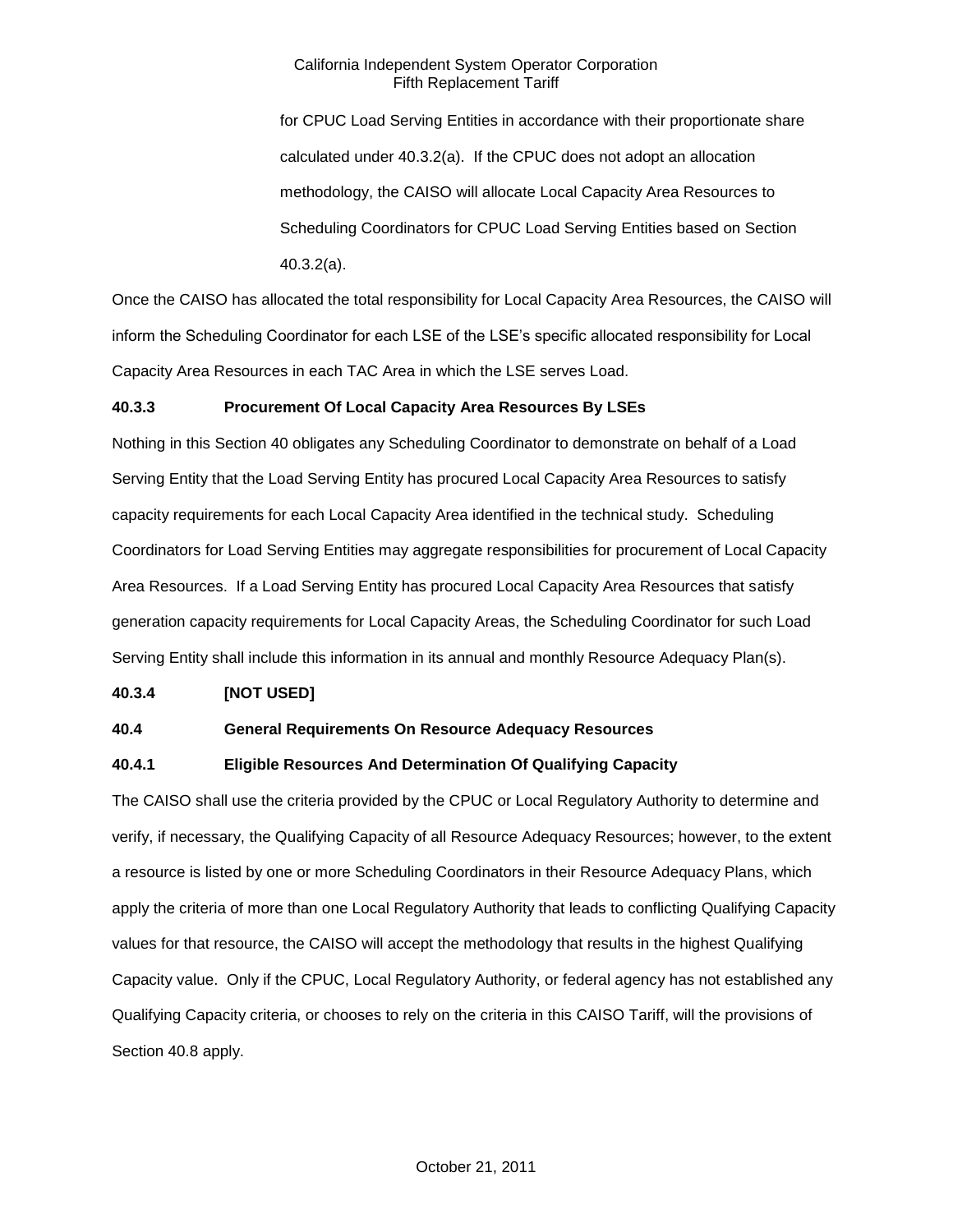## **40.4.2 Net Qualifying Capacity Report**

The CAISO shall produce an annual report posted to the CAISO Website on the schedule set forth in the Business Practice Manual that sets forth the Net Qualifying Capacity of all Participating Generators. All other Resource Adequacy Resources may be included in the annual report under Section 40.4.2 upon their request. The Net Qualifying Capacity of any resource included in the annual report, once posted to the CAISO Website, shall not be reduced by the CAISO for the next Resource Adequacy Compliance Year. Any change proposed to be made to a Net Qualifying Capacity value for a resource included in a prior annual report shall be explained, and any test results or analyses underlying the change provided, to the Scheduling Coordinator within ten (10) days of the CAISO's determination that a change to the resource's Net Qualifying Capacity is appropriate, which also must be at least fifteen (15) days prior to the posting on the CAISO Website of the annual report. Any disputes as to the CAISO's determination regarding Net Qualifying Capacity shall be subject to the CAISO ADR Procedures.

## **40.4.3 General Qualifications For Supplying Net Qualifying Capacity**

Resource Adequacy Resources included in a Resource Adequacy Plan submitted by a Scheduling Coordinator on behalf of a Load Serving Entity serving Load in the CAISO Balancing Authority Area must:

- (1) Be available for testing by the CAISO to validate Qualifying Capacity, which can be no less than a resource's PMin even if the resource's contractual Resource Adequacy Capacity is less than its PMin, and determine Net Qualifying Capacity for the next Resource Adequacy Compliance Year;
- (2) Provide any information requested by the CAISO to apply the performance criteria to be adopted by the CAISO pursuant to Section 40.4.5;
- (3) Submit Bids into the CAISO Markets as required by this CAISO Tariff;
- (4) Be in compliance, as of the date that the CAISO performs any testing or otherwise determines Net Qualifying Capacity for the next Resource Adequacy Compliance Year, with the criteria for Qualifying Capacity established by the CPUC, relevant Local Regulatory Authority, or federal agency and provided to the CAISO; and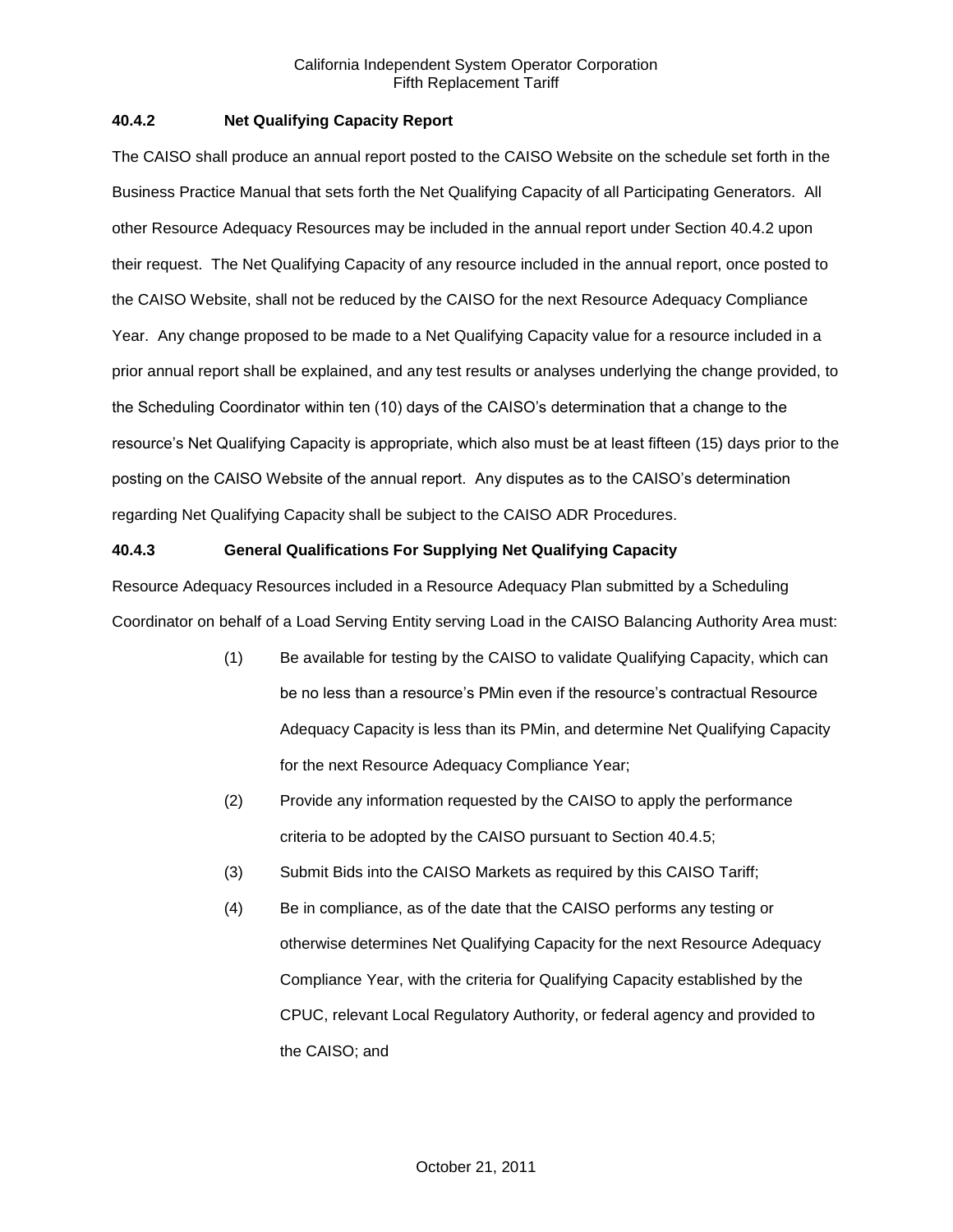- (5) Be subject to Sanctions for non-performance as specified in the CAISO Tariff; and
- (6) For a resource with contractual Resource Adequacy Capacity less than PMin, make the PMin available to the CAISO for commitment or dispatch at PMin, subject to Section 11.8 provisions for Bid Cost Recovery, so that the resource's Resource Adequacy Capacity can be utilized as required by this CAISO Tariff.

## **40.4.4 Reductions For Testing**

In accordance with the procedures specified in the Business Practice Manual, the Generating Unit of a Participating Generator or other Generating Units, System Units or Loads of Participating Loads or Proxy Demand Resources included in a Resource Adequacy Plan submitted by a Scheduling Coordinator on behalf of a Load Serving Entity can have its Qualifying Capacity reduced, for purposes of the Net Qualifying Capacity annual report under Section 40.4.2 for the next Resource Adequacy Compliance Year, if a CAISO testing program determines that it is not capable of supplying the full Qualifying Capacity amount.

## **40.4.5 Reductions For Performance Criteria**

No later than 12 months after the effective date of this Section 40, the CAISO will issue a report outlining a proposal with respect to performance criteria for Resource Adequacy Resources. The CAISO will collaborate with the CPUC and other Local Regulatory Authorities to develop the performance criteria to be submitted to FERC. The Scheduling Coordinator for a Resource Adequacy Resource shall provide or make available to the CAISO, subject to the confidentiality provisions of this CAISO Tariff, all documentation requested by the CAISO to determine, develop or implement the performance criteria, including, but not limited to, NERC Generating Availability Data System data.

## **40.4.6 Reductions For Deliverability**

## **40.4.6.1 Deliverability Within the CAISO Balancing Authority Area**

In order to determine Net Qualifying Capacity from Resource Adequacy Resources subject to this Section 40.4, the CAISO will determine that a Resource Adequacy Resource is available to serve the aggregate of Load by means of a deliverability study. Documentation explaining the CAISO's deliverability analysis will be posted on the CAISO Website. The deliverability study will be performed annually and shall focus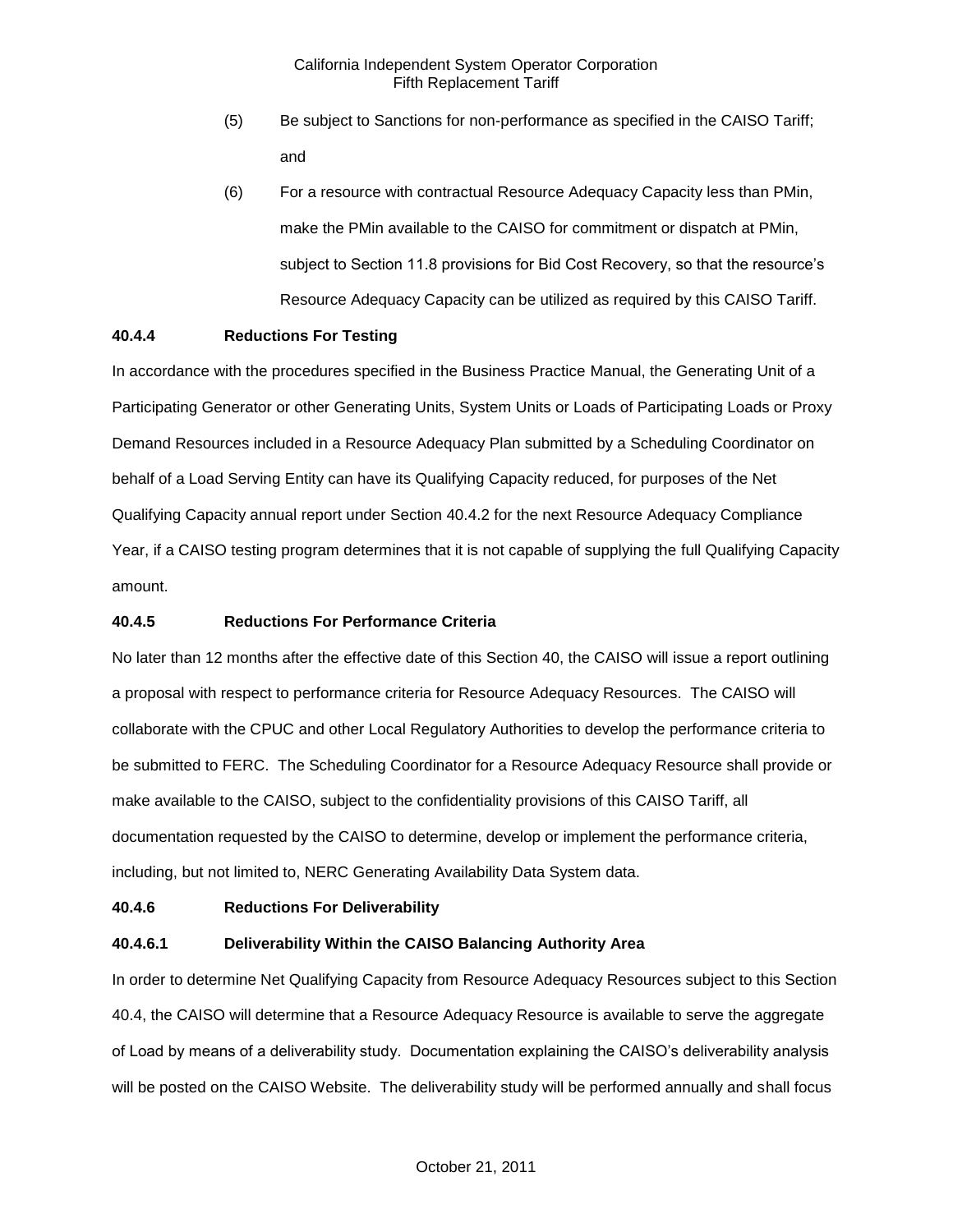on peak Demand conditions. The results of the deliverability study shall be incorporated into the Net Qualifying Capacity annual report under Section 40.4.2 and will be effective for the next Resource Adequacy Compliance Year. To the extent the deliverability study shows that the Qualifying Capacity is not deliverable to the aggregate of Demand under the conditions studied, the Qualifying Capacity of the Resource Adequacy Resource will be reduced on a MW basis for the capacity that is undeliverable. Resources will be electrically grouped in a manner consistent with the CAISO Deliverability Assessment methodology posted on the CAISO Website. For Resource Adequacy Resources in the same electrical group which have identified deliverability constraints, the Qualifying Capacity of the Resource Adequacy Resources that obtained Full Capacity Deliverability Status or partial deliverability through Section 8.2 of Appendix Y to this CAISO Tariff will be reduced prior to reducing the Qualifying Capacity of those resources which were originally provided Full Capacity Deliverability Status pursuant to inclusion in an Interconnection Study Cycle under Appendix Y to this CAISO Tariff.

#### **40.4.6.2 Deliverability of Imports**

#### **40.4.6.2.1 Available Import Capability Assignment Process**

For Resource Adequacy Plans covering any period after December 31, 2007, total Available Import Capability will be assigned on an annual basis for a one-year term to Load Serving Entities serving Load in the CAISO Balancing Authority Area and other Market Participants through their respective Scheduling Coordinators, as described by the following sequence of steps. However, should the CPUC modify by decision its compliance period from January to December of the calendar year to May through April of the calendar year, the CAISO shall extend the effectiveness of the assignment for Resource Adequacy Compliance Year 2008 through April 2009.

Step 1: Determination of Maximum Import Capability on Interties into the CAISO Balancing Authority Area: The CAISO shall establish the Maximum Import Capability for each Intertie into the CAISO Balancing Authority Area, and will post those values on the CAISO Website in accordance with the schedule and process set forth in the Business Practice Manual.

Step 2: Determination of Available Import Capability by Accounting for Existing Contracts and Transmission Ownership Rights Held by Out-of- Balancing Authority Area LSEs: For each Intertie, the Available Import Capability will be determined by subtracting from the Maximum Import Capability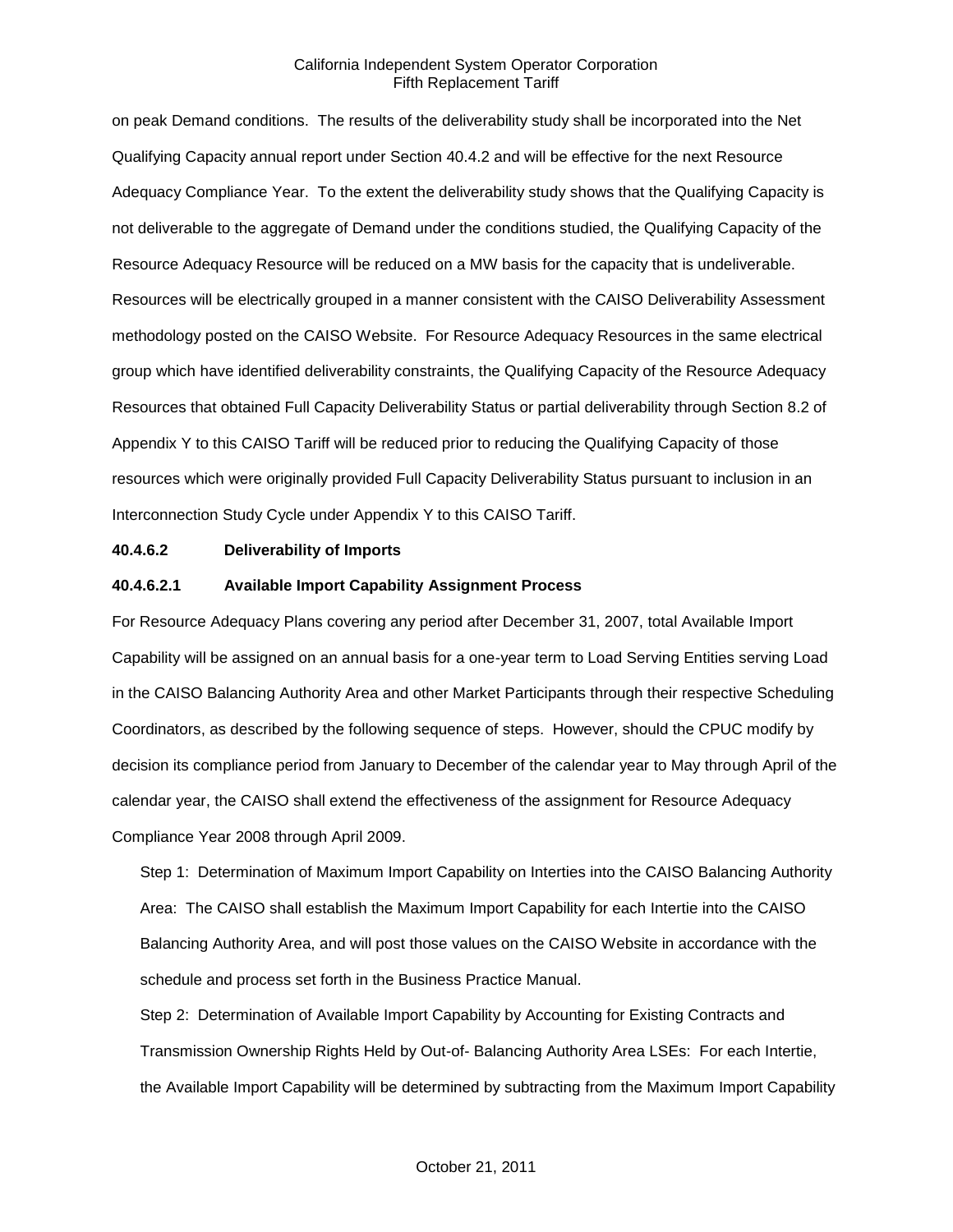established in Step 1 for each Intertie the import capability on each Intertie associated with (i) Existing Contracts and (ii) Transmission Ownership Rights held by load serving entities that do not serve Load within the CAISO Balancing Authority Area. The remaining sum of all Intertie Available Import Capability is the Total Import Capability. Total Import Capability shall be used to determine the Load Share Quantity for each Load Serving Entity that serves Load within the CAISO Balancing Authority Area.

Step 3: Determination of Existing Contract Import Capability by Accounting for Existing Contracts and Transmission Ownership Rights Held by CAISO Balancing Authority Area LSEs: From the Available Import Capability remaining on each Intertie after Step 2 above, Existing Contracts and Transmission Ownership Rights held by Load Serving Entities that serve Load within the CAISO Balancing Authority Area shall be reserved for the holders of such commitments and will not be subject to reduction under any subsequent steps in this Section. The import capability reserved pursuant to this Step 3 is the Existing Contract Import Capability.

Step 4: Assignment of Pre-RA Import Commitments: From the Available Import Capability remaining on each Intertie after reserving Existing Contract Import Capability under Step 3 above, the CAISO will assign to Load Serving Entities serving Load within the CAISO Balancing Authority Area Pre-RA Import Commitment Capability on a particular Intertie based on Pre-RA Import Commitments in effect (where a supplier has an obligation to deliver the Energy or make the capacity available) at any time during the Resource Adequacy Compliance Year for which the Available Import Capability assignment is being performed. The Pre-RA Import Commitment will be assigned to the Intertie selected by the Load Serving Entity during the Resource Adequacy Compliance Year 2007 import capability assignment process, which was required to be based on the Intertie upon which the Energy or capacity from the Pre-RA Import Commitment had been primarily scheduled or, for a Pre-RA Import Commitment without a scheduling history at the time of the Resource Adequacy Compliance Year 2007 import capability assignment process, the primary Intertie upon which the Energy or capacity was anticipated to be scheduled. To the extent a Pre-RA Import Commitment was not presented during the Resource Adequacy Compliance Year 2007 import capability assignment process, the Load Serving Entity shall select the Intertie upon which the Pre-RA Import Commitment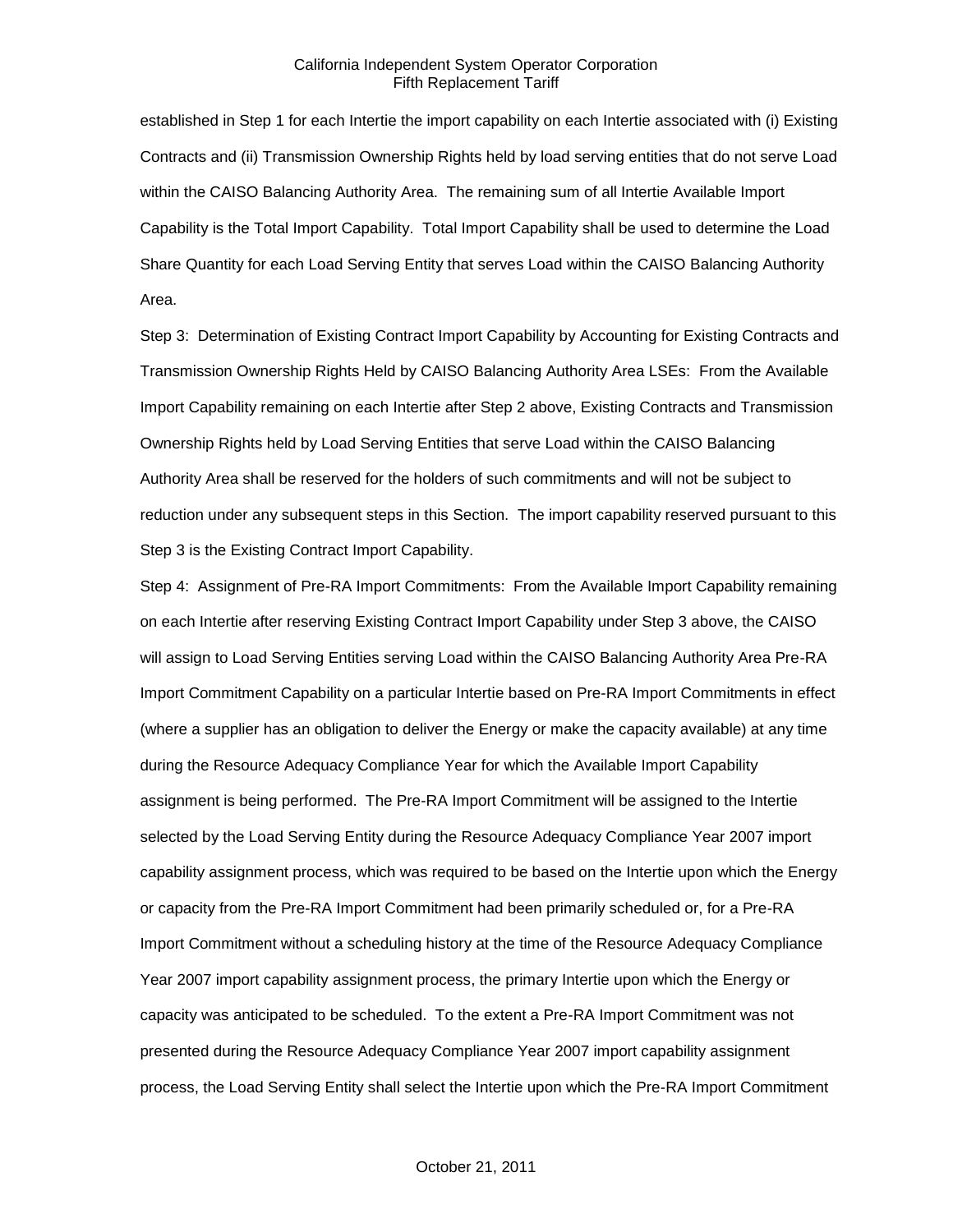is primarily anticipated to be scheduled during the term of the Pre-RA Import Commitment and that selection shall be utilized in future annual Available Import Capability assignment processes. If a Pre-RA Import Commitment submitted on behalf of a LSE with Existing Contract Import Capability is assigned under this Section to the same Intertie on which the LSE holds Existing Contract Import Capability, the Pre-RA Import Commitment will be assumed to deliver over the Existing Contract Import Capability until exhausted, unless the LSE can demonstrate otherwise.

To the extent a particular Intertie becomes over requested with Pre-RA Import Commitments due to either Pre-RA Import Commitments not included in the Resource Adequacy Compliance Year 2007 import capability assignment process or changes in system conditions that decrease the Maximum Import Capability of the Intertie, such that the MW represented in all Pre-RA Import Commitments utilizing the Intertie exceed the Intertie's Available Import Capability in excess of that reserved for Existing Contracts and Transmission Ownership Rights under Steps 2 and 3, the Pre-RA Import Commitments will be assigned Pre-RA Import Commitment Capability, based on the Import Capability Load Share Ratio of each Load Serving Entity submitting Pre-RA Import Commitments on the particular Intertie. To the extent this initial assignment of Pre-RA Import Commitment Capability has not fully assigned the Available Import Capability of the particular over requested Intertie, the remaining Available Import Capability on the over requested Intertie will be assigned until fully exhausted based on the Import Capability Load Share Ratio of each Load Serving Entity whose submitted Pre-RA Import Commitment has not been fully satisfied by the previous Import Capability Load Share Ratio assignment iteration. The Available Import Capability assigned pursuant to this Step 4 is the Pre-RA Import Commitment Capability.

Step 5: Assignment of Remaining Import Capability Limited by Load Share Quantity: The Total Import Capability remaining after Step 4 will be assigned only to Load Serving Entities serving Load within the CAISO Balancing Authority Area that have not received Existing Contract Import Capability and Pre-RA Import Commitment Capability under Steps 3 and 4, that exceed the Load Serving Entity's Load Share Quantity. Only the MW quantity of any Pre-RA Import Commitment Capability assigned to Existing Contract Import Capability under Step 4 that exceeds the Existing Contract Import Capability on the particular Intertie will be counted for purposes of this Step 5. This Total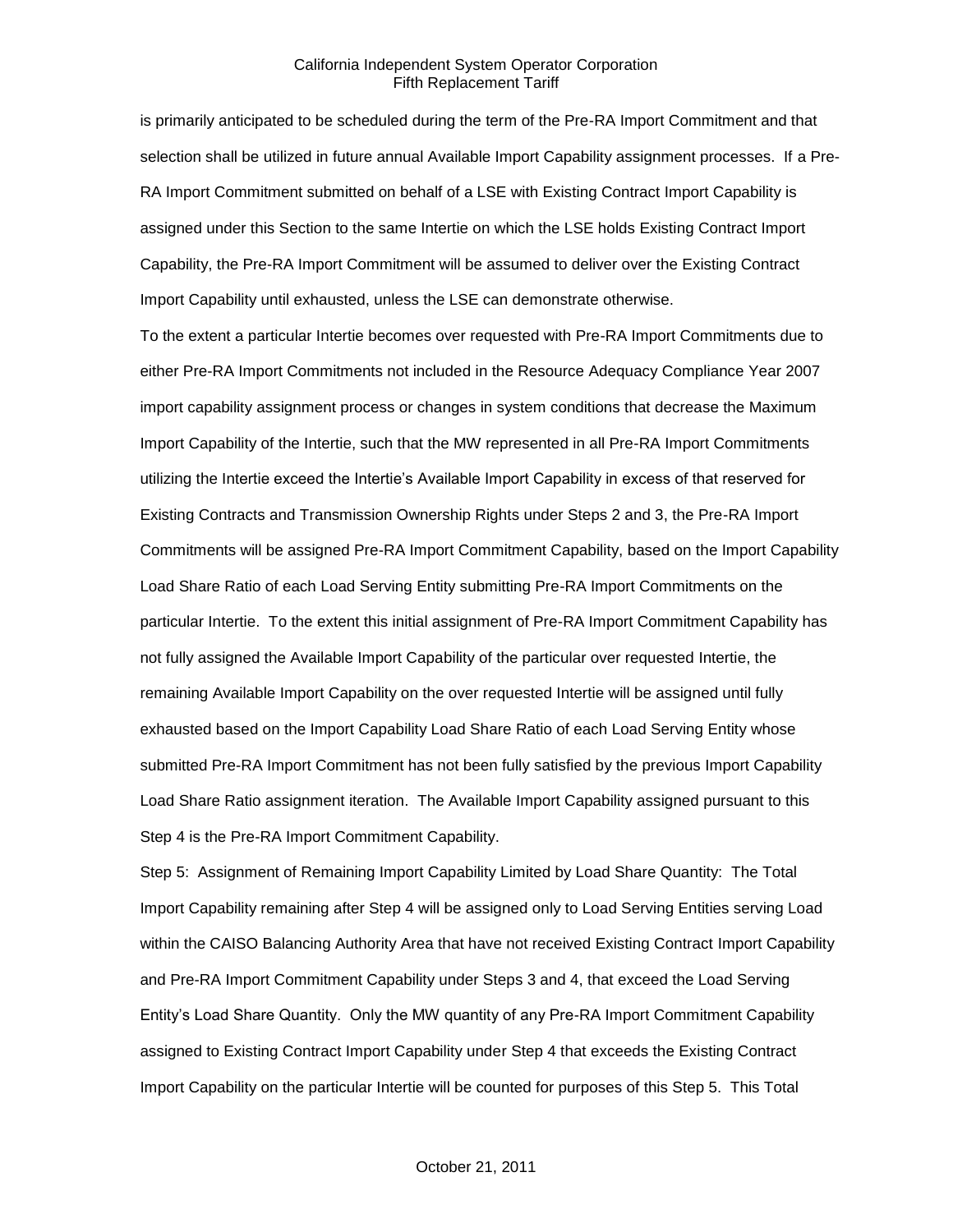Import Capability will be assigned until fully exhausted to those Load Serving Entities eligible to receive an assignment under this Step based on each Load Serving Entity's Import Capability Load Share Ratio up to, but not in excess of, its Load Share Quantity. The quantity of Total Import Capability assigned to the Load Serving Entity under this Step is the Load Serving Entity's Remaining Import Capability. This Step 5 does not assign Remaining Import Capability on a specific Intertie. Step 6: CAISO Posting of Assigned and Unassigned Capability: Following the completion of Step 5, the CAISO will post to the CAISO Website, in accordance with the schedule set forth in the Business Practice Manual the following information:

- (a) The Total Import Capability;
- (b) The quantity in MW of Existing Contracts and Transmission Ownership Rights assigned to each Intertie, distinguishing between Existing Contracts and Transmission Ownership Rights held by Load Serving Entities within the CAISO Balancing Authority Area and those held by load serving entities outside the CAISO Balancing Authority Area;
- (c) The aggregate quantity in MW, and identity of the holders, of Pre-RA Import Commitments assigned to each Intertie; and
- (d) The aggregate quantity in MW of Available Import Capability after Step 4, the identity of the Interties with Available Import Capability, and the MW quantity of Available Import Capability on each such Intertie.

Step 7: CAISO Notification of LSE Assignment Information: Following the completion of Step 5, in accordance with the schedule set forth in the Business Practice Manual, the CAISO will notify the Scheduling Coordinator for each Load Serving Entity of:

- (a) The Load Serving Entity's Import Capability Load Share;
- (b) The Load Serving Entity's Load Share Quantity; and
- (c) The amount of, and Intertie on which, the Load Serving Entity's Existing Contract Import Capability and Pre-RA Import Commitment Capability, as applicable, has been assigned; and
- (d) The Load Serving Entity's Remaining Import Capability.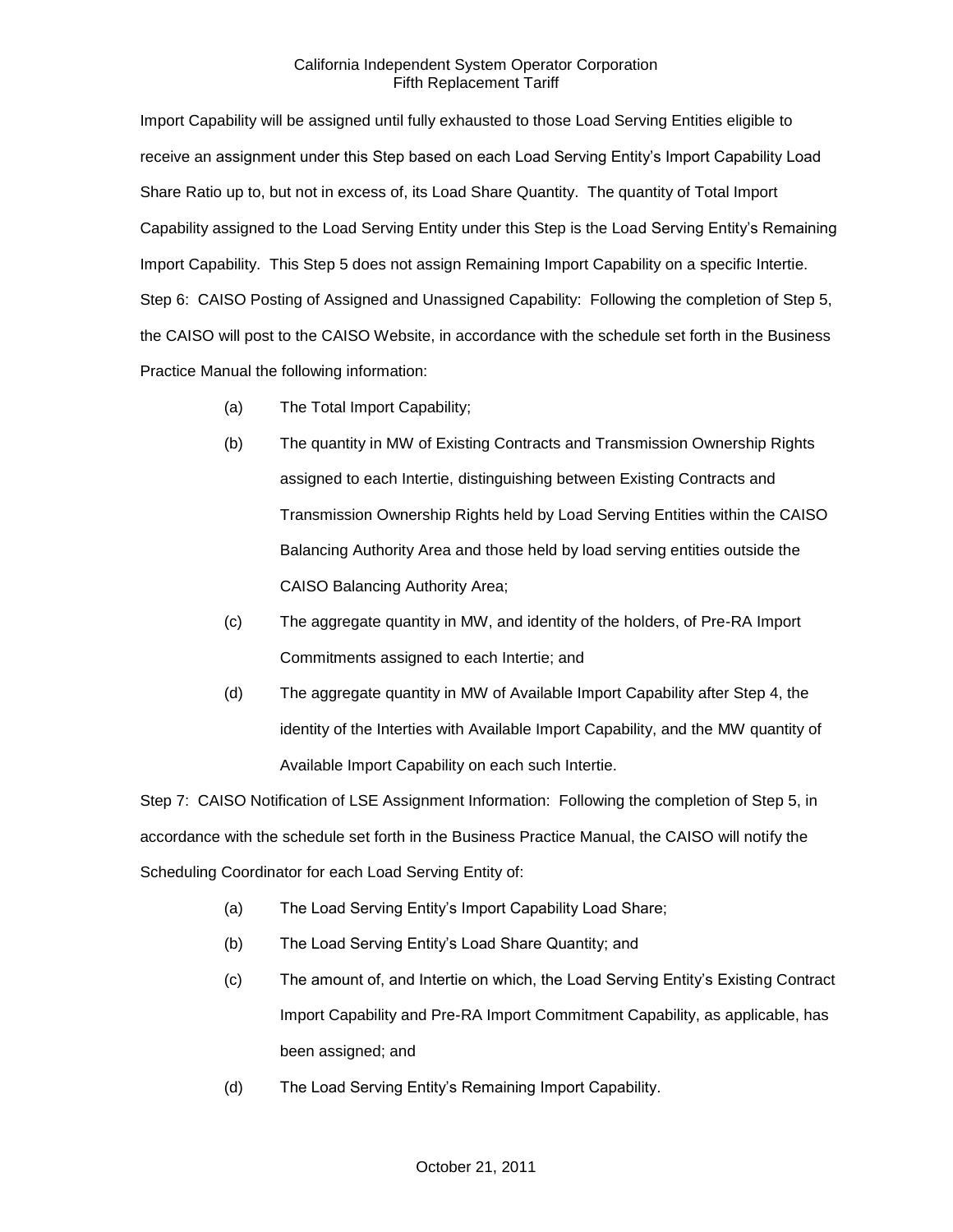Step 8: Transfer of Import Capability: In accordance with the schedule set forth in the Business Practice Manual, a Load Serving Entity shall be allowed to transfer some or all of its Remaining Import Capability to any other Load Serving Entity or Market Participant. The CAISO will accept transfers among LSEs and Market Participants only to the extent such transfers are reported to the CAISO, in accordance with the schedule set forth in the Business Practice Manual and through the CAISO's Import Capability Transfer Registration Process, by the entity receiving the Remaining Import Capability who must set forth (1) the name of the counter-parties, (2) the MW quantity, (3) term of transfer, and (4) price on a per MW basis. The CAISO will post to the CAISO Website by August 8, 2007 for Resource Adequacy Compliance Year 2008 and for subsequent Resource Adequacy Compliance Years in accordance with the schedule set forth in the Business Practice Manual the information on transfers of Remaining Import Capability received under this Step 8.

Step 9: Initial Scheduling Coordinator Request to Assign Remaining Import Capability by Intertie: In accordance with the schedule set forth in the Business Practice Manual, the Scheduling Coordinator for each Load Serving Entity or Market Participant shall notify the CAISO of its request to assign its post-trading Remaining Import Capability on a MW basis per available Intertie. Total requests for assignment of Remaining Import Capability by a Scheduling Coordinator cannot exceed the sum of the post-traded Remaining Import Capability of its Load Serving Entities. The CAISO will honor the requests to the extent an Intertie has not been over requested. If an Intertie is over requested, the requests for Remaining Import Capability on that Intertie will be assigned based on each Load Serving Entity's Import Capability Load Share Ratio in the same manner as set forth in Step 4. A Market Participant without an Import Capability Load Share will be assigned the Import Capability Load Share equal to the average Import Capability Load Share of those Load Serving Entities from which it received transfers of Remaining Import Capability.

Step 10: CAISO Notification of Initial Remaining Import Capability Assignments and Unassigned Capability: In accordance with the schedule set forth in the Business Practice Manual, the CAISO will: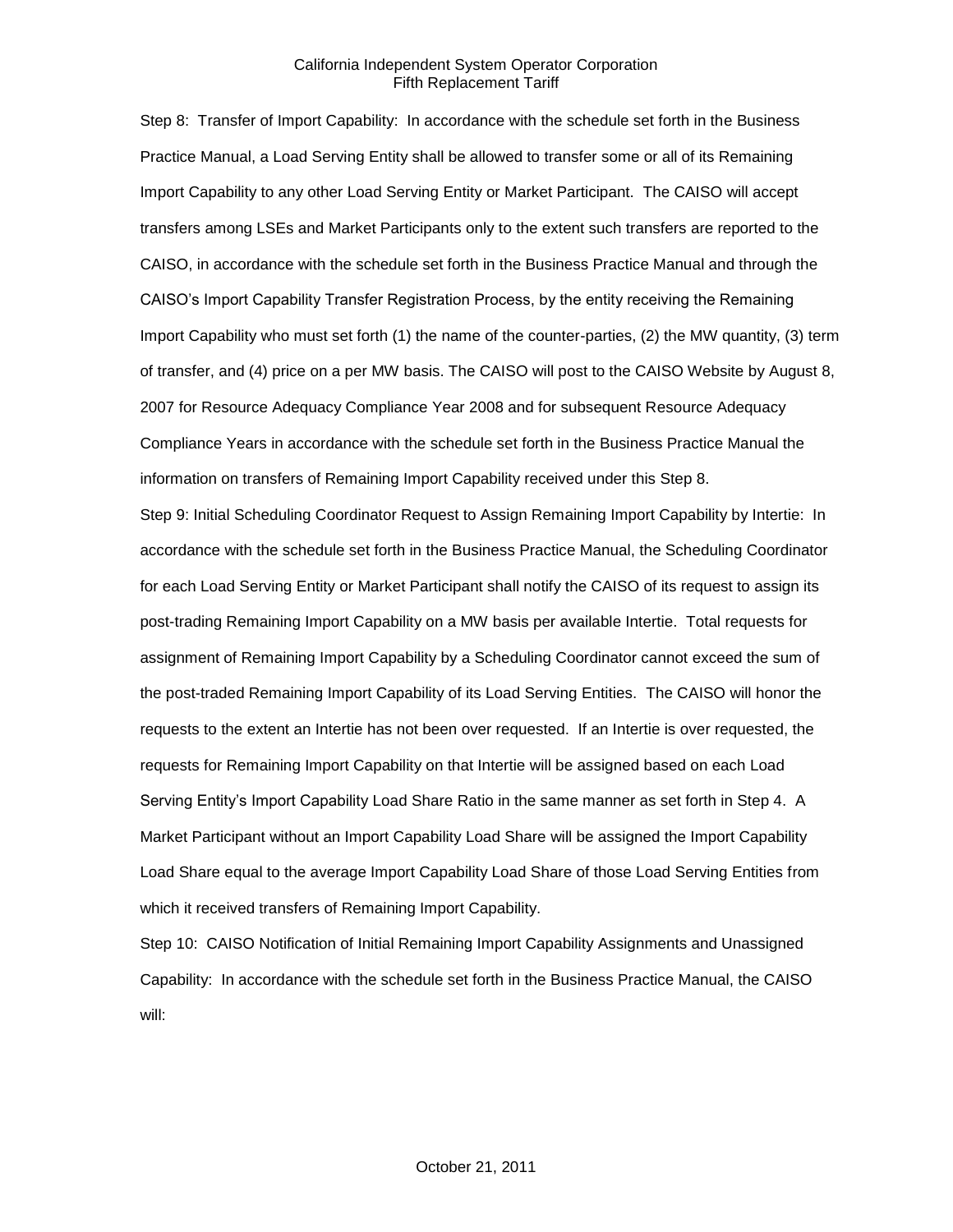- (a) Notify the Scheduling Coordinator for each Load Serving Entity or Market Participant of the Load Serving Entity or Market Participant's accepted request(s) for assigning Remaining Import Capability under Step 9; and
- (b) Publish on the CAISO Website aggregate unassigned Available Import Capability, if any, the identity of the Interties with unassigned Available Import Capability, and the MW quantity of Available Import Capability, on each such Intertie.

Step 11: Secondary Scheduling Coordinator Request to Assign Remaining Import Capability by Intertie: To the extent Remaining Import Capability remains unassigned as disclosed by Step 10, in accordance with the schedule set forth in the Business Practice Manual, Scheduling Coordinators for Load Serving Entities or Market Participants shall notify the CAISO of their requests to assign any remaining Remaining Import Capability on a MW per available Intertie basis. The CAISO will honor the requests to the extent an Intertie has not been over requested. If an Intertie is over requested, the requests on that Intertie will be assigned based on each Load Serving Entity or Market Participant's Import Capability Load Share Ratio, as used in Steps 4 and 9. Step 12: Notification of Secondary Remaining Import Capability Assignments and Unassigned Capability: In accordance with the schedule set forth in the Business Practice Manual, the CAISO will:

- (a) Notify the Scheduling Coordinator for each Load Serving Entity or Market Participant of the Load Serving Entity or Market Participant's accepted request(s) for assigning Remaining Import Capability under Step 11; and
- (b) Publish on the CAISO Website unassigned aggregate Available Import Capability, if any, the identity of the Interties with Available Remaining Import Capability, and the MW quantity of Availability Import Capability on each such Intertie.

Step 13: Requests for Balance of Year Unassigned Available Import Capability: To the extent total Available Import Capability remains unassigned as disclosed by Step 12, Scheduling Coordinators for Load Serving Entities or Market Participants may notify the CAISO at any time, except as limited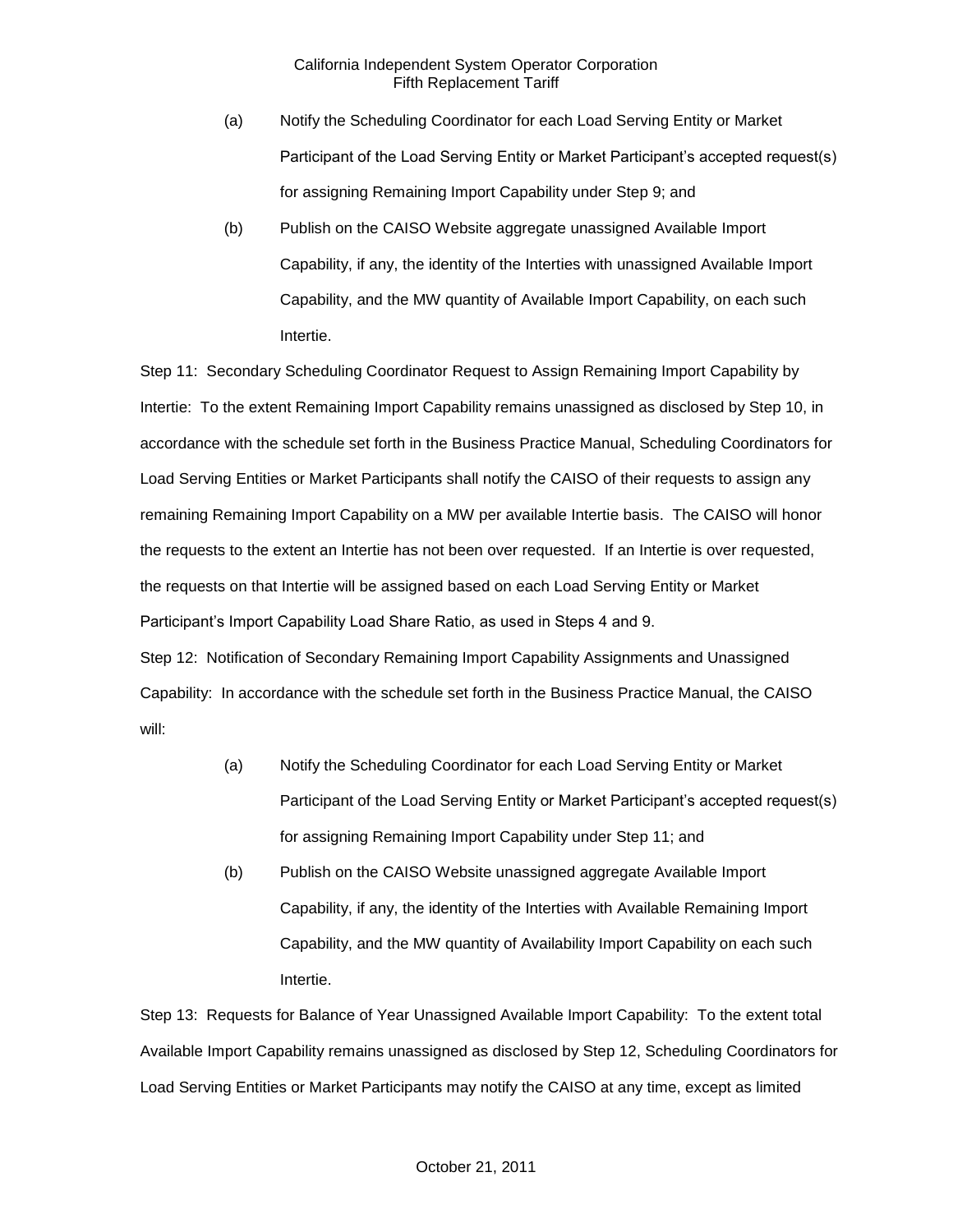herein, of a request for unassigned Available Import Capability on a specific Intertie on a per MW basis. Each request must include the identity of Load Serving Entity or Market Participant on whose behalf the request is made. The CAISO will accept only two (2) requests per calendar week from any Scheduling Coordinator on behalf of a single Load Serving Entity or other Market Participant. The CAISO will honor requests in priority of the time requests from Scheduling Coordinators were received until the Intertie is fully assigned and without regard to any Load Serving Entity's Load Share Quantity. Any honored request shall be for the remainder of the Resource Adequacy Compliance Year; however, any notification by the CAISO of acceptance of the request in accordance with this Section after the 20th calendar day of any month shall not be permitted to be included in the Load Serving Entity's Resource Adequacy Plan submitted in the same month as the acceptance. The CAISO shall provide an electronic means, either through the Import Capability Transfer Registration Process or otherwise, of notifying the Scheduling Coordinator of the time the request was deemed received by the CAISO and, within seven (7) days of receipt of the request, whether the request was honored. If honored, it shall be the responsibility of the Scheduling Coordinator and its Load Serving Entity to notify the CPUC or applicable Local Regulatory Authority of the acceptance of the request for unassigned Available Import Capability. If the request is not honored because the Intertie requested was fully assigned, the request will be deemed rejected and the Scheduling Coordinator, if it still seeks to obtain unassigned Available Import Capability, will be required to submit a new request for unassigned Available Import Capability on a different Intertie. The CAISO will update on its website the list of unassigned Available Import Capability by Intertie in accordance with the schedule set forth in the Business Practice Manual.

This multi-step process for assignment of Total Import Capability does not guarantee or result in any actual transmission service being assigned and is only used for determining the import capability that can be credited towards satisfying the Reserve Margin of a Load Serving Entity under this Section 40. Upon the request of the CAISO, Scheduling Coordinators must provide the CAISO with information on Pre-RA Import Commitments and any transfers or sales of assigned Total Import Capability.

#### **40.4.6.2.2 Bilateral Import Capability Transfers and Registration Process**

**40.4.6.2.2.1 Eligibility Registration for Bilaterial Import Capability Transfers**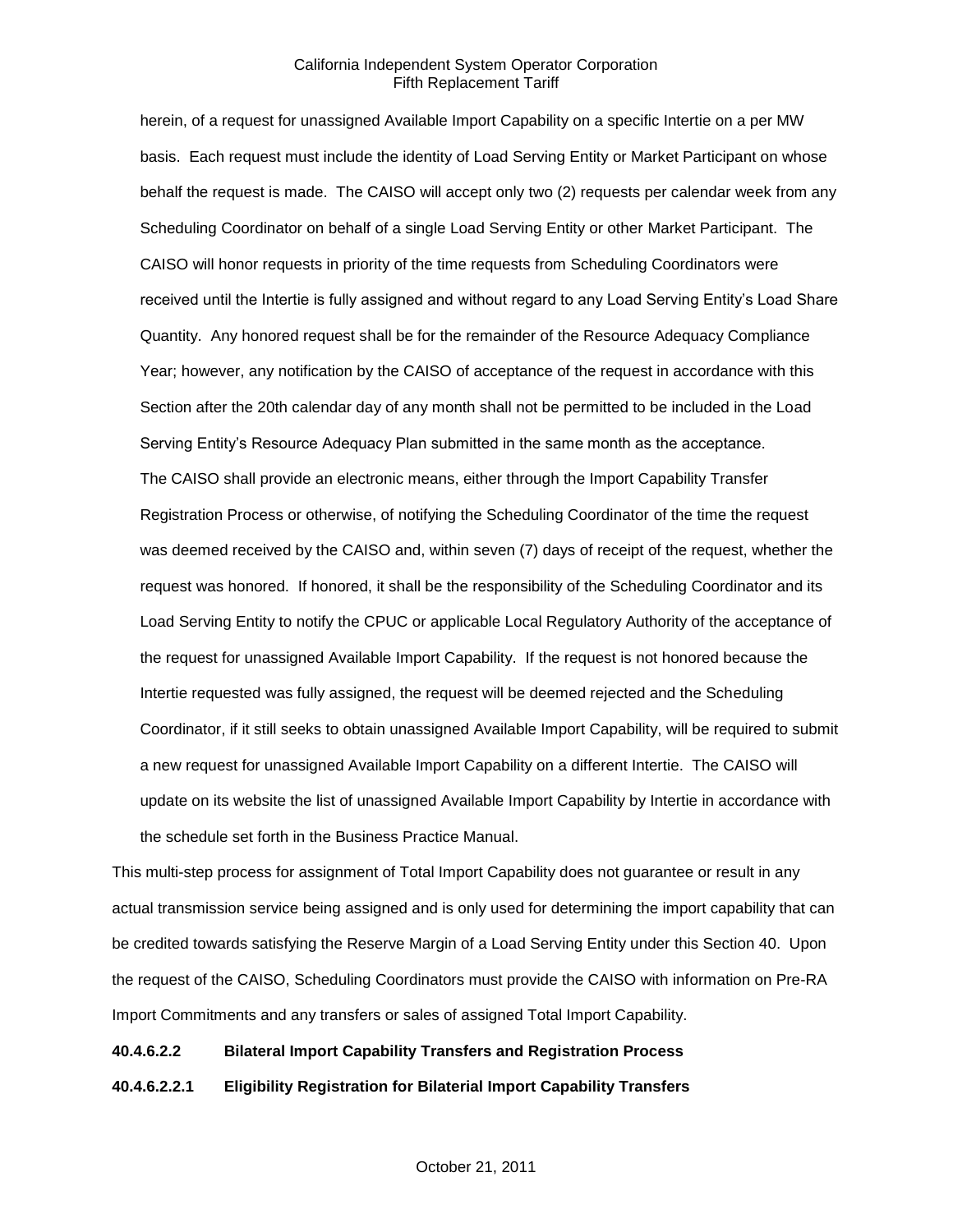To be eligible to engage in any bilateral assignment, sale, or other transfer of Remaining Import Capability under Step 8 of Section 40.4.6.2.1 or Section 40.4.6.2.2.2 or Existing Contract Import Capability, and Pre-RA Import Commitment Capability under Section 40.6.2.2.2, a Load Serving Entity or other Market Participant must provide the CAISO through the Import Capability Transfer Registration Process the following information:

- (a) Name of the Load Serving Entity or Market Participant
- (b) E-mail contact information

The CAISO will post to the CAISO Website the information received under this Section on a monthly basis in accordance with the schedule set forth in the Business Practice Manual. Any assignment, sale, or other transfer of Existing Contract Import Capability, Pre-RA Import Commitment Capability, or Remaining Import Capability may only be made by or to a Load Serving Entity or Market Participant whose information received under this Section has been posted to the CAISO Website prior to the date of the assignment, sale, or other transfer of the Existing Contract Import Capability, Pre-RA Import Commitment Capability, or Remaining Import Capability. It shall be the exclusive responsibility of the Scheduling Coordinator for the Load Serving Entity or Market Participant to ensure that the information posted to the CAISO Website under this Section is accurate and up to date.

## **40.4.6.2.2.2 Reporting Process for Bilateral Import Capability Transfers**

This Section shall apply to all transfers of Existing Contract Import Capability, Pre-RA Import Commitment Capability, or Remaining Import Capability other than that provided for in Step 8 of Section 40.4.6.2.1. Any Load Serving Entity or other Market Participant that has obtained Existing Contract Import Capability, Pre-RA Import Commitment Capability, or Remaining Import Capability may assign, sell, or otherwise transfer such Existing Contract Import Capability, Pre-RA Import Commitment Capability, or Remaining Import Capability in MW increments. The import capability subject to each transfer shall remain on the Intertie assigned pursuant to Section 40.4.6.2.1.

The Scheduling Coordinator for the Load Serving Entity or Market Participant receiving the transferred Existing Contract Import Capability, Pre-RA Import Commitment Capability, or Remaining Import Capability must report the transfer to the CAISO through the CAISO's Import Capability Transfer Registration Process by providing the following information: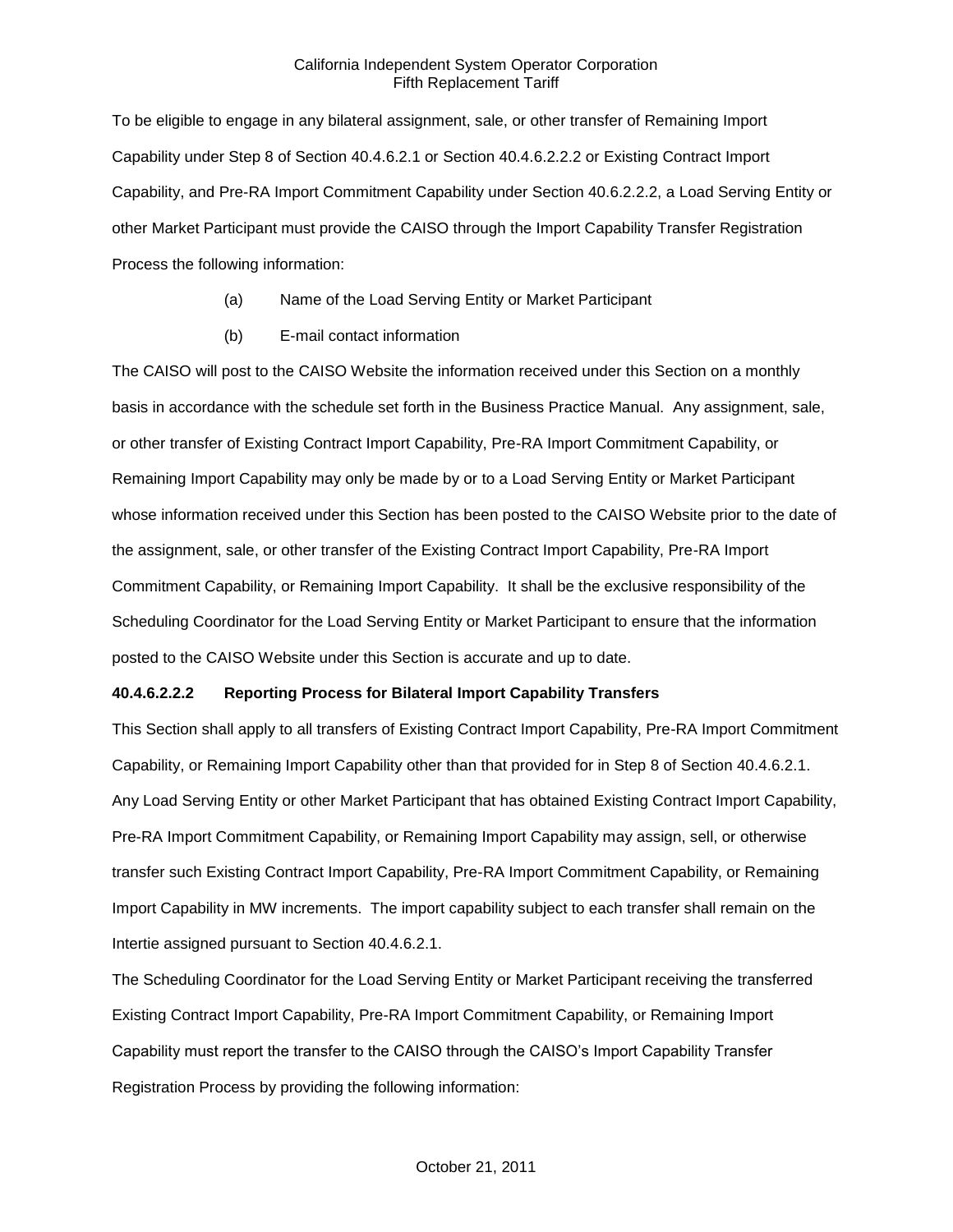- (a) Identity of the counter-party(ies);
- (b) The MW quantity;
- (c) The Intertie on which the Existing Contract Import Capability, Pre-RA Import Commitment Capability, or Remaining Import Capability was assigned;
- (d) Term of the transfer;
- (e) Price on a per MW basis; and
- (f) Whether the import capability assignment being transferred is Existing Contract Import Capability, Pre-RA Import Commitment Capability, or Remaining Import Capability.

The CAISO will promptly post to the CAISO Website the information on transfers received under this Section except for the information received pursuant to subpart (f) of this Section. On a quarterly basis, the CAISO shall also report to FERC the transfer information received under this Section and Step 8 of Section 40.4.6.2.1. Transfer information received in accordance with this Section after the 20th calendar day of any month shall not be permitted to be included in the Load Serving Entity's Resource Adequacy Plan submitted in the same month as the transfer submission.

## **40.4.6.2.2.3 Other Import Capability Information Postings**

The CAISO will post to the CAISO Website on a monthly basis in accordance with the schedule set forth in the Business Practice Manual, for each Intertie, the holder and that holder's quantity in MW of import capability assigned on the particular Intertie as of the reporting date.

The CAISO will also post to the CAISO Website following submission of the annual Resource Adequacy Plans under Sections 40.2.1.1, 40.2.2.4, 40.2.3.4, and 40.2.4, for each Intertie, by a "yes" or "no" designation, whether each holder of import capability assigned on the particular Intertie has fully included the assigned import capability in the holder's annual Resource Adequacy Plans.

## **40.4.7 Submission Of Supply Plans**

## **40.4.7.1 Schedule for Submission of Supply Plans**

Scheduling Coordinators representing Resource Adequacy Resources supplying Resource Adequacy Capacity shall provide the CAISO with annual and monthly Supply Plans, on the schedule set forth in the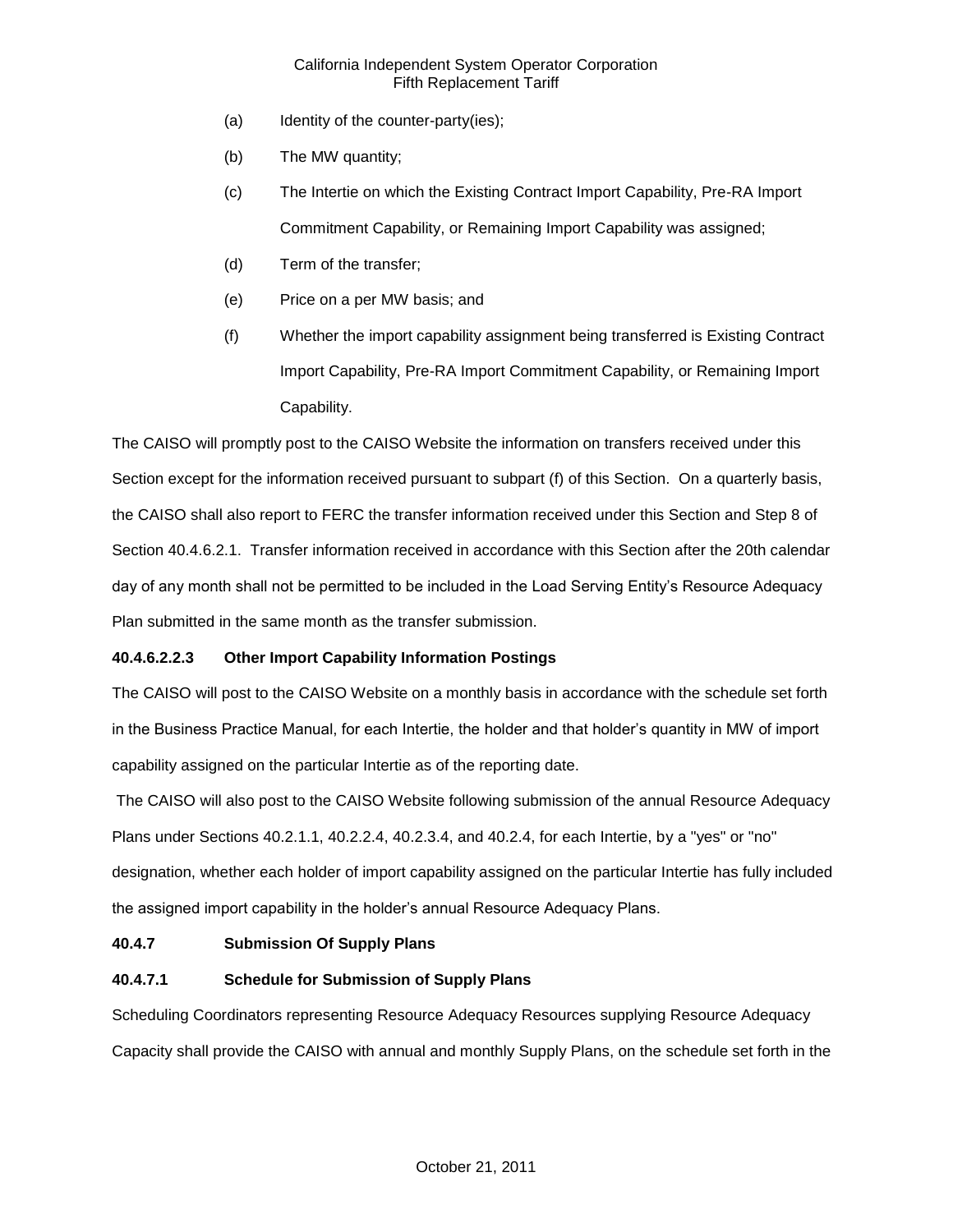Business Practice Manual verifying their agreement to provide Resource Adequacy Capacity during the next Resource Adequacy Compliance Year or relevant month, as applicable.

## **40.4.7.2 Form of Supply Plans**

The Supply Plan must be in the form of the template provided on the CAISO Website, which shall include an affirmative representation by the Scheduling Coordinator submitting the Supply Plan that the CAISO is entitled to rely on the accuracy of the information provided in the Supply Plan to perform those functions set forth in this Section 40.

## **40.4.7.3 Validation of Supply Plans**

The CAISO shall be entitled to take reasonable measures to validate the accuracy of the information submitted in Supply Plans under this Section. Supply Plan validation measures may include the following:

> (a) The CAISO may compare a Resource Adequacy Resource's Resource Adequacy Capacity against the Resource Adequacy Resource's Net Qualifying Capacity, if applicable. To the extent the Resource Adequacy Capacity of a Resource Adequacy Resource included in a Supply Plan is greater than the Resource Adequacy Resource's Net Qualifying Capacity, the CAISO will notify the respective Scheduling Coordinators for the Resource Adequacy Resource and each Load Serving Entity that has included the Resource Adequacy Resource in its Resource Adequacy Plan that the Resource Adequacy Capacity from the Resource Adequacy Resource shall be reduced to the Resource Adequacy Resource's Net Qualifying Capacity and that it will be considered a mismatch under Section 40.7. If the CAISO is not advised as to how the reduction in Resource Adequacy Capacity to conform with the Resource Adequacy Resource's Net Qualifying Capacity shall be allocated among each Load Serving Entity that included the Resource Adequacy Resource on its Resource Adequacy Plan, the CAISO will apply a pro rata reduction based on the Supply Plan.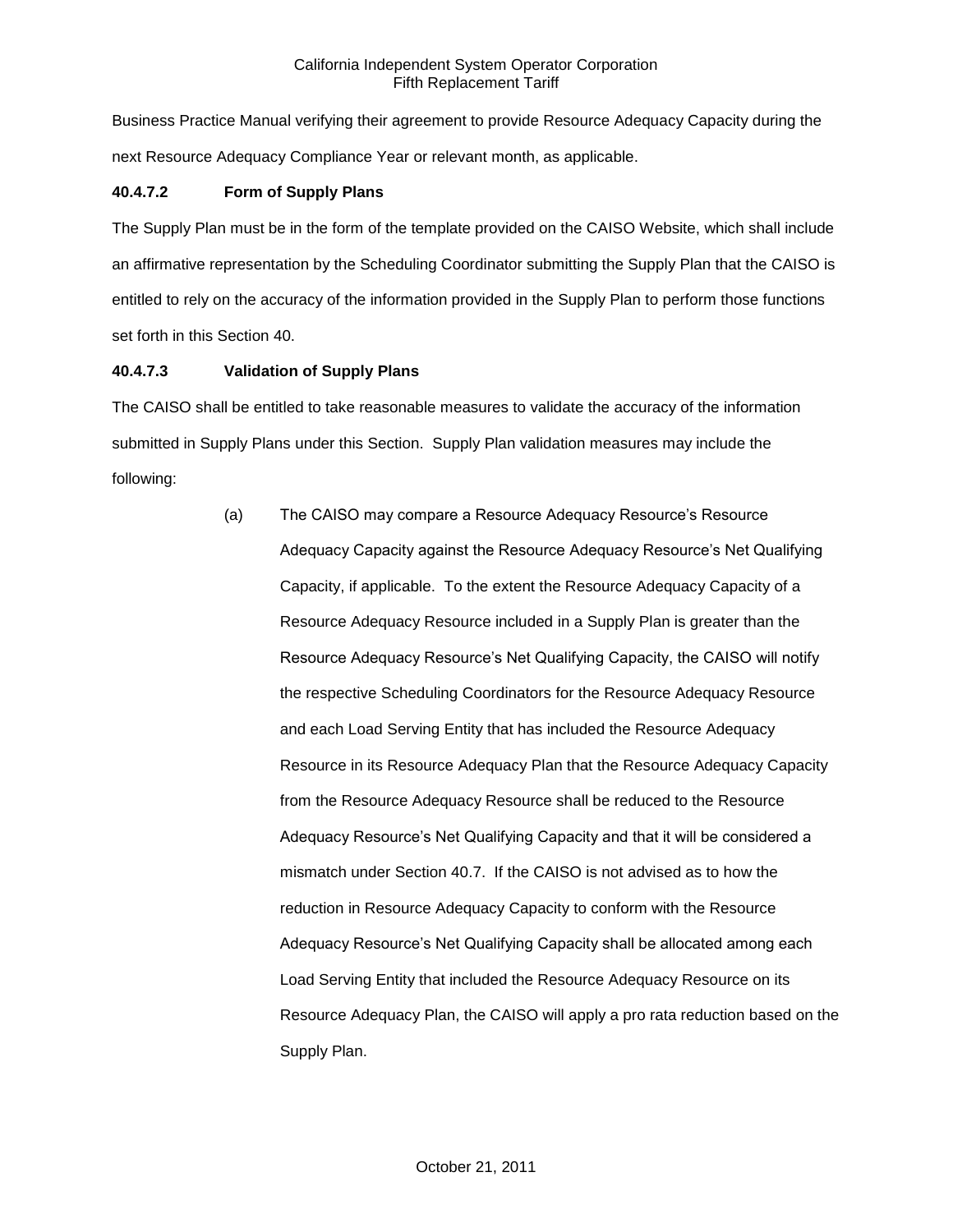(b) Other errors or inaccuracies identified by the CAISO in a Supply Plan shall be treated as a mismatch under Section 40.7.

Disputes regarding the CAISO's determination of Net Qualifying Capacity shall be subject to Section 40.5.2. The provisions of this Section shall not affect a Resource Adequacy Resource's Net Qualifying Capacity posted by the CAISO under Section 40.5.2.

## **40.5 Requirements Applying To Modified Reserve Sharing LSEs Only**

## **40.5.1 Day Ahead Scheduling And Bidding Requirements**

- (1) Scheduling Coordinators on behalf of Modified Reserve Sharing LSEs serving Load within the CAISO Balancing Authority Area for whom they submit Demand Bids shall submit into the IFM Bids or Self-Schedules for Demand equal to one hundred (100) percent and for Supply equal to one hundred and fifteen (115) percent of the hourly Demand Forecasts for each Modified Reserve Sharing LSE it represents for each Trading Hour for the next Trading Day. Subject to Section 40.5.5, the resources included in a Self-Schedule or a Bid in each Trading Hour to satisfy one hundred and fifteen percent (115%) of the Modified Reserve Sharing LSE's hourly Demand Forecasts will be deemed Resource Adequacy Resources and (a) shall be comprised of those resources listed in the Modified Reserve Sharing LSE's monthly Resource Adequacy Plan and (b) shall include all Local Capacity Area Resources listed in the Modified Reserve Sharing LSE's annual Resource Adequacy Plan, if any, except to the extent the Local Capacity Area Resources, if any, are unavailable due to any Outages or reductions in capacity reported to the CAISO in accordance with this CAISO Tariff.
	- (i) Local Capacity Area Resources physically capable of operating must submit: (a) Economic Bids for Energy and/or Self-Schedules for all their Resource Adequacy Capacity and (b) Economic Bids for Ancillary Services and/or a Submission to Self-Provide Ancillary Services for all of their Resource Adequacy Capacity that is certified to provide Ancillary Services. For Local Resource Adequacy Capacity that is certified to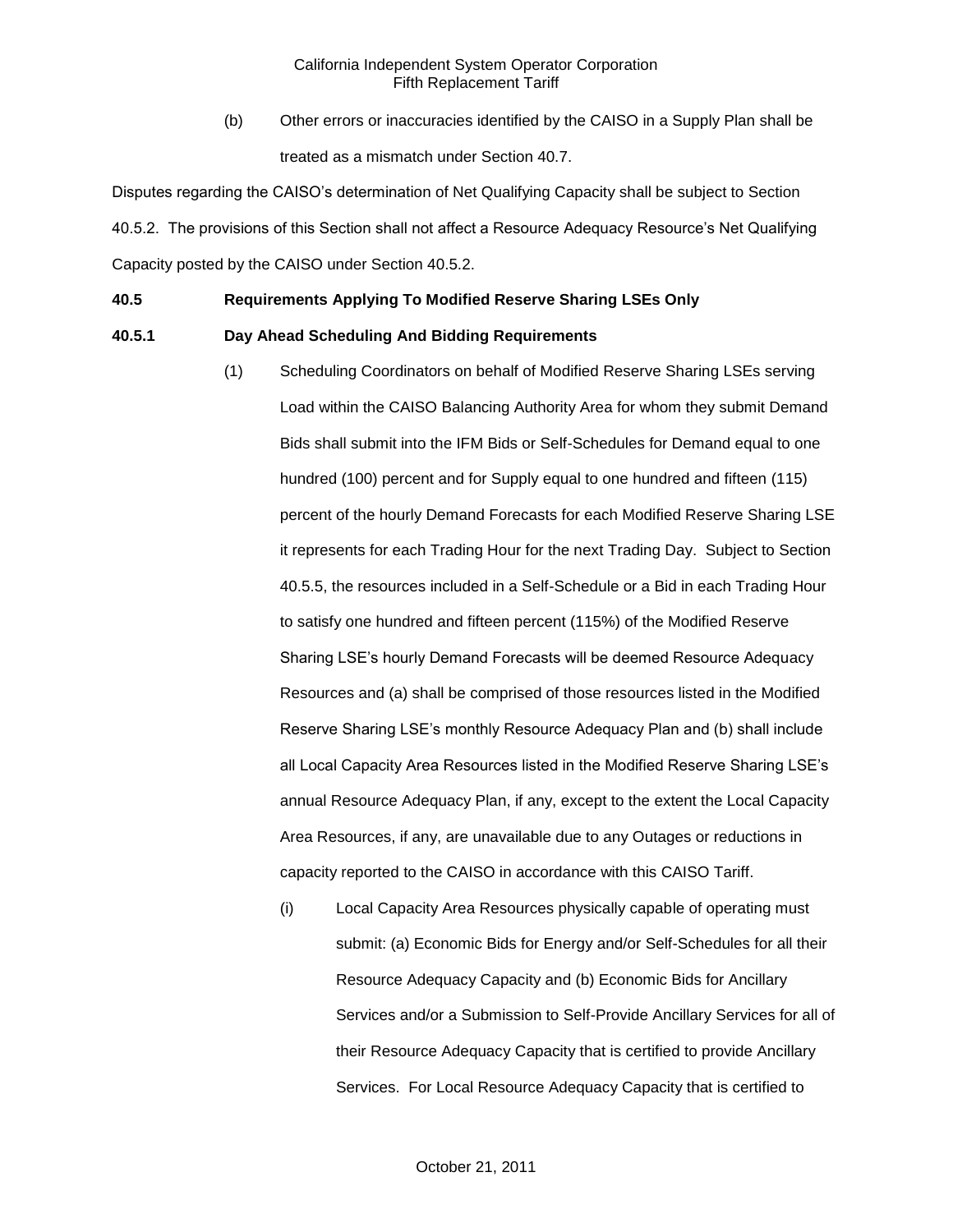provide Ancillary Services and is not covered by a Submission to Self-Provide Ancillary Services, the resource must submit Economic Bids for each Ancillary Service for which the resource is certified. For Resource Adequacy Capacity subject to this requirement for which no Economic Energy Bid or Self-Schedule has been submitted, the CAISO shall insert a Generated Bid in accordance with Section 40.6.8. For Resource Adequacy Capacity subject to this requirement for which no Economic Bids for Ancillary Services or Submissions to Self-Provide Ancillary Services have been submitted, the CAISO shall insert a Generated Bid in accordance with Section 40.6.8 for each Ancillary Service the resource is certified to provide. However, to the extent the Generating Unit providing Local Capacity Area Resource capacity constitutes a Use-Limited Resource under Section 40.6.4, the provisions of Section 40.6.4 will apply.

- (ii) Resource Adequacy Resource must participate in the RUC to the extent that the resource has available Resource Adequacy Capacity that was offered into the IFM and is not reflected in an IFM Schedule. Resource Adequacy Capacity participating in RUC will be optimized using zero dollar (\$0/MW-hour) RUC Availability Bid.
- (iii) Capacity from Resource Adequacy Resources selected in RUC will not be eligible to receive a RUC Availability Payment.
- (iv) Through the IFM co-optimization process, the CAISO will utilize available Local Capacity Area Resource Adequacy Capacity to provide Energy or Ancillary Services in the most efficient manner to clear the Energy market, manage congestion and procure required Ancillary Services. In so doing the IFM will honor submitted Energy Self-Schedules of the Local Capacity Area Resource Adequacy Capacity of the Modified Reserve Sharing LSE unless the CAISO is unable to satisfy one hundred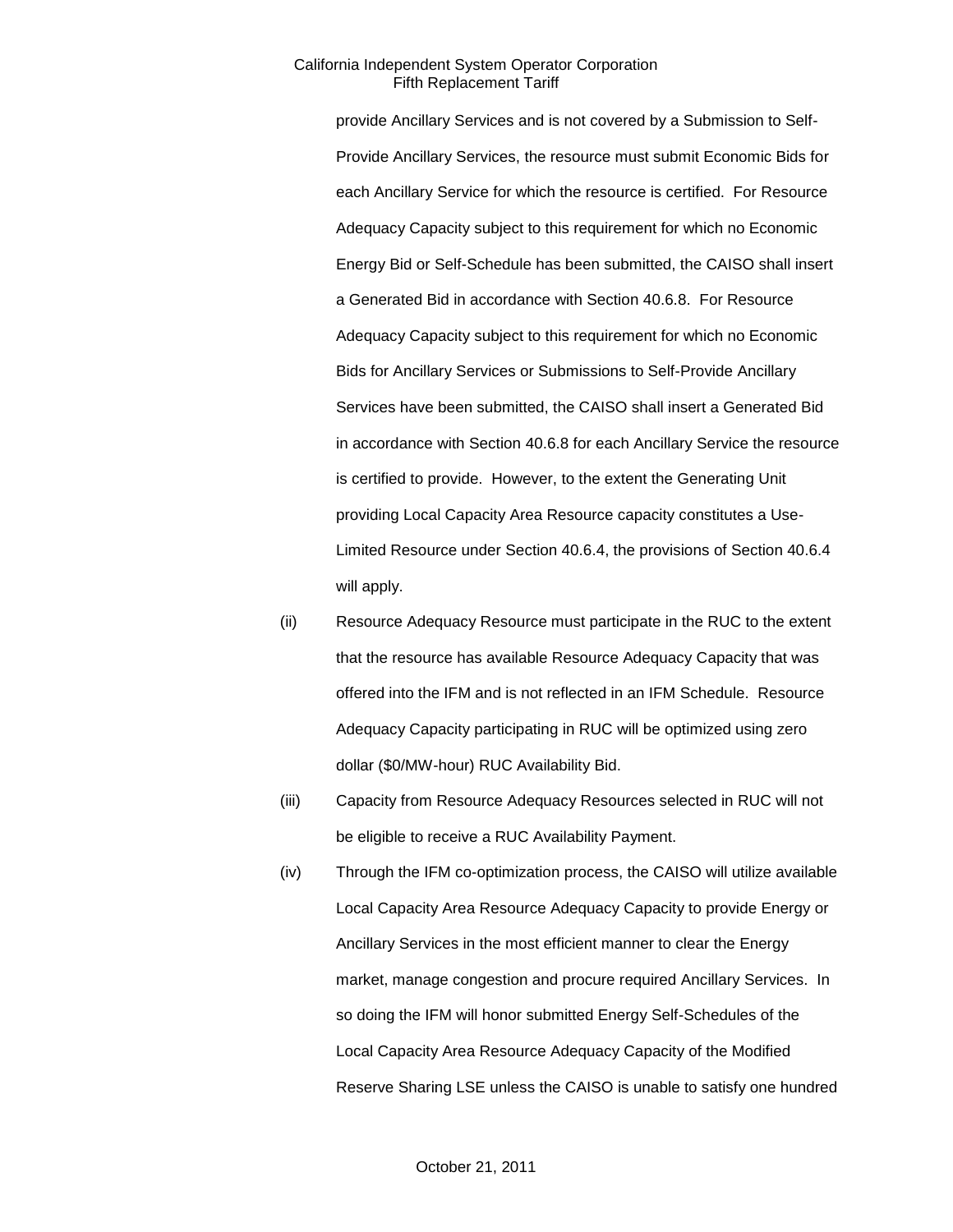(100) percent of the Ancillary Services requirements. In such cases the CAISO may curtail all or a portion of a submitted Energy Self-Schedule to allow Ancillary Service-certified Local Capacity Area Resource Adequacy Capacity to be used to meet the Ancillary Service requirements. The CAISO will not curtail for the purpose of meeting Ancillary Service requirements a Self-Schedule of a resource internal to a Metered Subsystem that was submitted by the Scheduling Coordinator for that Metered Subsystem. If the IFM reduces the Energy Self-Schedule of Resource Adequacy Capacity to provide an Ancillary Service, the Ancillary Service Marginal Price for that Ancillary Service will be calculated in accordance with Section 27.1.2 using the Ancillary Service Bids submitted by the Scheduling Coordinator for the Resource Adequacy Resource or inserted by the CAISO pursuant to this Section 40.5.1, and using the resource's Generated Energy Bid to determine the Resource Adequacy Resource's opportunity cost of Energy. If the Scheduling Coordinator for the Modified Reserve Sharing LSE's Resource Adequacy Resource believes that the opportunity cost of Energy based on the Resource Adequacy Resource's Generated Energy Bid is insufficient to compensate for the resource's actual opportunity cost, the Scheduling Coordinator may submit evidence justifying the increased amount to the CAISO and to the FERC no later than seven (7) days after the end of the month in which the submitted Energy Self-Schedule was reduced by the CAISO to provide an Ancillary Service. The CAISO will treat such information as confidential and will apply the procedures in Section 20.4 of this CAISO Tariff with regard to requests for disclosure of such information. The CAISO shall pay the higher opportunity costs after those amounts have been approved by FERC.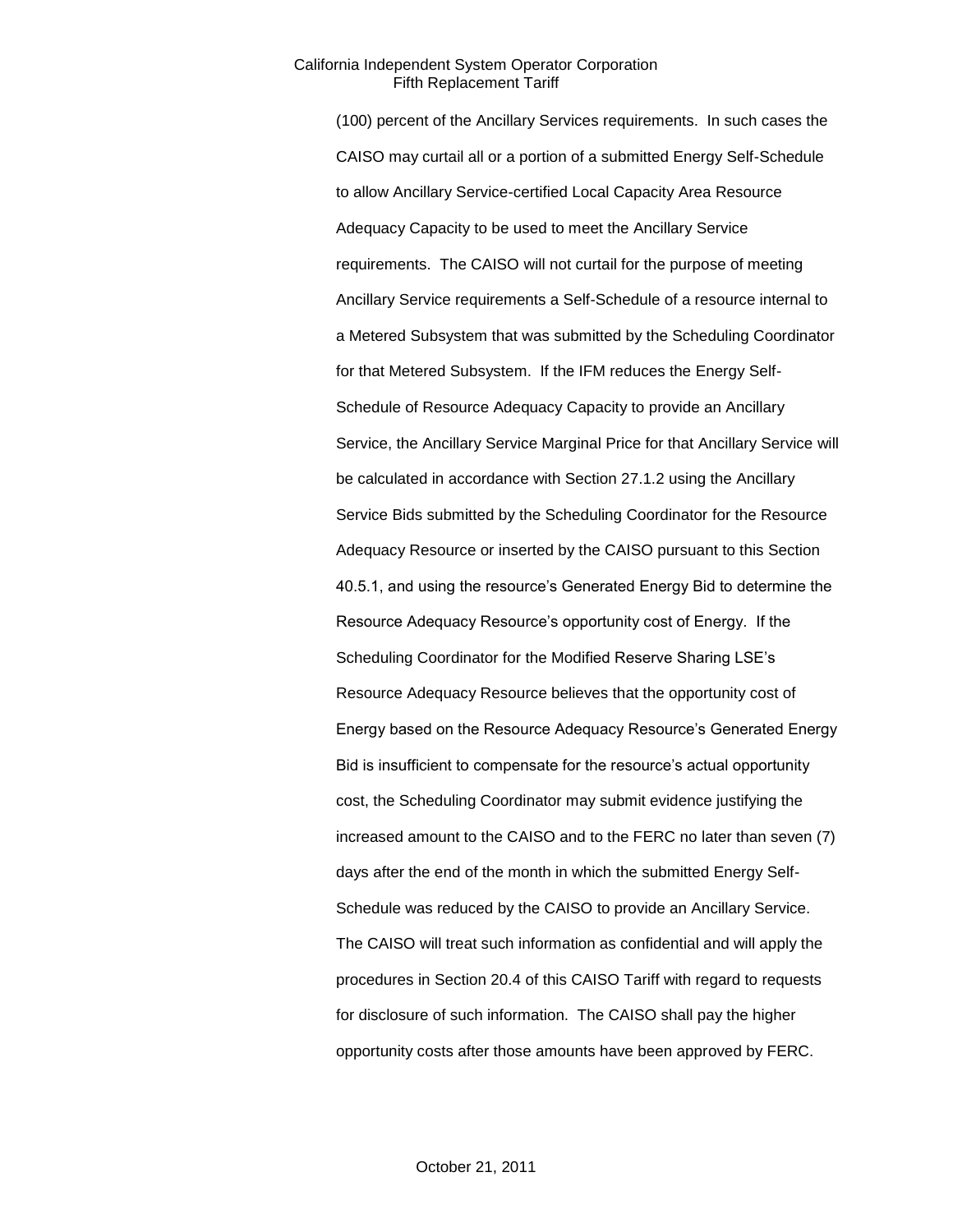- (2) Resource Adequacy Resources of Modified Reserve Sharing LSEs that do not clear in the IFM or are not committed in RUC shall have no further offer requirements in HASP or Real-Time, except under System Emergencies as provided in this CAISO Tariff.
- (3) Resource Adequacy Resources committed by the CAISO must maintain that commitment through Real-Time. In the event of a Forced Outage on a Resource Adequacy Resource committed in the Day-Ahead Market to provide Energy, the Scheduling Coordinator for the Modified Reserve Sharing LSE will have up to the next HASP bidding opportunity, plus one hour, to replace the lesser of: (i) the committed resource suffering the Forced Outage, (ii) the quantity of Energy committed in the Day-Ahead Market, or (iii) one hundred and seven (107) percent of the hourly forecast Demand.

### **40.5.2 Demand Forecast Accuracy**

On a monthly basis, the CAISO will review Meter Data to evaluate the accuracy or quality of the hourly Day-Ahead Demand Forecasts submitted by the Scheduling Coordinator on behalf of Modified Reserve Sharing LSEs. If the CAISO determines, based on its review, that one or more Demand Forecasts materially under-forecasts the Demand of the Modified Reserve Sharing LSEs for whom the Scheduling Coordinator schedules, after accounting for weather adjustments, the CAISO will notify the Scheduling Coordinator of the deficiency and will cooperate with the Scheduling Coordinator and Modified Reserve Sharing LSE(s) to revise its Demand Forecast protocols or criteria. If the material deficiency affects ten (10) hourly Demand Forecasts over a minimum of two (2) non-consecutive Business Days within a month, the CAISO may: (i) inform State of California authorities including, but not necessarily limited to, the California Legislature, and identify the Modified Reserve Sharing LSE(s) represented by the Scheduling Coordinator and (ii) assign to the Scheduling Coordinator responsibility for all tier 1 RUC charges as specified in Section 11.8.6.5 to address the uncertainty caused by the Scheduling Coordinator's deficient hourly Demand Forecasts until the deficiency is addressed.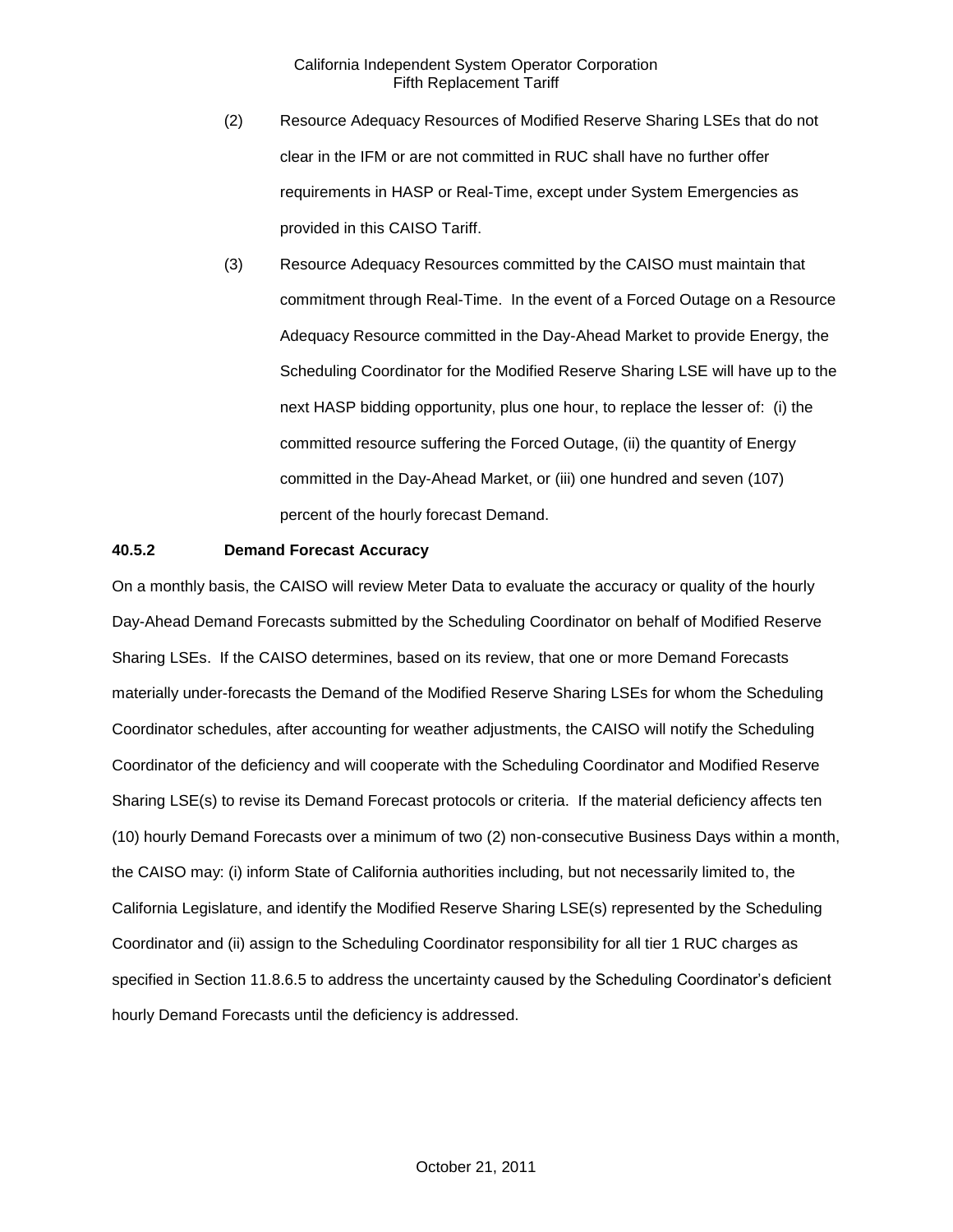## **40.5.3 Requirement To Make Resources Available In System Emergency**

Scheduling Coordinators for Modified Reserve Sharing LSEs that are MSS Operators shall make resources available to the CAISO during a System Emergency in accordance with the provisions of their Metered Subsystem Agreement. Scheduling Coordinators for all other Modified Reserve Sharing LSEs shall make available to the CAISO upon a warning or emergency notice of an actual or imminent System Emergency all resources that have not submitted a Self-Schedule or Economic Bid in the IFM that were listed in the Modified Reserve Sharing LSE's monthly Resource Adequacy Plan that are physically capable of operating without violation of any applicable law.

## **40.5.4 Consequence Of Failure To Meet Scheduling Obligation**

- (1) If the Scheduling Coordinator for the Modified Reserve Sharing LSE fails to submit a Self-Schedule or submit Bids equal to 115% of its hourly Demand Forecasts for each Trading Hour for the next Trading Day in the IFM and RUC, the Scheduling Coordinator will be charged a capacity surcharge of three times the price of the relevant Day-Ahead Hourly LAP LMP in the amount of the shortfall. To the extent the Scheduling Coordinator for the Modified Reserve Sharing LSE schedules imports on one or more Scheduling Points in an aggregate megawatt amount greater than its aggregate import deliverability allocation under Section 40.4.6.2, the quantity of megawatts in excess of its import deliverability allocation will not count toward satisfying the Modified Reserve Sharing LSE's scheduling obligation, unless it clears the Day-Ahead Market.
- (2) If the Scheduling Coordinator for the Modified Reserve Sharing LSE cannot fulfill its obligations under Section 40.5.1(3), the Scheduling Coordinator for the Modified Reserve Sharing LSE will be charged a capacity surcharge of two times the average of the six (6) Settlement Interval LAP prices for the hour in the amount of the shortfall. Energy scheduled in the HASP will not net against, or be used as a credit to correct, any failure to fulfill the Day-Ahead IFM hourly scheduling and RUC obligation in Section 40.5.1(1).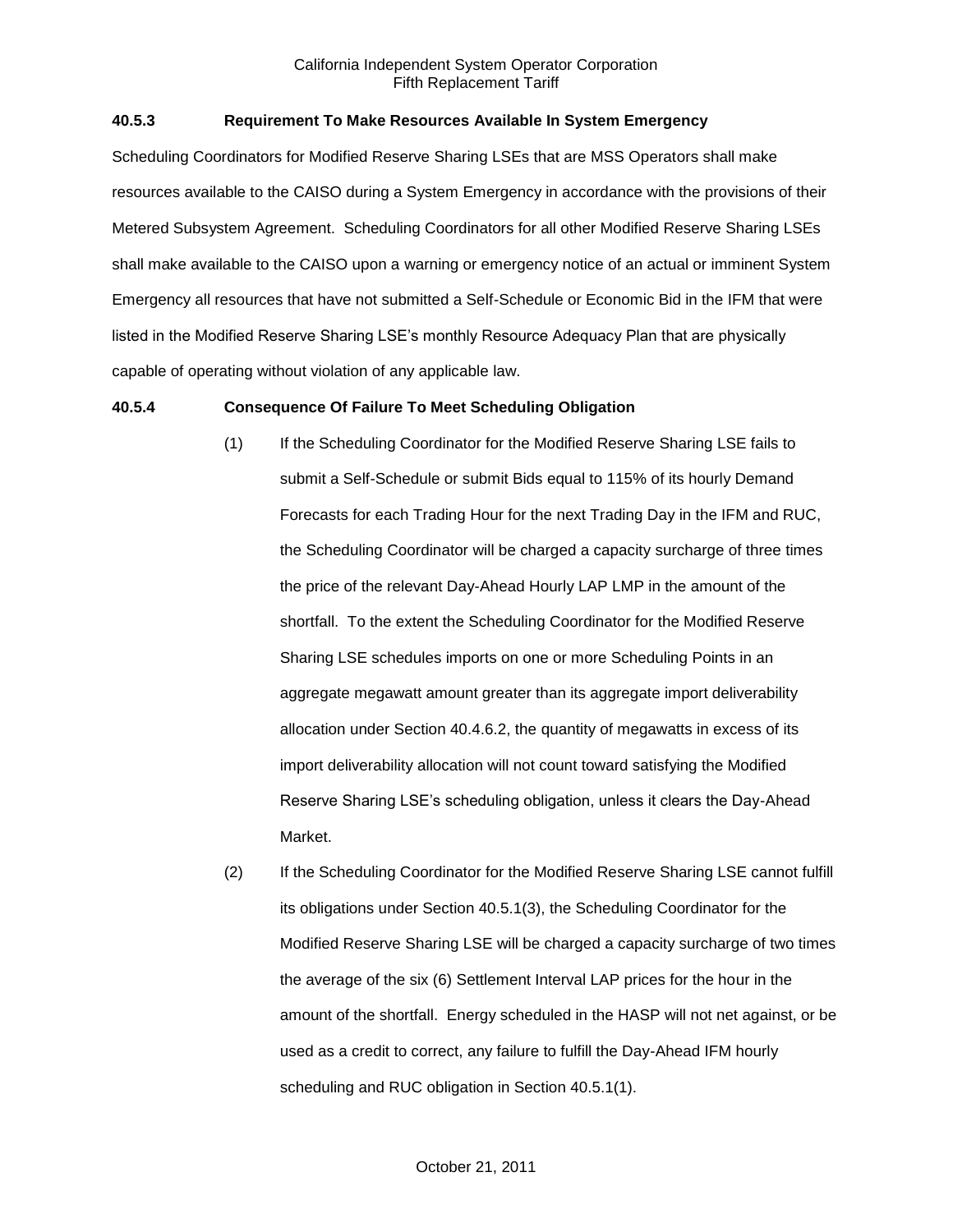(3) Any Energy surcharge received by the CAISO pursuant to this Section 40.5.4 shall be allocated to Scheduling Coordinators representing other Load Serving Entities in proportion to each such Scheduling Coordinator's Measured Demand during the relevant Trading Hour(s) to the aggregate CAISO Measured Demand during the relevant Trading Hour(s).

## **40.5.5 Substitution Of Resources**

Subject to the provisions of this Section 40.5, the Scheduling Coordinator for a Modified Reserve Sharing LSE may substitute for its Resource Adequacy Resources listed in its monthly Resource Adequacy Plan provided:

- (1) Substitutions must occur no later than the close of the IFM; and
- (2) Resources eligible for substitution are either imports or capacity from non-Resource Adequacy Resources or Resource Adequacy Resources with additional available capacity defined as Net Qualifying Capacity in excess of previously sold Resource Adequacy Capacity; however a Local Capacity Area Resource may be substituted only with capacity from non-Resource Adequacy Resources located in the same Local Capacity Area.

## **40.6 Requirements For SCs And Resources For Reserve Sharing LSEs**

This Section 40.6 does not apply to Resource Adequacy Resources of Load following MSSs and those entities that participate in the Modified Reserve Sharing LSE program under Section 40.5. Scheduling Coordinators supplying Resource Adequacy Capacity shall make the Resource Adequacy Capacity listed in the Scheduling Coordinator's monthly Supply Plans under Section 40.4.7 available to the CAISO each hour of each day of the reporting month in accordance with this Section 40.6.

## **40.6.1 Day-Ahead Availability**

Scheduling Coordinators supplying Resource Adequacy Capacity shall make the Resource Adequacy Capacity, except for that subject to Section 40.6.4, available Day-Ahead to the CAISO as follows:

> (1) Resource Adequacy Resources physically capable of operating must submit: (a) Economic Bids for Energy and/or Self-Schedules for all their Resource Adequacy Capacity and (b) Economic Bids for Ancillary Services and/or a Submission to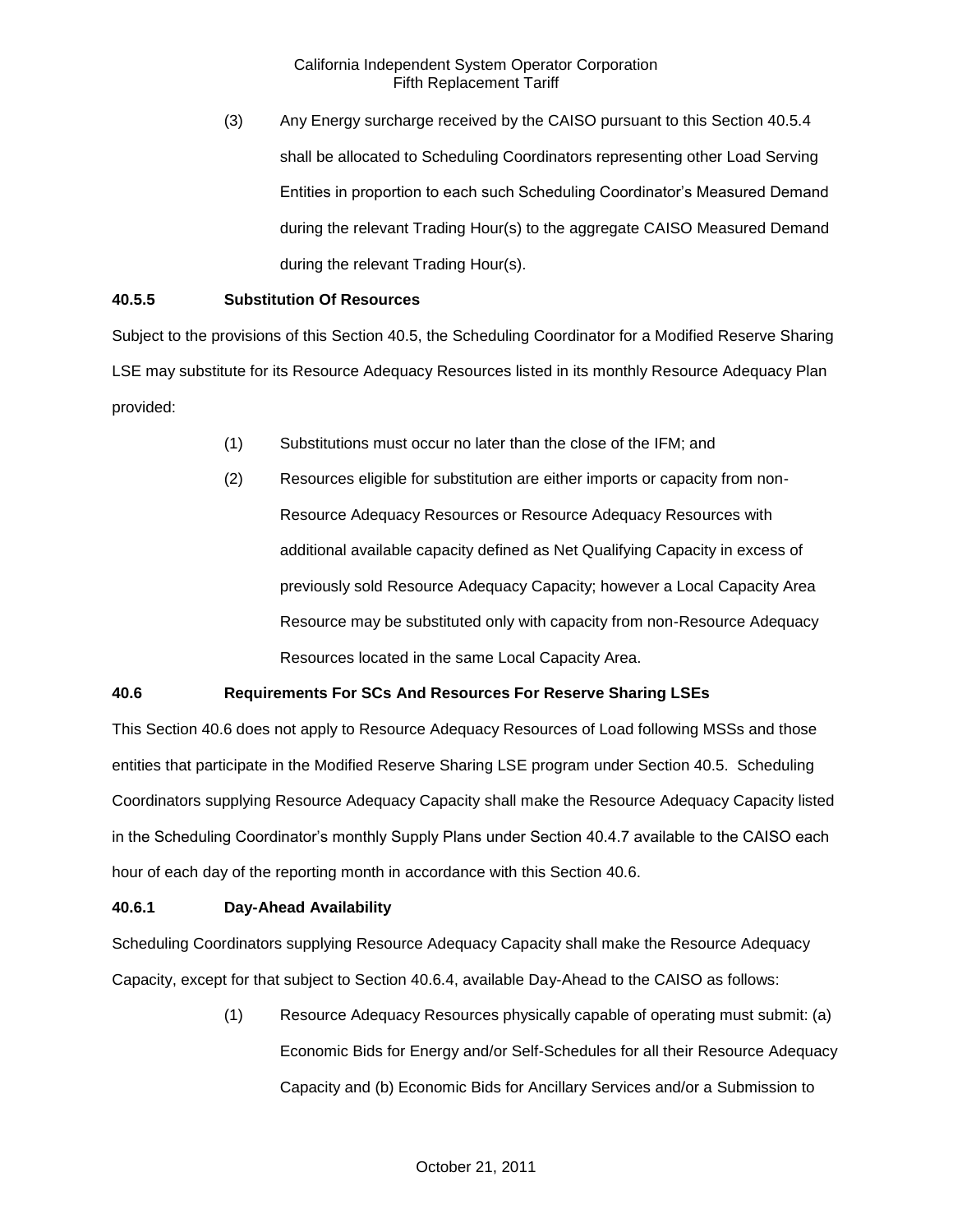Self-Provide Ancillary Services in the IFM for all of their Resource Adequacy Capacity that is certified to provide Ancillary Services. For Resource Adequacy Capacity that is certified to provide Ancillary Services and is not covered by a Submission to Self-Provide Ancillary Services, the resource must submit Economic Bids for each Ancillary Service for which the resource is certified. For Resource Adequacy Capacity subject to this requirement for which no Economic Energy Bid or Self-Schedule has been submitted, the CAISO shall insert a Generated Bid in accordance with Section 40.6.8. For Resource Adequacy Capacity subject to this requirement for which no Economic Bids for Ancillary Services or Submissions to Self-Provide Ancillary Services have been submitted, the CAISO shall insert a Generated Bid in accordance with Section 40.6.8 for each Ancillary Service the resource is certified to provide.

- (2) Resource Adequacy Resources that are Extremely Long-Start Resources must make themselves available to the CAISO by complying with the Extremely Long-Start Commitment Process under Section 31.7 or otherwise committing the ELS Resource upon instruction from the CAISO, if physically capable. Once the ELS Resource is committed by the CAISO, it is subject to the provisions of this Section 40.6.1 regarding Day-Ahead Availability and Section 40.6.2 regarding Real-Time Availability for the Trading Days for which it was committed.
- (3) Resource Adequacy Resources must be available except for limitations specified in the Master File, legal or regulatory prohibitions or as otherwise required by this CAISO Tariff or by Good Utility Practice.
- (4) Through the IFM co-optimization process, the CAISO will utilize available Resource Adequacy Capacity to provide Energy or Ancillary Services in the most efficient manner to clear the Energy market, manage congestion and procure required Ancillary Services. In so doing, the IFM will honor submitted Energy Self-Schedules of Resource Adequacy Capacity unless the CAISO is unable to satisfy one hundred percent (100%) of the Ancillary Services requirements. In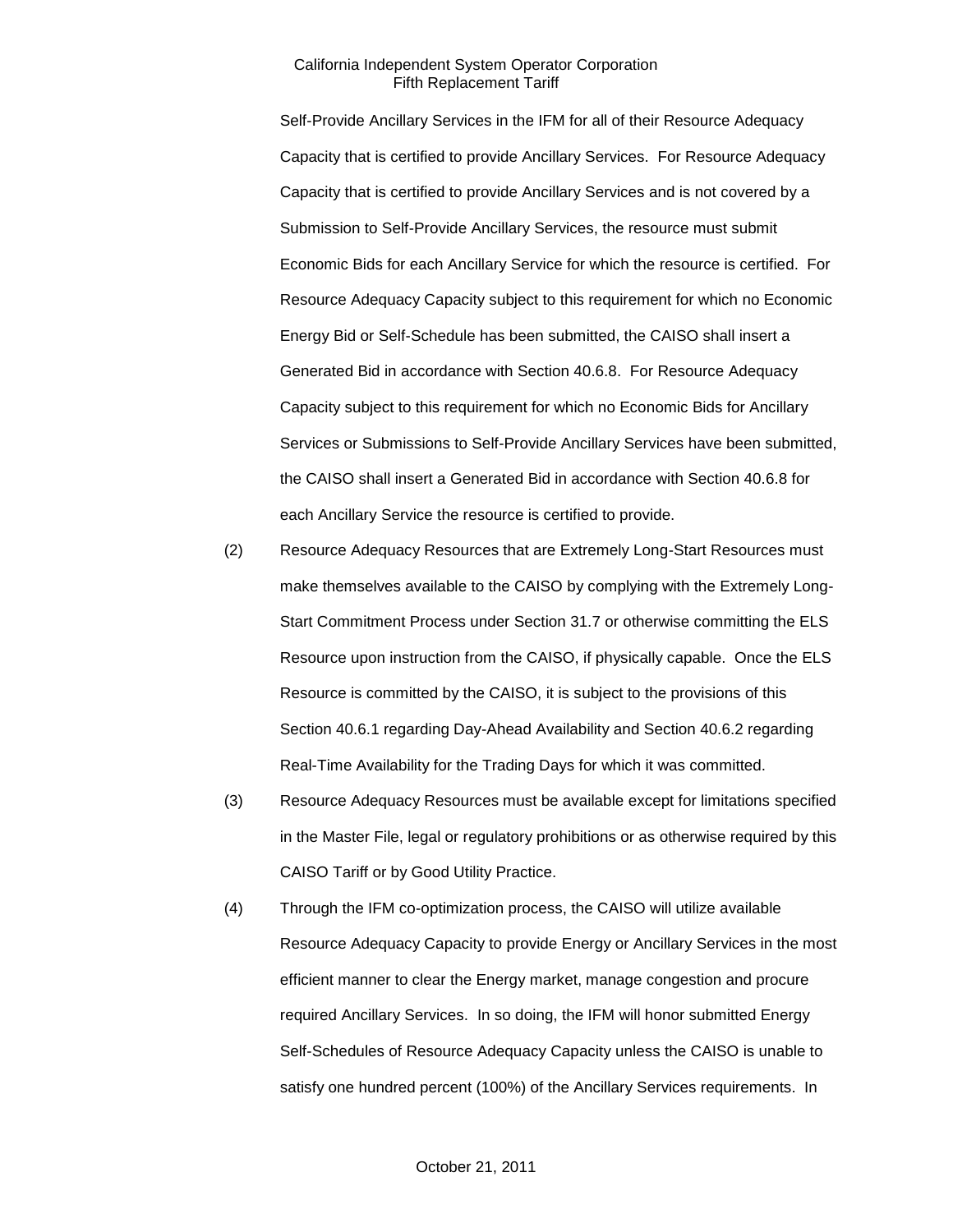such cases, the CAISO may curtail all or a portion of a submitted Energy Self-Schedule to allow Ancillary Service-certified Resource Adequacy Capacity to be used to meet the Ancillary Service requirements. The CAISO will not curtail for the purpose of meeting Ancillary Service requirements a Self-Schedule of a resource internal to a Metered Subsystem that was submitted by the Scheduling Coordinator for that Metered Subsystem. If the IFM reduces the Energy Self-Schedule of Resource Adequacy Capacity to provide an Ancillary Service, the Ancillary Service Marginal Price for that Ancillary Service will be calculated in accordance with Section 27.1.2 using the Ancillary Service Bids submitted by the Scheduling Coordinator for the Resource Adequacy Resource or inserted by the CAISO pursuant to this Section 40.6.1, and using the resource's Generated Energy Bid to determine the Resource Adequacy Resource's opportunity cost of Energy. If the Scheduling Coordinator for the Resource Adequacy Resource believes that the opportunity cost of Energy based on the Resource Adequacy Resource's Generated Energy Bid is insufficient to compensate for the resource's actual opportunity cost, the Scheduling Coordinator may submit evidence justifying the increased amount to the CAISO and to the FERC no later than seven (7) days after the end of the month in which the submitted Energy Self-Schedule was reduced by the CAISO to provide an Ancillary Service. The CAISO will treat such information as confidential and will apply the procedures in Section 20.4 of this CAISO Tariff with regard to requests for disclosure of such information. The CAISO shall pay any higher opportunity costs approved by FERC.

(5) A Resource Adequacy Resources must participate in the RUC to the extent that the resource has available Resource Adequacy Capacity that is not reflected in an IFM Schedule. Resource Adequacy Capacity participating in RUC will be optimized using a zero dollar (\$0/MW-hour) RUC Availability Bid.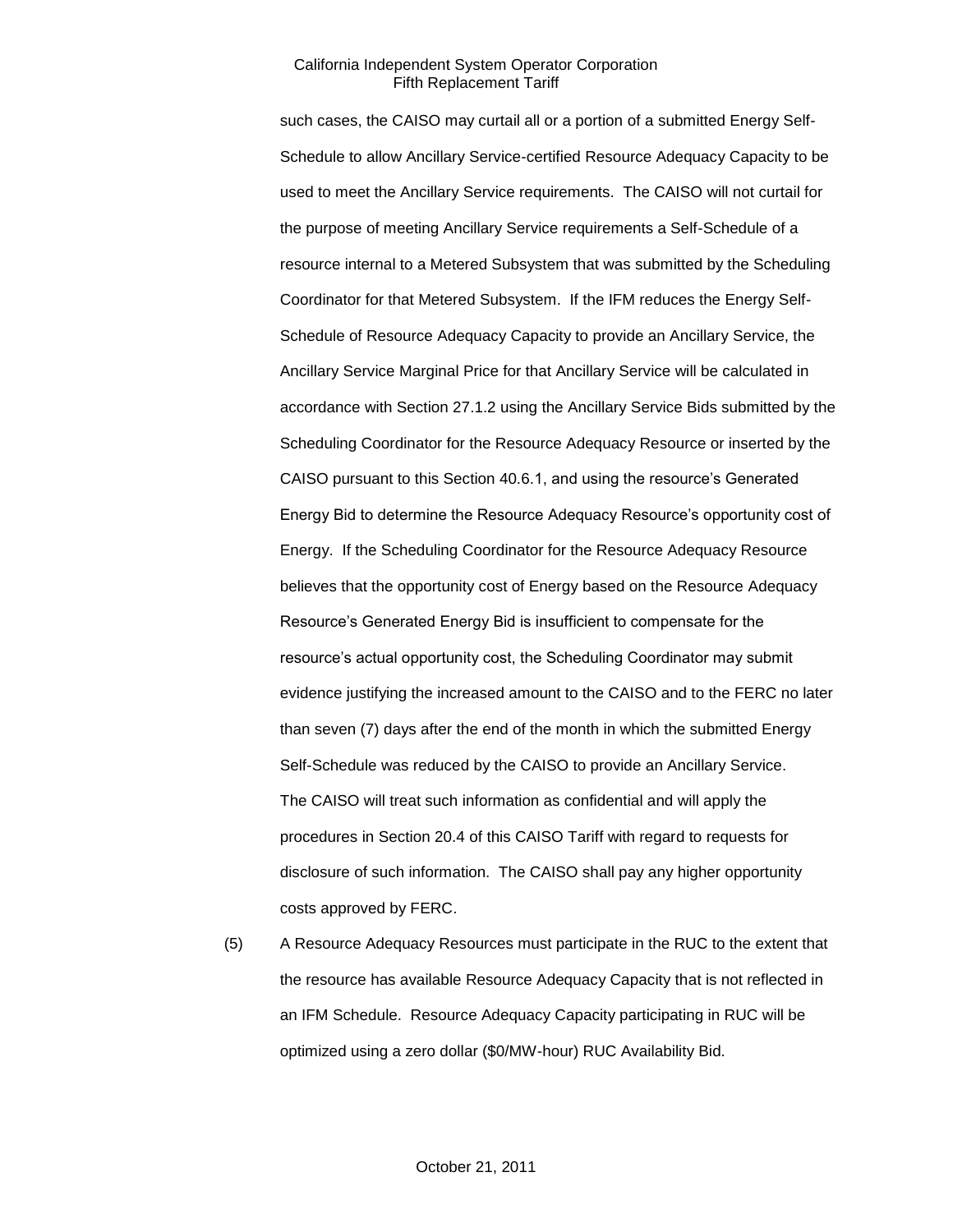(6) Capacity from Resource Adequacy Resources selected in RUC will not be eligible to receive a RUC Availability Payment.

#### **40.6.2 Real-Time Availability**

Resource Adequacy Resources that have received an IFM Schedule for Energy or Ancillary Services or a RUC Schedule for all or part of their Resource Adequacy Capacity must remain available to the CAISO through Real-Time for Trading Hours for which they receive an IFM or RUC Schedule, including any Resource Adequacy Capacity of such resources that is not included in an IFM Schedule or RUC Schedule, except for Resource Adequacy Capacity that is subject to Section 40.6.4.

Short Start Units or Long Start Units that are Resource Adequacy Resources that do not have an IFM Schedule or a RUC Schedule for any of their Resource Adequacy Capacity for a given Trading Hour may be required to be available to the CAISO through Real-Time as specified in Sections 40.6.3 and 40.6.7. Resource Adequacy Resources with Resource Adequacy Capacity that is required to be available to the CAISO through Real-Time and does not have an IFM Schedule or a RUC Schedule for a given Trading Hour must submit to the RTM for that Trading hour: (a) Energy Bids and Self-Schedules for the full amount of the available Resource Adequacy Capacity, including capacity for which it has submitted Ancillary Services Bids or Submissions to Self-Provide Ancillary Services; and (b) Ancillary Services Bids and Submissions to Self-Provide Ancillary Services for the full amount of the available Ancillary Servicecertified Resource Adequacy Capacity and for each Ancillary Service for which the resource is certified, including capacity for which it has submitted Energy Bids and Self-Schedules. The CAISO will insert Generated Bids in accordance with Section 40.6.8 for any Resource Adequacy Capacity subject to the above requirements for which the resource has failed to submit the appropriate bids to the RTM. The CAISO will honor submitted Energy Self-Schedules of Resource Adequacy Capacity unless the CAISO is unable to satisfy one hundred (100) percent of its Ancillary Services requirements. In such cases, the CAISO may curtail all or a portion of a submitted Energy Self-Schedule to allow Ancillary Service-certified Resource Adequacy Capacity to be used to meet the Ancillary Service requirements, as long as such curtailment does not lead to a real-time shortfall in energy supply. If the CAISO reduces a submitted Real-Time Energy Self-Schedule for Resource Adequacy Capacity when that capacity is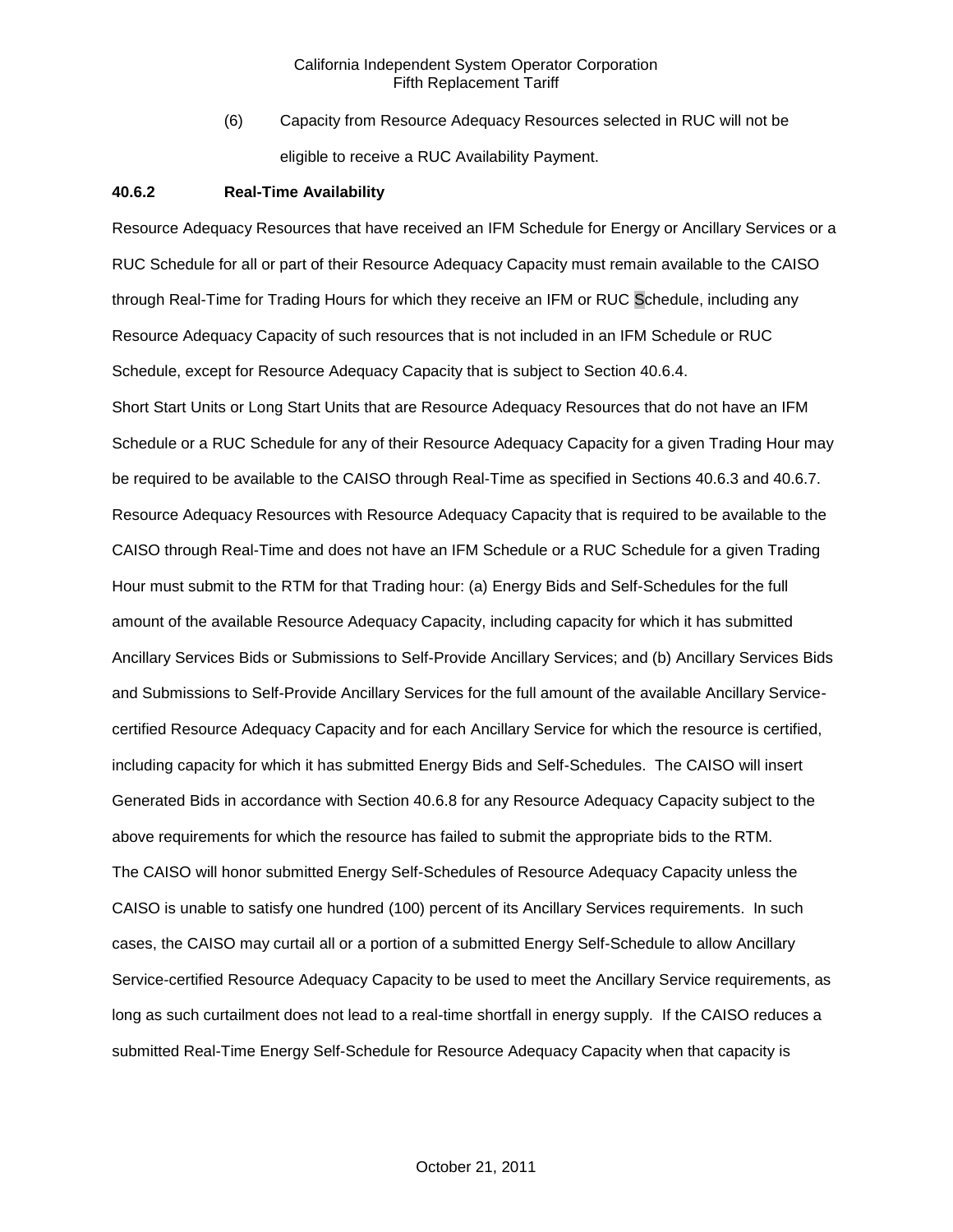needed to meet an Ancillary Services requirement, the Ancillary Service Marginal Price for that capacity will be calculated in accordance with Sections 27.1.2 and 40.6.1.

## **40.6.3 Additional Availability Requirements For Short Start Units**

A Short Start Unit that is a Resource Adequacy Resource and that does not have an IFM Schedule or a RUC Schedule for any of its capacity for a given Trading Hour is required to participate in the Real Time Market in accordance with Section 40.6.2. Such a resource that is also a Use-Limited Resource subject to Section 40.6.4 is required, consistent with their applicable use plan, to submit Economic Bids or Self Schedules for Resource Adequacy Capacity into the Real Time Market.

The CAISO may waive these availability obligations for a Short Start Unit that does not have an IFM Schedule or a RUC Schedule based on the procedure to be published on the CAISO Website.

## **40.6.4 Use-Limited Resources Additional Availability Requirements**

## **40.6.4.1 Registration of Use-Limited Resources**

Hydroelectric Generating Units, Proxy Demand Resources, and Participating Load, including Pumping Load, are deemed to be Use-Limited Resources for purposes of this Section 40 and are not required to submit the application described in this Section 40.6.4.1. Scheduling Coordinators for other Use-Limited Resources, must provide the CAISO an application in the form specified on the CAISO Website requesting registration of a specifically identified resource as a Use-Limited Resource. This application shall include specific operating data and supporting documentation including, but not limited to:

- (1) a detailed explanation of why the resource is subject to operating limitations;
- (2) historical data to show attainable MWhs for each 24-hour period during the preceding year, including, as applicable, environmental restrictions for NOx, SOx, or other factors; and
- (3) further data or other information as may be requested by the CAISO to understand the operating characteristics of the unit.

Within five (5) Business Days after receipt of the application, the CAISO will respond to the Scheduling Coordinator as to whether or not the CAISO agrees that the facility is eligible to be a Use-Limited Resource. If the CAISO determines the facility is not a Use-Limited Resource, the Scheduling Coordinator may challenge that determination in accordance with the CAISO ADR Procedures.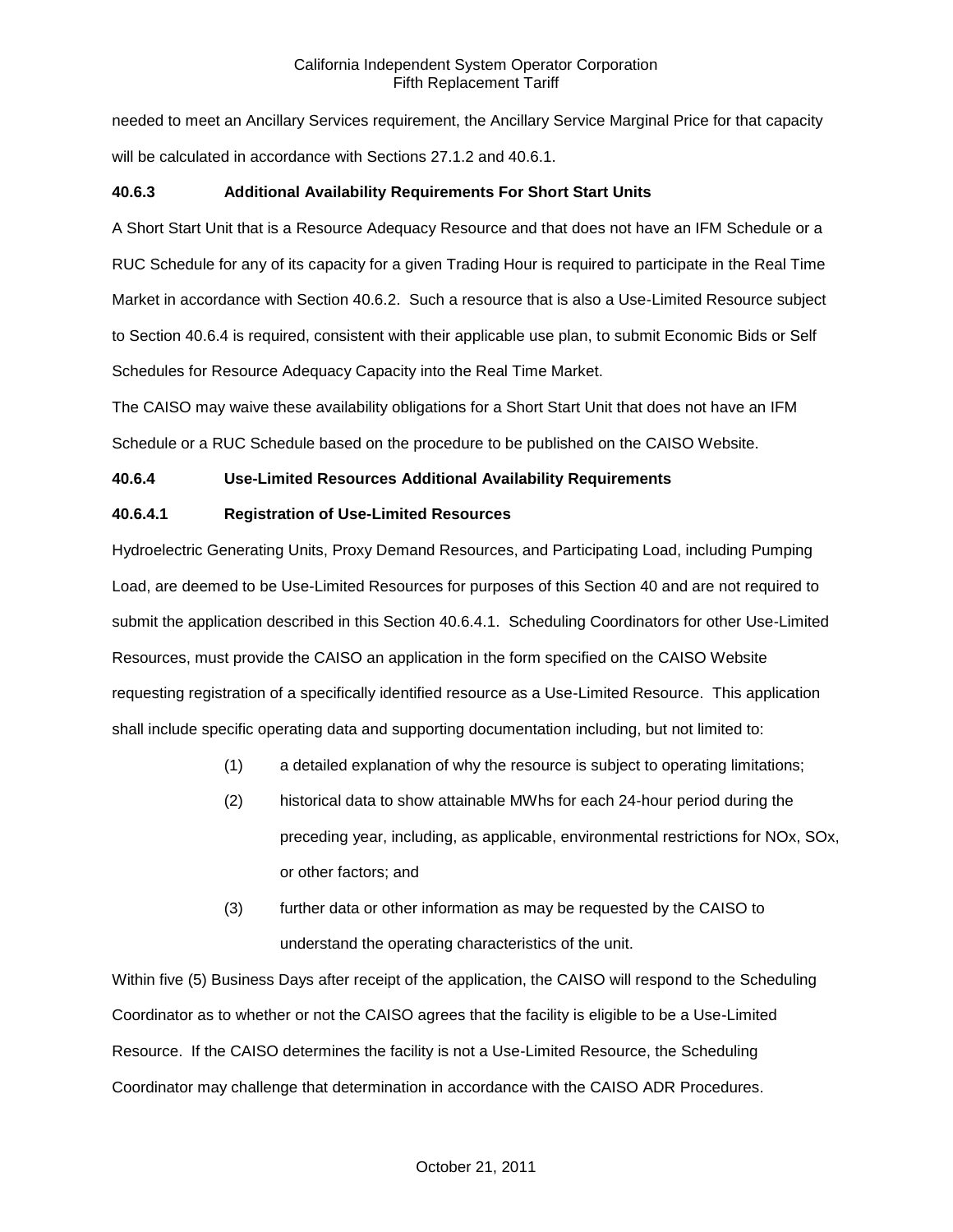## **40.6.4.2 Use Plan**

The Scheduling Coordinator shall provide for the following Resource Adequacy Compliance Year a proposed annual use plan for each Use-Limited Resource that is a Resource Adequacy Resource. The proposed annual use plan will delineate on a month-by-month basis the total MWhs of Generation, total run hours, expected daily supply capability (if greater than four hours) and the daily Energy limit, operating constraints, and the timeframe for each constraint. The CAISO will have an opportunity to discuss the proposed annual use plan with the Scheduling Coordinator and suggest potential revisions to meet reliability needs of the system. The Scheduling Coordinator shall then submit its final annual use plan. Scheduling Coordinators for Use-Limited Resources must submit the proposed and final annual use plans in accordance with the schedule set forth in the Business Practice Manual. The Scheduling Coordinator will be able to update the projections made in the annual use plan in the monthly Resource Adequacy Plans. Hydroelectric Generating Units and Pumping Load will be able to update use plans intra-monthly as necessary to reflect evolving hydrological and meteorological conditions. The annual use plan must reflect the potential operation of the Use-Limited Resource at a level no less than the minimum criteria set forth by the Local Regulatory Authority for qualification of the resource.

#### **40.6.4.3 Bidding Requirements on Use-Limited Resources**

## **40.6.4.3.1 Non-Hydro and Dispatchable Use-Limited Resources**

Use-Limited Resources, other than those subject to the provisions of 40.6.4.3.2, must submit a Supply Bid or Self-Schedule for their Resource Adequacy Capacity in the Day-Ahead Market whenever the Use-Limited Resources are physically capable of operating in accordance with their operating criteria, including environmental or other regulatory requirements. Use-Limited Resources will also provide a daily Energy limit as part of their Day-Ahead Market offer to enable the CAISO to schedule them for the period in which they are capable of providing the Energy. To the extent that the daily Energy limit has been reached through Self-Schedules, no further action will be taken by the CAISO, unless rescheduling of the Energy is necessary for System Reliability. Use-Limited Resources will attempt to reschedule the Energy in recognition of the System Reliability concern, to the extent that the change is possible without violating a Use-Limited Resource's operating criteria.

## **40.6.4.3.2 Hydro and Non-Dispatchable Use-Limited Resources**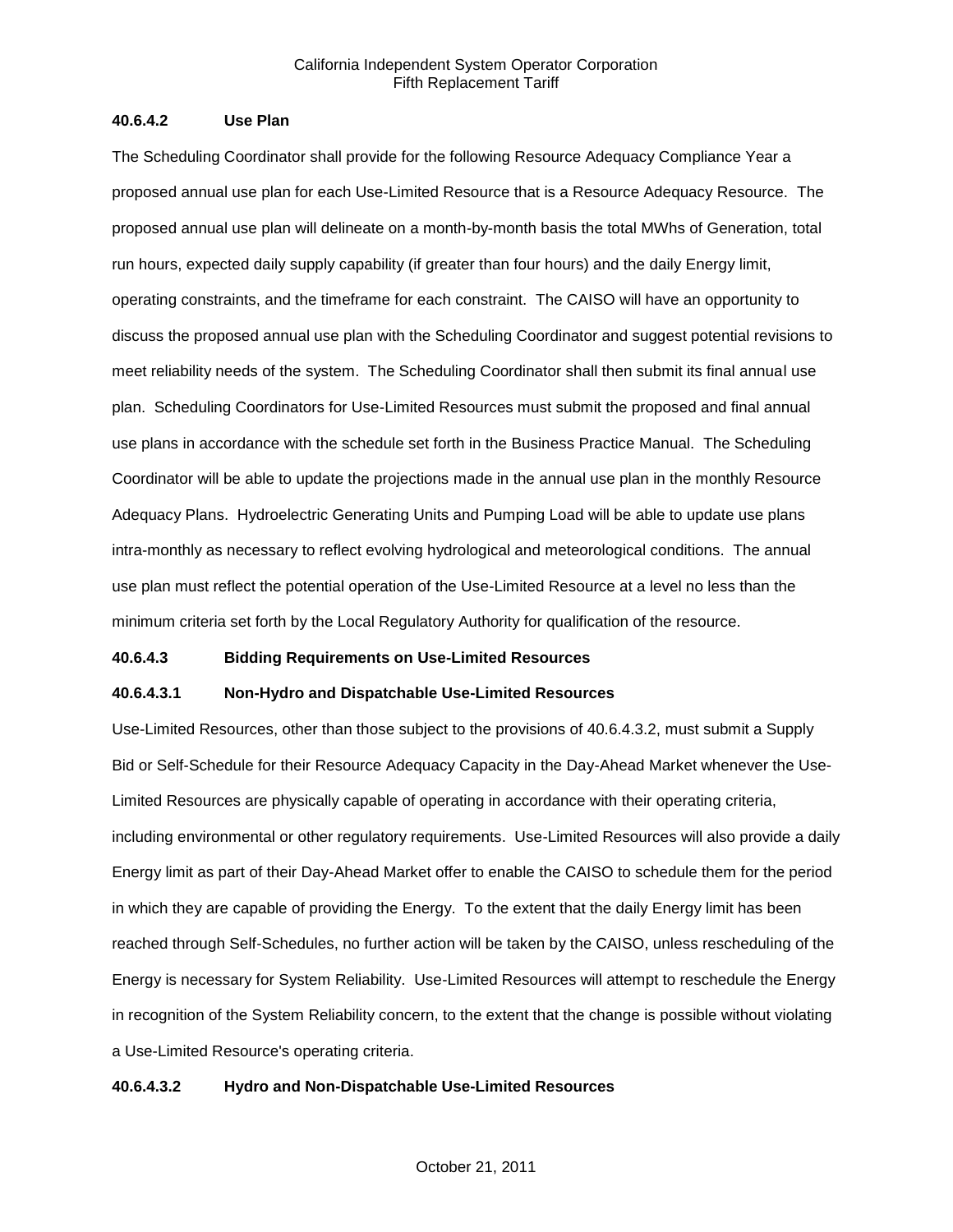Hydroelectric Generating Units, Pumping Load, and Non-Dispatchable Use-Limited Resources shall submit Self-Schedules or Bids in the Day-Ahead Market for their expected available Energy or their expected as-available Energy, as applicable, in the Day-Ahead Market and HASP. Such resources shall also revise their Self-Schedules or submit additional Bids in HASP based on the most current information available regarding expected Energy deliveries. Hydroelectric Generating Units, Pumping Load, and Non-Dispatchable Use-Limited Resources will not be subject to commitment in the RUC process. The CAISO will retain discretion as to whether a particular resource should be considered a Non-Dispatchable Use-Limited Resource, and this decision will be made in accordance with the provisions of Section 40.6.4.1.

## **40.6.4.3.3 Availability of Use-Limited Resources During System Emergencies**

All Use-Limited Resources remain subject to Section 7.7.2.3 regarding System Emergencies to the extent the Use-Limited Resource is owned or controlled by a Participating Generator.

## **40.6.4.3.4 Availability of Intermittent Resources**

Any Eligible Intermittent Resource that provides Resource Adequacy Capacity may, but is not required to, submit Bids in the Day-Ahead Market.

## **40.6.5 Additional Availability Requirements For System Resources**

In the IFM, the multi-hour block constraints of a System Resource, other than a System Resource capable of submitting a Dynamic Schedule or a Resource-Specific System Resource, are honored in the optimization. Such a resource that is also a Resource Adequacy Resource must be capable of hourly scheduling by the CAISO in RUC if it is not fully scheduled in the IFM. If such a Resource Adequacy Resource is scheduled in the RUC, the CAISO will schedule the resource in the HASP for each hour of the resource's RUC schedule without regard to the multi-hour block constraint that was submitted to the IFM. For an existing System Resource that provides Resource Adequacy Capacity through a call-option that expires prior to the close of the IFM, such a System Resource listed on a Resource Adequacy Plan must be reported to the CAISO for consideration in the Extremely Long-Start Commitment Process.

# **40.6.5.1 Additional Availability Requirements for Dynamic and Non-Dynamic Resource-Specific System Resources**

A Dynamic or Non-Dynamic Resource-Specific System Resource that supplies Resource Adequacy Capacity, and is not otherwise a Use-Limited Resource under Section 40.6.4, will be subject to the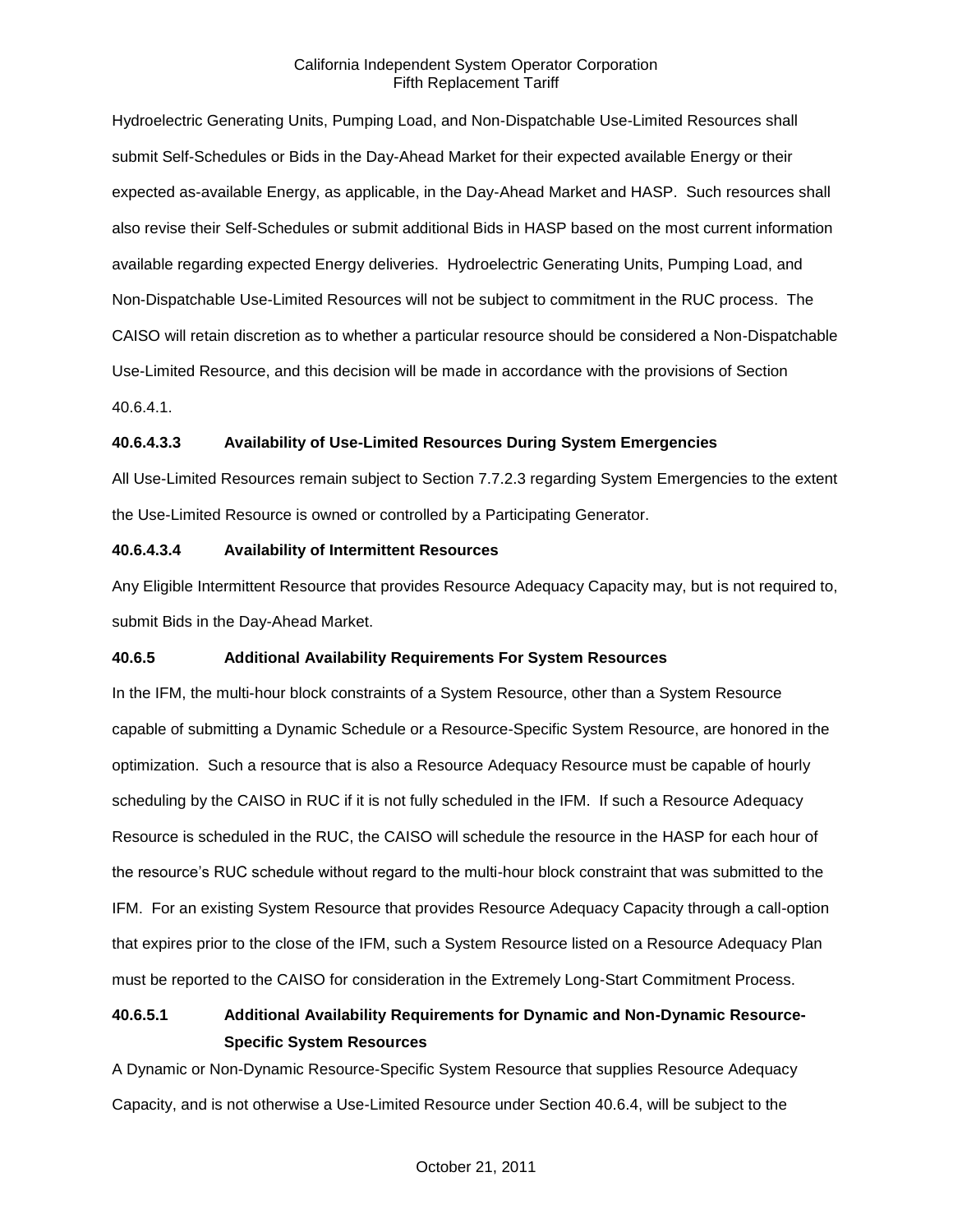requirements of Sections 40.6.1, 40.6.2 and either Section 40.6.3 as a Short Start Unit or Section 40.6.7 as a Long Start Unit based upon the Dynamic Resource-Specific System Resource's registered physical operating characteristics.

# **40.6.5.2 Dynamic Non-Resource-Specific System Resources**

A Dynamic non-Resource-Specific System Resource that provides Resource Adequacy Capacity will be subject to the provisions of 40.6.1 and 40.6.2.

# **40.6.6 Requirements For Partial Resource Adequacy Resources**

Only that output of a Partial Resource Adequacy Resource that is designated by a Scheduling Coordinator as Resource Adequacy Capacity in its monthly or annual Supply Plan shall have an availability obligation to the CAISO. Exports being supported by non-Resource Adequacy Capacity from a Partial Resource Adequacy Resource that becomes unavailable or unusable shall be considered as an export of non-Resource Adequacy Capacity based on the pro-rata allocation of derated capacity of the Partial Resource Adequacy Resource as follows:

- (a) Resource Adequacy Capacity [(Resource Adequacy Capacity/PMax Capacity of Resource Adequacy Resource) x MW Derate or Outage]; or
- (b) [1- (Resource Adequacy Capacity/PMax Capacity of Resource Adequacy Resource)] x De-rated PMax].

# **40.6.7 Release Of Long Start Units**

Long Start Units not committed in the Day-Ahead Market will be released from any further obligation to submit Self-Schedules or Bids for the relevant Operating Day. Scheduling Coordinators for Long Start Units are not precluded from self-committing the unit after the Day-Ahead Market and submitting a Self-Schedule for Wheeling-Out in the HASP, unless precluded by terms of their contracts.

# **40.6.8 Use Of Generated Bids**

Prior to completion of the Day-Ahead Market, the CAISO will determine if Resource Adequacy Capacity subject to the requirements of Sections 40.5.1 or 40.6.1 and for which the CAISO has not received notification of an Outage has not been reflected in a Bid and will insert a Generated Bid for such capacity into the CAISO Day-Ahead Market. Prior to running the Real-Time Market, the CAISO will determine if Resource Adequacy Capacity subject to the requirements of Section 40.6.2 and for which the CAISO has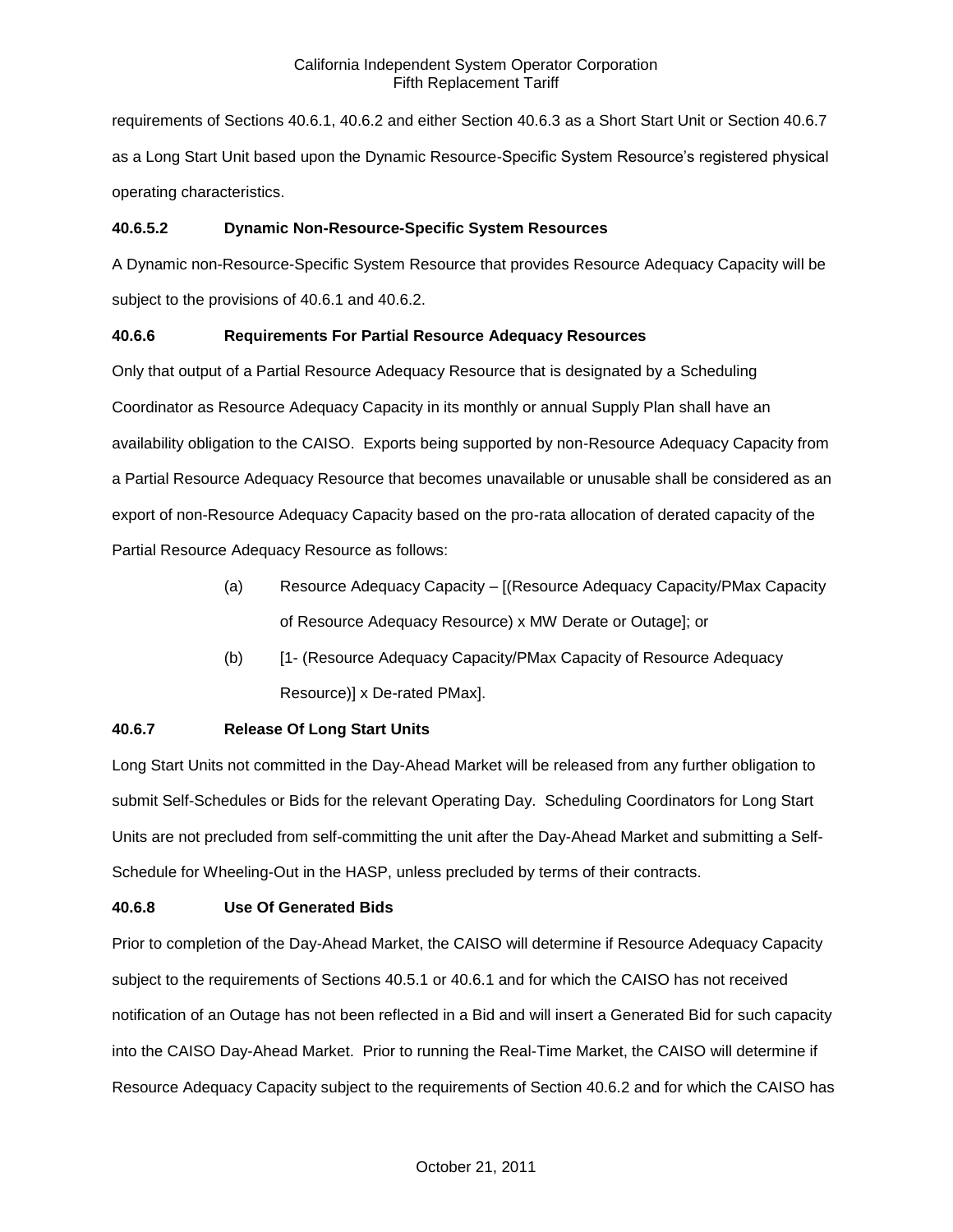not received notification of an Outage has not been reflected in a Bid and will insert a Generated Bid for such capacity into the Real-Time Market. If a Scheduling Coordinator for an RA Resource submits a partial bid for the resource's RA Capacity, the CAISO will insert a Generated Bid only for the remaining RA Capacity. In addition, the CAISO will determine if all dispatchable Resource Adequacy Capacity from Short Start Units, not otherwise selected in the IFM or RUC, is reflected in a Bid into the Real-Time Market and will insert a Generated Bid for any remaining dispatchable Resource Adequacy Capacity for which the CAISO has not received notification of an Outage. A Generated Bid for Energy will be calculated as provided in the Business Practice Manuals. A Generated Bid for Ancillary Services will equal zero dollars (\$0/MW-hour). Notwithstanding any of the provisions of Section 40.6.8 set forth above, the CAISO will not insert any Bid in the Real-Time Market required under this Section 40 for a Resource Adequacy Resource that is a Use-Limited Resource unless the resource submits an Energy Bid and fails to submit an Ancillary Service Bid.

# **40.6.9 Grandfathered Firm Liquidated Damages Contracts Requirements**

Resource Adequacy Capacity represented by a Firm Liquidated Damages Contract and relied upon by a Scheduling Coordinator in a monthly or annual Resource Adequacy Plan shall be submitted as a Self-Schedule or Bid in the Day-Ahead IFM to the extent such scheduling right exists under the Firm Liquidated Damages Contract.

#### **40.6.10 Exports Of Energy From Resource Adequacy Capacity**

Resource Adequacy Capacity may be utilized to serve an Export Bid. An Export Bid may be submitted into the CAISO Markets and be cleared by the Energy being provided by Resource Adequacy Capacity.

#### **40.6.11 Curtailment Of Exports In Emergency Situations**

At its sole discretion, the CAISO may curtail exports from Resource Adequacy Capacity to prevent or alleviate a System Emergency. An Export Bid or a Self-Schedule to provide exports included in a binding Schedule accepted in the IFM or HASP will not be distinguished from a Demand Bid or Self-Schedule to serve Load within the CAISO Balancing Authority Area included in a binding Schedule accepted in the IFM or HASP for purposes of curtailment under this Section, except as consistent with Good Utility Practice.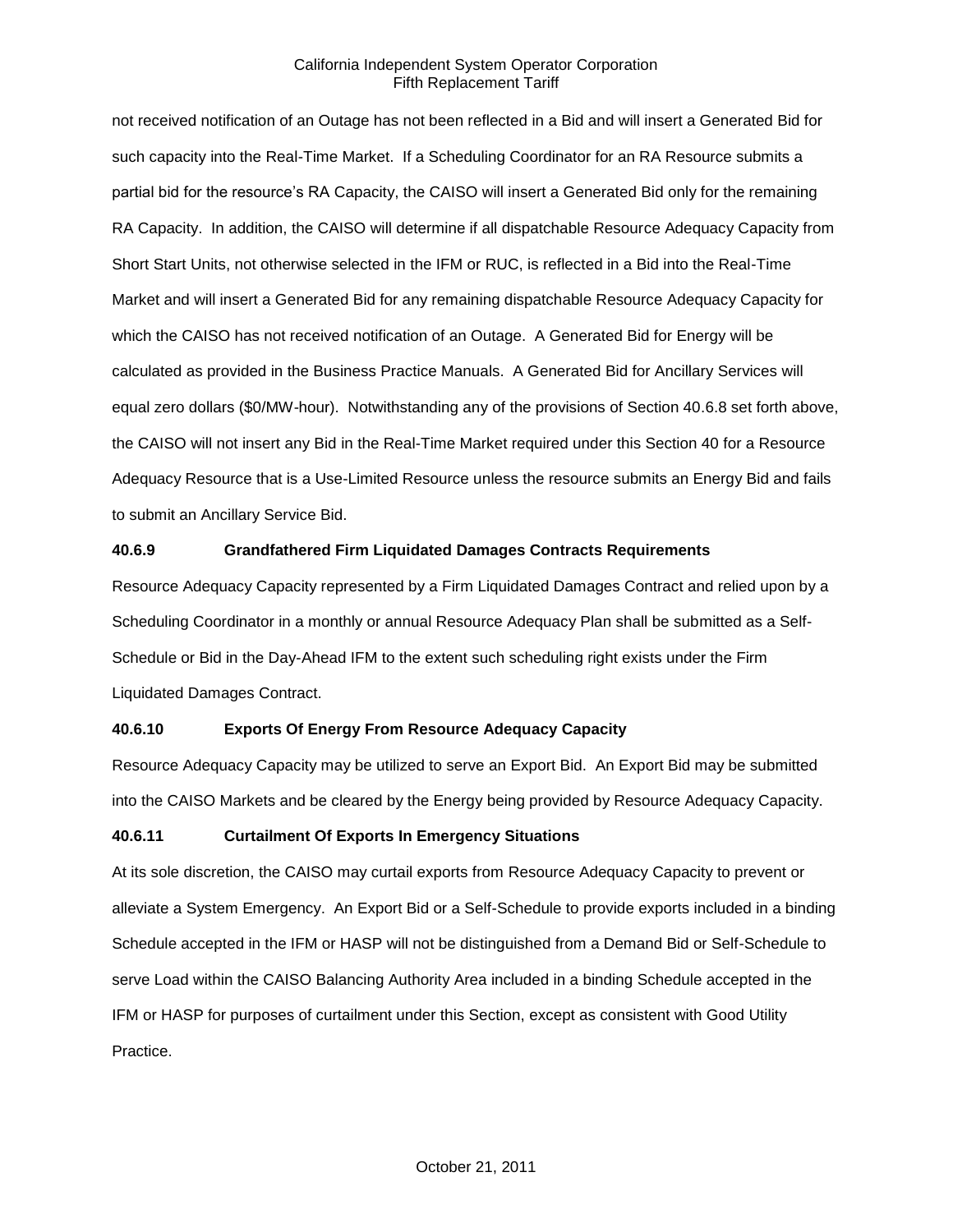# **40.6.12 Participating Loads and Proxy Demand Resources**

Participating Loads or Proxy Demand Resources that are included in a Resource Adequacy Plan and Supply Plan, if the Scheduling Coordinator for the Participating Loads or Proxy Demand Resources is not the same as that for the Load Serving Entity, will be administered by the CAISO in accordance with the terms and conditions established by the CPUC or the Local Regulatory Authority.

# **40.7 Compliance**

The CAISO will evaluate whether each annual and monthly Resource Adequacy Plan submitted by a Scheduling Coordinator on behalf of a Load Serving Entity demonstrates Resource Adequacy Capacity sufficient to satisfy the Load Serving Entity's (i) allocated responsibility for Local Capacity Area Resources under Section 40.3.2 and (ii) applicable Demand and Reserve Margin requirements. If the CAISO determines that a Resource Adequacy Plan does not demonstrate Local Capacity Area Resources sufficient to meet its allocated responsibility under Section 40.3.2, compliance with applicable Demand and Reserve Margin requirements, or compliance with any other resource adequacy requirement in this Section 40 or adopted by the CPUC, Local Regulatory Authority, or federal agency, as applicable, the CAISO will notify the relevant Scheduling Coordinator, CPUC, Local Regulatory Authority, or federal agency with jurisdiction over the relevant Load Serving Entity, or in the case of a mismatch between Resource Adequacy Plan(s) and Supply Plan(s), the relevant Scheduling Coordinators, in an attempt to resolve any deficiency in accordance with the procedures set forth in the Business Practice Manual. The notification will include the reasons the CAISO believes a deficiency exists. If the deficiency relates to the demonstration of Local Capacity Area Resources in a Load Serving Entity's annual Resource Adequacy Plan, and the CAISO does not provide a written notice of resolution of the deficiency as set forth in the Business Practice Manual, the Scheduling Coordinator for the Load Serving Entity may demonstrate that the identified deficiency is cured by submitting a revised annual Resource Adequacy Plan within thirty (30) days of the beginning of the Resource Adequacy Compliance Year. For all other identified deficiencies, at least ten (10) days prior the effective month of the relevant Resource Adequacy Plan, the Scheduling Coordinator for the Load Serving Entity shall (i) demonstrate that the identified deficiency is cured by submitting a revised Resource Adequacy Plan or (ii) advise the CAISO that the CPUC, Local Regulatory Authority, or federal agency, as appropriate, has determined that no deficiency exists. In the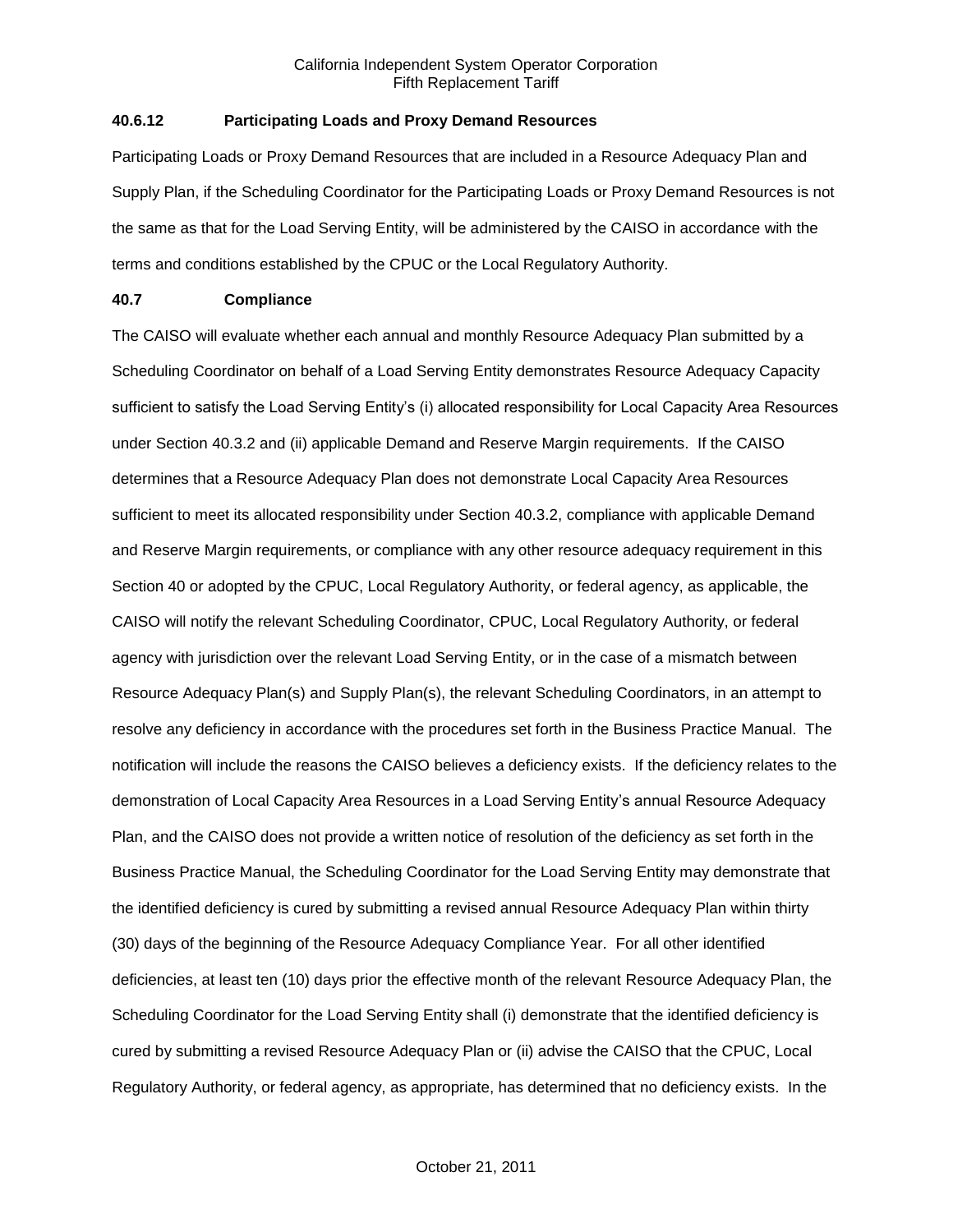case of a mismatch between Resource Adequacy Plan(s) and Supply Plan(s), if resolved, the relevant Scheduling Coordinator(s) must provide the CAISO with revised Resource Adequacy Plan(s) or Supply Plans, as applicable, at least ten (10) days prior to the effective month. If the CAISO is not advised that the deficiency or mismatch is resolved at least ten (10) days prior to the effective month, the CAISO will use the information contained in the Supply Plan to set the obligations of Resource Adequacy Resources under this Section 40 and/or to assign any costs incurred under this Section 40 and Section 43.

#### **40.7.1 Other Compliance Issues**

Scheduling Coordinators representing Generating Units, System Units or System Resources supplying Resource Adequacy Capacity that fail to provide the CAISO with an annual or monthly Supply Plan, as applicable, as set forth in Section 40.7, shall be subject to Section 37.6.1. Further, Scheduling Coordinators representing Generating Units, System Units or System Resources supplying Resource Adequacy Capacity that fail to provide the CAISO with information required for the CAISO to determine Net Qualifying Capacity shall not be eligible for inclusion in the Net Qualifying Capacity annual report under Section 40.4.2 for the next Resource Adequacy Compliance Year and shall be subject to any applicable Sanctions under Section 37.6.1.

#### **40.7.2 Penalties For Non-Compliance**

The failure of a Resource Adequacy Resource or Resource Adequacy Capacity to be available to the CAISO in accordance with the requirements of this Section 40 and the failure to operate a Resource Adequacy Resource by placing it online or in a manner consistent with a submitted Bid or Generated Bid shall be subject to the applicable Sanctions set forth in Section 37.2.4. However, any failure of the Resource Adequacy Resource to satisfy any obligations prescribed under this Section 40 during a Resource Adequacy Compliance Year for which Resource Adequacy Capacity has been committed to a Load Serving Entity shall not limit in any way, except as otherwise established under Section 40.4.5 or requirements of the CPUC, Local Regulatory Authority, or federal agency, as applicable, the ability of the Load Serving Entity to whom the Resource Adequacy Capacity has been committed to use such Resource Adequacy Capacity for purposes of satisfying the resource adequacy requirements of the CPUC, Local Regulatory Authority, or federal agency, as applicable. In addition, a Reserve Sharing LSE shall not be subject to any sanctions, penalties, or other compensatory obligations under this Section 40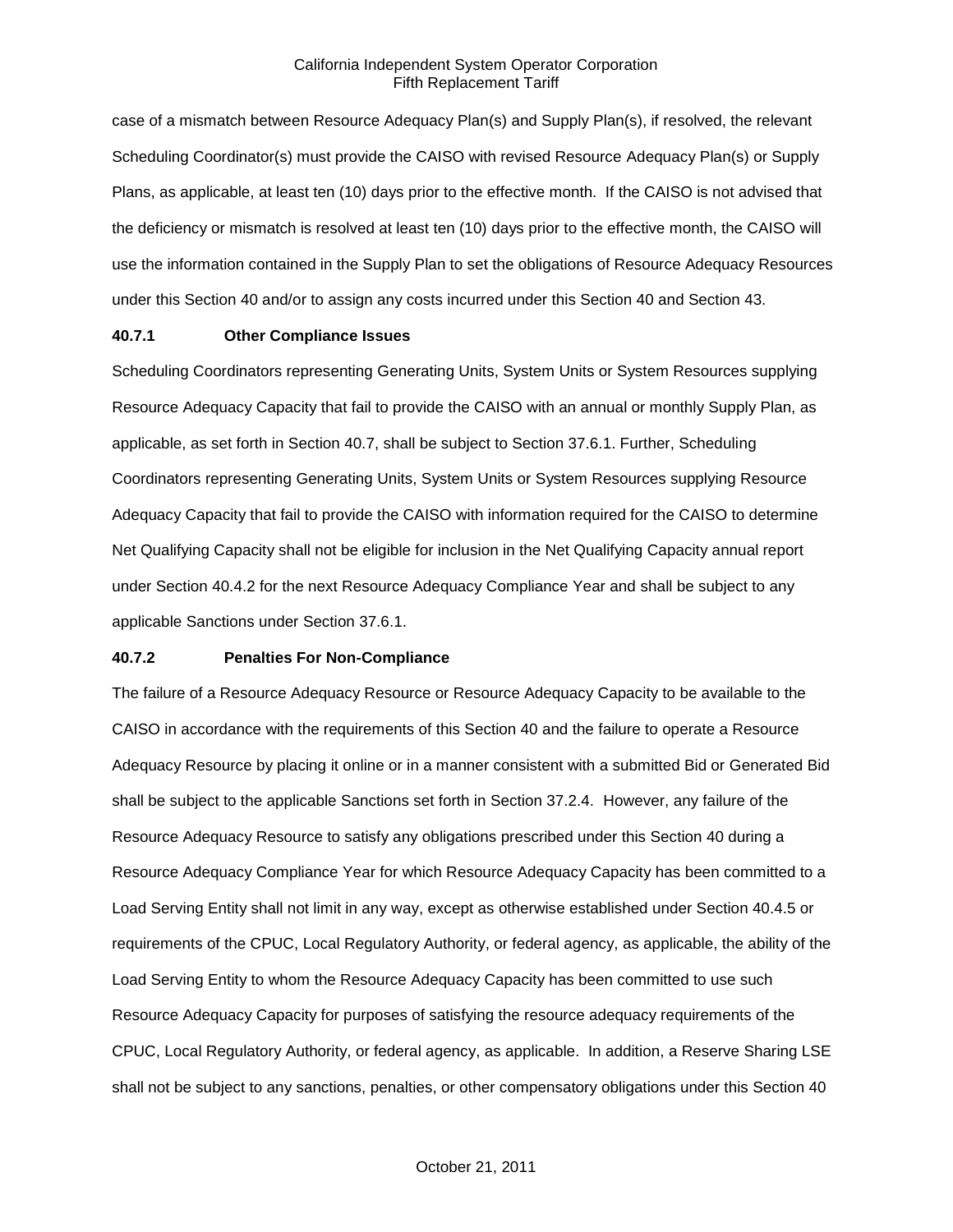on account of a Resource Adequacy Resource's satisfaction or failure to satisfy its obligations under this Section 40.

# **40.8 CAISO Default Qualifying Capacity Criteria**

# **40.8.1 Applicability**

The criteria in this Section 40.8 shall apply only: (i) where the CPUC or Local Regulatory Authority has not established and provided to the CAISO criteria to determine the types of resources that may be eligible to provide Qualifying Capacity and for calculating Qualifying Capacity for such eligible resource types and (ii) until the CAISO has been notified in writing by the CPUC of its intent to overturn, reject or fundamentally modify the capacity-based framework in CPUC Decisions 04-01-050 (Jan. 10, 2004), 04- 10-035 (Oct. 28, 2004), and 05-10-042 (Oct. 31, 2005). The types of resources specified in this Section 40.8.1 will be eligible to provide Qualifying Capacity to the extent they meet the criteria for each type of resource set forth in this Section 40.8.1.

# **40.8.1.2 Nuclear and Thermal**

Nuclear and thermal Generating Units, other than Qualifying Facilities with effective contracts under the Public Utility Regulatory Policies Act addressed in Section 40.8.1.8 below, must be a Participating Generator or a System Unit. The Qualifying Capacity of nuclear and thermal units, other than Qualifying Facilities addressed in Section 40.8.1.8, will be based on net dependable capacity defined by NERC Generating Availability Data System information.

# **40.8.1.3 Hydro**

Hydroelectric Generating Units, other than Qualifying Facilities with contracts under the Public Utility Regulatory Policies Act, must be either Participating Generators or System Units. The Qualifying Capacity of a pond or Pumped-Storage Hydro Unit, other than a QF, will be determined based on net dependable capacity defined by NERC GADS minus variable head derate based on an average dry year reservoir level. The Qualifying Capacity of a pond or Pumped-Storage Hydro Unit that is a QF will be determined based on historic performance during the hours of noon to 6:00 p.m., using a three-year rolling average.

The Qualifying Capacity of all run-of-river hydro units, including Qualifying Facilities, will be based on net dependable capacity defined by NERC GADS minus an average dry year conveyance flow, stream flow,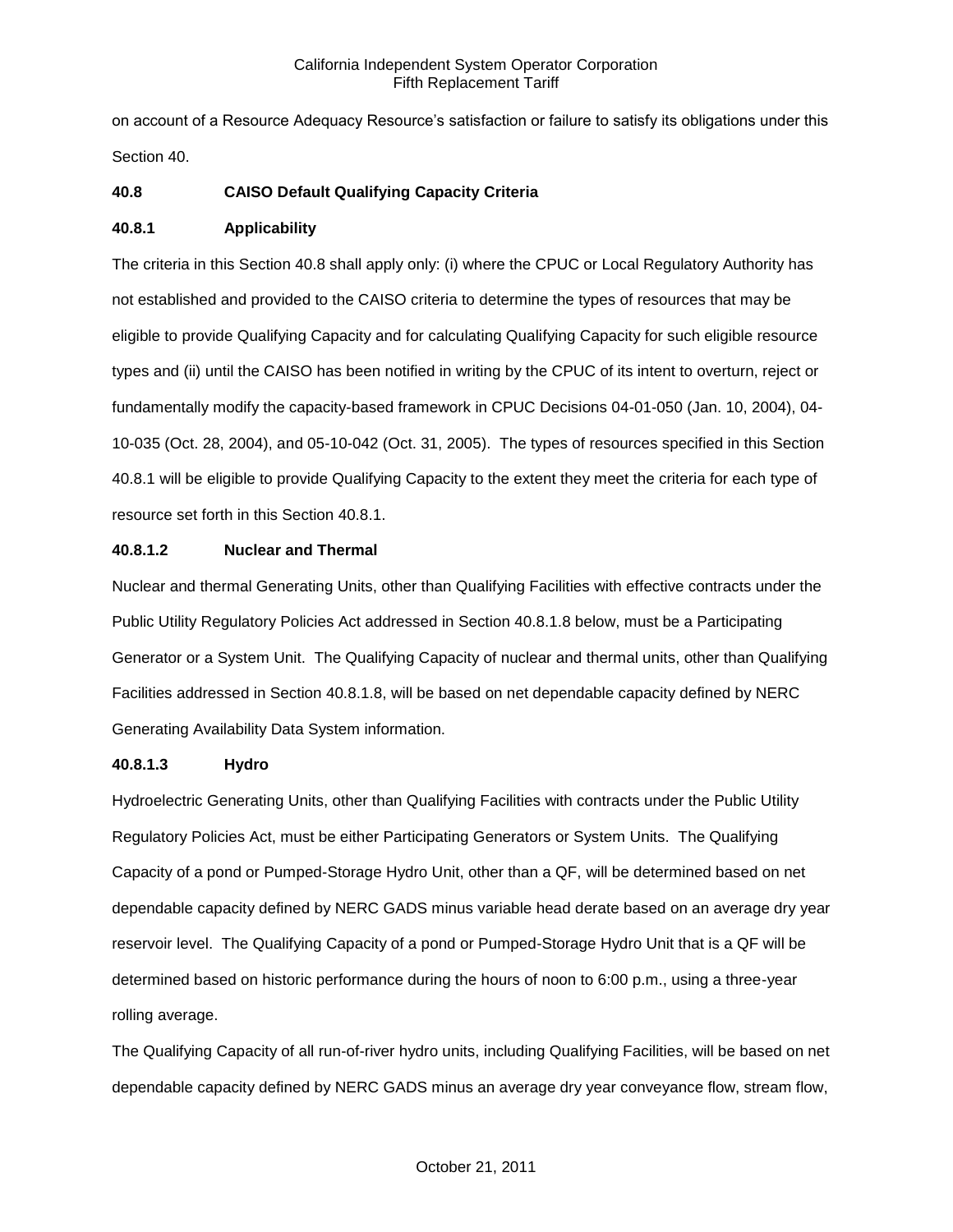or canal head derate. As used in this section, average dry year reflects a one-in-five year dry hydro scenario (for example, using the 4th driest year from the last 20 years on record).

# **40.8.1.4 Unit-Specific Contracts**

Unit-specific contracts with Participating Generators or System Units will qualify as Resource Adequacy Capacity subject to the verification that the total MW quantity of all contracts from a specific unit do not exceed the total Net Qualifying Capacity (MW) consistent with the Net Qualifying Capacity determination for that unit.

# **40.8.1.5 Contracts with Liquidated Damage Provisions**

Firm Energy contracts with liquidated damages provisions, as generally reflected in Service Schedule C of the Western Systems Power Pool Agreement or the Firm LD product of the Edison Electric Institute pro forma agreement, or any other similar firm Energy contract that does not require the seller to source the Energy from a particular unit, and specifies a delivery point internal to the CAISO Balancing Authority Area entered into before October 27, 2005 shall be eligible to count as Qualifying Capacity until the end of 2008. A Scheduling Coordinator, however, cannot have more than twenty-five percent (25%) of its portfolio of Qualifying Capacity met by contracts with liquidated damage provisions for 2008.

# **40.8.1.6 Wind and Solar**

As used in this Section, wind units are those wind Generating Units without backup sources of Generation and solar units are those solar Generating Units without backup sources of Generation. Wind and solar units, other than Qualifying Facilities with effective contracts under the Public Utility Regulatory Policies Act, must be Participating Intermittent Resources or subject to availability provisions of Section 40.6.4.3.4.

The Qualifying Capacity of all wind or solar units, including Qualifying Facilities, for each month will be based on their monthly historic performance during that same month during the hours of noon to 6:00 p.m., using a three-year rolling average. For wind or solar units with less than three years operating history, all months for which there is no historic performance data will utilize the monthly average production factor of all units (wind or solar, as applicable) within the TAC Area in which the Generating Unit is located.

# **40.8.1.7 Geothermal**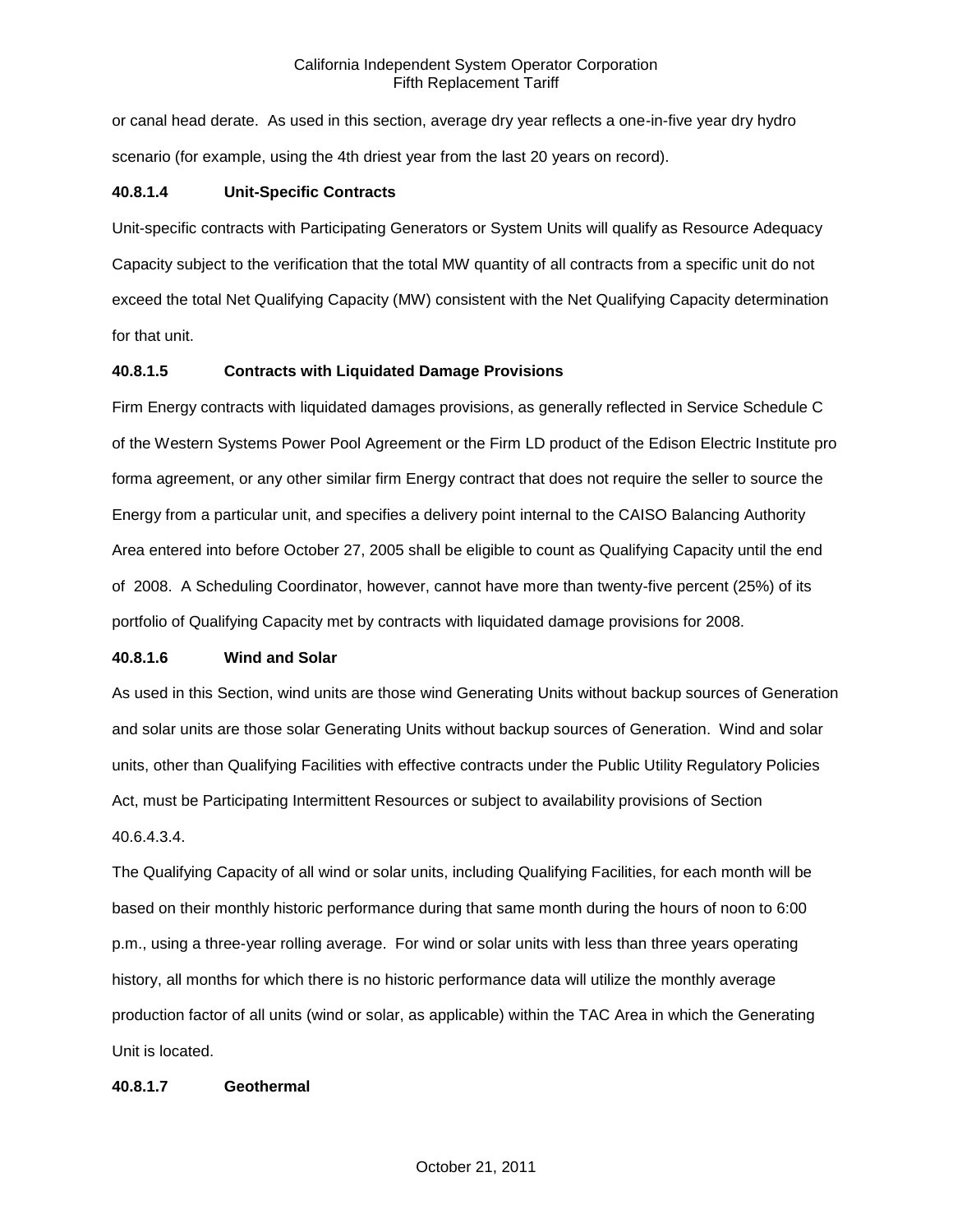Geothermal Generating Units, other than Qualifying Facilities addressed in Section 40.8.1.8, must be Participating Generators or System Units. The Qualifying Capacity of geothermal units, other than Qualifying Facilities addressed in Section 40.8.1.8, will be based on NERC GADS net dependable capacity minus a derate for steam field degradation.

# **40.8.1.8 Treatment of Qualifying Capacity for Qualifying Facilities**

Qualifying Facilities must be subject to an effective Participating Generator Agreement or QF Participating Generator Agreement or must be System Units, unless they have a PURPA contract. Except for hydro, wind, and solar Qualifying Facilities addressed pursuant to Sections 40.8.1.3 and 40.8.1.6, the Qualifying Capacity of Qualifying Facilities under PURPA contracts, will be based on historic monthly Generation output during the hours of noon to 6:00 p.m. (net of Self-provided Load) during a three-year rolling average.

# **40.8.1.9 Participating Loads**

The Qualifying Capacity of Participating Loads shall be the average reduction in Demand over a threeyear period on a per Dispatch basis or, if the Load does not have three years of performance history, based on comparable evaluation data using similar programs. Loads of Participating Loads must be available at least 48 hours, and if the Loads can only be dispatched for a maximum of two hours per event, then only 0.89 percent of a Scheduling Coordinator's portfolio may be made up of such Loads.

# **40.8.1.10 Jointly-Owned Facilities**

A jointly-owned facility must be either a Participating Generator or a System Unit. The Qualifying Capacity for the entire facility will be determined based on the type of resource as described elsewhere in this Section 40.8.1. In addition, the Scheduling Coordinator must provide the CAISO with a demonstration of its entitlement to the output of the jointly-owned facility's Qualified Capacity and an explanation of how that entitlement may change if the facility's output is restricted.

# **40.8.1.11 Facilities under Construction**

The Qualifying Capacity for facilities under construction will be determined based on the type of resource as described elsewhere in this Section 40.8. In addition, the facility must have been in commercial operation for no less than one month to be eligible to be included as a Resource Adequacy Resource in a Scheduling Coordinator's monthly Resource Adequacy Plan.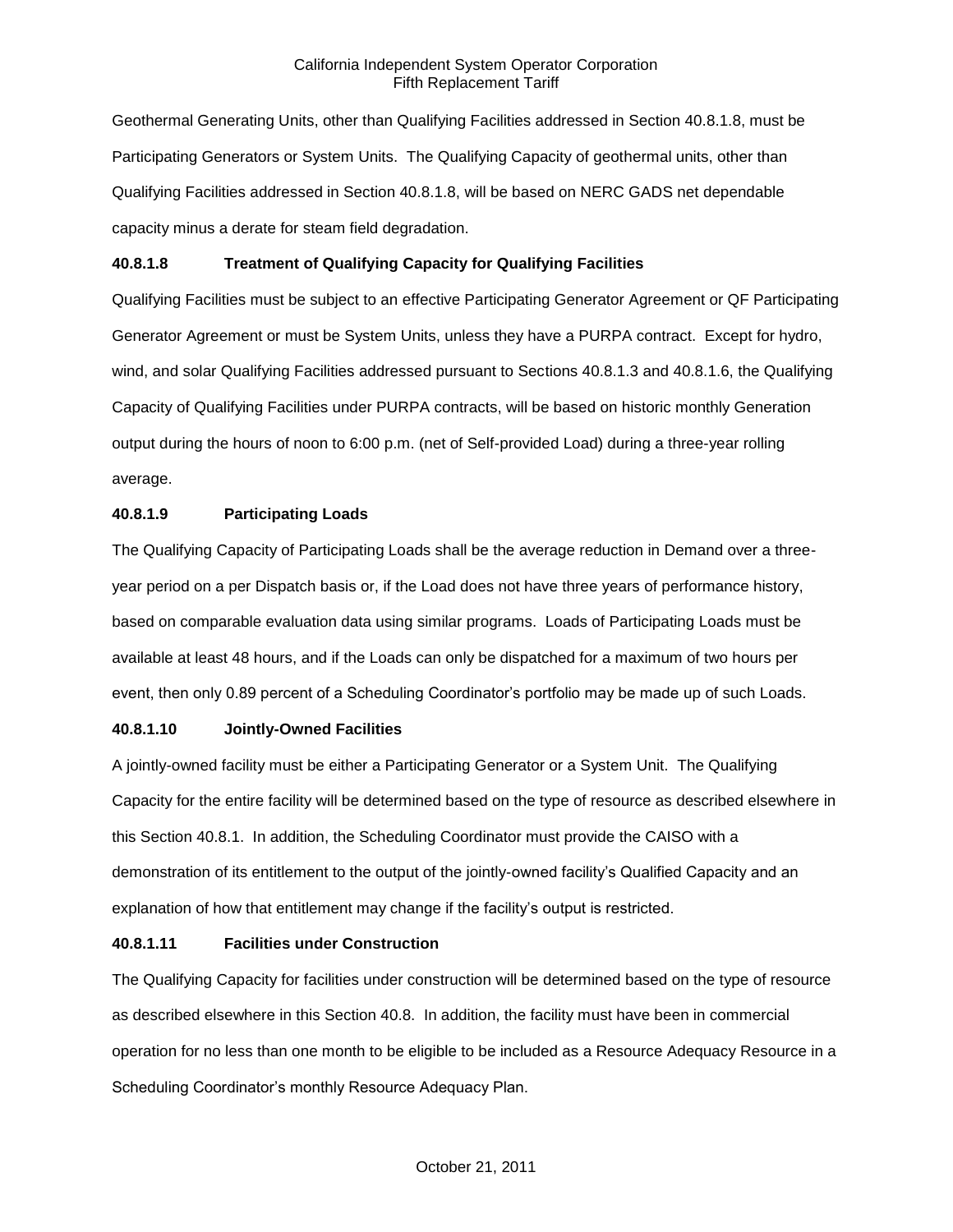# **40.8.1.12 System Resources**

# **40.8.1.12.1 Dynamic System Resources**

Dynamic System Resources shall be treated similar to resources within the CAISO Balancing Authority Area, except with respect to the deliverability screen under Section 40.4.6.1. However, eligibility as a Resource Adequacy Resource is contingent upon a showing by the Scheduling Coordinator that the Dynamic System Resource has secured transmission through any intervening Balancing Authority Areas for the Operating Hours that cannot be curtailed for economic reasons or bumped by higher priority transmission and that the Load Serving Entity for which the Scheduling Coordinator is submitting Demand Bids has an allocation of import capacity at the import Scheduling Point under Section 40.4.6.2 that is not less than the Resource Adequacy Capacity provided by the Dynamic System Resource.

# **40.8.1.12.2 Non-Dynamic System Resources**

For Non-Dynamic System Resources, the Scheduling Coordinator must demonstrate that the Load Serving Entity for which the Scheduling Coordinator is scheduling Demand has an allocation of import capacity at the import Scheduling Point under Section 40.4.6.2 that is not less than the Resource Adequacy Capacity from the Non-Dynamic System Resource. The Scheduling Coordinator must also demonstrate that the Non-Dynamic System Resource is covered by Operating Reserves, unless unit contingent, in the sending Balancing Authority Area. Eligibility as Resource Adequacy Capacity is contingent upon a showing by the Scheduling Coordinator of the System Resource that it has secured transmission through any intervening Balancing Authority Areas for the Operating Hours that cannot be curtailed for economic reasons or bumped by higher priority transmission. With respect to Non-Dynamic System Resources, any inter-temporal constraints, such as multi-hour run blocks, must be explicitly identified in the monthly Resource Adequacy Plan, and no constraints may be imposed beyond those explicitly stated in the plan.

# **40.8.1.13 Proxy Demand Resources**

The Qualifying Capacity of a Proxy Demand Resource, for each month, will be based on the resource's average monthly historic demand reduction performance during that same month during the Availability Assessment Hours, as described in Section 40.9.3, using a three-year rolling average. For a Proxy Demand Resource with fewer than three years of performance history, for all months for which there is no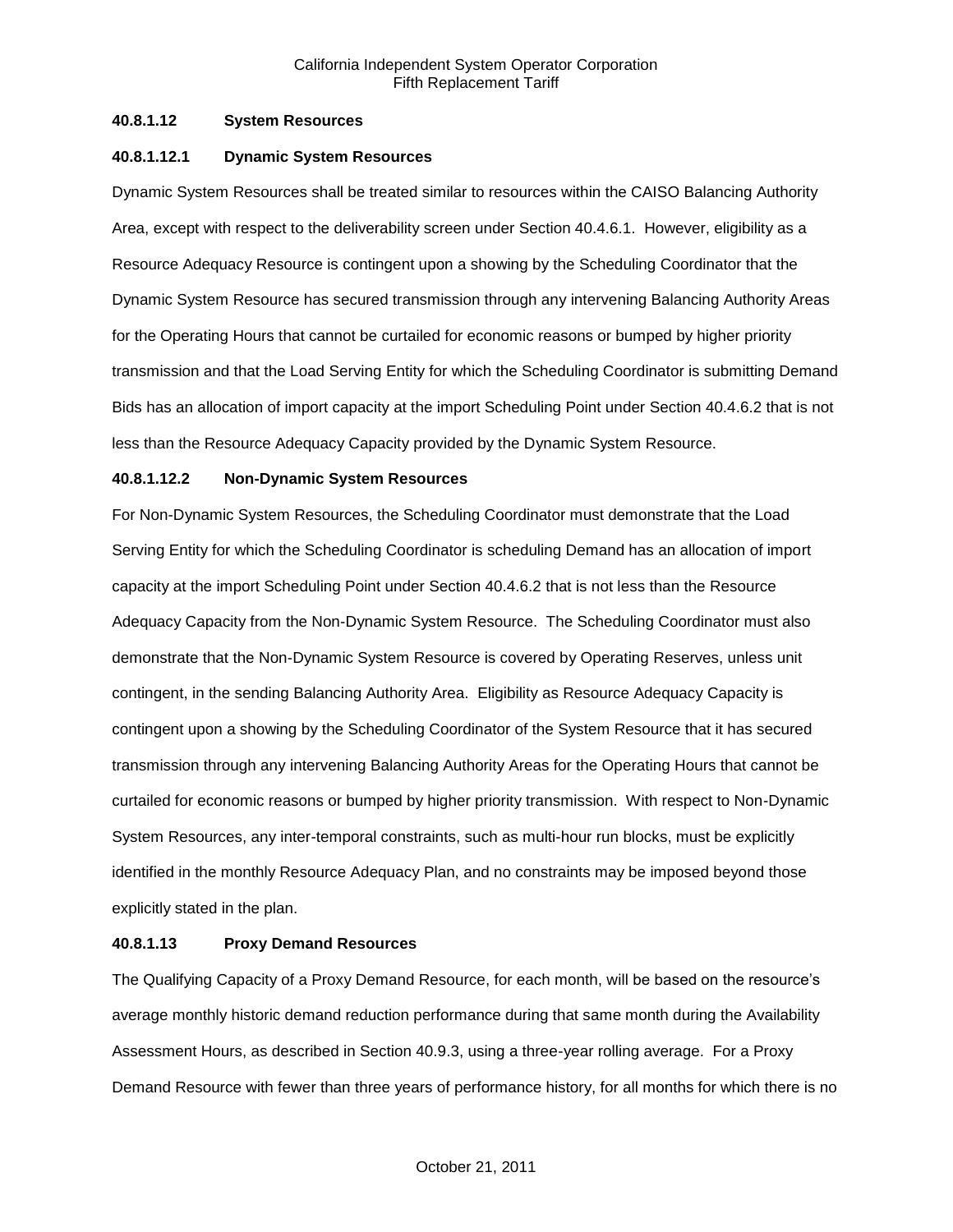historic data, the CAISO will utilize a monthly megawatt value as certified and reported to the CAISO by the Demand Response Provider; otherwise, where available, the CAISO will use the average of historic demand reduction performance data available, by month, for a Proxy Demand Resource. Proxy Demand Resources must be available at least four (4) hours per month in which they are eligible to provide RA Capacity and must be dispatchable for a minimum of thirty (30) minutes per event within each of those months.

# **40.9. Availability Standards And Payment; Non-Availability Charges**

# **40.9.1 General**

Except for the exemptions specified in Section 40.9.2, the CAISO will track the availability of Resource Adequacy Capacity during the Availability Assessment Hours of each month, as specified in Section 40.9.3, in order to determine the amount of Resource Adequacy Capacity that was available to the CAISO. Each non-exempt Resource Adequacy Resource will be subject to the Availability Standards determined in accordance with either Section 40.9.4 or 40.9.7, whichever is applicable, for each month during each Resource Adequacy Compliance Year, starting with the 2010 Resource Adequacy Compliance Year. Scheduling Coordinators for Resource Adequacy Resources will be subject to Non-Availability Charges or Availability Incentive Payments as specified in either Section 40.9.4 or Section 40.9.7, whichever is applicable. MW values or percentages used by the CAISO in this Section 40.9 will be calculated to no less than two decimal places.

# **40.9.2 Exemptions**

The following exemptions apply to the CAISO's Availability Standards program of this Section 40.9:

- (1) Resources with a Pmax less than one (1.0) MW will not be used to determine Availability Standards, will not be subject to Non-Availability Charges or Availability Incentive Payments, and will not be subject to the additional Outage reporting requirements of this Section 40.9.
- (2) Capacity under a resource specific power supply contract that existed prior to June 28, 2009 and Resource Adequacy Capacity that was procured under a contract that was either executed or submitted to the applicable Local Regulatory Authority for approval prior to June 28, 2009, and is associated with specific Generating Units or System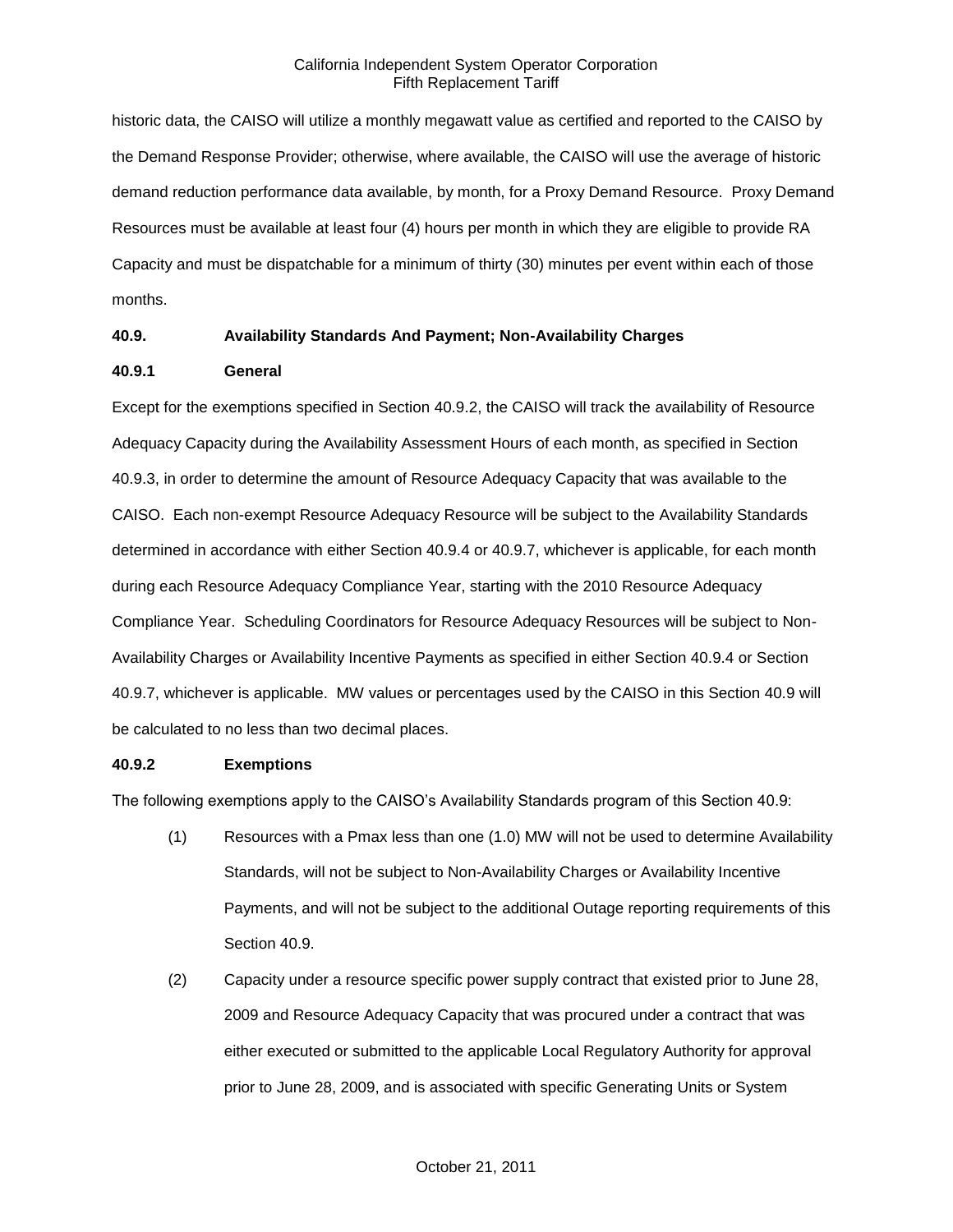Resources, will not be subject to Non-Availability Charges or Availability Incentive Payments. Such contracted Resource Adequacy Capacity, except for non Resource-Specific System Resources, will be included in the development of Availability Standards and will be subject to any Outage reporting requirements necessary for this purpose. The exemption will apply only for the initial term of the contract and to the MW capacity quantity and Resource Adequacy Resources specified in the contract prior to June 28, 2009. The exemption shall terminate upon the conclusion of the initial contract term. Exempt contracts may be re-assigned or undergo novation on or after June 28, 2009, but the exemption shall not apply for any extended contract term, increased capacity quantity or additional resource(s) beyond those specified in the contract prior to June 28, 2009. Scheduling Coordinators for Resource Adequacy Resources subject to these contracts will be required to certify the start date of the contract, the expiration date, the Resource ID(s), and the amount of Resource Adequacy Capacity associated with each Resource ID included in the contract. For Resource Adequacy Resources whose Qualifying Capacity value is determined by historical output, the capacity under a resource specific power supply contract or Resource Adequacy Capacity that was procured under a contract that was either executed or submitted to the applicable Local Regulatory Authority for approval that meets the requirements in this subsection (2) will not be subject to Non-Availability Charges or Availability Incentive Payments, except that the deadline date for either type of contract shall be August 22, 2010 instead of June 28, 2009.

(3) For a contract entered into prior to June 28, 2009 that provides for the amount of Resource Adequacy Capacity to increase during the original term of the contract, based on a ratio of the Resource Adequacy Resource's output or due to an addition of capacity, the exemption provided in subsection (2) of this Section 40.9.2 will apply to the additional capacity allowed under the contract; provided that the capacity increase (i) is expressly contained in the provisions of the contract, (ii) occurs during the primary term of the contract; and (iii) does not result from contract extensions or other amendments to the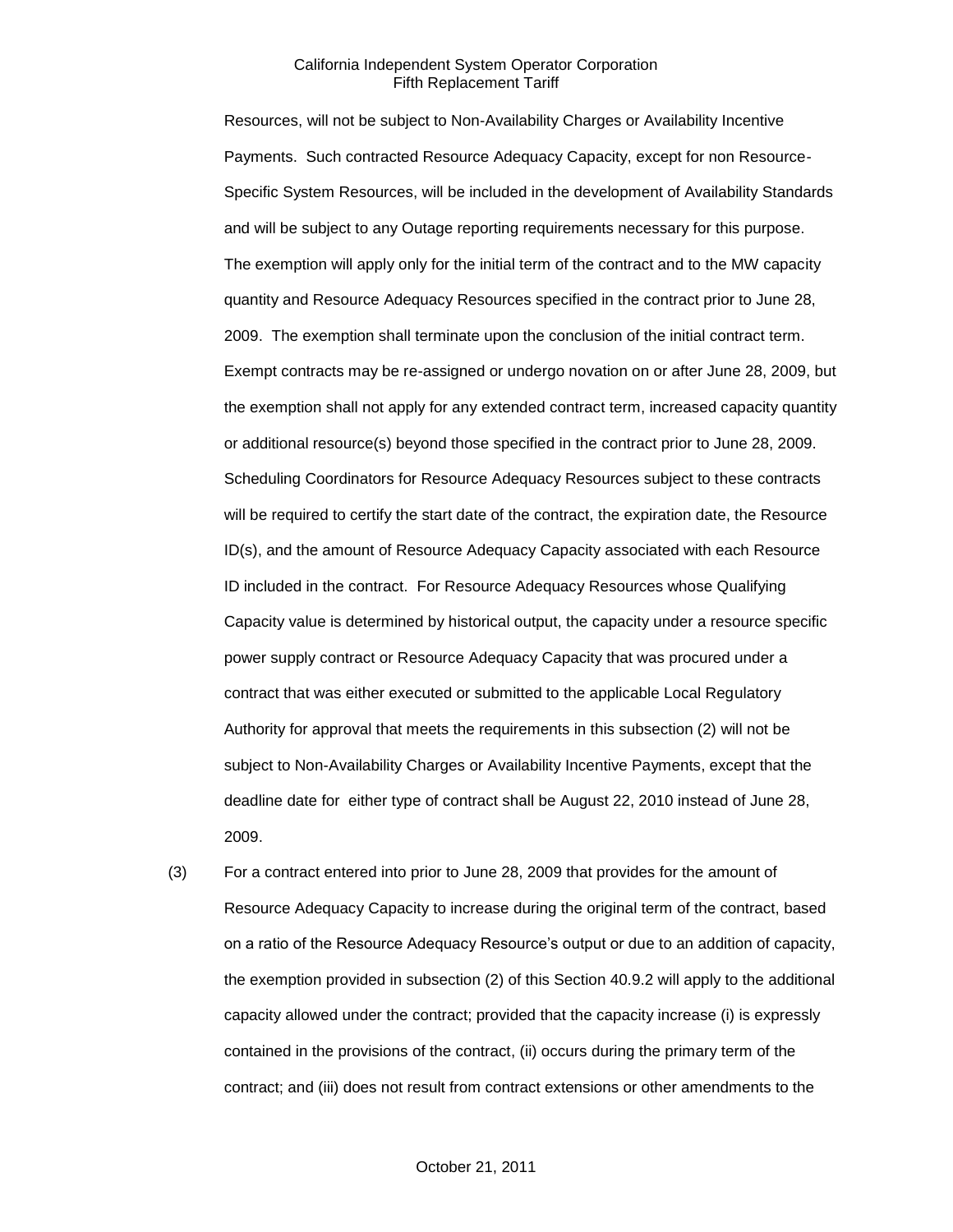original terms and conditions of the contract. Scheduling Coordinators for Resource Adequacy Resources subject to contracts that provide for such capacity increases or additions must include in their certification, in addition to the requirements of subsection (2) of this Section 40.9.2, (i) the citation to any contract provisions that might entitle them to increased exempt Resource Adequacy Capacity from the contracted resources during the primary term of the contract; (ii) the amount of additional capacity to which they might be entitled; and (iii) the actual effective date of the capacity increase. If the actual amount of capacity and/or the actual effective date of the capacity increase is not known at the time of the initial certification, the Scheduling Coordinator shall provide a supplemental certification(s) when this information becomes known. For Resource Adequacy Resources whose Qualifying Capacity value is determined by historical output the exemption provided in subsection (2) of this Section 40.9.2 will apply to an increase in the capacity under a resource specific power supply contract or Resource Adequacy Capacity that was procured under a contract that was either executed or submitted to the applicable Local Regulatory Authority for approval that meets the requirements in this subsection (3), except that the deadline date for either type of contract to be exempt shall be August 22, 2010 instead of June 28, 2009.

- (4) Demand response resources will not be used to determine Availability Standards, will not be subject to Non-Availability Charges or Availability Incentive Payments, and will not be subject to the additional Outage reporting requirements of this Section 40.9.
- (5) Resource Adequacy Capacity provided through contracts for Energy from non-specified resources delivered within the CAISO Balancing Authority Area will not be used to determine Availability Standards, will not be subject to Non-Availability Charges or Availability Incentive Payments, and will not be subject to the additional Outage reporting requirements of this Section 40.9; and
- (6) Resource Adequacy Resources of a Modified Reserve Sharing LSE or a Load following MSS will be used to determine the Availability Standards and will be subject to any Outage reporting requirements necessary for this purpose. Non-Local Capacity Area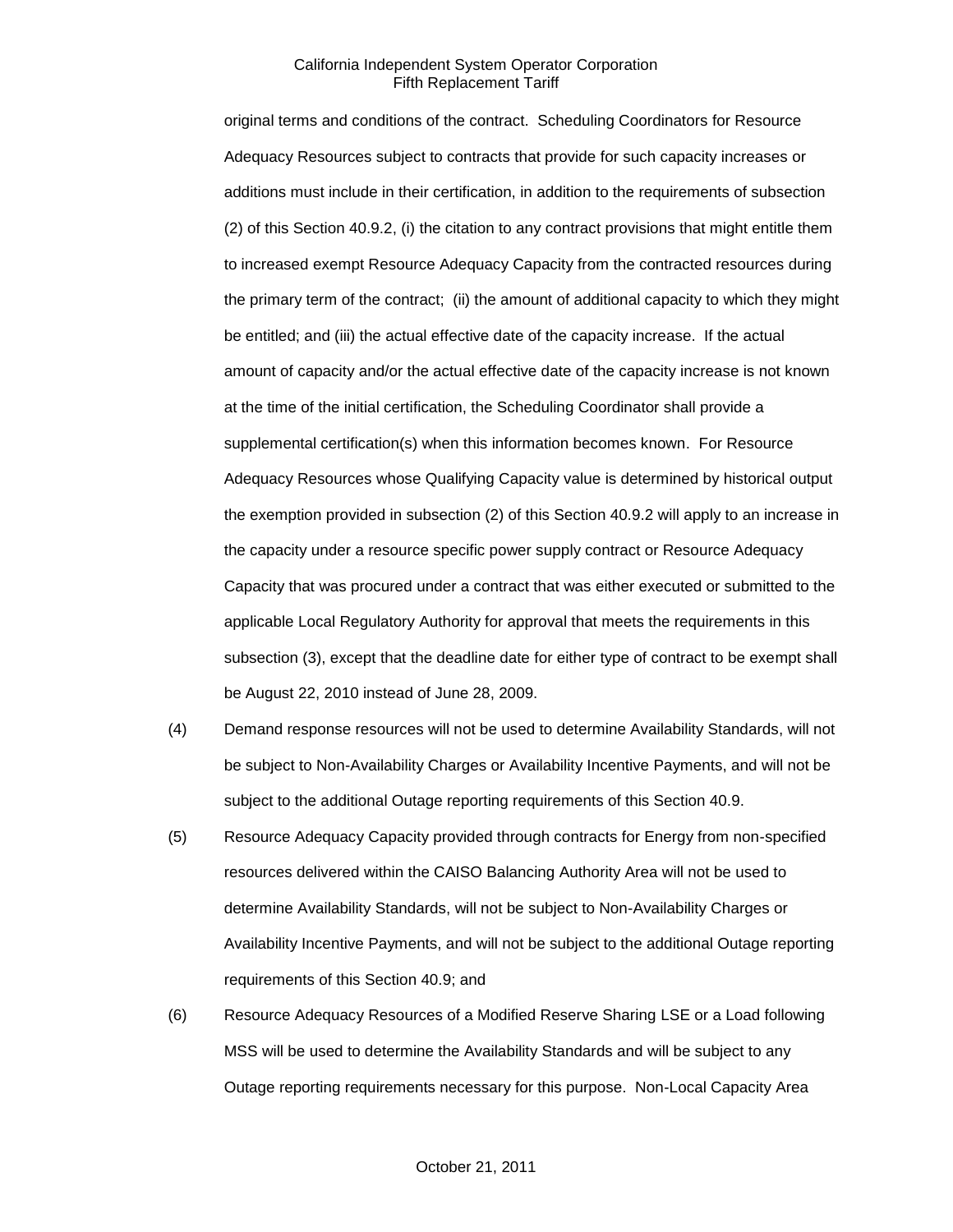Resource Adequacy Resources of a Modified Reserve Sharing LSE or a Load following MSS will not be subject to Non-Availability Charges or Availability Incentive Payments, but those entities shall remain responsible for any other applicable deficiency payments under this CAISO Tariff or the applicable MSS Agreement.

Exclusions from the Availability Standards and Outage reporting requirements established in this Section 40.9 are for this Section 40.9 alone and do not affect any other obligation arising under the CAISO Tariff.

# **40.9.3 Availability Assessment Hours**

The CAISO shall establish Availability Assessment Hours applicable for each month of each Resource Adequacy Compliance Year, which shall be applied starting with Resource Adequacy Compliance Year 2010, in order to assess the extent to which each Resource Adequacy Resource has met the Availability Standards of this Section 40.9. The Availability Assessment Hours shall be a pre-defined set of hours in each month corresponding to the operating periods when high demand conditions typically occur and when the availability of Resource Adequacy Capacity is most critical to maintaining system reliability. The Availability Assessment Hours shall be comprised of five consecutive hours of each non-weekend, nonfederal holiday day. The five hour period will vary by season as necessary such that, based on historical actual load data, the coincident peak load hour typically falls within the five-hour range each day during the month. The CAISO shall annually determine the five hour range for the Availability Assessment Hours for each month of the next Resource Adequacy Compliance year prior to the start of each Resource Adequacy Compliance Year and shall specify them in the Business Practice Manual.

#### **40.9.4 Availability Determinations**

This Section 40.9.4 addresses availability assessment for all Resource Adequacy Capacity, including the Resource Adequacy Capacity of Resource-Specific System Resources, subject to the Section 40.9 Availability Standards program; however, this Section 40.9.4 does not apply to Resource Adequacy Capacity provided by non-Resource-Specific System Resources which are addressed in Section 40.9.7.

#### **40.9.4.1 Availability Standard**

The CAISO shall calculate and publish the monthly Availability Standards for Resource Adequacy Compliance Year 2010 no later than forty five (45) days after a FERC order approving this section and by July 1 prior to each Resource Adequacy Compliance Year thereafter. For Resource Adequacy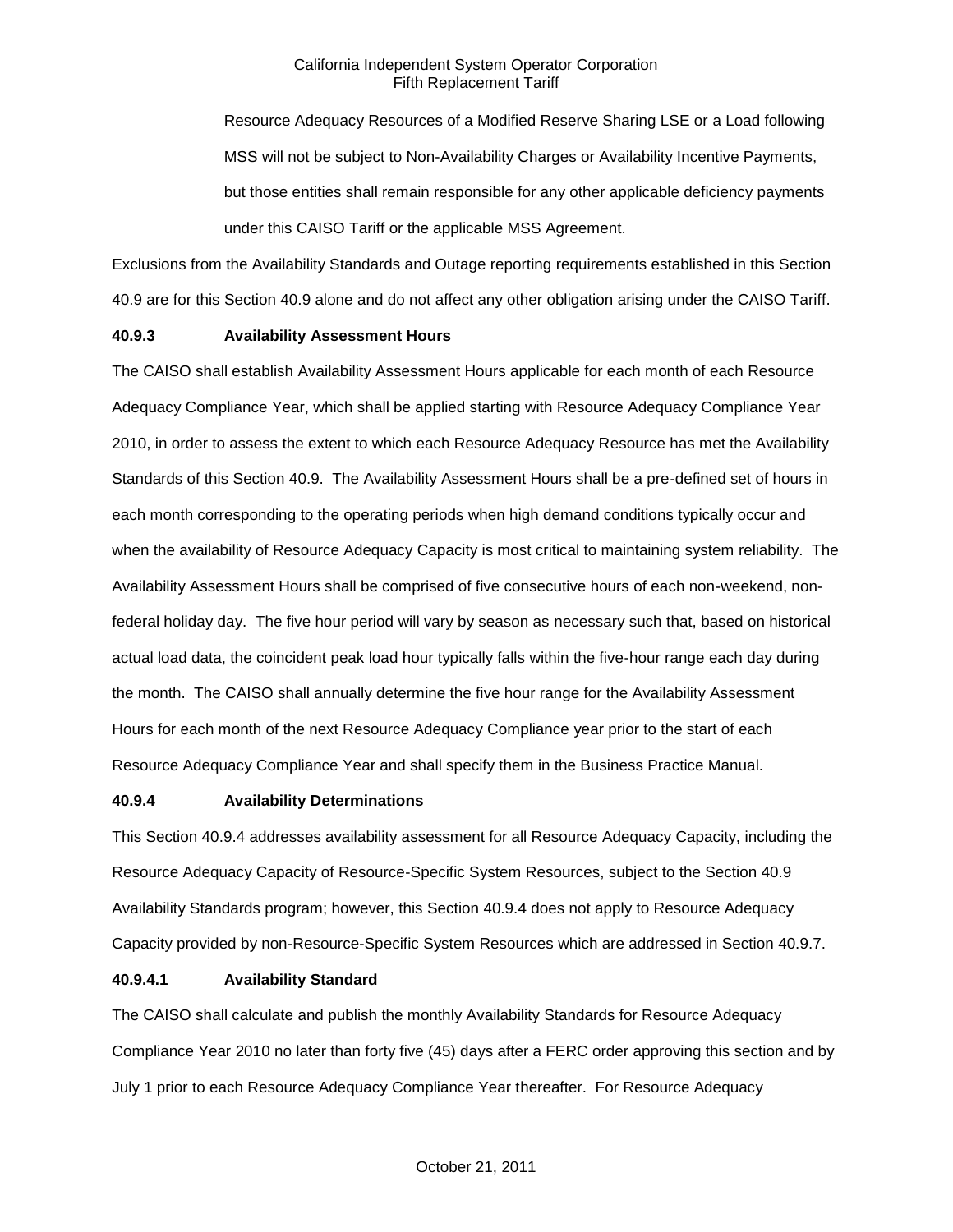Compliance Year 2010, the monthly Availability Standards applicable to Resource Adequacy Resources subject to this Section 40.9.4 will be based on the historical availability of Resource Adequacy Resources during the Availability Assessment Hours of the corresponding months during the period from June 2006 through December 2008. For subsequent years, the monthly Availability Standards will be based on historical availability for the Availability Assessment Hours over the previous three years. Each monthly Availability Standard will be calculated as the sum of the available Resource Adequacy Capacity of the included Resource Adequacy Resources across all the Availability Assessment Hours of the month, divided by the sum of the designated Resource Adequacy Capacity for the same set of hours and resources, and multiplied by 100 to obtain a number between zero (0) and one hundred percent (100%). For the purpose of determining the available Resource Adequacy Capacity in each month, the CAISO will use the Outage information reported in SLIC and, when available, the Outage reports submitted pursuant to Section 40.9.5. To ensure consistency between the calculation of the monthly Availability Standard and the calculation of each resource's monthly availability, the data utilized for both calculations will be in accordance with the provisions of Sections 40.9.4.2. All Resource Adequacy Resources except for the following will be included in the calculation of the Availability Standards:

- (1) Resource Adequacy Resources exempted in Section 40.9.2;
- (2) Non-Resource-Specific System Resources;
- (3) Resources between one (1) MW and ten (10) MW subject to the reporting requirements of Section 40.9.5, until such time that the CAISO has received the outage reports and can begin to utilize the data; and
- (4) Use-Limited Resources for Compliance Year 2010 and 2011.

#### **40.9.4.2 Availability Calculation for a Resource Adequacy Resource**

The CAISO will calculate the monthly availability for each Resource Adequacy Resource subject to this Section 40.9.4 as follows:

The sum of the hourly available Resource Adequacy Capacity of the resource over all Availability Assessment Hours of the month, divided by the sum of the hourly Resource Adequacy Capacity of the resource as designated in the Supply Plan for the resource for those hours, and multiplied by 100 to obtain a number between zero percent (0%) and one hundred percent (100%).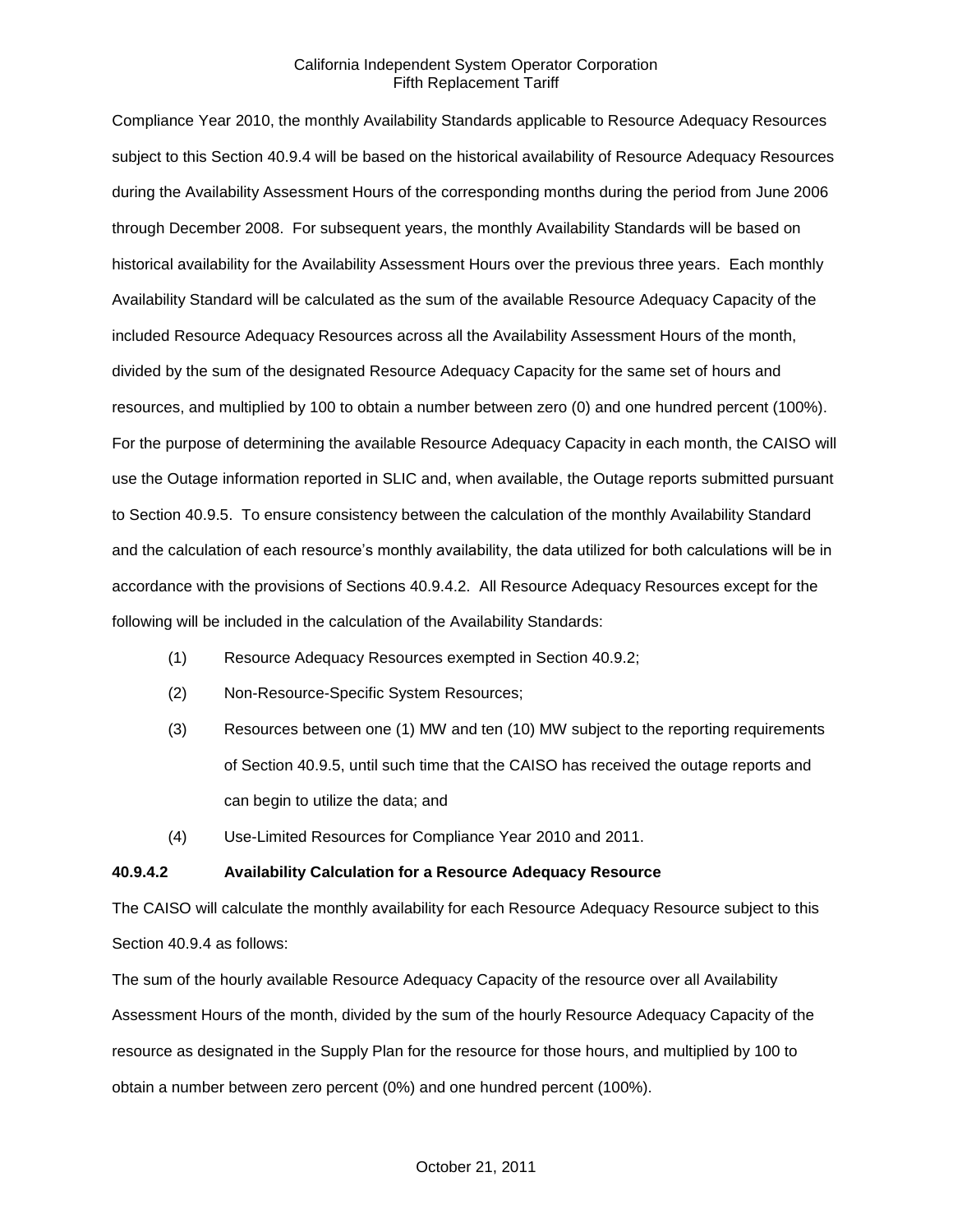- 1. A Resource Adequacy Resource will be determined to be less than one hundred percent (100%) available in a given month if it has any Forced Outages or temperature-related ambient de-rates that impact the availability of its designated Resource Adequacy Capacity during the Availability Assessment Hours of that month.
- 2. For Resource Adequacy Resources whose Qualifying Capacity value is determined by historical output, its hourly available Resource Adequacy Capacity for each Availability Assessment Hour will be determined from three components: the total actual amount of Energy the resource delivered during that hour; Resource Adequacy Capacity of the resource as designated in its Supply Plan; and the resource's Net Qualifying Capacity as reduced for that hour by the same percentage by which any Forced Outages or temperature-related ambient de-rates reduced the resource's capacity from its PMax capacity. If the total actual amount of Energy delivered by the resource in an Availability Assessment Hour is greater than or equal to the amount of Resource Adequacy Capacity designated in the Supply Plan, the hourly available Resource Adequacy Capacity for the hour will equal the resource's Resource Adequacy Capacity as designated in its Supply Plan. If the total actual amount of Energy delivered by the resource in an Availability Assessment Hour is less than the amount of Resource Adequacy Capacity designated in the Supply Plan, the available Resource Adequacy Capacity of the resource for that hour will be the higher of the total actual Energy the resource delivered in that hour or the resource's Net Qualifying Capacity as reduced for that hour by the same percentage by which any Forced Outages or temperature-related ambient de-rates reduced the resource's capacity from its PMax capacity. The Resource Adequacy Capacity for each resource will be determined in accordance with the following formula:

Hourly Available Resource Adequacy Capacity = Min (RA Capacity, Max (Actual Energy, Proportional Derated Capacity))

Where:

RA Capacity = Resource Adequacy Capacity designated in the Supply Plan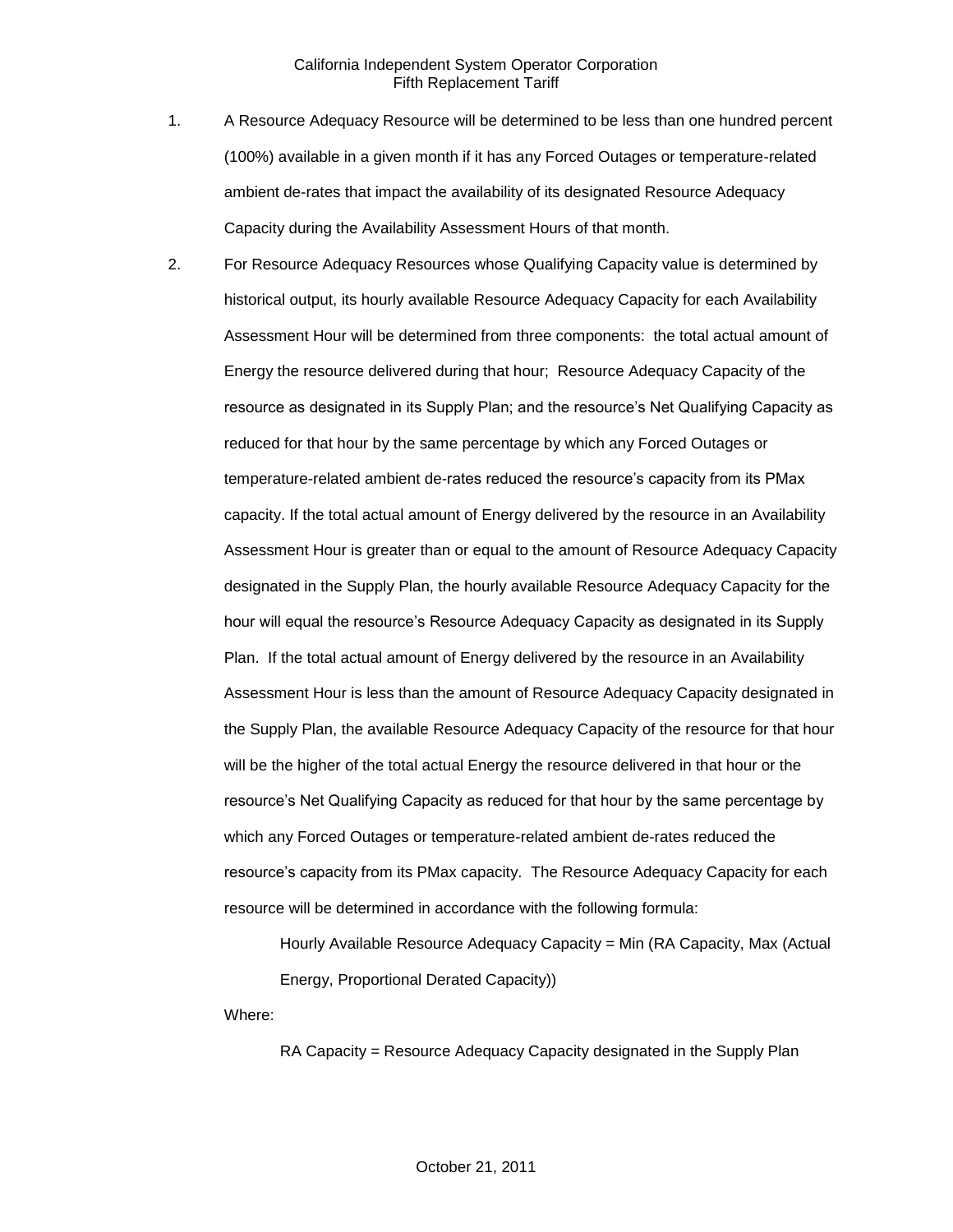Actual Energy = Total actual Energy delivered by the resource in the Availability Assessment Hour

Proportional Derated Capacity = Resource's Net Qualifying Capacity as reduced for that hour by the same percentage by which any Forced Outages or temperature-related ambient de-rates reduced the resource's capacity from its PMax capacity

If the SC for the Resource Adequacy Resource requests to convert from a Forced Outage to a Maintenance Outage in accordance with Section 9.3.3, the SC must terminate the existing Forced Outage and submit a new request for a Maintenance Outage. In the event the CAISO rejects the request to convert from a Forced Outage to a Maintenance Outage due to reliability criteria, the Outage will not be converted and the Forced Outage will continue. Outages properly submitted for temperature-related ambient derates for a Use Limited Resource will be counted against its availability only until such time as the Use Limited Resource reaches its energy limit constraint, at which time such Outages or derates will no longer count against the availability of the Use Limited Resource for the relevant month. The start and end times used in calculating the availability of each resource each month will be the Outage time reported in the SLIC system or through the alternative reporting process of Section 40.9.5 for resources not included in the SLIC system.

# **40.9.4.2.1 Substitute Capacity**

A Scheduling Coordinator may substitute capacity that is not Resource Adequacy Capacity for its Resource Adequacy Capacity that is on a Forced Outage or de-rate in order to mitigate the impact of the Forced Outage or de-rate on its availability calculation. Such substitution will be accepted by the CAISO in accordance with the following procedures.

(1) For Local Capacity Area Resources. A Scheduling Coordinator providing Resource Adequacy Capacity to satisfy a Local Capacity Area requirement may pre-qualify alternate resources by providing a prequalification request in accordance with the form and schedule specified in the Business Practice Manual. If the alternate resource is located at the same bus as the Resource Adequacy Resource it would replace and has similar operational characteristics, the CAISO will approve the pre-qualification request as a substitute resource for use in the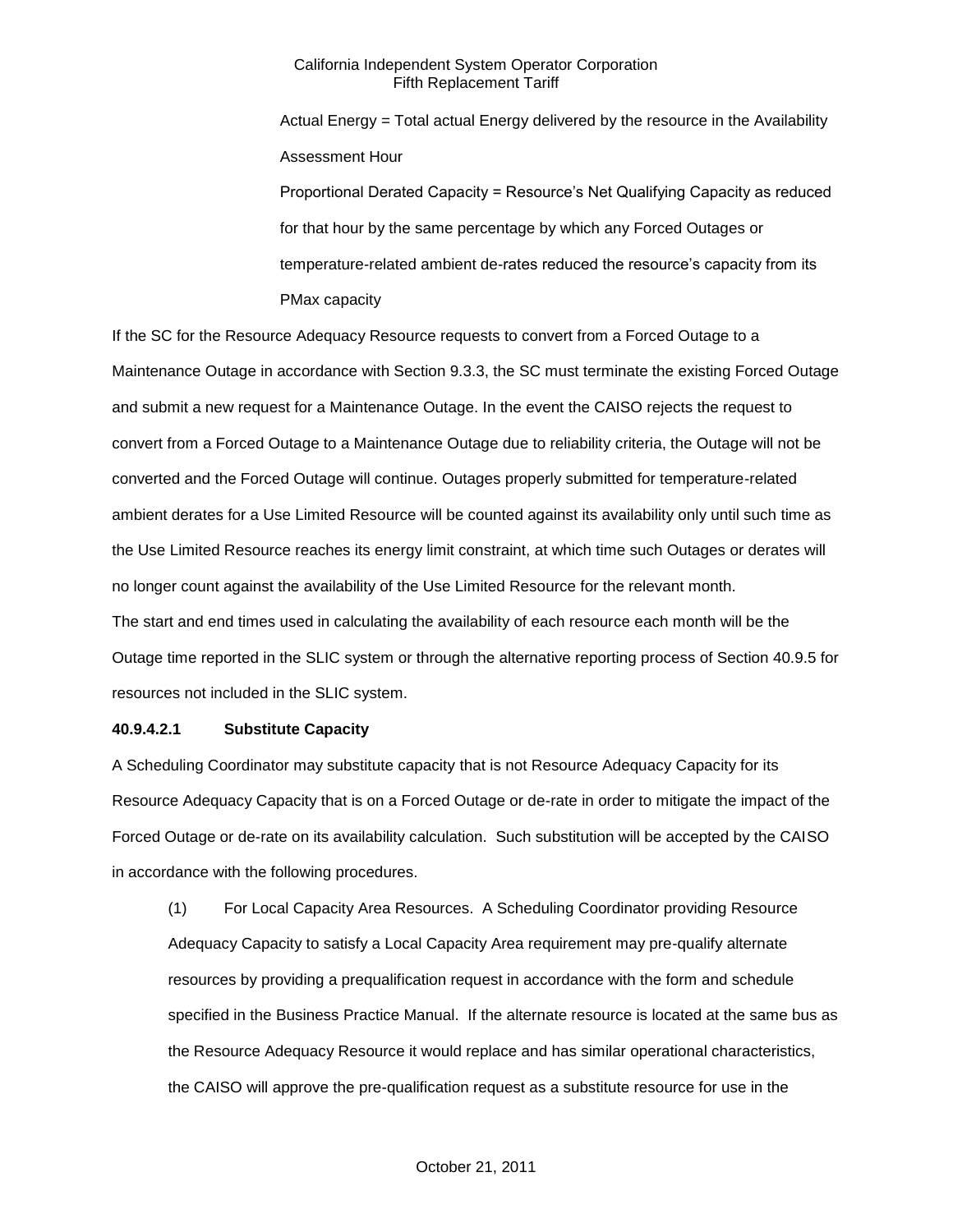subsequent Resource Adequacy Compliance Year. Additionally, when a Local Capacity Area Resource Adequacy Resource subsequently has a Forced Outage or de-rate, the Scheduling Coordinator may, prior to the close of IFM, request to substitute a non-pre-qualified resource. The CAISO will grant the request if the alternate resource is (i) located at the same bus and meets the CAISO's operational needs, or (ii) if not located at the same bus, is located in the same Local Capacity Area, and which meets the CAISO's effectiveness and operational needs, including size of resource, as determined by the CAISO in its reasonable discretion.

(2) Non-Local Capacity Area Resources (Resource Adequacy Resources designated to meet system requirements). If a Resource Adequacy Resource that is not also a Local Capacity Area Resource has an outage that would count against its availability, the Scheduling Coordinator for that resource may, prior to the close of the IFM, request to substitute a non-Resource Adequacy Resource to be used in the place of the original resource. A Scheduling Coordinator for a non-Resource Specific System Resource that has an outage that would count against its availability may, prior to the close of the IFM, request to substitute a non-Resource Adequacy Resource that is internal to the CAISO Balancing Area Authority to be used in the place of the original resource. The CAISO shall approve the request if the substitute resource provides the same MW quantity of deliverable capacity as the original Resource Adequacy Resource.

# **40.9.4.2.2 Accounting for De-Rates**

In accounting for a de-rate of a unit that has not committed one hundred percent (100%) of its Net Qualified Capacity in its Monthly Supply Plan, the CAISO will follow the following principles:

- (1) Any de-rate will be applied first to any non Resource Adequacy Capacity of the resource; and
- (2) Any de-rate to Resource Adequacy Capacity will be applied pro-rata to any contract capacity exempt under Section 40.9.2(2) and any non-exempt Resource Adequacy Capacity commitment from that resource.

#### **40.9.5 Outage Reporting**

Scheduling Coordinators for Generating Units or Resource-Specific System Resources that are also Resource Adequacy Resources with a maximum output capability of one (1) MW or more, but which do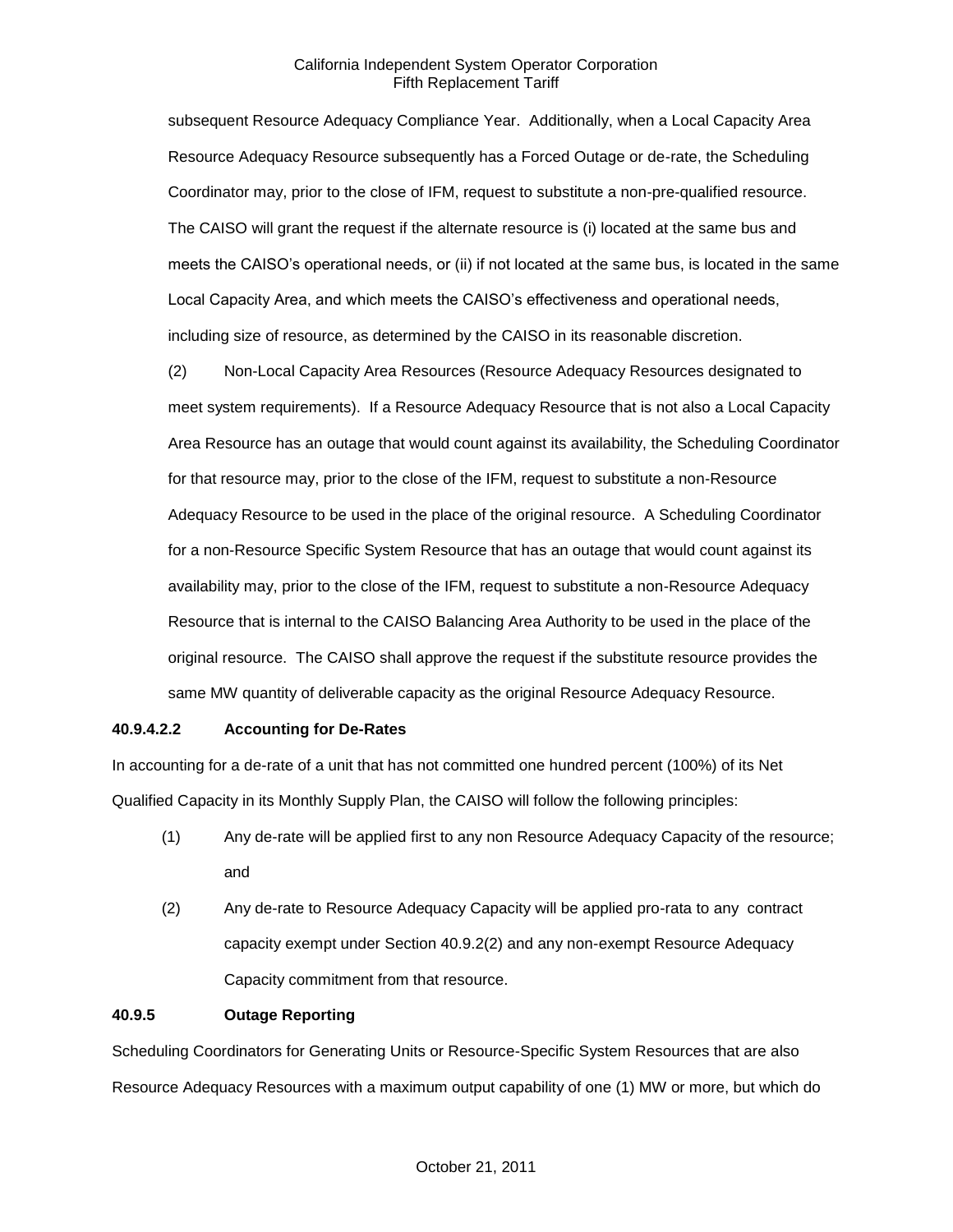not meet the requirement to provide information on Forced Outages in accordance with Section 9.3.10, shall provide equivalent availability-related information in the form and on the schedule specified in the Business Practice Manuals. This information shall identify all Forced Outages, non-ambient de-rates, and temperature-related ambient de-rates that have occurred over the previous calendar month and shall contain all relevant details needed to enable the CAISO to perform the availability calculation for the resource in accordance with Section 40.9.4, including: the start and end times of any Outages or derates, the MW availability in all Availability Assessment Hours, and the causes of any Forced Outages or de-rates. Scheduling Coordinators for Resource Adequacy Resources whose maximum output capability is ten (10) MW or more shall report Outage-related information in accordance with the reporting obligations in Section 9.3.10.

# **40.9.6 Non-Availability Charges And Availability Incentive Payments**

A Resource Adequacy Resource that is subject to the availability assessment in accordance with Section 40.9.4 and whose monthly availability calculation under Section 40.9.4.2 is more than two and a half percent (2.5%) below the monthly Availability Standard will be subject to a Non-Availability Charge for the month. A Resource Adequacy Resource subject to Section 40.9.4 whose availability calculation under Section 40.9.4.2 is more than two and a half percent (2.5%) above the monthly Availability Standard will be eligible for an Availability Incentive Payment for the month. For Resources whose Qualifying Capacity is determined by their historical output, the CAISO will calculate but not apply through the settlements process the Non-Availability Charges or Availability Incentive Payments to Trading Days within the three months of January, February, and March 2011.

**40.9.6.1 Determination of Resource Adequacy Capacity Subject to Non-Availability Charge** The amount of Resource Adequacy Capacity of a Resource Adequacy Resource subject to the Non-Availability Charge will be determined as follows:

(1) A Resource Adequacy Resource with actual availability calculated in accordance with Section 40.9.4.2 that is less than the Availability Standard minus the tolerance band of two and a half percent (2.5%) for a given month will have the Non-Availability Charge assessed to that portion of its non-exempt Resource Adequacy Capacity determined in accordance with the following formula: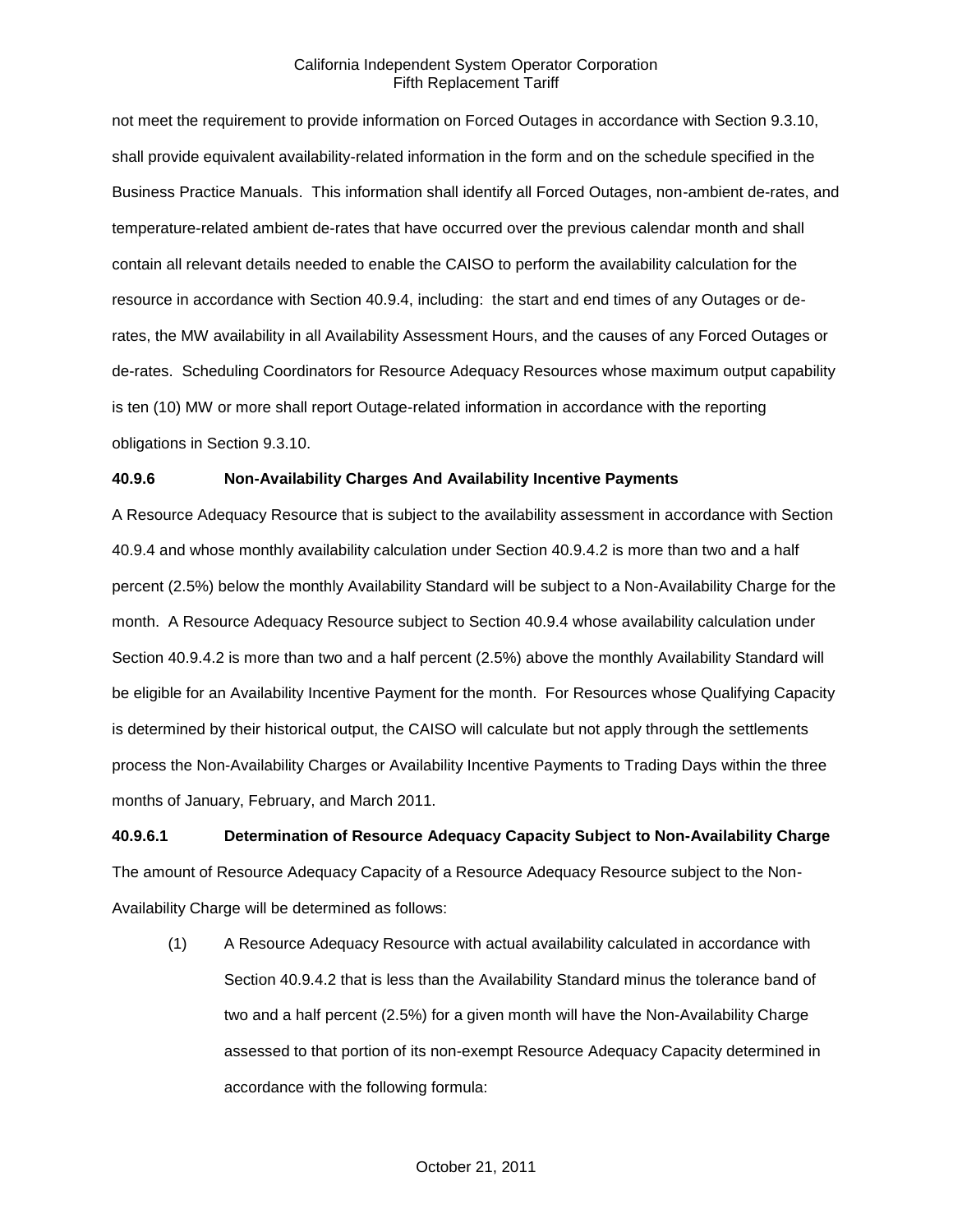$P = RA<sup>*</sup>(S - .025) - X$ 

Where:

- P = The RA Resource's RA Capacity subject to Non-Availability Charge
- $S =$  Monthly Availability Standard as a fraction, so that  $0 < S < 1.0$
- RA = The RA Resource's RA Capacity (MW) {as designated in its Supply Plan, less any exempt capacity}
- $X =$  The {mean of the} RA Resource's {hourly available RC Capacity over all Availability Assessment Hours of the month (MW).}
- (2) No Non-Availability Charge will be applied when a Resource Adequacy Resource's actual availability, calculated in accordance with Section 40.9.4.2 for a given month, is equal to or greater than the Availability Standard less two and a half percent (2.5%).
- (3) Any Forced Outage, non-ambient de-rate, or temperature-related ambient de-rates of a resource that the CAISO has accepted as a substitute for a Resource Adequacy Resource in accordance with Section 40.9.4.2.1 will be applied in calculating the availability of the Resource Adequacy Resource for which it is substituting.

# **40.9.6.2 Determination of the Non-Availability Charge**

The per-MW Non-Availability Charge rate will be the Monthly CPM Capacity Payment price as specified in Schedule 6 of Appendix F of this CAISO Tariff. The Non-Availability Charge for a Resource Adequacy Resource shall be determined by multiplying the resource's capacity subject to the Non-Availability Charge calculated in accordance with Section 40.9.6.1 by the Non-Availability Charge rate.

# **40.9.6.3 Availability Incentive Payment**

Scheduling Coordinators for Resource Adequacy Resources that achieve monthly availability that is more than two and a half percent (2.5%) above the monthly Availability Standard are eligible to receive the monthly Availability Incentive Payment. This payment will be funded entirely through the monthly Non-Availability Charges assessed for the same month. For each resource eligible for the Availability Incentive Payment, its eligible capacity will be that portion of its designated Resource Adequacy Capacity equal to its actual availability calculated in accordance with Section 40.9.4.2 minus the Availability Standard percent minus two and a half percent (2.5%). The monthly Availability Incentive Payment rate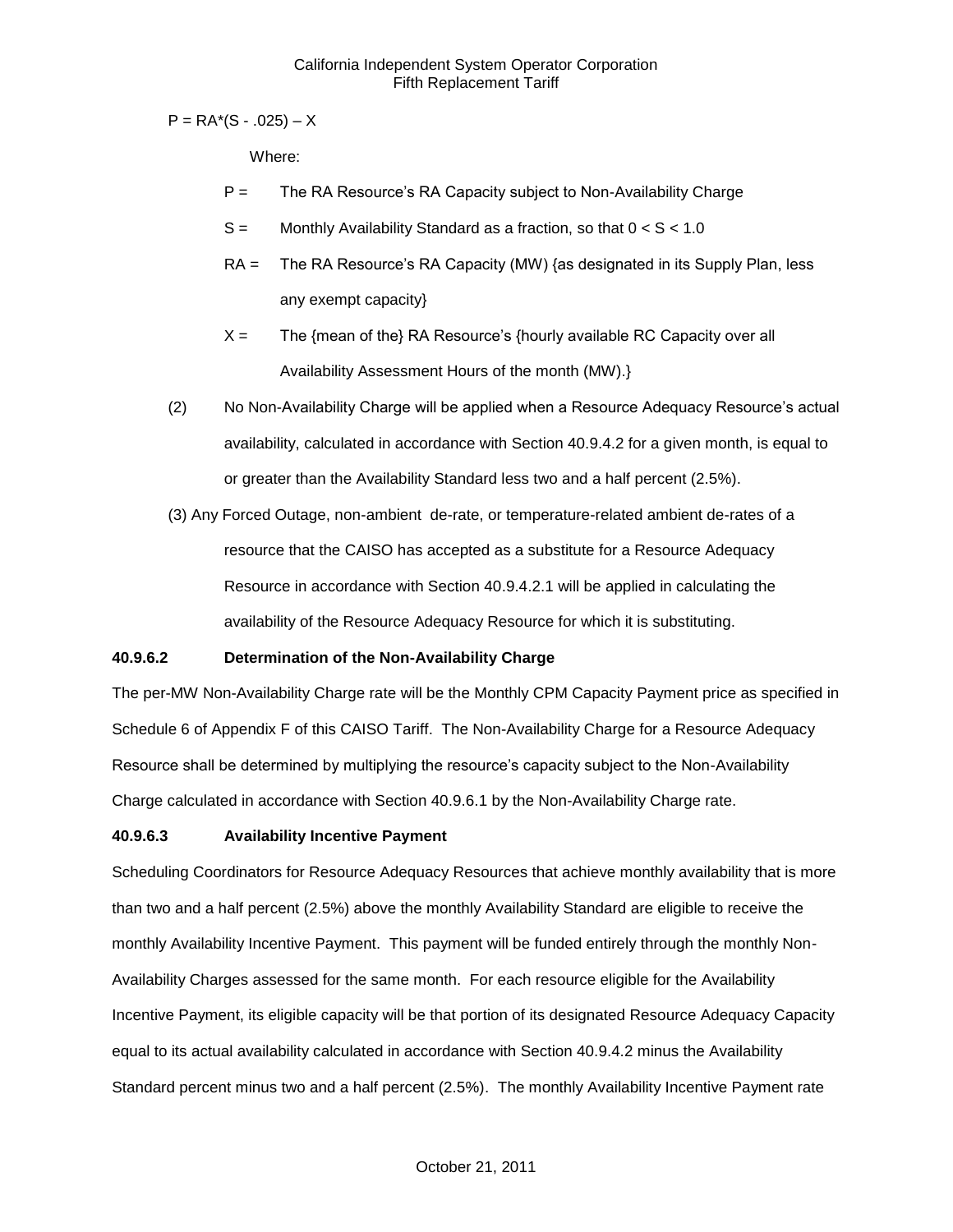will equal the total Non-Availability Charges assessed for the month divided by the total Resource Adequacy Capacity eligible to receive the Availability Incentive Payment that month, provided that the Availability Incentive Payment rate shall not exceed three times the Non-Availability Charge rate. The Availability Incentive Payment the CAISO shall pay to each eligible resource will equal the product of its eligible capacity and the Availability Incentive Payment rate. Any remaining Non-Availability Charge funds that are not distributed to eligible Resource Adequacy Resources will be credited against the Real-Time neutrality charge to metered CAISO Demand for that Trade.

#### **40.9.6.4 Monthly Settlement**

The CAISO shall calculate and settle Non-Availability Charges and Availability Incentive Payments on a Trade Month basis so that all Non-Availability Charges collected for a Trade Month are allocated in accordance with Section 40.9.6.3 for that same Trade Month.

#### **40.9.7 Assessment For Non Resource-Specific System Resources**

Non-Resource-Specific System Resources that provide Resource Adequacy Capacity will comprise a distinct category for purposes of the CAISO's Availability Standards program. This category will utilize the same Availability Standard determined for other Resource Adequacy Resources in accordance with Section 40.9.4.1, but will have its own availability calculations, as well as a separate account for settling Non-Availability Charges and Availability Incentive Payments.

# **40.9.7.1 Availability Standard for Non-Resource-Specific System Resources Providing Resource Adequacy Capacity**

The monthly Availability Standard for a non-Resource-Specific System Resource will be the Availability Standard determined in accordance with Section 40.9.4.1 to be provided in the form of Economic Bids or Self-Schedules at the resource's designated Scheduling Point submitted to the IFM for all Availability Assessment Hours. The Availability Standard applicable to a non-Resource Specific System Resource shall not include any hours in which the resource was prohibited by Section 30.8 from bidding across an out-of-service transmission path at its designated Scheduling Point. A non-Resource Specific System Resource providing Resource Adequacy Capacity whose monthly availability calculation under Section 40.9.7.2 is more than two and a half percent (2.5%) below the monthly Availability Standard will be subject to a Non-Availability Charge for the month. A non-Resource Specific System Resource providing Resource Adequacy Capacity whose monthly availability calculation under Section 40.9.7.2 is more than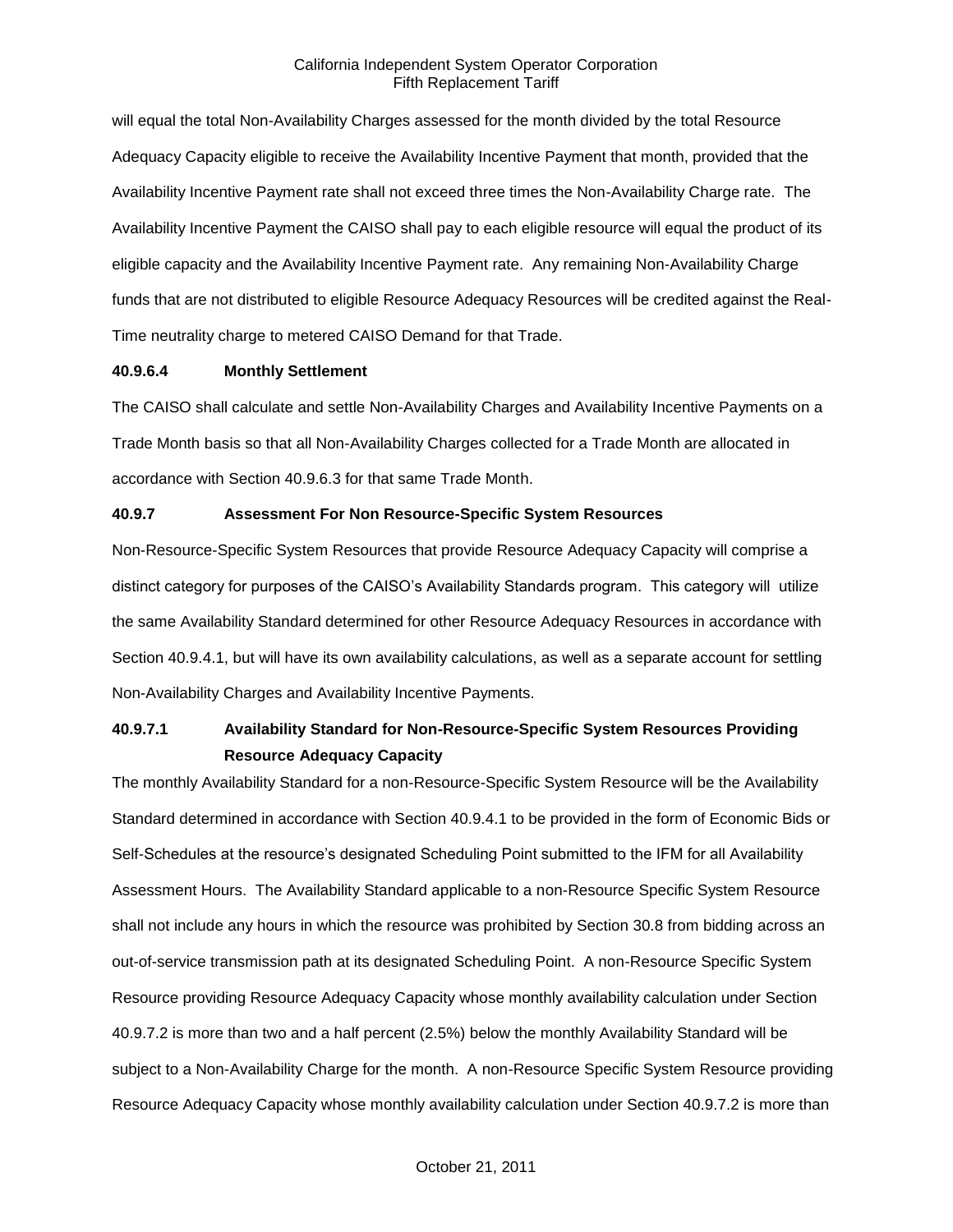two and a half percent (2.5%) above the monthly Availability Standard will be eligible for Availability Incentive Payments. Non-Resource-Specific System Resources will not be included in the calculation of the Availability Standards for other Resource Adequacy Resources as determined in Section 40.9.4.

# **40.9.7.2 Availability Calculation for Non-Resource-Specific System Resources Providing Resource Adequacy Capacity**

The availability of Resource Adequacy Capacity provided by a non-Resource-Specific System Resource will be measured by its hourly offers of Economic Bids or Self-Schedules to provide Energy or, if certified to provide Ancillary Services, Bids for or submissions to Self-Provide Ancillary Service capacity into the CAISO Day-Ahead Market in accordance with the requirements of Section 40.6, for all of the Availability Assessment Hours. Specifically, the resource's availability will be calculated as the sum of the MW-hours reflected in the resource's submitted Day-Ahead Economic Bids and Self-Schedules over all Availability Assessment Hours, divided by the sum of the resource's designated non-exempt Resource Adequacy Capacity for all Availability Assessment Hours, times one hundred (100) to obtain a number between zero (0) and one hundred percent (100%). The Scheduling Coordinator for Resource Adequacy Capacity provided by non-Resource-Specific System Resources is expected to secure sufficient transmission rights to deliver the Resource Adequacy Capacity to its designated CAISO Scheduling Point. If in any given Availability Assessment Hour, the CAISO does not fully accept the Economic Bids or Self-Schedules submitted by the Scheduling Coordinator for the Resource Adequacy Capacity provided by non-Resource-Specific System Resources, the Scheduling Coordinator for that resource shall be deemed to have met its availability obligation for that hour. In determining monthly availability of a non-Resource Specific System Resource under Section 40.9.7.2, any hours in which the resource was prohibited by Section 30.8 from bidding across an out-of-service transmission path at its designated Scheduling Point will be excluded from the calculation. Scheduling Coordinators for non-Resource Specific System Resources must submit a monthly report of such hours occurring under Section 30.8, in the format and manner described in the Business Practice Manual for Reliability Requirements.

# **40.9.7.3 Determination of Non-Availability Charges and Availability Incentive Payments for Non-Resource-Specific System Resources Providing Resource Adequacy Capacity**

A Non-Resource-Specific System Resource that provides Resource Adequacy Capacity and whose actual availability calculated in accordance with Section 40.9.7.2 is less than the Availability Standard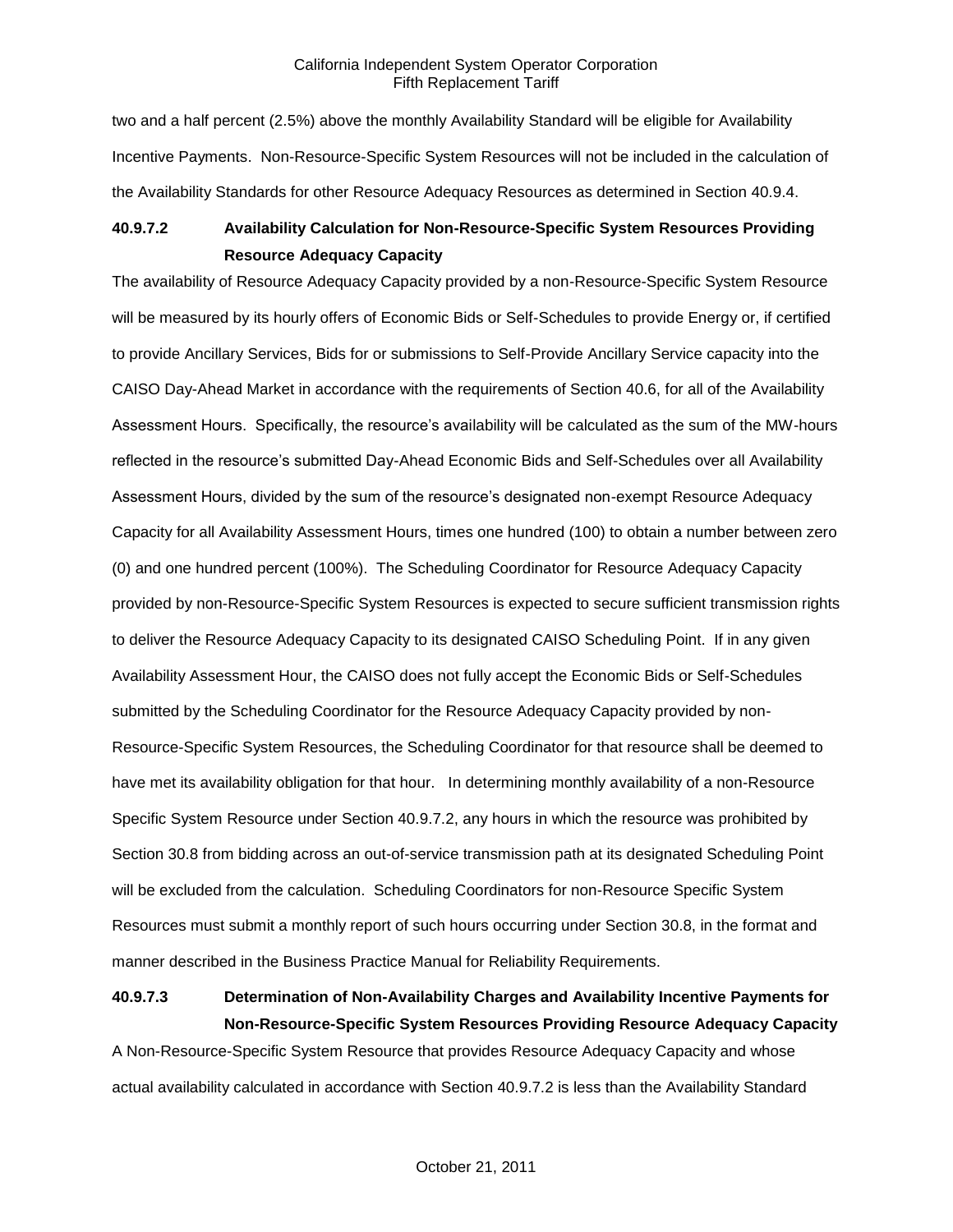defined in Section 40.9.7.1 minus the tolerance band of two and one-half percent (2.5%) for a given month shall be assessed a Non-Availability Charge. This charge for such a resource shall apply to that portion of the resource's designated non-exempt Resource Adequacy Capacity equal to one hundred percent (100%) minus the ratio of its actual availability calculated in accordance with Section 40.9.7.2 to the Availability Standard minus two and one-half percent (2.5%). The Non-Availability Charge will then equal the resource's applicable capacity that is subject to Non-Availability Charges multiplied by the a Non-Availability Charge rate equal to the Monthly CPM Capacity Payment price as specified in Schedule 6 of Appendix F of this CAISO Tariff.

Funds collected for Non-Availability Charges pursuant to this Section 40.9.7.3 in a Trade Month will be used to provide Availability Incentive Payments to non-Resource-Specific System Resources providing Resource Adequacy Capacity that exceed the Availability Standard established in Section 40.9.7.1 plus the tolerance band of two and one-half percent (2.5%) for that same Trade Month. The funds will be distributed to each such resource in proportion to the resource's share of the total non-exempt Resource Adequacy Capacity provided by non-Resource-Specific System Resources that are eligible for Availability Incentive Payments or the month.

Any Availability Incentive Payment to a non-resource specific System Resource providing Resource Adequacy Capacity under this Section 40.9.7 3 will be capped at three times the Non-Availability Charge rate multiplied by the amount of the resource's non-exempt Resource Adequacy Capacity. Any remaining monthly surplus of Non-Availability Charges from non-Resource-Specific System Resources providing Resource Adequacy Capacity in a Trade Month will be credited against the Real-Time neutrality charge for that Trade Month in accordance with Section 11.5.2.3. Only revenues received from the assessment of Non-Availability Charges to non-Resource-Specific System Resources providing Resource Adequacy Capacity will be used to fund Availability Incentive Payments for non-Resource-Specific System Resources providing Resource Adequacy Capacity.

# **40.9.8 Reporting**

By July 1 of each year, the CAISO will provide an informational report that will be posted on the CAISO Website and include the following information: (1) the Availability Standard value for each month of the year and (2) information on the average actual availability each month of Resource Adequacy Resources,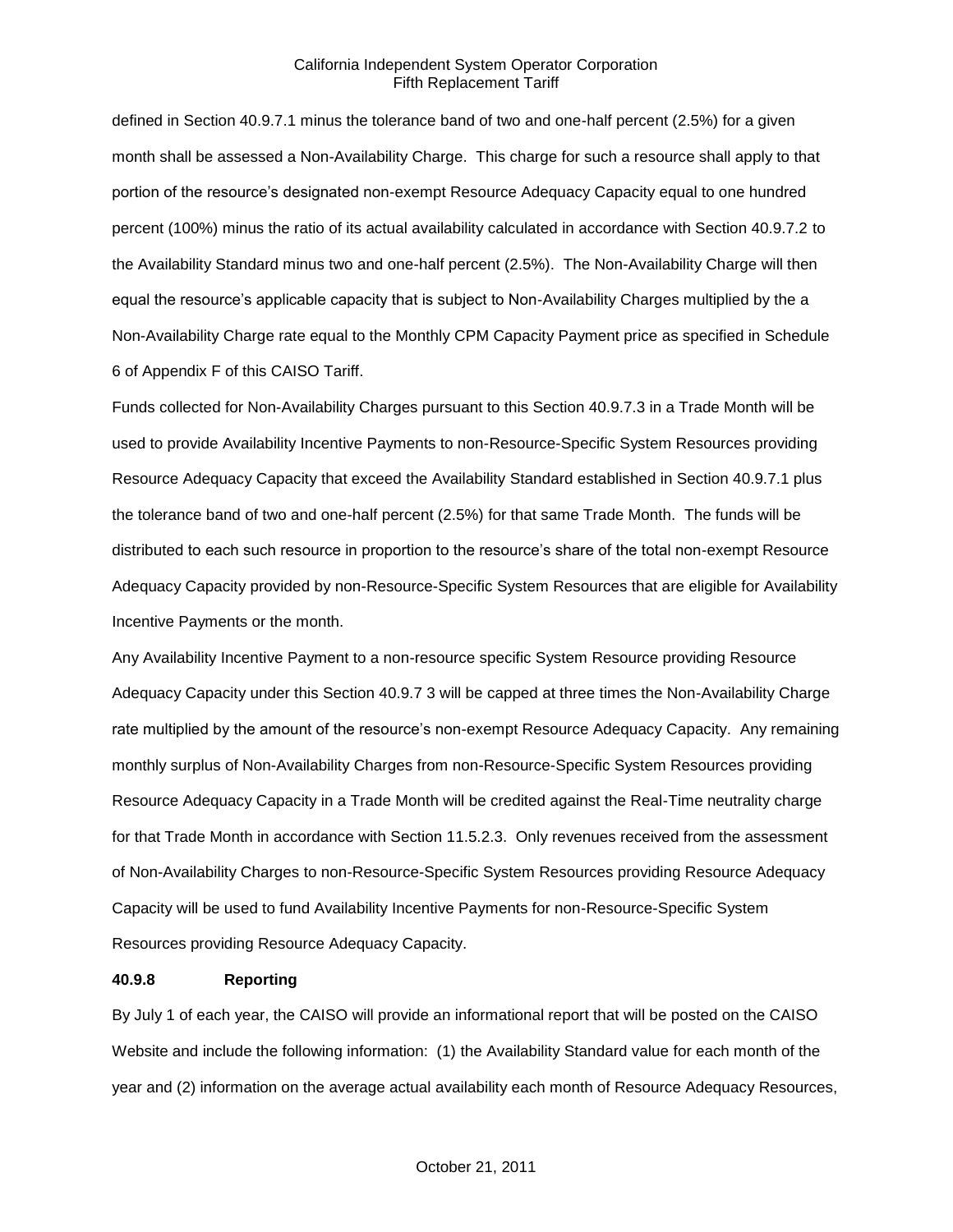the total amount of Non-Availability Charges assessed and the total amount of Availability Incentive Payments made.

# **41. Procurement Of RMR Generation**

# **41.1 Procurement Of Reliability Must-Run Generation By The CAISO**

A Reliability Must-Run Contract is a contract entered into by the CAISO with a Generator which operates a Generating Unit giving the CAISO the right to call on the Generator to generate Energy and, only as provided in this Section 41.1, or as needed for Black Start or Voltage Support required to meet local reliability needs, or to procure Ancillary Services from Potrero power plant to meet operating criteria associated with the San Francisco local reliability area, to provide Ancillary Services from the Generating Units as and when this is required to ensure that the reliability of the CAISO Controlled Grid is maintained.

# **41.2 Designation Of Generating Unit As Reliability Must-Run Unit**

The CAISO will, subject to any existing power purchase contracts of a Generating Unit, have the right at any time based upon CAISO Controlled Grid technical analyses and studies to designate a Generating Unit as a Reliability Must-Run Unit. A Generating Unit so designated shall then be obligated to provide the CAISO with its proposed rates for Reliability Must-Run Generation for negotiation with the CAISO. Such rates shall be authorized by FERC or the Local Regulatory Authority, whichever authority is applicable.

# **41.3 Reliability Studies And Determination Of RMR Unit Status**

In addition to the Local Capacity Technical Study under 40.3.1, the CAISO may perform additional technical studies, as necessary, to ensure compliance with Reliability Criteria. The CAISO will then determine which Generating Units it requires to continue to be Reliability Must-Run Units, which Generating Units it no longer requires to be Reliability Must-Run Units and which Generating Units it requires to become the subject of a Reliability Must-Run Contract which had not previously been so contracted to the CAISO. None of the Generating Units owned by Local Publicly Owned Electric Utilities are planned to be designated as Reliability Must-Run Units by the CAISO as of the CAISO Operations Date but are expected to be operated in such a way as to maintain the safe and reliable operation of the interconnected transmission system comprising the CAISO Balancing Authority Area. However, in the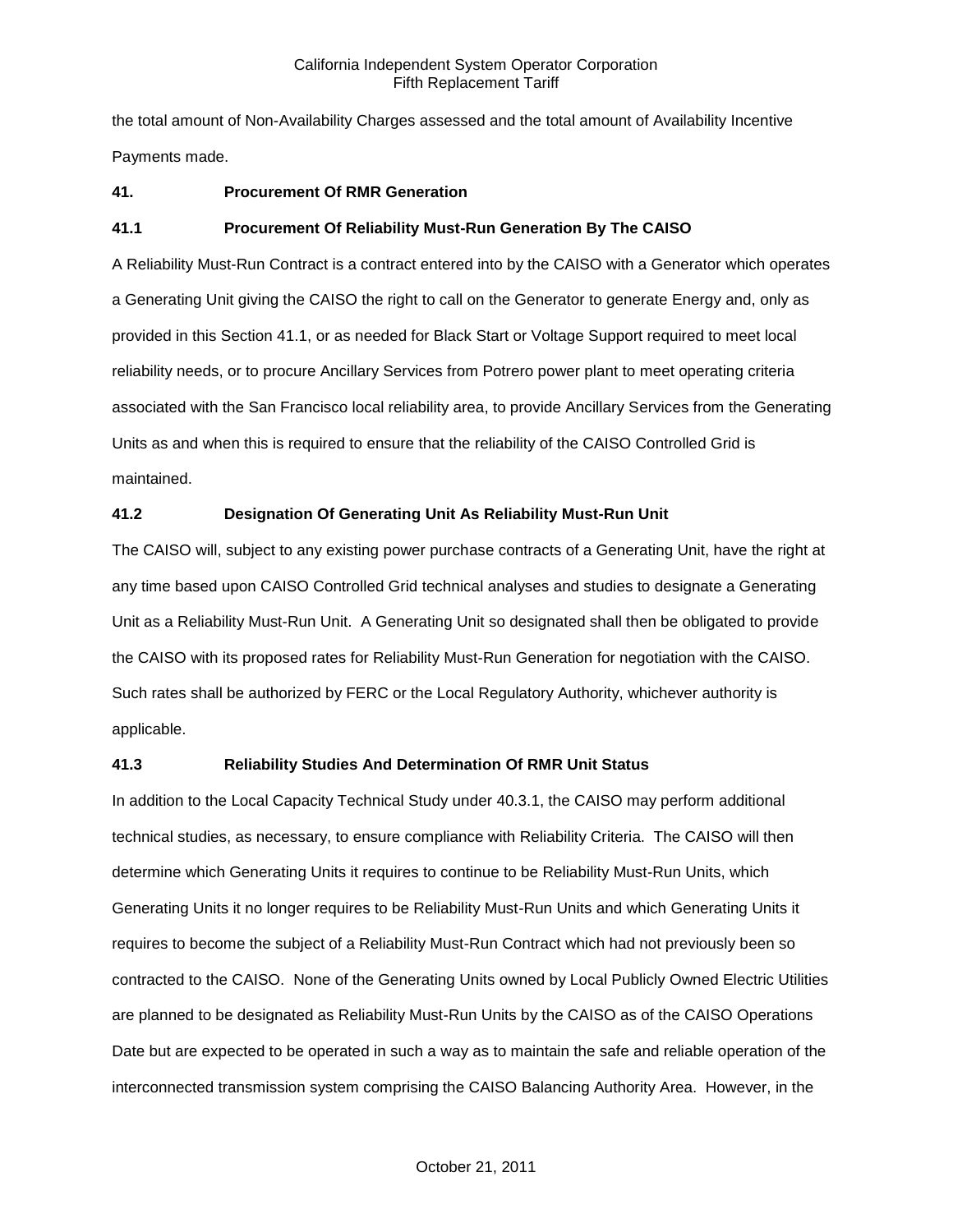future, Local Publicly Owned Electric Utilities may contract with the CAISO to provide Reliability Must-Run Generation.

#### **41.4 Reliability Must-Run Contracts**

A pro forma of the Reliability Must-Run Contract is attached as Appendix G. From the CAISO Operations Date all Reliability Must-Run Units will be placed under the "As Called" conditions, but the parties may, pursuant only to the terms of the Reliability Must-Run Contract, transfer any such unit to one of the alternative forms of conditions under specific circumstances. The CAISO will review the terms of the applicable forms of agreement applying to each Reliability Must-Run Unit to ensure that the CAISO will procure Reliability Must-Run Generation from the cheapest available sources and to maintain System Reliability. The CAISO shall give notice to terminate Reliability Must-Run Contracts that are no longer necessary or can be replaced by less expensive and/or more competitive sources for maintaining the reliability of the CAISO Controlled Grid.

#### **41.5 RMR Dispatch**

#### **41.5.1 Day-Ahead And HASP RMR Dispatch**

RMR Dispatches will be determined in accordance with the RMR Contract, the MPM-RRD process addressed in Sections 31 and 33 and through manual RMR Dispatch Notices to meet Applicable Reliability Criteria.

The CAISO will notify Scheduling Coordinators for RMR Units of the amount and time of Energy requirements from specific RMR Units in the Trading Day prior to or at the same time as the Day-Ahead Schedules and AS and RUC Awards are published, to the extent that the CAISO is aware of such requirements, through an RMR Dispatch Notice or flagged RMR Dispatch in the IFM Day-Ahead Schedule. The CAISO may also issue RMR Dispatch Notices after Market Close of the DAM and through Dispatch Instructions flagged as RMR Dispatches in the Real-Time Market. The Energy to be delivered for each Trading Hour pursuant to the RMR Dispatch Notice an RMR Dispatch in the IFM or Real-Time shall be referred to as the RMR Energy. Scheduling Coordinators may submit Bids in the DAM or the HASP for RMR Units operating under Condition 1 of the RMR Contract in accordance with the bidding rules applicable to non-RMR Units. A Bid submitted in the DAM or the HASP for a Condition 1 RMR Unit shall be deemed to be a notice of intent to substitute a market transaction for the amount of MWh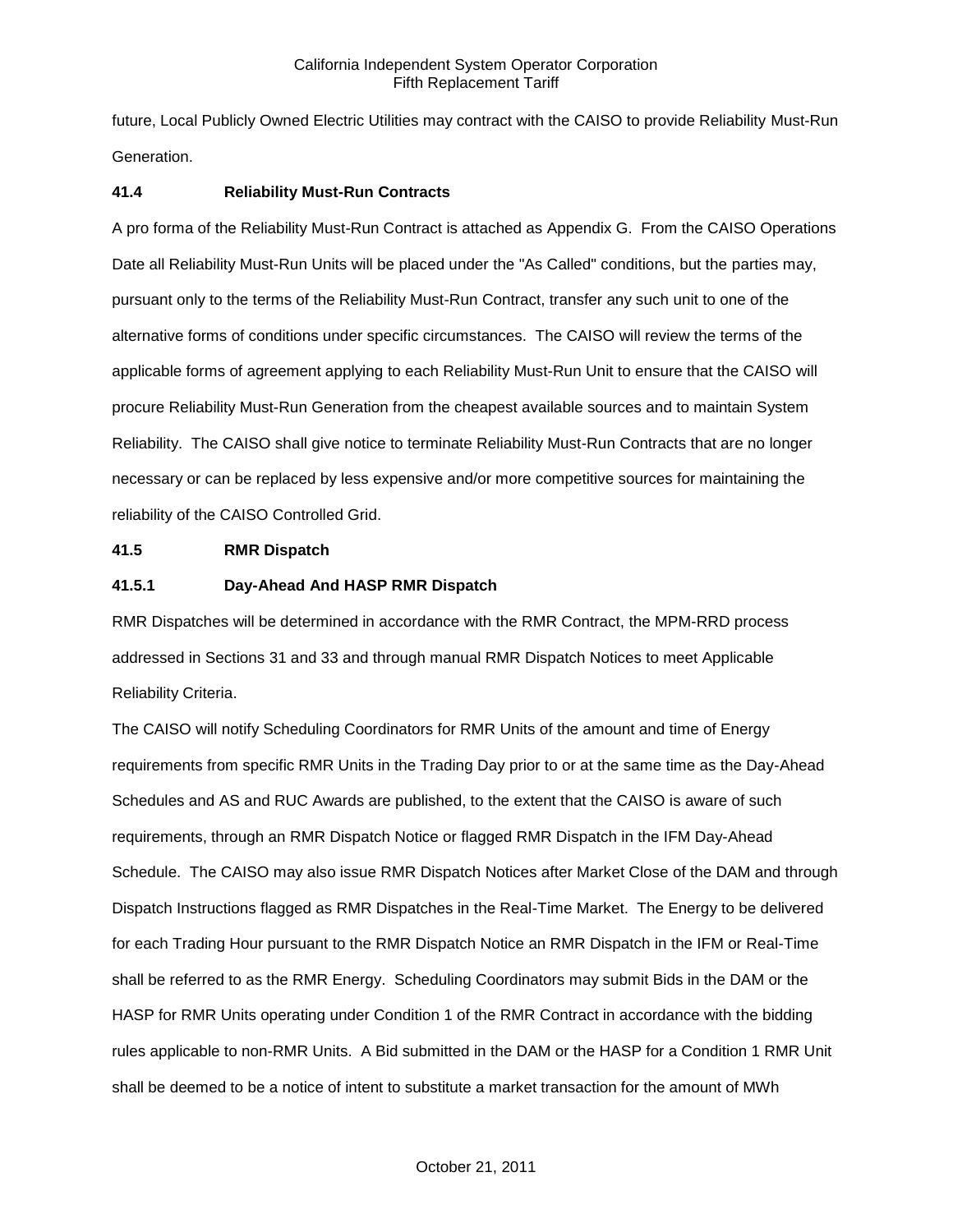specified in each Bid for each Trading Hour pursuant to Section 5.2 of the RMR Contract. In the event the CAISO issues an RMR Dispatch Notice or an RMR Dispatch in the IFM or Real-Time Market for any Trading Hour, any MWh quantities cleared through the Competitive Constraints Run of the MPM-RRD shall be considered as a market transaction in accordance with the RMR Contract. RMR Units operating as Condition 2 RMR Units may not submit Bids until and unless the CAISO issues an RMR Dispatch Notice or issues an RMR Dispatch in the IFM, in which case a Condition 2 RMR Unit shall submit Bids in accordance with the RMR Contract in the next available market for the Trading Hours specified in the RMR Dispatch Notice or Day-Ahead Schedule.

#### **41.5.2 RMR Payments**

RMR Units operating as Condition 1 RMR Units or Condition 2 RMR Units that receive an RMR Dispatch Notice will be paid in accordance with the RMR Contract.

#### **41.5.3 RMR Units And Ancillary Services Requirements**

The CAISO may call upon RMR Units in any amounts that the CAISO has determined is necessary at any time after the issuance of Day-Ahead Schedules for the Trading Day if: (i) the CAISO determines that it requires more of an Ancillary Service than it has been able to procure, except that the CAISO shall not be required to accept Ancillary Services Bids that exceed the price caps specified in Section 39 or any other FERC-imposed price caps; and (ii) the CAISO has notified Scheduling Coordinators of the circumstances existing in this Section 41.5.3, and after such notice, the CAISO determines that a bid insufficiency condition in accordance with the RMR Contract exists in the HASP and the CAISO requires more of an Ancillary Service. The CAISO must provide the notice specified in sub paragraph (ii) of this Section 41.5.3 as soon as possible after the CAISO determines that additional Ancillary Services are needed for which Bids are not available. The CAISO may only determine that a Bid insufficiency exists after the Market Close of the HASP, unless an earlier determination is required in order to accommodate the RMR Unit's operating constraints. For the purposes of this Section 41.5.3, a Bid insufficiency exists in HASP if, and only if: (i) Bids in the HASP for the particular Ancillary Service that can be used to satisfy that particular Ancillary Services requirement that remain after first procuring the megawatts of the Ancillary Service that the CAISO had notified Scheduling Coordinators it would procure in the HASP ("remaining Ancillary Services requirement") represent, in the aggregate, less than two times such remaining Ancillary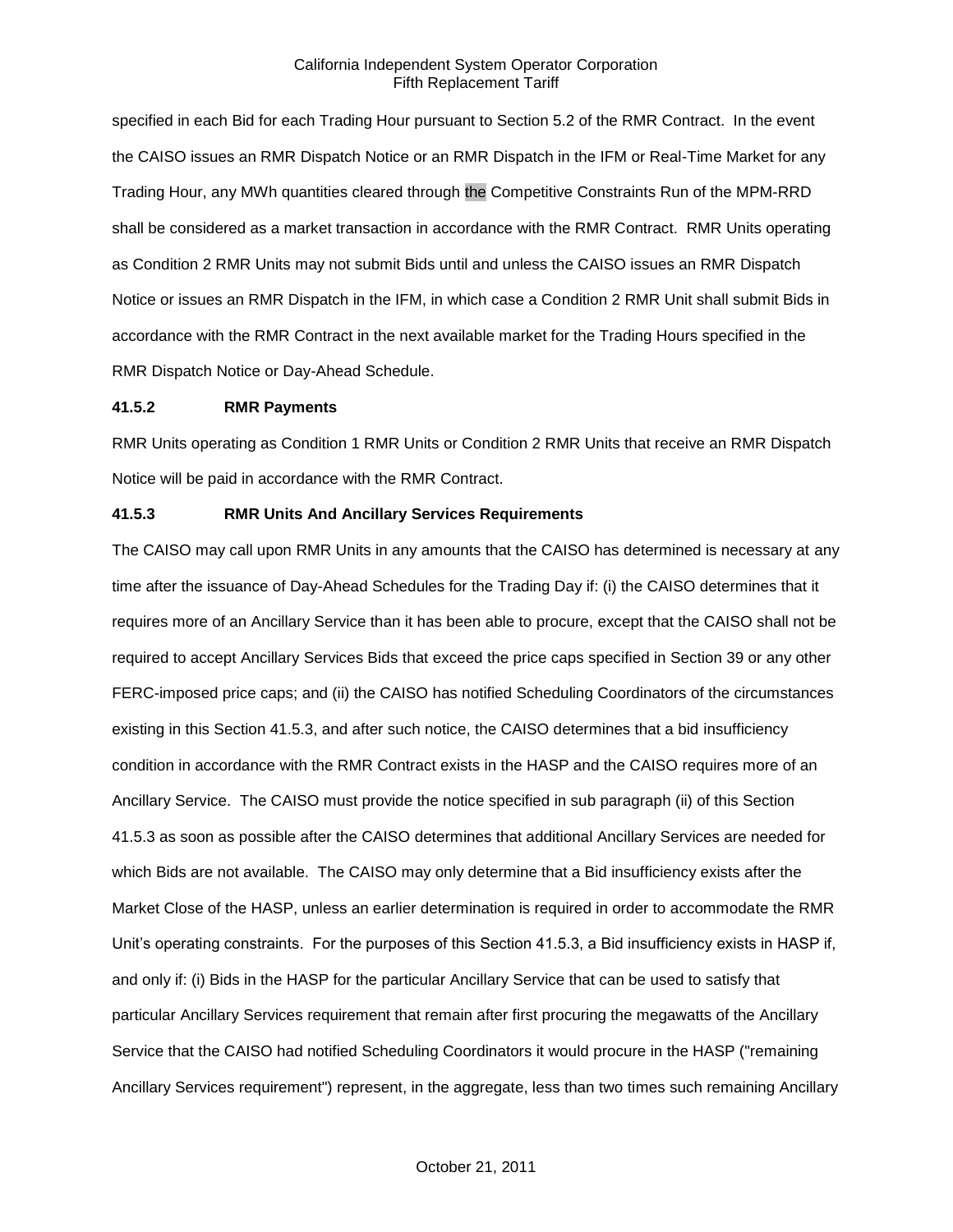Services requirement; or (ii) there are less than two unaffiliated bidders to provide such remaining Ancillary Services requirement. If the CAISO determines that a Bid insufficiency condition exists as described in this Section 41.5.3, the CAISO may nonetheless accept available Bids if it determines in its sole discretion that the prices specified in the Bids and the Energy Bid Curves created by the Bids indicate that the Scheduling Coordinators were not attempting to exercise market power.

### **41.6 Reliability Must-Run Charge**

The CAISO shall prepare and send to each Responsible Utility in accordance with Section 11.13, a CAISO Invoice as provided in the RMR Contract in respect of those costs incurred under each Reliability Must-Run Contract that are payable to the CAISO by such Responsible Utility or payable by the CAISO to such Responsible Utility pursuant to Section 41.7. The CAISO Invoices as provided in the RMR Contract shall reflect all reductions or credits required or allowed under or arising from the Reliability Must-Run Contract or under this Section 41.6. The CAISO Invoice as provided in the RMR Contract shall separately show the amounts due for services from each RMR Owner. Each Responsible Utility shall pay the amount due under each CAISO Invoice as provided in the RMR Contract by the due date specified in the CAISO Invoice as provided in the RMR Contract, in default of which interest shall become payable at the interest rate provided in the Reliability Must-Run Contract from the due date until the date on which the amount is paid in full. For each Reliability Must-Run Contract, the CAISO shall establish two segregated commercial bank accounts under the Facility Trust Account referred to in Section 11.13.2.1 and Article 9 of the Reliability Must-Run Contract. One commercial bank account, the RMR Owner Facility Trust Account, shall be held in trust by the CAISO for the RMR Owner. The other commercial bank account, the Responsible Utility Facility Trust Account, shall be held in trust by the CAISO for the Responsible Utility. Payments received by the CAISO from the Responsible Utility in connection with the Reliability Must-Run Contract, including payments following termination of the Reliability Must-Run Contract, will be deposited into the RMR Owner Facility Trust Account and payments from the CAISO to the RMR Owner will be withdrawn from such account, in accordance with this Section 41.6, Article 9 of the Reliability Must-Run Contract and Section 11.13. Any payments received by the CAISO from the RMR Owner in connection with the Reliability Must-Run Contract will be deposited into the Responsible Utility Facility Trust Account. Any payments due to the Responsible Utility of funds received from the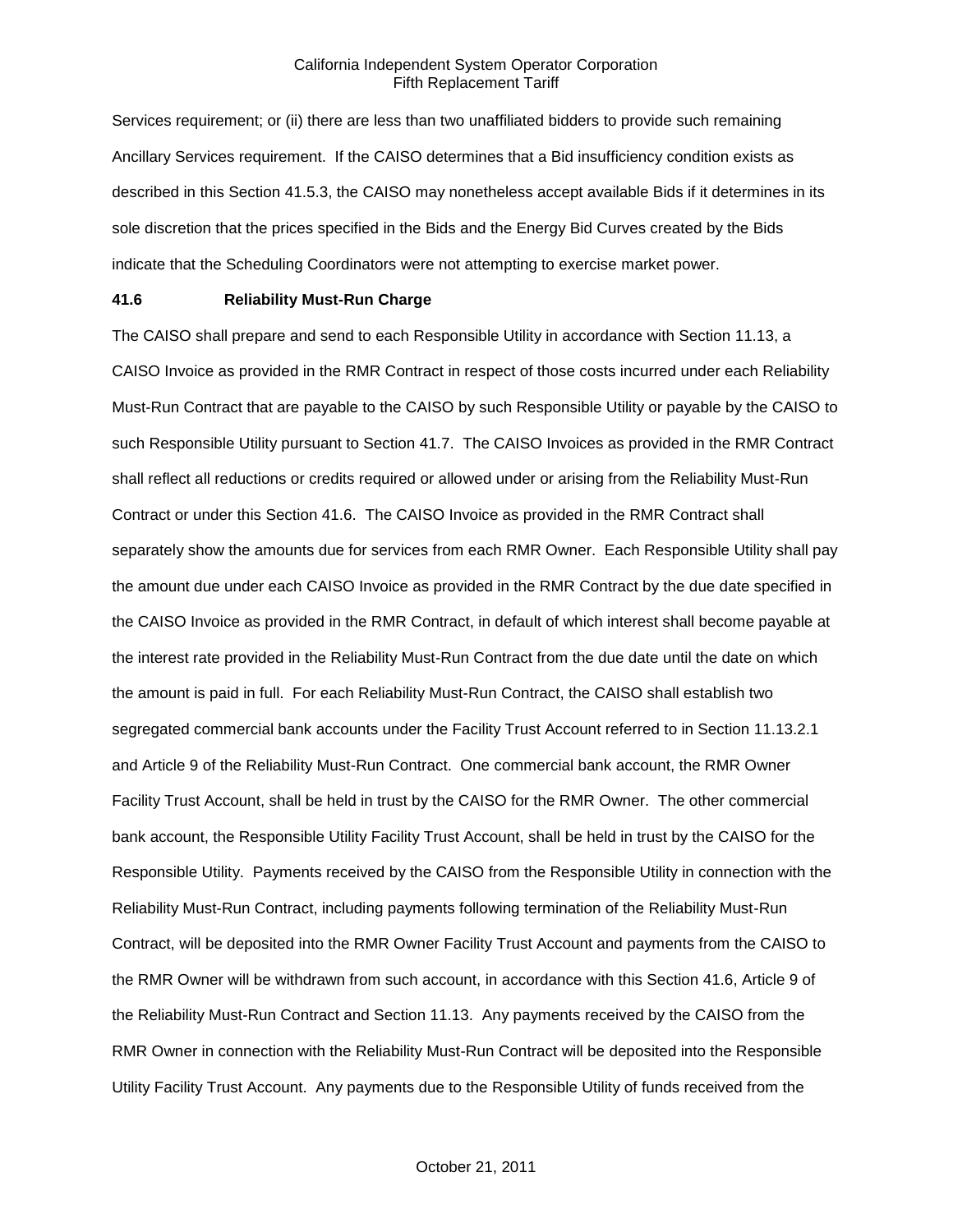RMR Owner in connection with the Reliability Must-Run Contract will be withdrawn from the Responsible Utility Facility Trust Account, in accordance with this Section 41.6, Section 11.13, and Article 9 of the Reliability Must-Run Contract. Neither the RMR Owner Facility Trust Account nor the Responsible Utility Facility Trust Account shall have other funds commingled in it at any time. The CAISO shall not modify this Section or Section 11.13 as it applies to procedures for the billing, invoicing and payment of charges under Reliability Must-Run Contracts without the Responsible Utility's consent, provided, however, that no such consent shall be required with respect to any change in the method by which costs incurred by the CAISO under RMR Contracts are allocated to or among Responsible Utilities.

#### **41.6.1 No Offsets To Responsible Utility's CAISO Invoice Payments**

Except where the Responsible Utility is also the RMR Owner, the Responsible Utility's payment of the CAISO Invoice as provided in the RMR Contract shall be made without offset, recoupment or deduction of any kind whatsoever. Notwithstanding the foregoing, if the CAISO fails to deduct an amount required to be deducted under Section 41.6.2, the Responsible Utility may deduct such amount from payment otherwise due under such CAISO Invoice as provided in the RMR Contract.

#### **41.6.2 Refunds Of Disputed Amounts On RMR Invoices**

If the Responsible Utility disputes a CAISO Invoice as provided in the RMR Contract, Revised Estimated RMR Invoice, or Revised Adjusted RMR Invoice, or Final Invoice, it shall pay the CAISO Invoice as provided in the RMR Contract but may pay under protest and reserve its right to seek a refund, with interest, from the CAISO. If resolution of the dispute results in an amount paid by the Responsible Utility under protest being due from the CAISO to the Responsible Utility and from the RMR Owner to the CAISO, and such amount was paid to the RMR Owner by the CAISO, then such amount, with interest at the interest rate specified in the applicable Reliability Must-Run Contract from the date of payment until the date on which the amount is repaid in full, shall be refunded by the RMR Owner to the CAISO and from the CAISO to the Responsible Utility, pursuant to Article 9 of the Reliability Must-Run Contract and Section 11.13, by the RMR Owner's inclusion of such refund amount in the appropriate invoice. If the RMR Owner does not include such refund amount (including interest) in the appropriate invoice, then such refund amount shall be deducted by the CAISO from the next succeeding amounts otherwise due from the Responsible Utility to the CAISO and from the next succeeding amounts otherwise due from the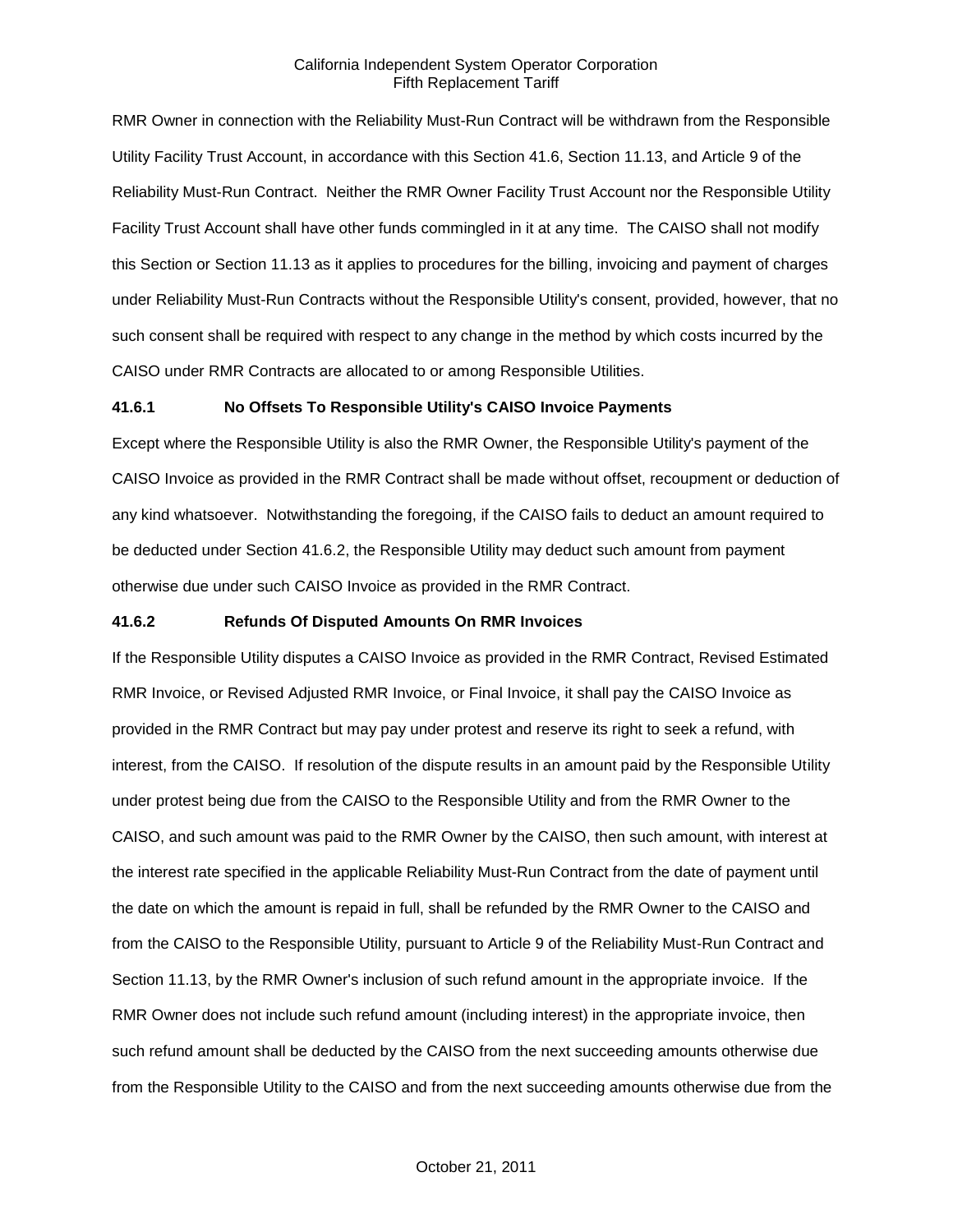CAISO to the RMR Owner with respect to the applicable Reliability Must-Run Contract or, if such RMR Contract has terminated, such amount shall be refunded by the CAISO to the Responsible Utility; provided, however, that if and to the extent that such resolution is based on an error or breach or default of the RMR Owner's obligations to the CAISO under the Reliability Must-Run Contract, then such refund obligation shall extend only to amounts actually collected by the CAISO from the RMR Owner as a result of such resolution. If resolution of the dispute requires the CAISO, but not the RMR Owner, to pay the Responsible Utility, then such award shall be recovered from any applicable insurance proceeds, provided that to the extent sufficient funds are not recoverable through insurance, the amount of the award (whether determined through settlement, or the CAISO ADR Procedures or otherwise) shall be collected by the CAISO pursuant to Section 13.5, and in any event, the award shall be paid by the CAISO to the Responsible Utility pursuant to Section 13.5.

# **41.6.3 Time-Frame For Responsible Utility To Dispute RMR Invoices**

If the Responsible Utility disputes a CAISO Invoice as provided in the RMR Contract, a Revised Estimated RMR Invoice, a Revised Adjusted RMR Invoice, or a Final Invoice, or part thereof, based in whole or in part on an alleged error by the RMR Owner or breach or default of the RMR Owner's obligations to the CAISO under the Reliability Must-Run Contract, the Responsible Utility shall notify the CAISO of such dispute within twelve (12) months of its receipt of the applicable Revised Adjusted RMR Invoice or Final Invoice from the CAISO, except that the Responsible Utility may also dispute a Revised Estimated RMR Invoice, Revised Adjusted RMR Invoice, or Final Invoice for the reasons set forth above in this Section 41.6.3, within sixty (60) days from the issuance of a final report with respect to an audit of the RMR Owner's books and accounts allowed by a Reliability Must-Run Contract.

# **41.6.4 Disputes After Operational Compliance Review**

If the Responsible Utility disputes a CAISO Invoice as provided in the RMR Contract, a Revised Estimated RMR Invoice, a Revised Adjusted RMR Invoice, or a Final Invoice, based in whole or in part on an alleged error by the CAISO or breach or default of the CAISO's obligations to the Responsible Utility, the Responsible Utility shall notify the CAISO of such dispute prior to the later to occur of: (i) the date twelve (12) months following the date on which the CAISO submitted such invoice to the Responsible Utility for payment or (ii) the date sixty (60) days following the date on which a final report is issued in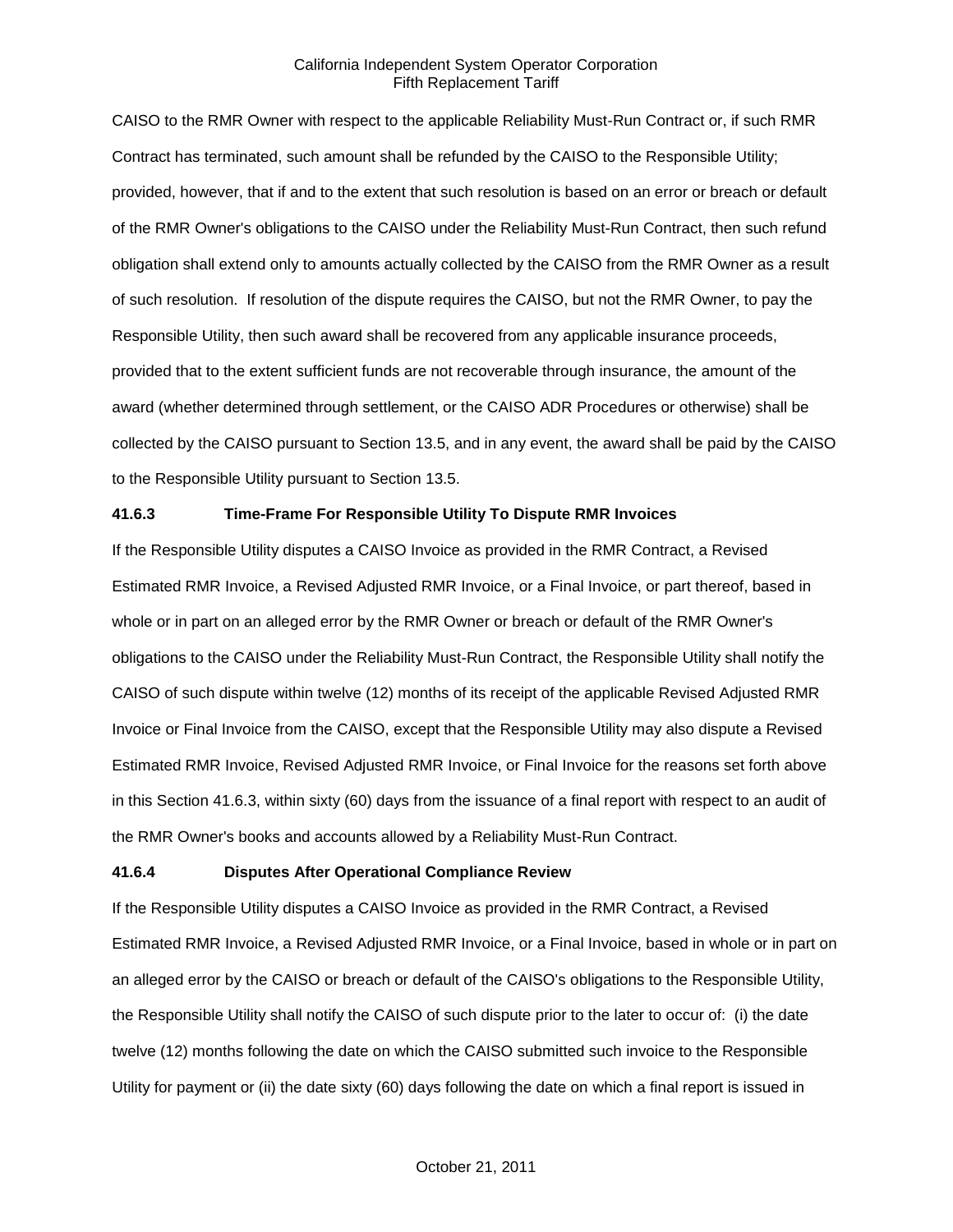connection with an operational compliance review, pursuant to Section 22.1.2.2, of the CAISO's performance of its obligations to Responsible Utilities under this Section 41.6.4 conducted by an independent third party selected by the CAISO Governing Board and covering the period to which such alleged dispute relates. The CAISO or any Responsible Utility shall have the right to request, but not to require, that the CAISO Governing Board arrange for such an operational compliance review at any time.

### **41.6.5 Invoice Disputes Subject To RMR Contract Resolution Process**

Notwithstanding Section 13, any Responsible Utility dispute relating to a CAISO Invoice as provided in the RMR Contract, a Revised Estimated RMR Invoice, a Revised Adjusted RMR Invoice, a Final Invoice, or a RMR Charge, RMR Payment or RMR Refund shall be resolved through the dispute resolution process specified in the relevant RMR Contract. If the Responsible Utility fails to notify the CAISO of any dispute as provided above, it shall be deemed to have validated the invoice and waived its right to dispute such invoice.

#### **41.6.6 RMR Owner's Rights As A Third Party Beneficiary**

The RMR Owner shall, to the extent set forth herein, be a third party beneficiary of, and have all rights that the CAISO has under the CAISO Tariff, at law, in equity or otherwise, to enforce the Responsible Utility's obligation to pay all sums invoiced to it in the CAISO Invoices as provided in the RMR Contract but not paid by the Responsible Utility, to the extent that, as a result of the Responsible Utility's failure to pay, the CAISO does not pay the RMR Owner on a timely basis amounts due under the Reliability Must-Run Contract. The RMR Owner's rights as a third party beneficiary shall be no greater than the CAISO's rights and shall be subject to the dispute resolution process specified in the relevant RMR Contract. Either the CAISO or the RMR Owner (but not both) will be entitled to enforce any claim arising from an unpaid CAISO Invoice as provided in the RMR Contract, and only one party will be a "disputing party" under the dispute resolution process specified in the relevant RMR Contract with respect to such claim so that the Responsible Utility will not be subject to duplicative claims or recoveries. The RMR Owner shall have the right to control the disposition of claims against the Responsible Utility for non-payments that result in payment defaults by the CAISO under a Reliability Must-Run Contract. To that end, in the event of non-payment by the Responsible Utility of amounts due under the CAISO Invoice as provided in the RMR Contract, the CAISO will not take any action to enforce its rights against the Responsible Utility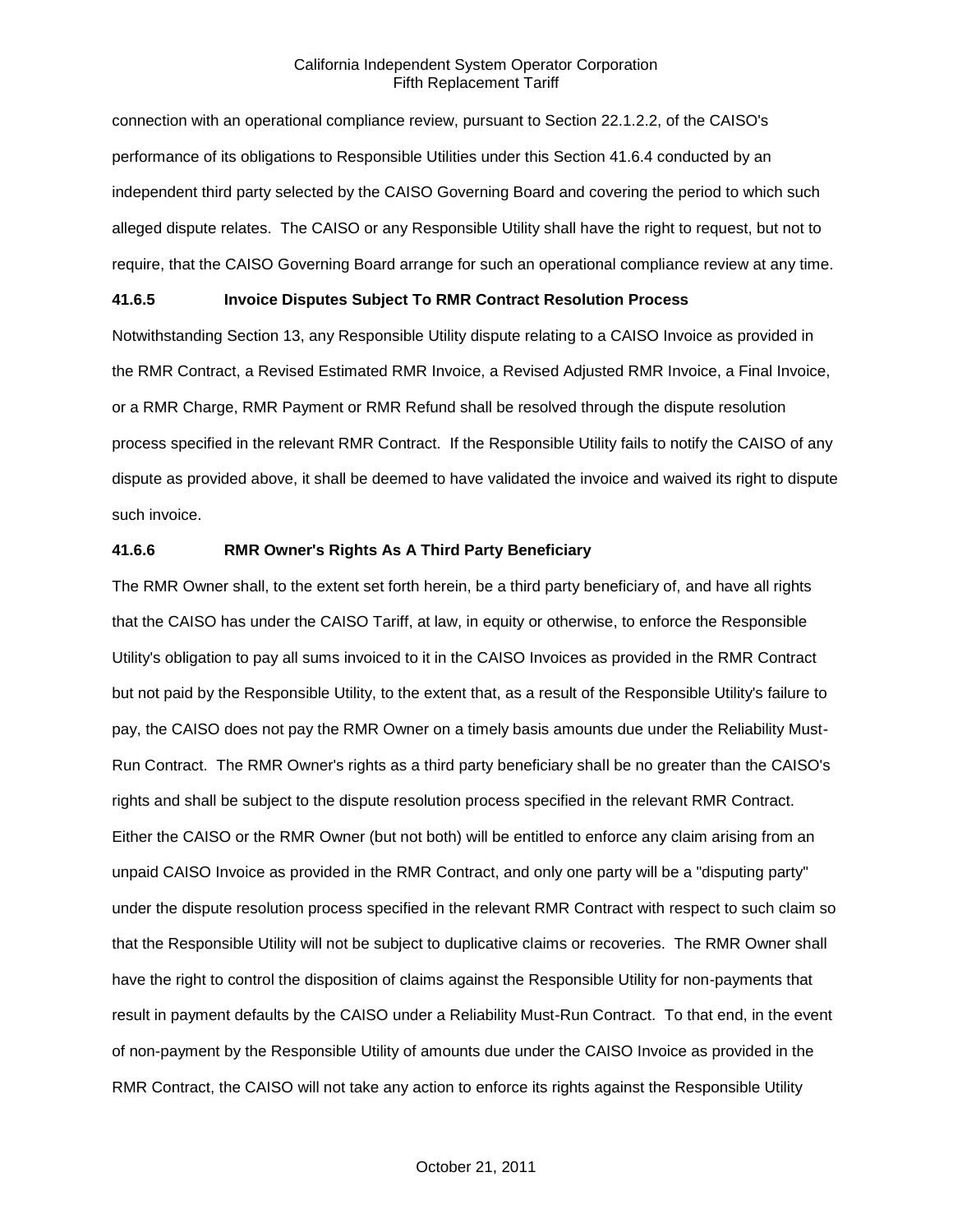unless the CAISO is requested to do so by the RMR Owner. The CAISO shall cooperate with the RMR Owner in a timely manner as necessary or appropriate to most fully effectuate the RMR Owner's rights related to such enforcement, including using its best efforts to enforce the Responsible Utility's payment obligations if, as, to the extent, and within the time frame, requested by the RMR Owner. The CAISO shall intervene and participate where procedurally necessary to the assertion of a claim by the RMR Owner.

# **41.7 Responsibility For Reliability Must-Run Charge**

Except as otherwise provided in Section 41.8 , the costs incurred by the CAISO under each Reliability Must-Run Contract shall be payable to the CAISO by the Responsible Utility in whose PTO Service Territory the Reliability Must-Run Units covered by such Reliability Must-Run Contract are located or, where a Reliability Must-Run Unit is located outside the PTO Service Territory of any Responsible Utility, by the Responsible Utility or Responsible Utilities whose PTO Service Territories are contiguous to the Service Area in which the Generating Unit is located, in proportion to the benefits that each such Responsible Utility receives, as determined by the CAISO. Where costs incurred by the CAISO under a Reliability Must-Run Contract are allocated among two or more Responsible Utilities pursuant to this section, the CAISO will file the allocation under Section 205 of the Federal Power Act.

# **41.8 Responsibility For RMR Charges Associated With SONGS**

If the CAISO procures Reliability Must-Run Generation from the San Onofre Nuclear Generation Station Units 2 or 3, it shall determine prior to the operation of such facilities as Reliability Must-Run Generation the appropriate allocation of associated charges, if any, among Responsible Utilities. The allocation of such charges shall be based on the reliability benefits that the CAISO reasonably identifies through studies and analysis as accruing to the respective Service Areas of the Responsible Utilities.

# **41.9 Exceptional Dispatch Of Condition 2 RMR Units**

The CAISO may Dispatch an RMR Unit that has currently selected Condition 2 of its RMR Contract to provide Energy through an Exceptional Dispatch under this CAISO Tariff for reasons other than as prescribed in the RMR Contract under the following conditions:

> (1) The CAISO projects that it will require Energy from the Condition 2 RMR Unit to (a) meet forecast Demand and operating reserve requirements or (b) manage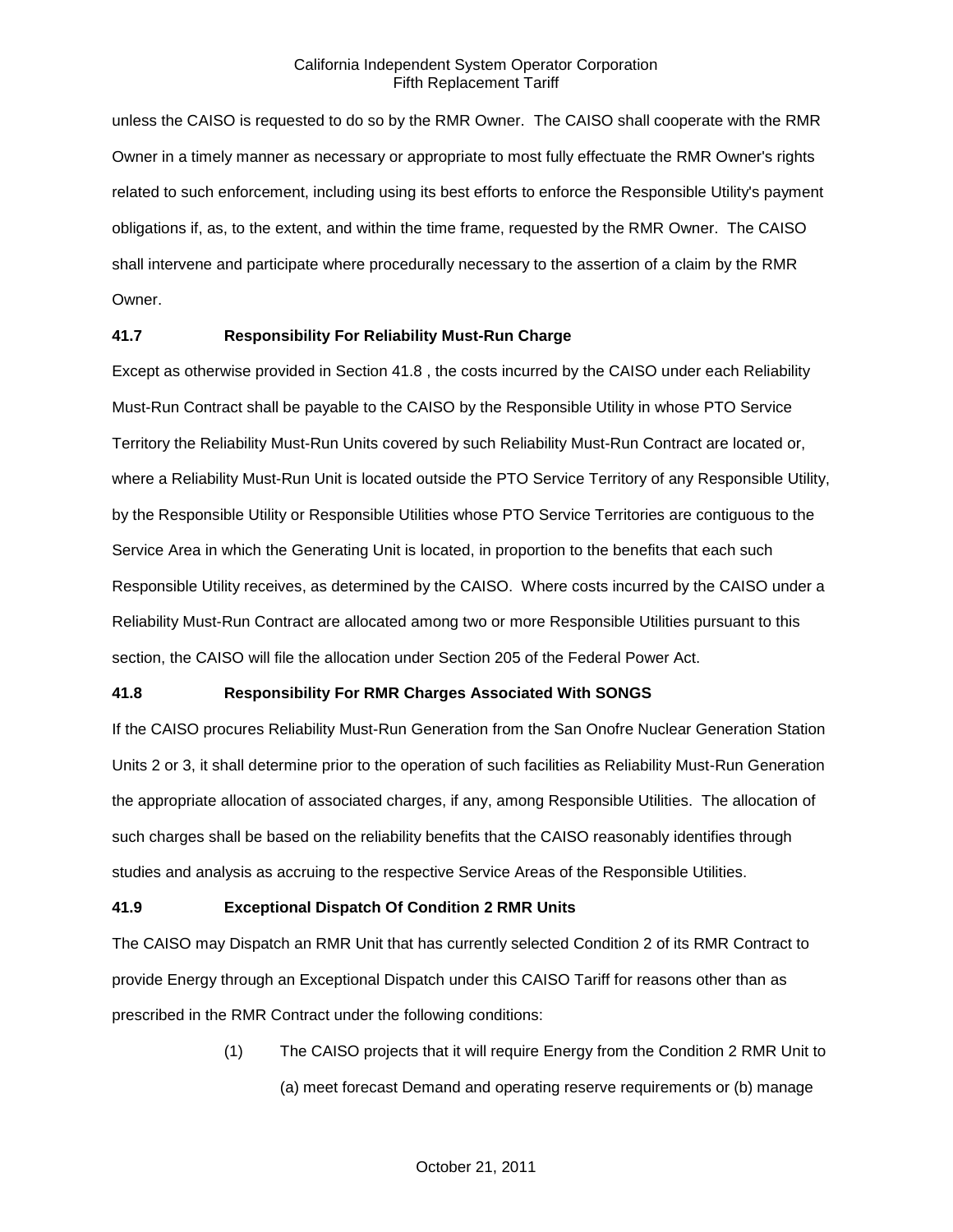Congestion and no other Generating Unit that is available is capable of meeting the identified requirement:

# **41.9.1 Notification Required Before Condition 2 RMR Unit Dispatch**

Before dispatching a Condition 2 RMR Unit in accordance with this Section, the CAISO must notify Market Participants of (a) the situation for which the CAISO is contemplating dispatching a Condition 2 RMR Unit in accordance with this Section, and (b) the date and time the CAISO requires the Condition 2 RMR Unit so dispatched to be operating. The CAISO shall provide such notice as far in advance as practical and prior to directing the Condition 2 RMR Unit to Start-Up

Notwithstanding anything to the contrary in the applicable RMR Contract, all MWh, Start-Ups and service hours provided by a Generating Unit that has currently selected Condition 2 of its RMR Contract pursuant to this Section 41.9.1 through an Exceptional Dispatch outside of the RMR Contract shall not be used to determine future "Annual Service Limits" as defined in the RMR Contract. Payment for Dispatches pursuant to this Section 41.9.1 is governed by Section 11.

# **42. Adequacy Of Facilities To Meet Operating & Planning Reserve**

# **42.1 Generation Planning Reserve Criteria**

Generation planning reserve criteria shall be met as follows:

**42.1.1.** On an annual basis, the CAISO shall prepare a forecast of weekly Generation capacity and weekly peak Demand on the CAISO Controlled Grid. This forecast shall cover a period of twelve months and be posted on the CAISO Website and the CAISO may make the forecast available in other forms at the CAISO's option.

# **42.1.2 Applicable Reliability Criteria Met In Peak Demand**

If the forecast shows that the Applicable Reliability Criteria can be met during peak Demand periods, then the CAISO shall take no further action

# **42.1.3 Applicable Reliability Criteria Not Met In Peak Demand**

If the forecast shows that the Applicable Reliability Criteria cannot be met during peak Demand periods, then the CAISO shall facilitate the development of market mechanisms to bring the CAISO Controlled Grid during peak periods into compliance with the Applicable Reliability Criteria (or such more stringent criteria as the CAISO may impose). The CAISO shall solicit Bids in the form of Ancillary Services, short-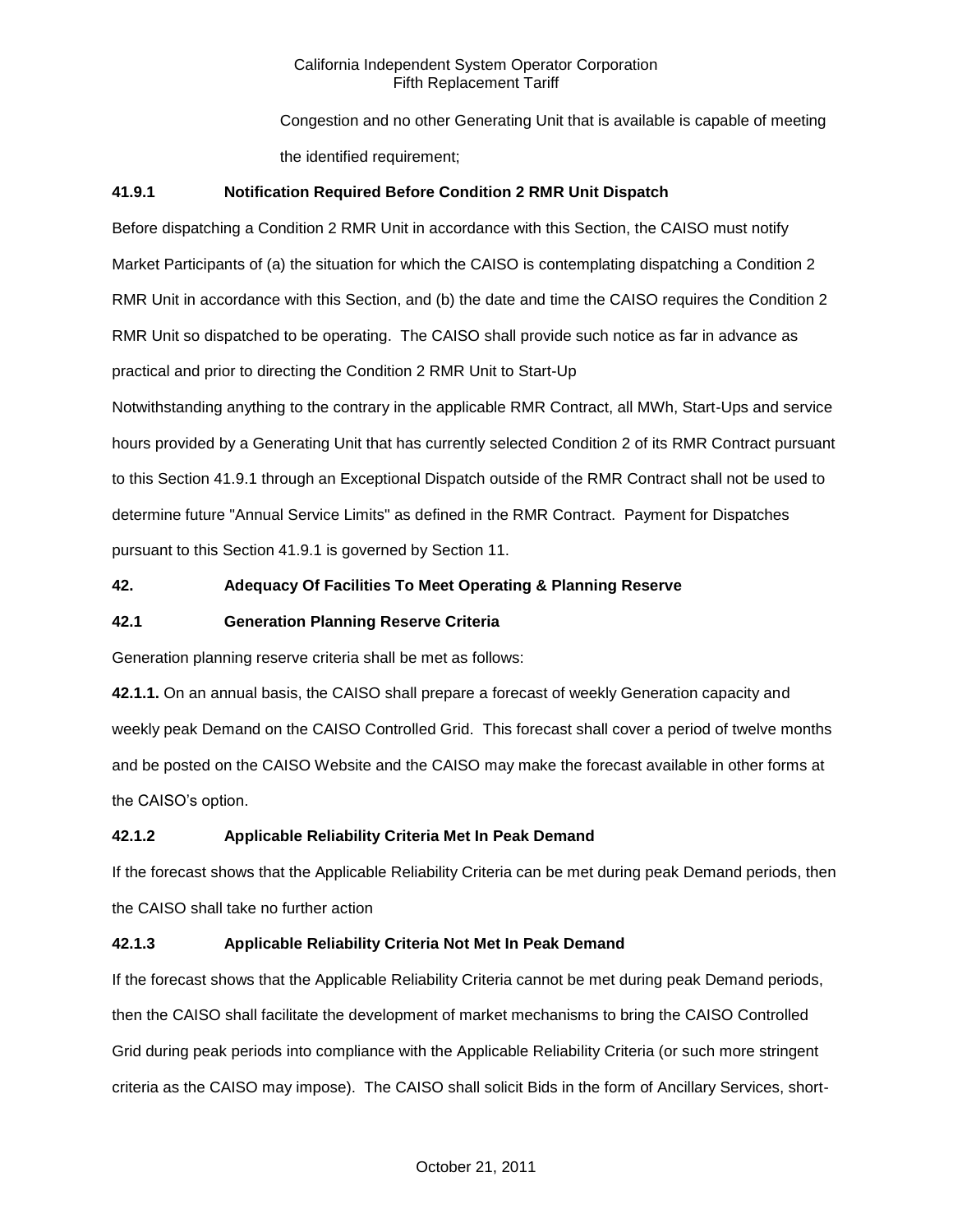term Generation supply contracts of up to one (1) year with Generators, and Load curtailment contracts giving the CAISO the right to reduce the Demands of those parties that win the contracts when there is insufficient Generation capacity to satisfy those Demands in addition to all other Demands. The Load curtailment contracts shall provide that the CAISO's curtailment rights can only be exercised after all available Generation capacity has been fully utilized unless the exercise of such rights would allow the CAISO to satisfy the Applicable Reliability Criteria at lower cost, and the curtailment rights shall not be exercised to stabilize or otherwise influence prices for power in the Energy markets.

# **42.1.4 Lowest Cost Bids Satisfying Applicable Reliability Criteria**

If Ancillary Services, short-term Generation supply contracts, or Load curtailment contracts are required to meet Applicable Reliability Criteria, the CAISO shall select the Bids that permit the satisfaction of those Applicable Reliability Criteria at the lowest cost.

# **42.1.5 CAISO To Take Necessary Steps To Ensure Criteria Compliance**

Notwithstanding the foregoing, if the CAISO concludes that it may be unable to comply with the Applicable Reliability Criteria, the CAISO shall, acting in accordance with Good Utility Practice, take such steps as it considers to be necessary to ensure compliance, including the negotiation of contracts through processes other than competitive solicitations. These steps can include the negotiation of contracts for Generation or Ancillary Services on a Real-Time basis.

# **42.1.6 Long Term Forecast For Information Purposes**

The CAISO may, in addition to the required annual forecast, publish a forecast of the peak Demands and Generation resources for two or more additional years. This forecast would be for information purposes to allow Market Participants to take appropriate steps to satisfy the Applicable Reliability Criteria, and would not be used by the CAISO to determine whether additional resources are necessary.

# **42.1.7 Reliance On Market Forces To Maximum Possible Extent**

In fulfilling its requirement to ensure that the applicable Generation planning reserve criteria are satisfied, the CAISO shall rely to the maximum extent possible on market forces.

# **42.1.8 Allocation Of Costs Incurred By CAISO In Trading Hour To SCs**

Except where and to the extent costs incurred by the CAISO for any contract entered into under Section 42.1.5 are recovered from Scheduling Coordinators pursuant to Sections 11.5.8, 11.10 or 42.1.9, all costs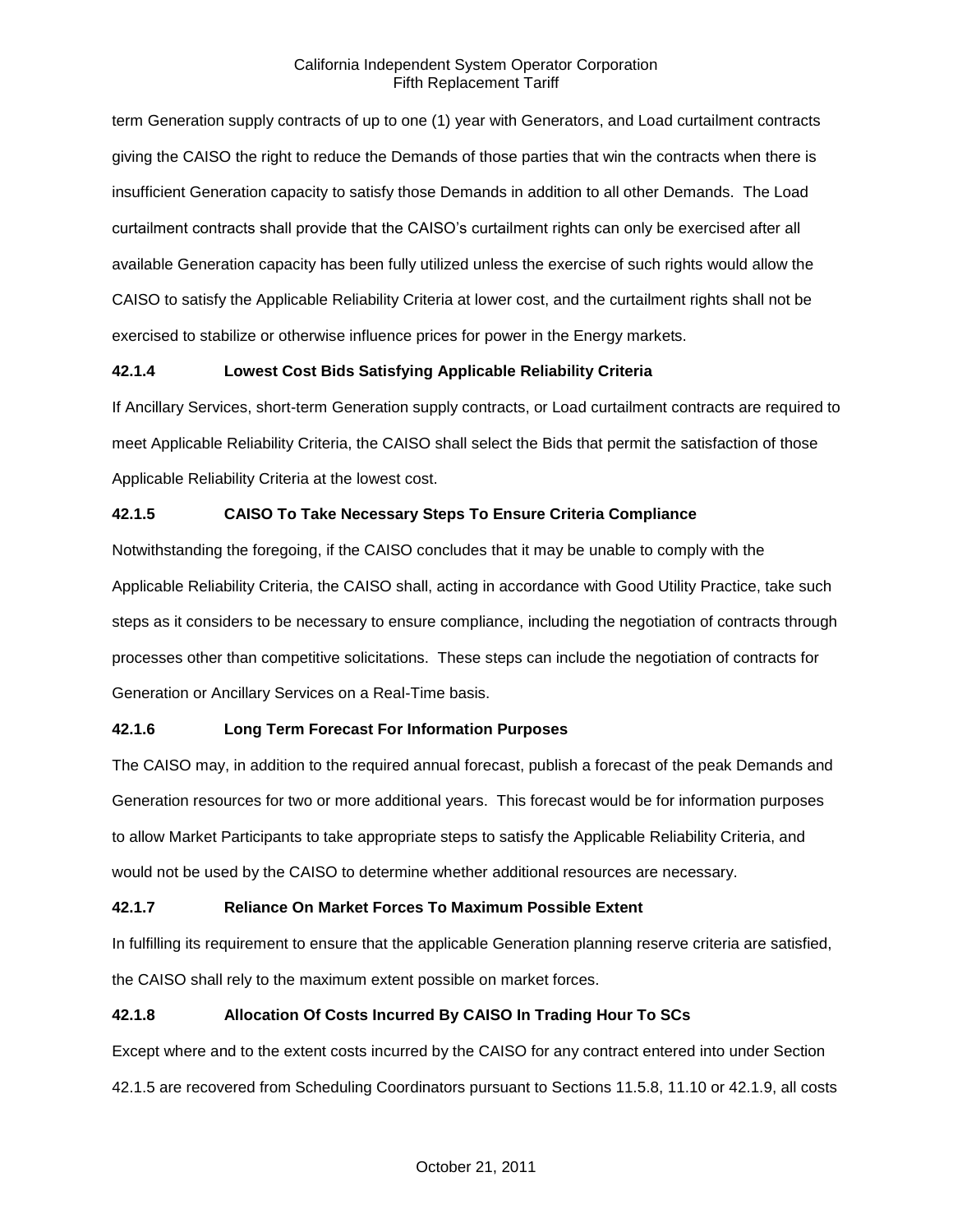incurred by the CAISO in any Trading Hour shall be charged to each Scheduling Coordinator pro rata based upon the same proportion as the Scheduling Coordinator's Measured Demand bears to the total Measured Demand served in that hour.

# **42.1.9 Costs For Difference In Schedules And Real-Time Deviations**

Costs incurred by the CAISO pursuant to any contract entered into under this Section for resources to meet any portion of the anticipated difference between forward Schedules and the Real-Time deviations from those Schedules shall be charged to each Scheduling Coordinator pro rata based upon the same proportion as the Scheduling Coordinator's obligation for RUC Availability Payments.

# **43. Capacity Procurement Mechanism**

# **43.1 Interim Capacity Procurement Mechanism**

The ICPM as well as changes made to other Sections to implement the ICPM shall expire at midnight on the last day of the twenty-fourth month following the effective date of this Section and shall be replaced with the CPM. ICPM designations in existence on the date the CPM becomes effective shall, as of that date, be subject to the CPM, including the provisions concerning compensation, cost allocation and Settlement, until such time as the ICPM resources have been finally compensated for their services rendered under the ICPM prior to the termination of the ICPM, and the CAISO has finally allocated and recovered the costs associated with such ICPM compensation.

# **43.1.2 Capacity Procurement Mechanism Designation**

The CAISO shall have the authority to designate Eligible Capacity to provide CPM Capacity services under the CPM to address the following circumstances, as discussed in greater detail in Section 43:

- 1. Insufficient Local Capacity Area Resources in an annual or monthly Resource Adequacy Plan;
- 2. Collective deficiency in Local Capacity Area Resources;
- 3. Insufficient Resource Adequacy Resources in an LSE's annual or monthly Resource Adequacy Plan;
- 4. A CPM Significant Event;
- 5. A reliability or operational need for an Exceptional Dispatch CPM; and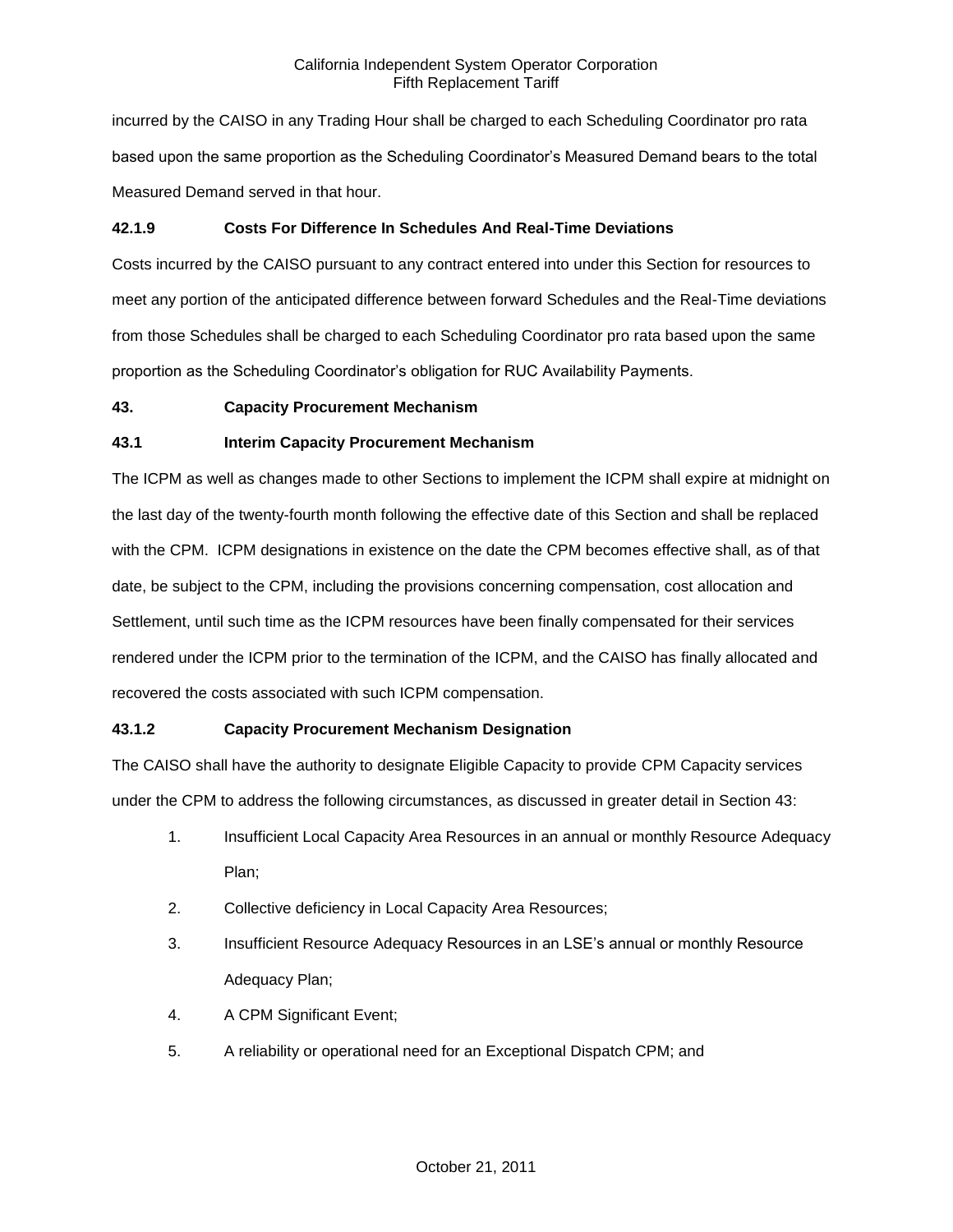6. Capacity at risk of retirement within the current RA Compliance Year that will be needed for reliability by the end of the calendar year following the current RA Compliance Year.

#### **43.2.1 SC Failure To Show Sufficient Local Capacity Area Resources**

# **43.2.1.1 Annual Resource Adequacy Plan**

Where a Scheduling Coordinator fails to demonstrate in an annual Resource Adequacy Plan, submitted separately for each represented LSE, procurement of each LSE's share of Local Capacity Area Resources, as determined in Section 40.3.2 for each month of the following Resource Adequacy Compliance Year, the CAISO shall have the authority to designate CPM Capacity; provided, however, that the CAISO shall not designate CPM Capacity under this Section 43.2.1.1 until after the Scheduling Coordinator has had the opportunity to cure the deficiency set forth in Section 40.7. The CAISO's authority to designate CPM Capacity under this Section 43.2.1.1 is to ensure that each Local Capacity Area in a TAC Area in which the LSE serves Load has Local Capacity Area Resources in the amounts and locations necessary to comply with the Local Capacity Technical Study criteria provided in Section 40.3.1.1, after assessing the effectiveness of Generating Units under RMR Contracts, if any, and all Resource Adequacy Resources reflected in all submitted annual Resource Adequacy Plans and any supplements thereto, as may be permitted by the CPUC, Local Regulatory Authority, or federal agency and provided to the CAISO in accordance with Section 40.7, whether or not such Generating Units under RMR Contracts and Resource Adequacy Resources are located in the applicable Local Capacity Area.

#### **43.2.1.2 Monthly Resource Adequacy Plan**

Where a Scheduling Coordinator fails to demonstrate in a monthly Resource Adequacy Plan, submitted separately for each represented LSE, procurement of each LSE's share of Local Capacity Area Resources, as determined in Section 40.3.2 for the reported month, the CAISO shall have the authority to designate CPM Capacity; provided, however, that the CAISO shall not designate CPM Capacity under this Section 43.2.1.2 until after the Scheduling Coordinator has had the opportunity to cure the deficiency as set forth in Section 40.7. The CAISO's authority to designate CPM Capacity under this Section 43.2.1.1 is to ensure that each Local Capacity Area in a TAC Area in which the LSE serves Load has Local Capacity Area Resources in the amounts and locations necessary to comply with the Local Capacity Technical Study criteria provided in Section 40.3.1.1, after assessing the effectiveness of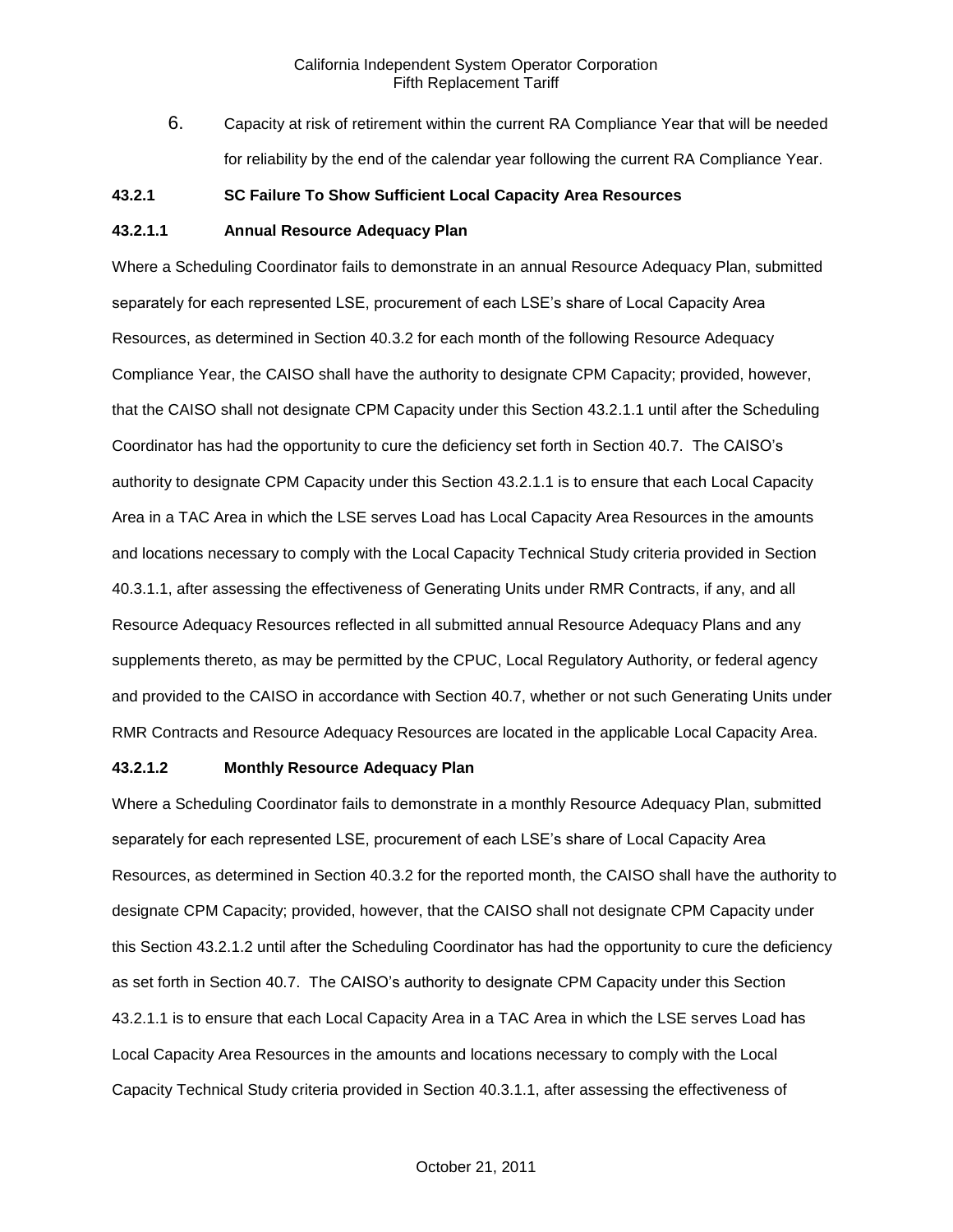Generating Units under RMR Contracts, if any, and all Resource Adequacy Resources reflected in all submitted annual and monthly Resource Adequacy Plans and any supplements thereto, as may be permitted by the CPUC, Local Regulatory Authority, or federal agency and provided to the CAISO in accordance with Section 40.7, whether or not such Generating Units under RMR Contracts and Resource Adequacy Resources are located in the applicable Local Capacity Area.

# **43.2.2 Collective Deficiency In Local Capacity Area Resources**

The CAISO shall have the authority to designate CPM Capacity where the Local Capacity Area Resources specified in the annual Resource Adequacy Plans of all applicable Scheduling Coordinators, after the opportunity to cure under Section 43.2.2.1 has been exhausted, fail to ensure compliance in one or more Local Capacity Areas with the Local Capacity Technical Study criteria provided in Section 40.3.1.1, regardless of whether such resources satisfy, for the deficient Local Capacity Area, the minimum amount of Local Capacity Area Resources identified in the Local Capacity Technical Study, and after assessing the effectiveness of Generating Units under RMR Contracts, if any, and all Resource Adequacy Resources reflected in all submitted annual Resource Adequacy Plans, whether or not such Generating Units under RMR Contracts and Resource Adequacy Resources are located in the applicable Local Capacity Area. The CAISO may, pursuant to this Section 43.2.2, designate CPM Capacity in an amount and location sufficient to ensure compliance with the Reliability Criteria applied in the Local Capacity Technical Study.

# **43.2.2.1 LSE Opportunity to Resolve Collective Deficiency in Local Capacity Area Resources**

Where the CAISO determines that a need for CPM Capacity exists under Section 43.2.2, but prior to any designation of CPM Capacity, the CAISO shall issue a Market Notice identifying the deficient Local Capacity Area and the quantity of capacity that would permit the deficient Local Capacity Area to comply with the Local Capacity Technical Study criteria provided in Section 40.3.1.1 and, where only specific resources are effective to resolve the Reliability Criteria deficiency, the CAISO shall provide the identity of such resources. Any Scheduling Coordinator may submit a revised annual Resource Adequacy Plan within thirty (30) days of the beginning of the Resource Adequacy Compliance Year demonstrating procurement of additional Local Capacity Area Resources consistent with the Market Notice issued under this Section.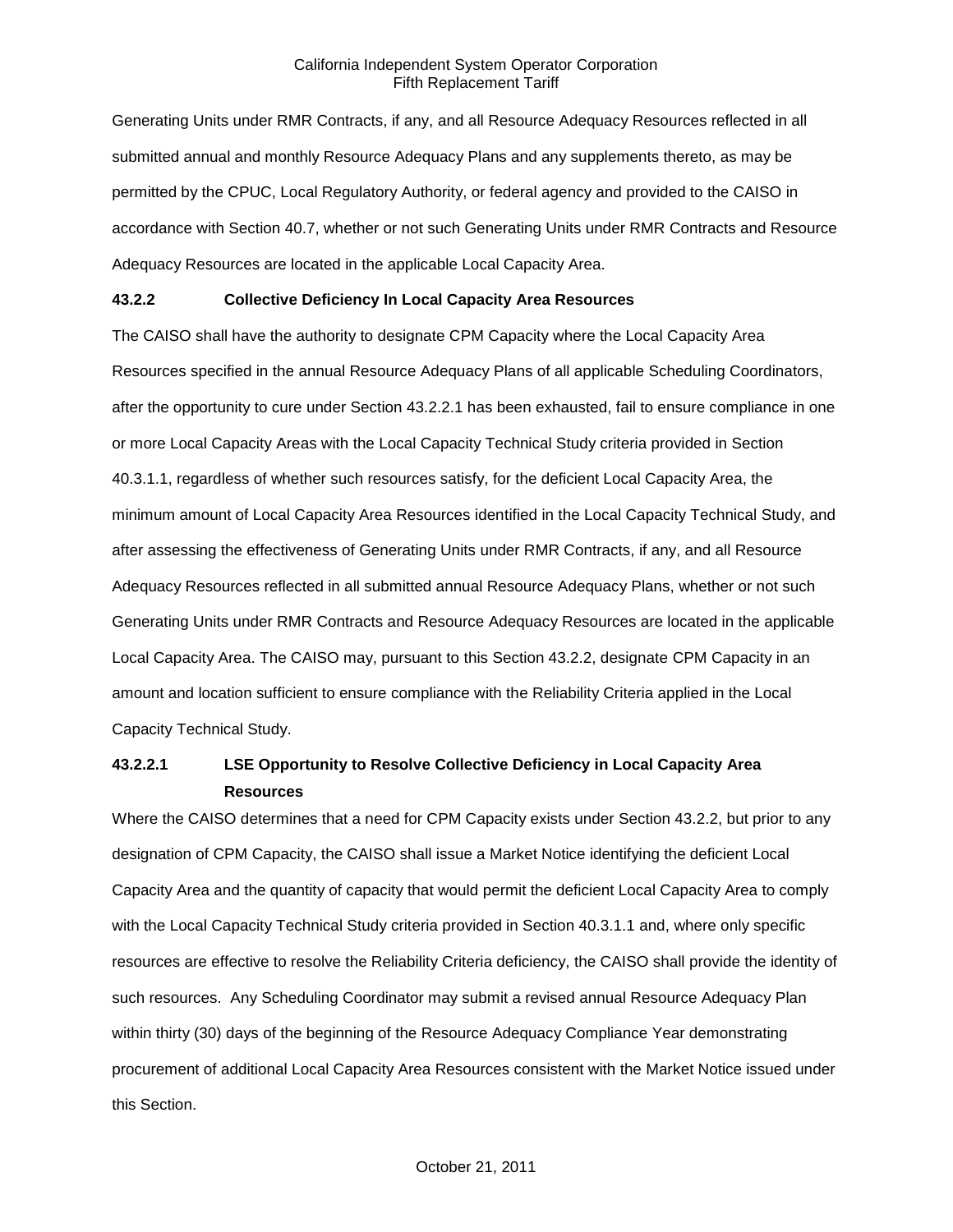Any Scheduling Coordinator that provides such additional Local Capacity Area Resources consistent with the Market Notice under this Section shall have its share of any CPM procurement costs under Section 43.7.3 reduced on a proportionate basis. If the full quantity of capacity is not reported to the CAISO under revised annual Resource Adequacy Plans in accordance with this Section, the CAISO may designate CPM Capacity sufficient to alleviate the deficiency.

# **43.2.3 SC Failure To Show Sufficient Resource Adequacy Resources**

The CAISO shall have the authority to designate CPM Capacity where a Scheduling Coordinator fails to demonstrate in an annual or monthly Resource Adequacy Plan, submitted separately for each represented LSE, procurement of sufficient Resource Adequacy Resources to comply with each LSE's annual and monthly Demand and Reserve Margin requirements under Section 40; provided that the CAISO shall not designate CPM Capacity under this Section 43.2.3 until after the Scheduling Coordinator has had the opportunity to cure the deficiency as set forth in Section 40.7; provide further that the CAISO shall not designate CPM Capacity under this Section 42.2.3 unless there is an overall net deficiency in meeting the total annual or monthly Demand and Reserve Margin requirements, whichever is applicable, after taking into account all LSE demonstrations in their applicable or monthly Resource Adequacy Plans.

# **43.2.4 CPM Significant Events**

The CAISO may designate CPM Capacity to provide service on a prospective basis following an CPM Significant Event, to the extent necessary to maintain compliance with Reliability Criteria and taking into account the expected duration of the CPM Significant Event.

#### **43.2.5 Exceptional Dispatch ICPM**

Except as provided in Section 43.1.5.1, the CAISO shall designate as CPM Capacity to provide service on a prospective basis the capacity of a resource that responds to an Exceptional Dispatch if the Exceptional Dispatch is issued pursuant to Section 34.9.1, subsections (6), (9) or (10) of Section 34.9.2, or Section 34.9.3, unless the Exceptional Dispatch directs the curtailment or shut down of the resource. **43.2.5.1** Limitation on Eligibility for Exceptional Dispatch CPM Designation

The following capacity is not eligible to receive an Exceptional Dispatch CPM designation under Section 43.1.5.1:

(1) RA Capacity, RMR Capacity, and CPM Capacity; and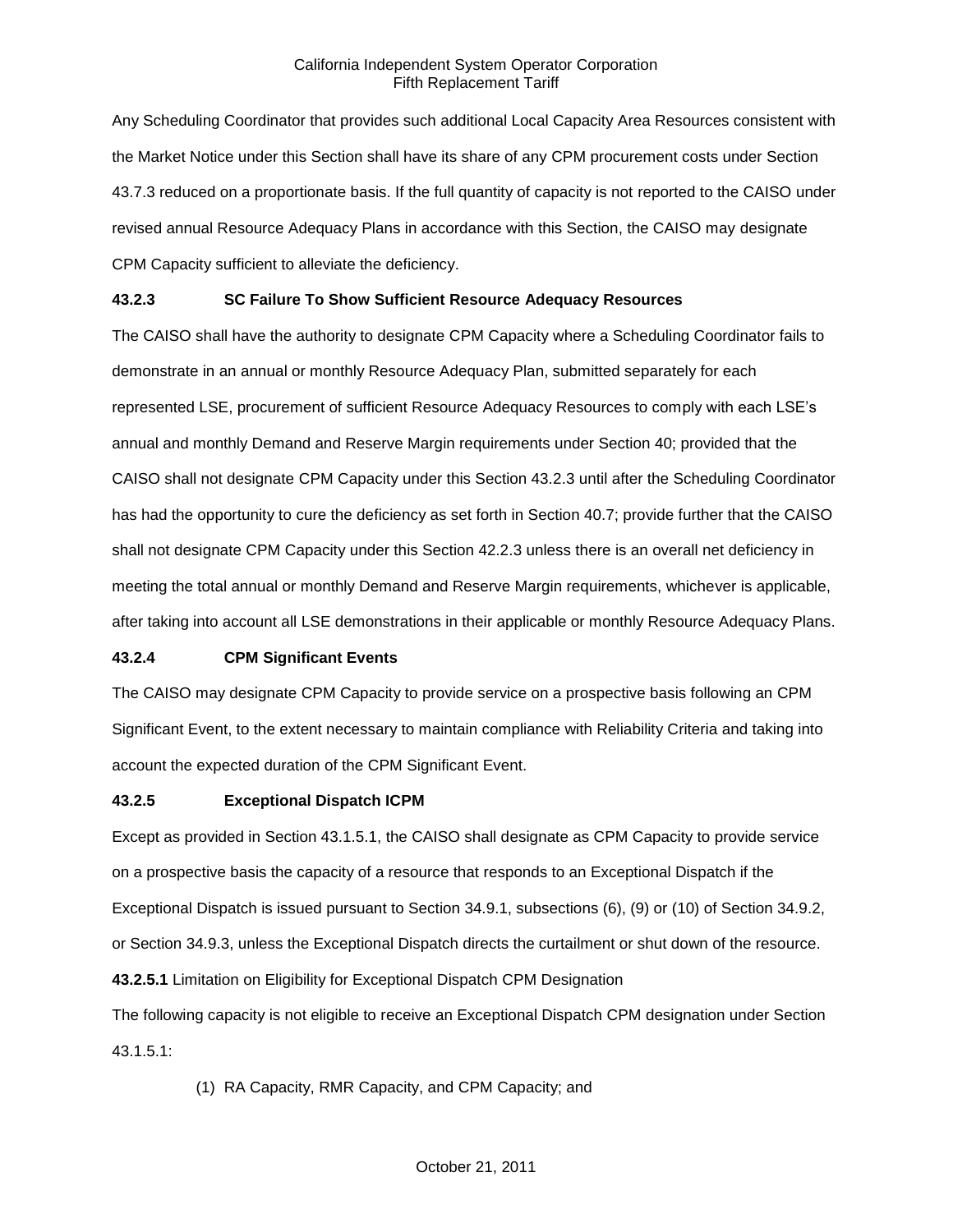(2) Capacity of a resource that is eligible to receive supplemental revenues under Section 39.10.3 during any month for which the resource has notified the CAISO under Section 39.10.3 that it chooses to receive supplemental revenues in lieu of an Exceptional Dispatch CPM designation

# **43.2.5.2 Quantity of Capacity included in an Exceptional Dispatch CPM Designation**

# **43.2.5.2.1 Exceptional Dispatch Commitments of Non RA, Non RMR and Non CPM Resources**

If a resource does not have any self-schedule, market-based commitment, or RA, RMR or CPM Capacity and receives an Exceptional Dispatch ICPM designation under Section 43.2.5 following an Exceptional Dispatch eligible for an ICPM designation, the CAISO shall designate as ICPM Capacity the greater of the resource's PMin or the amount of capacity specified by the Exceptional Dispatch.

# **43.2.5.2.2 Exceptional Dispatch of Partial RA, Partial CPM Unit, or Market Committed Resource**

If a resource is a Partial Resource Adequacy Resource, has an CPM designation of less than its entire capacity, has a Self Schedule or has a market based commitment, or has already received an Exceptional Dispatch ICPM designation under Section 43.2.5, the CAISO shall designate as ICPM Capacity the amount by which the Exceptional Dispatch exceeded the greater of –

- (1) the capacity that the resources must make available to the CAISO as the result of an RA Capacity or CPM Capacity obligation; if any; and
- (2) the sum of any Self-Schedule and any market-based commitment or dispatch of the resource.

# **43.2.5.2.3 Subsequent Exceptional Dispatch**

If the CAISO, during the term of a resource's Exceptional Dispatch CPM designation, issues an Exceptional Dispatch to the resource that requires Energy in excess of the sum of the resource's CPM Capacity and RA Capacity, the CAISO will increase the capacity designated as Exceptional Dispatch CPM Capacity by the amount equal to the difference between the Exceptional Dispatch and the sum of the resource's CPM Capacity or RA Capacity. The increase will be effective for the remainder of the term of the Exceptional Dispatch CPM Designation and retroactively to the beginning of the 30 day term or the first day of the month in which the increase occurs, whichever is later. Any incremental Exceptional Dispatch issued within any 30-day CPM term does not result in a new 30-day term.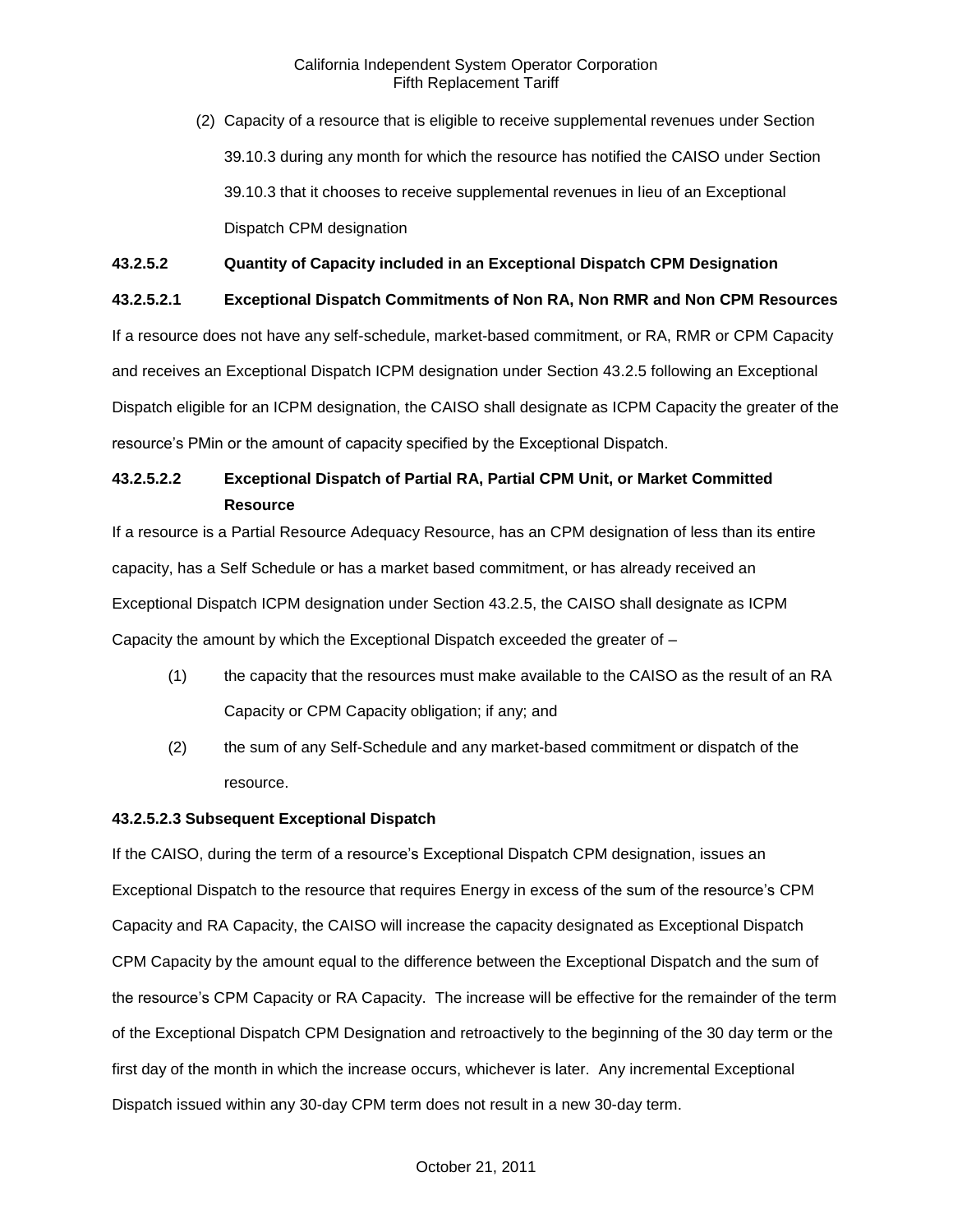## **43.2.5.2.4 Change in RA, RMR or CPM Status**

If a resource has an RA, RMR or CPM Capacity obligation that pre-existed the resource's Exceptional Dispatch CPM designation and, during the term of the resource's Exceptional Dispatch CPM designation, the amount of the resource's RA, RMR or CPM Capacity is reduced, the CAISO will increase the CPM designation by the amount, if any, necessary to ensure that the sum of Exceptional Dispatch CPM designation quantity and any remaining RA Capacity is not less than PMin. If capacity that receives an Exceptional Dispatch ICPM designation becomes RA Capacity or receives a monthly CPM designation or Significant Event designation or receives an RMR Contract as of a certain date, then the Exceptional Dispatch CPM designation shall be reduced by the amount of the new RA Capacity, CPM Significant Event designation, or RMR Contract from that date through the rest of the 30-day term.

## **43.2.6 Capacity At Risk Of Retirement Needed For Reliability**

The CAISO shall have the authority to designate CPM Capacity to keep a resource in operation that is at risk of retirement during the current RA Compliance Year and that will be needed for reliability by the end of the calendar year following the current RA Compliance Year. The CAISO may issue this risk of retirement CPM designation in the event that all of the following requirements apply:

- (1) the resource was not contracted as RA Capacity nor listed as RA Capacity in any LSE's annual Resource Adequacy Plan during the current RA Compliance Year;
- (2) the CAISO did not identify any deficiency, individual or collective, in an LSE's annual Resource Adequacy Plan for the current RA Compliance Year that resulted in a CPM designation for the resource in the current RA Compliance Year;
- (3) CAISO technical assessments project that the resource will be needed for reliability purposes, either for its locational or operational characteristics, by the end of the calendar year following the current RA Compliance Year;
- (4) no new generation is projected by the ISO to be in operation by the start of the subsequent RA Compliance Year that will meet the identified reliability need; and
- (5) the resource owner submits to the CAISO and DMM, at least 180 days prior to terminating the resource's PGA or removing the resource from PGA Schedule 1, a request for a CPM designation under this Section 43.2.6 and the affidavit of an executive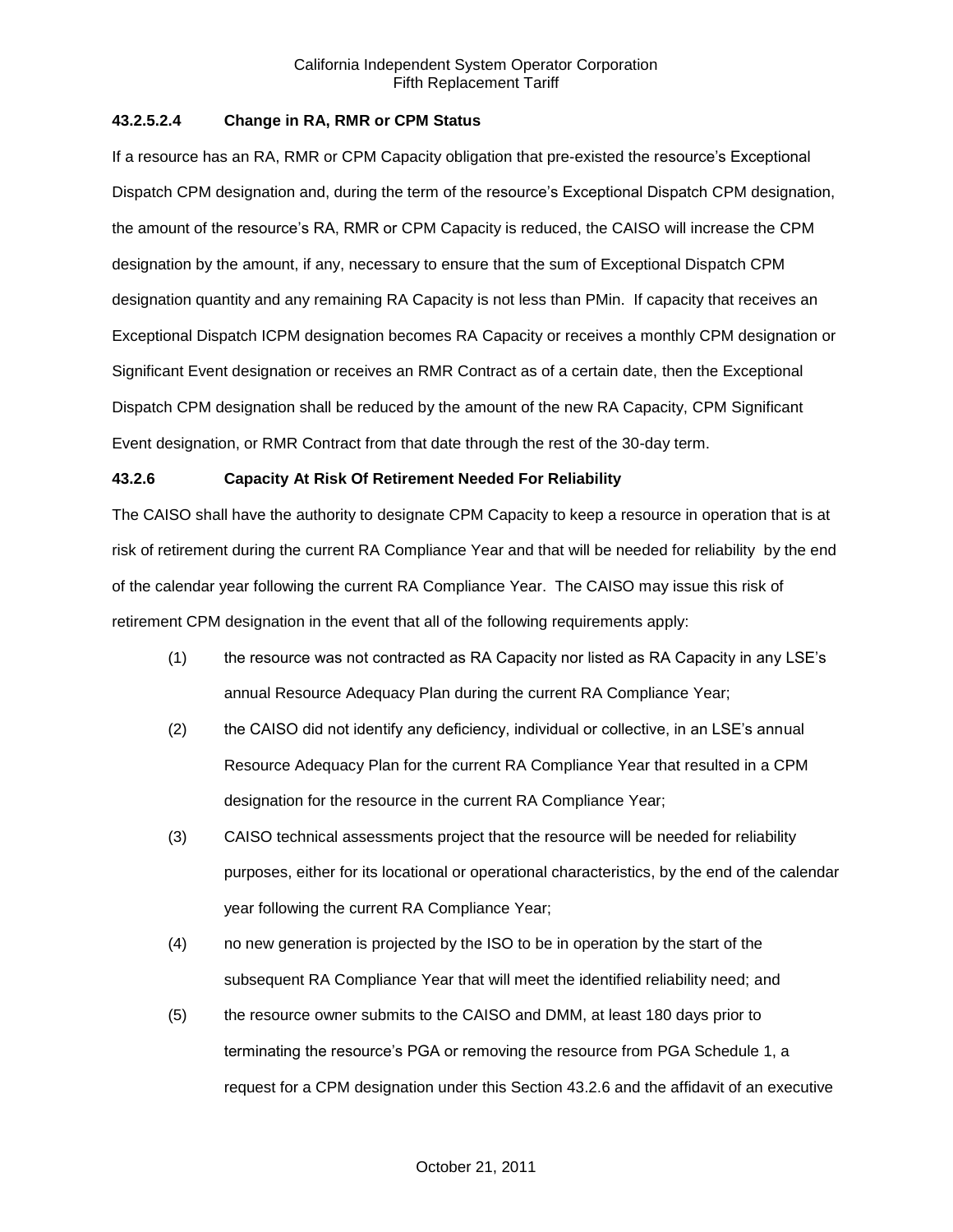officer of the company who has the legal authority to bind such entity, with the supporting financial information and documentation discussed in the BPM for Reliability Requirements, that attests that it will be uneconomic for the resource to remain in service in the current RA Compliance Year and that the decision to retire is definite unless CPM procurement occurs;

If the CAISO determines that all of the requirements have been met, prior to issuing the CPM designation, the CAISO shall prepare a report that explains the basis and need for the CPM designation. The CAISO shall post the report on the CAISO's Website and allow an opportunity of no less than seven (7) days for stakeholders to review and submit comments on the report and no less than thirty (30) days for an LSE to procure Capacity from the resource. If an LSE does not, within that period, procure sufficient RA Capacity to keep the resource in operation during the current RA Compliance Year, the CAISO may issue the risk of retirement CPM designation; provided that the CAISO determines that the designation is necessary and that all other available procurement measures have failed to procure the resources needed for reliable operation. The ISO will not issue CPM designations in order to circumvent existing procurement mechanisms that could adequately resolve reliability needs.

### **43.3 Terms Of CPM Designation**

### **43.3.1 SC Annual Plan Failure To Show Local Capacity Area Resources**

CPM Capacity designated under Section 43.2.2.1 shall have a minimum commitment term of one (1) month and a maximum commitment term of one (1) year, based on the period(s) of overall shortage as reflected in the annual Resource Adequacy Plans that have been submitted. The term of the designation may not extend into a subsequent Resource Adequacy Compliance Year.

### **43.3.2 SC Month Plan Failure To Show Local Capacity Area Resources**

CPM Capacity designated under Section 43.2.1.2 shall have a minimum commitment term of one (1) month. The term of the designation may not extend into a subsequent Resource Adequacy Compliance Year.

#### **43.3.3 Annual Plan Collective LCA Resouces Insufficient**

CPM Capacity designated under Section 43.2.2 shall have a minimum commitment term of one (1) month and a maximum commitment term of one year, based on the period(s) of overall shortage as reflected in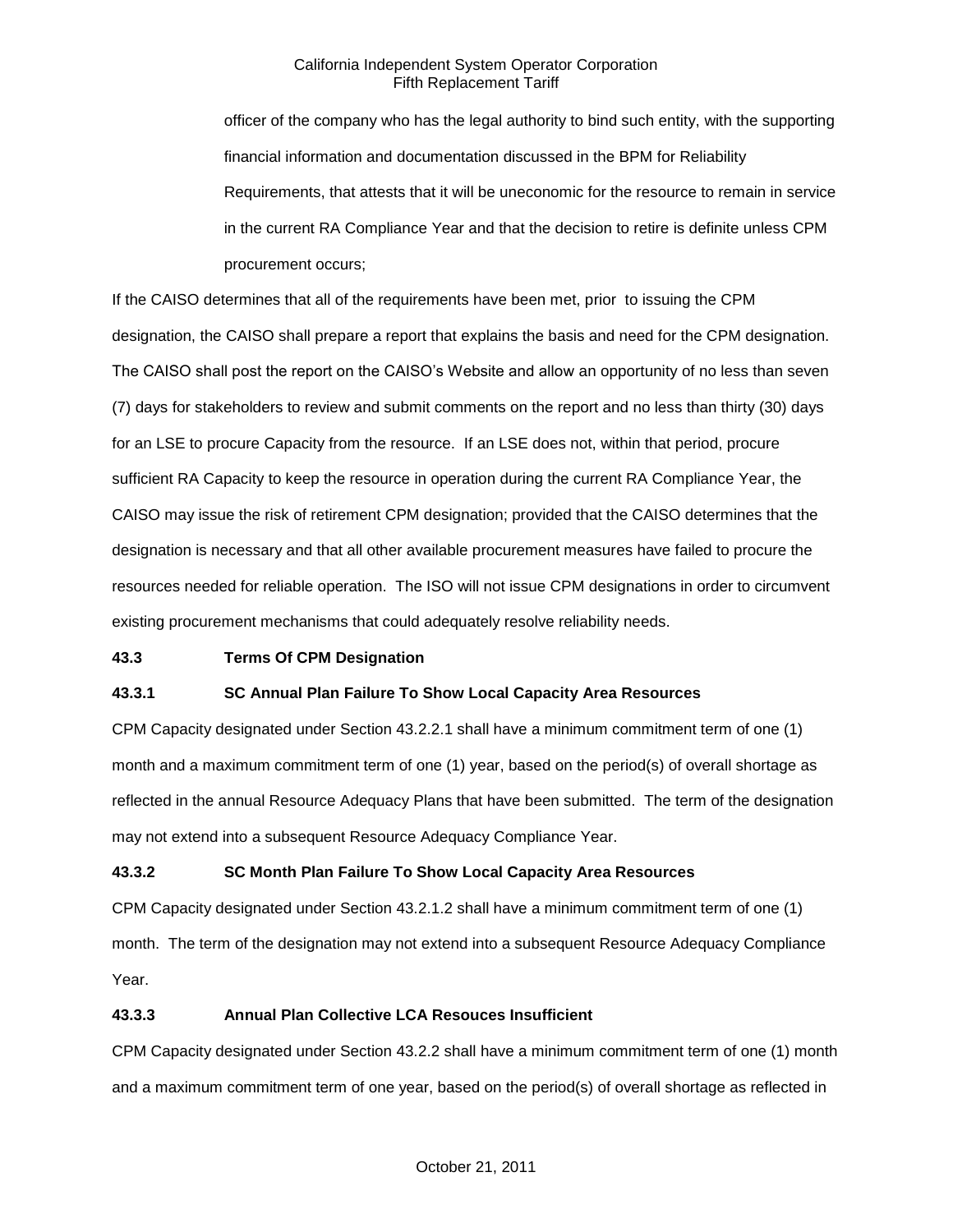the annual Resource Adequacy Plans that have been submitted. The term of the designation may not extend into a subsequent Resource Adequacy Compliance Year.

## **43.3.4 SC Failure To Show Sufficient Resource Adequacy Resources**

CPM Capacity designated under Section 43.2.3 shall: (a) have a minimum commitment term of one (1) month and a maximum commitment term equal to the maximum annual procurement period established by the Local Reliability Authority based on the period of the deficiency reflected in the annual Resource Adequacy Plan or (b) have a commitment term of one (1) month if the deficiency is in the monthly Resource Adequacy Plan. The term of the designation may not extend into a subsequent Resource Adequacy Compliance Year.

## **43.3.5 Term – CPM Significant Event**

CPM Capacity designated under Section 43.1.4 shall have an initial term of thirty (30) days. If the CAISO determines that the CPM Significant Event is likely to extend beyond the thirty (30) day period, the CAISO shall extend the designation for another sixty (60) days. During this additional sixty (60) day period, the CAISO will provide Market Participants with an opportunity to provide alternative solutions to meet the CAISO's operational and reliability needs in response to the CPM Significant Event, rather than rely on the CAISO's designation of capacity under the CPM. The CAISO shall consider and implement, if acceptable to the CAISO in accordance with Good Utility Practice, such alternative solutions provided by Market Participants in a timely manner. If Market Participants do not submit any alternatives to the designation of CPM capacity that are fully effective in addressing the deficiencies in Reliability Criteria resulting from CPM Significant Event, the CAISO shall extend the term of the designation under Section 43.1.4 for the expected duration of the CPM Significant Event.

If the solutions offered by Market Participants are only partially effective in addressing the CAISO's operational and reliability needs resulting from the CPM Significant Event, the CAISO shall extend the designation under Section 43.1.4 for the expected duration of the CPM Significant Event, but only as to the amount of CPM Capacity necessary to satisfy the CAISO's operational and reliability needs after taking into account the effective capacity provided by the alternative solution. If there is a reasonable alternative solution that fully resolves the CAISO's operational and reliability needs, the CAISO will not extend the designation under Section 43.2.4.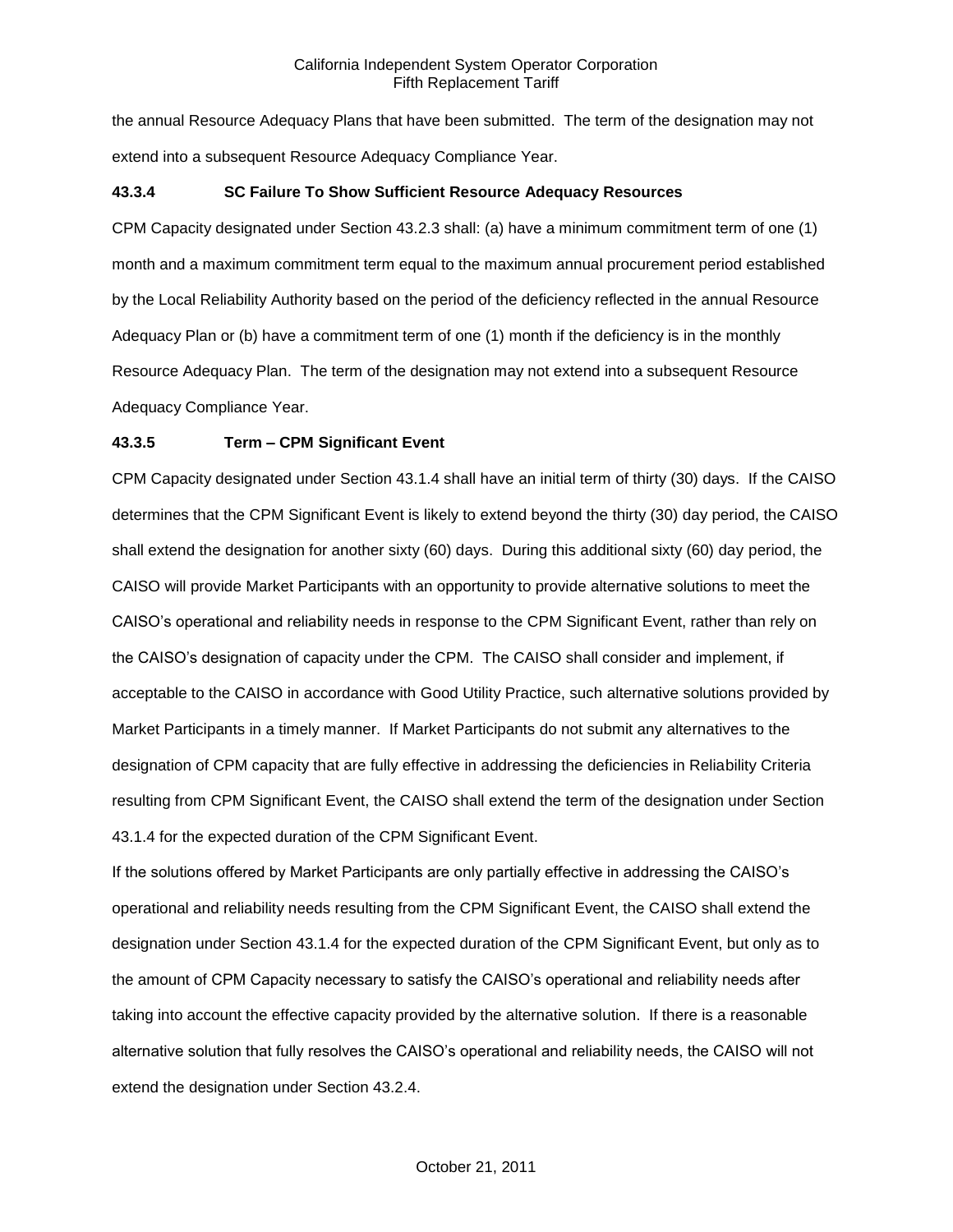# **43.3.6 Term – Exceptional Dispatch CPM**

Exceptional Dispatch CPM Capacity designated under Section 43.2.5 shall have a term of thirty (30) days. If the CAISO determines that the circumstances that led to the Exceptional Dispatch are likely to extend beyond the initial thirty (30) day period, the CAISO shall issue an Exceptional Dispatch CPM or other CPM designation for an additional thirty (30) days.

# **43.3.7 Term - Capacity At Risk Of Retirement Needed For Reliability**

A CPM designation for Capacity at risk of retirement under Section 43.2.6 shall have a minimum commitment term of one (1) month and a maximum commitment term of one (1) year, based on the number of months for which the capacity is to be procured within the current RA Compliance Year, The term of the designation may not extend into a subsequent Resource Adequacy Compliance Year. The CAISO shall rescind the CPM designation for any month during which the resource is under contract with an LSE to provide RA Capacity.

## **43.4 Selection Of Eligible Capacity Under The ICPM**

In accordance with Good Utility Practice, the CAISO shall make designations of Eligible Capacity as CPM Capacity under Section 43.1 by applying the following criteria in the order listed:

- (1) the effectiveness of the Eligible Capacity at meeting the designation criteria specified in Section 43.2;
- (2) the capacity costs associated with the Eligible Capacity;
- (3) the quantity of a resource's available Eligible Capacity, based on a resource's PMin, relative to the remaining amount of capacity needed;
- (4) the operating characteristics of the resource, such as dispatchability, Ramp Rate, and load-following capability;
- (5) whether the resource is subject to restrictions as a Use-Limited Resource; and
- (6) for designations under Section 43.2.3, the effectiveness of the Eligible Capacity in meeting local and/or zonal constraints or other CAISO system needs.

In applying these selection criteria, the goal of the CAISO is to designate lower cost resources that will be effective in meeting the reliability needs underlying the CPM designations. In making this determination, the CAISO will apply the first criterion to identify the effective Eligible Capacity by considering the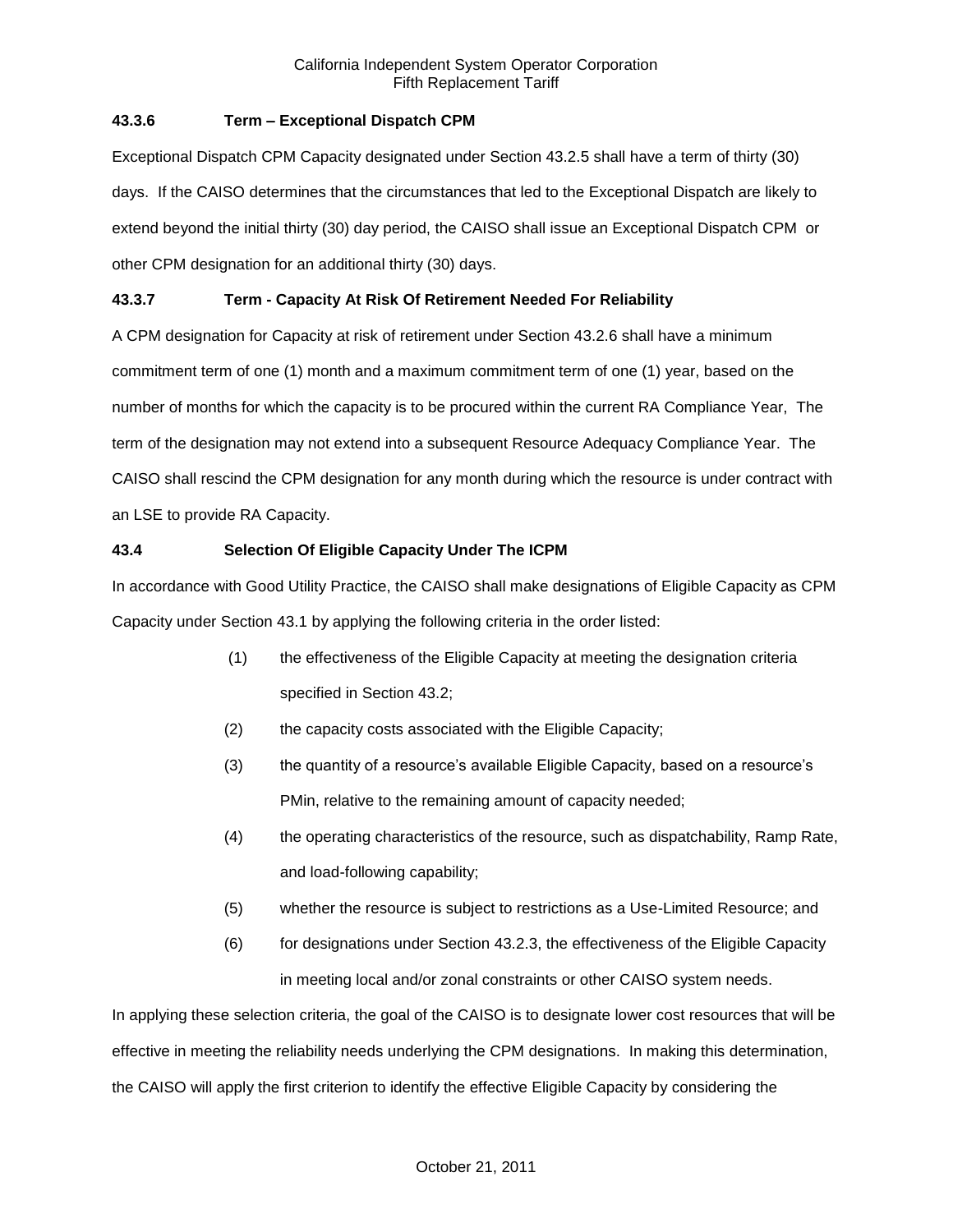effectiveness of the resources at meeting the designation criteria for the type of CPM to be issued and at resolving the underlying reliability need, The CAISO will apply the second criterion by considering the cost of the effective Eligible Capacity. The CAISO will endeavor to designate a resource at the CPM Capacity price determined in accordance with Section 43.6.1 before selecting a resource with a higher unit-specific CPM Capacity price specified under Section 43.6.2. The CAISO will endeavor to designate resources that have specified a capacity price before designating resources that have not specified a CPM Capacity price under Section 43.6.2.1. The CAISO will apply the third criterion by considering the quantity of a resource's Eligible Capacity. The CAISO will endeavor to select a resource that has a PMin at or below the capacity that is needed to meet the reliability need before selecting a resource that has a PMin that would result in over-procurement. The CAISO will apply the fourth criterion by considering specific operating characteristics of a resource, such as dispatchability, ramp rate, and load-following capability to the extent that such characteristics are an important factor in resolving the reliability need. The CAISO will apply the fifth criterion by considering whether a resource is use-limited and whether that status may restrict its ability to be available to the CAISO in the Day-Ahead Market and Real-Time Market throughout the period for which it is being procured. To the extent that use-limited resources are capable of performing the required service for the duration of the CPM designation, the CAISO will not unduly discriminate in favor of non-Use Limited resources when applying the selection criteria. The ISO will apply the sixth criterion by considering the effectiveness of the Eligible Capacity to meet local and/or zonal constraints or other CAISO system needs for CPM designations under 43.2.3. If after applying these criteria, two or more resources that are eligible for designation equally satisfy these criteria, the CAISO shall utilize a random selection method to determine the designation between those resources. While the CAISO does not have to designate the full capability of a resource, the CAISO may designate under the CPM an amount of CPM Capacity from a resource that exceeds the amount of capacity identified to ensure compliance with the Reliability Criteria set forth in Section 40.3 due to the PMin or other operational requirements/limits of a resource that has available capacity to provide CPM service. The CAISO shall not designate the capacity of a resource for an amount of capacity that is less than the resource's PMin.

#### **43.5 Obligations Of A Resource Designated Under The CPM**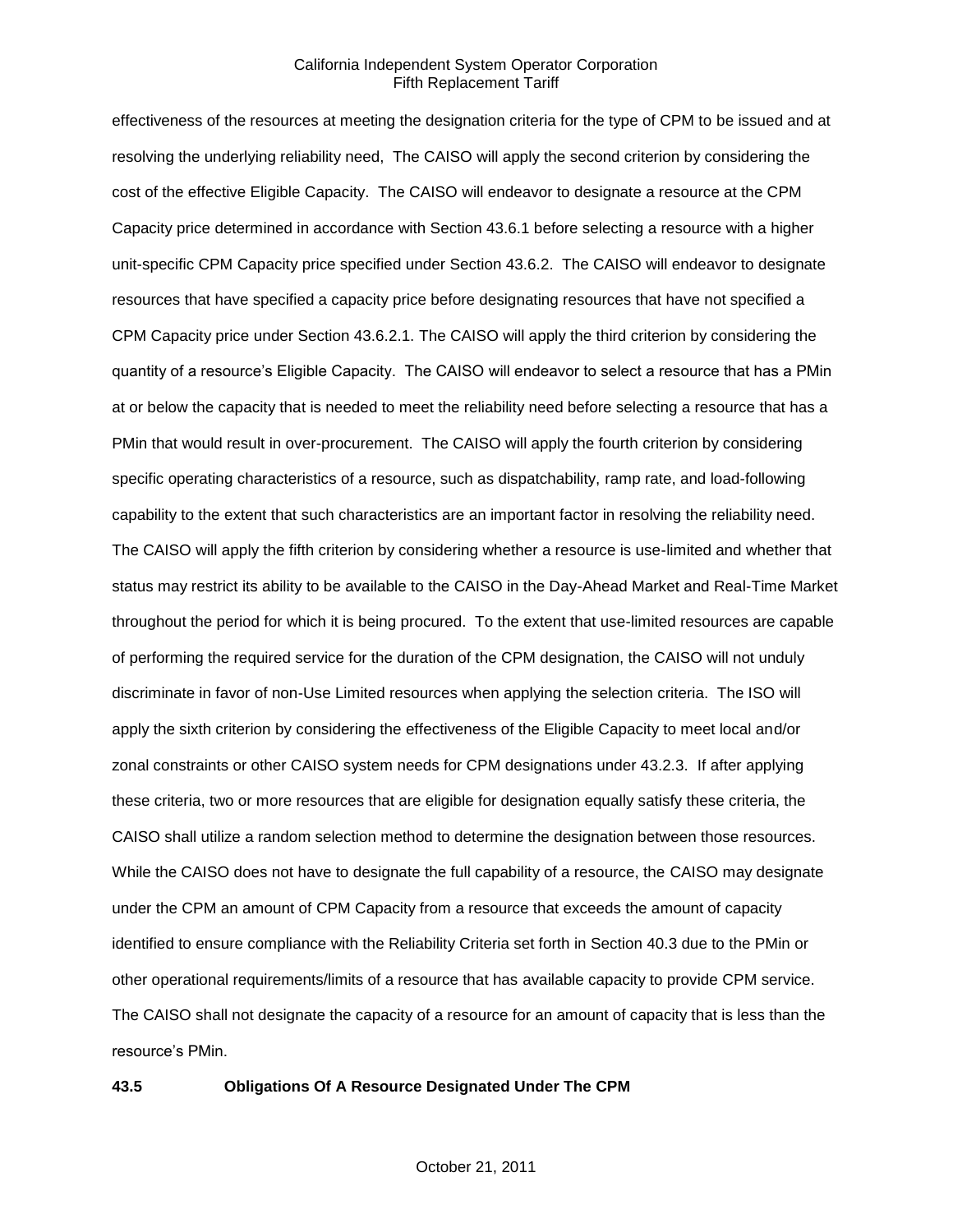## **43.5.1 Availability Obligations**

Capacity from resources designated under the CPM shall be subject to all of the availability, dispatch, testing, reporting, verification and any other applicable requirements imposed under Section 40.6 on Resource Adequacy Resources identified in Resource Adequacy Plans. In accordance with those requirements, CPM Capacity designated under the CPM shall meet the Day-Ahead availability requirements specified in Section 40.6.1 and the Real-Time availability requirements of Section 40.6.2. Also in accordance with those requirements, Generating Units designated under the CPM that meet the definition of Short Start Units shall have the obligation to meet the additional availability requirements of Section 40.6.3, and Generating Units designated under the CPM that meet the definition of Long Start Units will have the rights and obligations specified in Section 40.6.7.1.

If the CAISO has not received an Economic Bid or a Self-Schedule for CPM Capacity, the CAISO shall utilize a Generated Bid in accordance with the procedures specified in Section 40.6.8.

In addition to Energy Bids, resources designated under the CPM shall submit Ancillary Service Bids for their CPM Capacity to the extent that the resource is certified to provide the Ancillary Service.

## **43.5.2 Obligation To Provide Capacity And Termination**

The decision to accept an CPM designation shall be voluntary for the Scheduling Coordinator for any resource. If the Scheduling Coordinator for a resource accepts an CPM designation, it shall be obligated to perform for the full quantity and full period of the designation with respect to the amount of CPM Capacity for which it has accepted an CPM designation. If a Participating Generator's or Participating Load's Eligible Capacity is designated under the CPM after the Participating Generator or Participating Load has filed notice to terminate its Participating Generator Agreement or Participating Load Agreement or withdraw the Eligible Capacity from its Participating Generator Agreement or Participating Load Agreement, and the Scheduling Coordinator for the resource agrees to provide service under the CPM, then the Scheduling Coordinator shall enter into a new Participating Generator Agreement or Participating Load Agreement, as applicable, with the CAISO.

### **43.6 Reports**

The CAISO shall publish the following reports and notices.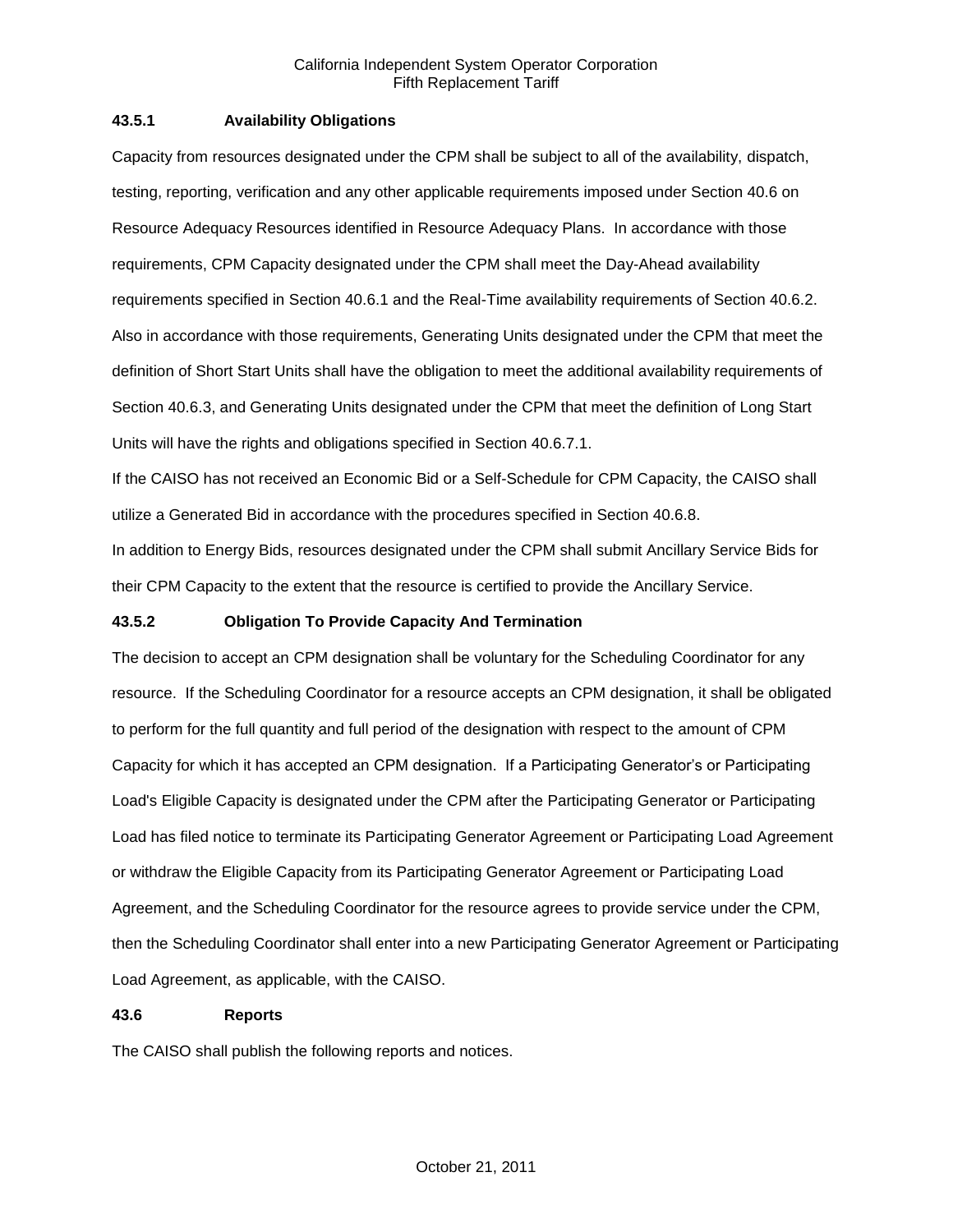# **43.6.1 ICPM Designation Market Notice**

The CAISO shall issue a Market Notice within two (2) Business Days of an CPM designation under Sections 43.2.1 through 43.2.6. CPM designations as a result of Exceptional Dispatches shall be subject to the reporting requirement set forth in Section 34.9.4. The Market Notice shall include a preliminary description of what caused the CPM designation, the name of the resource(s) procured, the preliminary expected duration of the CPM designation, the initial designation period, and an indication that a designation report is being prepared in accordance with Section 43.5.2.

## **43.6.2 Designation Of A Resource Under The ICPM**

The CAISO shall post a designation report to the CAISO Website and provide a Market Notice of the availability of the report within the earlier of thirty (30) days of procuring a resource under Sections 43.2.1 through 43.2.6 or ten (10) days after the end of the month. The designation report shall include the following information:

- (1) A description of the reason for the designation (LSE procurement shortfall, Local Capacity Area Resource effectiveness deficiency, or CPM Significant Event), and an explanation of why it was necessary for the CAISO to utilize the CPM authority);
- (2) The following information would be reported for all backstop designations:
	- (a) the resource name;
	- (b) the amount of CPM Capacity designated (MW),
	- (c) an explanation of why that amount of CPM Capacity was designated,
	- (d) the date CPM Capacity was designated,
	- (e) the duration of the designation; and
	- (f) the price for the CPM procurement; and
- (3) If the reason for the designation is an CPM Significant Event, the CAISO will also include:
	- (a) a discussion of the event or events that have occurred, why the CAISO has procured CPM Capacity, and how much has been procured;
	- (b) an assessment of the expected duration of the CPM Significant Event;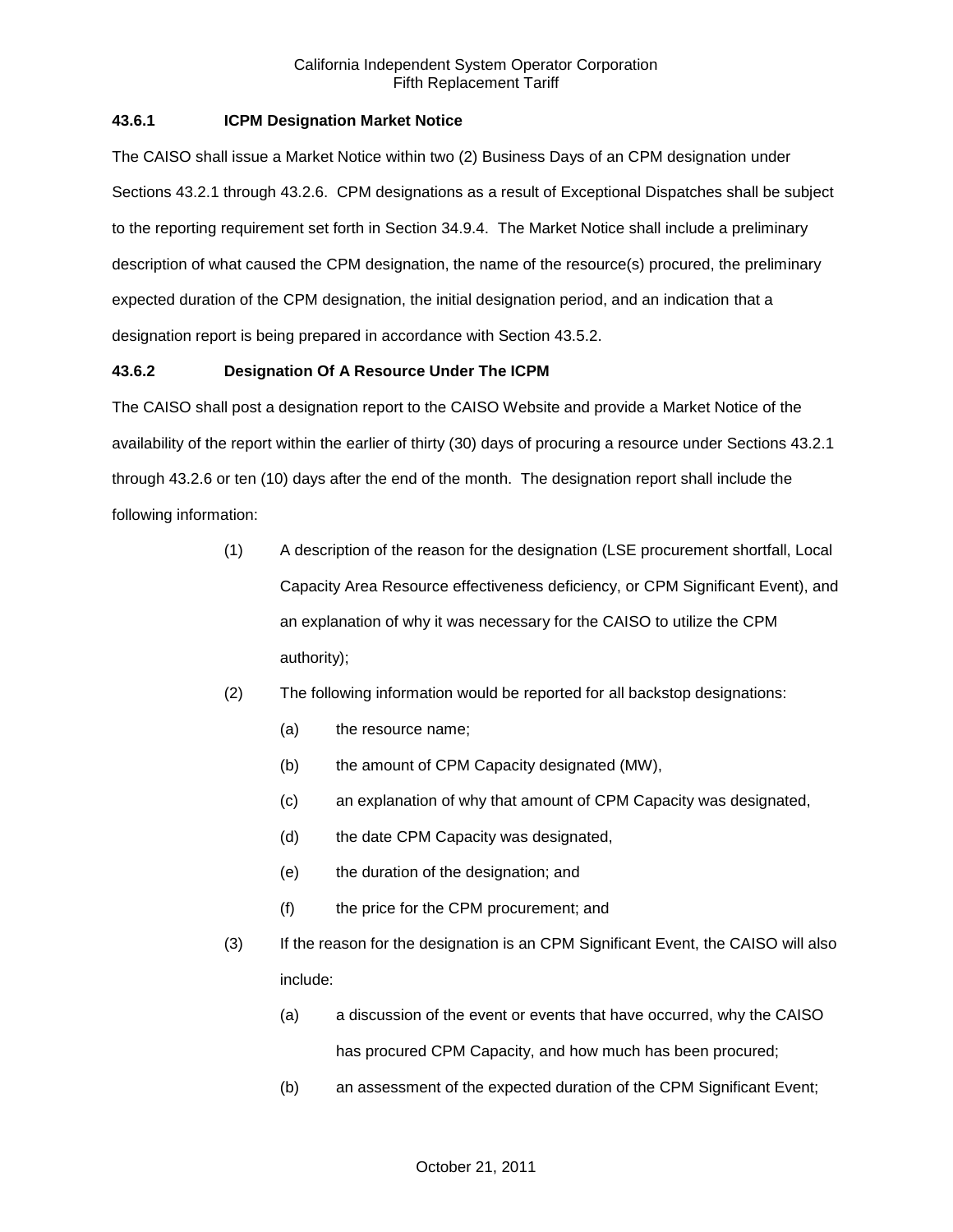- (c) the duration of the initial designation (thirty (30) days); and
- (d) a statement as to whether the initial designation has been extended (such that the backstop procurement is now for more than thirty (30) days), and, if it has been extended, the length of the extension.

# **43.6.3 Non-Market And Repeated Market Commitment Of Non-RA Capacity**

Within ten (10) calendar days after the end of each month, the CAISO shall post a report to the CAISO Website that identifies for the prior month:

- (1) Any non-market commitments of non-Resource Adequacy Capacity; and
- (2) All market commitments of non-Resource Adequacy Capacity.

The CAISO will provide a Market Notice of the availability of this report. The report will not include commitments of RMR Generation capacity, Resource Adequacy Capacity or designated CPM Capacity. The report shall include the following information:

- (a) the name of the resource;
- (b) the IOU Service Area and Local Capacity Area (if applicable);
- (c) the maximum capacity committed in response to the event (MW);
- (d) how capacity was procured (for example, by RUC or Exceptional Dispatch);
- (e) the reason capacity was committed; and
- (f) information as to whether or not all Resource Adequacy Resources and previously-designated CPM Capacity were used first and, if not, why they were not.

### **43.6.4 Board Of Governors Report**

The CAISO will include in the operations report provided to the CAISO Governing Board at each board meeting a summary of CPM costs.

### **43.7 Payments To Resources Designated Under The ICPM**

Scheduling Coordinators for Eligible Capacity may submit to the CAISO an intention to be paid a monthly CPM Capacity Payment under Section 43.7.1 or Section 43.7.2. Scheduling Coordinators for Eligible Capacity will be able to change their selections annually within thirty (30) days of a CAISO Market Notice seeking such payment preferences. To the extent a Scheduling Coordinator for Eligible Capacity does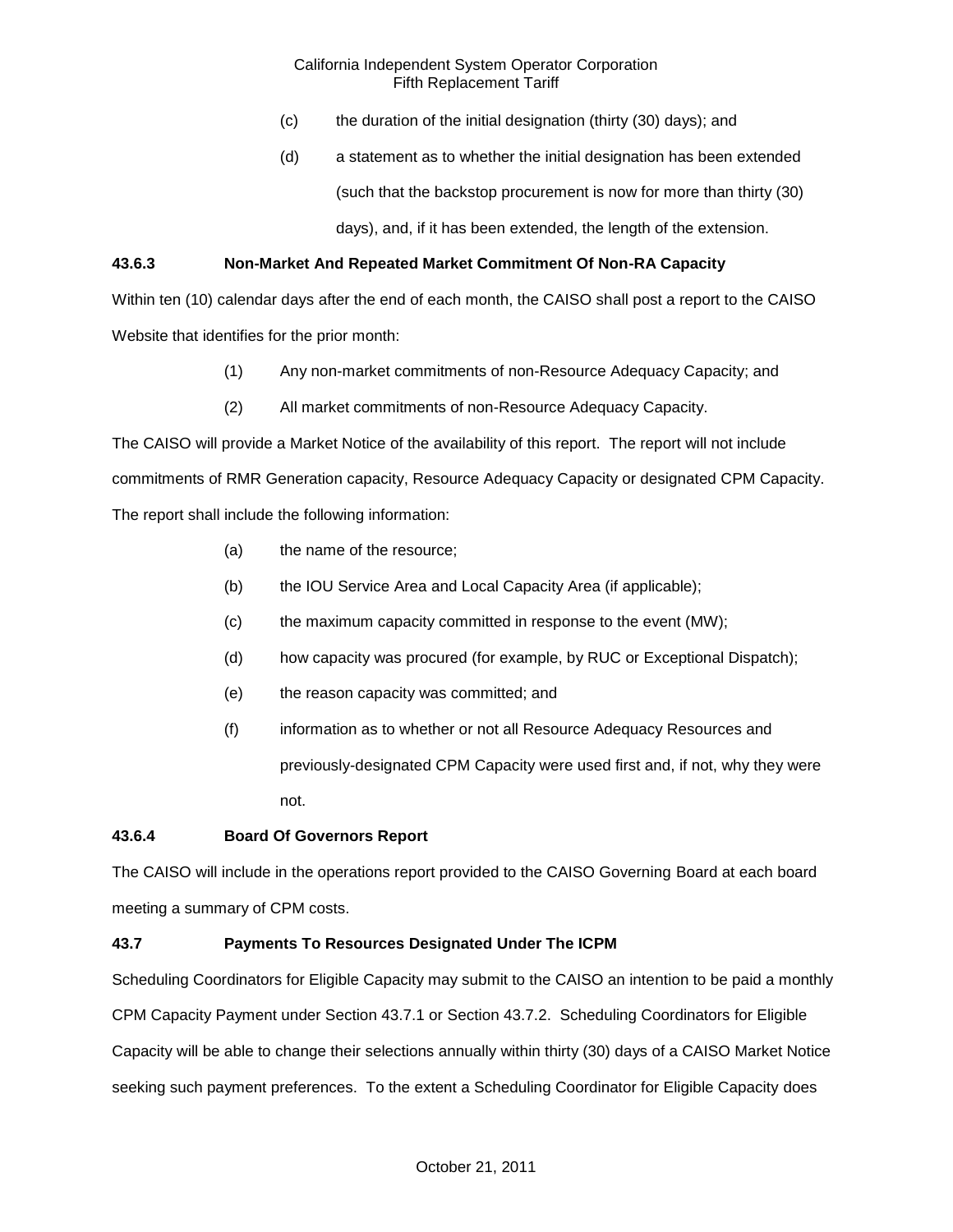not submit a selection to be compensated in accordance with Section 43.7.1, the Scheduling Coordinator shall be deemed to have selected to be paid on a resource-specific basis pursuant to Section 43.7.2, for purposes of the CAISO's ICPM designation determinations.

#### **43.7.1 Monthly CPM Capacity Payment**

Scheduling Coordinators representing resources receiving payment under this Section 43.6.1 shall receive a monthly CPM Capacity Payment for each month of CPM designation equal to the product of the amount of their CPM Capacity, the relevant CPM Availability Factor for Forced Outages, as determined in accordance with Appendix F, Schedule 6, a monthly shaping factor as set forth in Appendix F, Schedule 6, a fixed CPM Capacity price of \$55/kW-year and the CPM Availability Percentage for Maintenance Outages, so that the formula for determining the monthly CPM Capacity Payment would be as follows:

(CPM Capacity MW) x (CPM Availability Factor for Forced Outages) x (1/12 monthly

shaping factor) x (\$55/kW-year) x CPM Availability Percentage for Maintenance Outages. The CPM Availability Percentage for Maintenance Outages is equal to the ratio of: (1) the sum of the

CPM Capacity MW for each hour of the month across all hours of the month, where the actual capacity MW available to the CAISO, if less than the CPM Capacity MW, shall be substituted for CPM Capacity MW for each hour the resource is not available due to a Maintenance Outage or non-temperature-related ambient de-rates to (2) the product of CPM Capacity MW and the total hours in the month.

The foregoing formula shall apply to all ICPM Capacity receiving monthly ICPM Capacity Payments under this Section 43.6.1 except for ICPM Capacity designated to respond to an ICPM Significant Event or an Exceptional Dispatch ICPM, in which case the monthly ICPM Capacity Payment shall be based proportionately on the actual number of days the resource was designated as ICPM Capacity during the month to the total number of days in the month.

The foregoing formula shall apply to all CPM Capacity receiving monthly CPM Capacity Payments under this Section 43.7.1 except for CPM Capacity designated to respond to an CPM Significant Event or an Exceptional Dispatch CPM, in which case the monthly CPM Capacity Payment shall be based proportionately on the actual number of days the resource was designated as CPM Capacity during the month to the total number of days in the month.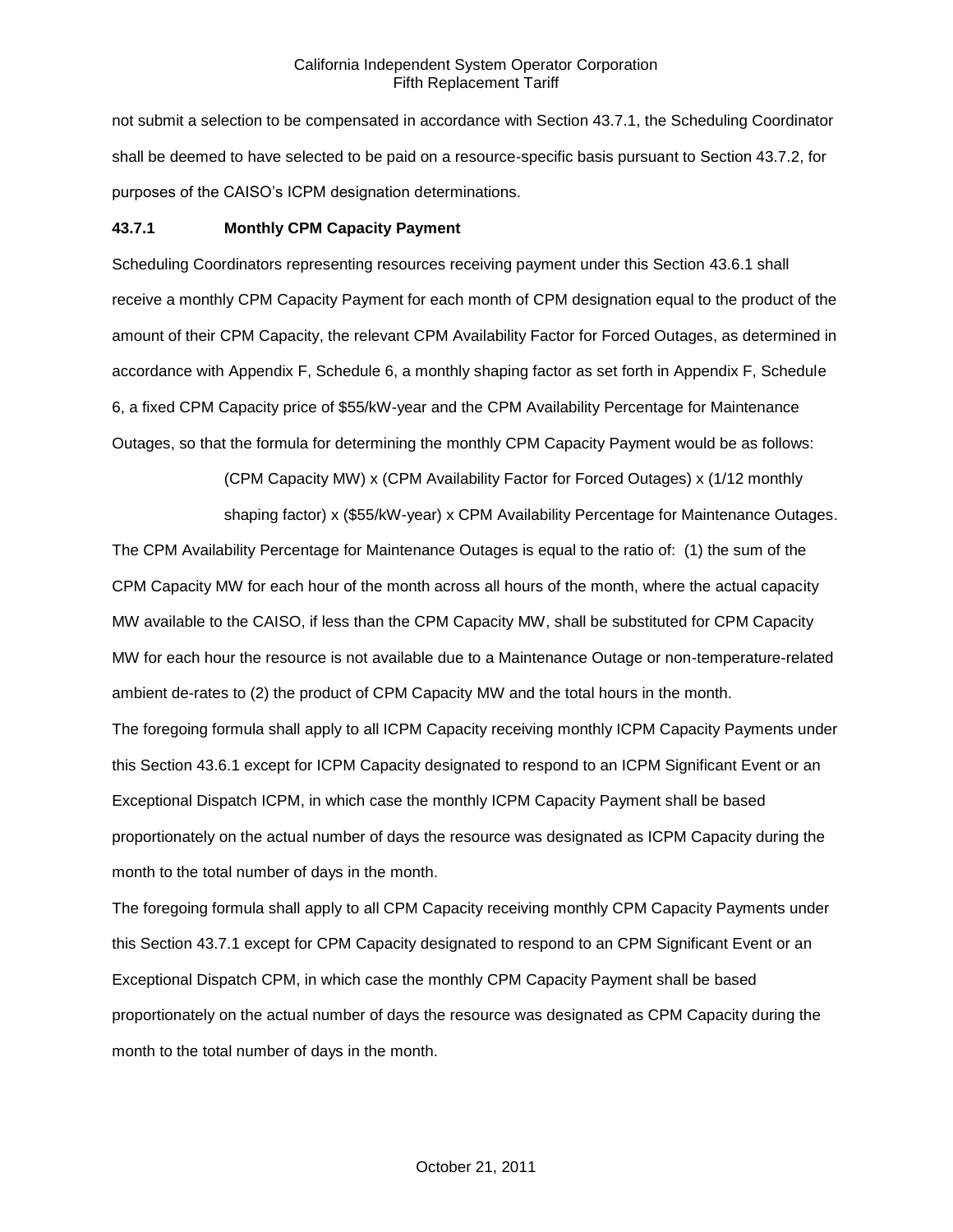For purposes of CPM designations, except for designations for CPM Significant Events and Exceptional Dispatch CPM, the CPM Availability Factor for Forced Outages shall be calculated as the ratio of: (1) the sum of the CPM Capacity MW for each hour of the month across all hours of the month, where the actual capacity MW available to the CAISO, if less than the CPM Capacity MW, shall be substituted for CPM Capacity MW for each hour the resource is not available due to a Forced Outage or temperature-related ambient de-rate, to (2) the product of CPM Capacity MW and the total hours in the month. For purposes of CPM designations for CPM Significant Events and Exceptional Dispatch CPM, the CPM Availability Factor for Forced Outages shall be calculated as the ratio of: (1) the sum of the CPM Capacity MW for each hour across all hours of the month or part of the month for which a unit is designated, whichever is applicable, where the actual capacity MW available to the CAISO, if less than the CPM Capacity MW, shall be substituted for CPM Capacity MW for each hour the resource is not available due to a Forced Outage or temperature-related ambient de-rate, to (2) the product of CPM Capacity MW and the total hours in the month or part of the month for which a unit is designated, whichever is applicable.

### **43.7.2 Resource-Specific CPM Capacity Payment**

If a Scheduling Coordinator for Eligible Capacity believes that the \$55/kW-year CPM Capacity price under Section 43.7.1 will not compensate a resource for its going forward costs, as calculated in accordance with the formula provided in Section 43.7.2.2, the Scheduling Coordinator may annually in accordance with Section 43.7, inform the CAISO of what proposed higher CPM Capacity price would compensate the resource for its going forward costs and which the Scheduling Coordinator is willing to have the CAISO use for purposes of the CPM designation process ("going forward cost offer price").

### **43.7.2.1 Failure to Submit Going Forward Cost Offer Price**

A Scheduling Coordinator for a resource is not required to submit a specific going forward cost offer price for such resource under the process provided for in Section 43.6; however, except for an Exceptional Dispatch CPM designation, a Scheduling Coordinator that has not previously identified the going forward cost offer price for a resource must notify the CAISO of what that price is before any CAISO designation of that resource's capacity as CPM Capacity can become effective. In the case of an Exceptional Dispatch CPM designation on behalf of a resource that has not selected the supplemental revenues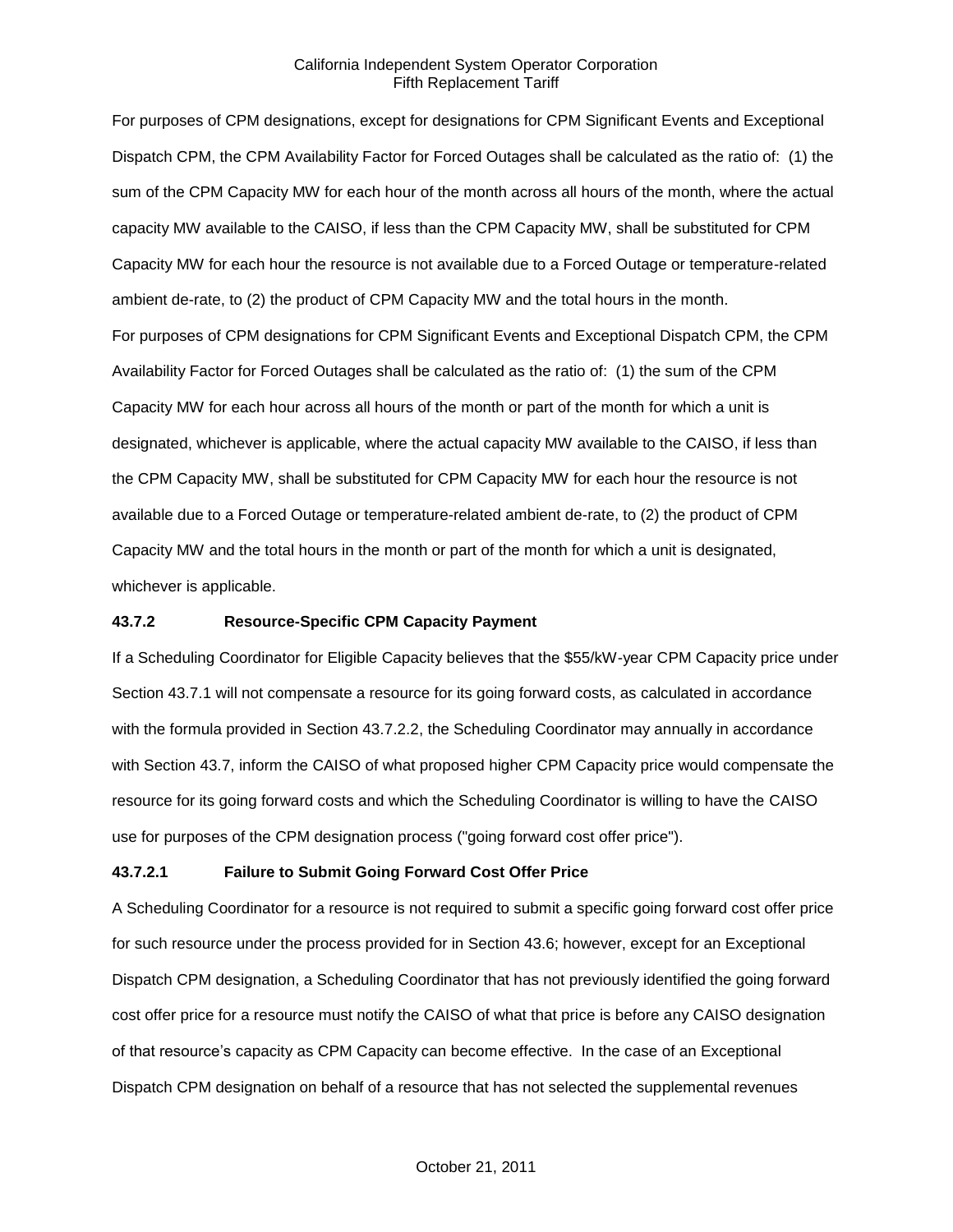option, the CPM designation shall become effective notwithstanding the resource's failure to select compensation pursuant to Section 43.7.1 or to identify a going forward cost offer price pursuant to Section 43.7.2. In such a case, the CAISO shall use the compensation under Section 43.7.1 for both dispatch and compensation for the 30-day term. In the case of a Scheduling Coordinator that has not previously identified the going forward cost offer price for a resource, the cap on supplemental revenues under Section 39.10.4 will be calculated using the monthly capacity payment under Section 43.7.1.

## **43.7.2.1.1 Determination of Capacity Price**

If the CAISO designates a resource that has proposed an CPM Capacity price above \$55/kW-year, and the sales from the resource are under the jurisdiction of the FERC, the Scheduling Coordinator for the resource shall make a limited resource-specific filing before the FERC to determine the just and reasonable capacity price for the going forward costs for the resource to be used in applying the CAISO's FERC jurisdictional monthly CPM Capacity Payment formula. If the sales from the resource are not under the jurisdiction of the FERC, the Scheduling Coordinator for the resource shall make a non-jurisdictional filing with the FERC to determine the just and reasonable capacity price for the going forward costs for the resource to be used in applying the CAISO's FERC-jurisdictional monthly CPM Capacity Payment formula.

# **43.7.2.2 Going Forward Cost**

In making the cost justification filing with FERC for an CPM Capacity price above \$55/kW-year, the Scheduling Coordinator for the resource may not propose -- and shall not get paid --an amount higher than the going forward cost offer price that it had previously proposed to the CAISO as its going forward cost offer price under Section 43.7 or this Section 43.7.2, either prior to or at the time of CPM designation. Going forward costs for any resource-specific filing under this Section shall be calculated based on the following formula:

(fixed operation & maintenance costs, plus ad valorem taxes, plus administrative & general costs, plus ten percent (10%) of the foregoing amounts),

provided such costs shall be converted to a fixed \$/kW-year amount.

### **43.7.2.3 Resource-Specific Monthly CPM Capacity Payment**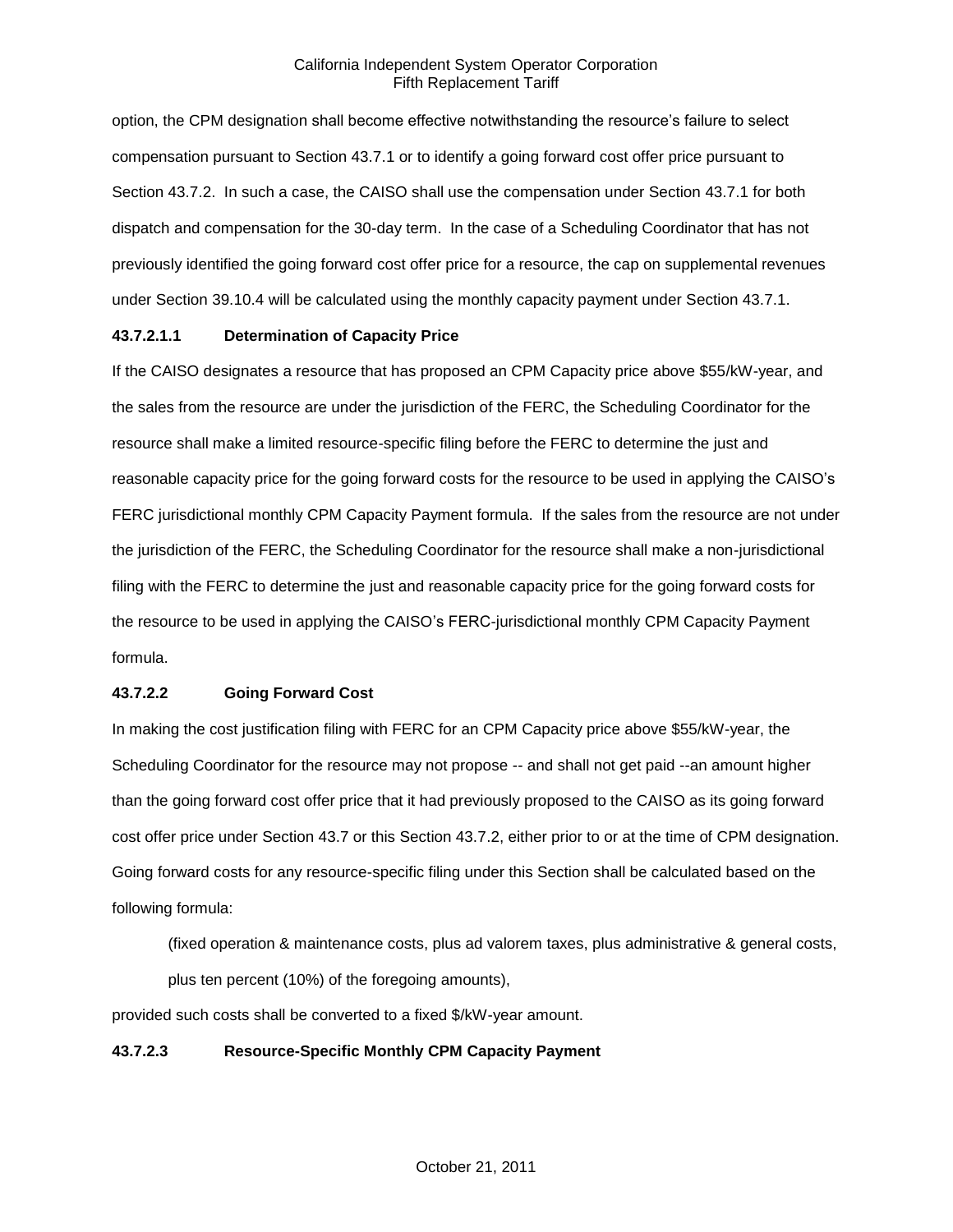Scheduling Coordinators representing resources receiving payment under Section 43.7.2 shall receive a monthly CPM Capacity Payment for each month of CPM designation equal to the product of the amount of their CPM Capacity, the relevant CPM Availability Factor for Forced Outages as determined in accordance with Appendix F, Schedule 6, a monthly shaping factor as set forth in Appendix F, Schedule 6, the resource-specific CPM Capacity price, as determined by FERC and the CPM Availability Percentage for Maintenance Outages, in accordance with the following formula:

> (CPM Capacity MW) x (CPM Availability Factor for Forced Outages) x (1/12 monthly shaping factor) x (the resource-specific CPM Capacity price as determined by FERC) x CPM Availability Percentage for Maintenance Outages.

The CPM Availability Percentage for Maintenance Outages is equal to the ratio of: (1) the sum of the CPM Capacity MW for each hour of the month across all hours of the month, where the actual capacity MW available to the CAISO, if less than the CPM Capacity MW, shall be substituted for CPM Capacity MW for each hour the resource is not available due to a Maintenance Outage or non-temperature-related ambient de-rate to (2) the product of CPM Capacity MW and the total hours in the month.

The foregoing formula shall apply to all CPM Capacity receiving monthly CPM Capacity Payments under Section 43.7.2 except for CPM Capacity designated to respond to an CPM Significant Event or Exceptional Dispatch CPM, in which case the monthly CPM Capacity Payment shall be based proportionately on the actual number of days the resource was designated as CPM Capacity during the month and available to the CAISO to the total number of days in the month.

Prior to the determination by FERC of the resource-specific going forward costs for CPM Capacity designated and paid pursuant to Section 43.7.2, the CAISO shall proceed as follows. For the period between the CAISO's designation and the FERC's determination, the CAISO shall utilize the \$55/kW-year rate for purposes of the resource-specific monthly CPM Capacity Payment for financial Settlement. This amount shall be subject to surcharge based on the outcome of the FERC proceeding so that the resource will receive any higher actual resource-specific payment as determined by FERC for the full period of the CPM designation. Once approved by FERC, the CAISO shall apply the higher of \$55/kW-year or the resource-specific CPM Capacity price as determined by the FERC.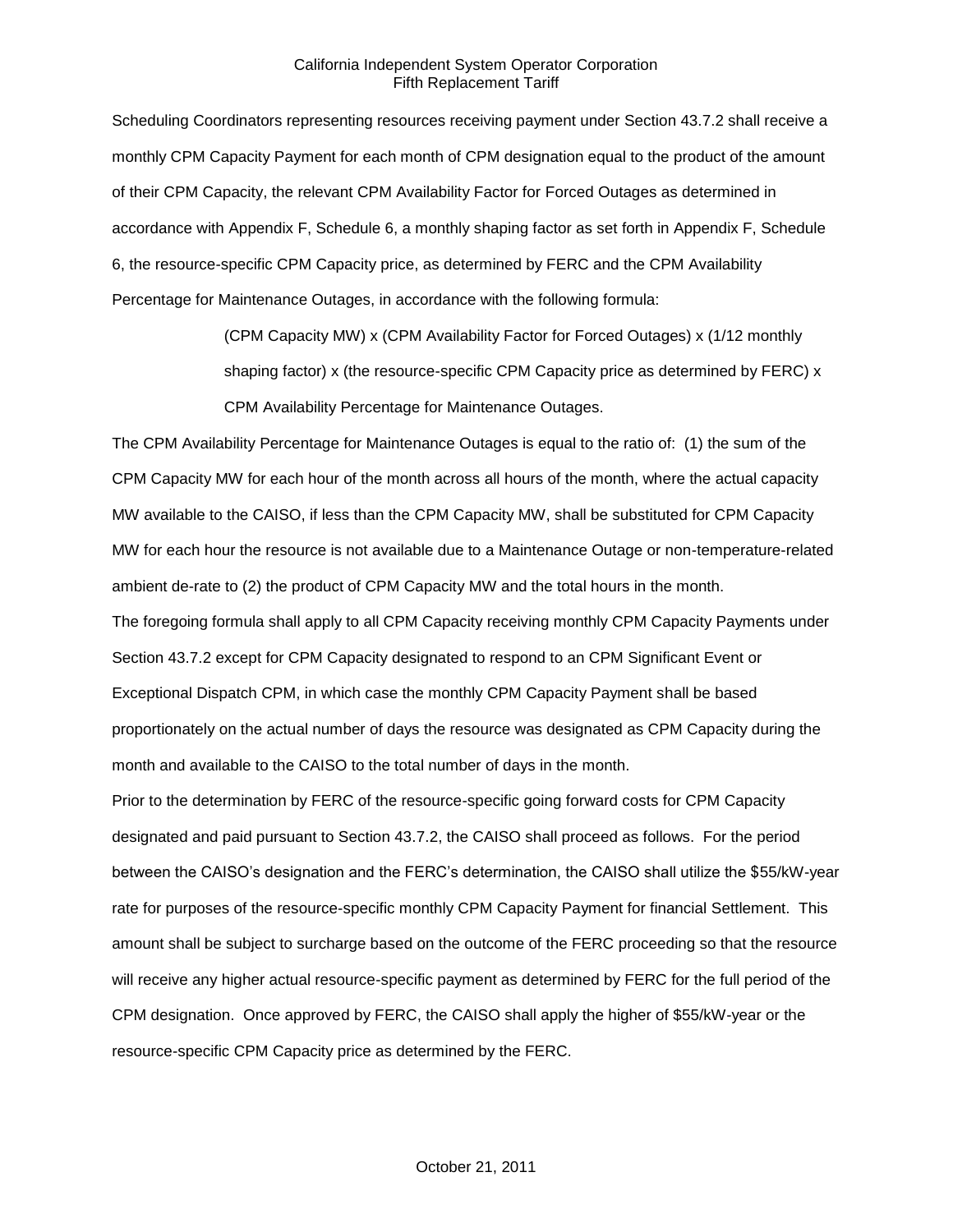For purposes of CPM designations, except for designations for CPM Significant Events, the CPM Availability Factor for Forced Outages shall be calculated as the ratio of: (1) the sum of the CPM Capacity MW for each hour of the month across all hours of the month, where the actual capacity MW available to the CAISO, if less than the CPM Capacity MW, shall be substituted for CPM Capacity MW for each hour the resource is not available due to a Forced Outage or temperature-related ambient de-rates, to (2) the product of CPM Capacity MW and the total hours in the month.

For purposes of CPM designations for CPM Significant Events, the CPM Availability Factor for Forced Outages shall be calculated as the ratio of: (1) the sum of the CPM Capacity MW for each hour across all hours of the month or part of the month for which a unit is designated, whichever is applicable, where the actual capacity MW available to the CAISO, if less than the CPM Capacity MW, shall be substituted for CPM Capacity MW for each hour the resource is not available and is not on an authorized Outage, to (2) the product of CPM Capacity MW and the total hours in the month or part of the month for which a unit is designated, whichever is applicable.

For purposes of this Section 43.7.2, an authorized Outage shall be limited to a CAISO Approved Maintenance Outage.

## **43.7.3 Market Payments**

In addition to the CPM Capacity Payment identified in Section 43.7, CPM resources shall be entitled to retain any revenues received as a result of their selection in the CAISO Markets, provided, however, that CPM resources are required to participate in the RUC process will be optimized using a zero (\$0) dollar RUC Availability Bid and are not eligible to receive compensation through the RUC process.

### **43.8 Allocation Of ICPM Capacity Payment Costs**

For each month, the CAISO shall allocate the costs of CPM Capacity Payments made pursuant to Section 43.6 as follows:

# **43.8.1 LSE Shortage Of Local Capacity Area Resources In Annual Plan**

If the CAISO makes CPM designations under Section 43.2.1.1 to address a shortage resulting from the failure of a Scheduling Coordinator for an LSE to identify sufficient Local Capacity Area Resources to meet its applicable Local Capacity Area capacity requirements in its annual Resource Adequacy Plan, then the CAISO shall allocate the total costs of the CPM Capacity Payments for such CPM designations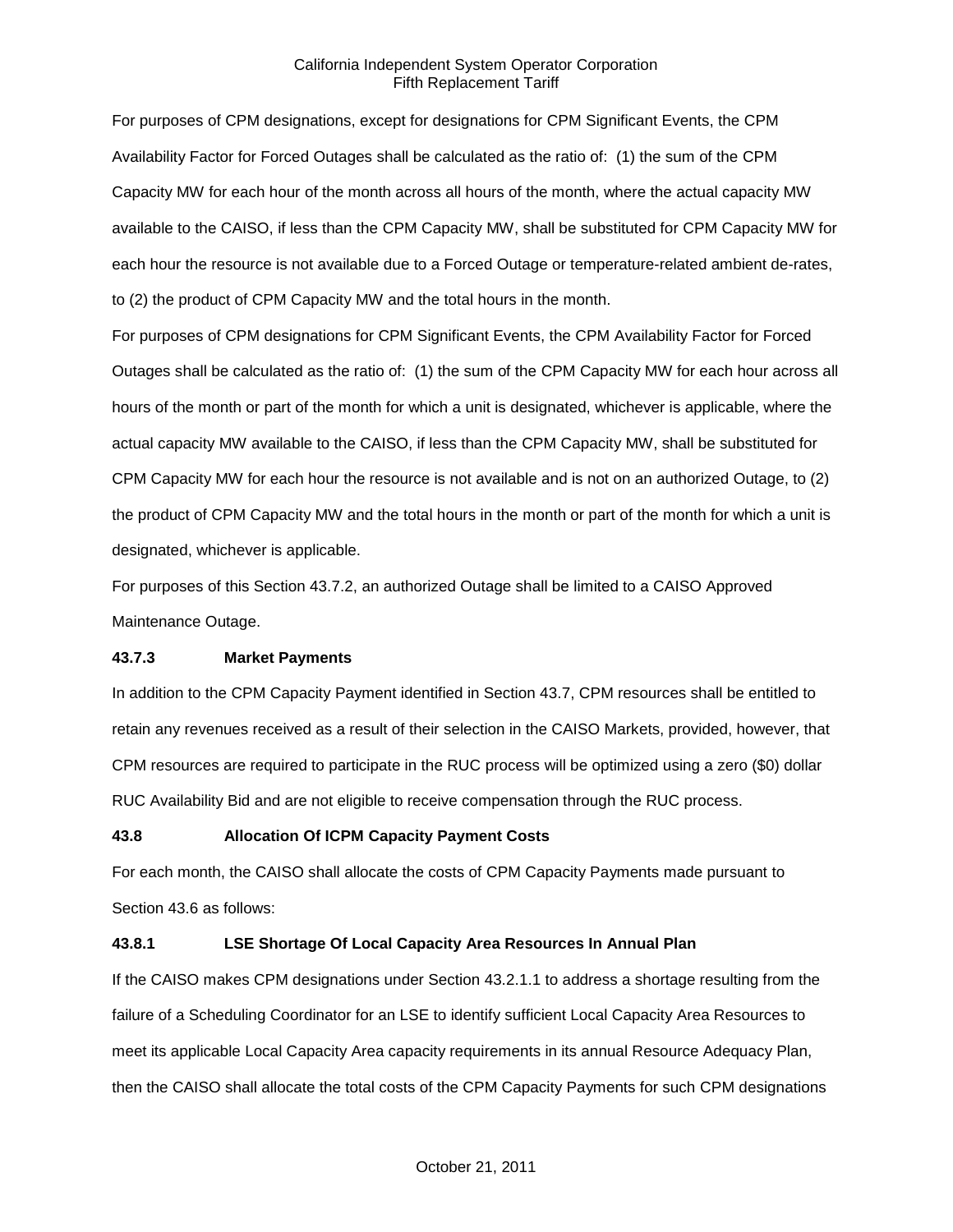(for the full term of those CPM designations) pro rata to each Scheduling Coordinator for an LSE based on the ratio of its Local Capacity Area Resource Deficiency to the sum of the deficiency of Local Capacity Area Resources in the deficient Local Capacity Area(s) within a TAC Area. The Local Capacity Resource Area Deficiency under this Section shall be computed on a monthly basis and the CPM Capacity Payments allocated based on deficiencies during the month(s) covered by the CPM designation(s).

# **43.8.2 LSE Shortage Of Local Capacity Area Resources In Month Plan**

If the CAISO makes CPM designations under Section 43.2.1.2 to address a shortage resulting from the failure of a Scheduling Coordinator for an LSE to identify sufficient Local Capacity Area Resources to meet its applicable Local Capacity Area capacity requirements in its monthly Resource Adequacy Plan, then the CAISO shall allocate the total costs of the CPM Capacity Payments for such CPM designations (for the full term of those CPM designations) pro rata to each Scheduling Coordinator for an LSE based on the ratio of its Local Capacity Area Resource Deficiency to the sum of the deficiency of Local Capacity Area Resources in the deficient Local Capacity Area(s) within a TAC Area.

## **43.8.3 Collective Deficiency In Local Capacity Area Resources**

If the CAISO makes designations under Section 43.1.2 the CAISO shall allocate the costs of such designations to all Scheduling Coordinators for LSEs serving Load in the TAC Area(s) in which the deficient Local Capacity Area was located. The allocation will be based on the Scheduling Coordinators' proportionate share of Load in such TAC Area(s) as determined in accordance with Section 40.3.2, excluding Scheduling Coordinators for LSEs that procured additional capacity in accordance with Section 43.2.1.2 on a proportionate basis, to the extent of their additional procurement.

# **43.8.4 LSE Shortage Of Demand Or Reserve Margin Requirement In Plan**

If the CAISO makes CPM designations under Section 43.1.3, then the CAISO will allocate the total costs of the CPM Capacity Payments for such ICPM designations (for the full term of those CPM designations) pro rata to each LSE based on the proportion of its deficiency to the aggregate deficiency.

## **43.8.5 Allocation Of CPM Significant Event Costs**

If the CAISO makes any CPM Significant Event designations under Section 43.2.4, the CAISO shall allocate the costs of such designations to all Scheduling Coordinators for LSEs that serve Load in the TAC Area(s) in which the CPM Significant Event caused or threatened to cause a failure to meet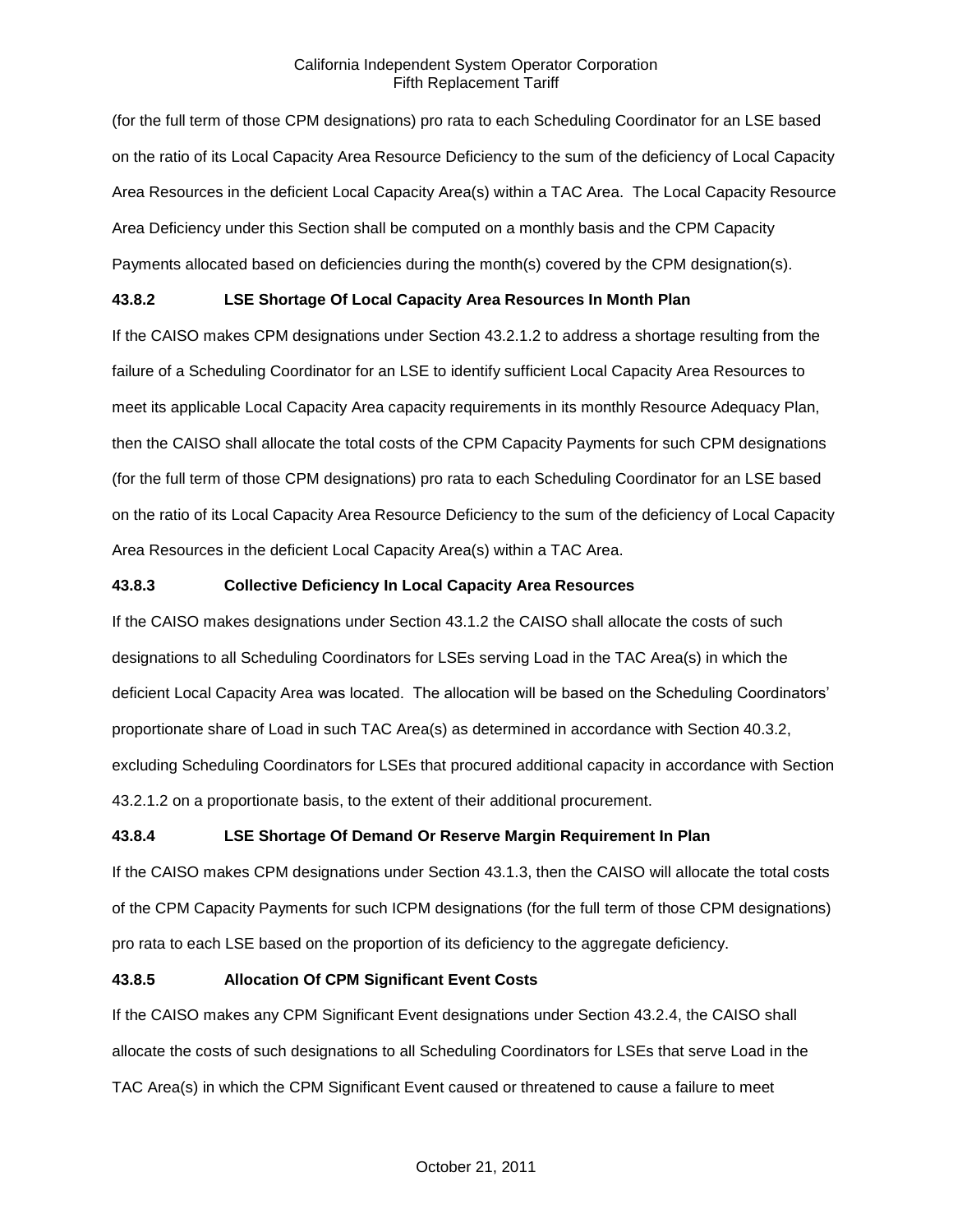Reliability Criteria based on the percentage of actual Load of each LSE represented by the Scheduling Coordinator in the TAC Area(s) to total Load in the TAC Area(s) as recorded in the CAISO Settlement system for the actual days during any Settlement month period over which the designation has occurred.

## **43.8.6 Allocation Of Exceptional Dispatch CPMs**

If the CAISO makes any Exceptional Dispatch ICPM designations under Section 43.2.5, the CAISO shall allocate the costs of such designations to all Scheduling Coordinators for LSEs that serve Load in the TAC Area(s) in which the need for the Exceptional Dispatch CPM arose based on the percentage of actual Load of each LSE represented by the Scheduling Coordinator in the TAC Area(s) to total Load in the TAC Area(s) as recorded in the CAISO Settlement system for the actual days during any Settlement month period over which the designation has occurred.

## **43.8.7 Allocation of CPM Costs For Resources At Risk of Retirement**

If the CAISO makes any CPM designations under Section 43.2.6 for resources at risk of retirement needed for reliability, the CAISO shall allocate the costs of such designations to all Scheduling Coordinators for LSEs that serve Load in the TAC Area(s) in which the need for the CPM designation arose based on the percentage of actual Load of each LSE represented by the Scheduling Coordinator in the TAC Area(s) to total Load in the TAC Area(s) as recorded in the CAISO Settlement system for the actual days during any Settlement month period over which the designation has occurred.

### **43.9 Crediting Of CPM Capacity**

The CAISO shall credit CPM designations to the resource adequacy obligations of Scheduling Coordinators for Load Serving Entities as follows:

> (a) To the extent the cost of CPM designation under Section 43.2.1.1 is allocated to a Scheduling Coordinator on behalf of a LSE under Section 43.8.1, the CAISO shall provide the Scheduling Coordinator on behalf of the LSE, for the term of the designation, credit towards (1) the LSE's Local Capacity Area Resource obligation under Section 40.3.2 in an amount equal to the LSE's pro rata share of the CPM Capacity designated under Section 43.2.1.1 and (2) the LSE's Demand and Reserve Margin requirements determined under Section 40 in an amount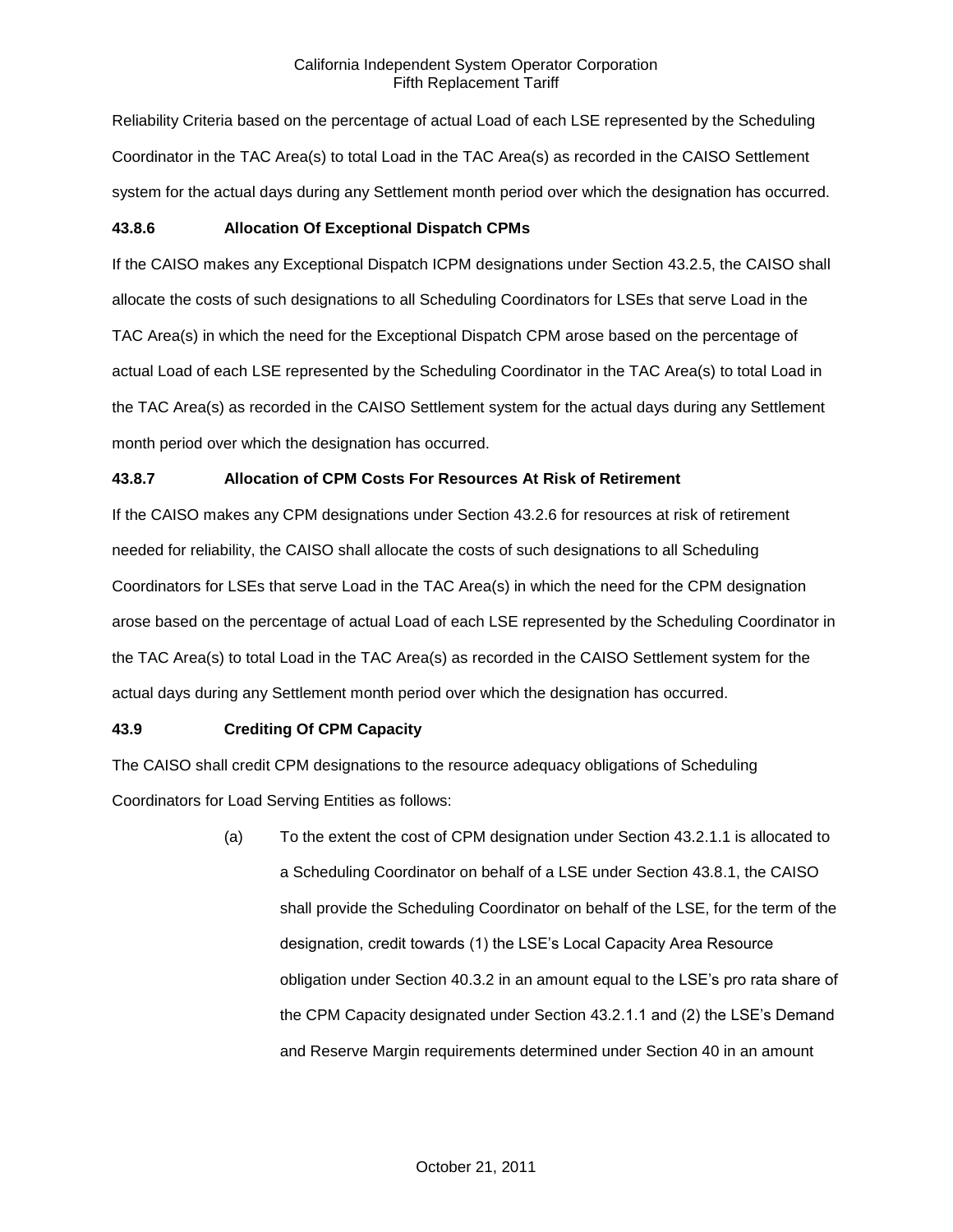equal to the LSE's pro rata share of the CPM Capacity designated under Section 43.2.1.1.

- (b) To the extent the cost of CAISO designation under Section 43.2.2 is allocated to a Scheduling Coordinator on behalf of a LSE under Section 43.8.3, the CAISO shall provide the Scheduling Coordinator on behalf of the LSE, for the term of the designation, credit towards the LSE's Demand and Reserve Margin requirements determined under Section 40 in an amount equal to the LSE's pro rata share of the CPM Capacity designated under Section 43.2.2.
- (c) To the extent the cost of CPM designation under Section 43.2.3 is allocated to a Scheduling Coordinator on behalf of a LSE under Section 43.8.4, and the designation is for greater than one month under Section 43.3.4, the CAISO shall provide the Scheduling Coordinator on behalf of the LSE, for the term of the designation, credit towards the LSE's Demand and Reserve Margin requirements determined under Section 40 in an amount equal to the LSE's pro rata share of the CPM Capacity designated under Section 43.2.3.
- (d) To the extent the cost of CPM designation under Section 43.2.6 is allocated to a Scheduling Coordinator on behalf of a LSE under Section 43.8.7, and the designation is for greater than one month under Section 43.3.7, the CAISO shall provide the Scheduling Coordinator on behalf of the LSE, for the term of the designation, credit towards the LSE's Demand and Reserve Margin requirements determined under Section 40 in an amount equal to the LSE's pro rata share of the CPM Capacity designated under Section 43.2.6.
- (e) The credit provided in this Section shall be used for determining the need for the additional designation of CPM Capacity under Section 43.2 and for allocation of CPM costs under Section 43.8.
- (f) For each Scheduling Coordinator that is provided credit pursuant to this Section, the CAISO shall provide information, including the quantity of capacity procured in MW, necessary to allow the CPUC, other Local Regulatory Authority, or